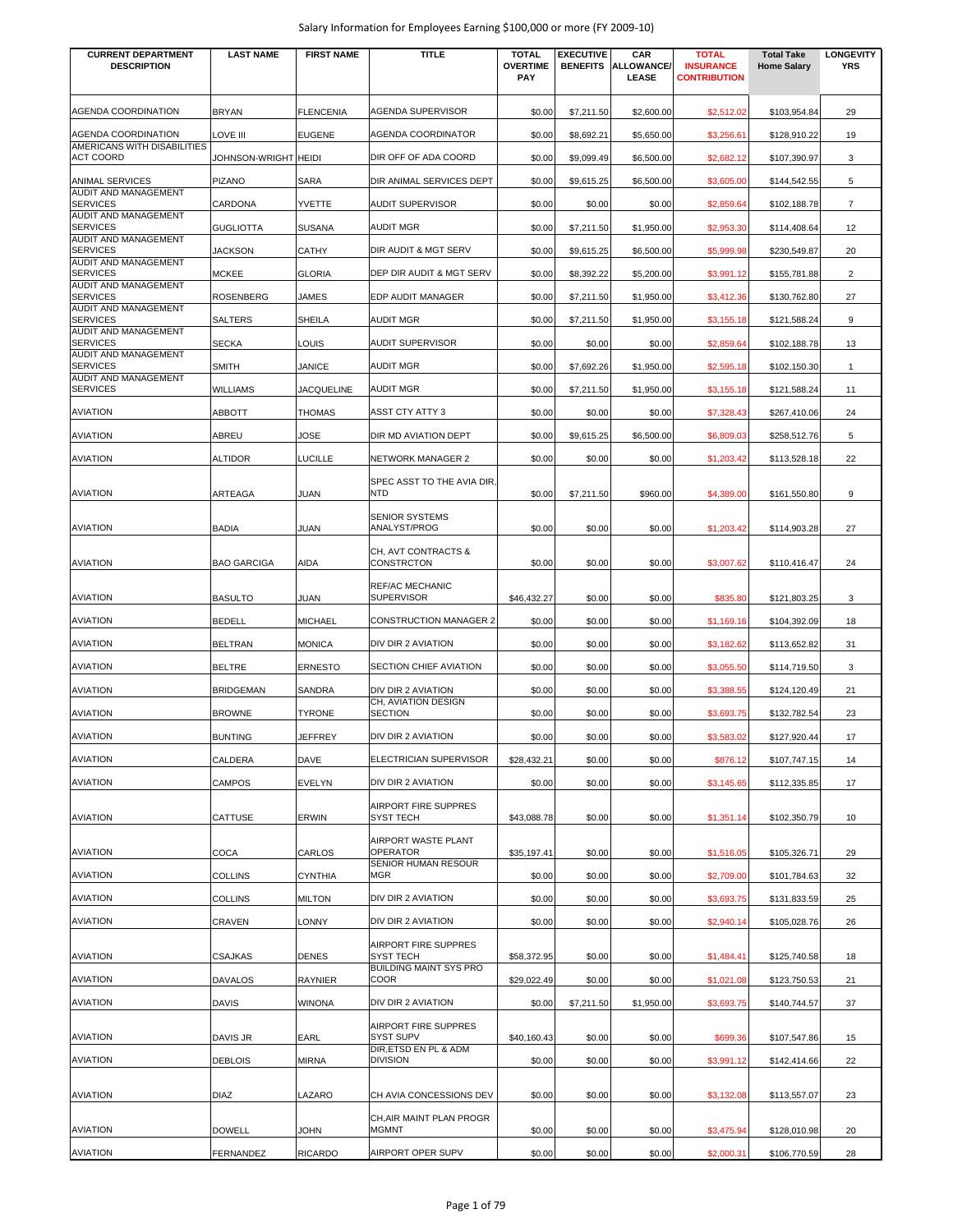| <b>CURRENT DEPARTMENT</b><br><b>DESCRIPTION</b> | <b>LAST NAME</b>      | <b>FIRST NAME</b> | <b>TITLE</b>                                                           | <b>TOTAL</b><br><b>OVERTIME</b><br>PAY | <b>EXECUTIVE</b><br><b>BENEFITS</b> | CAR<br>ALLOWANCE/<br>LEASE | <b>TOTAL</b><br><b>INSURANCE</b><br><b>CONTRIBUTION</b> | <b>Total Take</b><br><b>Home Salary</b> | <b>LONGEVITY</b><br><b>YRS</b> |
|-------------------------------------------------|-----------------------|-------------------|------------------------------------------------------------------------|----------------------------------------|-------------------------------------|----------------------------|---------------------------------------------------------|-----------------------------------------|--------------------------------|
| <b>AVIATION</b>                                 | FERNANDEZ-MORINMARCIA |                   | <b>SPEC PROJECTS</b><br><b>ADMINISTRATOR 2</b><br>CHIEF AVIATION MAINT | \$0.00                                 | \$5.428.85                          | \$1,950.00                 | \$2,692.48                                              | \$103,348.52                            | 30                             |
| <b>AVIATION</b>                                 | <b>FLORES</b>         | KELLY             | ADMIN                                                                  | \$0.00                                 | \$0.00                              | \$0.00                     | \$2,922.07                                              | \$105,201.43                            | 21                             |
| <b>AVIATION</b>                                 | <b>FOURCAND</b>       | <b>IRVING</b>     | DIV DIR 1 AVIATION                                                     | \$0.00                                 | \$7,211.50                          | \$1,950.00                 | \$3,412.36                                              | \$131,225.91                            | 26                             |
| <b>AVIATION</b>                                 | <b>FRASTAI</b>        | DANIEL            | <b>ASST CTY ATTY 1</b>                                                 | \$0.00                                 | \$0.00                              | \$0.00                     | \$3,683.54                                              | \$131,493.12                            | $\overline{7}$                 |
| <b>AVIATION</b>                                 | <b>GARCIA</b>         | CARLOS            | COMP SERVICES SENIOR<br>MGR                                            | \$0.00                                 | \$0.00                              | \$0.00                     | \$3,541.02                                              | \$126,680.86                            | 28                             |
| <b>AVIATION</b>                                 | <b>GARCIA</b>         | MICHAEL           | DIV DIR 3 AVIATION                                                     | \$0.00                                 | \$0.00                              | \$0.00                     | \$3,010.42                                              | \$107,552.24                            | 20                             |
| <b>AVIATION</b>                                 | <b>GARCIA</b>         | <b>NEIVY</b>      | DIV DIR 1 AVIATION                                                     | \$0.00                                 | \$0.00                              | \$0.00                     | \$3,067.54                                              | \$109,585.82                            | 23                             |
| <b>AVIATION</b>                                 | <b>GARCIA</b>         | PEDRO             | CHIEF AVIA<br>TELECOMMUNICATIONS                                       | \$0.00                                 | \$0.00                              | \$0.00                     | \$3,541.02                                              | \$126,655.86                            | 22                             |
| <b>AVIATION</b>                                 | <b>GARCIA</b>         | <b>RICHARD</b>    | SECTION CHIEF AVIATION                                                 | \$0.00                                 | \$0.00                              | \$0.00                     | \$3,155.18                                              | \$112,701.74                            | 18                             |
|                                                 |                       |                   | CH AVIA CONSTRUCTION                                                   |                                        |                                     |                            |                                                         |                                         |                                |
| <b>AVIATION</b>                                 | <b>GONZALEZ</b>       | JUAN              | <b>SECTION</b>                                                         | \$0.00                                 | \$0.00                              | \$0.00                     | \$3,693.75                                              | \$131,833.59                            | 19                             |
| <b>AVIATION</b>                                 | GONZALEZ              | MANUEL            | SECTION CHIEF AVIATION<br>AIRPORT ELEC-ELECTL                          | \$0.00                                 | \$0.00                              | \$0.00                     | \$3,155.18                                              | \$112,676.74                            | 8                              |
| <b>AVIATION</b>                                 | GOORDEEN              | <b>ANTHONY</b>    | EQUIP 1                                                                | \$33,238.92                            | \$0.00                              | \$0.00                     | \$1,555.68                                              | \$103,478.02                            | 18                             |
| <b>AVIATION</b>                                 | <b>HARMAN</b>         | <b>SUNIL</b>      | DIV DIR 3 AVIATION                                                     | \$0.00                                 | \$5,192.28                          | \$1,350.00                 | \$3,991.12                                              | \$148,956.94                            | 5                              |
| <b>AVIATION</b>                                 | <b>HERNANDEZ</b>      | PEDRO             | DIV DIR 3 AVIATION                                                     | \$0.00                                 | \$0.00                              | \$0.00                     | \$3,991.12                                              | \$146,567.82                            | 31                             |
| <b>AVIATION</b>                                 | HOPE                  | <b>DAVID</b>      | ASST CTY ATTY 2                                                        | \$0.00                                 | \$0.00                              | \$0.00                     | \$5,171.59                                              | \$184,395.95                            | 14                             |
| <b>AVIATION</b>                                 | HUME                  | <b>RONALD</b>     | <b>CONSTRUCTION MANAGER 2</b>                                          | \$0.00                                 | \$0.00                              | \$0.00                     | \$1,169.16                                              | \$100,965.92                            | 21                             |
| <b>AVIATION</b>                                 | JANVIER               | JIMMY             | AIRPORT REFRIG/AC<br><b>MECHANIC</b>                                   | \$73,533.12                            | \$0.00                              | \$0.00                     | \$1,555.68                                              | \$144,127.99                            | 25                             |
| <b>AVIATION</b>                                 | <b>JENKINS</b>        | <b>MAURICE</b>    | DIV DIR 3 AVIATION                                                     | \$0.00                                 | \$0.00                              | \$0.00                     | \$3,991.12                                              | \$142,439.66                            | 22                             |
| <b>AVIATION</b>                                 | JIMENEZ               | <b>BARBARA</b>    | SENIOR ASST TO DEPT DIR                                                | \$0.00                                 | \$7,211.50                          | \$1,950.00                 | \$2,863.28                                              | \$111,788.62                            | 14                             |
| <b>AVIATION</b>                                 | JONES-WILFORK         | <b>BOBBIE</b>     | <b>ASST DIR AVIATION</b>                                               | \$0.00                                 | \$7,211.50                          | \$1,950.00                 | \$4,698.54                                              | \$176,488.02                            | 31                             |
| <b>AVIATION</b>                                 | JORGE                 | <b>DOUGLAS</b>    | <b>ENGINEER 3</b>                                                      | \$0.00                                 | \$0.00                              | \$0.00                     | \$1,225.56                                              | \$115,374.10                            | 28                             |
| <b>AVIATION</b>                                 | <b>JOSE</b>           | CARLOS            | <b>ASST DIR AVIATION</b>                                               | \$0.00                                 | \$7,211.50                          | \$0.00                     | \$4,200.00                                              | \$156,803.80                            | 22                             |
| <b>AVIATION</b>                                 | LARA                  | <b>GODOFREDO</b>  | <b>ENGINEER 3</b>                                                      | \$0.00                                 | \$0.00                              | \$0.00                     | \$1,169.16                                              | \$109,242.81                            | 18                             |
| <b>AVIATION</b>                                 | LEE                   | ANNE              | CHF FINANCIAL OFFICER<br><b>AVIATION</b>                               | \$0.00                                 | \$7,210.10                          | \$1,950.00                 | \$4,455.78                                              | \$167,850.86                            | 18                             |
| <b>AVIATION</b>                                 | LEE                   | <b>CYNJI</b>      | ASST CTY ATTY 2                                                        | \$0.00                                 | \$0.00                              | \$0.00                     | \$5,000.37                                              | \$178,331.19                            | 9                              |
| <b>AVIATION</b>                                 | LIRA                  | <b>JESUS</b>      | NETWORK MANAGER 2                                                      | \$0.00                                 | \$0.00                              | \$0.00                     | \$1,203.42                                              | \$115,534.71                            | 28                             |
| <b>AVIATION</b>                                 | OPEZ                  | CESAR             | <b>NETWORK MANAGER 2</b>                                               | \$0.00                                 | \$0.00                              | \$0.00                     | \$1,203.42                                              | \$111,514.58                            | 23                             |
| <b>AVIATION</b>                                 | LYN                   | <b>MICHAEL</b>    | SENIOR OPERATING SYST<br><b>PROG</b>                                   | \$0.00                                 | \$0.00                              | \$0.00                     | \$1,383.66                                              | \$131,913.23                            | 26                             |
| <b>AVIATION</b>                                 | <b>MADRY JR</b>       | WALLACE           | DIV DIR 2 AVIATION                                                     | \$0.00                                 | \$0.00                              | \$0.00                     | \$3,693.75                                              | \$131,858.59                            | 21                             |
| <b>AVIATION</b>                                 | <b>MANGOS</b>         | <b>CHRISTOS</b>   | DIV DIR 2 AVIATION                                                     | \$0.00                                 | \$0.00                              | \$1,200.00                 | \$3,693.75                                              | \$133,033.59                            | 22                             |
| <b>AVIATION</b>                                 | <b>MARIN</b>          | JORGE             | CF, AVIA FAC INITIATION<br><b>ENGINR</b>                               | \$0.00                                 | \$0.00                              | \$0.00                     | \$3,583.00                                              | \$133,897.06                            | 25                             |
| <b>AVIATION</b>                                 | MASTIN                | <b>DEBORAH</b>    | ASST CTY ATTY 3                                                        | \$0.00                                 | \$0.00                              | \$0.00                     | \$7,046.19                                              | \$251,085.19                            | 32                             |
| <b>AVIATION</b>                                 | MAURA                 | <b>HUMBERTO</b>   | AVIA CIP CONTRACT<br>MANAGER                                           | \$0.00                                 | \$0.00                              | \$0.00                     | \$3,412.36                                              | \$128,114.91                            | 30                             |
| <b>AVIATION</b>                                 | MENENDEZ JR           | <b>JOAQUIN</b>    | <b>ENGINEER 3</b>                                                      | \$0.00                                 | \$0.00                              | \$0.00                     | \$1,169.16                                              | \$104,084.21                            | 15                             |
| <b>AVIATION</b>                                 | MILLAN-CLEGG          | <b>JUSTINA</b>    | DIV DIR 2 AVIATION                                                     | \$0.00                                 | \$0.00                              | \$0.00                     | \$2,978.08                                              | \$106,378.60                            | 8                              |
| <b>AVIATION</b>                                 | <b>MITROS</b>         | MARK              | AIRPORT OPER SUPV                                                      | \$0.00                                 | \$0.00                              | \$0.00                     | \$1,145.52                                              | \$103,211.38                            | 28                             |
| <b>AVIATION</b>                                 | <b>MONTALVO</b>       | <b>ALEJANDRO</b>  | <b>ENGINEER 4</b>                                                      | \$0.00                                 | \$0.00                              | \$0.00                     | \$2,859.64                                              | \$103,411.19                            | 17                             |
| <b>AVIATION</b>                                 | <b>MURPHY</b>         | JAMES             | AIRPORT OPER SUPV                                                      | \$0.00                                 | \$0.00                              | \$0.00                     | \$1,145.52                                              | \$103,336.38                            | 28                             |
| <b>AVIATION</b>                                 | MURRAY                | <b>DAVID</b>      | ASST CTY ATTY 2                                                        | \$0.00                                 | \$7,211.50                          | \$1,950.00                 | \$5,433.96                                              | \$202,647.79                            | 11                             |
| <b>AVIATION</b>                                 | NAVARRO               | JULIO             | <b>CONSTRUCTION MANAGER 3</b>                                          | \$0.00                                 | \$0.00                              | \$0.00                     | \$2,859.64                                              | \$103,495.98                            | 13                             |
| <b>AVIATION</b>                                 | NEGREIRA              | <b>SERGIO</b>     | CONSTRUCTION MANAGER 3                                                 | \$0.00                                 | \$0.00                              | \$0.00                     | \$2,993.48                                              | \$106,926.67                            | 14                             |
| <b>AVIATION</b>                                 | OSMAN                 | <b>MOHAMMED</b>   | SECTION CHIEF AVIATION                                                 | \$0.00                                 | \$0.00                              | \$0.00                     | \$2,923.07                                              | \$107,710.58                            | 17                             |
| <b>AVIATION</b>                                 | OWENS                 | GREGORY           | DIV DIR 2 AVIATION                                                     | \$0.00                                 | \$4,615.36                          | \$1,200.00                 | \$3,693.75                                              | \$140,708.91                            | 19                             |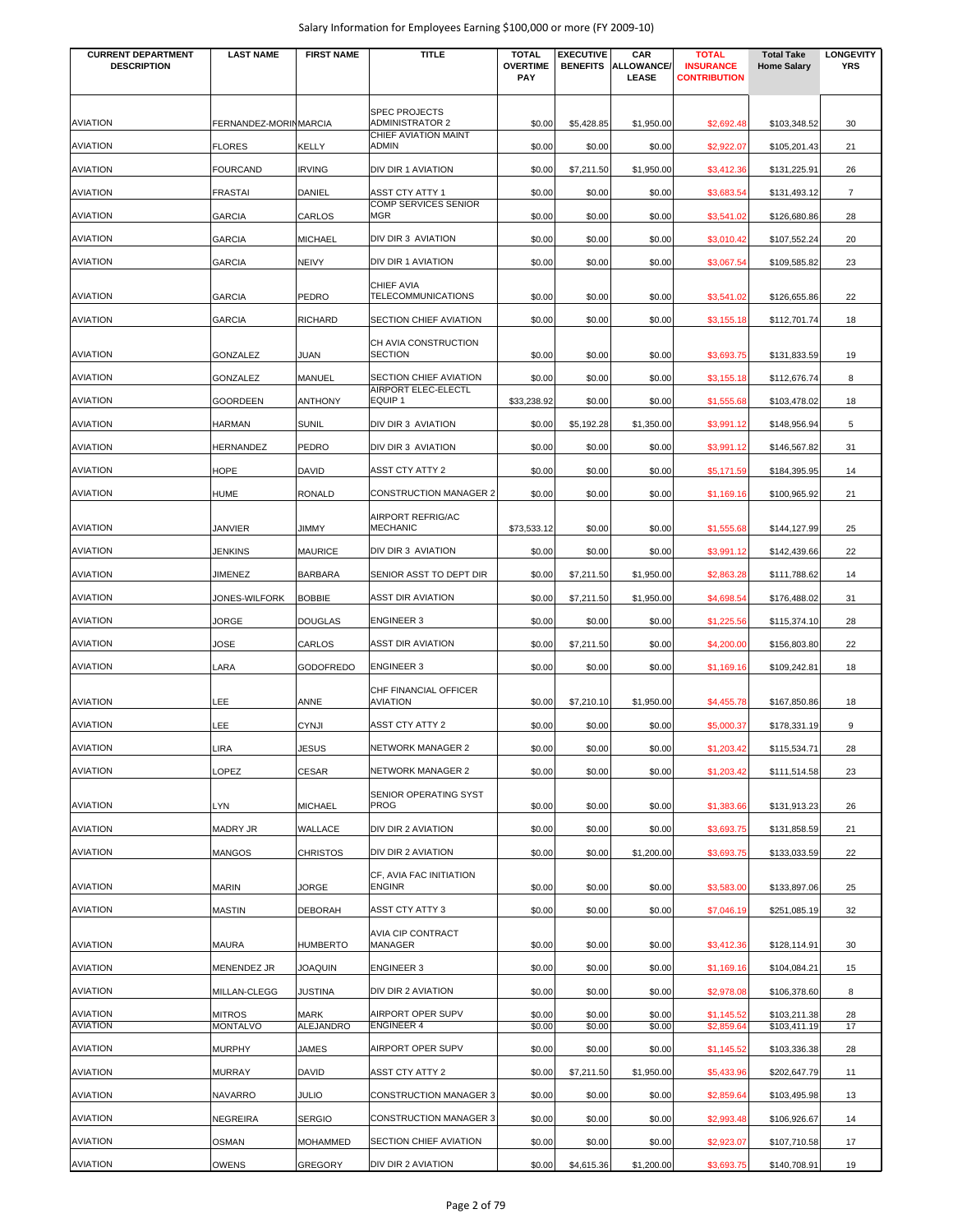| <b>CURRENT DEPARTMENT</b>                      | <b>LAST NAME</b>                       | <b>FIRST NAME</b>    | <b>TITLE</b>                                    | <b>TOTAL</b>           | <b>EXECUTIVE</b>     | CAR                        | <b>TOTAL</b>                            | <b>Total Take</b>            | <b>LONGEVITY</b> |
|------------------------------------------------|----------------------------------------|----------------------|-------------------------------------------------|------------------------|----------------------|----------------------------|-----------------------------------------|------------------------------|------------------|
| <b>DESCRIPTION</b>                             |                                        |                      |                                                 | <b>OVERTIME</b><br>PAY | <b>BENEFITS</b>      | <b>ALLOWANCE/</b><br>LEASE | <b>INSURANCE</b><br><b>CONTRIBUTION</b> | <b>Home Salary</b>           | <b>YRS</b>       |
|                                                |                                        |                      |                                                 |                        |                      |                            |                                         |                              |                  |
| <b>AVIATION</b>                                | <b>PALMER</b>                          | DARRELL              | <b>CONSTRUCTION MANAGER 2</b>                   | \$0.00                 | \$0.00               | \$0.00                     | \$1,225.56                              | \$107,251.14                 | 21               |
| <b>AVIATION</b>                                | PAYNE                                  | <b>MELVIN</b>        | DIV DIR 3 AVIATION                              | \$0.00                 | \$0.00               | \$0.00                     | \$3,991.12                              | \$142,414.66                 | 23               |
|                                                |                                        |                      |                                                 |                        |                      |                            |                                         |                              |                  |
| <b>AVIATION</b>                                | PEREZ                                  | <b>ENRIQUE</b>       | <b>CF NORTH TERMINAL</b><br>DEVELOPMENT         | \$0.00                 | \$0.00               | \$0.00                     | \$3,291.26                              | \$119,552.85                 | 19               |
| <b>AVIATION</b>                                | PEREZ                                  | JESUS                | AIRPORT MAINT SUPV                              | \$48,806.60            | \$0.00               | \$0.00                     | \$690.84                                | \$120,877.45                 | 26               |
|                                                |                                        |                      |                                                 |                        |                      |                            |                                         |                              |                  |
| <b>AVIATION</b>                                | <b>PODLEY</b>                          | <b>STEPHEN</b>       | <b>TELECOMM MANAGER</b>                         | \$0.00                 | \$0.00               | \$0.00                     | \$1,203.42                              | \$105,431.60                 | 23               |
| AVIATION                                       | <b>PRINCE</b>                          | <b>MICHAEL</b>       | <b>CONSTRUCTION MANAGER 2</b>                   | \$0.00                 | \$0.00               | \$0.00                     | \$1,169.16                              | \$104,289.47                 | 17               |
|                                                |                                        |                      | <b>SENIOR SYSTEMS</b>                           |                        |                      |                            |                                         |                              |                  |
| <b>AVIATION</b>                                | <b>PRYMUS JR</b>                       | <b>ROBERT</b>        | ANALYST/PROG<br>AIRPORT OPERG SYSTEMS           | \$0.00                 | \$0.00               | \$0.00                     | \$1,203.42                              | \$125,122.74                 | 16               |
| AVIATION                                       | RAGHUNANDAN                            | TULSIDAI             | <b>PROG</b>                                     | \$0.00                 | \$0.00               | \$0.00                     | \$2,807.97                              | \$110,587.99                 | 26               |
| <b>AVIATION</b>                                | <b>RAMOS</b>                           | JOSE                 | CHIEF, AVIATION PLANNING                        | \$0.00                 | \$0.00               | \$0.00                     | \$3,412.36                              | \$123,772.00                 | 16               |
| <b>AVIATION</b>                                | <b>RAYMOND</b>                         | <b>MICHELE</b>       | SECTION CHIEF AVIATION                          | \$0.00                 | \$0.00               | \$0.00                     | \$2,767.66                              | \$102,007.20                 | 17               |
|                                                |                                        |                      |                                                 |                        |                      |                            |                                         |                              |                  |
| <b>AVIATION</b>                                | <b>RODRIGUEZ</b>                       | <b>JOSE</b>          | DIV DIR 3 AVIATION                              | \$0.00                 | \$0.00               | \$0.00                     | \$3,640.00                              | \$129,947.30                 | 19               |
| <b>AVIATION</b>                                | <b>RODRIGUEZ</b>                       | <b>ROBERTO</b>       | <b>CONSTRUCTION MANAGER 2</b>                   | \$0.00                 | \$0.00               | \$0.00                     | \$1,225.56                              | \$107,376.14                 | 33               |
|                                                |                                        |                      | <b>AIRPORT FIRE SUPPRES</b>                     |                        |                      |                            |                                         |                              |                  |
| <b>AVIATION</b>                                | <b>ROLLE</b>                           | <b>RICKEY</b>        | <b>SYST TECH</b>                                | \$48,398.40            | \$0.00               | \$0.00                     | \$1,289.26                              | \$103,851.14                 | 5                |
| <b>AVIATION</b>                                | SADETSKY                               | WALTER               | <b>CONSTRUCTION MANAGER 2</b>                   | \$0.00                 | \$0.00               | \$0.00                     | \$1,116.78                              | \$104,888.71                 | 20               |
| <b>AVIATION</b>                                | <b>SAN MIGUEL</b>                      | <b>SERGIO</b>        | <b>ACCOUNTANT 4</b>                             | \$0.00                 | \$0.00               | \$0.00                     | \$2,859.64                              | \$107,274.33                 | 3                |
| <b>AVIATION</b>                                | SANCHEZ                                | YOLANDA              | MGR AP FINE ARTS&CLTRL<br><b>AFFRS</b>          | \$0.00                 | \$7.211.50           | \$1,950.00                 | \$2,922.07                              | \$115,009.99                 | 14               |
|                                                |                                        |                      |                                                 |                        |                      |                            |                                         |                              |                  |
| <b>AVIATION</b>                                | SANDOVAL-HOLST (MERCEDES               |                      | <b>ASST CTY ATTY 2</b>                          | \$0.00                 | \$0.00               | \$0.00                     | \$4,341.81                              | \$154,906.53                 | 16               |
| AVIATION                                       | <b>SMITH</b>                           | PETER                | <b>CONSTRUCTION MANAGER 2</b>                   | \$0.00                 | \$0.00               | \$0.00                     | \$1,169.16                              | \$104,897.34                 | 21               |
| <b>AVIATION</b>                                | SOLORZANO                              | <b>RICARDO</b>       | <b>CONSTRUCTION MANAGER 2</b>                   | \$0.00                 | \$0.00               | \$0.00                     | \$1,169.16                              | \$104,699.98                 | 21               |
|                                                |                                        |                      | <b>AIRPORT FIRE SUPPRES</b>                     |                        |                      |                            |                                         |                              |                  |
| <b>AVIATION</b>                                | SOPCZAK                                | DAVID                | <b>SYST TECH</b>                                | \$49,212.20            | \$0.00               | \$0.00                     | \$1,351.14                              | \$109,445.00                 | 10               |
|                                                |                                        |                      | SEC CHF, ENVRNMT ENGR                           |                        |                      |                            |                                         |                              |                  |
| <b>AVIATION</b>                                | <b>SOSA</b>                            | <b>ARTURO</b>        | <b>SYSTEMS</b>                                  | \$0.00                 | \$0.00               | \$0.00                     | \$3,520.17                              | \$125,901.76                 | 16               |
| <b>AVIATION</b><br><b>AVIATION</b>             | <b>SOUTHWELL</b><br><b>STIRRUP III</b> | <b>MIGUEL</b><br>E W | DEP DIR MD AVIA DEPT<br><b>ENGINEER 4</b>       | \$0.00<br>\$0.00       | \$8,173.00<br>\$0.00 | \$0.00<br>\$0.00           | \$5,040.00<br>\$3,284.95                | \$187,670.30<br>\$123,232.55 | 9<br>19          |
| <b>AVIATION</b>                                |                                        |                      |                                                 |                        |                      |                            |                                         |                              |                  |
|                                                | <b>STOVER</b>                          | LAUREN               | <b>ASST DIR AVIATION</b>                        | \$0.00                 | \$7,211.50           | \$1,950.00                 | \$4,678.52                              | \$175,776.92                 | $\overline{4}$   |
| <b>AVIATION</b>                                | THAMES                                 | <b>MICHELLE</b>      | <b>COMPUTER SERVICES MGR</b>                    | \$0.00                 | \$0.00               | \$0.00                     | \$1,383.66                              | \$119,869.18                 | 21               |
| <b>AVIATION</b>                                | VAZ                                    | <b>STANLEY</b>       | AIRPORT MAINT SUPV                              | \$38,760.27            | \$0.00               | \$0.00                     | \$759.30                                | \$108,150.88                 | 23               |
| <b>AVIATION</b>                                | VILLAFANE                              | <b>FRANCISCO</b>     | AIRPORT OPERG SYSTEMS<br><b>PROG</b>            | \$0.00                 | \$0.00               | \$0.00                     | \$2,807.97                              | \$110,507.74                 | 21               |
| <b>AVIATION</b>                                | <b>VINCENT</b>                         | MARIE                | DIV DIR 2 AVIATION                              | \$0.00                 | \$0.00               | \$0.00                     | \$3,524.22                              | \$125,829.54                 | 28               |
| <b>AVIATION</b>                                | WAHL                                   | HANS                 | PROFESSIONAL ENGINEER                           | \$0.00                 | \$0.00               | \$0.00                     | \$2,922.07                              | \$104,383.31                 | 11               |
|                                                |                                        |                      |                                                 |                        |                      |                            |                                         |                              |                  |
| <b>AVIATION</b>                                | WATERS                                 | <b>ROSA</b>          | <b>SENIOR SYSTEMS</b><br>ANALYST/PROG           | \$0.00                 | \$0.00               | \$0.00                     | \$1,203.42                              | \$112,172.56                 | 24               |
| <b>AVIATION</b>                                | <b>WOOD</b>                            | DAVID                | <b>CONSTRUCTION MANAGER 2</b>                   | \$0.00                 | \$0.00               | \$0.00                     | \$1,169.16                              | \$102,544.80                 | 21               |
| <b>BOARD OF COUNTY</b>                         |                                        |                      |                                                 |                        |                      |                            |                                         |                              |                  |
| <b>COMMISSIONERS</b><br><b>BOARD OF COUNTY</b> | <b>ABOLILA</b>                         | <b>ESTHER</b>        | CHIEF OF STAFF                                  | \$0.00                 | \$8,473.53           | \$6,500.00                 | \$0.00                                  | \$110,131.97                 | 10               |
| <b>COMMISSIONERS</b><br><b>BOARD OF COUNTY</b> | <b>ANDERSON</b>                        | <b>CHARLES</b>       | <b>COMMISSION AUDITOR</b>                       | \$0.00                 | \$9,615.25           | \$6,500.00                 | \$0.00                                  | \$166,572.65                 | 6                |
| <b>COMMISSIONERS</b>                           | <b>BANNERMAN</b>                       | WAYMAN               | CHIEF OF STAFF                                  | \$0.00                 | \$8,173.00           | \$6,500.00                 | \$0.00                                  | \$129,351.96                 | 14               |
| <b>BOARD OF COUNTY</b><br><b>COMMISSIONERS</b> | <b>BEECHER</b>                         | <b>INES</b>          | SENIOR AUDIT BUDGET MGR                         | \$0.00                 | \$7,211.50           | \$1,950.00                 | \$0.00                                  | \$149,970.06                 | 27               |
| <b>BOARD OF COUNTY</b><br><b>COMMISSIONERS</b> | <b>BRITO</b>                           | JORGE                | POLICE OFFICER                                  | \$29,815.16            | \$0.00               | \$0.00                     | \$1,671.93                              | \$111,003.52                 | 26               |
| <b>BOARD OF COUNTY</b>                         |                                        |                      |                                                 |                        |                      |                            |                                         |                              |                  |
| <b>COMMISSIONERS</b>                           | <b>BROWN</b>                           | <b>MISTY</b>         | CHIEF OF STAFF                                  | \$0.00                 | \$7,211.50           | \$1,950.00                 | \$0.00                                  | \$109,489.87                 | 6                |
| <b>BOARD OF COUNTY</b><br><b>COMMISSIONERS</b> | CARSWELL                               | AMY                  | COMM ADVOCACY PROG<br>OFF <sub>2</sub>          | \$0.00                 | \$0.00               | \$1,875.00                 | \$2,605.82                              | \$101,754.39                 | 27               |
| <b>BOARD OF COUNTY</b>                         |                                        |                      |                                                 |                        |                      |                            |                                         |                              |                  |
| <b>COMMISSIONERS</b><br><b>BOARD OF COUNTY</b> | <b>COLLINS</b>                         | GARY                 | <b>BCC AUDIT MANAGER</b>                        | \$0.00                 | \$7,211.50           | \$1,950.00                 | \$0.00                                  | \$100,482.61                 | 9                |
| COMMISSIONERS                                  | <b>CONNOR</b>                          | KEITH                | <b>BCC SR BUDGET ANALYST</b>                    | \$0.00                 | \$0.00               | \$0.00                     | \$0.00                                  | \$101,269.41                 | 30               |
| <b>BOARD OF COUNTY</b>                         |                                        |                      | CHIEF LEGISLATIVE                               |                        |                      |                            |                                         |                              |                  |
| <b>COMMISSIONERS</b>                           | <b>CUADRA</b>                          | <b>GUILLERMO</b>     | ANALYST                                         | \$0.00                 | \$7,211.50           | \$1,950.00                 | \$0.00                                  | \$111,685.84                 | 10               |
| <b>BOARD OF COUNTY</b><br><b>COMMISSIONERS</b> | <b>DOMINGUEHERRICIANA</b>              |                      | <b>BCC SYSTEMS SUPPORT</b><br><b>SPECIALIST</b> | \$0.00                 | \$0.00               | \$0.00                     | \$0.00                                  | \$113,156.34                 | 27               |
| <b>BOARD OF COUNTY</b>                         |                                        |                      | AIDE TO CTY                                     |                        |                      |                            |                                         |                              |                  |
| <b>COMMISSIONERS</b>                           | <b>ESCOBAR</b>                         | <b>BERNARDO</b>      | <b>COMMISSIONER</b>                             | \$0.00                 | \$6,923.04           | \$6,250.00                 | \$0.00                                  | \$130,604.36                 | 17               |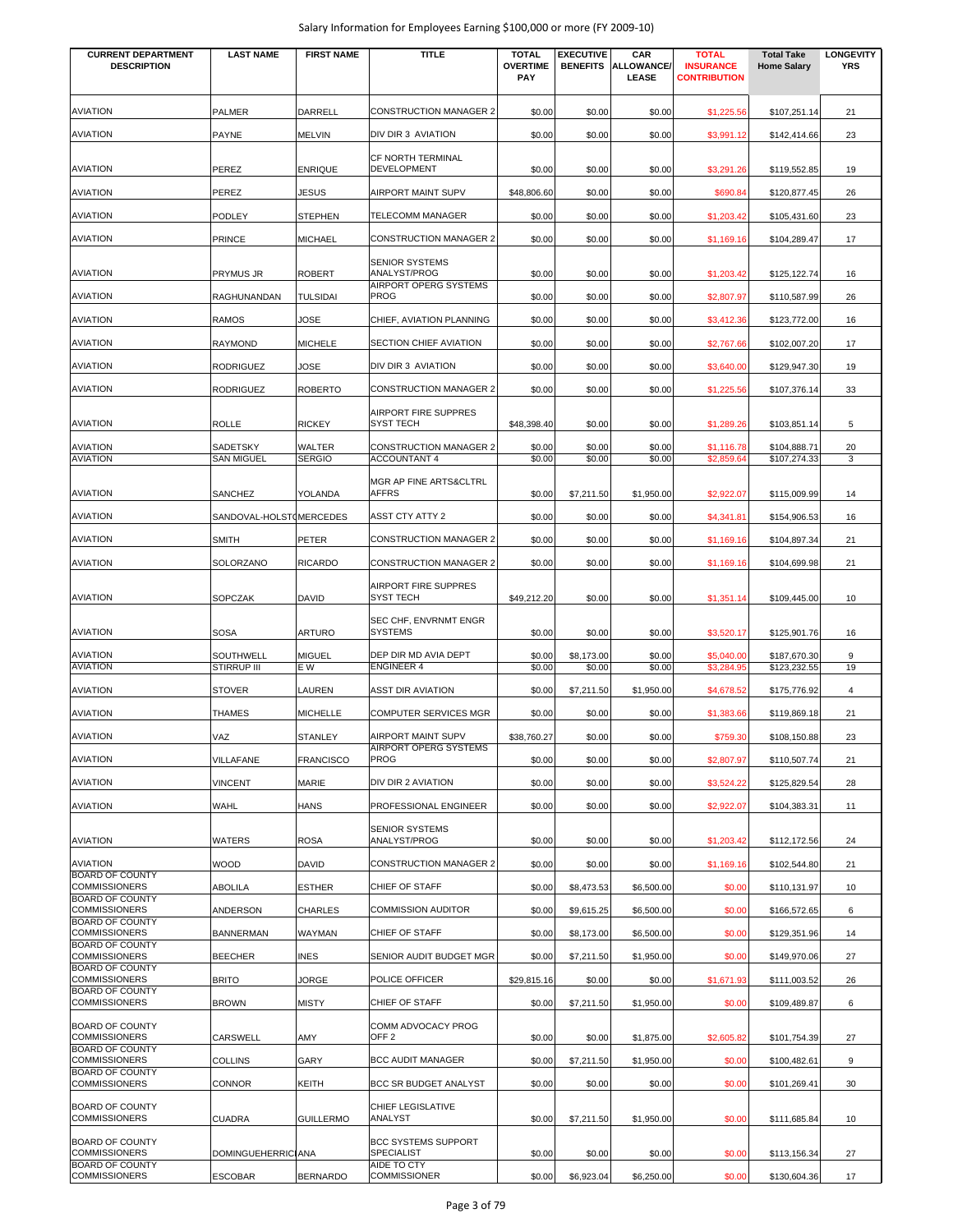| <b>CURRENT DEPARTMENT</b><br><b>DESCRIPTION</b>                          | <b>LAST NAME</b> | <b>FIRST NAME</b> | <b>TITLE</b>                                   | <b>TOTAL</b><br><b>OVERTIME</b><br><b>PAY</b> | <b>EXECUTIVE</b><br><b>BENEFITS</b> | CAR<br>ALLOWANCE/<br><b>LEASE</b> | <b>TOTAL</b><br><b>INSURANCE</b><br><b>CONTRIBUTION</b> | <b>Total Take</b><br><b>Home Salary</b> | <b>LONGEVITY</b><br><b>YRS</b> |
|--------------------------------------------------------------------------|------------------|-------------------|------------------------------------------------|-----------------------------------------------|-------------------------------------|-----------------------------------|---------------------------------------------------------|-----------------------------------------|--------------------------------|
| <b>BOARD OF COUNTY</b><br><b>COMMISSIONERS</b>                           | FARINA           | <b>SYLVIA</b>     | CHIEF OF STAFF                                 | \$0.00                                        | \$7,101.50                          | \$6,500.00                        |                                                         |                                         | 20                             |
| <b>BOARD OF COUNTY</b><br><b>COMMISSIONERS</b>                           | <b>HERNANDEZ</b> | PAUL              | POLICE OFFICER                                 | \$22,945.99                                   | \$0.00                              | \$0.00                            | \$0.00<br>\$1,671.93                                    | \$113,375.98<br>\$106,182.66            | 26                             |
| <b>BOARD OF COUNTY</b><br><b>COMMISSIONERS</b>                           | LAZO             | <b>MARIA</b>      | COMM ADVOCACY PROG<br>OFF <sub>2</sub>         | \$0.00                                        | \$0.00                              | \$1,875.00                        | \$2,872.93                                              | \$104,882.04                            | 35                             |
| <b>BOARD OF COUNTY</b><br><b>COMMISSIONERS</b>                           | LIEVANO-CRUZ     | <b>MARIA</b>      | <b>EXEC ASST TO CTY</b><br><b>COMMISSIONER</b> | \$0.00                                        | \$7,211.50                          | \$6,500.00                        | \$0.00                                                  | \$125,876.20                            | 9                              |
| <b>BOARD OF COUNTY</b><br><b>COMMISSIONERS</b>                           | MARANTE          | <b>ROLANDO</b>    | CHIEF OF STAFF                                 | \$0.00                                        | \$7,211.50                          | \$6,500.00                        | \$0.00                                                  | \$122,644.82                            | 6                              |
| <b>BOARD OF COUNTY</b><br>COMMISSIONERS                                  | <b>MORILLA</b>   | LAURA             | COMM ADVOCACY PROG<br>OFF <sub>2</sub>         | \$0.00                                        | \$0.00                              | \$1,875.00                        | \$2,732.38                                              | \$104,510.64                            | 17                             |
| <b>BOARD OF COUNTY</b><br><b>COMMISSIONERS</b><br><b>BOARD OF COUNTY</b> | <b>MURPHY</b>    | <b>TERENCE</b>    | <b>EXEC ASST TO CTY</b><br><b>COMMISSIONER</b> | \$0.00                                        | \$7,211.50                          | \$6,500.00                        | \$0.00                                                  | \$135,887.06                            | 21                             |
| <b>COMMISSIONERS</b><br><b>BOARD OF COUNTY</b>                           | <b>RAGIN</b>     | ANDRE             | CHIEF OF STAFF                                 | \$0.00                                        | \$7,211.50                          | \$6,500.00                        | \$3,288.73                                              | \$132,277.67                            | 16                             |
| <b>COMMISSIONERS</b>                                                     | RASCO JR         | JOSE              | DIR INTERGOV AFFAIRS                           | \$0.00                                        | \$9,615.25                          | \$6,500.00                        | \$0.00                                                  | \$150,044.29                            | 5                              |
| <b>BOARD OF COUNTY</b><br><b>COMMISSIONERS</b>                           | ROAN             | <b>MICHAEL</b>    | POLICE OFFICER                                 | \$25,935.38                                   | \$0.00                              | \$0.00                            | \$1,552.07                                              | \$105,977.31                            | 16                             |
| <b>BOARD OF COUNTY</b><br><b>COMMISSIONERS</b>                           | <b>ROIG</b>      | <b>NORMA</b>      | BCC SR BUDGET ANALYST                          | \$0.00                                        | \$0.00                              | \$0.00                            | \$0.00                                                  | \$102,232.40                            | 20                             |
| <b>BOARD OF COUNTY</b><br><b>COMMISSIONERS</b>                           | SANCHEZ          | LORETA            | CHIEF OF STAFF                                 | \$0.00                                        | \$8,173.00                          | \$6,500.00                        | \$0.00                                                  | \$121,966.84                            | 12                             |
| <b>BOARD OF COUNTY</b><br><b>COMMISSIONERS</b>                           | <b>SNYDER</b>    | <b>ALEXIS</b>     | <b>EXEC ASST TO CTY</b><br><b>COMMISSIONER</b> | \$0.00                                        | \$7,211.50                          | \$0.00                            | \$2,731.39                                              | \$103,763.25                            | 5                              |
| <b>BUILDING &amp; NEIGHBORHOOD</b><br><b>COMPLIANCE DEPT</b>             | ARITON           | <b>JOHN</b>       | MECHANICAL PLANS<br>PROCESSOR                  | \$0.00                                        | \$0.00                              | \$0.00                            | \$1,252.32                                              | \$125,573.74                            | 30                             |
| <b>BUILDING &amp; NEIGHBORHOOD</b><br><b>COMPLIANCE DEPT</b>             | <b>BAZERMAN</b>  | <b>STUART</b>     | DIR BUILDING AIRPORT DIV                       | \$0.00                                        | \$7,211.50                          | \$1,950.00                        | \$3,693.75                                              | \$140,745.09                            | 36                             |
| <b>BUILDING &amp; NEIGHBORHOOD</b><br><b>COMPLIANCE DEPT</b>             | <b>BORGES</b>    | <b>FRANCISCO</b>  | PLUMBING PLANS<br><b>PROCESSOR</b>             | \$0.00                                        | \$0.00                              | \$0.00                            | \$1,252.32                                              | \$113,947.61                            | 30                             |
| <b>BUILDING &amp; NEIGHBORHOOD</b><br><b>COMPLIANCE DEPT</b>             | CABRERA          | <b>ERNESTO</b>    | BLDG PLANS PROCESSOR                           | \$0.00                                        | \$0.00                              | \$0.00                            | \$1,252.32                                              | \$128,773.74                            | 11                             |
| <b>BUILDING &amp; NEIGHBORHOOD</b><br><b>COMPLIANCE DEPT</b>             | <b>CLARKE</b>    | <b>JEANNE</b>     | STRUCTURAL PLANS<br><b>PROCESSOR</b>           | \$0.00                                        | \$0.00                              | \$0.00                            | \$3,023.30                                              | \$110,147.14                            | 5                              |
| <b>BUILDING &amp; NEIGHBORHOOD</b><br><b>COMPLIANCE DEPT</b>             | <b>CUERVO</b>    | LEON              | STRUCTURAL SEC<br><b>SUPERVISOR</b>            | \$0.00                                        | \$0.00                              | \$0.00                            | \$3.023.30                                              | \$115,012.14                            | 6                              |
| <b>BUILDING &amp; NEIGHBORHOOD</b><br><b>COMPLIANCE DEPT</b>             | <b>DALMAU</b>    | <b>JUAN</b>       | MECHANICAL PLANS<br><b>PROCESSOR</b>           | \$0.00                                        | \$0.00                              | \$0.00                            | \$1,249.68                                              | \$109,043.36                            | 10                             |
| <b>BUILDING &amp; NEIGHBORHOOD</b><br><b>COMPLIANCE DEPT</b>             | <b>DANGER</b>    | <b>CHARLES</b>    | DIR BNC DEPT                                   | \$0.00                                        | \$9,555.25                          | \$6,500.00                        | \$5,999.98                                              | \$231,304.15                            | 22                             |
| BUILDING & NEIGHBORHOOD<br><b>COMPLIANCE DEPT</b>                        | DE LA MILERA     | <b>MARIA</b>      | <b>BNC SPECIAL PROJECTS</b><br>COORD           | \$0.00                                        | \$0.00                              | \$0.00                            | \$2,709.00                                              | \$100,410.70                            | 21                             |
| BUILDING & NEIGHBORHOOD<br><b>COMPLIANCE DEPT</b>                        | <b>DIAZ</b>      | AMADO             | BLDG TRADE SECTION SUPV                        | \$0.00                                        | \$0.00                              | \$0.00                            | \$3,120.04                                              | \$111,452.80                            | 17                             |
| BUILDING & NEIGHBORHOOD<br><b>COMPLIANCE DEPT</b>                        | <b>ESTOPINAN</b> | PEDRO             | BLDG TRADE SECTION SUPV                        | \$0.00                                        | \$0.00                              | \$0.00                            | \$2,848.30                                              | \$102,245.86                            | 14                             |
| <b>BUILDING &amp; NEIGHBORHOOD</b><br><b>COMPLIANCE DEPT</b>             | GARCIA           | LUIS              | DIR BUILDING TRADE DIV                         | \$0.00                                        | \$1,730.76                          | \$442.50                          | \$3,222.80                                              | \$116,112.24                            | 23                             |
| <b>BUILDING &amp; NEIGHBORHOOD</b><br><b>COMPLIANCE DEPT</b>             | GILBERT          | <b>STEVEN</b>     | ELECTRICAL PLANS<br>PROCESSOR                  | \$0.00                                        | \$0.00                              | \$0.00                            | \$1,252.32                                              | \$118,823.01                            | 24                             |
| <b>BUILDING &amp; NEIGHBORHOOD</b><br><b>COMPLIANCE DEPT</b>             | <b>GOMEZ</b>     | <b>FLAVIO</b>     | DIR BNC COMPLIANCE<br><b>DIVISION</b>          | \$0.00                                        | \$7,211.50                          | \$1,950.00                        | \$3,991.12                                              | \$149.615.65                            | 11                             |
| <b>BUILDING &amp; NEIGHBORHOOD</b><br><b>COMPLIANCE DEPT</b>             | HAMPTON          | <b>ROLAND</b>     | PLUMBING PLANS<br>PROCESSOR                    | \$0.00                                        | \$0.00                              | \$0.00                            | \$1,206.18                                              | \$113,511.73                            | 23                             |
| <b>BUILDING &amp; NEIGHBORHOOD</b><br><b>COMPLIANCE DEPT</b>             | OOL              | YUN SOOL          | STRUCTURAL PLANS<br>PROCESSOR                  | \$0.00                                        | \$0.00                              | \$0.00                            | \$3,412.36                                              | \$136,451.30                            | 11                             |
| BUILDING & NEIGHBORHOOD<br><b>COMPLIANCE DEPT</b>                        | <b>JORDAHL</b>   | <b>JOHN</b>       | ELECTRICAL PLANS<br>PROCESSOR                  | \$0.00                                        | \$0.00                              | \$0.00                            | \$1,252.32                                              | \$111,978.34                            | 22                             |
| BUILDING & NEIGHBORHOOD<br><b>COMPLIANCE DEPT</b>                        | KOVACH           | <b>STEPHEN</b>    | ELECTRICAL PLANS<br>PROCESSOR                  | \$0.00                                        | \$0.00                              | \$0.00                            | \$1,252.32                                              | \$118,009.18                            | 17                             |
| BUILDING & NEIGHBORHOOD<br><b>COMPLIANCE DEPT</b>                        | LABISTE          | CARLOS            | STRUCTURAL PLANS<br>PROCESSOR                  | \$0.00                                        | \$0.00                              | \$0.00                            | \$3,333.25                                              | \$124,874.57                            | 10                             |
| BUILDING & NEIGHBORHOOD<br><b>COMPLIANCE DEPT</b>                        | LOMBARDI         | <b>VICTOR</b>     | DIR BUILDING TRADE DIV                         | \$0.00                                        | \$7,211.50                          | \$1,950.00                        | \$3,478.58                                              | \$133,252.30                            | 17                             |
| <b>BUILDING &amp; NEIGHBORHOOD</b><br><b>COMPLIANCE DEPT</b>             | <b>MANOS</b>     | LAURA             | COMPUTER SERVICES MGR                          | \$0.00                                        | \$0.00                              | \$0.00                            | \$1,383.66                                              | \$124,193.71                            | 27                             |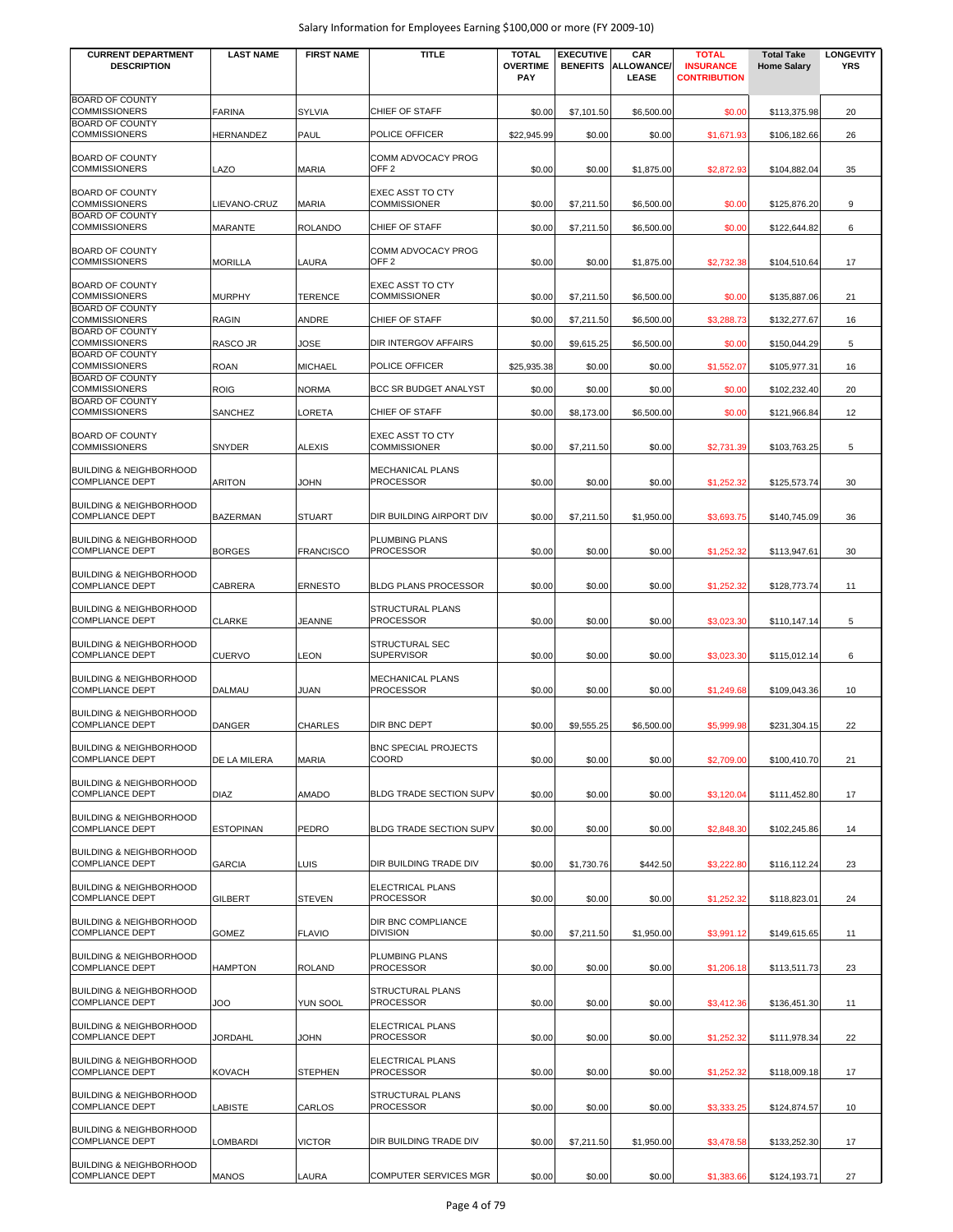| <b>CURRENT DEPARTMENT</b><br><b>DESCRIPTION</b>                                        | <b>LAST NAME</b>   | <b>FIRST NAME</b>                 | <b>TITLE</b>                                        | <b>TOTAL</b><br><b>OVERTIME</b><br><b>PAY</b> | <b>EXECUTIVE</b><br><b>BENEFITS</b> | CAR<br><b>ALLOWANCE/</b><br>LEASE | <b>TOTAL</b><br><b>INSURANCE</b><br><b>CONTRIBUTION</b> | <b>Total Take</b><br><b>Home Salary</b> | <b>LONGEVITY</b><br><b>YRS</b> |
|----------------------------------------------------------------------------------------|--------------------|-----------------------------------|-----------------------------------------------------|-----------------------------------------------|-------------------------------------|-----------------------------------|---------------------------------------------------------|-----------------------------------------|--------------------------------|
| BUILDING & NEIGHBORHOOD<br><b>COMPLIANCE DEPT</b>                                      | <b>MARKO</b>       | <b>THOMAS</b>                     | <b>DEVELOPMENT</b><br><b>COORDINATOR</b>            | \$0.00                                        | \$7,211.50                          | \$1,950.00                        | \$3,219.30                                              | \$123,869.86                            | 10                             |
| <b>BUILDING &amp; NEIGHBORHOOD</b><br><b>COMPLIANCE DEPT</b>                           | MILBERT            | JERRY                             | PLUMBING PLANS<br><b>PROCESSOR</b>                  | \$0.00                                        | \$0.00                              | \$0.00                            | \$1,252.32                                              | \$117,357.01                            | 36                             |
| <b>BUILDING &amp; NEIGHBORHOOD</b>                                                     |                    |                                   | <b>BNC REGIONAL</b>                                 |                                               |                                     |                                   |                                                         |                                         |                                |
| <b>COMPLIANCE DEPT</b><br><b>BUILDING &amp; NEIGHBORHOOD</b><br><b>COMPLIANCE DEPT</b> | MORALES<br>NARANJO | <b>ROSALINE</b><br><b>GERARDO</b> | COORDINATOR<br>STRUCTURAL PLANS<br><b>PROCESSOR</b> | \$0.00<br>\$0.00                              | \$1,251.72<br>\$0.00                | \$450.00                          | \$2,905.98                                              | \$105,289.58                            | 23<br>11                       |
| <b>BUILDING &amp; NEIGHBORHOOD</b>                                                     |                    |                                   | ASST BLDG DIV DIR BLDG                              |                                               |                                     | \$0.00                            | \$3,412.36                                              | \$121,851.30                            |                                |
| <b>COMPLIANCE DEPT</b>                                                                 | <b>ROIG</b>        | <b>RICARDO</b>                    | ENF                                                 | \$0.00                                        | \$0.00                              | \$0.00                            | \$2,922.07                                              | \$107,417.36                            | 21                             |
| <b>BUILDING &amp; NEIGHBORHOOD</b><br><b>COMPLIANCE DEPT</b>                           | ROMITO             | <b>DONNA</b>                      | DIR BLDG INFO & PERM<br><b>SUPP DIV</b>             | \$0.00                                        | \$7,211.50                          | \$1,950.00                        | \$3,693.75                                              | \$140,955.69                            | 30                             |
| <b>BUILDING &amp; NEIGHBORHOOD</b><br><b>COMPLIANCE DEPT</b>                           | <b>SALAS</b>       | JULIANA                           | DEP DIR BNC DEPT                                    | \$0.00                                        | \$8,113.00                          | \$5,200.00                        | \$4,698.54                                              | \$180,639.52                            | 19                             |
| <b>BUILDING &amp; NEIGHBORHOOD</b><br><b>COMPLIANCE DEPT</b>                           | SALGUEIRO          | ANA                               | STRUCTURAL PLANS<br><b>PROCESSOR</b>                | \$0.00                                        | \$0.00                              | \$0.00                            | \$2,879.37                                              | \$107,984.93                            | 4                              |
| <b>BUILDING &amp; NEIGHBORHOOD</b><br><b>COMPLIANCE DEPT</b>                           | SMITH              | <b>ROBERT</b>                     | DIR BLDG FINANCE & ADMIN                            | \$0.00                                        | \$7,211.50                          | \$1,950.00                        | \$3,412.36                                              | \$130,873.15                            | 30                             |
| <b>BUILDING &amp; NEIGHBORHOOD</b><br><b>COMPLIANCE DEPT</b>                           | SOMERSET           | <b>GERALD</b>                     | BLDG TRADE SECTION SUPV                             | \$0.00                                        | \$0.00                              | \$0.00                            | \$3,155.18                                              | \$113,236.99                            | 26                             |
| <b>BUILDING &amp; NEIGHBORHOOD</b><br><b>COMPLIANCE DEPT</b>                           | <b>SURSKY</b>      | <b>BORIS</b>                      | ROOF PLANS PROCESSOR                                | \$0.00                                        | \$0.00                              | \$0.00                            | \$1,252.32                                              | \$109,667.02                            | 17                             |
| <b>BUILDING &amp; NEIGHBORHOOD</b><br><b>COMPLIANCE DEPT</b>                           | <b>SZEP</b>        | <b>RONALD</b>                     | DIR BLDG ENF LEGAL SERV<br>SP DIV                   | \$0.00                                        | \$7,211.50                          | \$1,950.00                        | \$3,693.75                                              | \$140,745.09                            | 28                             |
| <b>BUILDING &amp; NEIGHBORHOOD</b><br><b>COMPLIANCE DEPT</b>                           | WALKER             | <b>OSMOND</b>                     | ELECTRICAL PLANS<br><b>PROCESSOR</b>                | \$0.00                                        | \$0.00                              | \$0.00                            | \$1,252.32                                              | \$117,844.18                            | 17                             |
| <b>BUILDING &amp; NEIGHBORHOOD</b><br><b>COMPLIANCE DEPT</b>                           | WALTHOUR           | SAMMIE                            | <b>ASST DIR BNC</b>                                 | \$0.00                                        | \$7,788.40                          | \$3,000.00                        | \$3,991.12                                              | \$159,109.00                            | 23                             |
| <b>BUILDING &amp; NEIGHBORHOOD</b><br><b>COMPLIANCE DEPT</b>                           | WILLIAMS           | <b>RONALD</b>                     | <b>BNC REGIONAL</b><br>COORDINATOR                  | \$0.00                                        | \$1,730.76                          | \$450.00                          | \$2,918.30                                              | \$106,207.12                            | 16                             |
| <b>BUILDING &amp; NEIGHBORHOOD</b><br><b>COMPLIANCE DEPT</b>                           | WINTER JR          | <b>FRANCIS</b>                    | PLUMBING PLANS<br><b>PROCESSOR</b>                  | \$0.00                                        | \$0.00                              | \$0.00                            | \$1,252.32                                              | \$116,624.35                            | 16                             |
| <b>BUILDING &amp; NEIGHBORHOOD</b><br><b>COMPLIANCE DEPT</b>                           | ZARRALUQUI         | JOSE                              | <b>BLDG PLANS PROCESSOR</b>                         | \$0.00                                        | \$0.00                              | \$0.00                            | \$1,252.32                                              | \$111,848.51                            | 21                             |
| <b>BUILDING CODE COMPLIANCE</b>                                                        | CHANDA             | <b>ISHAQ</b>                      | <b>BCCO PRODUCT CONTROL</b><br><b>EXAMINER</b>      | \$0.00                                        | \$0.00                              | \$0.00                            | \$2,848.02                                              | \$101,777.18                            | 12                             |
| BUILDING CODE COMPLIANCE                                                               | CHARLES            | KATHY                             | DIR, BCC POL OPER&BRD<br>ADM DIV                    | \$0.00                                        | \$7,007.87                          | \$1,950.00                        | \$2,646.98                                              | \$103,333.51                            | 13                             |
| BUILDING CODE COMPLIANCE                                                               | FERNANDEZ          | <b>EDUARDO</b>                    | <b>BCCO SPECIALIST</b>                              | \$0.00                                        | \$0.00                              | \$0.00                            | \$2,922.07                                              | \$104,408.31                            | 19                             |
| BUILDING CODE COMPLIANCE                                                               | GAMONEDA           | JORGE                             | <b>BCCO SPECIALIST</b>                              | \$0.00                                        | \$0.00                              | \$0.00                            | \$2,922.07                                              | \$104,383.31                            | 21                             |
| BUILDING CODE COMPLIANCE                                                               | GASCON             | JAIME                             | CH BCCO PRODUCT<br><b>CONTROL DIV</b>               | \$0.00                                        | \$7,211.50                          | \$1,950.00                        | \$2,828.70                                              | \$110,985.92                            | 16                             |
| BUILDING CODE COMPLIANCE                                                               | GONZALEZ           | <b>HERMINIO</b>                   | DIR BCCO                                            | \$0.00                                        | \$9,615.25                          | \$6,500.00                        | \$4,249.14                                              | \$167,457.53                            | 15                             |
| BUILDING CODE COMPLIANCE                                                               | GOOLSBY            | <b>MICHAEL</b>                    | CHIEF, BCCO DIVISION                                | \$0.00                                        | \$7,211.50                          | \$0.00                            | \$3,439.80                                              | \$129,789.40                            | 10                             |
| BUILDING CODE COMPLIANCE                                                               | HAAGE              | ORIOL                             | <b>BCCO SPECIALIST</b>                              | \$0.00                                        | \$0.00                              | \$0.00                            | \$2,922.07                                              | \$104,408.31                            | 23                             |
|                                                                                        |                    |                                   |                                                     |                                               |                                     |                                   |                                                         |                                         |                                |
| BUILDING CODE COMPLIANCE                                                               | <b>MAKAR</b>       | <b>HELMY</b>                      | <b>BCCO SR PRODUCT</b><br><b>CONTROL EXAMIN</b>     | \$0.00                                        | \$0.00                              | \$0.00                            | \$3,053.40                                              | \$109,328.91                            | 14                             |
| BUILDING CODE COMPLIANCE                                                               | PEREZ              | <b>MANUEL</b>                     | BCCO PRODUCT CONTROL<br><b>EXAMINER</b>             | \$0.00                                        | \$0.00                              | \$0.00                            | \$2,922.07                                              | \$104,548.38                            | 17                             |
| BUILDING CODE COMPLIANCE                                                               | QUINTELA           | PEDRO                             | <b>BCCO SPECIALIST</b>                              | \$0.00                                        | \$0.00                              | \$0.00                            | \$2,922.07                                              | \$104,408.31                            | 24                             |
| BUILDING CODE COMPLIANCE                                                               | SHAIKH             |                                   | MOHAMMED IQB SENIOR BCCO SPECIALIST                 | \$0.00                                        | \$0.00                              | \$0.00                            | \$3,155.18                                              | \$112,701.74                            | 5                              |
| <b>BUILDING CODE COMPLIANCE</b>                                                        | ZEHNAL             | MARK                              | <b>BCCO SPECIALIST</b>                              | \$0.00                                        | \$0.00                              | \$0.00                            | \$2,897.01                                              | \$103,516.11                            | 6                              |
| CAPITAL IMPROVEMENTS                                                                   | ARRAZCAETA         | ALEIDA                            | MGR CAP IMPROV STDS &<br>SPEC                       | \$0.00                                        | \$0.00                              | \$0.00                            | \$3,155.18                                              | \$112,676.74                            | 17                             |
| CAPITAL IMPROVEMENTS                                                                   | <b>BAKER</b>       | <b>RAYMOND</b>                    | SPECIAL DEVELOPMENT<br>PROJ.ADMIN                   | \$0.00                                        | \$0.00                              | \$0.00                            | \$3,583.02                                              | \$127,706.98                            | 17                             |
| CAPITAL IMPROVEMENTS                                                                   | BRANT              | <b>MARLEN</b>                     | SENIOR ASST TO DEPT DIR                             | \$0.00                                        | \$7,211.50                          | \$0.00                            | \$2,777.03                                              | \$104,709.04                            | 21                             |
| CAPITAL IMPROVEMENTS                                                                   | <b>CUTIE</b>       | RAFAEL                            | MG, GOB PRJ SCH & COM                               | \$0.00                                        | \$0.00                              | \$0.00                            | \$3,412.36                                              | \$121,826.30                            | 19                             |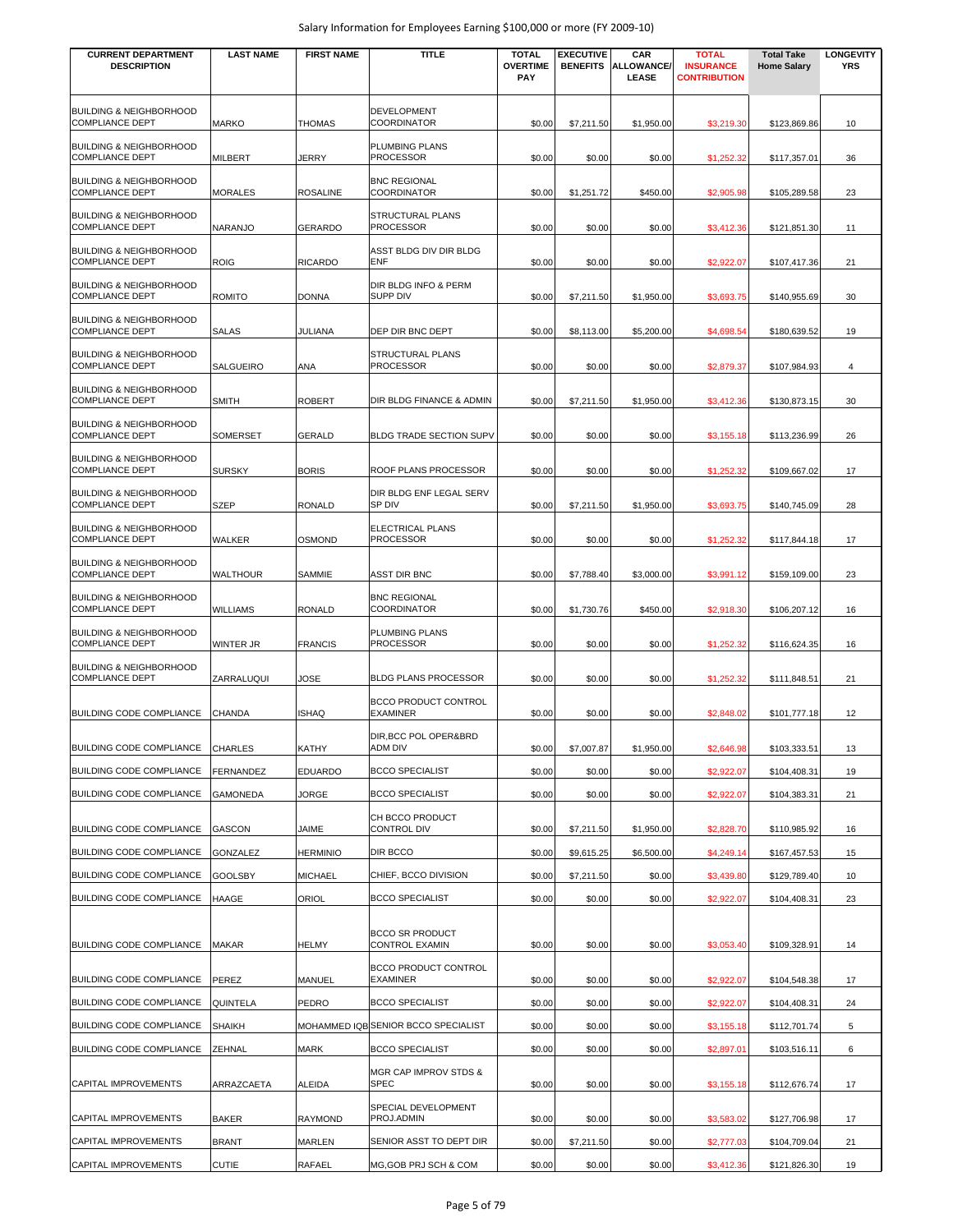| <b>CURRENT DEPARTMENT</b><br><b>DESCRIPTION</b>     | <b>LAST NAME</b>                | <b>FIRST NAME</b>              | <b>TITLE</b>                                    | <b>TOTAL</b><br><b>OVERTIME</b> | <b>EXECUTIVE</b><br><b>BENEFITS</b> | CAR<br><b>ALLOWANCE/</b> | <b>TOTAL</b><br><b>INSURANCE</b> | <b>Total Take</b><br><b>Home Salary</b> | <b>LONGEVITY</b><br><b>YRS</b> |
|-----------------------------------------------------|---------------------------------|--------------------------------|-------------------------------------------------|---------------------------------|-------------------------------------|--------------------------|----------------------------------|-----------------------------------------|--------------------------------|
|                                                     |                                 |                                |                                                 | PAY                             |                                     | LEASE                    | <b>CONTRIBUTION</b>              |                                         |                                |
|                                                     |                                 |                                | CF CAP IMPROVE PROG                             |                                 |                                     |                          |                                  |                                         |                                |
| CAPITAL IMPROVEMENTS                                | <b>GALAN</b>                    | JOSE                           | <b>LEGIS</b>                                    | \$0.00                          | \$7,211.50                          | \$1,300.00               | \$3,709.15                       | \$140,667.89                            | 22                             |
| CAPITAL IMPROVEMENTS                                | LOPEZ                           | <b>SILVIA</b>                  | <b>ARCHITECT 3</b>                              | \$0.00                          | \$0.00                              | \$0.00                   | \$1,169.16                       | \$107,432.54                            | 11                             |
| CAPITAL IMPROVEMENTS                                | <b>MARKOWITZ</b>                | <b>NAN</b>                     | ASSISTANT DR OFF CAPITAL<br><b>IMPRO</b>        | \$0.00                          | \$7,151.50                          | \$1,950.00               | \$3,906.28                       | \$148,273.02                            | 6                              |
| CAPITAL IMPROVEMENTS                                | <b>MILLAN</b>                   | LUISA                          | CH CAP IMPROVE PROF<br><b>CONT SVC</b>          | \$0.00                          | \$7,211.50                          | \$1,950.00               | \$3,991.12                       | \$151,351.16                            | 16                             |
| <b>CAPITAL IMPROVEMENTS</b>                         | NAVARRETE                       | <b>GEORGE</b>                  | DIR. OFF OF CAPITAL<br><b>IMPROVEMNT</b>        | \$0.00                          | \$7,788.40                          | \$3,000.00               | \$4,691.34                       | \$175,462.98                            | 21                             |
| CAPITAL IMPROVEMENTS                                | <b>SAMUELS</b>                  | <b>FAITH</b>                   | SR A/E CONSULTANT SEL<br>COORD                  | \$0.00                          | \$0.00                              | \$0.00                   | \$2,879.09                       | \$103,065.83                            | 30                             |
| CAPITAL IMPROVEMENTS                                | <b>TAHA</b>                     | <b>MOHAMMED</b>                | CONSTRUCTION MANAGER 2                          | \$0.00                          | \$0.00                              | \$0.00                   | \$1,169.16                       | \$105,007.86                            | 24                             |
| CITIZENS' INDEPENDENT<br>TRANSPORTION TRUST         | AMARO                           | MARLENE                        | CITT SPECIAL PROJECTS<br><b>ADMIN1</b>          | \$0.00                          | \$0.00                              | \$0.00                   | \$712.32                         | \$100,204.94                            | 17                             |
| CITIZENS' INDEPENDENT<br>TRANSPORTION TRUST         | <b>SCURR</b>                    | <b>CHARLES</b>                 | EXEC DIR OFFICE OF CITT                         | \$0.00                          | \$9,615.25                          | \$6,500.00               | \$1,269.24                       | \$181,906.07                            | $\overline{1}$                 |
| CITIZENS' INDEPENDENT                               |                                 |                                | CITT SPECIAL PROJECTS                           |                                 |                                     |                          |                                  |                                         |                                |
| <b>TRANSPORTION TRUST</b><br><b>CLERK OF COURTS</b> | <b>TOLEDO</b><br><b>ALCAZAR</b> | <b>NESTOR</b><br><b>MARTHA</b> | ADMIN 2<br><b>COMPTROLLER</b>                   | \$0.00<br>\$0.00                | \$7,211.50<br>\$8,173.00            | \$1,950.00<br>\$5,200.00 | \$747.72<br>\$3,991.12           | \$106,923.65<br>\$154,991.51            | 8<br>28                        |
| <b>CLERK OF COURTS</b>                              | <b>ALVAREZ</b>                  | VALENTIN                       | <b>COMPUTER SERVICES MGR</b>                    | \$0.00                          | \$0.00                              | \$0.00                   | \$1,383.66                       | \$123,102.74                            | 18                             |
|                                                     |                                 |                                | DIR CRT HUM RES&ADMIN                           |                                 |                                     |                          |                                  |                                         |                                |
| <b>CLERK OF COURTS</b>                              | ARNAIZ                          | LEONARD                        | <b>SERV</b>                                     | \$0.00                          | \$5,726.36                          | \$5,200.00               | \$3,693.75                       | \$142,004.48                            | 19                             |
| <b>CLERK OF COURTS</b>                              | <b>BETANCOURT</b>               | JUAN                           | NETWORK MANAGER 2                               | \$0.00                          | \$0.00                              | \$0.00                   | \$1,203.42                       | \$107,801.27                            | 22                             |
| <b>CLERK OF COURTS</b>                              | <b>BURSIK</b>                   | KAY                            | <b>SENIOR SYSTEMS</b><br>ANALYST/PROG           | \$0.00                          | \$0.00                              | \$0.00                   | \$1,203.42                       | \$105,393.18                            | 6                              |
| <b>CLERK OF COURTS</b>                              | <b>CALDERON</b>                 | <b>BIBIANA</b>                 | <b>SENIOR SYSTEMS</b><br>ANALYST/PROG           | \$0.00                          | \$0.00                              | \$0.00                   | \$1,203.42                       | \$108,012.46                            | 24                             |
| <b>CLERK OF COURTS</b>                              | CALDERON                        | CARLOS                         | NETWORK MANAGER 2                               | \$0.00                          | \$0.00                              | \$0.00                   | \$1,203.42                       | \$104,847.06                            | 13                             |
|                                                     |                                 |                                | DIR TRAFFIC &                                   |                                 |                                     |                          |                                  |                                         |                                |
| <b>CLERK OF COURTS</b>                              | <b>CARAMES</b>                  | <b>MANUEL</b>                  | MISDEMEANOR OPER                                | \$0.00                          | \$8,173.00                          | \$5,200.00               | \$3,177.14                       | \$126,064.29                            | 29                             |
| <b>CLERK OF COURTS</b>                              | <b>CHESTNUT</b>                 | PAUL                           | DIR TECH SVCS COURTS<br>ASST DIR CLERK OF BOARD | \$0.00                          | \$8,173.00                          | \$5,200.00               | \$3,249.82                       | \$128,747.01                            | 29                             |
| <b>CLERK OF COURTS</b>                              | <b>COLLINS</b>                  | <b>DIANE</b>                   | <b>DIV</b>                                      | \$0.00                          | \$7,211.50                          | \$1,950.00               | \$2,922.07                       | \$113,291.77                            | 34                             |
| <b>CLERK OF COURTS</b>                              | <b>DAVIS</b>                    | <b>RENAY</b>                   | CENTRAL DEPOSITORY MGR                          | \$0.00                          | \$7,211.50                          | \$2,080.00               | \$3,155.18                       | \$121,497.16                            | 30                             |
| <b>CLERK OF COURTS</b>                              | <b>DELGADO</b>                  | <b>GABRIEL</b>                 | <b>SENIOR SYSTEMS</b><br>ANALYST/PROG           | \$0.00                          | \$0.00                              | \$0.00                   | \$1,203.42                       | \$105,353.18                            | 13                             |
| <b>CLERK OF COURTS</b>                              | <b>DIAZ</b>                     | RAUL                           | NETWORK MANAGER 2                               | \$0.00                          | \$0.00                              | \$0.00                   | \$1,203.42                       | \$109,855.72                            | 12                             |
| <b>CLERK OF COURTS</b>                              | ELEBY                           | DEBRA                          | SENIOR DEPUTY CLERK                             | \$0.00                          | \$7,942.24                          | \$0.00                   | \$3,991.12                       | \$140,701.14                            | 32                             |
| <b>CLERK OF COURTS</b>                              | <b>ENCISO</b>                   | <b>MARGARITA</b>               | DEP COMPTROLLER CKT &<br>CTY CTS                | \$0.00                          | \$7,211.50                          | \$2,080.00               | \$3,155.18                       | \$121,286.56                            | 19                             |
| <b>CLERK OF COURTS</b>                              | <b>ESTRADA</b>                  | CARLOS                         | COMPUTER SERVICES MGR                           | \$0.00                          | \$0.00                              | \$0.00                   | \$1,383.66                       | \$123,466.40                            | 21                             |
| <b>CLERK OF COURTS</b>                              | <b>FEAL</b>                     | ODALYS                         | SENIOR OPERATING SYST<br><b>PROG</b>            | \$0.00                          | \$0.00                              | \$0.00                   | \$1,291.80                       | \$112,843.58                            | 12                             |
|                                                     |                                 |                                | <b>SENIOR SYSTEMS</b>                           |                                 |                                     |                          |                                  |                                         |                                |
| <b>CLERK OF COURTS</b>                              | FERNANDEZ                       | <b>MARIA</b>                   | ANALYST/PROG                                    | \$0.00                          | \$0.00                              | \$0.00                   | \$1,203.42                       | \$107,590.08                            | 20                             |
| <b>CLERK OF COURTS</b>                              | <b>HENDERSON</b>                | <b>HOBART</b>                  | ASST TO THE CLERK OF<br><b>COURTS</b>           | \$0.00                          | \$8,173.00                          | \$0.00                   | \$3,500.00                       | \$132,386.30                            | 17                             |
| <b>CLERK OF COURTS</b>                              | <b>HESS</b>                     | <b>DEBORAH</b>                 | PARKING VIOLATIONS BUR<br><b>MGR</b>            | \$0.00                          | \$7,211.50                          | \$1,950.00               | \$2,709.00                       | \$105,826.47                            | 35                             |
| <b>CLERK OF COURTS</b>                              | <b>HOLGUIN</b>                  | EDGAR                          | <b>SENIOR SYSTEMS</b><br>ANALYST/PROG           | \$0.00                          | \$0.00                              | \$0.00                   | \$1,203.42                       | \$105,413.00                            | 10                             |
| <b>CLERK OF COURTS</b>                              | JAMES                           | <b>ADOLPHUS</b>                | <b>COURTS FINANCIAL</b><br>ANALYST              | \$0.00                          | \$7,211.50                          | \$1,950.00               | \$2,922.07                       | \$112,919.95                            | 29                             |
| <b>CLERK OF COURTS</b>                              | JAMES                           | <b>THOMAS</b>                  | CLERK'S CHIEF INFO<br><b>OFFICER</b>            | \$0.00                          | \$8,173.00                          | \$5,200.00               | \$3,991.12                       | \$155,016.51                            | 5                              |
|                                                     |                                 |                                | <b>COURTS PROJECT</b>                           |                                 |                                     |                          |                                  |                                         |                                |
| <b>CLERK OF COURTS</b>                              | JONES                           | <b>ESTER</b>                   | MANAGER                                         | \$0.00                          | \$6,649.54                          | \$3,900.00               | \$2,922.07                       | \$114,307.99                            | 26                             |
| <b>CLERK OF COURTS</b>                              | <b>KILGOUR</b>                  | LATOYA                         | <b>SENIOR SYSTEMS</b><br>ANALYST/PROG           | \$0.00                          | \$0.00                              | \$0.00                   | \$1,203.42                       | \$105,478.18                            | 6                              |
| <b>CLERK OF COURTS</b>                              | LLERA                           | <b>EUNICE</b>                  | <b>SENIOR SYSTEMS</b><br>ANALYST/PROG           | \$0.00                          | \$0.00                              | \$0.00                   | \$1,203.42                       | \$105,478.18                            | 10                             |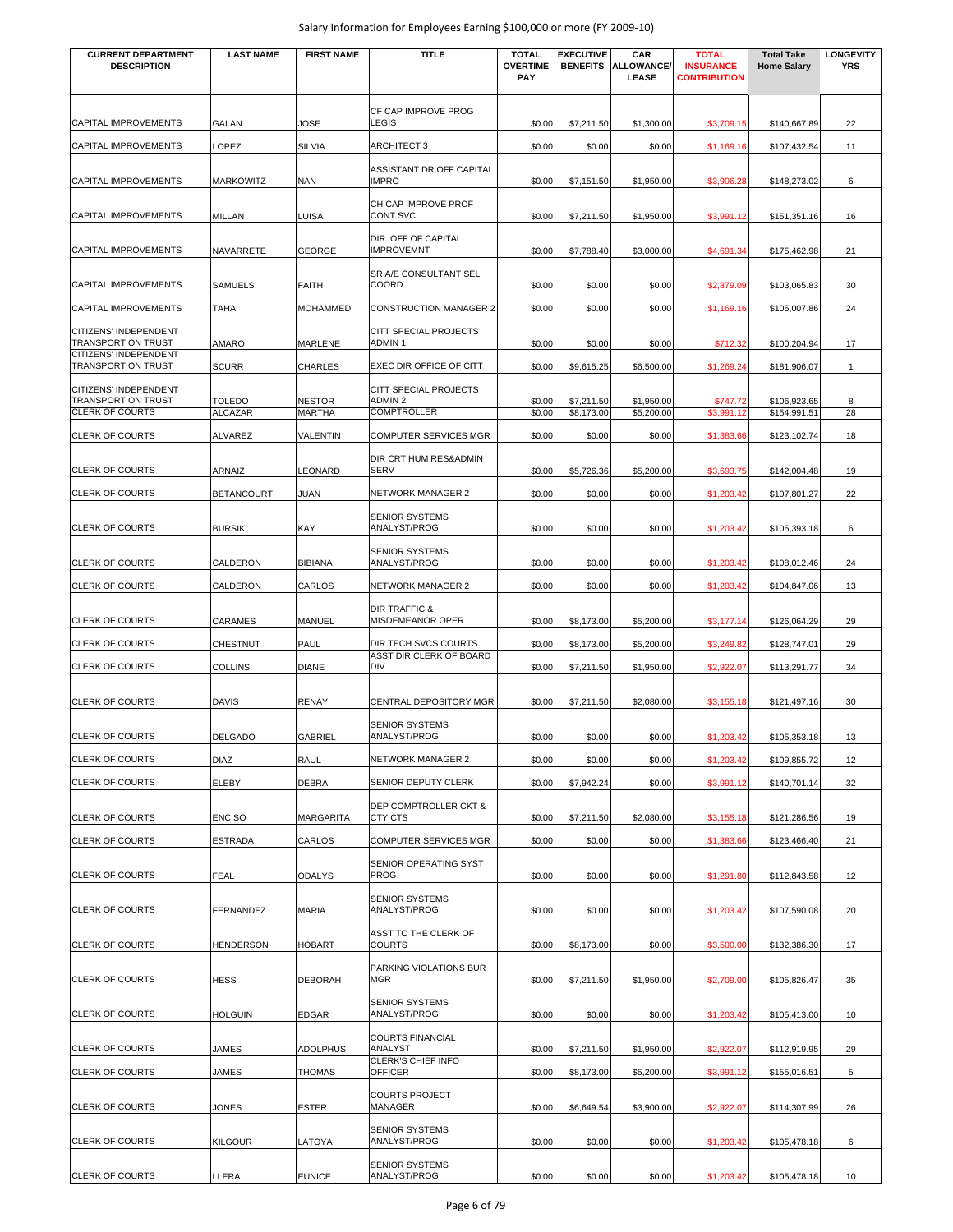| <b>CURRENT DEPARTMENT</b><br><b>DESCRIPTION</b>          | <b>LAST NAME</b>            | <b>FIRST NAME</b> | <b>TITLE</b>                                                     | <b>TOTAL</b><br><b>OVERTIME</b><br>PAY | <b>EXECUTIVE</b><br><b>BENEFITS</b> | CAR<br><b>ALLOWANCE/</b><br>LEASE | <b>TOTAL</b><br><b>INSURANCE</b><br><b>CONTRIBUTION</b> | <b>Total Take</b><br><b>Home Salary</b> | <b>LONGEVITY</b><br><b>YRS</b> |
|----------------------------------------------------------|-----------------------------|-------------------|------------------------------------------------------------------|----------------------------------------|-------------------------------------|-----------------------------------|---------------------------------------------------------|-----------------------------------------|--------------------------------|
| <b>CLERK OF COURTS</b>                                   | <b>MARTINEZ</b>             | <b>FRANK</b>      | <b>COMPUTER SERVICES MGR</b>                                     | \$0.00                                 | \$0.00                              | \$0.00                            | \$1,383.66                                              | \$123,951.27                            | 25                             |
| <b>CLERK OF COURTS</b>                                   | <b>MARTINEZ</b>             | MARK              | SENIOR COURT OPERS<br><b>OFFICER</b>                             | \$0.00                                 | \$7,211.50                          | \$2,080.00                        | \$3,155.18                                              | \$121,311.56                            | 28                             |
| <b>CLERK OF COURTS</b>                                   | <b>MESSIER</b>              | <b>DONALD</b>     | <b>SENIOR SYSTEMS</b><br>ANALYST/PROG                            | \$0.00                                 | \$0.00                              | \$0.00                            | \$1,203.42                                              | \$107,167.70                            | 16                             |
| <b>CLERK OF COURTS</b>                                   | <b>MONTALDO</b>             | LUIS              | <b>CLERK'S ATTORNEY</b>                                          | \$0.00                                 | \$6,940.12                          | \$2,600.00                        | \$2,828.41                                              | \$109,980.72                            | 5                              |
| <b>CLERK OF COURTS</b>                                   | <b>MURRAY JR</b>            | <b>ANTONIO</b>    | NETWORK MANAGER 1                                                | \$0.00                                 | \$0.00                              | \$0.00                            | \$1,086.72                                              | \$100,060.96                            | 12                             |
| <b>CLERK OF COURTS</b>                                   | <b>NAVARRO</b>              | ANGEL             | <b>SENIOR SYSTEMS</b><br>ANALYST/PROG                            | \$0.00                                 | \$0.00                              | \$0.00                            | \$1,203.42                                              | \$105,478.18                            | $\overline{7}$                 |
| <b>CLERK OF COURTS</b>                                   | <b>NAVARRO</b>              | <b>MIGUEL</b>     | <b>SENIOR SYSTEMS</b><br>ANALYST/PROG                            | \$0.00                                 | \$0.00                              | \$0.00                            | \$1,160.58                                              | \$103,504.60                            | 4                              |
| <b>CLERK OF COURTS</b>                                   | <b>PATINO</b>               | <b>ROBERTO</b>    | <b>SENIOR SYSTEMS</b><br>ANALYST/PROG                            | \$0.00                                 | \$0.00                              | \$0.00                            | \$1,203.42                                              | \$109,384.85                            | $\overline{2}$                 |
| <b>CLERK OF COURTS</b>                                   | PATTAVINA                   | DIANE             | SENIOR COURT OPERS<br><b>OFFICER</b>                             | \$0.00                                 | \$7,211.50                          | \$2,080.00                        | \$3,155.18                                              | \$121,286.56                            | 20                             |
| <b>CLERK OF COURTS</b>                                   | <b>REAVES</b>               | LAURIE            | <b>COMPUTER SERVICES MGR</b>                                     | \$0.00                                 | \$0.00                              | \$0.00                            | \$1,383.66                                              | \$123,830.05                            | 24                             |
| <b>CLERK OF COURTS</b>                                   | <b>REBOSO</b>               | <b>ROBERTO</b>    | MGR MARRIAGE LICENSE<br><b>BUREAU</b>                            | \$0.00                                 | \$7,211.43                          | \$0.00                            | \$2,709.00                                              | \$103,421.75                            | 19                             |
| <b>CLERK OF COURTS</b>                                   | <b>RIOS</b>                 | <b>MYRNA</b>      | <b>SENIOR SYSTEMS</b><br>ANALYST/PROG                            | \$0.00                                 | \$0.00                              | \$0.00                            | \$1,203.42                                              | \$108,521.03                            | 40                             |
| <b>CLERK OF COURTS</b>                                   | <b>ROBERSON</b>             | <b>MICHELLE</b>   | <b>COURTS HUM RES &amp; PROJ</b><br><b>MGR</b>                   | \$0.00                                 | \$0.00                              | \$0.00                            | \$2,747.45                                              | \$100,869.97                            | 26                             |
| <b>CLERK OF COURTS</b>                                   | <b>ROMANO</b>               | JULIAN            | <b>SENIOR SYSTEMS</b><br>ANALYST/PROG                            | \$0.00                                 | \$0.00                              | \$0.00                            | \$1,203.42                                              | \$108,098.65                            | 26                             |
| CLERK OF COURTS                                          | <b>ROONEY</b>               | DAVID             | DIV CF COUNTY RECORDER                                           | \$0.00                                 | \$7,338.76                          | \$1,950.00                        | \$3,155.18                                              | \$122,355.00                            | 25                             |
| <b>CLERK OF COURTS</b>                                   | <b>RUVIN</b>                | HARVEY            | <b>CLERK CIRCUIT &amp; COUNTY</b><br><b>COURT</b>                | \$0.00                                 | \$9,615.25                          | \$7,488.53                        | \$4,670.81                                              | \$176,566.87                            | 0                              |
| <b>CLERK OF COURTS</b>                                   | SABOYA-FERNANDI LIZA        |                   | <b>COURTS FINANCIAL</b><br>ANALYST                               | \$0.00                                 | \$7,211.50                          | \$1,950.00                        | \$2,922.07                                              | \$112,894.95                            | 17                             |
| <b>CLERK OF COURTS</b>                                   | <b>SHABAZZ</b>              | <b>SHIRLEY</b>    | SENIOR COURT OPERS<br><b>OFFICER</b>                             | \$0.00                                 | \$7,211.50                          | \$2,080.00                        | \$3,155.18                                              | \$121,311.56                            | 36                             |
| <b>CLERK OF COURTS</b>                                   | SILL                        |                   | RICKY SCHECHT SENIOR DEPUTY CLERK                                | \$0.00                                 | \$8,173.00                          | \$5,200.00                        | \$3,991.12                                              | \$155,016.51                            | 32                             |
| <b>CLERK OF COURTS</b>                                   | <b>TAMAYO</b>               | MARIA             | <b>DIR DISTRICT OPERATIONS</b><br><b>DIV</b>                     | \$0.00                                 | \$8,173.00                          | \$0.00                            | \$3,248.84                                              | \$123,513.32                            | 23                             |
| <b>CLERK OF COURTS</b>                                   | <b>THOMAS</b>               | <b>SUNNY</b>      | <b>COMPUTER SERVICES MGR</b>                                     | \$0.00                                 | \$0.00                              | \$0.00                            | \$1,383.66                                              | \$120,920.82                            | $\overline{7}$                 |
| <b>CLERK OF COURTS</b>                                   | THOMAS-WILKINS              | <b>RHONDA</b>     | <b>COURTS AUDIT MANAGER</b>                                      | \$0.00                                 | \$7,211.50                          | \$1,950.00                        | \$2,709.00                                              | \$105,371.82                            | 18                             |
| <b>CLERK OF COURTS</b>                                   | <b>WHEATLEY AUSTIN RUTH</b> |                   | <b>RECORDS MANAGER</b>                                           | \$0.00                                 | \$7,211.50                          | \$2,080.00                        | \$3,155.18                                              | \$121,365.12                            | 24                             |
| <b>COMMISSION ON ETHICS &amp;</b><br>PUBLIC TRUST        | <b>DIAZ</b>                 | MANUEL            | LEAD INVESTIGATOR E &<br><b>PTC</b>                              | \$0.00                                 | \$0.00                              | \$0.00                            | \$0.00                                                  | \$106,859.28                            | 9                              |
| <b>COMMISSION ON ETHICS &amp;</b><br>PUBLIC TRUST        | <b>MEYERS</b>               | <b>ROBERT</b>     | DIR MDC E & PTC                                                  | \$0.00                                 | \$9,615.25                          | \$7,800.00                        | \$0.00                                                  | \$230,747.37                            | 12                             |
| <b>COMMISSION ON ETHICS &amp;</b><br>PUBLIC TRUST        | <b>MURAWSKI</b>             | MICHAEL           | ADV MDC E & PTC                                                  | \$0.00                                 | \$7,211.50                          | \$0.00                            | \$0.00                                                  | \$146,671.02                            | 10                             |
| <b>COMMISSION ON ETHICS &amp;</b><br><b>PUBLIC TRUST</b> | <b>SEYMOUR</b>              | <b>CHRISTINA</b>  | AUDITOR MDC E & PTC                                              | \$0.00                                 | \$0.00                              | \$0.00                            | \$0.00                                                  | \$102,320.71                            | 11                             |
| <b>COMMISSION ON ETHICS &amp;</b><br>PUBLIC TRUST        | <b>WALKER</b>               | ARDYTH            | <b>STAFF GRAL CSEL MDC</b>                                       | \$0.00                                 | \$7,226.75                          | \$3,900.00                        | \$0.00                                                  | \$137,097.67                            | 12                             |
|                                                          |                             |                   | <b>EXEC DIR COMMUNITY</b>                                        |                                        |                                     |                                   |                                                         |                                         |                                |
| COMMUNITY ACTION AGENCY                                  | <b>EDWARDS</b>              | JULIEANN          | <b>ACTION AGCY</b>                                               | \$0.00                                 | \$9,615.25                          | \$6,500.00                        | \$3,780.00                                              | \$152,331.55                            | 15                             |
| COMMUNITY ACTION AGENCY                                  | <b>FLYNN JR</b>             | JAMES             | <b>HEADSTART/EARLY HDST</b><br>PROG COOR<br>DIRECTOR, HEAD START | \$0.00                                 | \$0.00                              | \$0.00                            | \$2,922.07                                              | \$104,408.31                            | 29                             |
| COMMUNITY ACTION AGENCY                                  | <b>MCQUEEN</b>              | JANE              | <b>DIVISION</b>                                                  | \$0.00                                 | \$7,211.50                          | \$1,950.00                        | \$3,878.42                                              | \$147,340.18                            | 22                             |
| COMMUNITY ACTION AGENCY                                  | <b>OLIVERO</b>              | <b>ODIS</b>       | <b>CONSTRUCTION MANAGER 2</b>                                    | \$0.00                                 | \$0.00                              | \$0.00                            | \$1,169.16                                              | \$106,158.47                            | 27                             |
| COMMUNITY ACTION AGENCY                                  | <b>RODRIGUEZ</b>            | <b>ALFREDO</b>    | DIR CAA ENG PROGRAMS<br><b>DIVISION</b>                          | \$0.00                                 | \$5,257.40                          | \$1,950.00                        | \$3,098.89                                              | \$121,742.94                            | 16                             |
| <b>CONSUMER SERVICES</b>                                 | <b>ELIAS</b>                | LEONARD           | CONSUMER ADVOCATE                                                | \$0.00                                 | \$7,211.50                          | \$2,600.00                        | \$3,693.75                                              | \$141,419.57                            | 23                             |
| <b>CONSUMER SERVICES</b>                                 | <b>GODERICH</b>             | <b>MARIO</b>      | DEP DIR CONSUMER SERVS<br><b>DEPT</b>                            | \$0.00                                 | \$8,173.00                          | \$5,200.00                        | \$3,991.12                                              | \$155,562.66                            | 24                             |
| <b>CONSUMER SERVICES</b>                                 | LAPRADD                     | CHARLES           | AGRICULTURAL MANAGER                                             | \$0.00                                 | \$7,211.50                          | \$1,950.00                        | \$3,169.73                                              | \$122,103.91                            | 5                              |
| <b>CONSUMER SERVICES</b>                                 | <b>MORA</b>                 | JOSEPH            | <b>DIV DIR CONSUMER</b><br><b>SERVICES</b>                       | \$0.00                                 | \$7,211.50                          | \$1,930.00                        | \$3,412.36                                              | \$134,881.55                            | 30                             |
| <b>CONSUMER SERVICES</b>                                 | ORTIZ                       | FELIPE            | <b>SENIOR SYSTEMS</b><br>ANALYST/PROG                            | \$0.00                                 | \$0.00                              | \$0.00                            | \$1,203.42                                              | \$110,543.60                            | 17                             |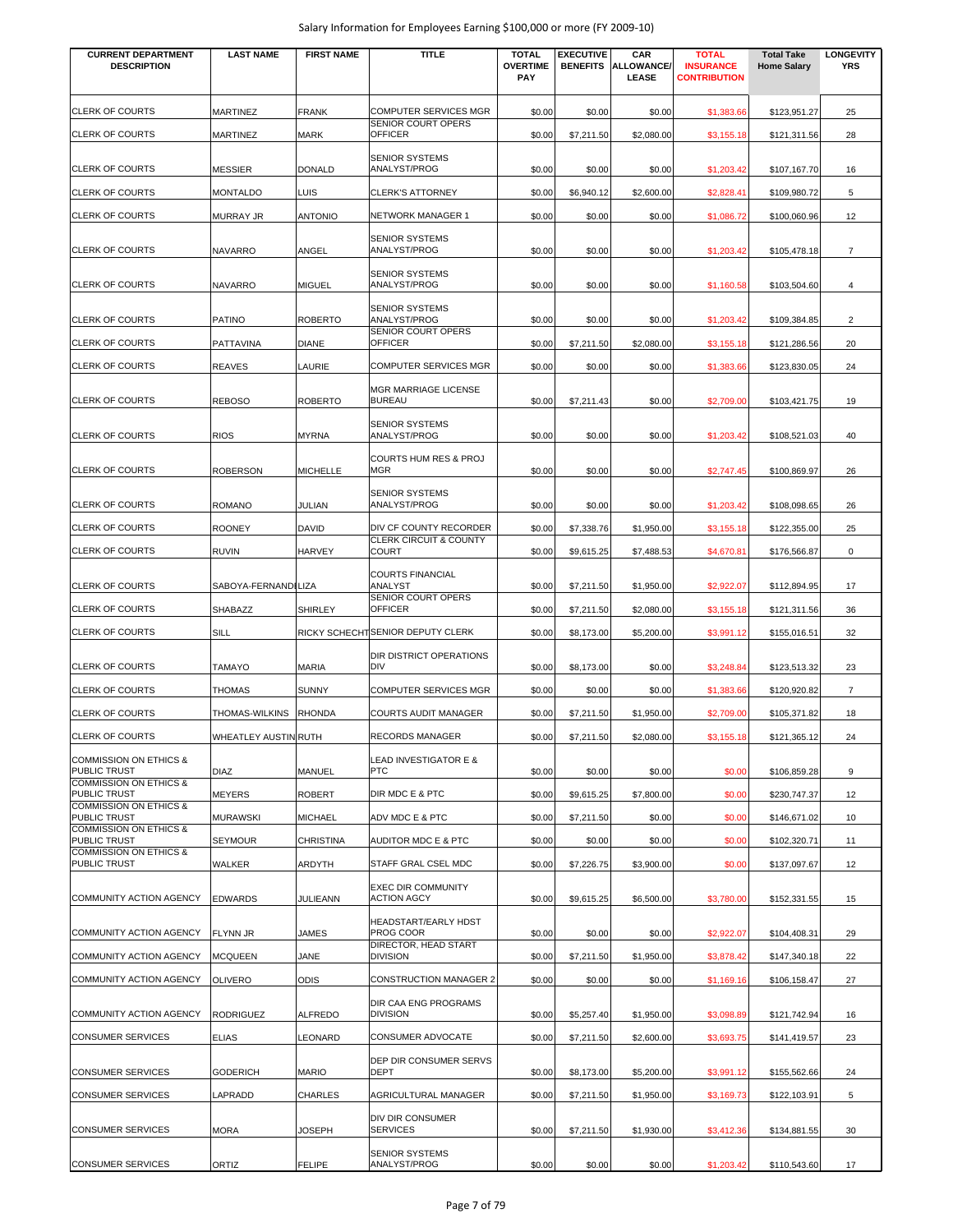| <b>CURRENT DEPARTMENT</b>                            | <b>LAST NAME</b>       | <b>FIRST NAME</b> | TITLE                                        | <b>TOTAL</b>                  | <b>EXECUTIVE</b> | CAR                        | <b>TOTAL</b>                            | <b>Total Take</b>  | <b>LONGEVITY</b> |
|------------------------------------------------------|------------------------|-------------------|----------------------------------------------|-------------------------------|------------------|----------------------------|-----------------------------------------|--------------------|------------------|
| <b>DESCRIPTION</b>                                   |                        |                   |                                              | <b>OVERTIME</b><br><b>PAY</b> | <b>BENEFITS</b>  | <b>ALLOWANCE/</b><br>LEASE | <b>INSURANCE</b><br><b>CONTRIBUTION</b> | <b>Home Salary</b> | <b>YRS</b>       |
|                                                      |                        |                   | DIR CONSUMER SERVICES                        |                               |                  |                            |                                         |                    |                  |
| <b>CONSUMER SERVICES</b><br><b>CORRECTIONS &amp;</b> | PEEL                   | CATHY             | <b>DEPT</b>                                  | \$0.00                        | \$9,615.25       | \$6,500.00                 | \$4,698.54                              | \$183,441.77       | 29               |
| <b>REHABILITATION</b><br><b>CORRECTIONS &amp;</b>    | <b>ADKINS</b>          | CLORA             | <b>CORRECTIONAL CAPTAIN</b><br>CORRECTIONAL  | \$0.00                        | \$0.00           | \$0.00                     | \$3,412.36                              | \$126,069.87       | 32               |
| <b>REHABILITATION</b><br><b>CORRECTIONS &amp;</b>    | <b>ALADRO</b>          | MANUEL            | LIEUTENANT<br>CORRECTIONAL                   | \$0.00                        | \$0.00           | \$0.00                     | \$2,143.70                              | \$109,754.89       | 22               |
| <b>REHABILITATION</b>                                | <b>ALBURY</b>          | <b>DORIS</b>      | LIEUTENANT                                   | \$0.00                        | \$0.00           | \$0.00                     | \$2,243.67                              | \$110,218.13       | 29               |
| <b>CORRECTIONS &amp;</b>                             |                        |                   | <b>SENIOR SYSTEMS</b>                        |                               |                  |                            |                                         |                    |                  |
| <b>REHABILITATION</b><br><b>CORRECTIONS &amp;</b>    | <b>ALCOCER</b>         | PEDRO             | ANALYST/PROG                                 | \$0.00                        | \$0.00           | \$0.00                     | \$1,203.42                              | \$107,829.87       | 17               |
| REHABILITATION<br><b>CORRECTIONS &amp;</b>           | <b>ALICEA</b>          | <b>ISRAEL</b>     | CORRECTIONAL SERGEANT                        | \$33,718.83                   | \$0.00           | \$0.00                     | \$1,427.08                              | \$104,614.53       | 9                |
| <b>REHABILITATION</b><br><b>CORRECTIONS &amp;</b>    | ALLEN                  | <b>EDDIE</b>      | CORRECTIONAL SERGEANT                        | \$31,735.90                   | \$0.00           | \$0.00                     | \$1,937.26                              | \$130,556.76       | 28               |
| <b>REHABILITATION</b><br><b>CORRECTIONS &amp;</b>    | <b>ALONSO</b>          | <b>MICHAEL</b>    | CORRECTIONAL SERGEANT                        | \$19,866.19                   | \$0.00           | \$0.00                     | \$1,849.38                              | \$116,273.32       | 21               |
| <b>REHABILITATION</b>                                | ANGRAND                | <b>FRANTZ</b>     | CORRECTIONAL SERGEANT                        | \$26,334.22                   | \$0.00           | \$0.00                     | \$1,849.38                              | \$120,699.30       | 16               |
| <b>CORRECTIONS &amp;</b><br><b>REHABILITATION</b>    | ARGUELLES              | <b>ALICE</b>      | <b>CONSTRUCTION MANAGER 3</b>                | \$0.00                        | \$0.00           | \$0.00                     | \$2,993.48                              | \$110,310.51       | 18               |
| <b>CORRECTIONS &amp;</b><br><b>REHABILITATION</b>    | <b>AROCHO</b>          | <b>GILBERTO</b>   | CORRECTIONAL<br>LIEUTENANT                   | \$0.00                        | \$0.00           | \$0.00                     | \$2,048.15                              | \$107,253.63       | 23               |
| <b>CORRECTIONS &amp;</b><br><b>REHABILITATION</b>    | ASTIGARRAGA            | <b>EDUARDO</b>    | <b>CORRECTIONS DIVIISION</b><br><b>CHIEF</b> | \$0.00                        | \$0.00           | \$0.00                     | \$4,328.80                              | \$148,939.16       | 33               |
| <b>CORRECTIONS &amp;</b><br><b>REHABILITATION</b>    | <b>AVANT</b>           | <b>MELVIN</b>     | <b>CORRECTIONAL SERGEANT</b>                 | \$35,672.47                   | \$0.00           | \$0.00                     | \$1,583.39                              | \$111,524.87       | 14               |
| <b>CORRECTIONS &amp;</b><br><b>REHABILITATION</b>    | <b>BAILEY</b>          | JENNY             | CORRECTIONAL<br>LIEUTENANT                   | \$0.00                        | \$0.00           | \$0.00                     | \$2,143.70                              | \$106,138.65       | 25               |
| <b>CORRECTIONS &amp;</b>                             |                        |                   |                                              |                               |                  |                            |                                         |                    |                  |
| <b>REHABILITATION</b><br><b>CORRECTIONS &amp;</b>    | <b>BAKER</b>           | <b>ELEISHA</b>    | CORRECTIONAL SERGEANT                        | \$20,315.31                   | \$0.00           | \$0.00                     | \$1,763.58                              | \$102,273.42       | 16               |
| <b>REHABILITATION</b><br><b>CORRECTIONS &amp;</b>    | <b>BANKS</b>           | GARY              | CORRECTIONAL SERGEANT                        | \$23,220.50                   | \$0.00           | \$0.00                     | \$1,849.38                              | \$118,287.83       | 21               |
| <b>REHABILITATION</b><br><b>CORRECTIONS &amp;</b>    | <b>BARNES</b>          | GERALD            | CORRECTIONAL CORPORAL<br>CORRECTIONAL        | \$27,010.89                   | \$0.00           | \$0.00                     | \$1,671.93                              | \$111,667.21       | 22               |
| <b>REHABILITATION</b><br><b>CORRECTIONS &amp;</b>    | BASDEN-WILLIAMS ANGELA |                   | LIEUTENANT                                   | \$21,249.21                   | \$0.00           | \$0.00                     | \$1,988.44                              | \$111,400.75       | 26               |
| <b>REHABILITATION</b>                                | <b>BASS</b>            | WILLIE            | CORRECTIONAL CORPORAL                        | \$21,365.57                   | \$0.00           | \$0.00                     | \$1,671.93                              | \$111,194.41       | 30               |
| <b>CORRECTIONS &amp;</b><br><b>REHABILITATION</b>    | <b>BECK</b>            | <b>CHENITA</b>    | CORRECTIONAL SERGEANT                        | \$32,029.31                   | \$0.00           | \$0.00                     | \$1,849.38                              | \$124,894.44       | 22               |
| <b>CORRECTIONS &amp;</b><br><b>REHABILITATION</b>    | BELLE                  | JOSETTE           | CORRECTIONAL SERGEANT                        | \$26,137.60                   | \$0.00           | \$0.00                     | \$1,763.58                              | \$116,817.22       | 15               |
| <b>CORRECTIONS &amp;</b><br><b>REHABILITATION</b>    | <b>BELTON</b>          | DORIS             | CORRECTIONAL SERGEANT                        | \$11,635.26                   | \$0.00           | \$0.00                     | \$1,937.26                              | \$108,618.02       | 25               |
| <b>CORRECTIONS &amp;</b><br><b>REHABILITATION</b>    | <b>BENDROSS</b>        | DENISE            | <b>CORRECTIONS DIVIISION</b><br><b>CHIEF</b> | \$0.00                        | \$0.00           | \$0.00                     | \$4,328.80                              | \$154,975.02       | 31               |
| <b>CORRECTIONS &amp;</b><br><b>REHABILITATION</b>    | <b>BENNETT</b>         | <b>GREGORY</b>    | CORRECTIONAL CAPTAIN                         | \$0.00                        | \$0.00           | \$0.00                     | \$3,412.36                              | \$122,151.60       | 25               |
| <b>CORRECTIONS &amp;</b>                             |                        |                   | <b>EXEC ASST DEPARTMENT</b>                  |                               |                  |                            |                                         |                    |                  |
| <b>REHABILITATION</b>                                | <b>BERRY</b>           | <b>JACQUELIN</b>  | <b>DIRECTOR</b>                              | \$0.00                        | \$7,211.50       | \$0.00                     | \$2,922.07                              | \$113,154.33       | 24               |
| <b>CORRECTIONS &amp;</b><br><b>REHABILITATION</b>    | <b>BISHOP</b>          | LAWANDA           | CORRECTIONAL SERGEANT                        | \$40,016.98                   | \$0.00           | \$0.00                     | \$1,763.58                              | \$130,929.82       | 22               |
| <b>CORRECTIONS &amp;</b><br><b>REHABILITATION</b>    | <b>BOONE</b>           | SAMUEL            | <b>CORRECTIONAL</b><br>LIEUTENANT            | \$0.00                        | \$0.00           | \$0.00                     | \$2,243.67                              | \$116,233.11       | 35               |
| <b>CORRECTIONS &amp;</b><br><b>REHABILITATION</b>    | <b>BRADDOCK</b>        | ANNETTE           | CORRECTIONAL SERGEANT                        | \$27,399.25                   | \$0.00           | \$0.00                     | \$1,763.59                              | \$110,697.71       | 18               |
| <b>CORRECTIONS &amp;</b><br><b>REHABILITATION</b>    | <b>BRADSHAW</b>        | <b>ROBERT</b>     | CORRECTIONAL SERGEANT                        | \$21,222.84                   | \$0.00           | \$0.00                     | \$1,849.38                              | \$111,129.00       | 19               |
| <b>CORRECTIONS &amp;</b><br><b>REHABILITATION</b>    | <b>BRANTLEY</b>        | <b>RODNEY</b>     | CORRECTIONAL CORPORAL                        | \$48,018.69                   | \$0.00           | \$0.00                     | \$1,671.93                              | \$136,086.24       | 23               |
| <b>CORRECTIONS &amp;</b>                             |                        |                   | CORRECTIONAL                                 |                               |                  |                            |                                         |                    |                  |
| <b>REHABILITATION</b><br><b>CORRECTIONS &amp;</b>    | <b>BREWTON</b>         | IRISH             | LIEUTENANT                                   | \$0.00                        | \$0.00           | \$0.00                     | \$2,243.67                              | \$116,765.60       | 26               |
| <b>REHABILITATION</b>                                | <b>BREWTON</b>         | TRENTON           | CORRECTIONAL SERGEANT                        | \$32,513.39                   | \$0.00           | \$0.00                     | \$1,763.58                              | \$121,544.41       | 23               |
| <b>CORRECTIONS &amp;</b><br><b>REHABILITATION</b>    | <b>BROPHY JR</b>       | <b>FRANCIS</b>    | <b>CORRECTIONAL BUREAU</b><br><b>COMMDR</b>  | \$0.00                        | \$0.00           | \$0.00                     | \$3,155.18                              | \$112,701.74       | 29               |
| <b>CORRECTIONS &amp;</b><br><b>REHABILITATION</b>    | <b>BROWN</b>           | CONSTANCE         | CORRECTIONAL CORPORAL                        | \$30,315.64                   | \$0.00           | \$0.00                     | \$1,592.63                              | \$107,525.68       | 16               |
| <b>CORRECTIONS &amp;</b><br><b>REHABILITATION</b>    | <b>BROWN</b>           | DARLENE           | CORRECTIONAL CORPORAL                        | \$34,318.04                   | $-$1,502.40$     | \$0.00                     | \$1,671.93                              | \$114,431.48       | 28               |
| <b>CORRECTIONS &amp;</b>                             |                        |                   |                                              |                               |                  |                            |                                         |                    |                  |
| <b>REHABILITATION</b><br><b>CORRECTIONS &amp;</b>    | <b>BROWN</b>           | <b>FRANCIS</b>    | CORRECTIONAL CORPORAL<br>CORRECTIONAL        | \$40,335.49                   | \$0.00           | \$0.00                     | \$1,671.93                              | \$120,819.71       | 23               |
| <b>REHABILITATION</b>                                | <b>BROWN</b>           | ROBERT            | LIEUTENANT                                   | \$0.00                        | \$0.00           | \$0.00                     | \$2,048.15                              | \$100,462.83       | 9                |
| <b>CORRECTIONS &amp;</b><br><b>REHABILITATION</b>    | <b>BROWNE</b>          | TERRY             | CORRECTIONAL BUREAU<br><b>COMMDR</b>         | \$0.00                        | \$0.00           | \$0.00                     | \$3,155.18                              | \$112,701.74       | 24               |
| <b>CORRECTIONS &amp;</b><br><b>REHABILITATION</b>    | <b>BURGESS</b>         | LEONARD           | DEP DIR C&R DEPT                             | \$0.00                        | \$8,173.00       | \$0.00                     | \$3,988.68                              | \$181,325.85       | 22               |
| <b>CORRECTIONS &amp;</b><br><b>REHABILITATION</b>    | <b>BURKE</b>           | GARY              | CORRECTIONAL SERGEANT                        | \$45,554.55                   | \$0.00           | \$0.00                     | \$1,763.58                              | \$137,413.85       | 20               |
| <b>CORRECTIONS &amp;</b><br><b>REHABILITATION</b>    | <b>BYRD</b>            | <b>ANTHONIO</b>   | CORRECTIONAL CORPORAL                        | \$36,905.70                   | \$0.00           | \$0.00                     | \$1,268.80                              | \$101,818.00       | 8                |
| <b>CORRECTIONS &amp;</b>                             |                        |                   |                                              |                               |                  |                            |                                         |                    |                  |
| <b>REHABILITATION</b><br><b>CORRECTIONS &amp;</b>    | CADET                  | JIMMY             | CORRECTIONAL SERGEANT                        | \$16,557.62                   | \$0.00           | \$0.00                     | \$1,763.58                              | \$104,976.11       | 16               |
| <b>REHABILITATION</b><br><b>CORRECTIONS &amp;</b>    | CALDWELL               | MICHAEL           | CORRECTIONAL SERGEANT                        | \$14,805.81                   | \$0.00           | \$0.00                     | \$1,937.26                              | \$112,048.98       | 25               |
| <b>REHABILITATION</b><br><b>CORRECTIONS &amp;</b>    | CAMBRIDGE              | EDWIN             | CORRECTIONAL CAPTAIN                         | \$0.00                        | \$0.00           | \$0.00                     | \$3,412.36                              | \$122,353.41       | 23               |
| <b>REHABILITATION</b>                                | <b>CLARK</b>           | <b>DERRIC</b>     | CORRECTIONAL SERGEANT                        | \$30,460.70                   | \$0.00           | \$0.00                     | \$1,763.58                              | \$112,118.82       | 14               |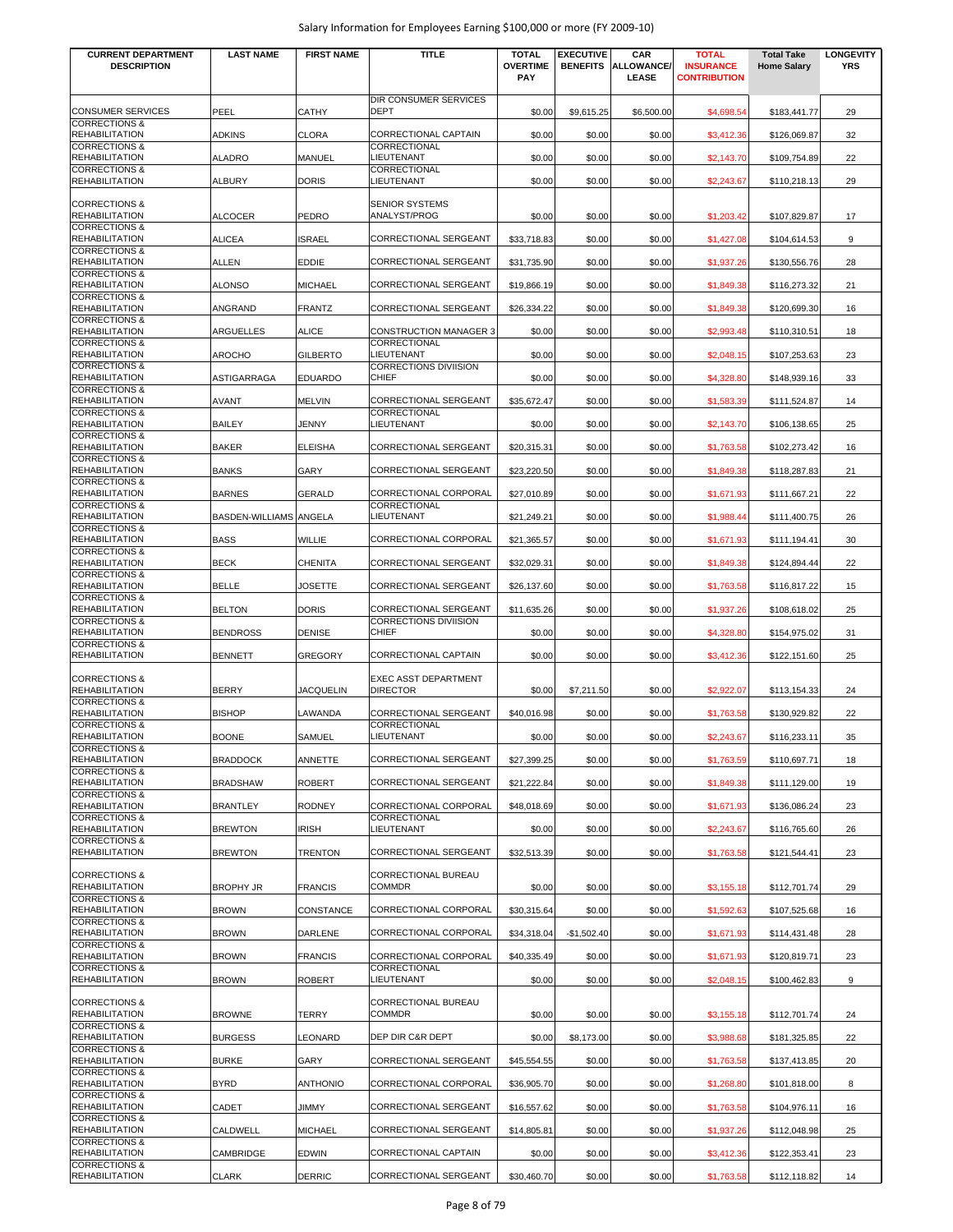| <b>CURRENT DEPARTMENT</b>                         | <b>LAST NAME</b>       | <b>FIRST NAME</b> | <b>TITLE</b>                                 | <b>TOTAL</b>                  | <b>EXECUTIVE</b> | CAR                        | <b>TOTAL</b>                            | <b>Total Take</b>  | <b>LONGEVITY</b> |
|---------------------------------------------------|------------------------|-------------------|----------------------------------------------|-------------------------------|------------------|----------------------------|-----------------------------------------|--------------------|------------------|
| <b>DESCRIPTION</b>                                |                        |                   |                                              | <b>OVERTIME</b><br><b>PAY</b> | <b>BENEFITS</b>  | <b>ALLOWANCE/</b><br>LEASE | <b>INSURANCE</b><br><b>CONTRIBUTION</b> | <b>Home Salary</b> | <b>YRS</b>       |
| <b>CORRECTIONS &amp;</b><br><b>REHABILITATION</b> | <b>COFFEY</b>          | <b>DONALD</b>     | <b>CORRECTIONS DIVIISION</b><br><b>CHIEF</b> | \$0.00                        | \$0.00           | \$0.00                     | \$4,320.39                              | \$157,976.66       | 23               |
| <b>CORRECTIONS &amp;</b><br><b>REHABILITATION</b> | COHEN JENNINGS VALERIE |                   | <b>CORRECTIONS DIVIISION</b><br><b>CHIEF</b> | \$0.00                        | \$0.00           | \$0.00                     | \$3,166.45                              | \$113,195.98       | 27               |
| <b>CORRECTIONS &amp;</b><br><b>REHABILITATION</b> | CONE                   | <b>BRIDGETTE</b>  | CORRECTIONAL<br><b>LIEUTENANT</b>            | \$0.00                        | \$0.00           | \$0.00                     | \$2,143.70                              | \$103,893.24       | 23               |
| <b>CORRECTIONS &amp;</b><br><b>REHABILITATION</b> | CONE                   | <b>ELIJAH</b>     | CORRECTIONAL<br>LIEUTENANT                   | \$0.00                        | \$0.00           | \$0.00                     | \$2,143.70                              | \$111,863.19       | 28               |
| <b>CORRECTIONS &amp;</b><br><b>REHABILITATION</b> | COOPER                 | <b>CARLTON</b>    | CORRECTIONAL CORPORAL                        | \$42,517.83                   | \$0.00           | \$0.00                     | \$1,328.08                              | \$108,062.20       | 13               |
| <b>CORRECTIONS &amp;</b><br><b>REHABILITATION</b> | <b>CORLEY</b>          | <b>CLYDE</b>      | CORRECTIONAL SERGEANT                        | \$39,480.34                   | \$0.00           | \$0.00                     | \$1,937.26                              | \$142,018.49       | 25               |
| <b>CORRECTIONS &amp;</b><br><b>REHABILITATION</b> | COX                    | <b>TRACEY</b>     | CORRECTIONAL CORPORAL                        | \$24,287.91                   | \$0.00           | \$0.00                     | \$1,671.93                              | \$106,754.09       | 23               |
| <b>CORRECTIONS &amp;</b><br><b>REHABILITATION</b> | COX                    | <b>VICTORIA</b>   | CORRECTIONAL BUREAU<br><b>COMMDR</b>         | \$0.00                        | \$0.00           | \$0.00                     | \$3,155.18                              | \$112,789.43       | 28               |
| <b>CORRECTIONS &amp;</b><br><b>REHABILITATION</b> | CRAWFORD               | <b>SHEILA</b>     | CORRECTIONAL SERGEANT                        | \$19,305.45                   | \$0.00           | \$0.00                     | \$1,763.58                              | \$110,076.79       | 13               |
| <b>CORRECTIONS &amp;</b><br><b>REHABILITATION</b> | CREARY                 | <b>EUGENE</b>     | CORRECTIONAL SERGEANT                        | \$38,666.07                   | \$0.00           | \$0.00                     |                                         | \$128,413.67       | 25               |
| <b>CORRECTIONS &amp;</b>                          |                        |                   |                                              |                               |                  |                            | \$1,763.58                              |                    |                  |
| <b>REHABILITATION</b><br><b>CORRECTIONS &amp;</b> | CROKER                 | <b>DECKRAM</b>    | CORRECTIONAL CORPORAL                        | \$35,498.85                   | \$0.00           | \$0.00                     | \$1,524.51                              | \$111,716.44       | 15               |
| <b>REHABILITATION</b><br><b>CORRECTIONS &amp;</b> | <b>CUNNINGHAM</b>      | JAMES             | CORRECTIONAL CORPORAL                        | \$30,852.62                   | \$0.00           | \$0.00                     | \$1,592.63                              | \$110,110.28       | 20               |
| <b>REHABILITATION</b><br><b>CORRECTIONS &amp;</b> | CURRY                  | <b>CYNTHIA</b>    | CORRECTIONAL CORPORAL<br>CORRECTIONAL        | \$26,289.47                   | \$0.00           | \$0.00                     | \$1,671.93                              | \$109,733.29       | 25               |
| <b>REHABILITATION</b><br><b>CORRECTIONS &amp;</b> | DANIELS                | <b>DESI</b>       | LIEUTENANT<br><b>CORRECTIONS DIVIISION</b>   | \$0.00                        | \$0.00           | \$0.00                     | \$2,143.70                              | \$115,547.86       | 22               |
| <b>REHABILITATION</b>                             | <b>DAWSEY</b>          | <b>ANTHONY</b>    | <b>CHIEF</b>                                 | \$0.00                        | \$0.00           | \$0.00                     | \$4,328.80                              | \$154,449.86       | 27               |
| <b>CORRECTIONS &amp;</b><br><b>REHABILITATION</b> | DE MILIO               | <b>NORMAN</b>     | CORRECTIONAL<br><b>LIEUTENANT</b>            | \$0.00                        | \$0.00           | \$0.00                     | \$2,143.70                              | \$111,591.20       | 23               |
| <b>CORRECTIONS &amp;</b><br><b>REHABILITATION</b> | DEAN                   | <b>BRYON</b>      | CORRECTIONAL CORPORAL                        | \$47,922.69                   | \$0.00           | \$0.00                     | \$1,524.51                              | \$126,556.24       | 20               |
| <b>CORRECTIONS &amp;</b><br><b>REHABILITATION</b> | DELANEY                | <b>JANICE</b>     | <b>ADMIN OFFICER 3</b>                       | \$0.00                        | \$0.00           | \$0.00                     | \$932.52                                | \$105,866.79       | 20               |
| <b>CORRECTIONS &amp;</b><br><b>REHABILITATION</b> | DENSON                 | <b>EDDIE</b>      | CORRECTIONAL<br>LIEUTENANT                   | \$0.00                        | \$0.00           | \$0.00                     | \$2,143.70                              | \$111,000.54       | 24               |
| <b>CORRECTIONS &amp;</b><br><b>REHABILITATION</b> | DEVOE                  | <b>SHEILA</b>     | CORRECTIONAL CORPORAL                        | \$50,006.06                   | \$0.00           | \$0.00                     | \$1,671.93                              | \$135,478.22       | 23               |
| <b>CORRECTIONS &amp;</b>                          |                        |                   | CORRECTIONAL                                 |                               |                  |                            |                                         |                    |                  |
| <b>REHABILITATION</b><br><b>CORRECTIONS &amp;</b> | DIAZ                   | <b>LYDIA</b>      | <b>LIEUTENANT</b>                            | \$0.00                        | $-$2,754.40$     | \$0.00                     | \$2,143.70                              | \$110,051.18       | 22               |
| <b>REHABILITATION</b><br><b>CORRECTIONS &amp;</b> | DOBSON JR              | <b>CARY</b>       | <b>CORRECTIONAL SERGEANT</b><br>CORRECTIONAL | \$47,275.63                   | \$0.00           | \$0.00                     | \$1,620.19                              | \$126,813.52       | 12               |
| <b>REHABILITATION</b><br><b>CORRECTIONS &amp;</b> | <b>DOMINGUEZ</b>       | <b>MARIETTE</b>   | LIEUTENANT<br><b>CORRECTIONAL</b>            | \$0.00                        | \$0.00           | \$0.00                     | \$2,143.70                              | \$101,235.67       | 21               |
| <b>REHABILITATION</b><br><b>CORRECTIONS &amp;</b> | DRANE                  | <b>PAMELA</b>     | LIEUTENANT                                   | \$0.00                        | \$0.00           | \$0.00                     | \$2,143.70                              | \$115,685.29       | 28               |
| <b>REHABILITATION</b><br><b>CORRECTIONS &amp;</b> | DYOUS                  | WILLIAM           | CORRECTIONAL SERGEANT                        | \$34,311.86                   | \$0.00           | \$0.00                     | \$1,763.58                              | \$121,957.78       | 17               |
| <b>REHABILITATION</b><br><b>CORRECTIONS &amp;</b> | EDGECOMB               | <b>KEVIN</b>      | CORRECTIONAL SERGEANT                        | \$17,514.86                   | \$0.00           | \$0.00                     | \$1,937.26                              | \$110,129.05       | 26               |
| <b>REHABILITATION</b>                             | EDWARDS                | LINDA             | CORRECTIONAL CAPTAIN                         | \$0.00                        | \$0.00           | \$0.00                     | \$3,236.51                              | \$118,756.93       | 23               |
| <b>CORRECTIONS &amp;</b><br><b>REHABILITATION</b> | EDWARDS                | SANDRA            | <b>CORRECTIONAL SERGEANT</b>                 | \$41,637.61                   | \$0.00           | \$0.00                     | \$1,763.58                              | \$128,749.30       | 21               |
| <b>CORRECTIONS &amp;</b><br><b>REHABILITATION</b> | <b>ELOI</b>            | <b>FERMARD</b>    | CORRECTIONAL SERGEANT                        | \$27,470.21                   | \$0.00           | \$0.00                     | \$1,849.38                              | \$127,740.60       | 22               |
| <b>CORRECTIONS &amp;</b><br><b>REHABILITATION</b> | ESPINOZA               | CARLOS            | CORRECTIONAL CORPORAL                        | \$38,676.39                   | \$0.00           | \$0.00                     | \$1,524.51                              | \$112,081.16       | 13               |
| <b>CORRECTIONS &amp;</b><br><b>REHABILITATION</b> | FAIN                   | <b>DEXTER</b>     | CORRECTIONAL<br>LIEUTENANT                   | \$0.00                        | \$0.00           | \$0.00                     | \$2,048.15                              | \$103,606.78       | 22               |
| <b>CORRECTIONS &amp;</b><br><b>REHABILITATION</b> | <b>FAURE</b>           | <b>STEPHEN</b>    | <b>CORRECTIONAL SERGEANT</b>                 | \$39,224.17                   | \$0.00           | \$0.00                     | \$1,763.58                              | \$124,918.84       | 13               |
| <b>CORRECTIONS &amp;</b><br><b>REHABILITATION</b> | <b>FEQUIERE</b>        | DANIEL            | <b>C&amp;R FACILITIES MGR</b>                | \$0.00                        | \$0.00           | \$0.00                     | \$1,021.08                              | \$101,151.75       | 24               |
| <b>CORRECTIONS &amp;</b><br><b>REHABILITATION</b> |                        |                   | CORRECTIONAL CORPORAL                        |                               |                  |                            |                                         |                    |                  |
| <b>CORRECTIONS &amp;</b>                          | FERGUSON               | <b>FRED</b>       | <b>CORRECTIONAL CORPORAL</b>                 | \$30,918.84                   | \$0.00           | \$0.00                     | \$1,671.93                              | \$112,198.57       | 23               |
| <b>REHABILITATION</b><br><b>CORRECTIONS &amp;</b> | FERNANDEZ              | LEONARDO          | <b>CORRECTIONS DIVIISION</b>                 | \$47,816.35                   | \$0.00           | \$0.00                     | \$1,671.93                              | \$130,311.48       | 22               |
| <b>REHABILITATION</b>                             | FERNANDEZ              | <b>MANUEL</b>     | <b>CHIEF</b>                                 | \$0.00                        | \$0.00           | \$0.00                     | \$3,837.39                              | \$138,769.71       | 26               |
| <b>CORRECTIONS &amp;</b>                          |                        |                   | <b>SECURITY ALARM</b>                        |                               |                  |                            |                                         |                    |                  |
| <b>REHABILITATION</b><br><b>CORRECTIONS &amp;</b> | <b>FIGUEROA</b>        | <b>GILBERTO</b>   | <b>SPECIALIST SUPV</b>                       | \$1,494.83                    | \$0.00           | \$0.00                     | \$886.92                                | \$100,855.63       | 13               |
| <b>REHABILITATION</b><br><b>CORRECTIONS &amp;</b> | FOX HICKS              | <b>NANCY</b>      | CORRECTIONAL SERGEANT<br>CORRECTIONAL        | \$13,732.67                   | \$0.00           | \$0.00                     | \$1,937.26                              | \$103,328.59       | 25               |
| <b>REHABILITATION</b><br><b>CORRECTIONS &amp;</b> | <b>FUENTES</b>         | JORGE             | LIEUTENANT                                   | \$0.00                        | \$0.00           | \$0.00                     | \$2,143.70                              | \$112,049.04       | 30               |
| <b>REHABILITATION</b><br><b>CORRECTIONS &amp;</b> | <b>GALLIMORE</b>       | <b>SHERRA</b>     | CORRECTIONAL CORPORAL                        | \$41,194.85                   | \$0.00           | \$0.00                     | \$1,524.51                              | \$116,058.34       | 15               |
| <b>REHABILITATION</b><br><b>CORRECTIONS &amp;</b> | GARCIA                 | SEBASTIAN         | CORRECTIONAL SERGEANT<br>CORRECTIONAL        | \$862.60                      | \$0.00           | \$0.00                     | \$1,937.26                              | \$102,866.58       | 22               |
| <b>REHABILITATION</b>                             | GAYLE                  | <b>LLOYD</b>      | <b>LIEUTENANT</b>                            | \$17,003.79                   | \$0.00           | \$0.00                     | \$1,915.78                              | \$109,554.20       | 16               |
| <b>CORRECTIONS &amp;</b><br><b>REHABILITATION</b> | GILLIARD               | LEVITICUS         | CORRECTIONAL SERGEANT                        | \$41,177.42                   | \$0.00           | \$0.00                     | \$1,763.58                              | \$134,925.52       | 13               |
| <b>CORRECTIONS &amp;</b><br><b>REHABILITATION</b> | GILLIARD               | <b>SHYMEKIA</b>   | CORRECTIONAL SERGEANT                        | \$29,765.33                   | \$0.00           | \$0.00                     | \$1,763.58                              | \$118,176.14       | 10               |
| <b>CORRECTIONS &amp;</b><br><b>REHABILITATION</b> | GILMORE                | <b>DELLA</b>      | CORRECTIONAL OFFICER                         | \$31,772.91                   | \$0.00           | \$0.00                     | \$1,388.14                              | \$109,390.12       | 22               |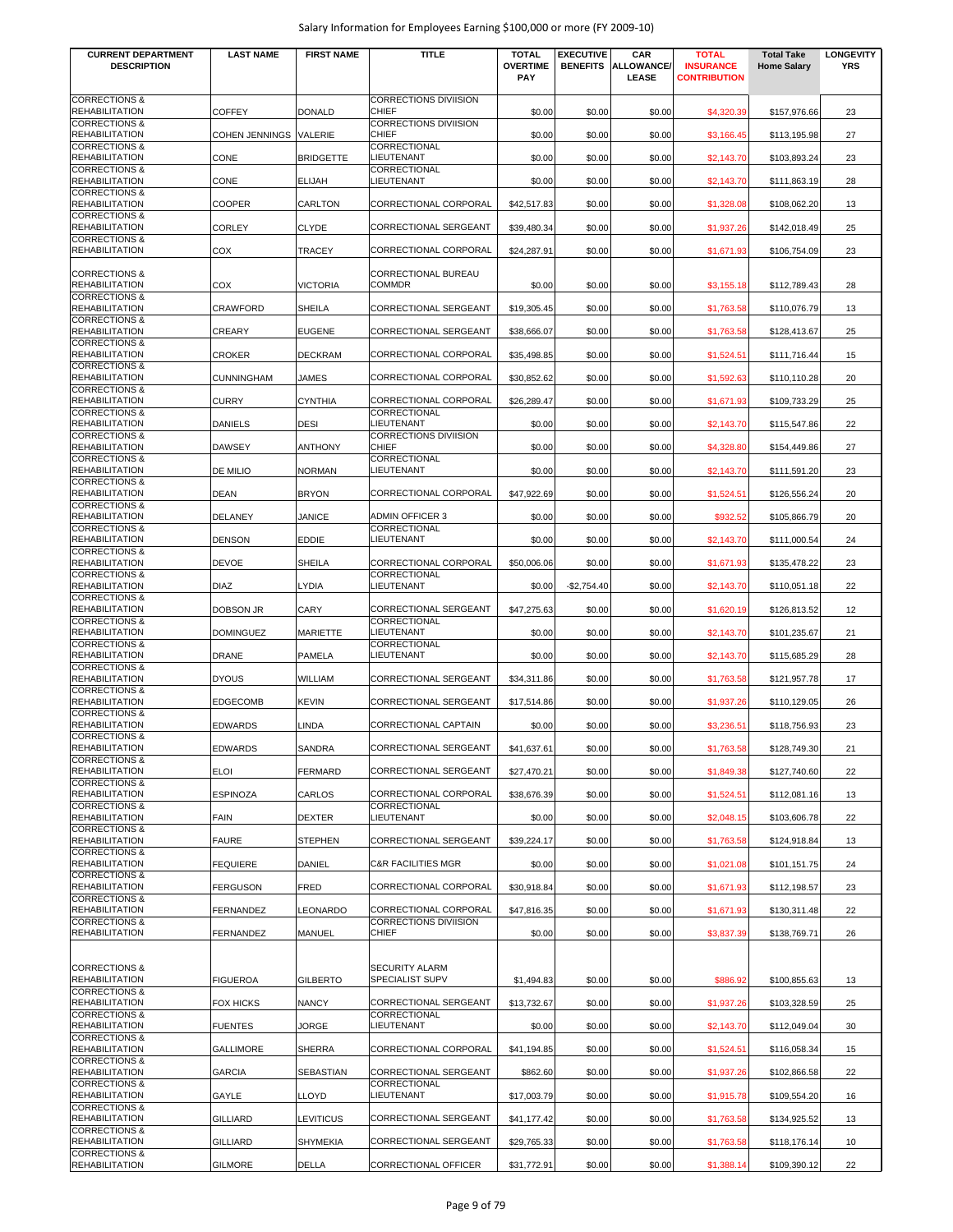| <b>CURRENT DEPARTMENT</b><br><b>DESCRIPTION</b>                               | <b>LAST NAME</b>    | <b>FIRST NAME</b> | <b>TITLE</b>                          | <b>TOTAL</b><br><b>OVERTIME</b><br><b>PAY</b> | <b>EXECUTIVE</b><br><b>BENEFITS</b> | CAR<br>ALLOWANCE/<br><b>LEASE</b> | <b>TOTAL</b><br><b>INSURANCE</b><br><b>CONTRIBUTION</b> | <b>Total Take</b><br><b>Home Salary</b> | <b>LONGEVITY</b><br><b>YRS</b> |
|-------------------------------------------------------------------------------|---------------------|-------------------|---------------------------------------|-----------------------------------------------|-------------------------------------|-----------------------------------|---------------------------------------------------------|-----------------------------------------|--------------------------------|
| <b>CORRECTIONS &amp;</b><br><b>REHABILITATION</b>                             | <b>GOLIS</b>        | <b>MICHAEL</b>    | CORRECTIONAL SERGEANT                 | \$12,882.48                                   | \$0.00                              | \$0.00                            | \$1,849.38                                              | \$101,297.52                            | 15                             |
| <b>CORRECTIONS &amp;</b>                                                      |                     |                   | CORRECTIONAL BUREAU                   |                                               |                                     |                                   |                                                         |                                         |                                |
| <b>REHABILITATION</b><br><b>CORRECTIONS &amp;</b>                             | <b>GRAHAM</b>       | <b>DEBRA</b>      | COMMDR<br>CORRECTIONAL                | \$0.00                                        | \$0.00                              | \$0.00                            | \$3,155.18                                              | \$112,848.22                            | 23                             |
| <b>REHABILITATION</b>                                                         | GRAY                | <b>JANET</b>      | LIEUTENANT                            | \$0.00                                        | \$0.00                              | \$0.00                            | \$2,048.15                                              | \$107,452.98                            | 21                             |
| <b>CORRECTIONS &amp;</b><br><b>REHABILITATION</b>                             | <b>GREEN</b>        | <b>RONALD</b>     | CORRECTIONAL SERGEANT                 | \$37,113.72                                   | \$0.00                              | \$0.00                            | \$1,763.58                                              | \$123,910.54                            | 18                             |
| <b>CORRECTIONS &amp;</b><br><b>REHABILITATION</b>                             | <b>GREEN</b>        | <b>ROSE</b>       | CORRECTIONAL SERGEANT                 | \$40,427.35                                   | \$0.00                              | \$0.00                            | \$1,763.58                                              | \$128,670.92                            | 17                             |
| <b>CORRECTIONS &amp;</b>                                                      |                     |                   |                                       |                                               |                                     |                                   |                                                         |                                         |                                |
| <b>REHABILITATION</b><br><b>CORRECTIONS &amp;</b>                             | <b>GUEVARA</b>      | MARYDELL          | DEP DIR C&R DEPT<br>CORRECTIONAL      | \$0.00                                        | \$8,173.00                          | \$0.00                            | \$4,015.48                                              | \$151,751.82                            | 27                             |
| <b>REHABILITATION</b><br><b>CORRECTIONS &amp;</b>                             | <b>GUYTON</b>       | COSTELLO          | LIEUTENANT                            | \$0.00                                        | \$0.00                              | \$0.00                            | \$2,243.67                                              | \$112,047.96                            | 25                             |
| <b>REHABILITATION</b>                                                         | HALL                | CAROLE            | CORRECTIONAL OFFICER                  | \$32,380.85                                   | \$0.00                              | \$0.00                            | \$1,388.14                                              | \$102,616.38                            | 20                             |
| <b>CORRECTIONS &amp;</b><br><b>REHABILITATION</b>                             | <b>HAMILTON</b>     | TERRANCE          | CORRECTIONAL SERGEANT                 | \$44,805.10                                   | \$0.00                              | \$0.00                            | \$1,620.19                                              | \$136,439.85                            | 12                             |
| <b>CORRECTIONS &amp;</b><br>REHABILITATION                                    | <b>HAMILTON JR</b>  | <b>KENNETH</b>    | CORRECTIONAL CORPORAL                 | \$27,837.32                                   | \$0.00                              | \$0.00                            | \$1,592.63                                              | \$110,160.58                            | 16                             |
| <b>CORRECTIONS &amp;</b>                                                      |                     |                   |                                       |                                               |                                     |                                   |                                                         |                                         |                                |
| REHABILITATION<br><b>CORRECTIONS &amp;</b>                                    | <b>HARDEN</b>       | JAMES             | CORRECTIONAL CORPORAL                 | \$33,161.43                                   | \$0.00                              | \$0.00                            | \$1,524.51                                              | \$107,704.47                            | 22                             |
| <b>REHABILITATION</b>                                                         | <b>HARRELL</b>      | LESLIE            | CORRECTIONAL SERGEANT                 | \$29,964.45                                   | \$0.00                              | \$0.00                            | \$1,849.38                                              | \$118,053.66                            | 15                             |
| <b>CORRECTIONS &amp;</b><br><b>REHABILITATION</b>                             | <b>HARRIS</b>       | <b>MAXINE</b>     | CORRECTIONAL BUREAU<br><b>COMMDR</b>  |                                               | \$0.00                              |                                   |                                                         | \$113,319.04                            | 31                             |
| <b>CORRECTIONS &amp;</b>                                                      |                     |                   |                                       | \$0.00                                        |                                     | \$0.00                            | \$3,155.18                                              |                                         |                                |
| <b>REHABILITATION</b><br><b>CORRECTIONS &amp;</b>                             | <b>HARRY JR</b>     | <b>JOHN</b>       | CORRECTIONAL CORPORAL                 | \$29,235.84                                   | \$0.00                              | \$0.00                            | \$1,389.70                                              | \$109,007.92                            | 18                             |
| <b>REHABILITATION</b><br><b>CORRECTIONS &amp;</b>                             | HINNANT-JOHNSONTARA |                   | CORRECTIONAL SERGEANT<br>CORRECTIONAL | \$19,062.31                                   | \$0.00                              | \$0.00                            | \$1,763.58                                              | \$107,080.00                            | 20                             |
| <b>REHABILITATION</b>                                                         | <b>HOBSON</b>       | JAMES             | LIEUTENANT                            | \$0.00                                        | \$0.00                              | \$0.00                            | \$2,143.70                                              | \$103,905.24                            | 23                             |
| <b>CORRECTIONS &amp;</b><br><b>REHABILITATION</b>                             | HOLT                | <b>JAMES</b>      | CORRECTIONAL CORPORAL                 | \$29,470.49                                   | \$0.00                              | \$0.00                            | \$1,671.93                                              | \$111,354.68                            | 28                             |
| <b>CORRECTIONS &amp;</b><br><b>REHABILITATION</b>                             | <b>HUFFMAN</b>      | PIERRE            | CORRECTIONAL CORPORAL                 | \$38,498.40                                   | \$0.00                              | \$0.00                            | \$1,524.51                                              | \$111,979.62                            | 16                             |
| <b>CORRECTIONS &amp;</b>                                                      |                     |                   |                                       |                                               |                                     |                                   |                                                         |                                         |                                |
| <b>REHABILITATION</b><br><b>CORRECTIONS &amp;</b>                             | <b>HUNTER</b>       | <b>DARIAN</b>     | CORRECTIONAL CORPORAL                 | \$43,042.19                                   | \$0.00                              | \$0.00                            | \$1,268.80                                              | \$107,040.89                            | 10                             |
| <b>REHABILITATION</b><br><b>CORRECTIONS &amp;</b>                             | <b>IGLESIAS</b>     | <b>ROGER</b>      | CORRECTIONAL SERGEANT<br>CORRECTIONAL | \$47,079.25                                   | \$0.00                              | \$0.00                            | \$1,763.58                                              | \$133,416.42                            | 16                             |
| <b>REHABILITATION</b>                                                         | <b>JACKSON</b>      | <b>AARON</b>      | LIEUTENANT                            | \$0.00                                        | \$0.00                              | \$0.00                            | \$2,243.67                                              | \$111,795.80                            | 28                             |
| <b>CORRECTIONS &amp;</b><br><b>REHABILITATION</b>                             | <b>JACKSON</b>      | GATO              | CORRECTIONAL BUREAU<br><b>COMMDR</b>  | \$0.00                                        | \$0.00                              | \$0.00                            | \$2,878.54                                              | \$104,033.24                            | 17                             |
| <b>CORRECTIONS &amp;</b><br><b>REHABILITATION</b>                             | <b>JACKSON</b>      | <b>GWENDOLYN</b>  | CORRECTIONAL CORPORAL                 | \$39,817.35                                   | \$0.00                              | \$0.00                            | \$1,592.63                                              | \$121,225.31                            | 18                             |
| <b>CORRECTIONS &amp;</b><br><b>REHABILITATION</b>                             | JARRELL             | <b>DIANAH</b>     | CORRECTIONAL CORPORAL                 | \$32,732.40                                   | \$0.00                              | \$0.00                            | \$1,671.93                                              | \$119,054.37                            | 23                             |
| <b>CORRECTIONS &amp;</b><br><b>REHABILITATION</b>                             |                     | <b>HAROLD</b>     | CORRECTIONAL SERGEANT                 |                                               |                                     |                                   |                                                         |                                         |                                |
| <b>CORRECTIONS &amp;</b>                                                      | <b>JEFFERSON</b>    |                   |                                       | \$28,075.71                                   | \$0.00                              | \$0.00                            | \$1,937.26                                              | \$117,648.97                            | 28                             |
| <b>REHABILITATION</b><br><b>CORRECTIONS &amp;</b>                             | JENKINS             | <b>RUDOLPH</b>    | CORRECTIONAL CORPORAL                 | \$20,250.09                                   | \$0.00                              | \$0.00                            | \$1,671.93                                              | \$108,040.01                            | 29                             |
| <b>REHABILITATION</b><br><b>CORRECTIONS &amp;</b>                             | JOHNSON             | CASSANDRA         | CORRECTIONAL CORPORAL                 | \$36,984.32                                   | \$0.00                              | \$0.00                            | \$1,524.51                                              | \$114,292.76                            | 13                             |
| <b>REHABILITATION</b><br><b>CORRECTIONS &amp;</b>                             | <b>JOHNSON</b>      | <b>JOHN</b>       | CORRECTIONAL CAPTAIN                  | \$0.00                                        | \$0.00                              | \$0.00                            | \$2,462.47                                              | \$106,207.01                            | 15                             |
| <b>REHABILITATION</b>                                                         | <b>JOHNSON</b>      | <b>SHERRY</b>     | CORRECTIONAL CORPORAL                 | \$19,124.37                                   | \$0.00                              | \$0.00                            | \$1,671.93                                              | \$103,944.45                            | 27                             |
| <b>CORRECTIONS &amp;</b><br><b>REHABILITATION</b>                             | <b>JOHNSON</b>      | <b>TECIAH</b>     | CORRECTIONAL SERGEANT                 | \$25,073.03                                   | \$0.00                              | \$0.00                            | \$1,763.58                                              | \$112,851.42                            | 16                             |
| <b>CORRECTIONS &amp;</b><br><b>REHABILITATION</b>                             | <b>JOHNSON</b>      | VOCHAE            | CORRECTIONAL CORPORAL                 | \$27,199.30                                   | \$0.00                              | \$0.00                            | \$1,389.70                                              | \$100,149.59                            | 10                             |
| <b>CORRECTIONS &amp;</b>                                                      |                     |                   | CORRECTIONAL                          |                                               |                                     |                                   |                                                         |                                         |                                |
| <b>REHABILITATION</b><br><b>CORRECTIONS &amp;</b>                             | JOHNSON JR          | <b>JOHN</b>       | LIEUTENANT<br>CORRECTIONAL            | \$19,557.95                                   | \$0.00                              | \$0.00                            | \$1,937.26                                              | \$109,096.45                            | 25                             |
| <b>REHABILITATION</b><br><b>CORRECTIONS &amp;</b>                             | JONES               | CASSANDRA         | LIEUTENANT<br>CORRECTIONAL            | \$0.00                                        | \$0.00                              | \$0.00                            | \$2,143.70                                              | \$112,983.96                            | 18                             |
| <b>REHABILITATION</b>                                                         | <b>JORDAN</b>       | <b>KAREN</b>      | LIEUTENANT                            | \$0.00                                        | \$0.00                              | \$0.00                            | \$2,243.67                                              | \$100,421.08                            | 28                             |
| <b>CORRECTIONS &amp;</b><br><b>REHABILITATION</b>                             | <b>JUNIOR</b>       | DANIEL            | CORRECTIONAL CAPTAIN                  | \$0.00                                        | \$0.00                              | \$0.00                            | \$2,462.47                                              | \$103,739.26                            | 14                             |
| <b>CORRECTIONS &amp;</b><br><b>REHABILITATION</b>                             | <b>KEELS</b>        | KALOSKI           | CORRECTIONAL OFFICER                  | \$30,880.55                                   | \$0.00                              | \$0.00                            | \$1,388.14                                              | \$102,496.14                            | 22                             |
| <b>CORRECTIONS &amp;</b><br><b>REHABILITATION</b>                             |                     |                   | CORRECTIONAL<br>LIEUTENANT            |                                               |                                     |                                   |                                                         |                                         |                                |
| <b>CORRECTIONS &amp;</b>                                                      | KIM                 | <b>BARBARA</b>    |                                       | \$0.00                                        | \$0.00                              | \$0.00                            | \$2,143.70                                              | \$105,577.20                            | 19                             |
| <b>REHABILITATION</b>                                                         | <b>KNIGHT</b>       | <b>JOHNNIE</b>    | CORRECTIONAL CORPORAL                 | \$27,942.99                                   | \$0.00                              | \$0.00                            | \$1,524.51                                              | \$105,126.34                            | 19                             |
| <b>CORRECTIONS &amp;</b><br><b>REHABILITATION</b><br><b>CORRECTIONS &amp;</b> | <b>KOVACS</b>       | <b>MYRIAM</b>     | CORRECTIONAL BUREAU<br>COMMDR         | \$0.00                                        | \$0.00                              | \$0.00                            | \$3,155.18                                              | \$112,676.74                            | 26                             |
| <b>REHABILITATION</b>                                                         | <b>KRONBERG</b>     | <b>SUSAN</b>      | CORRECTIONAL CAPTAIN                  | \$0.00                                        | \$0.00                              | \$0.00                            | \$3,412.35                                              | \$122,737.12                            | 21                             |
| <b>CORRECTIONS &amp;</b><br><b>REHABILITATION</b>                             | LABORN              | <b>RENAY</b>      | CORRECTIONAL SERGEANT                 | \$21,654.01                                   | \$0.00                              | \$0.00                            | \$1,763.58                                              | \$104,913.54                            | 17                             |
| <b>CORRECTIONS &amp;</b><br><b>REHABILITATION</b>                             | LAWRENCE            | ANGELA            | CORRECTIONAL<br>LIEUTENANT            | \$0.00                                        | \$0.00                              | \$0.00                            | \$2,048.15                                              | \$103,152.70                            | 12                             |
| <b>CORRECTIONS &amp;</b>                                                      |                     |                   |                                       |                                               |                                     |                                   |                                                         |                                         |                                |
| <b>REHABILITATION</b><br><b>CORRECTIONS &amp;</b>                             | LAWRENCE            | <b>BARRY</b>      | CORRECTIONAL CORPORAL                 | \$26,229.01                                   | \$0.00                              | \$0.00                            | \$1,671.93                                              | \$109,738.34                            | 27                             |
| <b>REHABILITATION</b><br><b>CORRECTIONS &amp;</b>                             | LEONARD             | <b>MICHAEL</b>    | CORRECTIONAL SERGEANT<br>CORRECTIONAL | \$32,064.85                                   | \$0.00                              | \$0.00                            | \$1,937.26                                              | \$133,283.00                            | 34                             |
| <b>REHABILITATION</b>                                                         | LITTLE              | LEE               | LIEUTENANT                            | \$0.00                                        | \$0.00                              | \$0.00                            | \$2,143.70                                              | \$109,506.73                            | 23                             |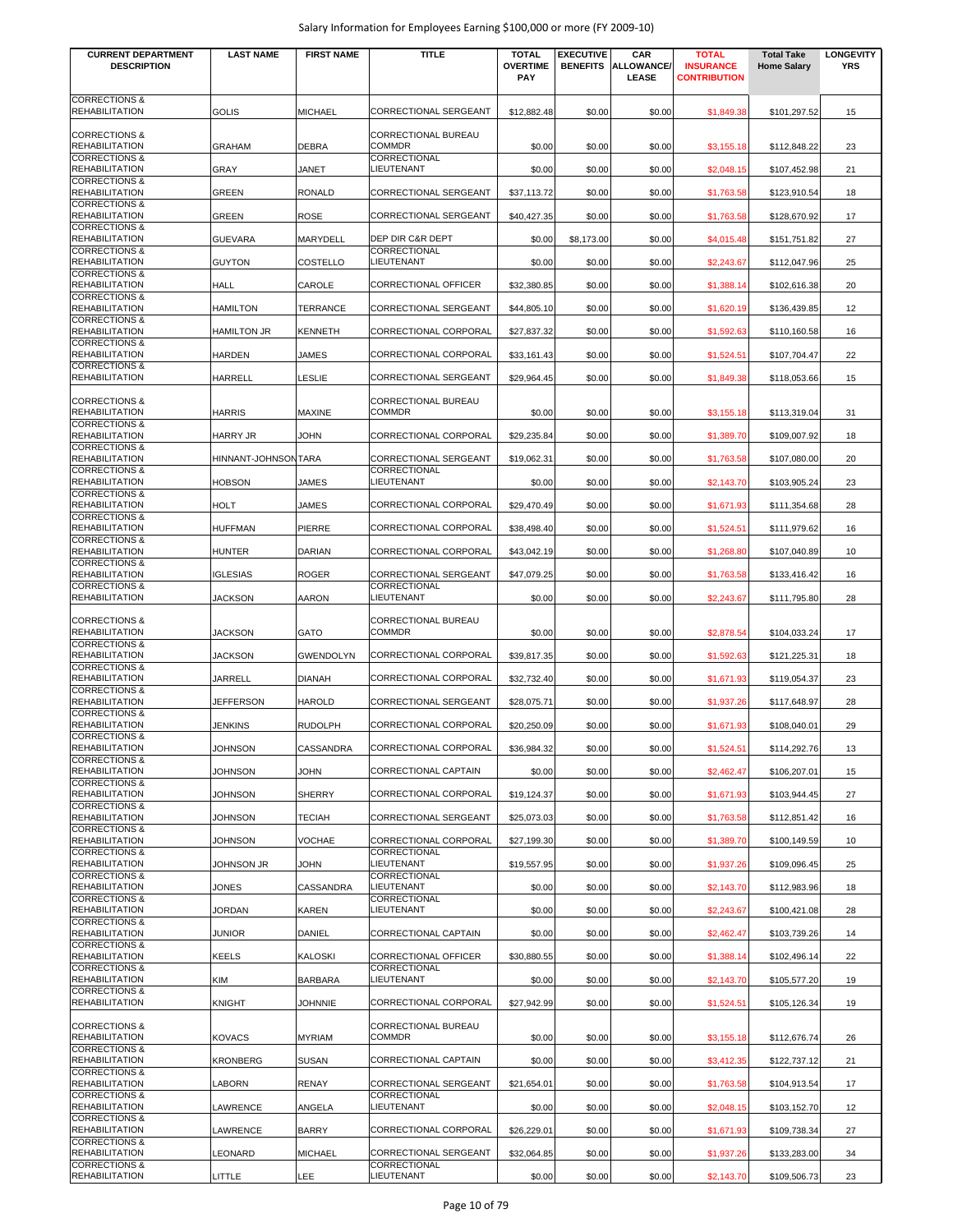| <b>CURRENT DEPARTMENT</b>                                                     | <b>LAST NAME</b>  | <b>FIRST NAME</b> | <b>TITLE</b>                                 | <b>TOTAL</b>           | <b>EXECUTIVE</b> | CAR                        | <b>TOTAL</b>                            | <b>Total Take</b>  | <b>LONGEVITY</b> |
|-------------------------------------------------------------------------------|-------------------|-------------------|----------------------------------------------|------------------------|------------------|----------------------------|-----------------------------------------|--------------------|------------------|
| <b>DESCRIPTION</b>                                                            |                   |                   |                                              | <b>OVERTIME</b><br>PAY | <b>BENEFITS</b>  | <b>ALLOWANCE/</b><br>LEASE | <b>INSURANCE</b><br><b>CONTRIBUTION</b> | <b>Home Salary</b> | <b>YRS</b>       |
| <b>CORRECTIONS &amp;</b><br><b>REHABILITATION</b>                             | LUENGAS           | <b>BECKY</b>      | <b>CORRECTIONAL SERGEANT</b>                 | \$42,362.53            | \$0.00           | \$0.00                     | \$1,937.26                              | \$139,500.00       | 23               |
| <b>CORRECTIONS &amp;</b><br><b>REHABILITATION</b>                             | <b>MACKEY</b>     | <b>CHARLES</b>    | <b>CORRECTIONAL SERGEANT</b>                 | \$33,942.87            | \$0.00           | \$0.00                     | \$1,763.58                              | \$119,307.82       | 19               |
| <b>CORRECTIONS &amp;</b><br><b>REHABILITATION</b><br><b>CORRECTIONS &amp;</b> | <b>MADRUGA</b>    | <b>MARLENE</b>    | <b>CORRECTIONAL SERGEANT</b>                 | \$28,374.87            | \$0.00           | \$0.00                     | \$1,849.38                              | \$116,057.32       | 15               |
| <b>REHABILITATION</b><br><b>CORRECTIONS &amp;</b>                             | <b>MAJOR</b>      | <b>CLARK</b>      | CORRECTIONAL CORPORAL                        | \$25,326.24            | \$0.00           | \$0.00                     | \$1,524.51                              | \$103,039.97       | 20               |
| <b>REHABILITATION</b><br><b>CORRECTIONS &amp;</b>                             | <b>MARC</b>       | <b>WILNER</b>     | CORRECTIONAL SERGEANT                        | \$37.618.29            | \$0.00           | \$0.00                     | \$1,937.26                              | \$133,260.56       | 24               |
| <b>REHABILITATION</b><br><b>CORRECTIONS &amp;</b>                             | <b>MARKOS</b>     | <b>PATRICIA</b>   | CORRECTIONAL SERGEANT<br>CORRECTIONAL        | \$40,375.96            | \$0.00           | \$0.00                     | \$1,763.58                              | \$134,094.70       | 21               |
| <b>REHABILITATION</b><br><b>CORRECTIONS &amp;</b>                             | MARQUEZ           | <b>RICHARD</b>    | <b>LIEUTENANT</b>                            | \$0.00                 | \$0.00           | \$0.00                     | \$2,143.70                              | \$109,922.74       | 21               |
| <b>REHABILITATION</b>                                                         | <b>MARSH</b>      | <b>ARTHUR</b>     | CORRECTIONAL CORPORAL                        | \$21,733.05            | \$0.00           | \$0.00                     | \$1,671.93                              | \$106,796.77       | 28               |
| <b>CORRECTIONS &amp;</b><br><b>REHABILITATION</b><br><b>CORRECTIONS &amp;</b> | MARTIN            | <b>BETTY</b>      | CORRECTIONAL CORPORAL                        | \$41,918.82            | \$0.00           | \$0.00                     | \$1,671.93                              | \$125,622.43       | 31               |
| <b>REHABILITATION</b>                                                         | <b>MARTIN</b>     | <b>CATHIA</b>     | CORRECTIONAL CORPORAL                        | \$34,028.90            | \$0.00           | \$0.00                     | \$1,524.51                              | \$109,004.25       | 13               |
| <b>CORRECTIONS &amp;</b><br><b>REHABILITATION</b>                             | MAYES             | WENDY             | CORRECTIONAL CAPTAIN                         | \$0.00                 | \$0.00           | \$0.00                     | \$2,499.22                              | \$109,164.64       | 24               |
| <b>CORRECTIONS &amp;</b><br><b>REHABILITATION</b><br><b>CORRECTIONS &amp;</b> | <b>MC CASKILL</b> | <b>DENISE</b>     | CORRECTIONAL SERGEANT                        | \$37,618.30            | \$0.00           | \$0.00                     | \$1,849.38                              | \$130,149.21       | 22               |
| <b>REHABILITATION</b>                                                         | <b>MCBURNEY</b>   | <b>ANTOINETTE</b> | CORRECTIONAL SERGEANT                        | \$10,922.44            | \$0.00           | \$0.00                     | \$1,849.38                              | \$105,517.95       | 18               |
| <b>CORRECTIONS &amp;</b><br><b>REHABILITATION</b>                             | <b>MCMULLEN</b>   | <b>LEONARD</b>    | CORRECTIONAL<br>LIEUTENANT                   | \$0.00                 | \$0.00           | \$0.00                     | \$2,243.67                              | \$115,811.07       | 25               |
| <b>CORRECTIONS &amp;</b><br><b>REHABILITATION</b>                             | MENDEZ            | JOSE              | CORRECTIONAL SERGEANT                        | \$32,094.15            | \$0.00           | \$0.00                     | \$1,763.58                              | \$119,887.02       | 13               |
| <b>CORRECTIONS &amp;</b><br><b>REHABILITATION</b>                             | MERA              | <b>DANIEL</b>     | <b>CORRECTIONS DIVIISION</b><br><b>CHIEF</b> | \$0.00                 | \$0.00           | \$0.00                     | \$3,412.36                              | \$127,935.08       | 22               |
| <b>CORRECTIONS &amp;</b><br><b>REHABILITATION</b>                             | <b>MITCHELL</b>   | <b>KEVIN</b>      | CORRECTIONAL CORPORAL                        | \$24,892.89            | \$0.00           | \$0.00                     | \$1,671.93                              | \$111,732.98       | 22               |
| <b>CORRECTIONS &amp;</b><br><b>REHABILITATION</b>                             | <b>MONTOYA</b>    | <b>ELOISA</b>     | MENTAL HEALTH SERVICES<br>MANAGER            | \$0.00                 | \$7,211.50       | \$1,950.00                 | \$4,190.76                              | \$166,113.20       | 22               |
| <b>CORRECTIONS &amp;</b><br><b>REHABILITATION</b>                             | <b>MOORE</b>      | <b>HATTIE</b>     | CORRECTIONAL SERGEANT                        | \$14,735.99            | \$0.00           | \$0.00                     | \$1,937.26                              | \$105,339.27       | 23               |
| <b>CORRECTIONS &amp;</b><br><b>REHABILITATION</b>                             | <b>MURIEL</b>     | <b>ISRAEL</b>     | CORRECTIONAL SERGEANT                        | \$24,659.82            | \$0.00           | \$0.00                     | \$1,849.38                              | \$115,209.74       | 19               |
| <b>CORRECTIONS &amp;</b><br><b>REHABILITATION</b>                             | NICOLETTE         | <b>ANTHONY</b>    | CORRECTIONAL SERGEANT                        | \$27,277.54            | \$0.00           | \$0.00                     | \$1,849.38                              | \$120,851.76       | 23               |
| <b>CORRECTIONS &amp;</b><br><b>REHABILITATION</b>                             | <b>OFFORD</b>     | <b>REGINALD</b>   | CORRECTIONAL CORPORAL                        | \$63,481.00            | \$0.00           | \$0.00                     | \$1,524.51                              | \$140,758.87       | 16               |
| <b>CORRECTIONS &amp;</b><br><b>REHABILITATION</b>                             | <b>OKAFOR</b>     | <b>BENSON</b>     | <b>C&amp;R PRE-TRIAL SERV</b><br>OFFICER 1   | \$0.00                 | \$0.00           | \$0.00                     | \$701.88                                | \$101,060.18       | 22               |
| <b>CORRECTIONS &amp;</b><br><b>REHABILITATION</b>                             | <b>OKERA</b>      | <b>RUBEN</b>      | CORRECTIONAL<br>LIEUTENANT                   | \$19,333.49            | \$0.00           | \$0.00                     | \$1,915.78                              | \$117,589.66       | 21               |
| <b>CORRECTIONS &amp;</b><br><b>REHABILITATION</b>                             | ORDONEZ           | <b>SANDRA</b>     | CORRECTIONAL SERGEANT                        | \$19,158.54            | \$0.00           | \$0.00                     | \$1,849.38                              | \$109,179.78       | 16               |
| <b>CORRECTIONS &amp;</b><br><b>REHABILITATION</b>                             | <b>PADILLA</b>    | CARIDAD           | CORRECTIONAL SERGEANT                        | \$14,847.30            | \$0.00           | \$0.00                     | \$1,849.38                              | \$108,689.44       | 22               |
| <b>CORRECTIONS &amp;</b><br><b>REHABILITATION</b>                             | PALMA             | <b>EMILIO</b>     | <b>C&amp;R FACILITIES SUPT</b>               | \$0.00                 | \$0.00           | \$0.00                     | \$1,101.66                              | \$107,393.02       | 15               |
| <b>CORRECTIONS &amp;</b><br><b>REHABILITATION</b>                             | <b>PEOPLES</b>    | <b>LISA</b>       | CORRECTIONAL SERGEANT                        | \$44,010.63            | \$0.00           | \$0.00                     | \$1,763.58                              | \$133,814.33       | 17               |
| <b>CORRECTIONS &amp;</b><br><b>REHABILITATION</b>                             | <b>PERRONE</b>    | <b>ANTHONY</b>    | <b>CORRECTIONAL SERGEANT</b>                 | \$11,238.44            | \$0.00           | \$0.00                     | \$1,937.26                              | \$107,631.56       | 25               |
| <b>CORRECTIONS &amp;</b><br><b>REHABILITATION</b>                             | PERRY             | <b>ROSANNA</b>    | CORRECTIONAL SERGEANT                        | \$7,697.19             | \$0.00           | \$0.00                     | \$1,937.26                              | \$106,540.80       | 23               |
| <b>CORRECTIONS &amp;</b><br><b>REHABILITATION</b>                             |                   |                   | CORRECTIONAL CORPORAL                        |                        |                  |                            |                                         |                    |                  |
| <b>CORRECTIONS &amp;</b>                                                      | <b>PICKERING</b>  | <b>MILTON</b>     | CORRECTIONS DIVIISION<br>CHIEF               | \$34,420.33            | \$0.00           | \$0.00                     | \$1,524.51                              | \$109,550.04       | 16               |
| <b>REHABILITATION</b><br><b>CORRECTIONS &amp;</b>                             | <b>PUIG</b>       | <b>MARY ANN</b>   |                                              | \$0.00                 | \$7,211.50       | \$0.00                     | \$4,275.88                              | \$183,470.41       | 26               |
| <b>REHABILITATION</b><br><b>CORRECTIONS &amp;</b>                             | <b>PUYOL</b>      | <b>ERROL</b>      | CORRECTIONAL CORPORAL<br>CORRECTIONAL        | \$25,118.58            | \$0.00           | \$0.00                     | \$1,524.51                              | \$106,042.93       | 16               |
| <b>REHABILITATION</b><br><b>CORRECTIONS &amp;</b>                             | QUINONES          | PABLO             | LIEUTENANT                                   | \$0.00                 | \$0.00           | \$0.00                     | \$2,143.70                              | \$101,380.31       | 23               |
| <b>REHABILITATION</b><br><b>CORRECTIONS &amp;</b>                             | <b>RAHMING JR</b> | <b>RONALD</b>     | CORRECTIONAL SERGEANT                        | \$26,822.08            | \$0.00           | \$0.00                     | \$1,849.38                              | \$117,996.17       | 18               |
| <b>REHABILITATION</b><br><b>CORRECTIONS &amp;</b>                             | RAMSEY            | <b>MARVIN</b>     | CORRECTIONAL CAPTAIN                         | \$0.00                 | \$0.00           | \$0.00                     | \$3,099.88                              | \$111,286.36       | 29               |
| <b>REHABILITATION</b><br><b>CORRECTIONS &amp;</b>                             | <b>READON</b>     | <b>CHARLES</b>    | CORRECTIONAL CORPORAL                        | \$21,152.36            | \$0.00           | \$0.00                     | \$1,671.93                              | \$104,142.20       | 23               |
| <b>REHABILITATION</b><br><b>CORRECTIONS &amp;</b>                             | <b>REESE</b>      | AVERY             | CORRECTIONAL CORPORAL                        | \$21,103.45            | \$0.00           | \$0.00                     | \$1,671.93                              | \$106,500.27       | 25               |
| <b>REHABILITATION</b><br><b>CORRECTIONS &amp;</b>                             | <b>REESE</b>      | <b>NATASHA</b>    | CORRECTIONAL SERGEANT                        | \$30,352.46            | \$0.00           | \$0.00                     | \$1,620.19                              | \$112,394.64       | 13               |
| <b>REHABILITATION</b><br><b>CORRECTIONS &amp;</b>                             | <b>RICHARDSON</b> | WILLIAM           | <b>CORRECTIONAL SERGEANT</b><br>CORRECTIONAL | \$27,803.14            | \$0.00           | \$0.00                     | \$1,937.26                              | \$122,175.13       | 25               |
| <b>REHABILITATION</b><br><b>CORRECTIONS &amp;</b>                             | <b>RICHARDSON</b> | <b>YVETTE</b>     | <b>LIEUTENANT</b>                            | \$0.00                 | \$0.00           | \$0.00                     | \$2,048.15                              | \$109,503.51       | 25               |
| <b>REHABILITATION</b><br><b>CORRECTIONS &amp;</b>                             | <b>ROBERTS</b>    | <b>VINCENT</b>    | CORRECTIONAL CORPORAL<br>CORRECTIONAL        | \$55,885.20            | \$0.00           | \$0.00                     | \$1,592.63                              | \$140,089.22       | 16               |
| <b>REHABILITATION</b><br><b>CORRECTIONS &amp;</b>                             | <b>RODRIGUEZ</b>  | <b>ENRIQUE</b>    | LIEUTENANT                                   | \$0.00                 | \$0.00           | \$0.00                     | \$2,048.15                              | \$100,288.47       | 16               |
| <b>REHABILITATION</b><br><b>CORRECTIONS &amp;</b>                             | <b>ROSS</b>       | <b>RUDOLPH</b>    | CORRECTIONAL SERGEANT                        | \$18,467.66            | \$0.00           | \$0.00                     | \$1,763.58                              | \$103,507.31       | 17               |
| <b>REHABILITATION</b><br><b>CORRECTIONS &amp;</b>                             | <b>ROZIER</b>     | <b>HOLLIE</b>     | CORRECTIONAL SERGEANT                        | \$36,506.13            | \$0.00           | \$0.00                     | \$1,763.58                              | \$125,559.37       | 26               |
| <b>REHABILITATION</b>                                                         | RYAN              | <b>TIMOTHY</b>    | DIR DEPT OF CORR & REHAB                     | \$0.00                 | \$9,615.25       | \$0.00                     | \$5,617.49                              | \$210,178.66       | 3                |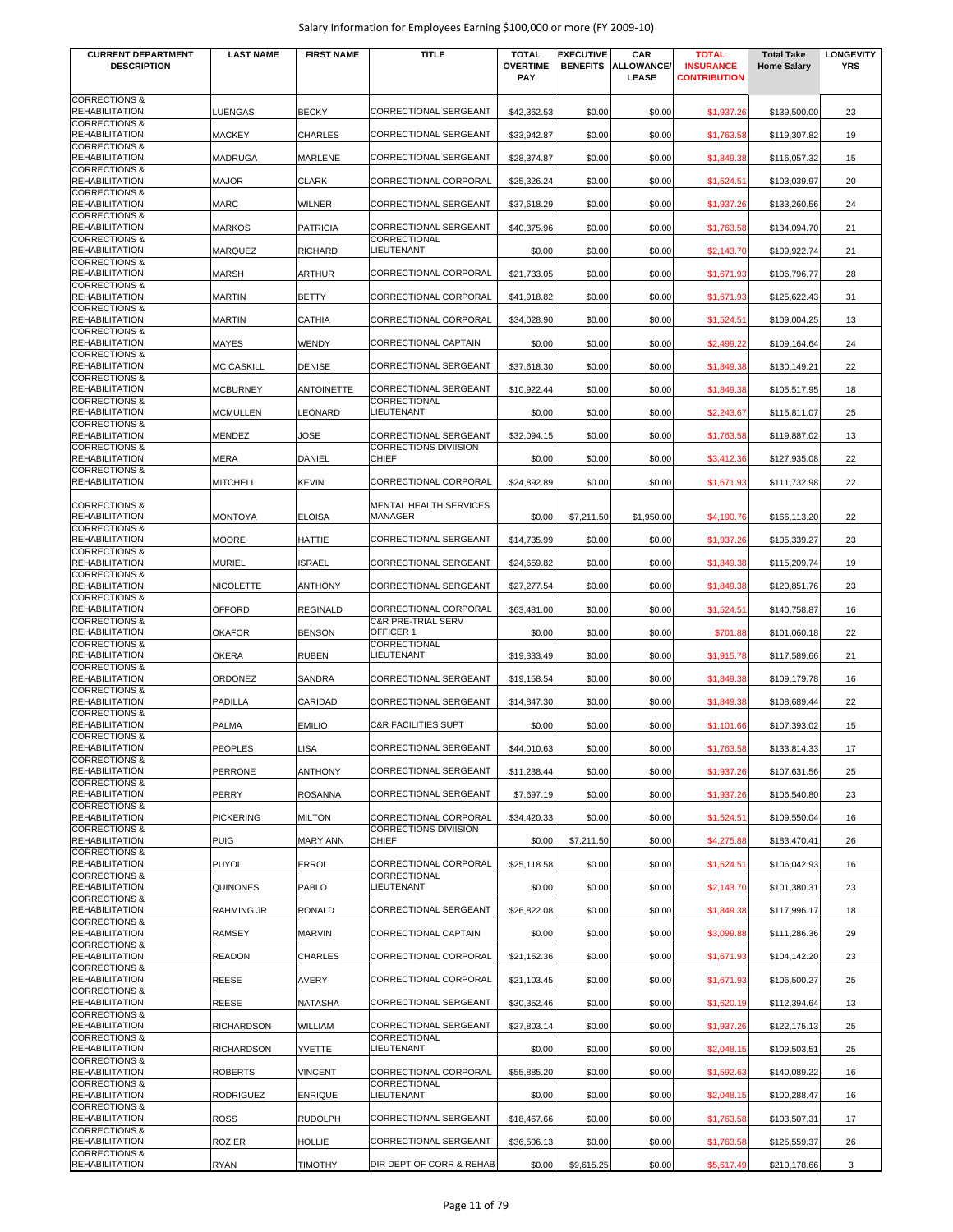| <b>DESCRIPTION</b><br><b>OVERTIME</b><br><b>BENEFITS</b><br><b>ALLOWANCE/</b><br><b>INSURANCE</b><br><b>YRS</b><br><b>Home Salary</b><br>PAY<br>LEASE<br><b>CONTRIBUTION</b><br><b>CORRECTIONS &amp;</b><br>CORRECTIONAL<br><b>LIEUTENANT</b><br><b>REHABILITATION</b><br>SAMUELS<br><b>WYNNIE</b><br>\$0.00<br>\$0.00<br>\$0.00<br>\$104,347.37<br>23<br>\$2,048.15<br><b>CORRECTIONS &amp;</b><br>CORRECTIONAL CORPORAL<br><b>REHABILITATION</b><br>SANDERS<br><b>RENEA</b><br>\$50,477.87<br>\$0.00<br>\$0.00<br>21<br>\$1,524.51<br>\$127,937.80<br><b>CORRECTIONS &amp;</b><br><b>REHABILITATION</b><br><b>SCHUH</b><br><b>WALTER</b><br>CORRECTIONAL CAPTAIN<br>\$0.00<br>\$0.00<br>\$0.00<br>27<br>\$3,412.36<br>\$125,730.67<br><b>CORRECTIONS &amp;</b><br>CORRECTIONS DIVIISION<br><b>REHABILITATION</b><br><b>SIDDIQUI</b><br><b>SHEILA</b><br><b>CHIEF</b><br>\$0.00<br>\$0.00<br>\$0.00<br>\$4,328.80<br>\$154,975.02<br>30<br><b>CORRECTIONS &amp;</b><br><b>REHABILITATION</b><br>SINGLETON<br><b>GLENDA</b><br>CORRECTIONAL CORPORAL<br>\$38,498.89<br>\$0.00<br>\$0.00<br>18<br>\$1.524.51<br>\$116,884.85<br><b>CORRECTIONS &amp;</b><br><b>REHABILITATION</b><br><b>SMITH</b><br><b>DOROTHY</b><br>CORRECTIONAL SERGEANT<br>\$32,671.99<br>\$0.00<br>\$0.00<br>\$1,937.26<br>\$131,519.74<br>23<br><b>CORRECTIONS &amp;</b><br><b>REHABILITATION</b><br><b>SMITH</b><br><b>REGINA</b><br>CORRECTIONAL SERGEANT<br>\$0.00<br>\$0.00<br>21<br>\$27,979.23<br>\$1,937.26<br>\$117,205.54<br><b>CORRECTIONS &amp;</b><br><b>REHABILITATION</b><br>CORRECTIONAL CORPORAL<br>23<br><b>SMITH</b><br><b>SAMUEL</b><br>\$65,936.05<br>\$0.00<br>\$0.00<br>\$1,671.93<br>\$154,291.22<br><b>CORRECTIONS &amp;</b><br><b>REHABILITATION</b><br>CORRECTIONAL CORPORAL<br>29<br><b>SMITH</b><br><b>WAIDUS</b><br>\$52,208.77<br>\$0.00<br>\$0.00<br>\$1,671.93<br>\$141,216.93<br><b>CORRECTIONS &amp;</b><br><b>REHABILITATION</b><br><b>PAMELA</b><br>CORRECTIONAL OFFICER<br>21<br><b>STEWART</b><br>\$31,922.76<br>\$0.00<br>\$0.00<br>\$1,388.14<br>\$108,836.25<br><b>CORRECTIONS &amp;</b><br><b>REHABILITATION</b><br><b>IVAN</b><br><b>CORRECTIONAL SERGEANT</b><br>13<br>TANNER<br>\$26,916.92<br>\$0.00<br>\$0.00<br>\$1,763.58<br>\$108,848.73<br><b>CORRECTIONS &amp;</b><br>22<br><b>REHABILITATION</b><br><b>TAYLOR</b><br><b>KELVIN</b><br>CORRECTIONAL CORPORAL<br>\$0.00<br>\$45,167.23<br>\$0.00<br>\$1,524.51<br>\$121,940.27<br><b>CORRECTIONS &amp;</b><br><b>REHABILITATION</b><br>TRIBBLE<br><b>DEBBIE</b><br>CORRECTIONAL CORPORAL<br>23<br>\$31,547.76<br>\$0.00<br>\$0.00<br>\$114,818.65<br>\$1,671.93<br><b>CORRECTIONS &amp;</b><br>CORA<br><b>REHABILITATION</b><br><b>TURNER</b><br>CORRECTIONAL CORPORAL<br>\$43,733.77<br>\$0.00<br>\$0.00<br>\$130,119.13<br>21<br>\$1,671.93<br><b>CORRECTIONS &amp;</b><br>CORRECTIONAL<br><b>LIEUTENANT</b><br><b>REHABILITATION</b><br><b>VICKERS</b><br><b>TONY</b><br>\$0.00<br>\$0.00<br>\$0.00<br>22<br>\$2,143.70<br>\$116,520.60<br><b>CORRECTIONS &amp;</b><br><b>REHABILITATION</b><br>VILA JR<br><b>RENE</b><br>CORRECTIONAL SERGEANT<br>\$0.00<br>\$0.00<br>\$103,570.17<br>26<br>\$5,134.94<br>\$1,937.26<br><b>CORRECTIONS &amp;</b><br><b>REHABILITATION</b><br><b>VIRGIL</b><br><b>JAMES</b><br>CORRECTIONAL SERGEANT<br>\$0.00<br>\$0.00<br>21<br>\$59,174.48<br>\$1,763.58<br>\$151,293.99<br><b>CORRECTIONS &amp;</b><br><b>REHABILITATION</b><br>WASHINGTON<br><b>RODNEY</b><br>CORRECTIONAL CORPORAL<br>\$48,218.64<br>\$0.00<br>\$0.00<br>\$1,389.70<br>16<br>\$120,692.29<br><b>CORRECTIONS &amp;</b><br>MGR C&R CONSTRUCTION &<br><b>REHABILITATION</b><br>WATERMAN<br><b>SIMON</b><br><b>FAC MGT</b><br>\$0.00<br>\$0.00<br>\$0.00<br>\$3,312.95<br>\$121,795.37<br>27<br><b>CORRECTIONS &amp;</b><br>CORRECTIONAL<br><b>REHABILITATION</b><br>WELLS<br><b>RONALD</b><br>LIEUTENANT<br>25<br>\$0.00<br>\$0.00<br>\$0.00<br>\$2,243.67<br>\$113,852.53<br><b>CORRECTIONS &amp;</b><br><b>REHABILITATION</b><br>CORRECTIONAL CORPORAL<br>WEST<br>JACQUETTA<br>\$32,513.41<br>\$0.00<br>\$0.00<br>\$1,524.51<br>\$104,181.86<br>19<br><b>CORRECTIONS &amp;</b><br><b>REHABILITATION</b><br>LEROY<br>CORRECTIONAL CORPORAL<br>29<br>WESTON<br>\$15,269.64<br>\$0.00<br>\$0.00<br>\$1,671.93<br>\$109,837.23<br><b>CORRECTIONS &amp;</b><br><b>REHABILITATION</b><br><b>WILLIAMS</b><br>CORRECTIONAL CORPORAL<br>29<br><b>ANTHONY</b><br>\$19,740.65<br>\$0.00<br>\$0.00<br>\$1,671.93<br>\$104,506.77<br><b>CORRECTIONS &amp;</b><br><b>REHABILITATION</b><br><b>WILLIAMS</b><br><b>STANLEY</b><br>CORRECTIONAL SERGEANT<br>\$29,586.84<br>\$0.00<br>\$0.00<br>\$1,583.39<br>\$102,993.64<br>14<br><b>CORRECTIONS &amp;</b><br>C & R SENIOR LEGAL<br><b>ADVISOR</b><br><b>REHABILITATION</b><br><b>TYRONE</b><br>5<br><b>WILLIAMS</b><br>\$0.00<br>\$7,211.50<br>\$1,950.00<br>\$3,068.10<br>\$118,491.98<br><b>CORRECTIONS &amp;</b><br><b>REHABILITATION</b><br><b>WILLIAMS</b><br><b>WILLETTE</b><br><b>CORRECTIONAL SERGEANT</b><br>\$20,373.13<br>\$0.00<br>\$0.00<br>19<br>\$1,763.58<br>\$102,960.97<br><b>CORRECTIONS &amp;</b><br><b>REHABILITATION</b><br><b>BRENDA</b><br>CORRECTIONAL CORPORAL<br>\$0.00<br>\$0.00<br>27<br>WIMBERLY<br>\$20,522.24<br>\$1,671.93<br>\$105,099.65<br><b>CORRECTIONS &amp;</b><br><b>REHABILITATION</b><br><b>WOOD</b><br>JAMIE<br>NETWORK MANAGER 2<br>\$0.00<br>\$0.00<br>\$0.00<br>\$1,203.42<br>\$107,378.89<br>18<br><b>CORRECTIONS &amp;</b><br><b>REHABILITATION</b><br><b>WOODS</b><br><b>GREGORY</b><br>CORRECTIONAL CORPORAL<br>\$23,529.45<br>\$0.00<br>\$0.00<br>\$1,671.93<br>26<br>\$108,570.83<br><b>CORRECTIONS &amp;</b> |
|--------------------------------------------------------------------------------------------------------------------------------------------------------------------------------------------------------------------------------------------------------------------------------------------------------------------------------------------------------------------------------------------------------------------------------------------------------------------------------------------------------------------------------------------------------------------------------------------------------------------------------------------------------------------------------------------------------------------------------------------------------------------------------------------------------------------------------------------------------------------------------------------------------------------------------------------------------------------------------------------------------------------------------------------------------------------------------------------------------------------------------------------------------------------------------------------------------------------------------------------------------------------------------------------------------------------------------------------------------------------------------------------------------------------------------------------------------------------------------------------------------------------------------------------------------------------------------------------------------------------------------------------------------------------------------------------------------------------------------------------------------------------------------------------------------------------------------------------------------------------------------------------------------------------------------------------------------------------------------------------------------------------------------------------------------------------------------------------------------------------------------------------------------------------------------------------------------------------------------------------------------------------------------------------------------------------------------------------------------------------------------------------------------------------------------------------------------------------------------------------------------------------------------------------------------------------------------------------------------------------------------------------------------------------------------------------------------------------------------------------------------------------------------------------------------------------------------------------------------------------------------------------------------------------------------------------------------------------------------------------------------------------------------------------------------------------------------------------------------------------------------------------------------------------------------------------------------------------------------------------------------------------------------------------------------------------------------------------------------------------------------------------------------------------------------------------------------------------------------------------------------------------------------------------------------------------------------------------------------------------------------------------------------------------------------------------------------------------------------------------------------------------------------------------------------------------------------------------------------------------------------------------------------------------------------------------------------------------------------------------------------------------------------------------------------------------------------------------------------------------------------------------------------------------------------------------------------------------------------------------------------------------------------------------------------------------------------------------------------------------------------------------------------------------------------------------------------------------------------------------------------------------------------------------------------------------------------------------------------------------------------------------------------------------------------------------------------------------------------------------------------------------------------------------------------------------------------------------------------------------------------------------------------------------------------------------------------------------------------------------------------------------------------------------------------------------------------------------------------------------------------------------------------------------------------------------------------------------------------------------------------------------------------------------------------------------------------------------------------------------------------------------------------------------------------------------------------------------------------------------------------------------------------------------------------------------------------------------------------------------------------------------------------------------------------------|
|                                                                                                                                                                                                                                                                                                                                                                                                                                                                                                                                                                                                                                                                                                                                                                                                                                                                                                                                                                                                                                                                                                                                                                                                                                                                                                                                                                                                                                                                                                                                                                                                                                                                                                                                                                                                                                                                                                                                                                                                                                                                                                                                                                                                                                                                                                                                                                                                                                                                                                                                                                                                                                                                                                                                                                                                                                                                                                                                                                                                                                                                                                                                                                                                                                                                                                                                                                                                                                                                                                                                                                                                                                                                                                                                                                                                                                                                                                                                                                                                                                                                                                                                                                                                                                                                                                                                                                                                                                                                                                                                                                                                                                                                                                                                                                                                                                                                                                                                                                                                                                                                                                                                                                                                                                                                                                                                                                                                                                                                                                                                                                                                                                                                                      |
|                                                                                                                                                                                                                                                                                                                                                                                                                                                                                                                                                                                                                                                                                                                                                                                                                                                                                                                                                                                                                                                                                                                                                                                                                                                                                                                                                                                                                                                                                                                                                                                                                                                                                                                                                                                                                                                                                                                                                                                                                                                                                                                                                                                                                                                                                                                                                                                                                                                                                                                                                                                                                                                                                                                                                                                                                                                                                                                                                                                                                                                                                                                                                                                                                                                                                                                                                                                                                                                                                                                                                                                                                                                                                                                                                                                                                                                                                                                                                                                                                                                                                                                                                                                                                                                                                                                                                                                                                                                                                                                                                                                                                                                                                                                                                                                                                                                                                                                                                                                                                                                                                                                                                                                                                                                                                                                                                                                                                                                                                                                                                                                                                                                                                      |
|                                                                                                                                                                                                                                                                                                                                                                                                                                                                                                                                                                                                                                                                                                                                                                                                                                                                                                                                                                                                                                                                                                                                                                                                                                                                                                                                                                                                                                                                                                                                                                                                                                                                                                                                                                                                                                                                                                                                                                                                                                                                                                                                                                                                                                                                                                                                                                                                                                                                                                                                                                                                                                                                                                                                                                                                                                                                                                                                                                                                                                                                                                                                                                                                                                                                                                                                                                                                                                                                                                                                                                                                                                                                                                                                                                                                                                                                                                                                                                                                                                                                                                                                                                                                                                                                                                                                                                                                                                                                                                                                                                                                                                                                                                                                                                                                                                                                                                                                                                                                                                                                                                                                                                                                                                                                                                                                                                                                                                                                                                                                                                                                                                                                                      |
|                                                                                                                                                                                                                                                                                                                                                                                                                                                                                                                                                                                                                                                                                                                                                                                                                                                                                                                                                                                                                                                                                                                                                                                                                                                                                                                                                                                                                                                                                                                                                                                                                                                                                                                                                                                                                                                                                                                                                                                                                                                                                                                                                                                                                                                                                                                                                                                                                                                                                                                                                                                                                                                                                                                                                                                                                                                                                                                                                                                                                                                                                                                                                                                                                                                                                                                                                                                                                                                                                                                                                                                                                                                                                                                                                                                                                                                                                                                                                                                                                                                                                                                                                                                                                                                                                                                                                                                                                                                                                                                                                                                                                                                                                                                                                                                                                                                                                                                                                                                                                                                                                                                                                                                                                                                                                                                                                                                                                                                                                                                                                                                                                                                                                      |
|                                                                                                                                                                                                                                                                                                                                                                                                                                                                                                                                                                                                                                                                                                                                                                                                                                                                                                                                                                                                                                                                                                                                                                                                                                                                                                                                                                                                                                                                                                                                                                                                                                                                                                                                                                                                                                                                                                                                                                                                                                                                                                                                                                                                                                                                                                                                                                                                                                                                                                                                                                                                                                                                                                                                                                                                                                                                                                                                                                                                                                                                                                                                                                                                                                                                                                                                                                                                                                                                                                                                                                                                                                                                                                                                                                                                                                                                                                                                                                                                                                                                                                                                                                                                                                                                                                                                                                                                                                                                                                                                                                                                                                                                                                                                                                                                                                                                                                                                                                                                                                                                                                                                                                                                                                                                                                                                                                                                                                                                                                                                                                                                                                                                                      |
|                                                                                                                                                                                                                                                                                                                                                                                                                                                                                                                                                                                                                                                                                                                                                                                                                                                                                                                                                                                                                                                                                                                                                                                                                                                                                                                                                                                                                                                                                                                                                                                                                                                                                                                                                                                                                                                                                                                                                                                                                                                                                                                                                                                                                                                                                                                                                                                                                                                                                                                                                                                                                                                                                                                                                                                                                                                                                                                                                                                                                                                                                                                                                                                                                                                                                                                                                                                                                                                                                                                                                                                                                                                                                                                                                                                                                                                                                                                                                                                                                                                                                                                                                                                                                                                                                                                                                                                                                                                                                                                                                                                                                                                                                                                                                                                                                                                                                                                                                                                                                                                                                                                                                                                                                                                                                                                                                                                                                                                                                                                                                                                                                                                                                      |
|                                                                                                                                                                                                                                                                                                                                                                                                                                                                                                                                                                                                                                                                                                                                                                                                                                                                                                                                                                                                                                                                                                                                                                                                                                                                                                                                                                                                                                                                                                                                                                                                                                                                                                                                                                                                                                                                                                                                                                                                                                                                                                                                                                                                                                                                                                                                                                                                                                                                                                                                                                                                                                                                                                                                                                                                                                                                                                                                                                                                                                                                                                                                                                                                                                                                                                                                                                                                                                                                                                                                                                                                                                                                                                                                                                                                                                                                                                                                                                                                                                                                                                                                                                                                                                                                                                                                                                                                                                                                                                                                                                                                                                                                                                                                                                                                                                                                                                                                                                                                                                                                                                                                                                                                                                                                                                                                                                                                                                                                                                                                                                                                                                                                                      |
|                                                                                                                                                                                                                                                                                                                                                                                                                                                                                                                                                                                                                                                                                                                                                                                                                                                                                                                                                                                                                                                                                                                                                                                                                                                                                                                                                                                                                                                                                                                                                                                                                                                                                                                                                                                                                                                                                                                                                                                                                                                                                                                                                                                                                                                                                                                                                                                                                                                                                                                                                                                                                                                                                                                                                                                                                                                                                                                                                                                                                                                                                                                                                                                                                                                                                                                                                                                                                                                                                                                                                                                                                                                                                                                                                                                                                                                                                                                                                                                                                                                                                                                                                                                                                                                                                                                                                                                                                                                                                                                                                                                                                                                                                                                                                                                                                                                                                                                                                                                                                                                                                                                                                                                                                                                                                                                                                                                                                                                                                                                                                                                                                                                                                      |
|                                                                                                                                                                                                                                                                                                                                                                                                                                                                                                                                                                                                                                                                                                                                                                                                                                                                                                                                                                                                                                                                                                                                                                                                                                                                                                                                                                                                                                                                                                                                                                                                                                                                                                                                                                                                                                                                                                                                                                                                                                                                                                                                                                                                                                                                                                                                                                                                                                                                                                                                                                                                                                                                                                                                                                                                                                                                                                                                                                                                                                                                                                                                                                                                                                                                                                                                                                                                                                                                                                                                                                                                                                                                                                                                                                                                                                                                                                                                                                                                                                                                                                                                                                                                                                                                                                                                                                                                                                                                                                                                                                                                                                                                                                                                                                                                                                                                                                                                                                                                                                                                                                                                                                                                                                                                                                                                                                                                                                                                                                                                                                                                                                                                                      |
|                                                                                                                                                                                                                                                                                                                                                                                                                                                                                                                                                                                                                                                                                                                                                                                                                                                                                                                                                                                                                                                                                                                                                                                                                                                                                                                                                                                                                                                                                                                                                                                                                                                                                                                                                                                                                                                                                                                                                                                                                                                                                                                                                                                                                                                                                                                                                                                                                                                                                                                                                                                                                                                                                                                                                                                                                                                                                                                                                                                                                                                                                                                                                                                                                                                                                                                                                                                                                                                                                                                                                                                                                                                                                                                                                                                                                                                                                                                                                                                                                                                                                                                                                                                                                                                                                                                                                                                                                                                                                                                                                                                                                                                                                                                                                                                                                                                                                                                                                                                                                                                                                                                                                                                                                                                                                                                                                                                                                                                                                                                                                                                                                                                                                      |
|                                                                                                                                                                                                                                                                                                                                                                                                                                                                                                                                                                                                                                                                                                                                                                                                                                                                                                                                                                                                                                                                                                                                                                                                                                                                                                                                                                                                                                                                                                                                                                                                                                                                                                                                                                                                                                                                                                                                                                                                                                                                                                                                                                                                                                                                                                                                                                                                                                                                                                                                                                                                                                                                                                                                                                                                                                                                                                                                                                                                                                                                                                                                                                                                                                                                                                                                                                                                                                                                                                                                                                                                                                                                                                                                                                                                                                                                                                                                                                                                                                                                                                                                                                                                                                                                                                                                                                                                                                                                                                                                                                                                                                                                                                                                                                                                                                                                                                                                                                                                                                                                                                                                                                                                                                                                                                                                                                                                                                                                                                                                                                                                                                                                                      |
|                                                                                                                                                                                                                                                                                                                                                                                                                                                                                                                                                                                                                                                                                                                                                                                                                                                                                                                                                                                                                                                                                                                                                                                                                                                                                                                                                                                                                                                                                                                                                                                                                                                                                                                                                                                                                                                                                                                                                                                                                                                                                                                                                                                                                                                                                                                                                                                                                                                                                                                                                                                                                                                                                                                                                                                                                                                                                                                                                                                                                                                                                                                                                                                                                                                                                                                                                                                                                                                                                                                                                                                                                                                                                                                                                                                                                                                                                                                                                                                                                                                                                                                                                                                                                                                                                                                                                                                                                                                                                                                                                                                                                                                                                                                                                                                                                                                                                                                                                                                                                                                                                                                                                                                                                                                                                                                                                                                                                                                                                                                                                                                                                                                                                      |
|                                                                                                                                                                                                                                                                                                                                                                                                                                                                                                                                                                                                                                                                                                                                                                                                                                                                                                                                                                                                                                                                                                                                                                                                                                                                                                                                                                                                                                                                                                                                                                                                                                                                                                                                                                                                                                                                                                                                                                                                                                                                                                                                                                                                                                                                                                                                                                                                                                                                                                                                                                                                                                                                                                                                                                                                                                                                                                                                                                                                                                                                                                                                                                                                                                                                                                                                                                                                                                                                                                                                                                                                                                                                                                                                                                                                                                                                                                                                                                                                                                                                                                                                                                                                                                                                                                                                                                                                                                                                                                                                                                                                                                                                                                                                                                                                                                                                                                                                                                                                                                                                                                                                                                                                                                                                                                                                                                                                                                                                                                                                                                                                                                                                                      |
|                                                                                                                                                                                                                                                                                                                                                                                                                                                                                                                                                                                                                                                                                                                                                                                                                                                                                                                                                                                                                                                                                                                                                                                                                                                                                                                                                                                                                                                                                                                                                                                                                                                                                                                                                                                                                                                                                                                                                                                                                                                                                                                                                                                                                                                                                                                                                                                                                                                                                                                                                                                                                                                                                                                                                                                                                                                                                                                                                                                                                                                                                                                                                                                                                                                                                                                                                                                                                                                                                                                                                                                                                                                                                                                                                                                                                                                                                                                                                                                                                                                                                                                                                                                                                                                                                                                                                                                                                                                                                                                                                                                                                                                                                                                                                                                                                                                                                                                                                                                                                                                                                                                                                                                                                                                                                                                                                                                                                                                                                                                                                                                                                                                                                      |
|                                                                                                                                                                                                                                                                                                                                                                                                                                                                                                                                                                                                                                                                                                                                                                                                                                                                                                                                                                                                                                                                                                                                                                                                                                                                                                                                                                                                                                                                                                                                                                                                                                                                                                                                                                                                                                                                                                                                                                                                                                                                                                                                                                                                                                                                                                                                                                                                                                                                                                                                                                                                                                                                                                                                                                                                                                                                                                                                                                                                                                                                                                                                                                                                                                                                                                                                                                                                                                                                                                                                                                                                                                                                                                                                                                                                                                                                                                                                                                                                                                                                                                                                                                                                                                                                                                                                                                                                                                                                                                                                                                                                                                                                                                                                                                                                                                                                                                                                                                                                                                                                                                                                                                                                                                                                                                                                                                                                                                                                                                                                                                                                                                                                                      |
|                                                                                                                                                                                                                                                                                                                                                                                                                                                                                                                                                                                                                                                                                                                                                                                                                                                                                                                                                                                                                                                                                                                                                                                                                                                                                                                                                                                                                                                                                                                                                                                                                                                                                                                                                                                                                                                                                                                                                                                                                                                                                                                                                                                                                                                                                                                                                                                                                                                                                                                                                                                                                                                                                                                                                                                                                                                                                                                                                                                                                                                                                                                                                                                                                                                                                                                                                                                                                                                                                                                                                                                                                                                                                                                                                                                                                                                                                                                                                                                                                                                                                                                                                                                                                                                                                                                                                                                                                                                                                                                                                                                                                                                                                                                                                                                                                                                                                                                                                                                                                                                                                                                                                                                                                                                                                                                                                                                                                                                                                                                                                                                                                                                                                      |
|                                                                                                                                                                                                                                                                                                                                                                                                                                                                                                                                                                                                                                                                                                                                                                                                                                                                                                                                                                                                                                                                                                                                                                                                                                                                                                                                                                                                                                                                                                                                                                                                                                                                                                                                                                                                                                                                                                                                                                                                                                                                                                                                                                                                                                                                                                                                                                                                                                                                                                                                                                                                                                                                                                                                                                                                                                                                                                                                                                                                                                                                                                                                                                                                                                                                                                                                                                                                                                                                                                                                                                                                                                                                                                                                                                                                                                                                                                                                                                                                                                                                                                                                                                                                                                                                                                                                                                                                                                                                                                                                                                                                                                                                                                                                                                                                                                                                                                                                                                                                                                                                                                                                                                                                                                                                                                                                                                                                                                                                                                                                                                                                                                                                                      |
|                                                                                                                                                                                                                                                                                                                                                                                                                                                                                                                                                                                                                                                                                                                                                                                                                                                                                                                                                                                                                                                                                                                                                                                                                                                                                                                                                                                                                                                                                                                                                                                                                                                                                                                                                                                                                                                                                                                                                                                                                                                                                                                                                                                                                                                                                                                                                                                                                                                                                                                                                                                                                                                                                                                                                                                                                                                                                                                                                                                                                                                                                                                                                                                                                                                                                                                                                                                                                                                                                                                                                                                                                                                                                                                                                                                                                                                                                                                                                                                                                                                                                                                                                                                                                                                                                                                                                                                                                                                                                                                                                                                                                                                                                                                                                                                                                                                                                                                                                                                                                                                                                                                                                                                                                                                                                                                                                                                                                                                                                                                                                                                                                                                                                      |
|                                                                                                                                                                                                                                                                                                                                                                                                                                                                                                                                                                                                                                                                                                                                                                                                                                                                                                                                                                                                                                                                                                                                                                                                                                                                                                                                                                                                                                                                                                                                                                                                                                                                                                                                                                                                                                                                                                                                                                                                                                                                                                                                                                                                                                                                                                                                                                                                                                                                                                                                                                                                                                                                                                                                                                                                                                                                                                                                                                                                                                                                                                                                                                                                                                                                                                                                                                                                                                                                                                                                                                                                                                                                                                                                                                                                                                                                                                                                                                                                                                                                                                                                                                                                                                                                                                                                                                                                                                                                                                                                                                                                                                                                                                                                                                                                                                                                                                                                                                                                                                                                                                                                                                                                                                                                                                                                                                                                                                                                                                                                                                                                                                                                                      |
|                                                                                                                                                                                                                                                                                                                                                                                                                                                                                                                                                                                                                                                                                                                                                                                                                                                                                                                                                                                                                                                                                                                                                                                                                                                                                                                                                                                                                                                                                                                                                                                                                                                                                                                                                                                                                                                                                                                                                                                                                                                                                                                                                                                                                                                                                                                                                                                                                                                                                                                                                                                                                                                                                                                                                                                                                                                                                                                                                                                                                                                                                                                                                                                                                                                                                                                                                                                                                                                                                                                                                                                                                                                                                                                                                                                                                                                                                                                                                                                                                                                                                                                                                                                                                                                                                                                                                                                                                                                                                                                                                                                                                                                                                                                                                                                                                                                                                                                                                                                                                                                                                                                                                                                                                                                                                                                                                                                                                                                                                                                                                                                                                                                                                      |
|                                                                                                                                                                                                                                                                                                                                                                                                                                                                                                                                                                                                                                                                                                                                                                                                                                                                                                                                                                                                                                                                                                                                                                                                                                                                                                                                                                                                                                                                                                                                                                                                                                                                                                                                                                                                                                                                                                                                                                                                                                                                                                                                                                                                                                                                                                                                                                                                                                                                                                                                                                                                                                                                                                                                                                                                                                                                                                                                                                                                                                                                                                                                                                                                                                                                                                                                                                                                                                                                                                                                                                                                                                                                                                                                                                                                                                                                                                                                                                                                                                                                                                                                                                                                                                                                                                                                                                                                                                                                                                                                                                                                                                                                                                                                                                                                                                                                                                                                                                                                                                                                                                                                                                                                                                                                                                                                                                                                                                                                                                                                                                                                                                                                                      |
|                                                                                                                                                                                                                                                                                                                                                                                                                                                                                                                                                                                                                                                                                                                                                                                                                                                                                                                                                                                                                                                                                                                                                                                                                                                                                                                                                                                                                                                                                                                                                                                                                                                                                                                                                                                                                                                                                                                                                                                                                                                                                                                                                                                                                                                                                                                                                                                                                                                                                                                                                                                                                                                                                                                                                                                                                                                                                                                                                                                                                                                                                                                                                                                                                                                                                                                                                                                                                                                                                                                                                                                                                                                                                                                                                                                                                                                                                                                                                                                                                                                                                                                                                                                                                                                                                                                                                                                                                                                                                                                                                                                                                                                                                                                                                                                                                                                                                                                                                                                                                                                                                                                                                                                                                                                                                                                                                                                                                                                                                                                                                                                                                                                                                      |
|                                                                                                                                                                                                                                                                                                                                                                                                                                                                                                                                                                                                                                                                                                                                                                                                                                                                                                                                                                                                                                                                                                                                                                                                                                                                                                                                                                                                                                                                                                                                                                                                                                                                                                                                                                                                                                                                                                                                                                                                                                                                                                                                                                                                                                                                                                                                                                                                                                                                                                                                                                                                                                                                                                                                                                                                                                                                                                                                                                                                                                                                                                                                                                                                                                                                                                                                                                                                                                                                                                                                                                                                                                                                                                                                                                                                                                                                                                                                                                                                                                                                                                                                                                                                                                                                                                                                                                                                                                                                                                                                                                                                                                                                                                                                                                                                                                                                                                                                                                                                                                                                                                                                                                                                                                                                                                                                                                                                                                                                                                                                                                                                                                                                                      |
|                                                                                                                                                                                                                                                                                                                                                                                                                                                                                                                                                                                                                                                                                                                                                                                                                                                                                                                                                                                                                                                                                                                                                                                                                                                                                                                                                                                                                                                                                                                                                                                                                                                                                                                                                                                                                                                                                                                                                                                                                                                                                                                                                                                                                                                                                                                                                                                                                                                                                                                                                                                                                                                                                                                                                                                                                                                                                                                                                                                                                                                                                                                                                                                                                                                                                                                                                                                                                                                                                                                                                                                                                                                                                                                                                                                                                                                                                                                                                                                                                                                                                                                                                                                                                                                                                                                                                                                                                                                                                                                                                                                                                                                                                                                                                                                                                                                                                                                                                                                                                                                                                                                                                                                                                                                                                                                                                                                                                                                                                                                                                                                                                                                                                      |
|                                                                                                                                                                                                                                                                                                                                                                                                                                                                                                                                                                                                                                                                                                                                                                                                                                                                                                                                                                                                                                                                                                                                                                                                                                                                                                                                                                                                                                                                                                                                                                                                                                                                                                                                                                                                                                                                                                                                                                                                                                                                                                                                                                                                                                                                                                                                                                                                                                                                                                                                                                                                                                                                                                                                                                                                                                                                                                                                                                                                                                                                                                                                                                                                                                                                                                                                                                                                                                                                                                                                                                                                                                                                                                                                                                                                                                                                                                                                                                                                                                                                                                                                                                                                                                                                                                                                                                                                                                                                                                                                                                                                                                                                                                                                                                                                                                                                                                                                                                                                                                                                                                                                                                                                                                                                                                                                                                                                                                                                                                                                                                                                                                                                                      |
|                                                                                                                                                                                                                                                                                                                                                                                                                                                                                                                                                                                                                                                                                                                                                                                                                                                                                                                                                                                                                                                                                                                                                                                                                                                                                                                                                                                                                                                                                                                                                                                                                                                                                                                                                                                                                                                                                                                                                                                                                                                                                                                                                                                                                                                                                                                                                                                                                                                                                                                                                                                                                                                                                                                                                                                                                                                                                                                                                                                                                                                                                                                                                                                                                                                                                                                                                                                                                                                                                                                                                                                                                                                                                                                                                                                                                                                                                                                                                                                                                                                                                                                                                                                                                                                                                                                                                                                                                                                                                                                                                                                                                                                                                                                                                                                                                                                                                                                                                                                                                                                                                                                                                                                                                                                                                                                                                                                                                                                                                                                                                                                                                                                                                      |
|                                                                                                                                                                                                                                                                                                                                                                                                                                                                                                                                                                                                                                                                                                                                                                                                                                                                                                                                                                                                                                                                                                                                                                                                                                                                                                                                                                                                                                                                                                                                                                                                                                                                                                                                                                                                                                                                                                                                                                                                                                                                                                                                                                                                                                                                                                                                                                                                                                                                                                                                                                                                                                                                                                                                                                                                                                                                                                                                                                                                                                                                                                                                                                                                                                                                                                                                                                                                                                                                                                                                                                                                                                                                                                                                                                                                                                                                                                                                                                                                                                                                                                                                                                                                                                                                                                                                                                                                                                                                                                                                                                                                                                                                                                                                                                                                                                                                                                                                                                                                                                                                                                                                                                                                                                                                                                                                                                                                                                                                                                                                                                                                                                                                                      |
|                                                                                                                                                                                                                                                                                                                                                                                                                                                                                                                                                                                                                                                                                                                                                                                                                                                                                                                                                                                                                                                                                                                                                                                                                                                                                                                                                                                                                                                                                                                                                                                                                                                                                                                                                                                                                                                                                                                                                                                                                                                                                                                                                                                                                                                                                                                                                                                                                                                                                                                                                                                                                                                                                                                                                                                                                                                                                                                                                                                                                                                                                                                                                                                                                                                                                                                                                                                                                                                                                                                                                                                                                                                                                                                                                                                                                                                                                                                                                                                                                                                                                                                                                                                                                                                                                                                                                                                                                                                                                                                                                                                                                                                                                                                                                                                                                                                                                                                                                                                                                                                                                                                                                                                                                                                                                                                                                                                                                                                                                                                                                                                                                                                                                      |
|                                                                                                                                                                                                                                                                                                                                                                                                                                                                                                                                                                                                                                                                                                                                                                                                                                                                                                                                                                                                                                                                                                                                                                                                                                                                                                                                                                                                                                                                                                                                                                                                                                                                                                                                                                                                                                                                                                                                                                                                                                                                                                                                                                                                                                                                                                                                                                                                                                                                                                                                                                                                                                                                                                                                                                                                                                                                                                                                                                                                                                                                                                                                                                                                                                                                                                                                                                                                                                                                                                                                                                                                                                                                                                                                                                                                                                                                                                                                                                                                                                                                                                                                                                                                                                                                                                                                                                                                                                                                                                                                                                                                                                                                                                                                                                                                                                                                                                                                                                                                                                                                                                                                                                                                                                                                                                                                                                                                                                                                                                                                                                                                                                                                                      |
|                                                                                                                                                                                                                                                                                                                                                                                                                                                                                                                                                                                                                                                                                                                                                                                                                                                                                                                                                                                                                                                                                                                                                                                                                                                                                                                                                                                                                                                                                                                                                                                                                                                                                                                                                                                                                                                                                                                                                                                                                                                                                                                                                                                                                                                                                                                                                                                                                                                                                                                                                                                                                                                                                                                                                                                                                                                                                                                                                                                                                                                                                                                                                                                                                                                                                                                                                                                                                                                                                                                                                                                                                                                                                                                                                                                                                                                                                                                                                                                                                                                                                                                                                                                                                                                                                                                                                                                                                                                                                                                                                                                                                                                                                                                                                                                                                                                                                                                                                                                                                                                                                                                                                                                                                                                                                                                                                                                                                                                                                                                                                                                                                                                                                      |
|                                                                                                                                                                                                                                                                                                                                                                                                                                                                                                                                                                                                                                                                                                                                                                                                                                                                                                                                                                                                                                                                                                                                                                                                                                                                                                                                                                                                                                                                                                                                                                                                                                                                                                                                                                                                                                                                                                                                                                                                                                                                                                                                                                                                                                                                                                                                                                                                                                                                                                                                                                                                                                                                                                                                                                                                                                                                                                                                                                                                                                                                                                                                                                                                                                                                                                                                                                                                                                                                                                                                                                                                                                                                                                                                                                                                                                                                                                                                                                                                                                                                                                                                                                                                                                                                                                                                                                                                                                                                                                                                                                                                                                                                                                                                                                                                                                                                                                                                                                                                                                                                                                                                                                                                                                                                                                                                                                                                                                                                                                                                                                                                                                                                                      |
| <b>REHABILITATION</b><br>WOODSIDE<br><b>HAROLD</b><br>CORRECTIONAL CORPORAL<br>\$48,866.69<br>\$0.00<br>\$0.00<br>\$1,524.51<br>\$124,884.09<br>13                                                                                                                                                                                                                                                                                                                                                                                                                                                                                                                                                                                                                                                                                                                                                                                                                                                                                                                                                                                                                                                                                                                                                                                                                                                                                                                                                                                                                                                                                                                                                                                                                                                                                                                                                                                                                                                                                                                                                                                                                                                                                                                                                                                                                                                                                                                                                                                                                                                                                                                                                                                                                                                                                                                                                                                                                                                                                                                                                                                                                                                                                                                                                                                                                                                                                                                                                                                                                                                                                                                                                                                                                                                                                                                                                                                                                                                                                                                                                                                                                                                                                                                                                                                                                                                                                                                                                                                                                                                                                                                                                                                                                                                                                                                                                                                                                                                                                                                                                                                                                                                                                                                                                                                                                                                                                                                                                                                                                                                                                                                                   |
| <b>CORRECTIONS &amp;</b><br><b>REHABILITATION</b><br>WOODSIDE<br><b>JANICE</b><br>CORRECTIONAL CORPORAL<br>\$23,804.39<br>\$0.00<br>\$0.00<br>\$1,671.93<br>\$101,764.56<br>23                                                                                                                                                                                                                                                                                                                                                                                                                                                                                                                                                                                                                                                                                                                                                                                                                                                                                                                                                                                                                                                                                                                                                                                                                                                                                                                                                                                                                                                                                                                                                                                                                                                                                                                                                                                                                                                                                                                                                                                                                                                                                                                                                                                                                                                                                                                                                                                                                                                                                                                                                                                                                                                                                                                                                                                                                                                                                                                                                                                                                                                                                                                                                                                                                                                                                                                                                                                                                                                                                                                                                                                                                                                                                                                                                                                                                                                                                                                                                                                                                                                                                                                                                                                                                                                                                                                                                                                                                                                                                                                                                                                                                                                                                                                                                                                                                                                                                                                                                                                                                                                                                                                                                                                                                                                                                                                                                                                                                                                                                                       |
| <b>CORRECTIONS &amp;</b><br><b>REHABILITATION</b><br>YOUNG<br><b>CYNTHIA</b><br>CORRECTIONAL CAPTAIN<br>25<br>\$0.00<br>\$0.00<br>\$0.00<br>\$3,412.36<br>\$122,401.46                                                                                                                                                                                                                                                                                                                                                                                                                                                                                                                                                                                                                                                                                                                                                                                                                                                                                                                                                                                                                                                                                                                                                                                                                                                                                                                                                                                                                                                                                                                                                                                                                                                                                                                                                                                                                                                                                                                                                                                                                                                                                                                                                                                                                                                                                                                                                                                                                                                                                                                                                                                                                                                                                                                                                                                                                                                                                                                                                                                                                                                                                                                                                                                                                                                                                                                                                                                                                                                                                                                                                                                                                                                                                                                                                                                                                                                                                                                                                                                                                                                                                                                                                                                                                                                                                                                                                                                                                                                                                                                                                                                                                                                                                                                                                                                                                                                                                                                                                                                                                                                                                                                                                                                                                                                                                                                                                                                                                                                                                                               |
| <b>CORRECTIONS &amp;</b><br><b>REHABILITATION</b><br>CORRECTIONAL CORPORAL<br><b>YOUNG</b><br><b>SHARI</b><br>25<br>\$17,465.96<br>\$0.00<br>\$0.00<br>\$1,671.93<br>\$101,717.12                                                                                                                                                                                                                                                                                                                                                                                                                                                                                                                                                                                                                                                                                                                                                                                                                                                                                                                                                                                                                                                                                                                                                                                                                                                                                                                                                                                                                                                                                                                                                                                                                                                                                                                                                                                                                                                                                                                                                                                                                                                                                                                                                                                                                                                                                                                                                                                                                                                                                                                                                                                                                                                                                                                                                                                                                                                                                                                                                                                                                                                                                                                                                                                                                                                                                                                                                                                                                                                                                                                                                                                                                                                                                                                                                                                                                                                                                                                                                                                                                                                                                                                                                                                                                                                                                                                                                                                                                                                                                                                                                                                                                                                                                                                                                                                                                                                                                                                                                                                                                                                                                                                                                                                                                                                                                                                                                                                                                                                                                                    |
| <b>COUNTY ATTORNEY</b><br>ALLEN<br>JAMES<br>ASST CTY ATTY 3<br>\$0.00<br>30<br>\$4,615.36<br>\$0.00<br>\$7,497.14<br>\$278,567.42<br><b>COUNTY ATTORNEY</b><br><b>INVESTIGATOR 2</b><br>31<br><b>AMRICH</b><br><b>MICHAEL</b><br>\$0.00<br>\$0.00<br>\$0.00<br>\$2,943.07<br>\$105,150.36                                                                                                                                                                                                                                                                                                                                                                                                                                                                                                                                                                                                                                                                                                                                                                                                                                                                                                                                                                                                                                                                                                                                                                                                                                                                                                                                                                                                                                                                                                                                                                                                                                                                                                                                                                                                                                                                                                                                                                                                                                                                                                                                                                                                                                                                                                                                                                                                                                                                                                                                                                                                                                                                                                                                                                                                                                                                                                                                                                                                                                                                                                                                                                                                                                                                                                                                                                                                                                                                                                                                                                                                                                                                                                                                                                                                                                                                                                                                                                                                                                                                                                                                                                                                                                                                                                                                                                                                                                                                                                                                                                                                                                                                                                                                                                                                                                                                                                                                                                                                                                                                                                                                                                                                                                                                                                                                                                                            |
| <b>COUNTY ATTORNEY</b><br><b>ASST CTY ATTY 2</b><br><b>ANTOINE</b><br>JULIETTE<br>\$0.00<br>\$0.00<br>\$0.00<br>\$143,541.65<br>$\overline{2}$<br>\$4,022.33                                                                                                                                                                                                                                                                                                                                                                                                                                                                                                                                                                                                                                                                                                                                                                                                                                                                                                                                                                                                                                                                                                                                                                                                                                                                                                                                                                                                                                                                                                                                                                                                                                                                                                                                                                                                                                                                                                                                                                                                                                                                                                                                                                                                                                                                                                                                                                                                                                                                                                                                                                                                                                                                                                                                                                                                                                                                                                                                                                                                                                                                                                                                                                                                                                                                                                                                                                                                                                                                                                                                                                                                                                                                                                                                                                                                                                                                                                                                                                                                                                                                                                                                                                                                                                                                                                                                                                                                                                                                                                                                                                                                                                                                                                                                                                                                                                                                                                                                                                                                                                                                                                                                                                                                                                                                                                                                                                                                                                                                                                                         |
| <b>COUNTY ATTORNEY</b><br><b>ASST CTY ATTY 3</b><br>ARISTA VOLSKY<br><b>MARIA</b><br>\$0.00<br>\$0.00<br>\$6,099.52<br>\$217,406.71<br>23<br>\$0.00                                                                                                                                                                                                                                                                                                                                                                                                                                                                                                                                                                                                                                                                                                                                                                                                                                                                                                                                                                                                                                                                                                                                                                                                                                                                                                                                                                                                                                                                                                                                                                                                                                                                                                                                                                                                                                                                                                                                                                                                                                                                                                                                                                                                                                                                                                                                                                                                                                                                                                                                                                                                                                                                                                                                                                                                                                                                                                                                                                                                                                                                                                                                                                                                                                                                                                                                                                                                                                                                                                                                                                                                                                                                                                                                                                                                                                                                                                                                                                                                                                                                                                                                                                                                                                                                                                                                                                                                                                                                                                                                                                                                                                                                                                                                                                                                                                                                                                                                                                                                                                                                                                                                                                                                                                                                                                                                                                                                                                                                                                                                  |
| <b>COUNTY ATTORNEY</b><br><b>ARMSTRONGCOFFIJONI</b><br>ASST CTY ATTY 3<br>\$7,999.96<br>28<br>\$0.00<br>\$1,950.00<br>\$7,574.27<br>\$287,164.32                                                                                                                                                                                                                                                                                                                                                                                                                                                                                                                                                                                                                                                                                                                                                                                                                                                                                                                                                                                                                                                                                                                                                                                                                                                                                                                                                                                                                                                                                                                                                                                                                                                                                                                                                                                                                                                                                                                                                                                                                                                                                                                                                                                                                                                                                                                                                                                                                                                                                                                                                                                                                                                                                                                                                                                                                                                                                                                                                                                                                                                                                                                                                                                                                                                                                                                                                                                                                                                                                                                                                                                                                                                                                                                                                                                                                                                                                                                                                                                                                                                                                                                                                                                                                                                                                                                                                                                                                                                                                                                                                                                                                                                                                                                                                                                                                                                                                                                                                                                                                                                                                                                                                                                                                                                                                                                                                                                                                                                                                                                                     |
| <b>COUNTY ATTORNEY</b><br><b>ASST CTY ATTY 3</b><br><b>BASS</b><br><b>STEVEN</b><br>\$0.00<br>\$0.00<br>20<br>\$5,192.28<br>\$7,178.36<br>\$261,001.14                                                                                                                                                                                                                                                                                                                                                                                                                                                                                                                                                                                                                                                                                                                                                                                                                                                                                                                                                                                                                                                                                                                                                                                                                                                                                                                                                                                                                                                                                                                                                                                                                                                                                                                                                                                                                                                                                                                                                                                                                                                                                                                                                                                                                                                                                                                                                                                                                                                                                                                                                                                                                                                                                                                                                                                                                                                                                                                                                                                                                                                                                                                                                                                                                                                                                                                                                                                                                                                                                                                                                                                                                                                                                                                                                                                                                                                                                                                                                                                                                                                                                                                                                                                                                                                                                                                                                                                                                                                                                                                                                                                                                                                                                                                                                                                                                                                                                                                                                                                                                                                                                                                                                                                                                                                                                                                                                                                                                                                                                                                               |
| <b>HUGO</b><br>ASST COUNTY ATTORNEY 4<br><b>COUNTY ATTORNEY</b><br><b>BENITEZ</b><br>\$0.00<br>\$1,950.00<br>\$7,742.98<br>24<br>\$7,211.50<br>\$284,783.19                                                                                                                                                                                                                                                                                                                                                                                                                                                                                                                                                                                                                                                                                                                                                                                                                                                                                                                                                                                                                                                                                                                                                                                                                                                                                                                                                                                                                                                                                                                                                                                                                                                                                                                                                                                                                                                                                                                                                                                                                                                                                                                                                                                                                                                                                                                                                                                                                                                                                                                                                                                                                                                                                                                                                                                                                                                                                                                                                                                                                                                                                                                                                                                                                                                                                                                                                                                                                                                                                                                                                                                                                                                                                                                                                                                                                                                                                                                                                                                                                                                                                                                                                                                                                                                                                                                                                                                                                                                                                                                                                                                                                                                                                                                                                                                                                                                                                                                                                                                                                                                                                                                                                                                                                                                                                                                                                                                                                                                                                                                          |
| <b>COUNTY ATTORNEY</b><br><b>BERNSTEIN</b><br><b>RONALD</b><br>ASST CTY ATTY 3<br>\$0.00<br>\$0.00<br>\$0.00<br>\$6,458.05<br>\$230,158.69<br>27                                                                                                                                                                                                                                                                                                                                                                                                                                                                                                                                                                                                                                                                                                                                                                                                                                                                                                                                                                                                                                                                                                                                                                                                                                                                                                                                                                                                                                                                                                                                                                                                                                                                                                                                                                                                                                                                                                                                                                                                                                                                                                                                                                                                                                                                                                                                                                                                                                                                                                                                                                                                                                                                                                                                                                                                                                                                                                                                                                                                                                                                                                                                                                                                                                                                                                                                                                                                                                                                                                                                                                                                                                                                                                                                                                                                                                                                                                                                                                                                                                                                                                                                                                                                                                                                                                                                                                                                                                                                                                                                                                                                                                                                                                                                                                                                                                                                                                                                                                                                                                                                                                                                                                                                                                                                                                                                                                                                                                                                                                                                     |
| <b>COUNTY ATTORNEY</b><br><b>BLOCH</b><br><b>JASON</b><br>ASST CTY ATTY 3<br>\$0.00<br>16<br>\$0.00<br>\$0.00<br>\$6,057.38<br>\$219,326.55                                                                                                                                                                                                                                                                                                                                                                                                                                                                                                                                                                                                                                                                                                                                                                                                                                                                                                                                                                                                                                                                                                                                                                                                                                                                                                                                                                                                                                                                                                                                                                                                                                                                                                                                                                                                                                                                                                                                                                                                                                                                                                                                                                                                                                                                                                                                                                                                                                                                                                                                                                                                                                                                                                                                                                                                                                                                                                                                                                                                                                                                                                                                                                                                                                                                                                                                                                                                                                                                                                                                                                                                                                                                                                                                                                                                                                                                                                                                                                                                                                                                                                                                                                                                                                                                                                                                                                                                                                                                                                                                                                                                                                                                                                                                                                                                                                                                                                                                                                                                                                                                                                                                                                                                                                                                                                                                                                                                                                                                                                                                          |
| <b>COUNTY ATTORNEY</b><br><b>BOKOR</b><br><b>ALEXANDER</b><br>ASST CTY ATTY 1<br>\$0.00<br>\$0.00<br>\$0.00<br>\$3,230.77<br>\$115,360.51<br>$\mathbf{1}$                                                                                                                                                                                                                                                                                                                                                                                                                                                                                                                                                                                                                                                                                                                                                                                                                                                                                                                                                                                                                                                                                                                                                                                                                                                                                                                                                                                                                                                                                                                                                                                                                                                                                                                                                                                                                                                                                                                                                                                                                                                                                                                                                                                                                                                                                                                                                                                                                                                                                                                                                                                                                                                                                                                                                                                                                                                                                                                                                                                                                                                                                                                                                                                                                                                                                                                                                                                                                                                                                                                                                                                                                                                                                                                                                                                                                                                                                                                                                                                                                                                                                                                                                                                                                                                                                                                                                                                                                                                                                                                                                                                                                                                                                                                                                                                                                                                                                                                                                                                                                                                                                                                                                                                                                                                                                                                                                                                                                                                                                                                            |
| <b>COUNTY ATTORNEY</b><br>BONZON-KEENAN<br><b>GERALDINE</b><br>ASST CTY ATTY 2                                                                                                                                                                                                                                                                                                                                                                                                                                                                                                                                                                                                                                                                                                                                                                                                                                                                                                                                                                                                                                                                                                                                                                                                                                                                                                                                                                                                                                                                                                                                                                                                                                                                                                                                                                                                                                                                                                                                                                                                                                                                                                                                                                                                                                                                                                                                                                                                                                                                                                                                                                                                                                                                                                                                                                                                                                                                                                                                                                                                                                                                                                                                                                                                                                                                                                                                                                                                                                                                                                                                                                                                                                                                                                                                                                                                                                                                                                                                                                                                                                                                                                                                                                                                                                                                                                                                                                                                                                                                                                                                                                                                                                                                                                                                                                                                                                                                                                                                                                                                                                                                                                                                                                                                                                                                                                                                                                                                                                                                                                                                                                                                       |
| \$0.00<br>\$0.00<br>\$0.00<br>\$5,764.49<br>\$205,487.55<br>14                                                                                                                                                                                                                                                                                                                                                                                                                                                                                                                                                                                                                                                                                                                                                                                                                                                                                                                                                                                                                                                                                                                                                                                                                                                                                                                                                                                                                                                                                                                                                                                                                                                                                                                                                                                                                                                                                                                                                                                                                                                                                                                                                                                                                                                                                                                                                                                                                                                                                                                                                                                                                                                                                                                                                                                                                                                                                                                                                                                                                                                                                                                                                                                                                                                                                                                                                                                                                                                                                                                                                                                                                                                                                                                                                                                                                                                                                                                                                                                                                                                                                                                                                                                                                                                                                                                                                                                                                                                                                                                                                                                                                                                                                                                                                                                                                                                                                                                                                                                                                                                                                                                                                                                                                                                                                                                                                                                                                                                                                                                                                                                                                       |
| <b>COUNTY ATTORNEY</b><br><b>WILLIAM</b><br>ASST CTY ATTY 3<br>\$0.00<br>22<br>CANDELA<br>\$0.00<br>\$0.00<br>\$6,472.89<br>\$230,712.35                                                                                                                                                                                                                                                                                                                                                                                                                                                                                                                                                                                                                                                                                                                                                                                                                                                                                                                                                                                                                                                                                                                                                                                                                                                                                                                                                                                                                                                                                                                                                                                                                                                                                                                                                                                                                                                                                                                                                                                                                                                                                                                                                                                                                                                                                                                                                                                                                                                                                                                                                                                                                                                                                                                                                                                                                                                                                                                                                                                                                                                                                                                                                                                                                                                                                                                                                                                                                                                                                                                                                                                                                                                                                                                                                                                                                                                                                                                                                                                                                                                                                                                                                                                                                                                                                                                                                                                                                                                                                                                                                                                                                                                                                                                                                                                                                                                                                                                                                                                                                                                                                                                                                                                                                                                                                                                                                                                                                                                                                                                                             |
| <b>COUNTY ATTORNEY</b><br><b>CHRISTIAN</b><br>VALDA<br>ASST CTY ATTY 2<br>\$0.00<br>5<br>\$0.00<br>\$0.00<br>\$5,128.05<br>\$182,874.47<br><b>COUNTY ATTORNEY</b><br>COLEMAN<br><b>KARON</b><br>ASST CTY ATTY 3<br>\$0.00<br>\$0.00<br>\$0.00<br>\$5,723.05<br>15<br>\$204,018.21                                                                                                                                                                                                                                                                                                                                                                                                                                                                                                                                                                                                                                                                                                                                                                                                                                                                                                                                                                                                                                                                                                                                                                                                                                                                                                                                                                                                                                                                                                                                                                                                                                                                                                                                                                                                                                                                                                                                                                                                                                                                                                                                                                                                                                                                                                                                                                                                                                                                                                                                                                                                                                                                                                                                                                                                                                                                                                                                                                                                                                                                                                                                                                                                                                                                                                                                                                                                                                                                                                                                                                                                                                                                                                                                                                                                                                                                                                                                                                                                                                                                                                                                                                                                                                                                                                                                                                                                                                                                                                                                                                                                                                                                                                                                                                                                                                                                                                                                                                                                                                                                                                                                                                                                                                                                                                                                                                                                    |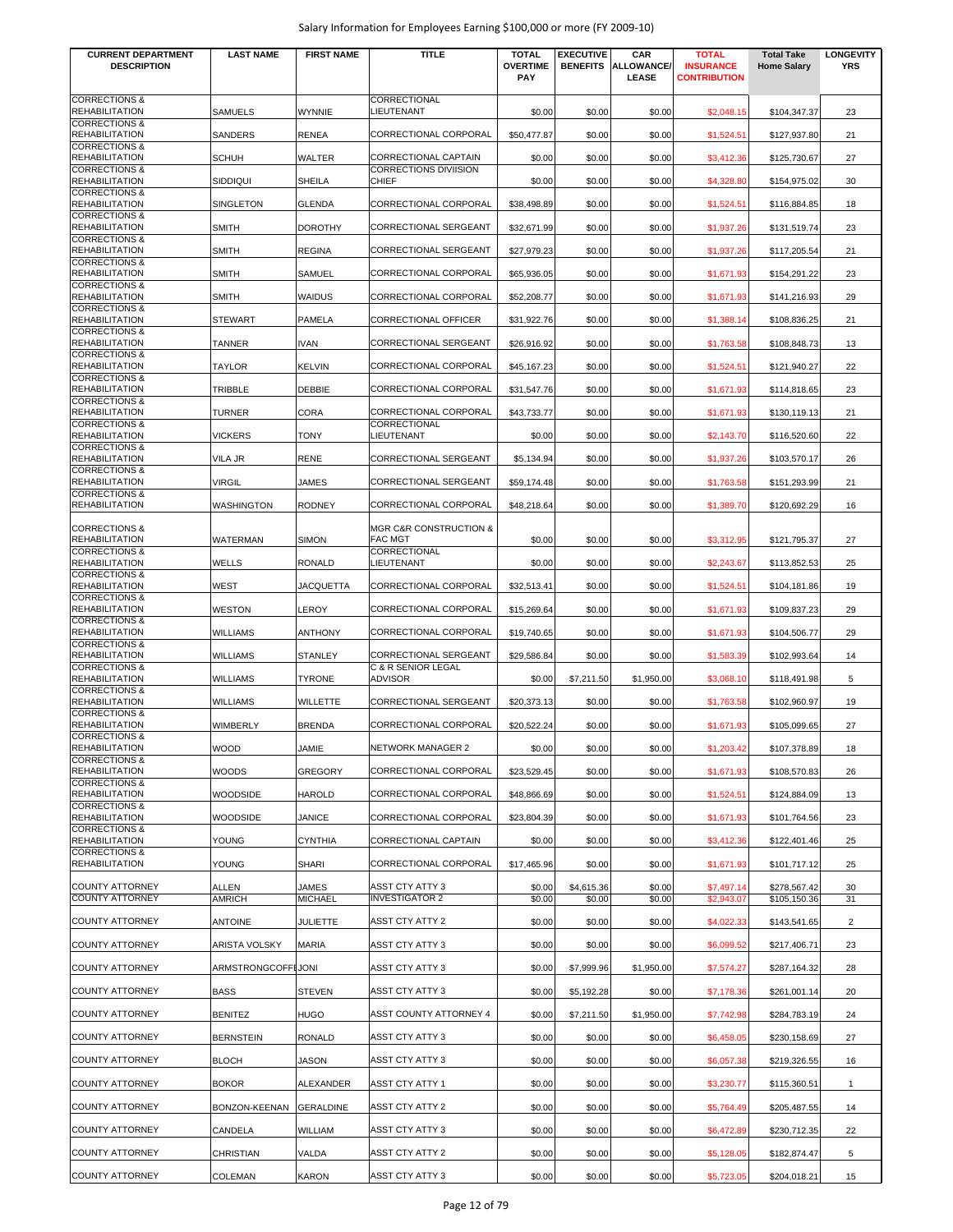| <b>CURRENT DEPARTMENT</b><br><b>DESCRIPTION</b> | <b>LAST NAME</b>       | <b>FIRST NAME</b> | TITLE                        | <b>TOTAL</b><br><b>OVERTIME</b> | <b>EXECUTIVE</b><br><b>BENEFITS</b> | CAR<br><b>ALLOWANCE/</b> | <b>TOTAL</b><br><b>INSURANCE</b> | <b>Total Take</b><br><b>Home Salary</b> | <b>LONGEVITY</b><br><b>YRS</b> |
|-------------------------------------------------|------------------------|-------------------|------------------------------|---------------------------------|-------------------------------------|--------------------------|----------------------------------|-----------------------------------------|--------------------------------|
|                                                 |                        |                   |                              | <b>PAY</b>                      |                                     | LEASE                    | <b>CONTRIBUTION</b>              |                                         |                                |
| <b>COUNTY ATTORNEY</b>                          | <b>COLLER</b>          | <b>CRAIG</b>      | ASST CTY ATTY 3              | \$0.00                          | \$0.00                              | \$0.00                   | \$7,583.80                       | \$270,204.16                            | 31                             |
| <b>COUNTY ATTORNEY</b>                          | <b>CUEVAS JR</b>       | <b>ROBERT</b>     | <b>COUNTY ATTY</b>           | \$0.00                          | \$55,075.36                         | \$0.00                   | \$8,534.67                       | \$358,856.13                            | 3                              |
| <b>COUNTY ATTORNEY</b>                          | <b>DUVALL</b>          | <b>ROBERT</b>     | ASST CTY ATTY 3              | \$0.00                          | \$0.00                              | \$0.00                   | \$7,561.96                       | \$270,644.44                            | 30                             |
| COUNTY ATTORNEY                                 | <b>FITCH</b>           | <b>DARON</b>      | ASST CTY ATTY 2              | \$0.00                          | \$0.00                              | \$0.00                   | \$5,593.41                       | \$199,426.48                            | 10                             |
| <b>COUNTY ATTORNEY</b>                          | GONZALEZ               | <b>EDUARDO</b>    | ASST CTY ATTY 2              | \$0.00                          | \$0.00                              | \$0.00                   | \$4,605.30                       | \$164,281.17                            | 3                              |
| COUNTY ATTORNEY                                 | GRAVES                 | <b>SHANIKA</b>    | ASST CTY ATTY 1              | \$0.00                          | \$0.00                              | \$0.00                   | \$2,907.66                       | \$103,893.24                            | $\overline{c}$                 |
| <b>COUNTY ATTORNEY</b>                          | GRESSMAN               | <b>ERIC</b>       | ASST CTY ATTY 3              | \$0.00                          | \$0.00                              | \$0.00                   | \$7,140.00                       | \$254,418.61                            | 29                             |
| COUNTY ATTORNEY                                 | GROB                   | <b>EVAN</b>       | ASST CTY ATTY 3              | \$0.00                          | \$7,221.50                          | \$1,950.00               | \$7,257.59                       | \$267,549.97                            | 23                             |
| COUNTY ATTORNEY                                 | <b>HEFFERNAN</b>       | <b>GERALD</b>     | ASST CTY ATTY 3              | \$0.00                          | \$0.00                              | \$0.00                   | \$7,241.77                       | \$258,036.99                            | 8                              |
| COUNTY ATTORNEY                                 | <b>HERMAN</b>          | <b>DEBRA</b>      | ASST CTY ATTY 2              | \$0.00                          | \$0.00                              | \$0.00                   | \$4,695.32                       | \$167,459.10                            | $\overline{c}$                 |
| <b>COUNTY ATTORNEY</b>                          | JOHNSON-STACKS CYNTHIA |                   | ASST CTY ATTY 3              | \$0.00                          | \$7,250.00                          | \$1,950.00               | \$7,419.43                       | \$273,311.14                            | 27                             |
| <b>COUNTY ATTORNEY</b>                          | KERBEL                 | <b>DENNIS</b>     | ASST CTY ATTY 2              | \$0.00                          | \$0.00                              | \$0.00                   | \$5,124.13                       | \$182,707.99                            | 8                              |
| <b>COUNTY ATTORNEY</b>                          | KLEIN                  | <b>MARLENE</b>    | ASST CTY ATTY 2              | \$0.00                          | \$0.00                              | \$0.00                   | \$5,613.72                       | \$200,150.61                            | 19                             |
| <b>COUNTY ATTORNEY</b>                          | KRACHT                 | <b>JAMES</b>      | ASST CTY ATTY 3              | \$0.00                          | \$8,491.75                          | \$5,200.00               | \$7,606.47                       | \$284,456.18                            | 35                             |
| COUNTY ATTORNEY                                 | <b>KRAFTCHICK</b>      | LEE               | ASST COUNTY ATTORNEY 4       | \$0.00                          | \$7,211.50                          | \$1,950.00               | \$7,745.91                       | \$284,886.72                            | 28                             |
| COUNTY ATTORNEY                                 | <b>LEEN</b>            | CRAIG             | ASST CTY ATTY 2              | \$0.00                          | \$7,211.50                          | \$1,950.00               | \$4,504.50                       | \$169,610.56                            | 5                              |
| <b>COUNTY ATTORNEY</b>                          | LIBHABER               | <b>BRUCE</b>      | ASST CTY ATTY 2              | \$0.00                          | \$0.00                              | \$0.00                   | \$5,863.06                       | \$209,020.24                            | 13                             |
| COUNTY ATTORNEY                                 | LLORENTE               |                   | LAURA MCLOUG ASST CTY ATTY 2 | \$0.00                          | \$0.00                              | \$0.00                   | \$3,850.00                       | \$120,047.96                            | $\overline{2}$                 |
| <b>COUNTY ATTORNEY</b>                          | LOGUE                  | <b>THOMAS</b>     | ASST CTY ATTY 3              | \$0.00                          | \$0.00                              | \$0.00                   | \$6,888.98                       | \$245,490.20                            | 28                             |
| COUNTY ATTORNEY                                 | MALDONADO              | <b>MONICA</b>     | ASST CTY ATTY 2              | \$0.00                          | \$7,211.50                          | \$1,950.00               | \$5,205.90                       | \$194,562.40                            | 11                             |
| COUNTY ATTORNEY                                 | MARTINEZ-ESTEVE JORGE  |                   | ASST CTY ATTY 2              | \$0.00                          | \$0.00                              | \$0.00                   | \$4,633.16                       | \$165,271.21                            | 6                              |
| COUNTY ATTORNEY                                 | <b>MC CARTY</b>        | <b>JESS</b>       | ASST CTY ATTY 3              | \$0.00                          | \$7,211.50                          | \$1,950.00               | \$6,611.36                       | \$245,473.80                            | 14                             |
| COUNTY ATTORNEY                                 | <b>MC INNIS</b>        | <b>JOHN</b>       | ASST CTY ATTY 3              | \$0.00                          | \$0.00                              | \$0.00                   | \$6,133.81                       | \$218,629.27                            | 27                             |
| <b>COUNTY ATTORNEY</b>                          | MOFFETT                | <b>MARLON</b>     | <b>ASST CTY ATTY 1</b>       | \$0.00                          | \$0.00                              | \$0.00                   | \$3,679.89                       | \$131,356.35                            | 5                              |
| <b>COUNTY ATTORNEY</b>                          | <b>MOSELY</b>          | <b>JONI</b>       | <b>ASST CTY ATTY 1</b>       | \$0.00                          | \$0.00                              | \$0.00                   | \$2,907.66                       | \$103,868.24                            | $\overline{2}$                 |
| <b>COUNTY ATTORNEY</b>                          | NADLER                 | <b>MICHAEL</b>    | <b>ASST CTY ATTY 1</b>       | \$0.00                          | \$0.00                              | \$0.00                   | \$2,889.60                       | \$103,226.80                            | 2                              |
| <b>COUNTY ATTORNEY</b>                          | NEUMAN                 | <b>BRENDA</b>     | <b>ASST CTY ATTY 1</b>       | \$0.00                          | \$0.00                              | \$0.00                   | \$3,168.89                       | \$113,157.57                            | $\mathbf{1}$                   |
| <b>COUNTY ATTORNEY</b>                          | <b>PASTOR</b>          | <b>BERNARDO</b>   | <b>ASST CTY ATTY 2</b>       | \$0.00                          | \$0.00                              | \$0.00                   | \$5,902.12                       | \$210,385.44                            | 6                              |
| <b>COUNTY ATTORNEY</b>                          | POPPEL                 | JEFFREY           | ASST CTY ATTY 2              | \$0.00                          | \$0.00                              | \$0.00                   | \$5,437.87                       | \$193,869.69                            | 19                             |
|                                                 |                        |                   | FIRST ASSIST. COUNTY         |                                 |                                     |                          |                                  |                                         |                                |
| <b>COUNTY ATTORNEY</b>                          | PRICE WILLIAMS         | <b>ABIGAIL</b>    | ATTORNEY                     | \$0.00                          | \$18,615.25                         | \$11,298.00              | \$7,682.92                       | \$293,773.66                            | 20                             |
| COUNTY ATTORNEY                                 | <b>RICE</b>            | <b>DOUGLAS</b>    | ASST CTY ATTY 3              | \$0.00                          | \$0.00                              | \$0.00                   | \$6,137.74                       | \$218,766.79                            | 21                             |
| COUNTY ATTORNEY                                 | RIZO                   | <b>MONICA</b>     | <b>ASST CTY ATTY 1</b>       | \$0.00                          | \$0.00                              | \$0.00                   | \$3,060.40                       | \$109,327.40                            | $\overline{4}$                 |
| COUNTY ATTORNEY                                 | <b>ROBERTSON</b>       | <b>THOMAS</b>     | ASST CTY ATTY 3              | \$0.00                          | \$0.00                              | \$0.00                   | \$6,945.25                       | \$227,669.87                            | 25                             |
| COUNTY ATTORNEY                                 | RODRIGUEZ              | ERIC              | ASST CTY ATTY 3              | \$0.00                          | \$0.00                              | \$0.00                   | \$6,397.71                       | \$228,011.84                            | 14                             |
| COUNTY ATTORNEY                                 | <b>ROSENTHAL</b>       | <b>OREN</b>       | ASST CTY ATTY 2              | \$0.00                          | \$0.00                              | \$0.00                   | \$5,836.31                       | \$208,071.77                            | 6                              |
| <b>COUNTY ATTORNEY</b>                          | SANCHEZ                | GERALD            | ASST CTY ATTY 3              | \$0.00                          | \$7,211.50                          | \$1,950.00               | \$7,426.43                       | \$273,522.63                            | 18                             |
| <b>COUNTY ATTORNEY</b>                          | SEAVEY                 | <b>RICHARD</b>    | ASST CTY ATTY 2              | \$0.00                          | \$0.00                              | \$0.00                   | \$5,353.18                       | \$190,858.09                            | 4                              |
| <b>COUNTY ATTORNEY</b>                          | SHAFER                 | <b>EDWARD</b>     | ASST CTY ATTY 3              | \$0.00                          | \$0.00                              | \$0.00                   | \$6,301.26                       | \$224,582.38                            | 32                             |
| COUNTY ATTORNEY                                 | SHY JR                 | <b>EUGENE</b>     | <b>ASST CTY ATTY 3</b>       | \$0.00                          | \$7,211.50                          | \$1,950.00               | \$6,919.36                       | \$255,510.58                            | 18                             |
| COUNTY ATTORNEY                                 | <b>SIMON</b>           | <b>BENJAMIN</b>   | <b>ASST CTY ATTY 1</b>       | \$0.00                          | \$0.00                              | \$0.00                   | \$3,207.96                       | \$114,551.32                            | 3                              |
| COUNTY ATTORNEY                                 | SLADE                  | <b>LYNDA</b>      | ASST CTY ATTY 2              | \$0.00                          | \$0.00                              | \$0.00                   | \$5,207.58                       | \$185,709.67                            | 10                             |
| COUNTY ATTORNEY                                 | <b>SMITH</b>           | <b>TERRENCE</b>   | ASST CTY ATTY 2              | \$0.00                          | \$0.00                              | \$0.00                   | \$5,180.41                       | \$184,709.95                            | 10                             |
| COUNTY ATTORNEY                                 | <b>STIEGLITZ</b>       | <b>STEPHEN</b>    | ASST CTY ATTY 3              | \$0.00                          | \$0.00                              | \$0.00                   | \$7,041.02                       | \$250,898.48                            | 22                             |
| COUNTY ATTORNEY                                 | SUMMERSET              | SHANNON           | <b>ASST CTY ATTY 2</b>       | \$0.00                          | \$0.00                              | \$0.00                   | \$5,277.16                       | \$188,160.20                            | 15                             |
| COUNTY ATTORNEY                                 | <b>SYBBLIS</b>         | <b>MARTIN</b>     | ASST CTY ATTY 1              | \$0.00                          | \$0.00                              | \$0.00                   | \$3,341.93                       | \$119,313.39                            | 3                              |
| COUNTY ATTORNEY                                 | TELL                   | PETER             | ASST CTY ATTY 3              | \$0.00                          | \$0.00                              | \$0.00                   | \$6,576.08                       | \$234,359.17                            | 34                             |
| COUNTY ATTORNEY                                 | THORNTON               | <b>BRIDGETTE</b>  | ASST CTY ATTY 1              | \$0.00                          | \$746.73                            | \$0.00                   | \$3,048.92                       | \$109,640.77                            | 3                              |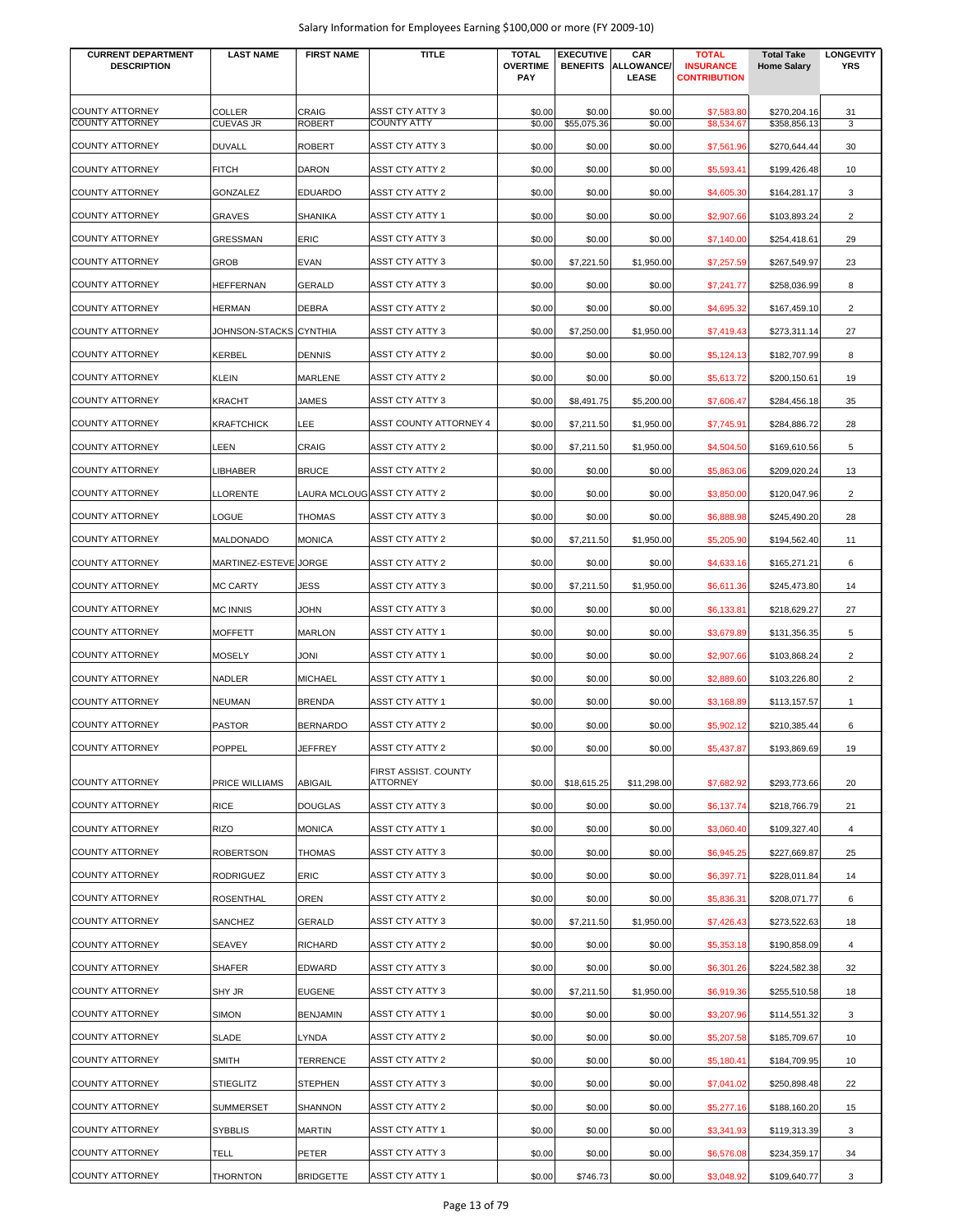| <b>CURRENT DEPARTMENT</b><br><b>DESCRIPTION</b>               | <b>LAST NAME</b>  | <b>FIRST NAME</b> | <b>TITLE</b>                              | <b>TOTAL</b><br><b>OVERTIME</b><br>PAY | <b>EXECUTIVE</b><br><b>BENEFITS</b> | CAR<br>ALLOWANCE/<br>LEASE | <b>TOTAL</b><br><b>INSURANCE</b><br><b>CONTRIBUTION</b> | <b>Total Take</b><br><b>Home Salary</b> | <b>LONGEVITY</b><br><b>YRS</b> |
|---------------------------------------------------------------|-------------------|-------------------|-------------------------------------------|----------------------------------------|-------------------------------------|----------------------------|---------------------------------------------------------|-----------------------------------------|--------------------------------|
| COUNTY ATTORNEY                                               | <b>THORNTON</b>   | <b>MELINDA</b>    | <b>ASST CTY ATTY 3</b>                    | \$0.00                                 | \$0.00                              | \$0.00                     | \$6,918.94                                              | \$246,560.91                            | 32                             |
| COUNTY ATTORNEY                                               | WILHELM           | <b>RACHEL</b>     | ASST CTY ATTY 1                           | \$0.00                                 | \$0.00                              | \$0.00                     | \$3,168.89                                              | \$103,811.44                            | $\mathbf{1}$                   |
| COUNTY ATTORNEY                                               | ZARON             | <b>ERICA</b>      | <b>ASST CTY ATTY 1</b>                    | \$0.00                                 | \$0.00                              | \$0.00                     | \$3,371.89                                              | \$113,198.35                            | 3                              |
| COUNTY EXECUTIVE OFFICE                                       | ALVAREZ           | CARLOS            | <b>MAYOR MIAMI-DADE</b><br><b>COUNTY</b>  | \$0.00                                 | \$80,258.87                         | \$18,263.09                | \$0.00                                                  | \$315,462.39                            | 0                              |
| COUNTY EXECUTIVE OFFICE                                       | <b>BURGESS</b>    | <b>GEORGE</b>     | <b>COUNTY MANAGER</b>                     | \$0.00                                 | \$92,943.43                         | \$12,454.60                | \$9,248.53                                              | \$422,118.22                            | 27                             |
| COUNTY EXECUTIVE OFFICE                                       | <b>BUSTAMANTE</b> | ANA               | ASST TO THE CO MANAGER                    | \$0.00                                 | \$7,211.50                          | \$1,950.00                 | \$2,974.15                                              | \$115,147.63                            | 19                             |
| COUNTY EXECUTIVE OFFICE                                       | COLLAZO           | LILIANA           | ASST TO THE CO MANAGER                    | \$0.00                                 | \$7,211.50                          | \$1,950.00                 | \$2,833.32                                              | \$110,165.52                            | 23                             |
| COUNTY EXECUTIVE OFFICE                                       | GAZITUA           | <b>LUIS ANDRE</b> | SPEC ADVISOR TO MAYOR                     | \$0.00                                 | \$7,427.12                          | \$1,950.00                 | \$2,742.17                                              | \$107,110.35                            | 5                              |
| COUNTY EXECUTIVE OFFICE                                       | <b>GOMEZ</b>      | <b>LOURDES</b>    | ASST TO THE CO MANAGER                    | \$0.00                                 | \$7,211.50                          | \$1,950.00                 | \$2,707.88                                              | \$105,678.96                            | 8                              |
|                                                               |                   |                   | <b>MAYOR'S</b>                            |                                        |                                     |                            |                                                         |                                         |                                |
| COUNTY EXECUTIVE OFFICE                                       | GONZALEZ          | <b>DELIVETTE</b>  | ASSISTANT/SCHEDULER                       | \$0.00                                 | \$7,211.50                          | \$1,950.00                 | \$2,838.21                                              | \$110,336.79                            | 24                             |
| COUNTY EXECUTIVE OFFICE                                       | HUDAK             | <b>ALINA</b>      | ASST COUNTY MANAGER                       | \$0.00                                 | \$9,615.25                          | \$6,500.00                 | \$6,972.14                                              | \$264,343.27                            | 26                             |
| COUNTY EXECUTIVE OFFICE                                       | LLORT             | <b>YSELA</b>      | ASST COUNTY MANAGER                       | \$0.00                                 | \$17,684.25                         | \$6,500.00                 | \$6,651.25                                              | \$260,970.34                            | 3                              |
| COUNTY EXECUTIVE OFFICE                                       | <b>MORLOTE</b>    | <b>MARIO</b>      | ASST TO THE CO MANAGER                    | \$0.00                                 | \$7,211.50                          | \$1,950.00                 | \$2,938.88                                              | \$114,718.94                            | 9                              |
| COUNTY EXECUTIVE OFFICE                                       | <b>MUNOZ</b>      | <b>ALEJANDRO</b>  | ASST COUNTY MANAGER                       | \$0.00                                 | \$9,615.25                          | \$6,500.00                 | \$5,162.36                                              | \$199,941.03                            | 18                             |
| COUNTY EXECUTIVE OFFICE                                       | O BRYAN           | <b>VICTORIA</b>   | DR OFFICE OF COMMUN.CTY<br>EXEC O         | \$0.00                                 | \$9,615.25                          | \$6,500.00                 | \$3,365.32                                              | \$136,019.05                            | 5                              |
| COUNTY EXECUTIVE OFFICE                                       | PINZUR            | <b>MATTHEW</b>    | ASST TO THE CO MANAGER                    | \$0.00                                 | \$7,211.50                          | \$1,950.00                 | \$3,096.10                                              | \$119,488.50                            | $\overline{2}$                 |
| COUNTY EXECUTIVE OFFICE                                       | PIPER             | <b>HOWARD</b>     | SPECIAL ASSIST.TO THE<br>CO.MGR 1         | \$0.00                                 | \$9,615.25                          | \$6,500.00                 | \$3,984.12                                              | \$158,053.83                            | 12                             |
| COUNTY EXECUTIVE OFFICE                                       | SALICHS           | <b>SUZANNE</b>    | <b>BNC REGIONAL</b><br><b>COORDINATOR</b> | \$0.00                                 | \$7,211.50                          | \$1,950.00                 | \$3,155.18                                              | \$123,930.74                            | 19                             |
| COUNTY EXECUTIVE OFFICE                                       | SORI              | <b>HENRY</b>      | EXEC. ASSIST TO CO.<br>MANAGER            | \$0.00                                 | \$8,173.00                          | \$5,200.00                 | \$4,326.00                                              | \$167,472.30                            | 19                             |
| COUNTY EXECUTIVE OFFICE                                       | VILLAR            | <b>ROBERT</b>     | <b>MAYOR OFF DIR</b><br>POLICY&LEGIS AFF  | \$0.00                                 | \$0.00                              | \$0.00                     | \$2,923.33                                              | \$104,427.61                            | $\overline{7}$                 |
| <b>CULTURAL AFFAIRS</b>                                       | CAMP              | <b>SUSAN</b>      | CULTURAL AFFRS PROJ<br><b>MGR</b>         | \$0.00                                 | \$7,211.50                          | \$1,950.00                 | \$2,709.00                                              | \$105,926.33                            | 23                             |
| <b>CULTURAL AFFAIRS</b>                                       | DENIS             | MARIE             | CULT AFFRS CONSTR PROJ<br><b>MGR</b>      | \$0.00                                 | \$7,211.50                          | \$1,950.00                 | \$2,636.75                                              | \$103,529.71                            | 9                              |
| <b>CULTURAL AFFAIRS</b>                                       | <b>MARGOL</b>     | <b>DEBORAH</b>    | DEP DIR DEPT CULTURAL<br><b>AFFAIRS</b>   | \$0.00                                 | \$8,173.00                          | \$5,200.00                 | \$4,328.80                                              | \$168,135.34                            | 24                             |
| <b>CULTURAL AFFAIRS</b>                                       | PERAZA            | ALEJANDRO         | CULT AFFRS CONSTR PROJ<br><b>MGR</b>      | \$0.00                                 | \$0.00                              | \$1,875.00                 | \$2,321.19                                              | \$100,997.27                            | $\overline{4}$                 |
| <b>CULTURAL AFFAIRS</b>                                       | <b>SPRING</b>     | <b>MICHAEL</b>    | DIR DEPT OF CULTURAL<br><b>AFFAIRS</b>    | \$0.00                                 | \$9,615.25                          | \$6,500.00                 | \$6,250.72                                              | \$245,539.50                            | 27                             |
| ECONOMIC DEVELOPMENT &<br><b>INTERNATIONAL TRA</b>            | CRUZ              | <b>ROBERT</b>     | ECONOMIC POLICY<br><b>COORDINATOR</b>     | \$0.00                                 | \$7,211.50                          | \$1,950.00                 | \$4,116.00                                              | \$163,317.20                            | $\overline{2}$                 |
| <b>ECONOMIC DEVELOPMENT &amp;</b><br><b>INTERNATIONAL TRA</b> | OJEDA JR          | JOSE              | EXEC DRCTR OFF INT TRADE<br>CON           | \$0.00                                 | \$9,615.25                          | \$6,500.00                 | \$3,898.85                                              | \$151,095.70                            | 4                              |
| <b>ELECTIONS</b>                                              | HARTFIELD         | GARY              | DEP SUPV OF ELECTIONS                     | \$0.00                                 | \$7,211.50                          | \$1,950.00                 | \$3,235.67                                              | \$124,255.16                            | 13                             |
| <b>ELECTIONS</b>                                              | HERNANDEZ         | <b>ENELDO</b>     | SENIOR HUMAN RESOUR<br><b>MGR</b>         | \$0.00                                 | \$0.00                              | \$0.00                     | \$2,709.00                                              | \$102,145.67                            | 17                             |
| <b>ELECTIONS</b>                                              | <b>JOHNSON</b>    | <b>MICHAEL</b>    | DP SUPV OF ELEC, ELECTR<br><b>VOTING</b>  | \$0.00                                 | \$7,211.50                          | \$1,950.00                 | \$3,141.32                                              | \$121,122.30                            | 5                              |
| <b>ELECTIONS</b>                                              | MENDEZ            | <b>JOHN</b>       | DEP SUPV OF ELECTIONS                     | \$0.00                                 | \$7,211.50                          | \$1,950.00                 | \$3,144.96                                              | \$121,251.78                            | 16                             |
| <b>ELECTIONS</b>                                              | MESA              | SANDRA            | COMPUTER SERVICES MGR                     | \$0.00                                 | \$0.00                              | \$0.00                     | \$1,383.66                                              | \$124,641.28                            | 23                             |
| <b>ELECTIONS</b>                                              | PASTRANA          | <b>ROSA</b>       | DEP SUPV OF ELECTIONS                     | \$0.00                                 | \$7,211.50                          | \$1,950.00                 | \$2,849.28                                              | \$113,354.04                            | 26                             |
| <b>ELECTIONS</b>                                              | PRAVEENKUMAR      | VETTIKATTIL       | SENIOR SYSTEMS<br>ANALYST/PROG            | \$0.00                                 | \$0.00                              | \$0.00                     | \$1,198.14                                              | \$103,313.20                            | 5                              |
| <b>ELECTIONS</b>                                              | <b>PROCHNICKI</b> | <b>PATRICIA</b>   | CH ELECT BUDGET AND<br><b>FINANCE</b>     | \$0.00                                 | \$0.00                              | \$0.00                     | \$3,547.45                                              | \$126,412.65                            | 12                             |
| <b>ELECTIONS</b>                                              | SMITH             | TARA              | CHIEF DEP SUPV ELECTIONS                  | \$0.00                                 | \$8,173.00                          | \$5,200.00                 | \$3,073.13                                              | \$122,906.03                            | 6                              |
| <b>ELECTIONS</b>                                              | SOLA              | LESTER            | SUPERVISOR OF ELECTIONS                   | \$0.00                                 | \$9,615.25                          | \$6,500.00                 | \$5,120.63                                              | \$198,478.44                            | 18                             |
| <b>ELECTIONS</b>                                              | <b>VINOCK</b>     | <b>ROBERT</b>     | ASST DEP SUPV ELEC ELEC<br>VOTING         | \$0.00                                 | \$0.00                              | \$0.00                     | \$2,915.91                                              | \$104,164.45                            | 8                              |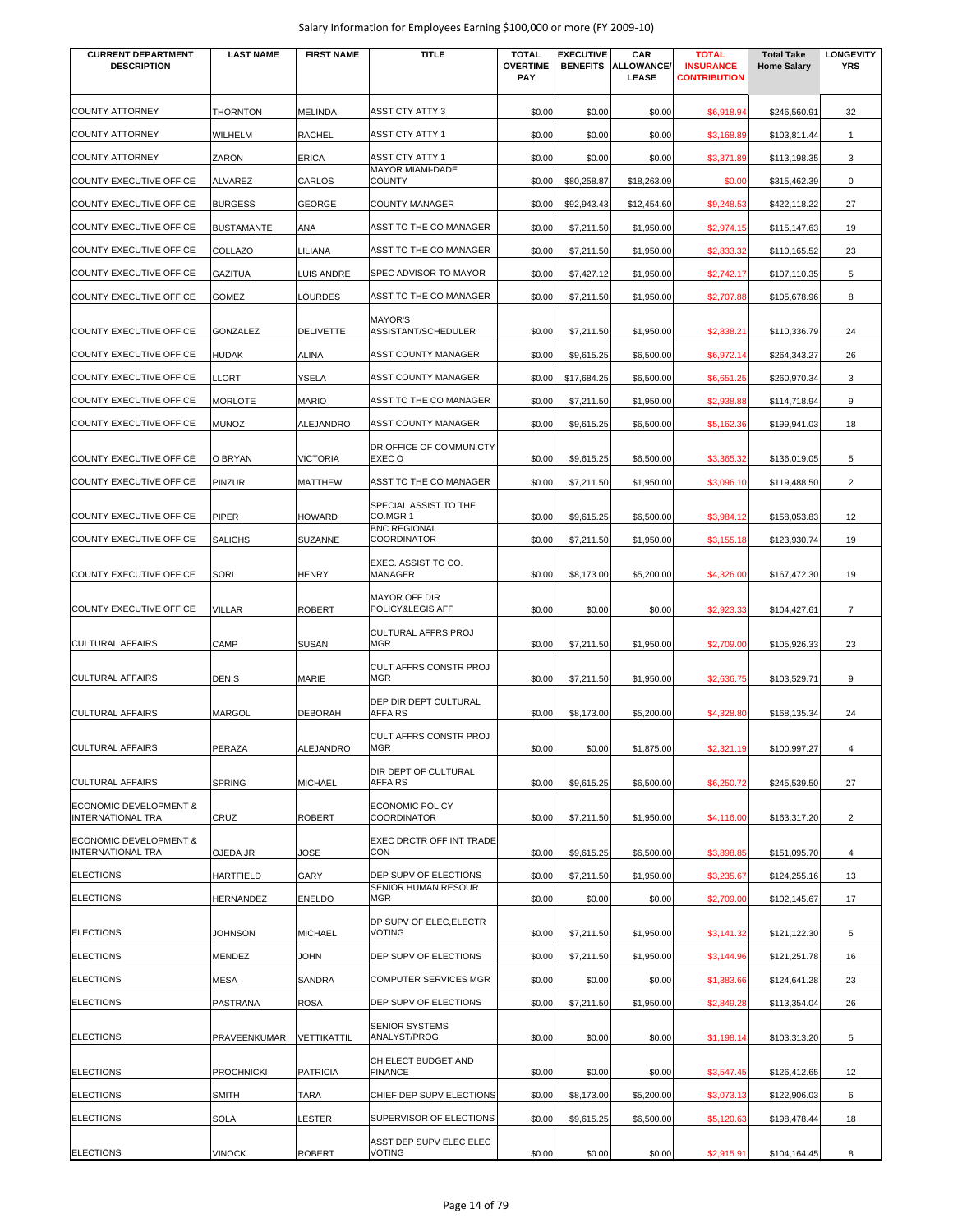| <b>CURRENT DEPARTMENT</b><br><b>DESCRIPTION</b> | <b>LAST NAME</b>       | <b>FIRST NAME</b> | <b>TITLE</b>                              | <b>TOTAL</b><br><b>OVERTIME</b><br><b>PAY</b> | <b>EXECUTIVE</b><br><b>BENEFITS</b> | CAR<br><b>ALLOWANCE/</b><br>LEASE | <b>TOTAL</b><br><b>INSURANCE</b><br><b>CONTRIBUTION</b> | <b>Total Take</b><br><b>Home Salary</b> | <b>LONGEVITY</b><br><b>YRS</b> |
|-------------------------------------------------|------------------------|-------------------|-------------------------------------------|-----------------------------------------------|-------------------------------------|-----------------------------------|---------------------------------------------------------|-----------------------------------------|--------------------------------|
| <b>EMERGENCY MANAGEMENT</b>                     | LORD                   | JONATHAN          | DEPUTY DIR, OFFICE OF<br><b>EMERG MGT</b> | \$0.00                                        | \$8,333.93                          | \$0.00                            | \$2,907.66                                              | \$111,982.07                            | 2                              |
| <b>EMERGENCY MANAGEMENT</b>                     | SOMMERHOFF             | <b>CURTIS</b>     | DIR OFF OF EMERGENCY<br>MGT               | \$0.00                                        | \$8,942.20                          | \$0.00                            | \$3,365.32                                              | \$128,871.00                            | 3                              |
| ENTERPRISE TECHNOLOGY<br><b>SERVICES</b>        | A DE LA CAMPA          | <b>ERNESTO</b>    | <b>SENIOR SYSTEMS</b><br>ANALYST/PROG     | \$0.00                                        | \$0.00                              | \$0.00                            | \$1,203.42                                              | \$111,256.58                            | 24                             |
| ENTERPRISE TECHNOLOGY<br><b>SERVICES</b>        | ABREU                  | <b>DIOGENES</b>   | SENIOR OPERATING SYST<br>PROG             | \$0.00                                        | \$0.00                              | \$0.00                            | \$1,383.66                                              | \$123,341.40                            | 21                             |
| ENTERPRISE TECHNOLOGY<br><b>SERVICES</b>        | <b>ACOSTA</b>          | <b>JUAN</b>       | SENIOR OPERATING SYST<br><b>PROG</b>      | \$0.00                                        | \$0.00                              | \$0.00                            | \$1,202.34                                              | \$104,433.23                            | 9                              |
| ENTERPRISE TECHNOLOGY<br><b>SERVICES</b>        | ADAN                   | JOSE              | SENIOR OPERATING SYST<br><b>PROG</b>      | \$0.00                                        | \$0.00                              | \$0.00                            | \$1,344.06                                              | \$120,448.29                            | 16                             |
| ENTERPRISE TECHNOLOGY<br><b>SERVICES</b>        | AGUIAR                 | <b>VIVIAN</b>     | <b>SENIOR SYSTEMS</b><br>ANALYST/PROG     | \$0.00                                        | \$0.00                              | \$0.00                            | \$1,203.42                                              | \$111,074.08                            | 10                             |
| ENTERPRISE TECHNOLOGY<br><b>SERVICES</b>        | AGUIRRE                | JUAN              | ETSD INFRASTRUCTURE SYS<br>MGR            | \$0.00                                        | \$0.00                              | \$0.00                            | \$1,589.10                                              | \$135,120.50                            | 12                             |
| ENTERPRISE TECHNOLOGY<br><b>SERVICES</b>        | AHMED                  | <b>MUSHTAQ</b>    | SENIOR OPERATING SYST<br><b>PROG</b>      | \$0.00                                        | \$0.00                              | \$0.00                            | \$1,383.66                                              | \$125,485.13                            | 27                             |
| ENTERPRISE TECHNOLOGY<br><b>SERVICES</b>        | ALBO                   | JULIAN            | SENIOR OPERATING SYST<br>PROG             | \$0.00                                        | \$0.00                              | \$0.00                            | \$1,291.80                                              | \$119,043.43                            | 18                             |
| ENTERPRISE TECHNOLOGY<br><b>SERVICES</b>        | ALEMAN                 | <b>MARIA</b>      | SENIOR OPERATING SYST<br>PROG             | \$0.00                                        | \$0.00                              | \$0.00                            | \$1,383.66                                              | \$122,179.48                            | 20                             |
| ENTERPRISE TECHNOLOGY<br><b>SERVICES</b>        | ALVAREZ                | <b>ALICE</b>      | SENIOR OPERATING SYST<br>PROG             | \$0.00                                        | \$0.00                              | \$0.00                            | \$1,383.66                                              | \$123,220.18                            | 20                             |
| ENTERPRISE TECHNOLOGY<br><b>SERVICES</b>        | ALVAREZDELACAM JACINTO |                   | <b>COMPUTER SERVICES MGR</b>              | \$0.00                                        | \$0.00                              | \$0.00                            | \$1,383.66                                              | \$122,943.71                            | 27                             |
| ENTERPRISE TECHNOLOGY<br><b>SERVICES</b>        | AMIRIZADEH             | ANGELLE           | <b>COMPUTER SERVICES MGR</b>              | \$0.00                                        | \$0.00                              | \$0.00                            | \$1,383.66                                              | \$122,580.05                            | 24                             |
| ENTERPRISE TECHNOLOGY<br><b>SERVICES</b>        | ANDERSON               | <b>ROBERT</b>     | <b>SENIOR SYSTEMS</b><br>ANALYST/PROG     | \$0.00                                        | \$0.00                              | \$0.00                            | \$1,203.42                                              | \$109,780.72                            | $\overline{7}$                 |
| ENTERPRISE TECHNOLOGY<br><b>SERVICES</b>        | ARAUZ                  | JORGE             | SENIOR TELECOMMUNS<br>TECHNICIAN          | \$34,778.91                                   | \$0.00                              | \$0.00                            | \$1,974.41                                              | \$111,791.71                            | 16                             |
| ENTERPRISE TECHNOLOGY<br><b>SERVICES</b>        | ARENAS                 | <b>RICARDO</b>    | <b>SENIOR SYSTEMS</b><br>ANALYST/PROG     | \$0.00                                        | \$0.00                              | \$0.00                            | \$1,187.88                                              | \$104,978.95                            | 6                              |
| ENTERPRISE TECHNOLOGY<br><b>SERVICES</b>        | ARMBRUSTER JR          | <b>JOSEPH</b>     | <b>SENIOR SYSTEMS</b><br>ANALYST/PROG     | \$0.00                                        | \$0.00                              | \$0.00                            | \$1,203.42                                              | \$108,521.03                            | 37                             |
| ENTERPRISE TECHNOLOGY<br><b>SERVICES</b>        | ARRONDO                | JUAN              | SENIOR DATA SECURITY<br>ANALYST           | \$0.00                                        | \$0.00                              | \$0.00                            | \$1,203.42                                              | \$114,217.22                            | 31                             |
| ENTERPRISE TECHNOLOGY<br><b>SERVICES</b>        | ARTEAGA                | <b>CLIFFORD</b>   | SENIOR OPERATING SYST<br><b>PROG</b>      | \$0.00                                        | \$0.00                              | \$0.00                            | \$1,356.36                                              | \$126,888.00                            | 17                             |
| ENTERPRISE TECHNOLOGY<br><b>SERVICES</b>        | ARTILES                | <b>ALINA</b>      | <b>SENIOR SYSTEMS</b><br>ANALYST/PROG     | \$0.00                                        | \$0.00                              | \$0.00                            | \$1,203.42                                              | \$105,613.53                            | 30                             |
| ENTERPRISE TECHNOLOGY<br><b>SERVICES</b>        | ASHBY JR               | <b>ROBERT</b>     | <b>SYSTEMS SUPPORT MGR</b>                | \$0.00                                        | \$0.00                              | \$0.00                            | \$1,589.10                                              | \$138,392.58                            | 36                             |
| ENTERPRISE TECHNOLOGY<br><b>SERVICES</b>        | <b>AVILES</b>          | <b>GUSTAVO</b>    | <b>SENIOR SYSTEMS</b><br>ANALYST/PROG     | \$0.00                                        | \$0.00                              | \$0.00                            | \$1,203.42                                              | \$110,127.33                            | 3                              |
| ENTERPRISE TECHNOLOGY<br><b>SERVICES</b>        | BAIN                   | SHERRILYN         | OPERATING SYSTEMS<br>PROGRAMMER           | \$0.00                                        | \$0.00                              | \$0.00                            | \$2,807.97                                              | \$104,782.69                            | 21                             |
| <b>ENTERPRISE TECHNOLOGY</b><br><b>SERVICES</b> | <b>BAND</b>            | <b>HOWARD</b>     | SENIOR OPERATING SYST<br>PROG             | \$0.00                                        | \$0.00                              | \$0.00                            | \$1,383.66                                              | \$123,583.83                            | 23                             |
| ENTERPRISE TECHNOLOGY<br><b>SERVICES</b>        | <b>BARTOLOMEO</b>      | TERESITA          | <b>SENIOR SYSTEMS</b><br>ANALYST/PROG     | \$0.00                                        | \$0.00                              | \$0.00                            | \$1,203.42                                              | \$108,118.06                            | 25                             |
| ENTERPRISE TECHNOLOGY<br><b>SERVICES</b>        | <b>BAUTISTA</b>        | <b>EDUARDO</b>    | <b>SENIOR SYSTEMS</b><br>ANALYST/PROG     | \$0.00                                        | \$0.00                              | \$0.00                            | \$1,203.42                                              | \$108,223.65                            | 26                             |
| ENTERPRISE TECHNOLOGY<br><b>SERVICES</b>        | <b>BAVDEKAR</b>        | <b>DEVIDAS</b>    | <b>SENIOR SYSTEMS</b><br>ANALYST/PROG     | \$0.00                                        | \$0.00                              | \$0.00                            | \$1,203.42                                              | \$109,487.33                            | 4                              |
| ENTERPRISE TECHNOLOGY<br><b>SERVICES</b>        | <b>BEAUDRY</b>         | <b>MICHAEL</b>    | SENIOR DATABASE<br>ADMINISTRATOR          | \$0.00                                        | \$0.00                              | \$0.00                            | \$1,383.66                                              | \$121,718.26                            | 3                              |
| ENTERPRISE TECHNOLOGY<br><b>SERVICES</b>        | <b>BERTHIN</b>         | <b>NELSON</b>     | ETSD SR INFRASTRUCTURE<br>ENG             | \$0.00                                        | \$0.00                              | \$0.00                            | \$1,203.42                                              | \$105,353.18                            | 23                             |
| ENTERPRISE TECHNOLOGY<br><b>SERVICES</b>        | <b>BIANCHI</b>         | CARLOS            | TELECOMM MANAGER                          | \$0.00                                        | \$0.00                              | \$0.00                            | \$1,259.76                                              | \$112,141.52                            | 30                             |
| ENTERPRISE TECHNOLOGY<br><b>SERVICES</b>        | <b>BIDO</b>            | <b>JOHN</b>       | NETWORK SYSTEM<br><b>INTEGRATOR</b>       | \$0.00                                        | \$0.00                              | \$0.00                            | \$1,171.68                                              | \$108,888.30                            | 10                             |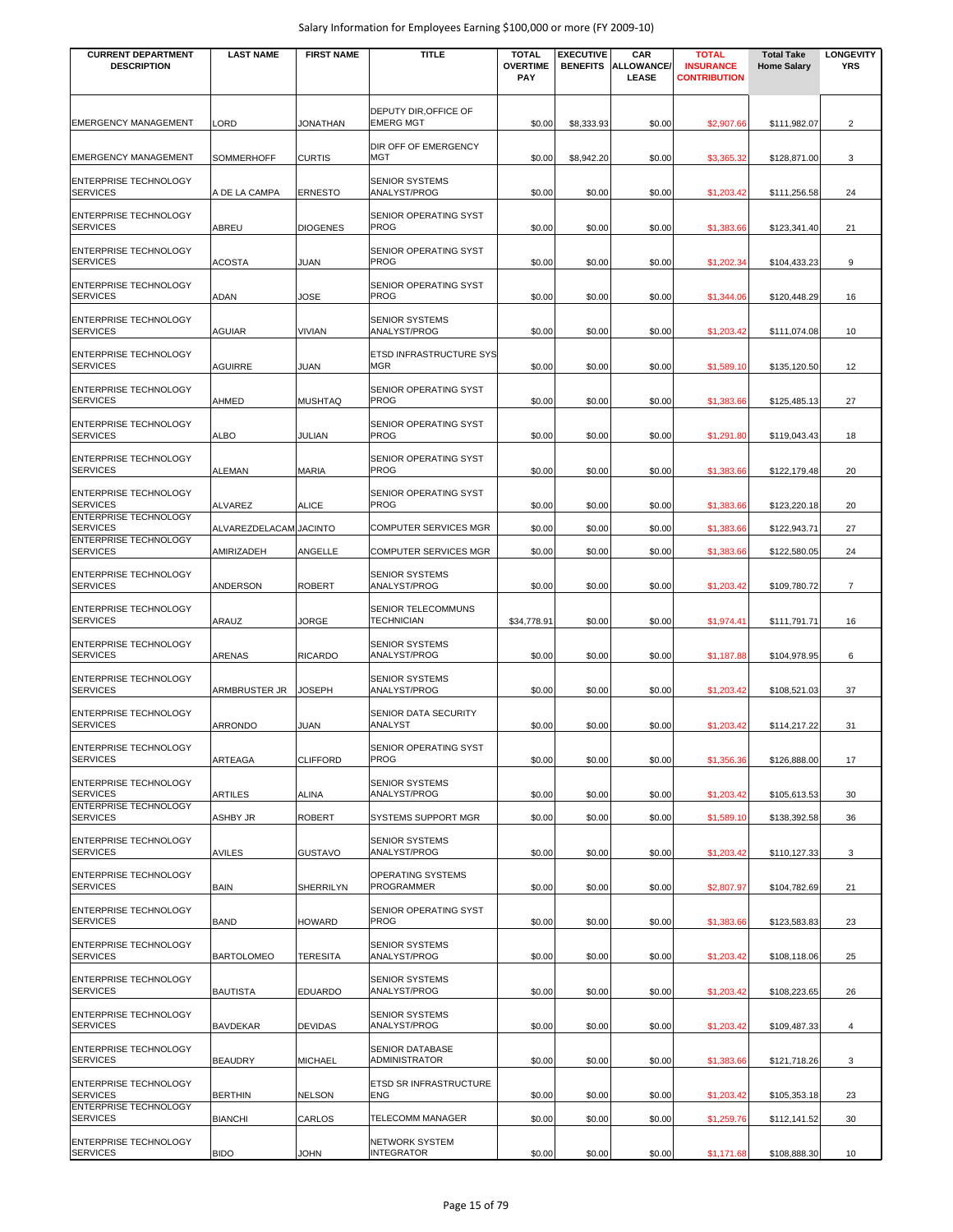| <b>CURRENT DEPARTMENT</b><br><b>DESCRIPTION</b> | <b>LAST NAME</b>  | <b>FIRST NAME</b>  | <b>TITLE</b>                               | <b>TOTAL</b><br><b>OVERTIME</b><br>PAY | <b>EXECUTIVE</b><br><b>BENEFITS</b> | CAR<br><b>ALLOWANCE/</b><br>LEASE | <b>TOTAL</b><br><b>INSURANCE</b><br><b>CONTRIBUTION</b> | <b>Total Take</b><br><b>Home Salary</b> | <b>LONGEVITY</b><br><b>YRS</b> |
|-------------------------------------------------|-------------------|--------------------|--------------------------------------------|----------------------------------------|-------------------------------------|-----------------------------------|---------------------------------------------------------|-----------------------------------------|--------------------------------|
| ENTERPRISE TECHNOLOGY<br><b>SERVICES</b>        | BILLY             | <b>MARILYN</b>     | <b>SENIOR SYSTEMS</b><br>ANALYST/PROG      | \$0.00                                 | \$0.00                              | \$0.00                            | \$1,203.42                                              | \$108.085.59                            | 10                             |
| ENTERPRISE TECHNOLOGY<br><b>SERVICES</b>        | <b>BLAKELY</b>    | <b>RICKEY</b>      | TECHNICAL SUPPORT<br>ANALYST               | \$0.00                                 | \$0.00                              | \$0.00                            | \$1,203.42                                              | \$108,223.65                            | 26                             |
| ENTERPRISE TECHNOLOGY<br><b>SERVICES</b>        | <b>BLAKEY</b>     | <b>GRACE</b>       | <b>SENIOR SYSTEMS</b><br>ANALYST/PROG      | \$0.00                                 | \$0.00                              | \$0.00                            | \$1,203.42                                              | \$108,646.03                            | 30                             |
| <b>ENTERPRISE TECHNOLOGY</b><br><b>SERVICES</b> | <b>BLANCO</b>     | <b>IDSA</b>        | <b>SENIOR SYSTEMS</b><br>ANALYST/PROG      | \$0.00                                 | \$0.00                              | \$0.00                            | \$1,203.42                                              | \$106,969.47                            | 17                             |
| ENTERPRISE TECHNOLOGY<br><b>SERVICES</b>        | <b>BLANCO</b>     | JOSE               | <b>SENIOR SYSTEMS</b><br>ANALYST/PROG      | \$0.00                                 | \$0.00                              | \$0.00                            | \$1,203.42                                              | \$111,582.07                            | 21                             |
| ENTERPRISE TECHNOLOGY<br><b>SERVICES</b>        | <b>BOYCE</b>      | JOHN               | SENIOR OPERATING SYST<br><b>PROG</b>       | \$0.00                                 | \$0.00                              | \$0.00                            | \$1,351.56                                              | \$118,276.12                            | $\overline{7}$                 |
| ENTERPRISE TECHNOLOGY<br><b>SERVICES</b>        | <b>BRAVO</b>      | <b>RAYMOND</b>     | SENIOR OPERATING SYST<br><b>PROG</b>       | \$0.00                                 | \$0.00                              | \$0.00                            | \$1,383.66                                              | \$131,676.57                            | 24                             |
| ENTERPRISE TECHNOLOGY<br><b>SERVICES</b>        | <b>BREWSTER</b>   | <b>GEORGE</b>      | <b>SENIOR SYSTEMS</b><br>ANALYST/PROG      | \$0.00                                 | \$0.00                              | \$0.00                            | \$1,203.42                                              | \$108,434.84                            | 28                             |
| ENTERPRISE TECHNOLOGY<br><b>SERVICES</b>        | <b>BRISBANE</b>   | <b>MARGARET</b>    | <b>ASST DIR ETSD</b>                       | \$0.00                                 | \$7,211.50                          | \$1,950.00                        | \$4,558.96                                              | \$171,549.52                            | 5                              |
| <b>ENTERPRISE TECHNOLOGY</b><br><b>SERVICES</b> | <b>BRONSON</b>    | <b>CHRISTOPH</b>   | SENIOR OPERATING SYST<br>PROG              | \$0.00                                 | \$0.00                              | \$0.00                            | \$1,383.66                                              | \$129,868.25                            | 25                             |
| ENTERPRISE TECHNOLOGY<br><b>SERVICES</b>        | <b>BUSTAMANTE</b> | <b>DIANE</b>       | <b>SENIOR SYSTEMS</b><br>ANALYST/PROG      | \$0.00                                 | \$0.00                              | \$0.00                            | \$1,203.42                                              | \$105,478.18                            | 30                             |
| ENTERPRISE TECHNOLOGY<br><b>SERVICES</b>        | CACICEDO          | PEDRO              | IT CONTRACTS & PROC<br><b>SUPV</b>         | \$0.00                                 | \$0.00                              | \$0.00                            | \$2,844.51                                              | \$101,649.13                            | 29                             |
| ENTERPRISE TECHNOLOGY<br><b>SERVICES</b>        | CALZADILLA        | <b>DAMARIS</b>     | OPERATING SYSTEMS<br>PROGRAMMER            | \$0.00                                 | \$0.00                              | \$0.00                            | \$2,807.97                                              | \$110,259.28                            | 24                             |
| ENTERPRISE TECHNOLOGY<br><b>SERVICES</b>        | CAMNER            | <b>SUSAN</b>       | SENIOR OPERATING SYST<br><b>PROG</b>       | \$0.00                                 | \$0.00                              | \$0.00                            | \$1,383.66                                              | \$132,972.85                            | 18                             |
| ENTERPRISE TECHNOLOGY<br><b>SERVICES</b>        | CARRILLO          | <b>GUILLERMO</b>   | ETSD SR INFRASTRUCTURE<br>ENG              | \$0.00                                 | \$0.00                              | \$0.00                            | \$1,203.42                                              | \$107,570.68                            | 21                             |
| ENTERPRISE TECHNOLOGY<br><b>SERVICES</b>        | CASTELLANOS       | <b>RAMON</b>       | SENIOR OPERATING SYST<br>PROG              | \$0.00                                 | \$0.00                              | \$0.00                            | \$1,383.66                                              | \$123,587.62                            | 22                             |
| ENTERPRISE TECHNOLOGY<br><b>SERVICES</b>        | CHICOLA           | <b>GUSTAVO</b>     | DIV DIR ETSD                               | \$0.00                                 | \$0.00                              | \$0.00                            | \$4,328.80                                              | \$154,449.86                            | 39                             |
| ENTERPRISE TECHNOLOGY<br><b>SERVICES</b>        | CHIN              | DAVID              | <b>NETWORK SYSTEM</b><br><b>INTEGRATOR</b> | \$0.00                                 | \$0.00                              | \$0.00                            | \$1,203.42                                              | \$113,514.83                            | 30                             |
| ENTERPRISE TECHNOLOGY<br><b>SERVICES</b>        | CHIN              | <b>DONNA</b>       | <b>SENIOR SYSTEMS</b><br>ANALYST/PROG      | \$0.00                                 | \$0.00                              | \$0.00                            | \$1,193.94                                              | \$104,665.02                            | 12                             |
| <b>ENTERPRISE TECHNOLOGY</b><br><b>SERVICES</b> | CHRISTIAN         | CHARISE            | OPERATING SYSTEMS<br>PROGRAMMER            | \$0.00                                 | \$0.00                              | \$0.00                            | \$2,807.97                                              | \$108,000.06                            | 16                             |
| <b>ENTERPRISE TECHNOLOGY</b><br><b>SERVICES</b> | COBBETT JR        |                    | TELECOMM SUPV                              | \$12,261.19                            | \$0.00                              | \$0.00                            | \$1,005.00                                              | \$103,379.92                            | 26                             |
| <b>ENTERPRISE TECHNOLOGY</b><br><b>SERVICES</b> | COFINO            | <b>MARIA</b>       | <b>SENIOR SYSTEMS</b><br>ANALYST/PROG      | \$0.00                                 | \$0.00                              | \$0.00                            | \$1,203.42                                              | \$108,215.53                            | 24                             |
| ENTERPRISE TECHNOLOGY<br><b>SERVICES</b>        | <b>COHEN</b>      | <b>MERCEDES</b>    | <b>SENIOR SYSTEMS</b><br>ANALYST/PROG      | \$0.00                                 | \$0.00                              | \$0.00                            | \$1,203.42                                              | \$109,532.66                            | 27                             |
| <b>ENTERPRISE TECHNOLOGY</b><br><b>SERVICES</b> | COLLIS            | PETER              | SENIOR OPERATING SYST<br><b>PROG</b>       | \$0.00                                 | \$0.00                              | \$0.00                            | \$1,383.66                                              | \$120,795.82                            | 13                             |
| ENTERPRISE TECHNOLOGY<br><b>SERVICES</b>        | CONCEPCION        | JOHN               | DIV DIR ETSD                               | \$0.00                                 | \$0.00                              | \$0.00                            | \$3,629.92                                              | \$129,588.92                            | 27                             |
| ENTERPRISE TECHNOLOGY<br><b>SERVICES</b>        | CONCHA            | <b>ADOLFO</b>      | <b>SENIOR SYSTEMS</b><br>ANALYST/PROG      | \$0.00                                 | \$0.00                              | \$0.00                            | \$1,203.42                                              | \$107,167.70                            | 16                             |
| ENTERPRISE TECHNOLOGY<br><b>SERVICES</b>        | CONTRERAS         | <b>EVELYN</b>      | SENIOR DATA SECURITY<br>ANALYST            | \$0.00                                 | \$0.00                              | \$0.00                            | \$1,203.42                                              | \$114,340.61                            | 17                             |
| ENTERPRISE TECHNOLOGY<br><b>SERVICES</b>        | CONWAY            | JOSEPH             | SYSTEMS SUPPORT MGR                        | \$0.00                                 | \$0.00                              | \$0.00                            | \$1,526.42                                              | \$127,898.44                            | $\overline{1}$                 |
| ENTERPRISE TECHNOLOGY<br><b>SERVICES</b>        | CORTES            | <b>ELVIA</b>       | SENIOR OPERATING SYST<br>PROG              | \$0.00                                 | \$0.00                              | \$0.00                            | \$1,245.78                                              | \$111,424.02                            | 13                             |
| ENTERPRISE TECHNOLOGY<br><b>SERVICES</b>        | COSTALES          | MARLENE            | TECHNICAL SUPPORT<br>ANALYST               | \$0.00                                 | \$0.00                              | \$0.00                            | \$1,203.42                                              | \$109,730.28                            | 20                             |
| ENTERPRISE TECHNOLOGY<br><b>SERVICES</b>        | CROWLEY           | <b>CHRISTOPHER</b> | <b>SYSTEMS SUPPORT MGR</b>                 | \$0.00                                 | \$0.00                              | \$0.00                            | \$1,284.72                                              | \$113,694.98                            | 10                             |
| ENTERPRISE TECHNOLOGY<br><b>SERVICES</b>        | CUA               | LITO               | OPERATING SYSTEMS<br>PROGRAMMER            | \$0.00                                 | \$0.00                              | \$0.00                            | \$2,479.81                                              | \$104,470.98                            | 8                              |
| ENTERPRISE TECHNOLOGY<br><b>SERVICES</b>        | <b>D AGUILAR</b>  | <b>MARK</b>        | <b>SENIOR SYSTEMS</b><br>ANALYST/PROG      | \$0.00                                 | \$0.00                              | \$0.00                            | \$1,203.42                                              | \$105,353.18                            | 10                             |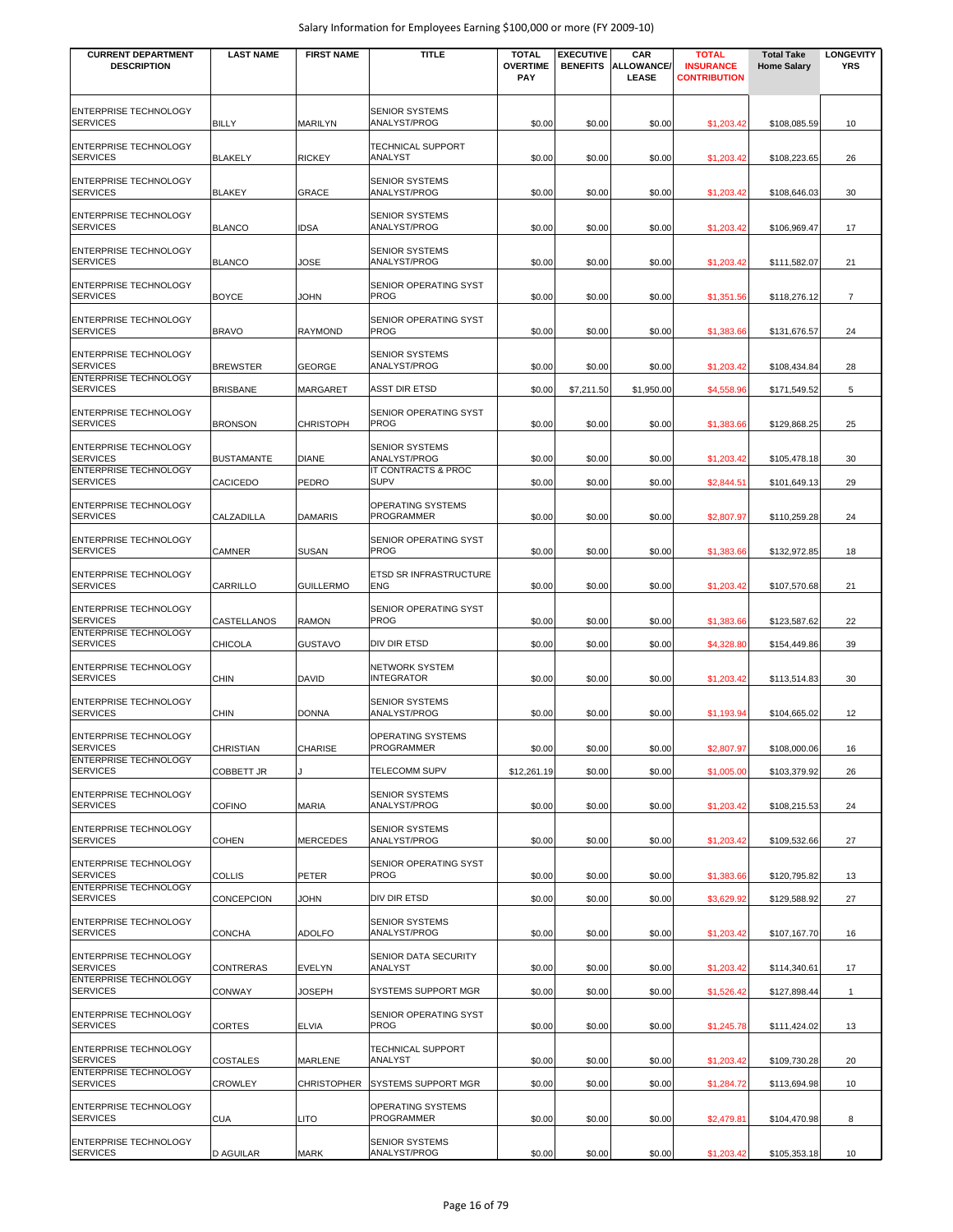| <b>CURRENT DEPARTMENT</b><br><b>DESCRIPTION</b>                          | <b>LAST NAME</b>    | <b>FIRST NAME</b> | <b>TITLE</b>                                 | <b>TOTAL</b><br><b>OVERTIME</b><br>PAY | <b>EXECUTIVE</b><br><b>BENEFITS</b> | CAR<br><b>ALLOWANCE/</b><br>LEASE | TOTAL<br><b>INSURANCE</b><br><b>CONTRIBUTION</b> | <b>Total Take</b><br><b>Home Salary</b> | <b>LONGEVITY</b><br><b>YRS</b> |
|--------------------------------------------------------------------------|---------------------|-------------------|----------------------------------------------|----------------------------------------|-------------------------------------|-----------------------------------|--------------------------------------------------|-----------------------------------------|--------------------------------|
| <b>ENTERPRISE TECHNOLOGY</b><br><b>SERVICES</b>                          | DE LAS CASAS        | <b>MARIANO</b>    | <b>SENIOR SYSTEMS</b><br>ANALYST/PROG        | \$0.00                                 | \$0.00                              | \$0.00                            | \$1,203.42                                       | \$112,023.86                            | 24                             |
| ENTERPRISE TECHNOLOGY<br><b>SERVICES</b><br>ENTERPRISE TECHNOLOGY        | <b>DEL CAMPO</b>    | STEVEN            | SENIOR OPERATING SYST<br><b>PROG</b>         | \$0.00                                 | \$0.00                              | \$0.00                            | \$1,383.66                                       | \$126,870.56                            | 33                             |
| <b>SERVICES</b><br>ENTERPRISE TECHNOLOGY                                 | <b>DI PRIMA</b>     | ADRIENNE          | SYSTEMS SUPPORT MGR<br>SENIOR OPERATING SYST | \$0.00                                 | \$0.00                              | \$0.00                            | \$1,589.10                                       | \$138,392.58                            | 27                             |
| <b>SERVICES</b>                                                          | <b>ECHENIQUE</b>    | CARLOS            | <b>PROG</b>                                  | \$0.00                                 | \$0.00                              | \$0.00                            | \$1,383.66                                       | \$123,826.27                            | 25                             |
| ENTERPRISE TECHNOLOGY<br><b>SERVICES</b>                                 | <b>EDMONDS</b>      | <b>MARTIN</b>     | <b>COMMSN INFO SYSTEM</b><br>ANALYST         | \$0.00                                 | \$0.00                              | \$0.00                            | \$2,859.64                                       | \$102,393.04                            | 25                             |
| ENTERPRISE TECHNOLOGY<br><b>SERVICES</b>                                 | <b>EDWARDS</b>      | <b>JULIAN</b>     | SENIOR OPERATING SYST<br><b>PROG</b>         | \$0.00                                 | \$0.00                              | \$0.00                            | \$1,383.66                                       | \$122,860.31                            | 16                             |
| <b>ENTERPRISE TECHNOLOGY</b><br><b>SERVICES</b>                          | <b>EIREA</b>        | <b>MARIA</b>      | SENIOR OPERATING SYST<br><b>PROG</b>         | \$0.00                                 | \$0.00                              | \$0.00                            | \$1,383.66                                       | \$130,615.31                            | 21                             |
| ENTERPRISE TECHNOLOGY<br><b>SERVICES</b>                                 | <b>EMBIL</b>        | LAWRENCE          | SENIOR OPERATING SYST<br><b>PROG</b>         | \$0.00                                 | \$0.00                              | \$0.00                            | \$1,380.38                                       | \$127,751.18                            | 5                              |
| <b>ENTERPRISE TECHNOLOGY</b><br><b>SERVICES</b>                          | <b>ESKERT</b>       | JOSE              | SENIOR OPERATING SYST<br><b>PROG</b>         | \$0.00                                 | \$0.00                              | \$0.00                            | \$1,383.66                                       | \$131,878.23                            | 26                             |
| ENTERPRISE TECHNOLOGY<br><b>SERVICES</b>                                 | <b>ESPINOSA</b>     | CAROL             | <b>SENIOR SYSTEMS</b><br>ANALYST/PROG        | \$0.00                                 | \$0.00                              | \$0.00                            | \$1,203.42                                       | \$111,793.79                            | 26                             |
| ENTERPRISE TECHNOLOGY<br><b>SERVICES</b>                                 | <b>FELDMANN</b>     | <b>GLADYS</b>     | <b>SENIOR SYSTEMS</b><br>ANALYST/PROG        | \$0.00                                 | \$0.00                              | \$0.00                            | \$1,203.42                                       | \$107,570.68                            | 21                             |
| ENTERPRISE TECHNOLOGY<br><b>SERVICES</b>                                 | <b>FERNANDEZ</b>    | ANA               | <b>SENIOR SYSTEMS</b><br>ANALYST/PROG        | \$0.00                                 | \$0.00                              | \$0.00                            | \$1,203.42                                       | \$112,901.71                            | 24                             |
| ENTERPRISE TECHNOLOGY<br><b>SERVICES</b>                                 | <b>FERNANDEZ</b>    | <b>JORGE</b>      | SENIOR OPERATING SYST<br><b>PROG</b>         | \$0.00                                 | \$0.00                              | \$0.00                            | \$1,352.52                                       | \$127,037.99                            | 17                             |
| <b>ENTERPRISE TECHNOLOGY</b><br><b>SERVICES</b>                          | FERRO JR            | GUIDO             | OPERATING SYSTEMS<br><b>PROGRAMMER</b>       | \$0.00                                 | \$0.00                              | \$0.00                            | \$2,479.81                                       | \$107,475.13                            | 8                              |
| ENTERPRISE TECHNOLOGY<br><b>SERVICES</b>                                 | <b>FINNEY</b>       | <b>CINDY</b>      | ETSD RADIO SYSTEMS<br>MANAGER                | \$0.00                                 | \$0.00                              | \$0.00                            | \$1,589.10                                       | \$138,956.78                            | 9                              |
| ENTERPRISE TECHNOLOGY<br><b>SERVICES</b>                                 | <b>FLORES</b>       | <b>HENRY</b>      | SENIOR OPERATING SYST<br><b>PROG</b>         | \$0.00                                 | \$0.00                              | \$0.00                            | \$1,179.00                                       | \$109,974.91                            | 4                              |
| ENTERPRISE TECHNOLOGY<br><b>SERVICES</b>                                 | <b>FORBES</b>       | LILLIAN           | <b>SENIOR SYSTEMS</b><br>ANALYST/PROG        | \$0.00                                 | \$0.00                              | \$0.00                            | \$1,203.42                                       | \$107,871.22                            | 20                             |
| <b>ENTERPRISE TECHNOLOGY</b><br><b>SERVICES</b>                          | <b>FUENTES</b>      | ALEJANDRO         | SENIOR OPERATING SYST<br><b>PROG</b>         | \$0.00                                 | \$0.00                              | \$0.00                            | \$1,383.66                                       | \$123,673.83                            | 23                             |
| <b>ENTERPRISE TECHNOLOGY</b><br><b>SERVICES</b>                          | <b>FUENTES</b>      | MARY              | DIV DIR ETSD                                 | \$0.00                                 | \$0.00                              | \$0.00                            | \$4,328.80                                       | \$158,501.99                            | 26                             |
| <b>ENTERPRISE TECHNOLOGY</b><br><b>SERVICES</b>                          | <b>GALEGO</b>       | JUAN              | SENIOR OPERATING SYST<br><b>PROG</b>         | \$0.00                                 | \$0.00                              | \$0.00                            | \$1,383.66                                       | \$124,193.71                            | 28                             |
| <b>ENTERPRISE TECHNOLOGY</b><br><b>SERVICES</b>                          | <b>GALIGARCIA</b>   | <b>GLADYS</b>     | <b>SENIOR SYSTEMS</b><br>ANALYST/PROG        | \$0.00                                 | \$0.00                              | \$0.00                            | \$1,203.42                                       | \$108,562.30                            | 28                             |
| ENTERPRISE TECHNOLOGY<br><b>SERVICES</b>                                 | <b>GAMITO</b>       | <b>ULISES</b>     | SENIOR OPERATING SYST<br><b>PROG</b>         | \$0.00                                 | \$0.00                              | \$0.00                            | \$1,383.66                                       | \$127,969.91                            | 8                              |
| ENTERPRISE TECHNOLOGY<br><b>SERVICES</b>                                 | <b>GARCES</b>       | <b>TYRONE</b>     | SENIOR OPERATING SYST<br><b>PROG</b>         | \$0.00                                 | \$0.00                              | \$0.00                            | \$1,383.66                                       | \$132,253.23                            | 25                             |
| <b>ENTERPRISE TECHNOLOGY</b><br><b>SERVICES</b>                          | <b>GARCIA</b>       | <b>MARIA</b>      | OPERATING SYSTEMS<br>PROGRAMMER              | \$0.00                                 | \$0.00                              | \$0.00                            | \$2,807.97                                       | \$104,119.75                            | 17                             |
| <b>ENTERPRISE TECHNOLOGY</b><br><b>SERVICES</b>                          | <b>GARCIADELRIO</b> | <b>DALIA</b>      | <b>SENIOR SYSTEMS</b><br>ANALYST/PROG        | \$0.00                                 | \$0.00                              | \$0.00                            | \$1,203.42                                       | \$113,871.20                            | 30                             |
| <b>ENTERPRISE TECHNOLOGY</b><br><b>SERVICES</b>                          | <b>GASKINS</b>      | KIM               | <b>SENIOR SYSTEMS</b><br>ANALYST/PROG        | \$0.00                                 | \$0.00                              | \$0.00                            | \$1,203.42                                       | \$110,050.22                            | 17                             |
| <b>ENTERPRISE TECHNOLOGY</b><br><b>SERVICES</b>                          | GATELL-SUAREZ       | <b>IVONNE</b>     | <b>SENIOR SYSTEMS</b><br>ANALYST/PROG        | \$0.00                                 | \$0.00                              | \$0.00                            | \$1,203.42                                       | \$109,926.17                            | 24                             |
| <b>ENTERPRISE TECHNOLOGY</b><br><b>SERVICES</b>                          | <b>GILBERT</b>      | <b>REGINA</b>     | <b>SENIOR SYSTEMS</b><br>ANALYST/PROG        | \$0.00                                 | \$0.00                              | \$0.00                            | \$1,203.42                                       | \$113,430.35                            | 24                             |
| <b>ENTERPRISE TECHNOLOGY</b><br><b>SERVICES</b>                          | GINORY ROBERTS ANA  |                   | <b>SENIOR SYSTEMS</b><br>ANALYST/PROG        | \$0.00                                 | \$0.00                              | \$0.00                            | \$1,203.42                                       | \$111,918.27                            | 24                             |
| <b>ENTERPRISE TECHNOLOGY</b><br><b>SERVICES</b>                          | <b>GOMEZ</b>        | ERICK             | SYSTEMS SUPPORT MGR                          | \$0.00                                 | \$0.00                              | \$0.00                            | \$1,476.60                                       | \$127,279.52                            | 10                             |
| <b>ENTERPRISE TECHNOLOGY</b><br><b>SERVICES</b><br>ENTERPRISE TECHNOLOGY | <b>GOMEZ</b>        | <b>FELICIA</b>    | <b>SENIOR SYSTEMS</b><br>ANALYST/PROG        | \$0.00                                 | \$0.00                              | \$0.00                            | \$1,203.42                                       | \$107,570.68                            | 21                             |
| <b>SERVICES</b>                                                          | <b>GOMEZ</b>        | RALPH             | COMPUTER SERVICES MGR                        | \$0.00                                 | \$0.00                              | \$0.00                            | \$1,383.66                                       | \$127,117.50                            | 38                             |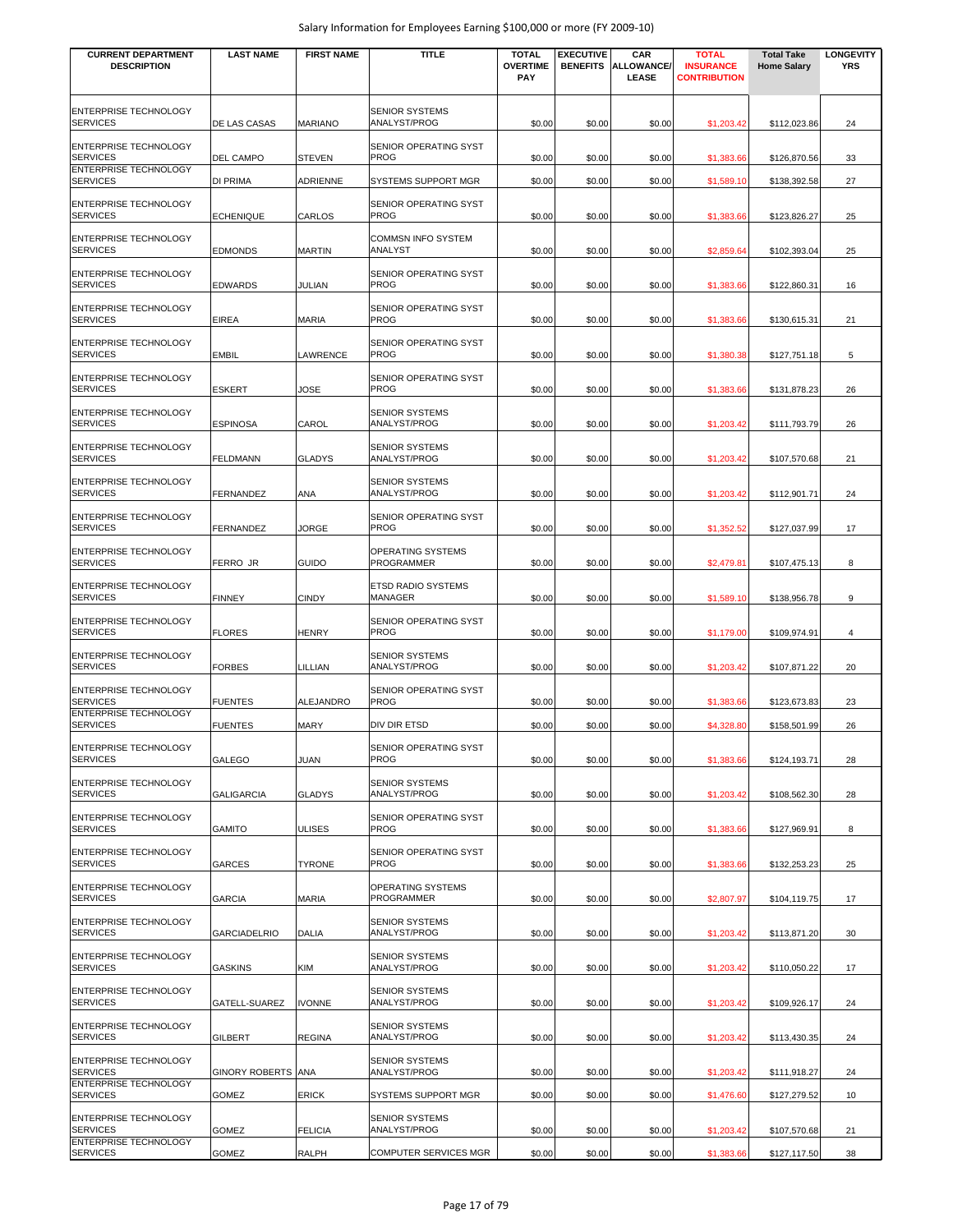| <b>CURRENT DEPARTMENT</b><br><b>DESCRIPTION</b> | <b>LAST NAME</b>          | <b>FIRST NAME</b>  | <b>TITLE</b>                                | <b>TOTAL</b><br><b>OVERTIME</b><br><b>PAY</b> | <b>EXECUTIVE</b><br><b>BENEFITS</b> | CAR<br><b>ALLOWANCE/</b><br>LEASE | <b>TOTAL</b><br><b>INSURANCE</b><br><b>CONTRIBUTION</b> | <b>Total Take</b><br><b>Home Salary</b> | <b>LONGEVITY</b><br><b>YRS</b> |
|-------------------------------------------------|---------------------------|--------------------|---------------------------------------------|-----------------------------------------------|-------------------------------------|-----------------------------------|---------------------------------------------------------|-----------------------------------------|--------------------------------|
| ENTERPRISE TECHNOLOGY<br><b>SERVICES</b>        | <b>GONZALEZ</b>           | LUIS               | SENIOR OPERATING SYST<br><b>PROG</b>        | \$0.00                                        | \$0.00                              | \$0.00                            | \$1,383.66                                              | \$128,899.69                            | 25                             |
| <b>ENTERPRISE TECHNOLOGY</b><br><b>SERVICES</b> | <b>GONZALEZ</b>           | ORLANDO            | SENIOR OPERATING SYST<br><b>PROG</b>        | \$0.00                                        | \$0.00                              | \$0.00                            | \$1,383.66                                              | \$128,405.95                            | 30                             |
| <b>ENTERPRISE TECHNOLOGY</b><br><b>SERVICES</b> | <b>GONZALEZ</b>           | ULMA               | DIV DIR ETSD                                | \$0.00                                        | \$0.00                              | \$0.00                            | \$4,328.80                                              | \$154,424.86                            | 32                             |
| ENTERPRISE TECHNOLOGY<br><b>SERVICES</b>        | GONZALEZ MIRAND GUILLERMO |                    | SENIOR OPERATING SYST<br><b>PROG</b>        | \$0.00                                        | \$0.00                              | \$0.00                            | \$1,383.66                                              | \$129,658.57                            | 23                             |
| <b>ENTERPRISE TECHNOLOGY</b><br><b>SERVICES</b> | <b>GRASSI</b>             | KAREN              | <b>SENIOR OPERATING SYST</b><br><b>PROG</b> | \$0.00                                        | \$0.00                              | \$0.00                            | \$1,383.66                                              | \$126,775.21                            | 18                             |
| <b>ENTERPRISE TECHNOLOGY</b><br><b>SERVICES</b> | <b>GRAY</b>               | GARY               | SYSTEMS SUPPORT MGR                         | \$0.00                                        | \$0.00                              | \$0.00                            | \$1,589.10                                              | \$138,392.58                            | 24                             |
| ENTERPRISE TECHNOLOGY<br><b>SERVICES</b>        | <b>GUERRA</b>             | <b>MARTHA</b>      | SYSTEMS SUPPORT MGR                         | \$0.00                                        | \$0.00                              | \$0.00                            | \$1,589.10                                              | \$142,549.17                            | 29                             |
| <b>ENTERPRISE TECHNOLOGY</b><br><b>SERVICES</b> | <b>GWYNN</b>              | GARY               | <b>SENIOR SYSTEMS</b><br>ANALYST/PROG       | \$0.00                                        | \$0.00                              | \$0.00                            | \$1,203.42                                              | \$106,768.50                            | 6                              |
| ENTERPRISE TECHNOLOGY<br><b>SERVICES</b>        | <b>HAIMOVITCH</b>         | <b>MICHAEL</b>     | SENIOR OPERATING SYST<br><b>PROG</b>        | \$0.00                                        | \$0.00                              | \$0.00                            | \$1,383.66                                              | \$125,733.27                            | 30                             |
| <b>ENTERPRISE TECHNOLOGY</b><br><b>SERVICES</b> | <b>HEAVENER</b>           | ZEIDA              | SENIOR OPERATING SYST<br><b>PROG</b>        | \$0.00                                        | \$0.00                              | \$0.00                            | \$1,383.66                                              | \$123,055.80                            | 11                             |
| <b>ENTERPRISE TECHNOLOGY</b><br><b>SERVICES</b> | HERNANDEZ                 | MAGALY             | <b>COMPUTER SERVICES MGR</b>                | \$0.00                                        | \$0.00                              | \$0.00                            | \$1,383.66                                              | \$120,920.82                            | 24                             |
| <b>ENTERPRISE TECHNOLOGY</b><br><b>SERVICES</b> | <b>HERNANDEZ</b>          | ODILIA             | COMPUTER SERVICES MGR                       | \$0.00                                        | \$0.00                              | \$0.00                            | \$1,383.66                                              | \$123,345.18                            | 20                             |
| ENTERPRISE TECHNOLOGY<br><b>SERVICES</b>        | <b>HITE</b>               | <b>ELMA</b>        | <b>NETWORK MANAGER 1</b>                    | \$0.00                                        | \$0.00                              | \$0.00                            | \$1,086.72                                              | \$100,560.52                            | 16                             |
| ENTERPRISE TECHNOLOGY<br><b>SERVICES</b>        | <b>HOBEN</b>              | <b>JOHNNY</b>      | SENIOR OPERATING SYST<br><b>PROG</b>        | \$0.00                                        | \$0.00                              | \$0.00                            | \$1,383.66                                              | \$126,870.56                            | 29                             |
| ENTERPRISE TECHNOLOGY<br><b>SERVICES</b>        | <b>HORNSTEIN</b>          | <b>NANCY</b>       | <b>SENIOR SYSTEMS</b><br>ANALYST/PROG       | \$0.00                                        | \$0.00                              | \$0.00                            | \$1,203.42                                              | \$105,443.18                            | 14                             |
| ENTERPRISE TECHNOLOGY<br><b>SERVICES</b>        | <b>HOSSEINI</b>           | <b>HAMID</b>       | SENIOR OPERATING SYST<br><b>PROG</b>        | \$0.00                                        | \$0.00                              | \$0.00                            | \$1,383.66                                              | \$131,722.24                            | 21                             |
| ENTERPRISE TECHNOLOGY<br><b>SERVICES</b>        | <b>ILLERA</b>             | LYNNETTE           | <b>SENIOR SYSTEMS</b><br>ANALYST/PROG       | \$0.00                                        | \$0.00                              | \$0.00                            | \$1,203.42                                              | \$107,695.68                            | 21                             |
| ENTERPRISE TECHNOLOGY<br><b>SERVICES</b>        | <b>IPPOLITO</b>           | JAMES              | <b>SENIOR SYSTEMS</b><br>ANALYST/PROG       | \$0.00                                        | \$0.00                              | \$0.00                            | \$1,217.28                                              | \$122,909.54                            | 9                              |
| ENTERPRISE TECHNOLOGY<br><b>SERVICES</b>        | <b>JACKSON</b>            | <b>MCRONICAL</b>   | <b>SENIOR SYSTEMS</b><br>ANALYST/PROG       | \$0.00                                        | \$0.00                              | \$0.00                            | \$1,203.42                                              | \$108,286.16                            | 23                             |
| <b>ENTERPRISE TECHNOLOGY</b><br><b>SERVICES</b> | <b>JIMENEZ</b>            | CARLOS             | ETSD SR INFRASTRUCTURE<br><b>ENG</b>        | \$0.00                                        | \$0.00                              | \$0.00                            | \$1,143.30                                              | \$100,949.26                            | 17                             |
| <b>ENTERPRISE TECHNOLOGY</b><br><b>SERVICES</b> | JURADO-SCHONER MARTA      |                    | SENIOR OPERATING SYST<br><b>PROG</b>        | \$0.00                                        | \$0.00                              | \$0.00                            | \$1,291.80                                              | \$115,547.84                            | 15                             |
| <b>ENTERPRISE TECHNOLOGY</b><br><b>SERVICES</b> | <b>KALAICHEZHIAN</b>      |                    | SENIOR SYSTEMS<br>SIVAPRAKASAM ANALYST/PROG | \$0.00                                        | \$0.00                              | \$0.00                            | \$1,121.28                                              | \$100,808.44                            | 5                              |
| <b>ENTERPRISE TECHNOLOGY</b><br><b>SERVICES</b> | <b>KLOPPER</b>            | ROBERT             | <b>SENIOR SYSTEMS</b><br>ANALYST/PROG       | \$0.00                                        | \$0.00                              | \$0.00                            | \$1,203.42                                              | \$105,353.18                            | 9                              |
| <b>ENTERPRISE TECHNOLOGY</b><br><b>SERVICES</b> | <b>KOLLER</b>             | CRAIG              | SENIOR OPERATING SYST<br><b>PROG</b>        | \$0.00                                        | \$0.00                              | \$0.00                            | \$1,383.66                                              | \$126,676.38                            | 22                             |
| ENTERPRISE TECHNOLOGY<br><b>SERVICES</b>        | <b>KRON</b>               | <b>CHRISTOPHER</b> | <b>COMPUTER SERVICES MGR</b>                | \$0.00                                        | \$0.00                              | \$0.00                            | \$1,383.66                                              | \$124,068.71                            | 27                             |
| <b>ENTERPRISE TECHNOLOGY</b><br><b>SERVICES</b> | <b>KULICK</b>             | SIDNEY             | <b>SENIOR SYSTEMS</b><br>ANALYST/PROG       | \$0.00                                        | \$0.00                              | \$0.00                            | \$1,203.42                                              | \$108,563.26                            | 17                             |
| ENTERPRISE TECHNOLOGY<br><b>SERVICES</b>        | LALANNE                   | <b>MARYSE</b>      | <b>SENIOR DATABASE</b><br>ADMINISTRATOR     | \$0.00                                        | \$0.00                              | \$0.00                            | \$1,383.66                                              | \$122,304.48                            | 9                              |
| <b>ENTERPRISE TECHNOLOGY</b><br><b>SERVICES</b> | <b>LAPOINTE</b>           | <b>MYLRICK</b>     | OPERATING SYSTEMS<br>PROGRAMMER             | \$0.00                                        | \$0.00                              | \$0.00                            | \$2,807.97                                              | \$112,393.12                            | 21                             |
| ENTERPRISE TECHNOLOGY<br><b>SERVICES</b>        | LAU                       | <b>VICTOR</b>      | <b>SENIOR SYSTEMS</b><br>ANALYST/PROG       | \$0.00                                        | \$0.00                              | \$0.00                            | \$1,203.42                                              | \$109,175.24                            | 21                             |
| <b>ENTERPRISE TECHNOLOGY</b><br><b>SERVICES</b> | LEE                       | GARY               | SENIOR OPERATING SYST<br><b>PROG</b>        | \$0.00                                        | \$0.00                              | \$0.00                            | \$1,383.66                                              | \$126,595.59                            | 10                             |
| <b>ENTERPRISE TECHNOLOGY</b><br><b>SERVICES</b> | LLANES JR                 | <b>SILVIO</b>      | DATABASE ADMINISTRATOR                      | \$0.00                                        | \$0.00                              | \$0.00                            | \$2,807.97                                              | \$103,808.72                            | 17                             |
| <b>ENTERPRISE TECHNOLOGY</b><br><b>SERVICES</b> | LOBBAN                    | MICHAEL            | <b>SENIOR SYSTEMS</b><br>ANALYST/PROG       | \$0.00                                        | \$0.00                              | \$0.00                            | \$1,149.36                                              | \$101,498.33                            | 8                              |
| <b>ENTERPRISE TECHNOLOGY</b><br><b>SERVICES</b> | LOPEZ                     | JOSE               | OPERATING SYSTEMS<br><b>PROGRAMMER</b>      | \$0.00                                        | \$0.00                              | \$0.00                            | \$2,807.97                                              | \$104,972.03                            | 25                             |
| <b>ENTERPRISE TECHNOLOGY</b><br><b>SERVICES</b> | LOPEZ                     | <b>MARIANO</b>     | OPERATING SYSTEMS<br><b>PROGRAMMER</b>      | \$0.00                                        | \$0.00                              | \$0.00                            | \$2,644.18                                              | \$102,464.52                            | 10                             |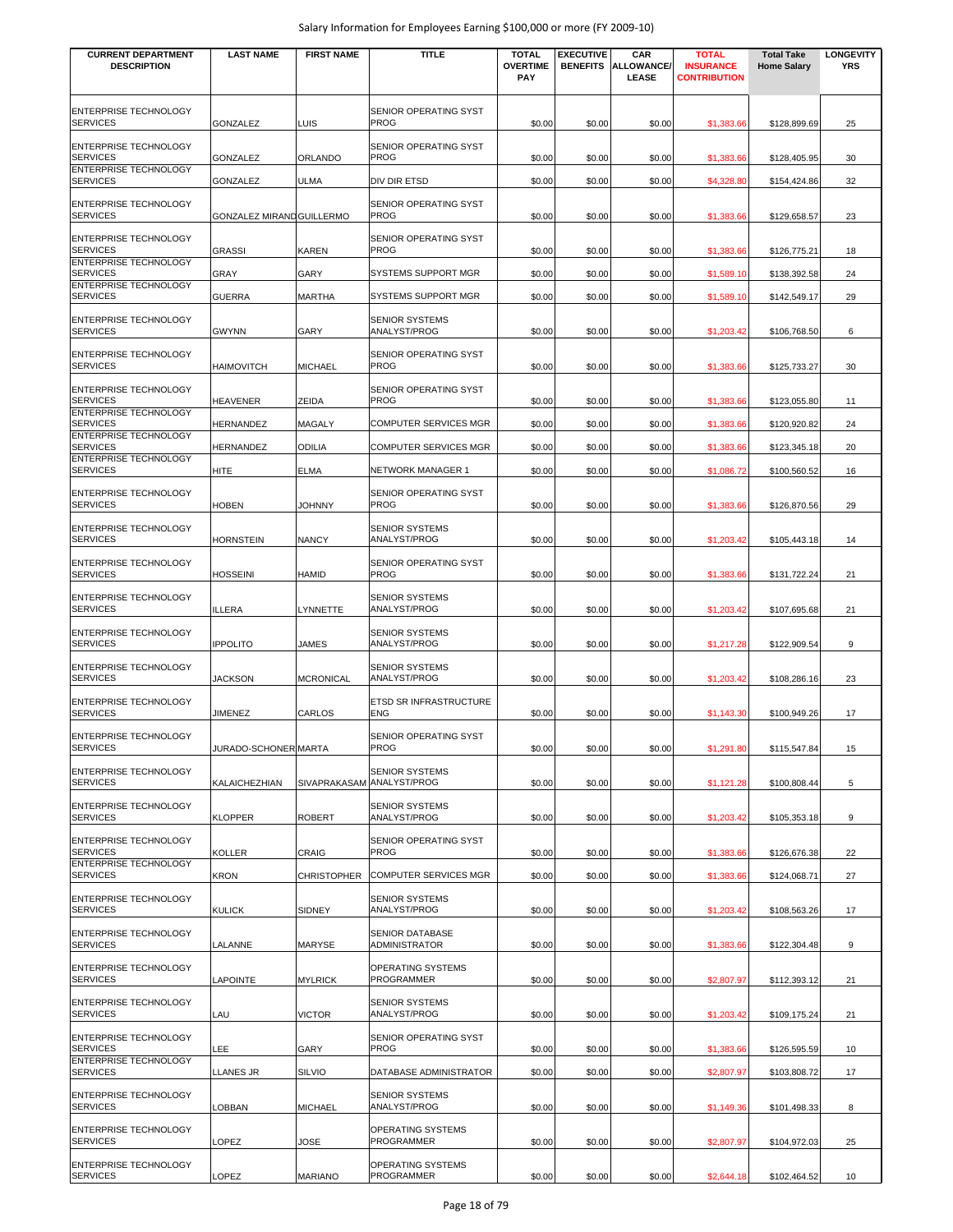| <b>CURRENT DEPARTMENT</b>                                                       | <b>LAST NAME</b>  | <b>FIRST NAME</b> | <b>TITLE</b>                             | <b>TOTAL</b>           | <b>EXECUTIVE</b> | <b>CAR</b>                | <b>TOTAL</b>                            | <b>Total Take</b>  | <b>LONGEVITY</b> |
|---------------------------------------------------------------------------------|-------------------|-------------------|------------------------------------------|------------------------|------------------|---------------------------|-----------------------------------------|--------------------|------------------|
| <b>DESCRIPTION</b>                                                              |                   |                   |                                          | <b>OVERTIME</b><br>PAY | <b>BENEFITS</b>  | <b>ALLOWANCE</b><br>LEASE | <b>INSURANCE</b><br><b>CONTRIBUTION</b> | <b>Home Salary</b> | <b>YRS</b>       |
| <b>ENTERPRISE TECHNOLOGY</b><br><b>SERVICES</b>                                 | OPEZ              | <b>RENE</b>       | SENIOR OPERATING SYST<br><b>PROG</b>     | \$0.00                 | \$0.00           | \$0.00                    | \$1,383.66                              | \$129,006.05       | 21               |
| <b>ENTERPRISE TECHNOLOGY</b><br><b>SERVICES</b>                                 | LOPEZ             | <b>ULISES</b>     | SENIOR OPERATING SYST<br><b>PROG</b>     | \$0.00                 | \$0.00           | \$0.00                    | \$1,383.66                              | \$129,943.35       | 26               |
| <b>ENTERPRISE TECHNOLOGY</b><br><b>SERVICES</b>                                 | LOPEZ GENAO       | <b>SUZAN</b>      | <b>SENIOR SYSTEMS</b><br>ANALYST/PROG    | \$0.00                 | \$0.00           | \$0.00                    | \$1,203.42                              | \$105,353.18       | 11               |
| <b>ENTERPRISE TECHNOLOGY</b><br><b>SERVICES</b>                                 | LOVETT            | JAMIE             | <b>SENIOR SYSTEMS</b><br>ANALYST/PROG    | \$0.00                 | \$0.00           | \$0.00                    | \$1,133.82                              | \$105,629.68       | 17               |
| ENTERPRISE TECHNOLOGY<br><b>SERVICES</b>                                        | LU                | <b>SHANG</b>      | SENIOR OPERATING SYST<br><b>PROG</b>     | \$0.00                 | \$0.00           | \$0.00                    | \$1,180.98                              | \$105,074.24       | 8                |
| <b>ENTERPRISE TECHNOLOGY</b><br><b>SERVICES</b>                                 | LYN-SUE           | <b>ROBERT</b>     | OPERATING SYSTEMS<br><b>PROGRAMMER</b>   | \$0.00                 | \$0.00           | \$0.00                    | \$2,733.91                              | \$104,517.16       | 10               |
| ENTERPRISE TECHNOLOGY<br><b>SERVICES</b>                                        | <b>MADRID</b>     | <b>ANA</b>        | <b>COMPUTER SERVICES MGR</b>             | \$0.00                 | \$0.00           | \$0.00                    | \$1,393.14                              | \$119,865.13       | 22               |
| ENTERPRISE TECHNOLOGY<br><b>SERVICES</b>                                        | MALAVE            | AUGUSTO           | SENIOR OPERATING SYST<br>PROG            | \$0.00                 | \$0.00           | \$0.00                    | \$1,202.34                              | \$104,242.38       | 8                |
| ENTERPRISE TECHNOLOGY<br><b>SERVICES</b>                                        | <b>MANRIQUE</b>   | <b>RODOLFO</b>    | SENIOR OPERATING SYST<br>PROG            | \$0.00                 | \$0.00           | \$0.00                    | \$1,383.66                              | \$125,071.82       | 8                |
| ENTERPRISE TECHNOLOGY<br><b>SERVICES</b>                                        | MARTICORENA       | JOSE              | SENIOR TELECOMMUNS<br><b>TECHNICIAN</b>  | \$69,128.66            | \$0.00           | \$0.00                    | \$1,881.60                              | \$142,032.64       | $\overline{7}$   |
| ENTERPRISE TECHNOLOGY<br><b>SERVICES</b>                                        | <b>MARTIN</b>     | <b>JAN</b>        | <b>SENIOR SYSTEMS</b><br>ANALYST/PROG    | \$0.00                 | \$0.00           | \$0.00                    | \$1,203.42                              | \$112,215.65       | 27               |
| ENTERPRISE TECHNOLOGY<br><b>SERVICES</b>                                        | MARTINEZ          | <b>MARGUERIT</b>  | OPERATING SYSTEMS<br><b>PROGRAMMER</b>   | \$0.00                 | \$0.00           | \$0.00                    | \$2,807.97                              | \$105,759.40       | 16               |
| <b>ENTERPRISE TECHNOLOGY</b><br><b>SERVICES</b>                                 | MARTINEZ          | <b>ROBERTO</b>    | TECHNICAL SUPPORT<br>ANALYST             | \$0.00                 | \$0.00           | \$0.00                    | \$1,203.42                              | \$113,368.33       | 25               |
| <b>ENTERPRISE TECHNOLOGY</b><br><b>SERVICES</b>                                 | MASEDA            | <b>ROBERTO</b>    | <b>COMPUTER OPERATIONS</b><br><b>MGR</b> | \$0.00                 | \$0.00           | \$0.00                    | \$1,151.04                              | \$102,509.43       | 33               |
| ENTERPRISE TECHNOLOGY<br><b>SERVICES</b>                                        | MAZZORANA         | <b>SHANDA</b>     | ETSD PROGRAM MANAGER                     | \$0.00                 | \$0.00           | \$0.00                    | \$2,986.75                              | \$108,512.43       | 27               |
| <b>ENTERPRISE TECHNOLOGY</b><br><b>SERVICES</b>                                 | <b>MC CLASKEY</b> | <b>DONALD</b>     | <b>SENIOR SYSTEMS</b><br>ANALYST/PROG    | \$0.00                 | \$0.00           | \$0.00                    | \$1,203.42                              | \$105,353.18       | 10               |
| <b>ENTERPRISE TECHNOLOGY</b><br><b>SERVICES</b>                                 | <b>MEDEROS</b>    | JORGE             | SYSTEMS SUPPORT MGR                      | \$0.00                 | \$0.00           | \$0.00                    | \$1,307.94                              | \$114,434.40       | 9                |
| ENTERPRISE TECHNOLOGY<br><b>SERVICES</b>                                        | <b>MEIZOSO</b>    | <b>RUBEN</b>      | OPERATING SYSTEMS<br>PROGRAMMER          | \$0.00                 | \$0.00           | \$0.00                    | \$2,733.92                              | \$100,132.30       | 10               |
| ENTERPRISE TECHNOLOGY<br><b>SERVICES</b>                                        | NAVARRETE         | <b>OSVALDO</b>    | <b>COMPUTER SERVICES MGR</b>             | \$0.00                 | \$0.00           | \$0.00                    | \$1,383.66                              | \$123,708.83       | 23               |
| <b>ENTERPRISE TECHNOLOGY</b><br><b>SERVICES</b>                                 | <b>NEAL</b>       | <b>DEBORAH</b>    | SENIOR OPERATING SYST<br><b>PROG</b>     | \$0.00                 | \$0.00           | \$0.00                    | \$1,383.66                              | \$129,537.37       | 22               |
| <b>ENTERPRISE TECHNOLOGY</b><br><b>SERVICES</b>                                 | NEGRON            | ANGEL             | OPERATING SYSTEMS<br><b>PROGRAMMER</b>   | \$0.00                 | \$0.00           | \$0.00                    | \$2,807.97                              | \$107,579.43       | 25               |
| <b>ENTERPRISE TECHNOLOGY</b><br><b>SERVICES</b>                                 | NEWMARK           | <b>JACQUELINE</b> | <b>SENIOR SYSTEMS</b><br>ANALYST/PROG    | \$0.00                 | \$0.00           | \$0.00                    | \$1,203.42                              | \$110,532.54       | 29               |
| <b>ENTERPRISE TECHNOLOGY</b><br><b>SERVICES</b>                                 | <b>NOLA</b>       | <b>DENISE</b>     | <b>SENIOR SYSTEMS</b><br>ANALYST/PROG    | \$0.00                 | \$0.00           | \$0.00                    | \$1,203.42                              | \$111,012.23       | 27               |
| <b>ENTERPRISE TECHNOLOGY</b><br><b>SERVICES</b>                                 | <b>NOLAN</b>      | <b>ANITA</b>      | SENIOR OPERATING SYST<br>PROG            | \$0.00                 | \$0.00           | \$0.00                    | \$1,383.66                              | \$131,378.46       | 23               |
| <b>ENTERPRISE TECHNOLOGY</b><br><b>SERVICES</b>                                 | <b>NUNEZ</b>      | <b>GEMA</b>       | <b>SENIOR SYSTEMS</b><br>ANALYST/PROG    | \$0.00                 | \$0.00           | \$0.00                    | \$1,203.42                              | \$107,695.68       | 21               |
| <b>ENTERPRISE TECHNOLOGY</b><br><b>SERVICES</b>                                 | <b>OELKERS</b>    | <b>PETER</b>      | <b>SYSTEMS SUPPORT MGR</b>               | \$0.00                 | \$0.00           | \$0.00                    | \$1,589.10                              | \$142,146.13       | 27               |
| <b>ENTERPRISE TECHNOLOGY</b><br><b>SERVICES</b>                                 | ORDONEZ           | <b>BEATRIZ</b>    | <b>SENIOR SYSTEMS</b><br>ANALYST/PROG    | \$0.00                 | \$0.00           | \$0.00                    | \$1,203.42                              | \$113,292.23       | 22               |
| <b>ENTERPRISE TECHNOLOGY</b><br><b>SERVICES</b>                                 | <b>OTERO</b>      | JOSE              | <b>ASST DIR ETSD</b>                     | \$0.00                 | \$7,211.50       | \$1,950.00                | \$4,698.54                              | \$176,513.01       | 30               |
| ENTERPRISE TECHNOLOGY<br><b>SERVICES</b>                                        | <b>OTHON</b>      | <b>ADRIAN</b>     | <b>SENIOR SYSTEMS</b><br>ANALYST/PROG    | \$0.00                 | \$0.00           | \$0.00                    | \$1,203.42                              | \$112,695.18       | 22               |
| ENTERPRISE TECHNOLOGY<br><b>SERVICES</b>                                        | <b>OUNG</b>       | <b>BIBI</b>       | OPERATING SYSTEMS<br>PROGRAMMER          | \$0.00                 | \$0.00           | \$0.00                    | \$2,768.49                              | \$107,218.63       | 14               |
| <b>ENTERPRISE TECHNOLOGY</b><br><b>SERVICES</b>                                 | PASCARELLA        | JOSEPH            | <b>SENIOR SYSTEMS</b><br>ANALYST/PROG    | \$0.00                 | \$0.00           | \$0.00                    | \$1,203.42                              | \$107,906.87       | 23               |
| <b>ENTERPRISE TECHNOLOGY</b><br><b>SERVICES</b><br><b>ENTERPRISE TECHNOLOGY</b> | PEARCE            | PAUL              | <b>SENIOR SYSTEMS</b><br>ANALYST/PROG    | \$0.00                 | \$0.00           | \$0.00                    | \$1,203.42                              | \$109,716.54       | 7                |
| <b>SERVICES</b>                                                                 | PEREZ             | <b>FELIX</b>      | DIV DIR ETSD                             | \$0.00                 | \$7,211.50       | \$1,950.00                | \$4,328.80                              | \$163,496.71       | 30               |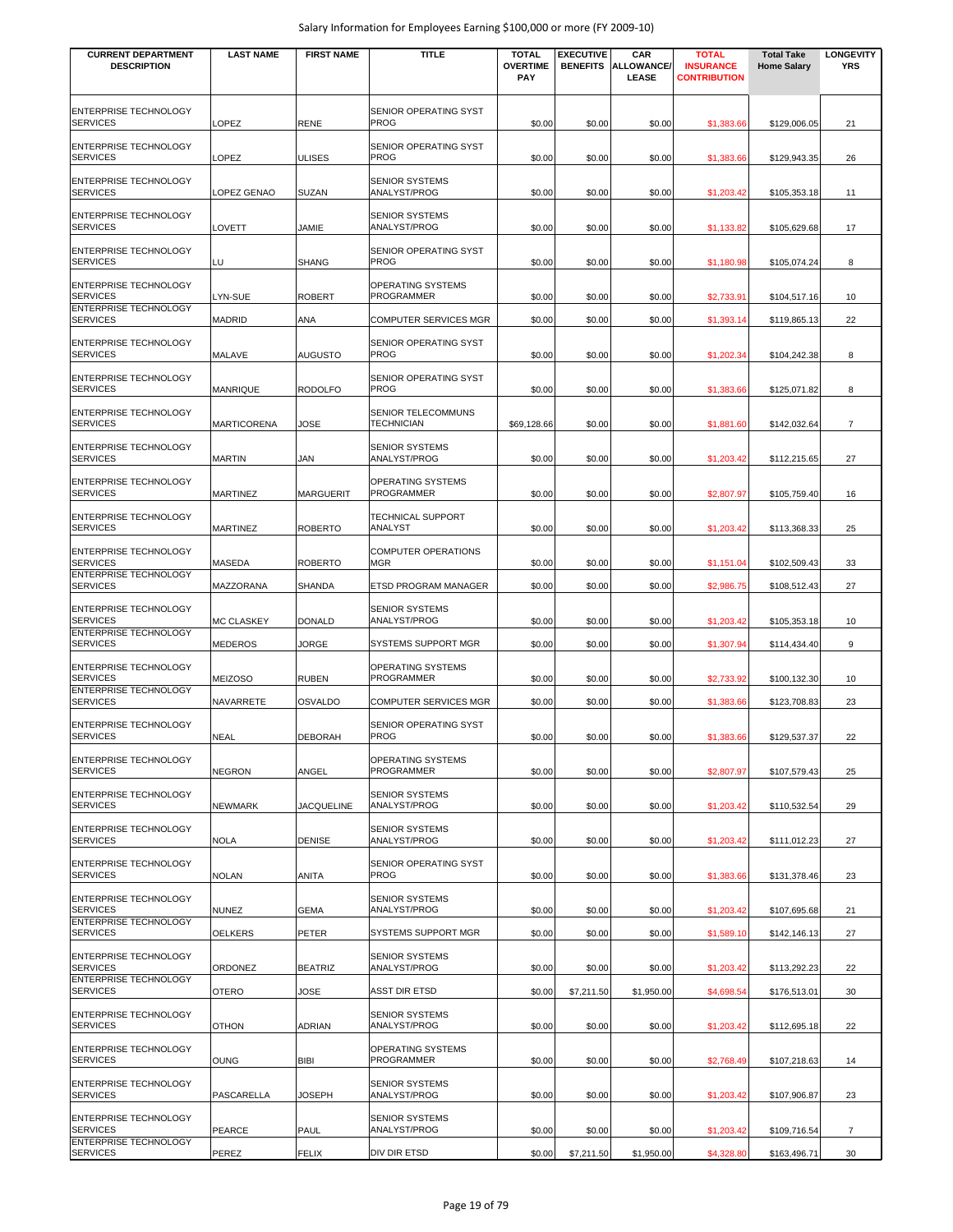| <b>CURRENT DEPARTMENT</b><br><b>DESCRIPTION</b> | <b>LAST NAME</b> | <b>FIRST NAME</b> | <b>TITLE</b>                                   | <b>TOTAL</b><br><b>OVERTIME</b><br><b>PAY</b> | <b>EXECUTIVE</b><br><b>BENEFITS</b> | CAR<br><b>ALLOWANCE/</b><br>LEASE | <b>TOTAL</b><br><b>INSURANCE</b><br><b>CONTRIBUTION</b> | <b>Total Take</b><br><b>Home Salary</b> | <b>LONGEVITY</b><br><b>YRS</b> |
|-------------------------------------------------|------------------|-------------------|------------------------------------------------|-----------------------------------------------|-------------------------------------|-----------------------------------|---------------------------------------------------------|-----------------------------------------|--------------------------------|
| ENTERPRISE TECHNOLOGY<br><b>SERVICES</b>        | PESTANA          | <b>FAUSTO</b>     | <b>SENIOR SYSTEMS</b><br>ANALYST/PROG          | \$0.00                                        | \$0.00                              | \$0.00                            | \$1,203.42                                              | \$105,995.02                            | 22                             |
| ENTERPRISE TECHNOLOGY<br><b>SERVICES</b>        | PETISCO          | ANGEL             | <b>ETSD DIRECTOR</b>                           | \$0.00                                        | \$9,615.25                          | \$6,500.00                        | \$5,180.00                                              | \$200,592.55                            | 31                             |
| ENTERPRISE TECHNOLOGY<br><b>SERVICES</b>        | <b>POPKIN</b>    | <b>HENRY</b>      | SENIOR OPERATING SYST<br><b>PROG</b>           | \$0.00                                        | \$0.00                              | \$0.00                            | \$1,383.66                                              | \$130,018.47                            | 28                             |
| ENTERPRISE TECHNOLOGY<br><b>SERVICES</b>        | POSTER ELLIS     | DALE              | DIV DIR ETSD                                   | \$0.00                                        | \$7,211.50                          | \$1,950.00                        | \$3,802.68                                              | \$144,647.04                            | 28                             |
| ENTERPRISE TECHNOLOGY<br><b>SERVICES</b>        | PROANO           | <b>MARCO</b>      | SENIOR TELECOMMUNS<br><b>TECHNICIAN</b>        | \$33,258.33                                   | \$0.00                              | \$0.00                            | \$1,881.60                                              | \$106,289.07                            | 12                             |
| ENTERPRISE TECHNOLOGY<br><b>SERVICES</b>        | QIU              | <b>SIMON</b>      | SENIOR OPERATING SYST<br><b>PROG</b>           | \$0.00                                        | \$0.00                              | \$0.00                            | \$1,356.36                                              | \$117,811.12                            | 16                             |
| ENTERPRISE TECHNOLOGY<br><b>SERVICES</b>        | RAPHAEL          | JEAN              | <b>SENIOR SYSTEMS</b><br>ANALYST/PROG          | \$0.00                                        | \$0.00                              | \$0.00                            | \$1,149.36                                              | \$101,760.54                            | 9                              |
| ENTERPRISE TECHNOLOGY<br><b>SERVICES</b>        | REDERO           | <b>MARCOS</b>     | SENIOR TELECOMMUNS<br>TECHNICIAN               | \$34,727.68                                   | \$0.00                              | \$0.00                            | \$1,881.60                                              | \$108,996.25                            | 15                             |
| <b>ENTERPRISE TECHNOLOGY</b><br><b>SERVICES</b> | RIERA            | WILLIAM           | <b>SENIOR SYSTEMS</b><br>ANALYST/PROG          | \$0.00                                        | \$0.00                              | \$0.00                            | \$1,180.98                                              | \$104.189.14                            | 12                             |
| ENTERPRISE TECHNOLOGY<br><b>SERVICES</b>        | <b>RIZZO</b>     | <b>GABRIELA</b>   | SENIOR OPERATING SYST<br><b>PROG</b>           | \$0.00                                        | \$0.00                              | \$0.00                            | \$1,167.30                                              | \$101,836.12                            | 8                              |
| <b>ENTERPRISE TECHNOLOGY</b><br><b>SERVICES</b> | ROBERT           | <b>MICHAEL</b>    | SENIOR OPERATING SYST<br><b>PROG</b>           | \$0.00                                        | \$0.00                              | \$0.00                            | \$1,225.68                                              | \$109,406.21                            | 16                             |
| ENTERPRISE TECHNOLOGY<br><b>SERVICES</b>        | RODRIGUEZ        | <b>IVAN</b>       | SYSTEMS SUPPORT MGR                            | \$0.00                                        | \$0.00                              | \$0.00                            | \$1,589.10                                              | \$142,688.19                            | 31                             |
| ENTERPRISE TECHNOLOGY<br><b>SERVICES</b>        | RODRIGUEZ        | <b>VICTOR</b>     | IT PROJECT MANAGER                             | \$0.00                                        | \$0.00                              | \$0.00                            | \$2,807.97                                              | \$102,567.37                            | 22                             |
| ENTERPRISE TECHNOLOGY<br><b>SERVICES</b>        | <b>ROJAS</b>     | OSCAR             | TELECOMM SUPV                                  | \$23,904.17                                   | \$0.00                              | \$0.00                            | \$1,052.34                                              | \$119,230.71                            | 30                             |
| ENTERPRISE TECHNOLOGY<br><b>SERVICES</b>        | ROSELLO          | <b>ALDO</b>       | SENIOR OPERATING SYST<br><b>PROG</b>           | \$0.00                                        | \$0.00                              | \$0.00                            | \$1,383.66                                              | \$128,657.25                            | 23                             |
| ENTERPRISE TECHNOLOGY<br><b>SERVICES</b>        | Rubio            | ADELE             | OPERATING SYSTEMS<br>PROGRAMMER                | \$0.00                                        | \$0.00                              | \$0.00                            | \$2,807.97                                              | \$102,605.30                            | 26                             |
| ENTERPRISE TECHNOLOGY<br><b>SERVICES</b>        | SALAZAR          | MARIAELEN         | <b>DIRECTOR SHARED</b><br><b>SERVICES PROG</b> | \$0.00                                        | \$7,285.49                          | \$0.00                            | \$3,984.67                                              | \$149,241.22                            | $\mathbf{1}$                   |
| ENTERPRISE TECHNOLOGY<br><b>SERVICES</b>        | <b>SANTIAGO</b>  | JOSE              | OPERATING SYSTEMS<br>PROGRAMMER                | \$0.00                                        | \$0.00                              | \$0.00                            | \$2,807.97                                              | \$107,778.72                            | 30                             |
| <b>ENTERPRISE TECHNOLOGY</b><br><b>SERVICES</b> | <b>SCHMEKEL</b>  | LARS              | DIV DIR ETSD                                   | \$0.00                                        | \$0.00                              | \$0.00                            | \$4,216.23                                              | \$150,417.39                            | 9                              |
| ENTERPRISE TECHNOLOGY<br><b>SERVICES</b>        | SHARMA           | <b>SUDERSHAN</b>  | <b>SENIOR SYSTEMS</b><br>ANALYST/PROG          | \$0.00                                        | \$0.00                              | \$0.00                            | \$1,203.42                                              | \$104,551.10                            | 6                              |
| <b>ENTERPRISE TECHNOLOGY</b><br><b>SERVICES</b> | <b>SHURIK</b>    | LAURA             | <b>SENIOR SYSTEMS</b><br>ANALYST/PROG          | \$0.00                                        | \$0.00                              | \$0.00                            | \$1,203.42                                              | \$111,903.87                            | 24                             |
| ENTERPRISE TECHNOLOGY<br><b>SERVICES</b>        | <b>SHURIK</b>    | VENYAMIN          | SENIOR OPERATING SYST<br><b>PROG</b>           | \$0.00                                        | \$0.00                              | \$0.00                            | \$1,383.66                                              | \$130,630.11                            | 29                             |
| ENTERPRISE TECHNOLOGY<br><b>SERVICES</b>        | <b>SIBORI</b>    | CLARE             | SENIOR OPERATING SYST<br>PROG                  | \$0.00                                        | \$0.00                              | \$0.00                            | \$1,383.66                                              | \$123,587.62                            | 22                             |
| ENTERPRISE TECHNOLOGY<br><b>SERVICES</b>        | <b>STEWART</b>   | <b>NICHOLAS</b>   | OPERATING SYSTEMS<br>PROGRAMMER                | \$0.00                                        | \$0.00                              | \$0.00                            | \$2,807.97                                              | \$109,767.44                            | 23                             |
| ENTERPRISE TECHNOLOGY<br><b>SERVICES</b>        | <b>STEWART</b>   | WILLIAM           | SENIOR OPERATING SYST<br><b>PROG</b>           | \$0.00                                        | \$0.00                              | \$0.00                            | \$1,383.66                                              | \$123,101.92                            | 30                             |
| <b>ENTERPRISE TECHNOLOGY</b><br><b>SERVICES</b> | <b>STONE</b>     | <b>DEBORAH</b>    | SENIOR OPERATING SYST<br>PROG                  | \$0.00                                        | \$0.00                              | \$0.00                            | \$1,383.66                                              | \$130,420.18                            | 27                             |
| ENTERPRISE TECHNOLOGY<br><b>SERVICES</b>        | STONE            | GARY              | SENIOR OPERATING SYST<br>PROG                  | \$0.00                                        | \$0.00                              | \$0.00                            | \$1,383.66                                              | \$125,698.58                            | 28                             |
| ENTERPRISE TECHNOLOGY<br><b>SERVICES</b>        | SUAREZ           | CARMEN            | SYSTEMS SUPPORT MGR                            | \$0.00                                        | \$0.00                              | \$0.00                            | \$1,589.10                                              | \$142,285.15                            | 28                             |
| ENTERPRISE TECHNOLOGY<br><b>SERVICES</b>        | <b>SUAREZ</b>    | JORGE             | SENIOR OPERATING SYST<br>PROG                  | \$0.00                                        | \$0.00                              | \$0.00                            | \$1,383.66                                              | \$129,181.75                            | 22                             |
| ENTERPRISE TECHNOLOGY<br><b>SERVICES</b>        | SUAREZ           | <b>SERAFIN</b>    | OPERATING SYSTEMS<br>PROGRAMMER                | \$0.00                                        | \$0.00                              | \$0.00                            | \$2,807.97                                              | \$107,684.89                            | 20                             |
| ENTERPRISE TECHNOLOGY<br><b>SERVICES</b>        | SUAREZ           | WANDA             | <b>SENIOR SYSTEMS</b><br>ANALYST/PROG          | \$0.00                                        | \$0.00                              | \$0.00                            | \$1,203.42                                              | \$105,353.18                            | 23                             |
| ENTERPRISE TECHNOLOGY<br><b>SERVICES</b>        | SUTTON           | PAMELA            | SENIOR OPERATING SYST<br>PROG                  | \$0.00                                        | \$0.00                              | \$0.00                            | \$1,383.66                                              | \$128,887.86                            | 23                             |
| ENTERPRISE TECHNOLOGY<br><b>SERVICES</b>        | TAKSIER          | LELIA             | SENIOR OPERATING SYST<br>PROG                  | \$0.00                                        | \$0.00                              | \$0.00                            | \$1,383.66                                              | \$128,223.47                            | 26                             |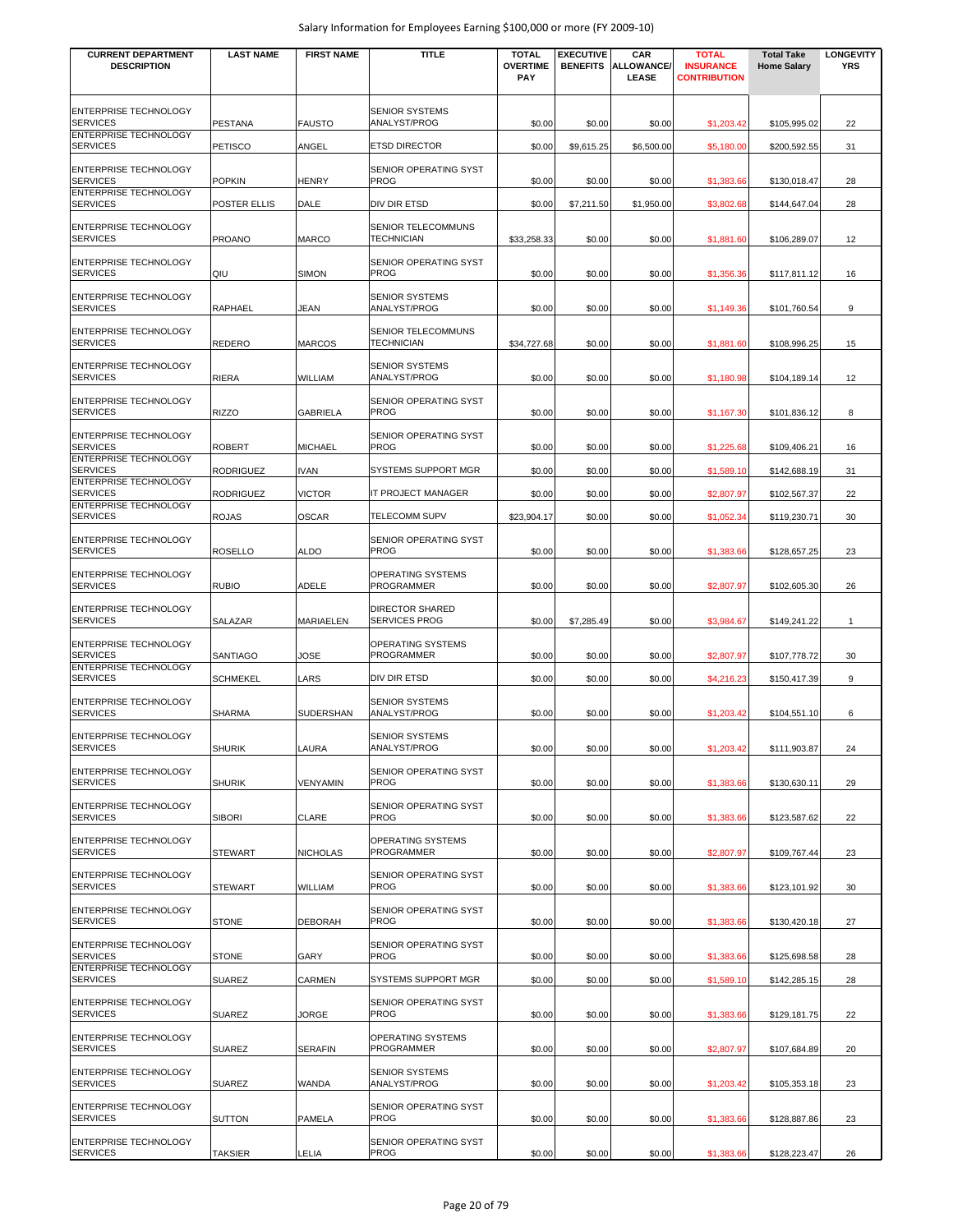| <b>CURRENT DEPARTMENT</b><br><b>DESCRIPTION</b> | <b>LAST NAME</b>           | <b>FIRST NAME</b> | <b>TITLE</b>                                 | <b>TOTAL</b><br><b>OVERTIME</b><br><b>PAY</b> | <b>EXECUTIVE</b><br><b>BENEFITS</b> | CAR<br>ALLOWANCE/<br>LEASE | <b>TOTAL</b><br><b>INSURANCE</b><br><b>CONTRIBUTION</b> | <b>Total Take</b><br><b>Home Salary</b> | <b>LONGEVITY</b><br><b>YRS</b> |
|-------------------------------------------------|----------------------------|-------------------|----------------------------------------------|-----------------------------------------------|-------------------------------------|----------------------------|---------------------------------------------------------|-----------------------------------------|--------------------------------|
| ENTERPRISE TECHNOLOGY<br><b>SERVICES</b>        | <b>TANKKAR</b>             | <b>MILIND</b>     | <b>SENIOR SYSTEMS</b><br>ANALYST/PROG        | \$0.00                                        | \$0.00                              | \$0.00                     | \$1,169.79                                              | \$100.791.31                            | 4                              |
| <b>ENTERPRISE TECHNOLOGY</b><br><b>SERVICES</b> | <b>THOMAS</b>              | <b>JOHN</b>       | SENIOR OPERATING SYST<br><b>PROG</b>         | \$0.00                                        | \$0.00                              | \$0.00                     | \$1,383.66                                              | \$130,189.57                            | 27                             |
| ENTERPRISE TECHNOLOGY<br><b>SERVICES</b>        | TORRES                     | JOSEPH            | OPERATING SYSTEMS<br><b>PROGRAMMER</b>       | \$0.00                                        | \$0.00                              | \$0.00                     | \$2,807.97                                              | \$108,538.51                            | 21                             |
| <b>ENTERPRISE TECHNOLOGY</b><br><b>SERVICES</b> | <b>TORRES-ALEJO</b>        | <b>BARBARA</b>    | SENIOR OPERATING SYST<br><b>PROG</b>         | \$0.00                                        | \$0.00                              | \$0.00                     | \$1,356.36                                              | \$123,319.19                            | 14                             |
| <b>ENTERPRISE TECHNOLOGY</b><br><b>SERVICES</b> | TOYOS JR                   | <b>RAMON</b>      | SENIOR OPERATING SYST<br><b>PROG</b>         | \$0.00                                        | \$0.00                              | \$0.00                     | \$1,383.66                                              | \$130,845.92                            | 21                             |
| <b>ENTERPRISE TECHNOLOGY</b><br><b>SERVICES</b> | TRABANCO                   | <b>MARIA</b>      | <b>TECHNICAL SUPPORT</b><br>ANALYST          | \$0.00                                        | \$0.00                              | \$0.00                     | \$1,115.88                                              | \$104,030.80                            | 9                              |
| <b>ENTERPRISE TECHNOLOGY</b><br><b>SERVICES</b> | VANTASSEL                  | <b>BRUCE</b>      | SENIOR OPERATING SYST<br><b>PROG</b>         | \$0.00                                        | \$0.00                              | \$0.00                     | \$1,383.66                                              | \$126,916.68                            | 9                              |
| ENTERPRISE TECHNOLOGY<br><b>SERVICES</b>        | <b>WEINBERGER</b>          | <b>MIRIAM</b>     | <b>SENIOR SYSTEMS</b><br>ANALYST/PROG        | \$0.00                                        | \$0.00                              | \$0.00                     | \$1,203.42                                              | \$108,522.18                            | 31                             |
| <b>ENTERPRISE TECHNOLOGY</b><br><b>SERVICES</b> | <b>WILLIAMS</b>            | KATHLEEN          | <b>SENIOR SYSTEMS</b><br>ANALYST/PROG        | \$0.00                                        | \$0.00                              | \$0.00                     | \$1,203.42                                              | \$108,098.65                            | 26                             |
| ENTERPRISE TECHNOLOGY<br><b>SERVICES</b>        | ZANOGUERA                  | PEDRO             | SENIOR SYSTEMS<br>ANALYST/PROG               | \$0.00                                        | \$0.00                              | \$0.00                     | \$1,115.88                                              | \$101,738.04                            | 12                             |
| <b>ENTERPRISE TECHNOLOGY</b><br><b>SERVICES</b> | <b>ZIEMBA</b>              | <b>MARK</b>       | <b>SENIOR SYSTEMS</b><br>ANALYST/PROG        | \$0.00                                        | \$0.00                              | \$0.00                     | \$1,203.42                                              | \$110,482.42                            | 17                             |
| ENVIRONMENTAL RESOURCES<br>MANAGEMENT           | ABRAHANTE                  | <b>ROBERTO</b>    | <b>ENGINEER 3</b>                            | \$0.00                                        | \$0.00                              | \$0.00                     | \$1,282.92                                              | \$112,341.55                            | 24                             |
| <b>ENVIRONMENTAL RESOURCES</b><br>MANAGEMENT    | <b>AGUIRRE</b>             | <b>OSCAR</b>      | <b>ENGINEER 3</b>                            | \$0.00                                        | \$0.00                              | \$0.00                     | \$1,169.16                                              | \$103,108.77                            | 21                             |
| ENVIRONMENTAL RESOURCES<br>MANAGEMENT           | <b>ANAND</b>               | HARDEEP           | CHIEF, DERM DIVISION                         | \$0.00                                        | \$0.00                              | \$0.00                     | \$3,259.61                                              | \$116,414.83                            | $\overline{7}$                 |
| ENVIRONMENTAL RESOURCES<br>MANAGEMENT           | <b>BALFOUR</b>             | <b>HERBERT</b>    | CHIEF ENVIRON/ED AND<br><b>COMM OFF</b>      | \$0.00                                        | \$0.00                              | \$0.00                     | \$2,844.51                                              | \$102,035.43                            | 23                             |
| ENVIRONMENTAL RESOURCES<br>MANAGEMENT           | <b>BLAIR SR</b>            | <b>STEPHEN</b>    | <b>MGR DERM</b><br><b>ENVIRONMENTAL SECT</b> | \$0.00                                        | \$0.00                              | \$0.00                     | \$2,922.07                                              | \$104,383.31                            | 22                             |
| <b>ENVIRONMENTAL RESOURCES</b><br>MANAGEMENT    | <b>BLANCO PAPE</b>         | <b>MARINA</b>     | CHIEF, DERM DIVISION                         | \$0.00                                        | \$0.00                              | \$0.00                     | \$3,693.75                                              | \$131,858.59                            | 21                             |
| <b>ENVIRONMENTAL RESOURCES</b><br>MANAGEMENT    | CAPORALE                   | <b>CHRISTOPH</b>  | <b>MGR DERM</b><br><b>ENVIRONMENTAL SECT</b> | \$0.00                                        | \$0.00                              | \$0.00                     | \$2,922.07                                              | \$104,383.31                            | 24                             |
| <b>ENVIRONMENTAL RESOURCES</b><br>MANAGEMENT    | <b>COWARD</b>              | <b>BRUCE</b>      | SENIOR PROF ENGINEER                         | \$0.00                                        | \$0.00                              | \$0.00                     | \$2,908.07                                              | \$103,884.53                            | 23                             |
| <b>ENVIRONMENTAL RESOURCES</b><br>MANAGEMENT    | <b>CUELLAR</b>             | <b>ENRIQUE</b>    | <b>ENGINEER 2</b>                            | $\mathbf 0$                                   | $\circ$                             | $\mathbf 0$                | 1,068                                                   | 100,190                                 | 26                             |
| <b>ENVIRONMENTAL RESOURCES</b><br>MANAGEMENT    | DIAZ JR                    | ARTURO            | <b>SENIOR SYSTEMS</b><br>ANALYST/PROG        | \$0.00                                        | \$0.00                              | \$0.00                     | \$1,203.42                                              | \$105,353.18                            | 11                             |
| ENVIRONMENTAL RESOURCES<br>MANAGEMENT           | <b>DRATLER</b>             | <b>THOMAS</b>     | <b>SENIOR SYSTEMS</b><br>ANALYST/PROG        | \$0.00                                        | \$0.00                              | \$0.00                     | \$1,203.42                                              | \$105,478.18                            | $\overline{7}$                 |
| ENVIRONMENTAL RESOURCES<br>MANAGEMENT           | <b>ESPINOSA</b>            | CARLOS            | DIR DEPT ENV RES MGT                         | \$0.00                                        | \$9,615.25                          | \$6,500.00                 | \$5,027.95                                              | \$195,157.20                            | 25                             |
| ENVIRONMENTAL RESOURCES<br><b>MANAGEMENT</b>    | <b>GAMITO</b>              | <b>OSCAR</b>      | CHIEF DERM COMP<br><b>SERVICES</b>           | \$0.00                                        | \$0.00                              | \$0.00                     | \$2,870.83                                              | \$102,779.65                            | $\overline{7}$                 |
| ENVIRONMENTAL RESOURCES<br>MANAGEMENT           | <b>GARCIA DEL RIO</b>      | ERNESTO           | <b>SENIOR SYSTEMS</b><br>ANALYST/PROG        | \$0.00                                        | \$0.00                              | \$0.00                     | \$1,203.42                                              | \$107,231.22                            | 21                             |
| <b>ENVIRONMENTAL RESOURCES</b><br>MANAGEMENT    | GONZALEZ                   | JOSE              | ASST DIR DERM ADMIN &<br><b>ENF</b>          | \$0.00                                        | \$7,211.50                          | \$1,950.00                 | \$4,328.80                                              | \$163,948.84                            | 26                             |
| ENVIRONMENTAL RESOURCES<br>MANAGEMENT           | <b>GORDON</b>              | <b>DONNA</b>      | <b>MGR DERM</b><br><b>ENVIRONMENTAL SECT</b> | \$0.00                                        | \$0.00                              | \$0.00                     | \$2,922.07                                              | \$104,581.59                            | 23                             |
| <b>ENVIRONMENTAL RESOURCES</b><br>MANAGEMENT    | <b>GROSSENBACHER CRAIG</b> |                   | <b>MGR DERM</b><br><b>ENVIRONMENTAL SECT</b> | \$0.00                                        | \$0.00                              | \$0.00                     | \$2,922.07                                              | \$104,383.31                            | 22                             |
| <b>ENVIRONMENTAL RESOURCES</b><br>MANAGEMENT    | <b>HEFTY</b>               | LEE               | ASST DIR DERM ADMIN &<br><b>ENF</b>          | \$0.00                                        | \$7,211.50                          | \$1,950.00                 | \$3,439.79                                              | \$131,735.33                            | 19                             |
| ENVIRONMENTAL RESOURCES<br>MANAGEMENT           | <b>HERNANDEZ</b>           | CARLOS            | CHIEF, DERM DIVISION                         | \$0.00                                        | \$0.00                              | \$0.00                     | \$3,693.75                                              | \$131,858.59                            | $\overline{7}$                 |
| <b>ENVIRONMENTAL RESOURCES</b><br>MANAGEMENT    | <b>IGNACIO</b>             | CAMILO            | <b>ENGINEER 3</b>                            | \$0.00                                        | \$0.00                              | \$0.00                     | \$1,169.16                                              | \$104,518.20                            | 20                             |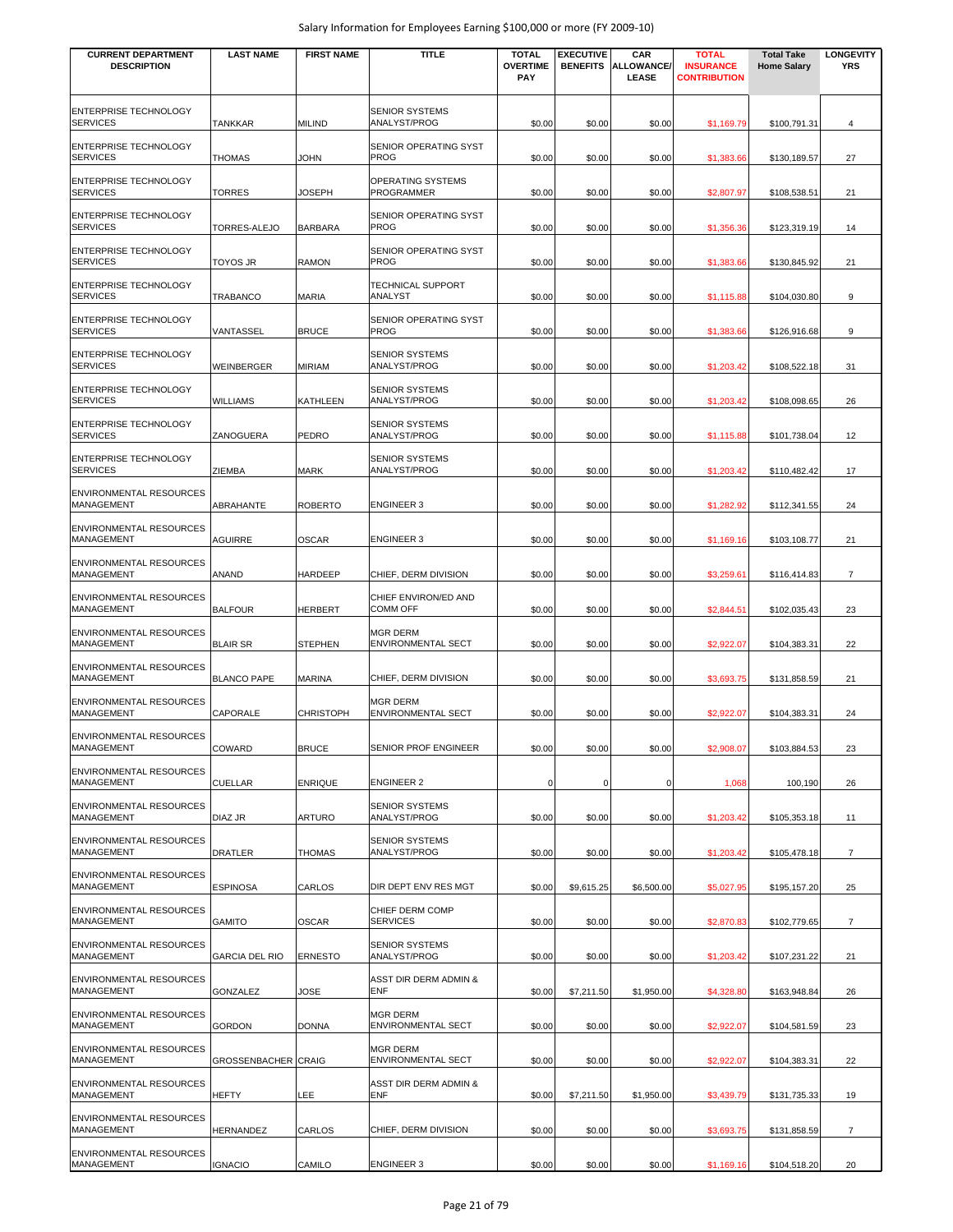| <b>CURRENT DEPARTMENT</b><br><b>DESCRIPTION</b> | <b>LAST NAME</b>                 | <b>FIRST NAME</b>                  | <b>TITLE</b>                                                                | <b>TOTAL</b><br><b>OVERTIME</b><br>PAY | <b>EXECUTIVE</b><br><b>BENEFITS</b> | CAR<br><b>ALLOWANCE/</b><br><b>LEASE</b> | <b>TOTAL</b><br><b>INSURANCE</b><br><b>CONTRIBUTION</b> | <b>Total Take</b><br><b>Home Salary</b> | <b>LONGEVITY</b><br><b>YRS</b> |
|-------------------------------------------------|----------------------------------|------------------------------------|-----------------------------------------------------------------------------|----------------------------------------|-------------------------------------|------------------------------------------|---------------------------------------------------------|-----------------------------------------|--------------------------------|
| ENVIRONMENTAL RESOURCES<br><b>MANAGEMENT</b>    | ISTAMBOULI                       | <b>RASHID</b>                      | SENIOR PROF ENGINEER                                                        | \$0.00                                 | \$0.00                              | \$0.00                                   | \$2,861.60                                              | \$102.260.50                            | 3                              |
| <b>ENVIRONMENTAL RESOURCES</b><br>MANAGEMENT    | <b>JOHNSON</b>                   | <b>GLENN</b>                       | SYSTEMS SUPPORT MGR                                                         | \$0.00                                 | \$0.00                              | \$0.00                                   | \$1,589.10                                              | \$138,392.58                            | 8                              |
| ENVIRONMENTAL RESOURCES<br>MANAGEMENT           | LEWIS                            | CHARLTON                           | <b>COMPUTER SERVICES MGR</b>                                                | \$0.00                                 | \$0.00                              | \$0.00                                   | \$1,383.66                                              | \$119,409.47                            | 18                             |
| <b>ENVIRONMENTAL RESOURCES</b><br>MANAGEMENT    | LLANO                            | <b>JAQUELYN</b>                    | SENIOR PROF ENGINEER                                                        | \$0.00                                 | \$0.00                              | \$0.00                                   | \$2,886.09                                              | \$103,494.35                            | 18                             |
| <b>ENVIRONMENTAL RESOURCES</b><br>MANAGEMENT    | MAJETY                           | <b>SRIDHAR</b>                     | <b>SENIOR DATABASE</b><br><b>ADMINISTRATOR</b>                              | \$0.00                                 | \$0.00                              | \$0.00                                   | \$1,383.66                                              | \$117,660.75                            | $\overline{7}$                 |
| ENVIRONMENTAL RESOURCES<br>MANAGEMENT           | MARKLEY                          | <b>SUSAN</b>                       | CHIEF, DERM DIVISION                                                        | \$0.00                                 | \$0.00                              | \$0.00                                   | \$3,693.75                                              | \$131,833.59                            | 27                             |
| <b>ENVIRONMENTAL RESOURCES</b><br>MANAGEMENT    | <b>MARTIN</b>                    | <b>VICTOR</b>                      | <b>ENGINEER 3</b>                                                           | \$0.00                                 | \$0.00                              | \$0.00                                   | \$1,169.16                                              | \$104,267.09                            | 18                             |
| <b>ENVIRONMENTAL RESOURCES</b><br>MANAGEMENT    | <b>MARTINEZ</b>                  | <b>ALICIA</b>                      | <b>COMPUTER SERVICES MGR</b>                                                | \$0.00                                 | \$0.00                              | \$0.00                                   | \$1,383.66                                              | \$123,220.18                            | 21                             |
| <b>ENVIRONMENTAL RESOURCES</b><br>MANAGEMENT    | MAYORGA                          | <b>WILBUR</b>                      | POLLUTION CONT DIV CHIEF                                                    | \$0.00                                 | \$0.00                              | \$0.00                                   | \$3,991.12                                              | \$142,414.66                            | 20                             |
| ENVIRONMENTAL RESOURCES<br><b>MANAGEMENT</b>    | MELENDEZ                         | <b>MARCIA</b>                      | <b>CHIEF ADMINISTRATIVE</b><br><b>SERV DIV</b>                              | \$0.00                                 | \$7,211.50                          | \$1,950.00                               | \$3,155.18                                              | \$121,588.24                            | 32                             |
| <b>ENVIRONMENTAL RESOURCES</b><br>MANAGEMENT    | <b>MENDEZ</b>                    | <b>VICTOR</b>                      | <b>ENGINEER 3</b>                                                           | \$0.00                                 | \$0.00                              | \$0.00                                   | \$1,169.16                                              | \$104,540.57                            | 18                             |
| ENVIRONMENTAL RESOURCES<br>MANAGEMENT           | <b>MORGALO</b>                   | <b>KARLA</b>                       | SYSTEMS ADMINISTRATOR 2                                                     | \$0.00                                 | \$0.00                              | \$0.00                                   | \$1,086.72                                              | \$104,467.37                            | 17                             |
| ENVIRONMENTAL RESOURCES<br>MANAGEMENT           | MUTHIAH                          | <b>MALLIKA</b>                     | SENIOR PROF ENGINEER                                                        | \$0.00                                 | \$0.00                              | \$0.00                                   | \$3,247.30                                              | \$116,361.61                            | 17                             |
| ENVIRONMENTAL RESOURCES<br>MANAGEMENT           | <b>SOCARRAS</b>                  | <b>AGUSTIN</b>                     | <b>ENGINEER 2</b>                                                           | \$0.00                                 | \$0.00                              | \$0.00                                   | \$3,189.12                                              | \$118,833.17                            | 29                             |
| <b>ENVIRONMENTAL RESOURCES</b><br>MANAGEMENT    | THOMPSON                         | <b>ELIZABETH</b>                   | <b>COMPUTER SERVICES MGR</b>                                                | \$0.00                                 | \$0.00                              | \$0.00                                   | \$1,383.66                                              | \$123,462.62                            | 22                             |
| <b>ENVIRONMENTAL RESOURCES</b><br>MANAGEMENT    | <b>TOBON</b>                     | <b>JOSEPH</b>                      | <b>ENGINEER 2</b>                                                           | \$0.00                                 | \$0.00                              | \$0.00                                   | \$1,068.48                                              | \$105,253.46                            | 8                              |
| ENVIRONMENTAL RESOURCES<br>MANAGEMENT           | <b>VOIGHT</b>                    | <b>MATTHEW</b>                     | DERM INTERGOVT AFFAIRS<br>ADMIN                                             | \$0.00                                 | \$7,211.50                          | \$1,950.00                               | \$3,382.67                                              | \$129,703.23                            | 24                             |
| ENVIRONMENTAL RESOURCES<br>MANAGEMENT           | WILLIAMS                         | <b>CURT</b>                        | <b>MGR DERM</b><br><b>ENVIRONMENTAL SECT</b>                                | \$0.00                                 | \$0.00                              | \$0.00                                   | \$2,922.07                                              | \$104,408.31                            | 21                             |
| <b>ENVIRONMENTAL RESOURCES</b><br>MANAGEMENT    | <b>WONG</b>                      | <b>HUGH</b>                        | CHIEF, DERM DIVISION                                                        | \$0.00                                 | \$0.00                              | \$0.00                                   | \$3,693.75                                              | \$131,993.94                            | 30                             |
| FAIR EMPLOYMENT PRACTICES DAVIS-RAIFORD         |                                  | <b>LUCIA</b>                       | DIRECTOR OHRFEP                                                             | \$0.00                                 | \$9,615.25                          | \$6,500.00                               | \$4,209.51                                              | \$166,045.16                            | $\overline{7}$                 |
| FAIR EMPLOYMENT PRACTICES DIAZ                  |                                  | <b>EDUARDO</b>                     | <b>SPEC PROJECTS</b><br><b>ADMINISTRATOR 2</b>                              | \$0.00                                 | \$2,434.61                          | \$1,250.00                               | \$2,728.04                                              | \$112,991.94                            | 28                             |
| FILM AND ENTERTAINMENT<br><b>FINANCE</b>        | PEEL<br>ADAN                     | <b>JEFFREY</b><br>JUAN             | <b>DIR, OFFICE FILM &amp;</b><br><b>ENTERTAINMNT</b><br><b>ACCOUNTANT 4</b> | \$0.00<br>\$0.00                       | \$9,615.25<br>\$0.00                | \$6,500.00<br>\$0.00                     | \$3,776.64<br>\$2,859.64                                | \$150,650.55<br>\$107,491.78            | 23<br>22                       |
| <b>FINANCE</b>                                  | <b>ALFONSO</b>                   | <b>MADELIN</b>                     | <b>ASSISTANT CONTROLLER</b>                                                 | \$0.00                                 | \$0.00                              | \$0.00                                   | \$3,270.68                                              | \$119,988.51                            | 6                              |
| <b>FINANCE</b>                                  | CAM                              | <b>PETER</b>                       | ASST TAX COLLECTOR                                                          | \$0.00                                 | \$0.00                              | \$0.00                                   | \$2,748.61                                              | \$103,265.01                            | 13                             |
| <b>FINANCE</b><br><b>FINANCE</b>                | CASAMAYOR<br><b>CESPEDES</b>     | <b>FERNANDO</b><br><b>GRACIELA</b> | <b>TAX COLLECTOR</b><br><b>DEP FINANCE DIR</b>                              | \$0.00<br>\$0.00                       | \$7,211.50<br>\$8,173.00            | \$1,950.00<br>\$5,200.00                 | \$3,380.43<br>\$5,100.48                                | \$129,599.59<br>\$195,443.39            | 22<br>32                       |
| <b>FINANCE</b>                                  | DIAZ                             | DANIA                              | ASSISTANT CONTROLLER                                                        | \$0.00                                 | \$0.00                              | \$0.00                                   | \$3,583.02                                              | \$125,324.56                            | 20                             |
| <b>FINANCE</b>                                  | <b>FROW</b>                      | SYLVIA                             | ASST TAX COLLECTOR                                                          | \$0.00                                 | \$0.00                              | \$0.00                                   | \$3,220.97                                              | \$121,447.35                            | 23                             |
| <b>FINANCE</b><br><b>FINANCE</b>                | <b>GALEA JR</b><br><b>GARCIA</b> | <b>CHARLES</b><br><b>CLAUDIA</b>   | <b>FINANCE CHIEF</b><br><b>ACCOUNTANT 4</b>                                 | \$0.00<br>\$0.00                       | \$0.00<br>\$0.00                    | \$0.00<br>\$0.00                         | \$2,922.07<br>\$2,859.64                                | \$109,751.37<br>\$102,202.45            | 37<br>17                       |
| <b>FINANCE</b>                                  | <b>GOMEZ</b>                     | <b>MARIELA</b>                     | DIR CASH MANAGEMENT DIV                                                     | \$0.00                                 | \$7,211.50                          | \$1,950.00                               | \$3,381.00                                              | \$129,741.55                            | $\overline{2}$                 |
| <b>FINANCE</b><br><b>FINANCE</b>                | <b>HAMMER</b><br><b>HINTON</b>   | LOWELL<br><b>FRANK</b>             | <b>FINANCE DIR</b><br><b>BOND ANALYST</b><br>SENIOR HUMAN RESOUR            | \$0.00<br>\$0.00                       | \$8,553.84<br>\$0.00                | \$6,500.00<br>\$0.00                     | \$5,519.22<br>\$3,155.18                                | \$211,597.86<br>\$112,676.74            | $\mathbf{1}$<br>19             |
| <b>FINANCE</b><br><b>FINANCE</b>                | HUGHES                           | <b>GENEVA</b>                      | <b>MGR</b><br><b>BOND ANALYST</b>                                           | \$0.00<br>\$0.00                       | \$5,505.81                          | \$1,950.00                               | \$2,487.93                                              | \$100,814.94                            | 20<br>17                       |
|                                                 | LEVERETTE                        | <b>ARLESA</b>                      | DIR BOND ADMINISTRATION                                                     |                                        | \$0.00                              | \$0.00                                   | \$3,155.18                                              | \$112,730.27                            |                                |
| <b>FINANCE</b><br><b>FINANCE</b>                | MONZON-AGUIRRE LIDIA<br>PADRON   | <b>BLANCA</b>                      | <b>DIV</b><br><b>CONTROLLER</b>                                             | \$0.00<br>\$0.00                       | \$7,211.50<br>\$7,211.50            | \$1,950.00<br>\$1,950.00                 | \$4,190.69<br>\$4,190.73                                | \$155,117.57<br>\$155,345.65            | 37<br>28                       |
| <b>FINANCE</b>                                  | PATTERSON                        | <b>WILLIS</b>                      | ASSISTANT CONTROLLER                                                        | \$0.00                                 | \$4,807.75                          | \$0.00                                   | \$3,583.02                                              | \$129,875.75                            | 37                             |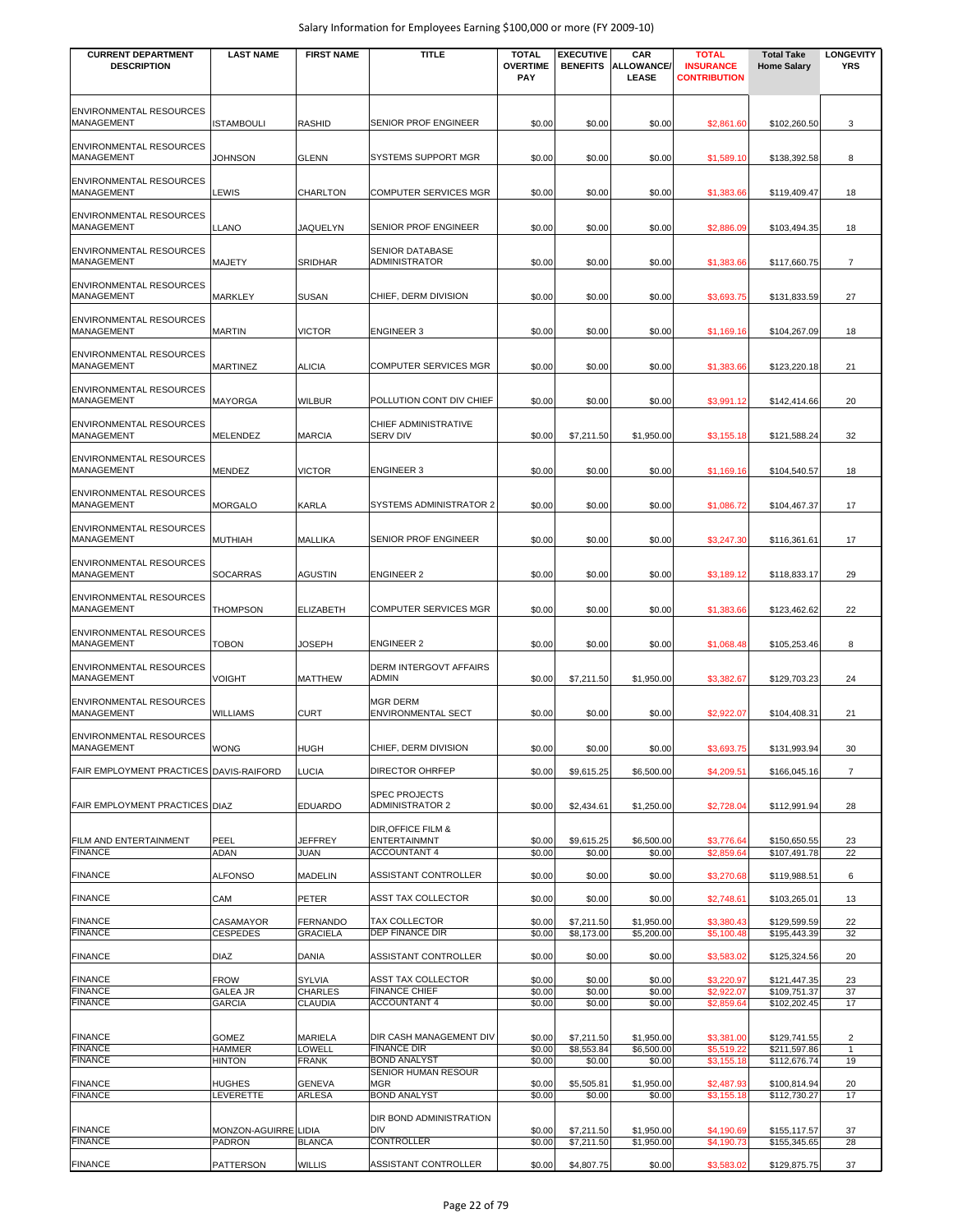| <b>CURRENT DEPARTMENT</b><br><b>DESCRIPTION</b> | <b>LAST NAME</b>                | <b>FIRST NAME</b>     | <b>TITLE</b>                         | <b>TOTAL</b><br><b>OVERTIME</b> | <b>EXECUTIVE</b><br><b>BENEFITS</b> | <b>CAR</b><br><b>ALLOWANCE/</b> | <b>TOTAL</b><br><b>INSURANCE</b> | <b>Total Take</b><br><b>Home Salary</b> | <b>LONGEVITY</b><br><b>YRS</b> |
|-------------------------------------------------|---------------------------------|-----------------------|--------------------------------------|---------------------------------|-------------------------------------|---------------------------------|----------------------------------|-----------------------------------------|--------------------------------|
|                                                 |                                 |                       |                                      | PAY                             |                                     | LEASE                           | <b>CONTRIBUTION</b>              |                                         |                                |
|                                                 |                                 |                       | <b>SENIOR SYSTEMS</b>                |                                 |                                     |                                 |                                  |                                         |                                |
| <b>FINANCE</b><br><b>FINANCE</b>                | <b>STROWD</b><br><b>TEINTZE</b> | CARL<br><b>JURGEN</b> | ANALYST/PROG<br><b>FINANCE CHIEF</b> | \$0.00<br>\$0.00                | \$0.00<br>\$0.00                    | \$0.00<br>\$0.00                | \$1,203.42<br>\$2,922.07         | \$113,892.30<br>\$109,751.37            | 33<br>$\overline{7}$           |
|                                                 |                                 |                       | <b>FINANCE SYSTEMS</b>               |                                 |                                     |                                 |                                  |                                         |                                |
| <b>FINANCE</b>                                  | <b>WHITE</b>                    | <b>CONSUELO</b>       | <b>SUPPORT ADMIN</b>                 | \$0.00                          | \$0.00                              | \$0.00                          | \$3,312.96                       | \$116,020.29                            | 22                             |
| <b>FIRE RESCUE</b>                              | ABREU                           | <b>PERSIO</b>         | FIRE LIEUTENANT                      | \$80.16                         | \$0.00                              | \$0.00                          | \$2,086.28                       | \$137,593.48                            | 21                             |
| <b>FIRE RESCUE</b>                              | <b>ACEVEDO</b>                  | <b>MARCOS</b>         | <b>FIREFIGHTER</b>                   | \$9,569.32                      | \$0.00                              | \$0.00                          | \$1,715.13                       | \$102,160.80                            | 14                             |
| <b>FIRE RESCUE</b>                              | <b>ACKERMAN</b>                 | <b>CHRISTOPHER</b>    | <b>FIRE LIEUTENANT</b>               | \$16,465.68                     | \$0.00                              | \$0.00                          | \$1,899.24                       | \$119,707.28                            | 7                              |
| <b>FIRE RESCUE</b>                              | <b>ACOSTA</b>                   | <b>ALEXANDER</b>      | <b>FIRE LIEUTENANT</b>               | \$1,994.78                      | \$0.00                              | \$0.00                          | \$1,899.24                       | \$104,526.11                            | $\overline{7}$                 |
| <b>FIRE RESCUE</b>                              | <b>ADAMS</b>                    | JAMES                 | <b>FIRE LIEUTENANT</b>               | \$17,047.17                     | \$0.00                              | \$0.00                          | \$1,899.24                       | \$110,446.07                            | 11                             |
| <b>FIRE RESCUE</b>                              | ADAMS                           | JAMES                 | <b>FIRE LIEUTENANT</b>               | \$9,019.69                      | \$0.00                              | \$0.00                          | \$2,086.28                       | \$118,874.11                            | 43                             |
| <b>FIRE RESCUE</b>                              | ADAMS                           | <b>MELANIE</b>        | <b>FIRE CAPTAIN</b>                  | \$0.00                          | \$0.00                              | \$0.00                          | \$2,095.80                       | \$106,341.08                            | 13                             |
| <b>FIRE RESCUE</b>                              | ADLER                           | <b>MONTE</b>          | FIRE LIEUTENANT                      | \$9,204.07                      | \$0.00                              | \$0.00                          | \$1,899.24                       | \$101,115.47                            | 13                             |
| <b>FIRE RESCUE</b>                              | <b>AGRAMONTE</b>                | JOSE                  | FIRE LIEUTENANT                      | \$24,922.86                     | \$0.00                              | \$0.00                          | \$1,991.63                       | \$134,721.57                            | 27                             |
| <b>FIRE RESCUE</b>                              | AGUIAR                          | <b>REINALDO</b>       | <b>FIRE CAPTAIN</b>                  | \$853.75                        | \$0.00                              | \$0.00                          | \$2,199.95                       | \$106,311.40                            | 11                             |
| <b>FIRE RESCUE</b>                              | <b>ALARCON</b>                  | <b>EDUARDO</b>        | <b>FIRE CAPTAIN</b>                  | \$2,512.10                      | \$0.00                              | \$0.00                          | \$2,199.95                       | \$106,119.88                            | 14                             |
| <b>FIRE RESCUE</b>                              | <b>ALBURY</b>                   | PHILIP                | CHIEF FIRE OFFICER                   | \$4,887.86                      | $-$772.00$                          | \$0.00                          | \$2,751.84                       | \$145,590.04                            | 29                             |
| <b>FIRE RESCUE</b>                              | <b>ALFONSO</b>                  | <b>HECTOR</b>         | FIRE LIEUTENANT                      | \$13,743.41                     | \$0.00                              | \$0.00                          | \$1,899.24                       | \$101,388.54                            | 8                              |
| <b>FIRE RESCUE</b>                              | <b>ALICEA</b>                   | <b>ROBERT</b>         | <b>FIRE CAPTAIN</b>                  | \$10,768.18                     | \$0.00                              | \$0.00                          | \$2,199.95                       | \$112,299.71                            | 10                             |
|                                                 |                                 |                       | FIRE DEPT HELICOPTER CO              |                                 |                                     |                                 |                                  |                                         |                                |
| <b>FIRE RESCUE</b>                              | <b>ALLAN</b>                    | <b>ROSS</b>           | PILOT                                | \$15,224.11                     | \$0.00                              | \$0.00                          | \$2,086.28                       | \$112,242.32                            | 14                             |
| <b>FIRE RESCUE</b>                              | <b>ALONSO</b>                   | <b>ARTURO</b>         | <b>FIRE CAPTAIN</b>                  | \$20,319.56                     | \$0.00                              | \$0.00                          | \$2,301.87                       | \$143,520.15                            | 22                             |
| <b>FIRE RESCUE</b>                              | <b>ALONSO</b>                   | <b>DAVID</b>          | <b>FIRE LIEUTENANT</b>               | \$44,932.86                     | \$0.00                              | \$0.00                          | \$1,899.24                       | \$148,872.21                            | 23                             |
| <b>FIRE RESCUE</b>                              | <b>ALTARAC</b>                  | <b>DARREN</b>         | <b>FIRE LIEUTENANT</b>               | \$14,610.32                     | \$0.00                              | \$0.00                          | \$1,899.24                       | \$109,730.29                            | 10                             |
| <b>FIRE RESCUE</b>                              | ALVARADO                        | <b>PATRICIO</b>       | FIRE LIEUTENANT                      | \$23,152.92                     | \$0.00                              | \$0.00                          | \$1,899.24                       | \$120,239.99                            | 14                             |
| <b>FIRE RESCUE</b>                              | <b>ALVAREZ</b>                  | <b>ANDRES</b>         | FIRE LIEUTENANT                      | \$26,543.88                     | \$0.00                              | \$0.00                          | \$1,899.24                       | \$123,510.45                            | 8                              |
| <b>FIRE RESCUE</b>                              | <b>ALVAREZ</b>                  | JOSE                  | FIRE & RESCUE DIVISION<br>MANAGER    | \$0.00                          | \$0.00                              | \$0.00                          | \$3,991.12                       | \$143,245.16                            | 25                             |
| <b>FIRE RESCUE</b>                              | ALVAREZ JR                      | <b>GEORGE</b>         | <b>FIRE CAPTAIN</b>                  | \$15,683.08                     | \$0.00                              | \$0.00                          | \$2,199.95                       | \$126,523.95                            | 15                             |
| <b>FIRE RESCUE</b>                              | ALVAREZ JR                      | <b>WILFREDO</b>       | <b>FIRE CAPTAIN</b>                  | \$9,621.10                      | \$0.00                              | \$0.00                          | \$2,408.83                       |                                         | 29                             |
|                                                 | ANDERSON                        |                       | CHIEF FIRE OFFICER                   |                                 |                                     |                                 |                                  | \$127,713.58                            |                                |
| FIRE RESCUE<br><b>FIRE RESCUE</b>               |                                 | <b>BRIAN</b>          |                                      | \$4,605.19                      | \$0.00                              | \$0.00                          | \$2,751.84                       | \$149,103.72                            | 20                             |
|                                                 | ANDERSON                        | <b>SHANE</b>          | <b>FIRE CAPTAIN</b>                  | \$12,871.65                     | \$0.00                              | \$0.00                          | \$2,199.95                       | \$118,007.45                            | 10                             |
| <b>FIRE RESCUE</b>                              | ANGULO                          | <b>MAURICIO</b>       | FIRE LIEUTENANT                      | \$27,036.92                     | \$0.00                              | \$0.00                          | \$1,899.24                       | \$132,300.61                            | 10                             |
| <b>FIRE RESCUE</b>                              | APANA                           | <b>ANIL</b>           | FIRE LIEUTENANT                      | \$12,697.70                     | \$0.00                              | \$0.00                          | \$1,899.24                       | \$104,609.10                            | 10                             |
| <b>FIRE RESCUE</b>                              | ARCAND                          | <b>CHERYL</b>         | <b>FIRE CAPTAIN</b>                  | \$8,109.32                      | \$0.00                              | \$0.00                          | \$2,199.95                       | \$118,367.39                            | 13                             |
| <b>FIRE RESCUE</b>                              | ARCHIE                          | <b>RICHARD</b>        | FIRE LIEUTENANT                      | \$18,957.93                     | \$0.00                              | \$0.00                          | \$1,944.21                       | \$124,492.22                            | 23                             |
| <b>FIRE RESCUE</b>                              | ARENAS                          | <b>MAURICIO</b>       | FIRE LIEUTENANT                      | \$5,958.75                      | \$0.00                              | \$0.00                          | \$1,899.24                       | \$104,517.70                            | 9                              |
| <b>FIRE RESCUE</b>                              | ARIAS                           | JOHN                  | <b>FIRE CAPTAIN</b>                  | \$11,373.26                     | \$0.00                              | \$0.00                          | \$2,199.95                       | \$121,797.78                            | 15                             |
| <b>FIRE RESCUE</b>                              | ARROJO                          | JOHN                  | FIRE LIEUTENANT                      | \$27,503.96                     | \$0.00                              | \$0.00                          | \$1,991.63                       | \$123,860.51                            | 13                             |
| <b>FIRE RESCUE</b>                              | ARTHUR                          | <b>DAVID</b>          | FIRE LIEUTENANT                      | \$1,548.54                      | \$0.00                              | \$0.00                          | \$2,086.28                       | \$102,479.20                            | 26                             |
| <b>FIRE RESCUE</b>                              | ATTARD                          | <b>KENNETH</b>        | <b>HEAVY EQUIPMENT</b><br>TECHNCIAN  | \$37,556.45                     | \$0.00                              | \$0.00                          | \$1,629.46                       | \$103,463.39                            | 22                             |
| <b>FIRE RESCUE</b>                              | <b>AUSTIN</b>                   | <b>RAYMOND</b>        | <b>FIRE CAPTAIN</b>                  | \$10,981.00                     | \$0.00                              | \$0.00                          | \$2,199.95                       | \$116,649.47                            | 14                             |
| FIRE RESCUE                                     | <b>BAENA</b>                    | <b>RALPH</b>          | FIRE LIEUTENANT                      | \$11,091.98                     | \$0.00                              | \$0.00                          | \$1,899.24                       | \$111,451.03                            | 6                              |
| <b>FIRE RESCUE</b>                              | <b>BAILLIE</b>                  | SANDRA                | <b>FIRE CAPTAIN</b>                  | \$3,028.40                      | \$0.00                              | \$0.00                          | \$2,199.95                       | \$106,660.57                            | 12                             |
| <b>FIRE RESCUE</b>                              | <b>BAKER</b>                    | <b>JOHN</b>           | <b>FIRE CAPTAIN</b>                  | \$26,932.80                     | \$0.00                              | \$0.00                          | \$2,301.87                       | \$146,837.06                            | 22                             |
| <b>FIRE RESCUE</b>                              | <b>BAKER</b>                    | <b>ROBERT</b>         | CHIEF FIRE OFFICER                   | \$21,494.36                     | \$0.00                              | \$0.00                          | \$2,751.84                       | \$159,166.33                            | 29                             |
| <b>FIRE RESCUE</b>                              | <b>BALBOA</b>                   | <b>GERALD</b>         | FIRE LIEUTENANT                      | \$9,564.68                      | \$0.00                              | \$0.00                          | \$1,899.24                       | \$102,562.05                            | $\overline{7}$                 |
| <b>FIRE RESCUE</b>                              | <b>BALLESTER</b>                | EDDY                  | FIRE LIEUTENANT                      | \$20,378.18                     | \$0.00                              | \$0.00                          | \$2,086.28                       | \$124,160.68                            | 23                             |
| <b>FIRE RESCUE</b>                              | <b>BARBICK</b>                  | <b>MARK</b>           | <b>FIRE CAPTAIN</b>                  | \$11,710.88                     | \$0.00                              | \$0.00                          | \$2,199.95                       | \$123,383.35                            | 14                             |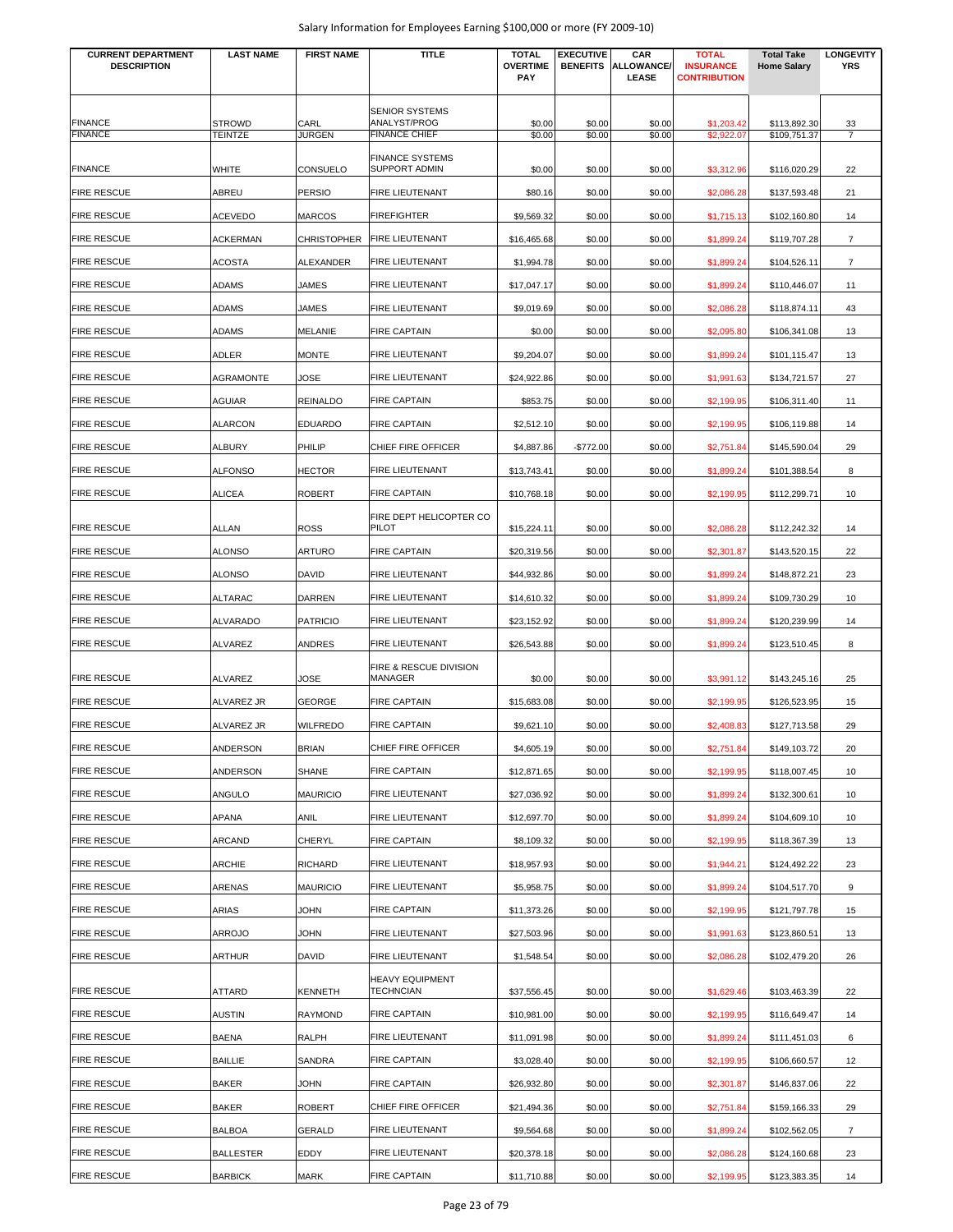| <b>CURRENT DEPARTMENT</b><br><b>DESCRIPTION</b> | <b>LAST NAME</b>                    | <b>FIRST NAME</b>      | <b>TITLE</b>                               | <b>TOTAL</b><br><b>OVERTIME</b><br><b>PAY</b> | <b>EXECUTIVE</b><br><b>BENEFITS</b> | CAR<br>ALLOWANCE/<br><b>LEASE</b> | <b>TOTAL</b><br><b>INSURANCE</b><br><b>CONTRIBUTION</b> | <b>Total Take</b><br><b>Home Salary</b> | <b>LONGEVITY</b><br><b>YRS</b> |
|-------------------------------------------------|-------------------------------------|------------------------|--------------------------------------------|-----------------------------------------------|-------------------------------------|-----------------------------------|---------------------------------------------------------|-----------------------------------------|--------------------------------|
| <b>FIRE RESCUE</b>                              | <b>BARCZAK</b>                      | <b>RICHARD</b>         | FIRE LIEUTENANT                            | \$11,671.06                                   | \$0.00                              | \$0.00                            | \$1,899.24                                              | \$110,643.87                            | $\overline{7}$                 |
| <b>FIRE RESCUE</b>                              | <b>BARDISA</b>                      | WILLIAM                | CHIEF FIRE OFFICER                         | \$2,806.10                                    | \$0.00                              | \$0.00                            | \$2,625.97                                              | \$121,884.09                            | 27                             |
| <b>FIRE RESCUE</b>                              | <b>BARNES</b>                       | <b>EDWARD</b>          | FIRE LIEUTENANT                            | \$1,456.38                                    | \$0.00                              | \$0.00                            | \$2,086.28                                              | \$102,000.94                            | 27                             |
| <b>FIRE RESCUE</b>                              | <b>BARNETT</b>                      | <b>DENNIS</b>          | <b>FIREFIGHTER</b>                         | \$2,205.02                                    | \$0.00                              | \$0.00                            | \$1,800.53                                              | \$103,936.86                            | 22                             |
| <b>FIRE RESCUE</b>                              | <b>BARRETO</b>                      | <b>RAYMOND</b>         | FIRE DIVISION CHIEF                        | \$0.00                                        | \$0.00                              | \$0.00                            | \$4,328.80                                              | \$159,448.38                            | 22                             |
| <b>FIRE RESCUE</b>                              | <b>BARROSO</b>                      | ARNALDO                | CHIEF FIRE OFFICER                         | \$11,855.47                                   | \$0.00                              | \$0.00                            | \$2,625.97                                              | \$144,383.75                            | 29                             |
| <b>FIRE RESCUE</b>                              | <b>BARTOLI</b>                      | <b>RAFAEL</b>          | <b>FIRE CAPTAIN</b>                        | \$16,344.93                                   | \$0.00                              | \$0.00                            | \$2,199.95                                              | \$124,440.67                            | 11                             |
| <b>FIRE RESCUE</b>                              | <b>BAS</b>                          | PEDRO                  | FIRE DIVISION CHIEF                        | \$0.00                                        | \$0.00                              | \$0.00                            | \$4,328.80                                              | \$155,744.72                            | 23                             |
| <b>FIRE RESCUE</b>                              | <b>BAS</b>                          | <b>ROMAN</b>           | <b>FIRE CAPTAIN</b>                        | \$16,968.96                                   | \$0.00                              | \$0.00                            | \$2,199.95                                              | \$126,989.17                            | 23                             |
| <b>FIRE RESCUE</b>                              | <b>BASTIEN</b>                      | <b>JOHN</b>            | <b>FIRE CAPTAIN</b>                        | \$752.94                                      | \$0.00                              | \$0.00                            | \$2,408.83                                              | \$109,105.38                            | 32                             |
| <b>FIRE RESCUE</b>                              | <b>BAUM</b>                         | <b>ERIC</b>            | <b>FIRE CAPTAIN</b>                        | \$4,942.19                                    | \$0.00                              | \$0.00                            | \$2,199.95                                              | \$111,738.52                            | 11                             |
| <b>FIRE RESCUE</b>                              | <b>BEALS</b>                        | <b>DOUGLAS</b>         | <b>FIREFIGHTER</b>                         | \$10,166.65                                   | \$0.00                              | \$0.00                            | \$1,715.13                                              | \$102,096.65                            | 15                             |
| <b>FIRE RESCUE</b>                              | <b>BEATTY</b>                       | <b>DAVID</b>           | <b>FIREFIGHTER</b>                         | \$15,416.65                                   | \$0.00                              | \$0.00                            | \$1,800.53                                              | \$118,561.07                            | 23                             |
| <b>FIRE RESCUE</b>                              | <b>BECKMANN</b>                     | <b>BRIAN</b>           | <b>FIRE CAPTAIN</b>                        | \$11,081.78                                   | -\$772.00                           | \$0.00                            | \$2,199.95                                              | \$111,428.78                            | 13                             |
| <b>FIRE RESCUE</b>                              | <b>BEDENBAUGH</b>                   | <b>ROBERT</b>          | FIRE LIEUTENANT                            | \$6,099.38                                    | \$0.00                              | \$0.00                            | \$2,086.28                                              | \$108,892.17                            | 33                             |
| <b>FIRE RESCUE</b>                              | <b>BELL</b>                         | <b>DAVID</b>           | <b>FIREFIGHTER</b>                         | \$7,231.61                                    | \$0.00                              | \$0.00                            | \$1,715.13                                              | \$102,264.10                            | 11                             |
| <b>FIRE RESCUE</b>                              | <b>BELL</b>                         | <b>RAYMOND</b>         | <b>FIRE CAPTAIN</b>                        | \$29,664.49                                   | \$0.00                              | \$0.00                            | \$2,301.87                                              | \$138,229.57                            | 19                             |
| <b>FIRE RESCUE</b>                              | <b>BENDANA</b>                      | <b>RICARDO</b>         | FIRE LIEUTENANT                            | \$10,337.07                                   | \$0.00                              | \$0.00                            | \$1,899.24                                              | \$103,759.88                            | 8                              |
| <b>FIRE RESCUE</b>                              | <b>BENEBY</b>                       | ERIC                   | <b>FIRE CAPTAIN</b>                        | \$4,140.77                                    | \$0.00                              | \$0.00                            | \$2,199.95                                              | \$117,911.55                            | 22                             |
| <b>FIRE RESCUE</b>                              | <b>BENITEZ</b>                      | <b>MARK</b>            | CHIEF FIRE OFFICER                         | \$16,286.80                                   | \$0.00                              | \$0.00                            | \$2,625.97                                              | \$147,340.54                            | 14                             |
| <b>FIRE RESCUE</b>                              | <b>BERNARD</b>                      | <b>RONALD</b>          | CHIEF FIRE OFFICER                         |                                               | \$0.00                              | \$0.00                            |                                                         |                                         | 23                             |
| <b>FIRE RESCUE</b>                              |                                     |                        | FIRE LIEUTENANT                            | \$5,668.35                                    |                                     |                                   | \$2,751.84                                              | \$153,845.47                            |                                |
| <b>FIRE RESCUE</b>                              | <b>BERNER</b><br><b>BERRIOS</b>     | EDWARD<br><b>MARIO</b> | PROFESSIONAL ENGINEER                      | \$12,686.92                                   | \$0.00                              | \$0.00                            | \$2,086.28                                              | \$126,111.32                            | 22<br>21                       |
| <b>FIRE RESCUE</b>                              |                                     |                        | FIRE LIEUTENANT                            | \$0.00                                        | \$0.00                              | \$0.00                            | \$2,888.90                                              | \$105,680.72                            |                                |
| <b>FIRE RESCUE</b>                              | <b>BERTRAM</b><br><b>BETANCOURT</b> | <b>ROBERT</b>          | <b>FIRE CAPTAIN</b>                        | \$11,717.44                                   | \$0.00                              | \$0.00                            | \$1,991.63                                              | \$112,452.70                            | 15                             |
| <b>FIRE RESCUE</b>                              |                                     | <b>ROBERTO</b>         | FIRE LIEUTENANT                            | \$27,903.32                                   | \$0.00                              | \$0.00                            | \$2,301.87                                              | \$153,519.04                            | 20                             |
|                                                 | <b>BICKHAM</b><br><b>BILLER</b>     | <b>BESSIE</b>          |                                            | \$9,523.34                                    | \$0.00                              | \$0.00                            | \$1,899.24                                              | \$110,290.60                            | 17                             |
| <b>FIRE RESCUE</b>                              |                                     | <b>BRETT</b>           | FIRE LIEUTENANT                            | \$29,740.43                                   | \$0.00                              | \$0.00                            | \$2,086.28                                              | \$142,823.91                            | 23                             |
| <b>FIRE RESCUE</b>                              | <b>BLAIR</b>                        | <b>KEITH</b>           | <b>FIREFIGHTER</b>                         | \$13,519.42                                   | \$0.00                              | \$0.00                            | \$1,715.13                                              | \$101,913.39                            | 14                             |
| <b>FIRE RESCUE</b>                              | <b>BLAKE</b>                        | <b>PAUL</b>            | <b>FIRE CAPTAIN</b>                        | \$26,129.34                                   | \$0.00                              | \$0.00                            | \$2,301.87                                              | \$150,980.94                            | 19                             |
| <b>FIRE RESCUE</b>                              | <b>BLANCO</b>                       | <b>FABIANO</b>         | FIRE LIEUTENANT                            | \$8,415.90                                    | \$0.00                              | \$0.00                            | \$1,991.63                                              | \$112,799.61                            | 14                             |
| <b>FIRE RESCUE</b>                              | <b>BOLLES</b>                       | <b>JASON</b>           | <b>FIRE LIEUTENANT</b>                     | \$9,433.79                                    | \$0.00                              | \$0.00                            | \$1,899.24                                              | \$106,056.03                            | 11                             |
| <b>FIRE RESCUE</b>                              | <b>BOLLINE III</b>                  | DANIEL                 | <b>FIRE CAPTAIN</b>                        | \$7,472.10                                    | \$0.00                              | \$0.00                            | \$2,199.95                                              | \$114,136.84                            | 15                             |
| <b>FIRE RESCUE</b>                              | <b>BOND JR</b>                      | <b>FREDRICK</b>        | <b>FIRE CAPTAIN</b>                        | \$2,863.67                                    | \$0.00                              | \$0.00                            | \$2,199.95                                              | \$115,045.17                            | 14                             |
| <b>FIRE RESCUE</b>                              | <b>BONILLA</b>                      | GERALD                 | <b>FIREFIGHTER</b>                         | \$7,020.19                                    | \$0.00                              | \$0.00                            | \$1,800.53                                              | \$108,614.09                            | 22                             |
| <b>FIRE RESCUE</b>                              | <b>BORELAND</b>                     | ANGELA                 | MDFR FIN RESOURCES DIV<br>MGR              | \$0.00                                        | \$0.00                              | \$0.00                            | \$3,155.18                                              | \$112,701.74                            | 15                             |
| <b>FIRE RESCUE</b>                              | <b>BORGES JR</b>                    | <b>MARIO</b>           | <b>FIRE CAPTAIN</b>                        | \$7,532.56                                    | \$0.00                              | \$0.00                            | \$2,199.95                                              | \$121,022.33                            | 15                             |
| <b>FIRE RESCUE</b>                              | <b>BORRAYO</b>                      | LAZARO                 | <b>HEAVY EQUIPMENT</b><br><b>TECHNCIAN</b> | \$48,739.72                                   | \$0.00                              | \$0.00                            | \$1,629.46                                              | \$112,397.28                            | 23                             |
| <b>FIRE RESCUE</b>                              | <b>BORREGO</b>                      | <b>HUMBERTO</b>        | FIRE PLANS PROCESSOR                       | \$0.00                                        | \$0.00                              | \$0.00                            | \$2,922.07                                              | \$104,408.31                            | 17                             |
| <b>FIRE RESCUE</b>                              | <b>BORZ</b>                         | RONALD                 | <b>FIRE CAPTAIN</b>                        | \$23,648.36                                   | \$0.00                              | \$0.00                            | \$2,199.95                                              | \$130,043.98                            | 15                             |
| <b>FIRE RESCUE</b>                              | <b>BOSQUE</b>                       | RAUL                   | <b>FIRE CAPTAIN</b>                        | \$3,089.85                                    | \$0.00                              | \$0.00                            | \$2,301.87                                              | \$125,084.30                            | 23                             |
| <b>FIRE RESCUE</b>                              | <b>BOUZA</b>                        | <b>OSCAR</b>           | FIRE LIEUTENANT                            | \$14,665.13                                   | \$0.00                              | \$0.00                            | \$1,899.24                                              | \$121,578.81                            | 9                              |
| <b>FIRE RESCUE</b>                              | <b>BRIDEWELL</b>                    | <b>ALDO</b>            | <b>FIRE CAPTAIN</b>                        | \$3,104.00                                    | \$0.00                              | \$0.00                            | \$2,301.87                                              | \$110,172.46                            | 23                             |
| <b>FIRE RESCUE</b>                              | <b>BROADNAX</b>                     | <b>GERMARLON</b>       | <b>FIREFIGHTER</b>                         | \$14,613.52                                   | \$0.00                              | \$0.00                            | \$1,800.53                                              | \$100,030.78                            | 11                             |
| <b>FIRE RESCUE</b>                              | <b>BROWN</b>                        | <b>KENNETH</b>         | FIRE LIEUTENANT                            | \$11,136.16                                   | \$0.00                              | \$0.00                            | \$1,991.63                                              | \$106,500.90                            | 15                             |
| <b>FIRE RESCUE</b>                              | <b>BROWN</b>                        | <b>VICTOR</b>          | FIRE LIEUTENANT                            | \$931.62                                      | \$0.00                              | \$0.00                            | \$2,086.28                                              | \$104,190.23                            | 36                             |
| <b>FIRE RESCUE</b>                              | <b>BRUCE JR</b>                     | JAMES                  | FIRE LIEUTENANT                            | \$4,336.45                                    | \$0.00                              | \$0.00                            | \$2,086.28                                              | \$109,551.34                            | 35                             |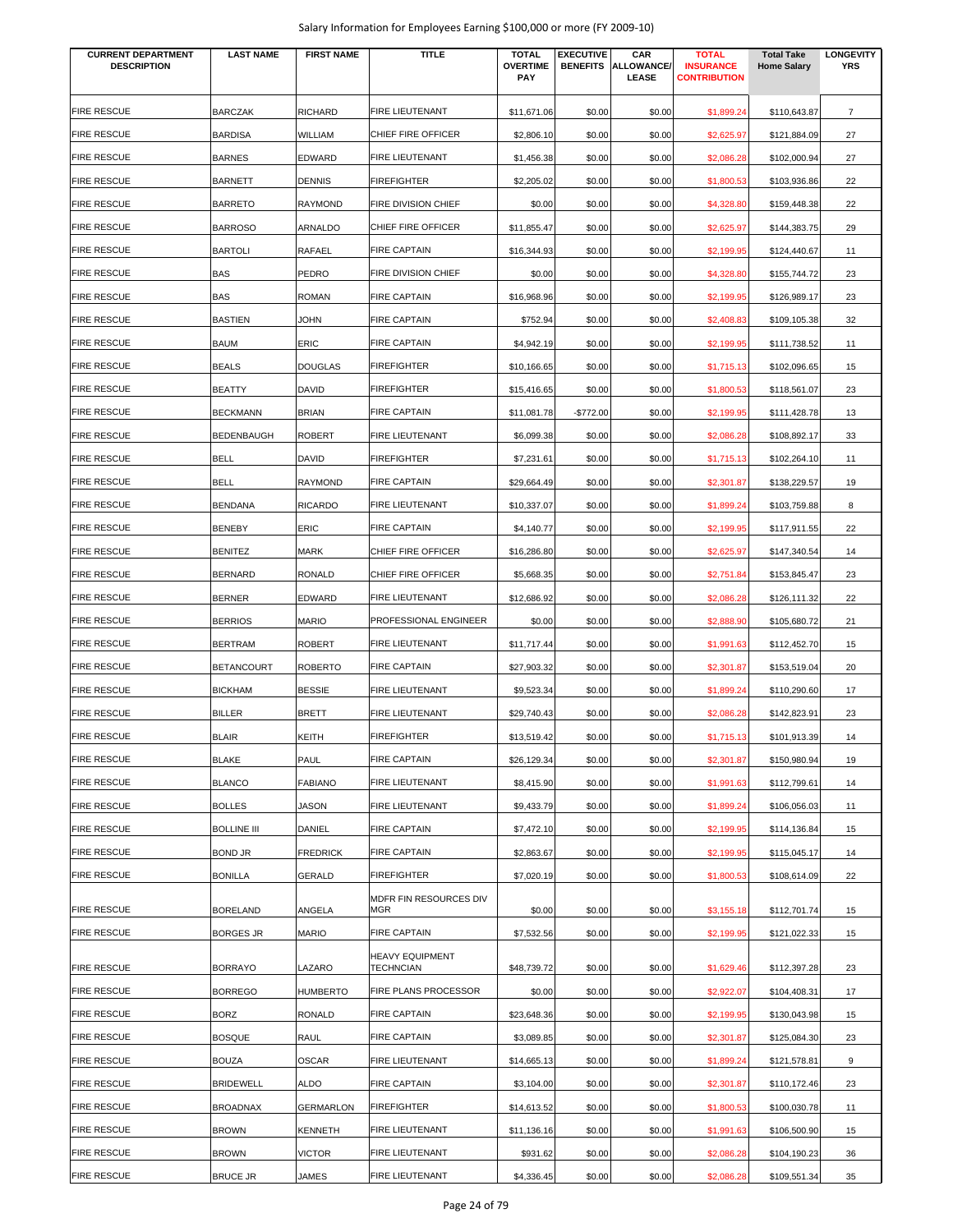| <b>CURRENT DEPARTMENT</b><br><b>DESCRIPTION</b> | <b>LAST NAME</b>   | <b>FIRST NAME</b> | <b>TITLE</b>           | <b>TOTAL</b><br><b>OVERTIME</b> | <b>EXECUTIVE</b><br><b>BENEFITS</b> | CAR<br>ALLOWANCE/ | <b>TOTAL</b><br><b>INSURANCE</b> | <b>Total Take</b><br><b>Home Salary</b> | <b>LONGEVITY</b><br><b>YRS</b> |
|-------------------------------------------------|--------------------|-------------------|------------------------|---------------------------------|-------------------------------------|-------------------|----------------------------------|-----------------------------------------|--------------------------------|
|                                                 |                    |                   |                        | <b>PAY</b>                      |                                     | LEASE             | <b>CONTRIBUTION</b>              |                                         |                                |
| <b>FIRE RESCUE</b>                              | <b>BRUDER</b>      | <b>HUGH</b>       | CHIEF FIRE OFFICER     | \$7,111.05                      | \$0.00                              | \$0.00            | \$2,625.97                       | \$135,544.21                            | 22                             |
| <b>FIRE RESCUE</b>                              | <b>BRUDER</b>      | <b>JACQUELINE</b> | <b>FIRE CAPTAIN</b>    | \$10.016.12                     | \$0.00                              | \$0.00            | \$2,199.95                       | \$114,737.05                            | 18                             |
| <b>FIRE RESCUE</b>                              | <b>BRYANT JR</b>   | <b>WALTER</b>     | <b>FIRE CAPTAIN</b>    | \$32,559.84                     | \$0.00                              | \$0.00            | \$2,408.83                       | \$166,050.29                            | 41                             |
| <b>FIRE RESCUE</b>                              | <b>BUCHANAN JR</b> | <b>CLYDE</b>      | <b>FIRE LIEUTENANT</b> | \$38,261.38                     | \$0.00                              | \$0.00            | \$1,899.24                       | \$135,650.33                            | $\overline{7}$                 |
| <b>FIRE RESCUE</b>                              | <b>BULLARD</b>     | LISA              | FIRE LIEUTENANT        | \$7,861.49                      | \$0.00                              | \$0.00            | \$1,899.24                       | \$104,825.70                            | 9                              |
| <b>FIRE RESCUE</b>                              | <b>BUNKER</b>      | <b>DAVID</b>      | FIRE LIEUTENANT        | \$5,394.51                      | \$0.00                              | \$0.00            | \$1,899.24                       | \$102,028.73                            | $\overline{7}$                 |
| <b>FIRE RESCUE</b>                              | <b>BURNS</b>       | JEFFREY           | <b>FIRE LIEUTENANT</b> | \$3,302.98                      | \$0.00                              | \$0.00            | \$1,991.63                       | \$109,409.82                            | 17                             |
| <b>FIRE RESCUE</b>                              | <b>BUSTAMANTE</b>  | <b>MIGUEL</b>     | FIRE LIEUTENANT        | \$18,301.34                     | \$0.00                              | \$0.00            | \$1,991.63                       | \$115,278.89                            | 12                             |
| <b>FIRE RESCUE</b>                              | <b>BUTLER</b>      | <b>SCARLET</b>    | <b>FIREFIGHTER</b>     | \$9,957.53                      | \$0.00                              | \$0.00            | \$1,800.53                       | \$106,348.57                            | 20                             |
| <b>FIRE RESCUE</b>                              | <b>BYRD JR</b>     | JEROME            | FIRE DIVISION CHIEF    | \$1,851.35                      | \$0.00                              | \$0.00            | \$2,829.88                       | \$134,446.27                            | 18                             |
| <b>FIRE RESCUE</b>                              | CABALLERO          | <b>DERRICK</b>    | <b>FIRE LIEUTENANT</b> | \$17,598.21                     | \$0.00                              | \$0.00            | \$1,899.24                       | \$119,710.51                            | 14                             |
| <b>FIRE RESCUE</b>                              | CADET              | <b>ELIE</b>       | <b>FIRE LIEUTENANT</b> | \$23,508.81                     | \$0.00                              | \$0.00            | \$1,899.24                       | \$112,422.27                            | 8                              |
| <b>FIRE RESCUE</b>                              | CAIRO              | <b>RINERIO</b>    | FIREFIGHTER            | \$15,524.08                     | \$0.00                              | \$0.00            | \$1,800.53                       | \$112,090.38                            | 26                             |
| <b>FIRE RESCUE</b>                              | CALVO              | <b>ENRIQUE</b>    | FIRE LIEUTENANT        | \$11,883.01                     | \$0.00                              | \$0.00            | \$1,899.24                       | \$111,219.38                            | $\overline{7}$                 |
| <b>FIRE RESCUE</b>                              | CAMEL              | <b>MERRILL</b>    | <b>FIRE CAPTAIN</b>    | \$28,071.10                     | \$0.00                              | \$0.00            | \$2,199.95                       | \$145,273.31                            | 17                             |
| <b>FIRE RESCUE</b>                              | CAMPA              | <b>JORGE</b>      | CHIEF FIRE OFFICER     | \$6,893.15                      | \$0.00                              | \$0.00            | \$2,751.84                       | \$153,758.70                            | 23                             |
| <b>FIRE RESCUE</b>                              | CAMPANA            | <b>SHAWN</b>      | <b>FIRE CAPTAIN</b>    | \$4,526.46                      | \$0.00                              | \$0.00            | \$2,199.95                       | \$109,967.33                            | 13                             |
| <b>FIRE RESCUE</b>                              | CANFIELD           | <b>MICHAEL</b>    | <b>FIRE CAPTAIN</b>    | \$19,928.71                     | \$0.00                              | \$0.00            | \$2,408.83                       | \$145,728.89                            | 26                             |
| <b>FIRE RESCUE</b>                              | CANO               | <b>FEDERICO</b>   | <b>FIRE CAPTAIN</b>    | \$3,103.23                      | \$0.00                              | \$0.00            | \$2,301.87                       | \$124,679.74                            | 18                             |
| <b>FIRE RESCUE</b>                              | CAPABLANCA         | JOSE              | <b>FIREFIGHTER</b>     | \$17,918.15                     | \$0.00                              | \$0.00            | \$1,800.53                       | \$117,818.54                            | 22                             |
| <b>FIRE RESCUE</b>                              | CAPOTE             | <b>ERNESTO</b>    | <b>FIRE LIEUTENANT</b> | \$44,910.09                     | \$0.00                              | \$0.00            | \$2,086.28                       | \$160,603.83                            | 22                             |
| <b>FIRE RESCUE</b>                              | CAPOTE             | <b>WALDO</b>      | <b>FIREFIGHTER</b>     | \$23,718.45                     | \$0.00                              | \$0.00            | \$1,485.95                       | \$105,049.41                            | 5                              |
| <b>FIRE RESCUE</b>                              | CARDESO            | <b>DANNY</b>      | CHIEF FIRE OFFICER     | \$10,247.37                     | \$0.00                              | \$0.00            | \$2,751.84                       | \$165,998.18                            | 17                             |
| <b>FIRE RESCUE</b>                              | <b>CARIDE JR</b>   | <b>ANTONIO</b>    | <b>FIRE LIEUTENANT</b> | \$1,280.12                      | \$0.00                              | \$0.00            | \$2,086.28                       | \$111,756.37                            | 23                             |
| <b>FIRE RESCUE</b>                              | CARLISLE           | B                 | <b>FIRE LIEUTENANT</b> | \$3,182.16                      | \$0.00                              | \$0.00            | \$1,991.63                       | \$135,299.55                            | 19                             |
| <b>FIRE RESCUE</b>                              | CARMAN             | JOSEPH            | <b>FIRE CAPTAIN</b>    | \$3,332.77                      | \$0.00                              | \$0.00            | \$2,199.95                       | \$106,515.57                            | 17                             |
| <b>FIRE RESCUE</b>                              | CARPENTER          | <b>ROBERT</b>     | <b>FIRE CAPTAIN</b>    | \$11,094.01                     | \$0.00                              | \$0.00            | \$2,301.87                       | \$126,235.14                            | 23                             |
| <b>FIRE RESCUE</b>                              | CARROLL            | <b>SCOTT</b>      | FIRE LIEUTENANT        | \$16,565.79                     | \$0.00                              | \$0.00            | \$1,991.63                       | \$117,012.34                            | 15                             |
| <b>FIRE RESCUE</b>                              | CARSON             | <b>ANTHONY</b>    | <b>FIRE LIEUTENANT</b> | \$3,355.81                      | \$0.00                              | \$0.00            | \$1,899.24                       | \$101,820.31                            | 22                             |
| <b>FIRE RESCUE</b>                              | CARTER             | <b>MICHAEL</b>    | <b>FIRE CAPTAIN</b>    | \$3,142.64                      | \$0.00                              | \$0.00            | \$2,301.87                       | \$114,666.10                            | 18                             |
| <b>FIRE RESCUE</b>                              | CARTER             | <b>THOMAS</b>     | FIRE LIEUTENANT        | \$16,996.16                     | \$0.00                              | \$0.00            | \$1,899.24                       | \$108,992.68                            | 21                             |
| <b>FIRE RESCUE</b>                              | CARVAJAL           | JORGE             | <b>FIRE CAPTAIN</b>    | \$1,069.53                      | \$0.00                              | \$0.00            | \$2,301.87                       | \$114,209.55                            | 17                             |
| <b>FIRE RESCUE</b>                              | CASALES            | JESUS             | FIRE LIEUTENANT        | \$15,262.19                     | \$0.00                              | \$0.00            | \$2,086.28                       | \$116,522.05                            | 19                             |
| <b>FIRE RESCUE</b>                              | CASTANO            | <b>FERNANDO</b>   | FIRE LIEUTENANT        | \$18,988.35                     | $-$772.00$                          | \$0.00            | \$1,899.24                       | \$104,040.52                            | 8                              |
| <b>FIRE RESCUE</b>                              | CASTLEBERRY        | <b>TIMOTHY</b>    | CHIEF FIRE OFFICER     | \$7,167.01                      | \$0.00                              | \$0.00            | \$2,751.84                       | \$145,204.02                            | 21                             |
| <b>FIRE RESCUE</b>                              | CASTRO             | <b>MICHAEL</b>    | <b>FIRE LIEUTENANT</b> | \$20,993.74                     | \$0.00                              | \$0.00            | \$1,899.24                       | \$113,981.39                            | 8                              |
| <b>FIRE RESCUE</b>                              | CAVALLO            | JOSEPH            | FIREFIGHTER            | \$12,867.93                     | \$0.00                              | \$0.00            | \$1,800.53                       | \$102,776.98                            | 21                             |
| <b>FIRE RESCUE</b>                              | CENTENO            | <b>RICARDO</b>    | <b>FIRE LIEUTENANT</b> | \$10,341.66                     | \$0.00                              | \$0.00            | \$1,899.24                       | \$112,922.29                            | 13                             |
| <b>FIRE RESCUE</b>                              | <b>CHAMBERS</b>    | <b>KAREN</b>      | FIRE LIEUTENANT        | \$13,469.22                     | \$0.00                              | \$0.00            | \$1,899.24                       | \$106,869.87                            | 10                             |
| <b>FIRE RESCUE</b>                              | CHAPELIN           | JERALD            | FIRE LIEUTENANT        | \$4,752.49                      | \$0.00                              | \$0.00            | \$2,086.28                       | \$116,447.45                            | 21                             |
| <b>FIRE RESCUE</b>                              | CHARDON            | <b>EDGARDO</b>    | FIRE CAPTAIN           | \$4,138.75                      | -\$772.00                           | \$0.00            | \$2,199.95                       | \$112,912.30                            | 11                             |
| <b>FIRE RESCUE</b>                              | CHASE              | <b>RODNALL</b>    | <b>FIREFIGHTER</b>     | \$13,841.20                     | \$0.00                              | \$0.00            | \$1,641.78                       | \$105,738.48                            | 8                              |
| <b>FIRE RESCUE</b>                              | <b>CHAVERS</b>     | <b>MARC</b>       | <b>FIRE CAPTAIN</b>    | \$12,960.25                     | \$0.00                              | \$0.00            | \$2,199.95                       | \$119,501.82                            | 11                             |
| <b>FIRE RESCUE</b>                              | CHAVEZ JR          | JOSE              | FIRE LIEUTENANT        | \$7,144.40                      | \$0.00                              | \$0.00            | \$1,991.63                       | \$101,063.43                            | 14                             |
| <b>FIRE RESCUE</b>                              | <b>CHIN</b>        | MARIE             | <b>FIRE CAPTAIN</b>    | \$6,287.12                      | $-$772.00$                          | \$0.00            | \$2,199.95                       | \$116,267.00                            | 17                             |
| <b>FIRE RESCUE</b>                              | <b>CHUNG</b>       | <b>RICHARD</b>    | FIREFIGHTER            |                                 | \$0.00                              | \$0.00            |                                  |                                         |                                |
| <b>FIRE RESCUE</b>                              | <b>CLEMENTS</b>    | <b>STEVEN</b>     | FIRE LIEUTENANT        | \$17,888.12<br>\$15,728.29      | \$0.00                              | \$0.00            | \$1,715.13<br>\$1,899.24         | \$101,342.47<br>\$107,639.69            | 13<br>8                        |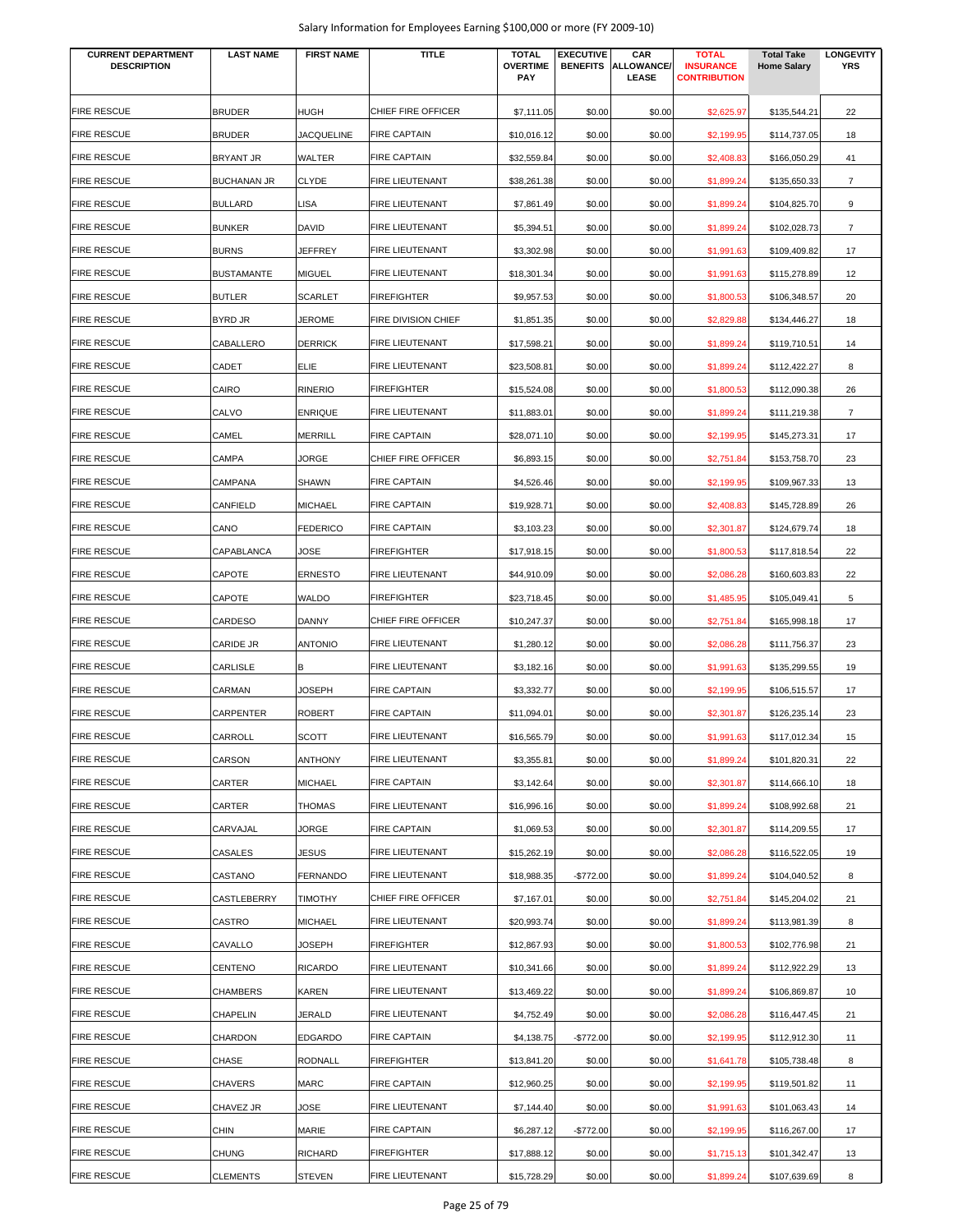| <b>CURRENT DEPARTMENT</b><br><b>DESCRIPTION</b> | <b>LAST NAME</b>     | <b>FIRST NAME</b> | <b>TITLE</b>                             | <b>TOTAL</b><br><b>OVERTIME</b><br>PAY | <b>EXECUTIVE</b><br><b>BENEFITS</b> | CAR<br>ALLOWANCE/<br>LEASE | <b>TOTAL</b><br><b>INSURANCE</b><br><b>CONTRIBUTION</b> | <b>Total Take</b><br><b>Home Salary</b> | <b>LONGEVITY</b><br><b>YRS</b> |
|-------------------------------------------------|----------------------|-------------------|------------------------------------------|----------------------------------------|-------------------------------------|----------------------------|---------------------------------------------------------|-----------------------------------------|--------------------------------|
| <b>FIRE RESCUE</b>                              | <b>CLODFELTER</b>    | <b>MADELINE</b>   | EXEC ASST TO MDFR ASST<br><b>DIRECTR</b> | \$0.00                                 | \$0.00                              | \$0.00                     | \$2,922.07                                              | \$104,716.38                            | 24                             |
| <b>FIRE RESCUE</b>                              | COLE                 | <b>JEFFREY</b>    | CHIEF FIRE OFFICER                       | \$5,504.87                             | \$0.00                              | \$0.00                     | \$2,751.84                                              | \$151,734.99                            | 22                             |
| <b>FIRE RESCUE</b>                              | COLE JR              | JACK              | <b>FIRE CAPTAIN</b>                      | \$3,777.33                             | \$0.00                              | \$0.00                     | \$2,408.83                                              | \$133,957.07                            | 30                             |
| <b>FIRE RESCUE</b>                              | COLE JR              | THOMAS            | CHIEF FIRE OFFICER                       | \$4,223.11                             | \$0.00                              | \$0.00                     | \$2,751.84                                              | \$135,791.55                            | 22                             |
| <b>FIRE RESCUE</b>                              | COLUMBANO            | ЛIГ               | FIRE LIEUTENANT                          | \$18,995.73                            | \$0.00                              | \$0.00                     | \$2,086.28                                              | \$114,471.78                            | 18                             |
| <b>FIRE RESCUE</b>                              | <b>COMINSKY</b>      | ALAN              | CHIEF FIRE OFFICER                       | \$8,615.08                             | \$0.00                              | \$0.00                     | \$2,625.97                                              | \$163,719.10                            | 14                             |
| <b>FIRE RESCUE</b>                              | <b>CONEY</b>         | MARCEND           | <b>FIRE LIEUTENANT</b>                   | \$6,677.78                             | \$0.00                              | \$0.00                     | \$1,757.00                                              | \$103,778.25                            | 9                              |
| <b>FIRE RESCUE</b>                              | <b>CONLEY</b>        | GLENN             | <b>FIRE LIEUTENANT</b>                   | \$3,944.93                             | \$0.00                              | \$0.00                     | \$1,899.24                                              | \$100,079.77                            | 8                              |
| <b>FIRE RESCUE</b>                              | <b>COOPER JR</b>     | RHAUDAL           | FIRE LIEUTENANT                          | \$13,729.69                            | \$0.00                              | \$0.00                     | \$1,991.63                                              | \$112,608.46                            | 13                             |
| <b>FIRE RESCUE</b>                              | <b>CORVEA</b>        | JUAN              | FIRE LIEUTENANT                          | \$10,451.06                            | \$0.00                              | \$0.00                     | \$2,086.28                                              | \$128,623.17                            | 27                             |
| <b>FIRE RESCUE</b>                              | <b>COUVERTIER II</b> | <b>DOUGLAS</b>    | <b>FIREFIGHTER</b>                       | \$227.68                               | \$0.00                              | \$0.00                     | \$1,800.53                                              | \$102,199.01                            | 22                             |
| <b>FIRE RESCUE</b>                              | <b>CRESPO</b>        | JAVIER            | FIRE LIEUTENANT                          | \$17,482.12                            | \$0.00                              | \$0.00                     | \$1,899.24                                              | \$109,393.52                            | 15                             |
| <b>FIRE RESCUE</b>                              | CRUZ                 | ARGELIO           | CHIEF FIRE OFFICER                       | \$6,501.04                             | \$0.00                              | \$0.00                     | \$2,625.97                                              | \$151,413.54                            | 21                             |
| <b>FIRE RESCUE</b>                              | CRUZ                 | <b>RICARDO</b>    | FIRE LIEUTENANT                          | \$16,580.63                            | \$0.00                              | \$0.00                     | \$1,641.78                                              | \$105,725.96                            | 6                              |
| <b>FIRE RESCUE</b>                              | CUOCO                | DANIEL            | CHIEF FIRE OFFICER                       | \$3,620.46                             | \$0.00                              | \$0.00                     | \$2,751.83                                              | \$153,862.78                            | 32                             |
| <b>FIRE RESCUE</b>                              | <b>CURRIE</b>        | URSULA            | <b>FIRE CAPTAIN</b>                      | \$12,419.41                            | \$0.00                              | \$0.00                     | \$1,479.77                                              | \$108,829.08                            | 16                             |
| <b>FIRE RESCUE</b>                              | <b>CUSHEN</b>        | MICHAEL           | <b>FIRE CAPTAIN</b>                      | \$14,992.26                            | \$0.00                              | \$0.00                     | \$2,199.95                                              | \$127,990.24                            | 18                             |
| <b>FIRE RESCUE</b>                              | <b>DARRING</b>       | AL                | CHIEF FIRE OFFICER                       | \$0.00                                 | \$0.00                              | \$0.00                     | \$2,625.97                                              | \$142,996.10                            | 27                             |
| <b>FIRE RESCUE</b>                              | <b>DARVILLE</b>      | TERANCE           | <b>FIRE CAPTAIN</b>                      | \$4,643.51                             | \$0.00                              | \$0.00                     | \$2,199.95                                              | \$120,771.56                            | 14                             |
| <b>FIRE RESCUE</b>                              | <b>DAVALOS</b>       | <b>VICTOR</b>     | <b>FIRE CAPTAIN</b>                      | \$17,038.07                            | \$0.00                              | \$0.00                     | \$2,199.95                                              | \$129,135.28                            | 22                             |
| <b>FIRE RESCUE</b>                              | <b>DAVIS</b>         | ALFREDO           | FIRE LIEUTENANT                          | \$3,688.58                             | \$0.00                              | \$0.00                     | \$1,899.24                                              | \$100,574.75                            | 13                             |
| <b>FIRE RESCUE</b>                              | <b>DAVIS</b>         | FAYE              | <b>FIRE CAPTAIN</b>                      | \$17,264.23                            | \$0.00                              | \$0.00                     | \$2,301.87                                              | \$126,574.62                            | 23                             |
| <b>FIRE RESCUE</b>                              | <b>DAVIS</b>         | RICKY             | FIRE LIEUTENANT                          | \$12,540.64                            | \$0.00                              | \$0.00                     | \$2,086.28                                              | \$113,820.84                            | 22                             |
| <b>FIRE RESCUE</b>                              | <b>DAWSON</b>        | SHANE             | <b>FIRE CAPTAIN</b>                      | \$4,037.81                             | \$0.00                              | \$0.00                     | \$2,199.95                                              | \$116,065.50                            | 16                             |
| <b>FIRE RESCUE</b>                              | DE ALFARAZ           | JOSE              | FIRE LIEUTENANT                          | \$1,700.01                             | \$0.00                              | \$0.00                     | \$1,991.63                                              | \$111,044.06                            | 14                             |
| <b>FIRE RESCUE</b>                              | <b>DE MARCO</b>      | DARA              | <b>FIRE CAPTAIN</b>                      | \$6,841.88                             | \$0.00                              | \$0.00                     | \$2,199.95                                              | \$107,828.46                            | 10                             |
| <b>FIRE RESCUE</b>                              | <b>DI MARIA</b>      | PHILIP            | CHIEF FIRE OFFICER                       | \$6,372.56                             | \$0.00                              | \$0.00                     | \$2,751.84                                              | \$160,737.83                            | 23                             |
| <b>FIRE RESCUE</b>                              | <b>DIAZ</b>          | DANIEL            | FIRE LIEUTENANT                          |                                        | \$0.00                              | \$0.00                     | \$1,899.24                                              |                                         |                                |
| <b>FIRE RESCUE</b>                              | <b>DIAZ</b>          | <b>FELIX</b>      | <b>FIREFIGHTER</b>                       | \$18,702.73                            |                                     |                            |                                                         | \$118,059.49                            | 20<br>29                       |
|                                                 |                      |                   |                                          | \$16,404.39                            | \$0.00                              | \$0.00                     | \$1,800.53                                              | \$115,594.30                            |                                |
| <b>FIRE RESCUE</b>                              | <b>DIAZ</b>          | <b>GUY</b>        | FIRE DEPT HELICOPTER<br>PILOT            | \$3,294.82                             | \$0.00                              | \$0.00                     | \$2,301.87                                              | \$108,392.49                            | 10                             |
| <b>FIRE RESCUE</b>                              | <b>DIAZ</b>          | LAWRENCE          | <b>FIRE CAPTAIN</b>                      | \$18,860.07                            | \$0.00                              | \$0.00                     | \$2,199.95                                              | \$129,065.96                            | 14                             |
| <b>FIRE RESCUE</b>                              | <b>DIAZ</b>          | MANUEL            | <b>FIREFIGHTER</b>                       | \$16,675.93                            | \$0.00                              | \$0.00                     | \$1,800.53                                              | \$107,796.74                            | 22                             |
| <b>FIRE RESCUE</b>                              | <b>DOLAN</b>         | JAMES             | FIRE LIEUTENANT                          | \$15,526.20                            | \$0.00                              | \$0.00                     | \$1,899.24                                              | \$108,352.53                            | 10                             |
| <b>FIRE RESCUE</b>                              | <b>DOMINGUEZ</b>     | MANUEL            | <b>FIRE CAPTAIN</b>                      | \$632.16                               | \$0.00                              | \$0.00                     | \$2,199.95                                              | \$112,576.67                            | 15                             |
| <b>FIRE RESCUE</b>                              | <b>DOWNEY</b>        | DAVID             | <b>ASST FIRE CHIEF</b>                   | \$0.00                                 | \$4,296.90                          | \$0.00                     | \$4,368.41                                              | \$158,457.01                            | 22                             |
| <b>FIRE RESCUE</b>                              | <b>DUARTE</b>        | <b>DOUGLAS</b>    | FIRE LIEUTENANT                          | \$13,931.88                            | \$0.00                              | \$0.00                     | \$1,899.24                                              | \$112,305.78                            | 10                             |
| <b>FIRE RESCUE</b>                              | <b>DUARTE</b>        | <b>JAVIER</b>     | FIRE LIEUTENANT                          | \$7,504.16                             | \$0.00                              | \$0.00                     | \$1,899.24                                              | \$103,094.71                            | $\overline{7}$                 |
| <b>FIRE RESCUE</b>                              | <b>DUBE</b>          | ROBERT            | <b>FIRE CAPTAIN</b>                      | \$3,282.25                             | \$0.00                              | \$0.00                     | \$2,408.83                                              | \$125,176.48                            | 17                             |
| <b>FIRE RESCUE</b>                              | <b>DULA</b>          | <b>BRIAN</b>      | <b>FIRE CAPTAIN</b>                      | \$16,112.14                            | \$0.00                              | \$0.00                     | \$2,199.95                                              | \$123,181.67                            | 14                             |
| <b>FIRE RESCUE</b>                              | <b>DUNCAN</b>        | LEILANI           | FIRE LIEUTENANT                          | \$2,519.69                             | \$0.00                              | \$0.00                     | \$2,086.28                                              | \$103,118.89                            | 27                             |
| <b>FIRE RESCUE</b>                              | <b>DUNNIGAN</b>      | DAVID             | FIRE LIEUTENANT                          | \$8,979.92                             | \$0.00                              | \$0.00                     | \$1,899.24                                              | \$105,833.30                            | 10                             |
| <b>FIRE RESCUE</b>                              | EASLEY               | <b>TODD</b>       | <b>FIRE CAPTAIN</b>                      | \$4,746.72                             | \$0.00                              | \$0.00                     | \$1,899.24                                              | \$106,111.08                            | 8                              |
| <b>FIRE RESCUE</b>                              | EBRA                 | <b>MICHEL</b>     | FIRE LIEUTENANT                          | \$6,041.67                             | \$0.00                              | \$0.00                     | \$1,899.24                                              | \$104,765.68                            | 8                              |
| <b>FIRE RESCUE</b>                              | <b>EDGEHILL</b>      | STEVEN            | FIRE LIEUTENANT                          | \$19,770.26                            | \$0.00                              | \$0.00                     | \$1,899.24                                              | \$110,645.24                            | 14                             |
| <b>FIRE RESCUE</b>                              | <b>EDWARDS</b>       | MICHAEL           | FIRE LIEUTENANT                          | \$10,412.27                            | \$0.00                              | \$0.00                     | \$1,899.24                                              | \$109,233.11                            | 6                              |
| <b>FIRE RESCUE</b>                              | <b>ELOI</b>          | CARL              | FIRE LIEUTENANT                          | \$35,512.92                            | \$0.00                              | \$0.00                     | \$2,086.28                                              | \$139,685.98                            | 22                             |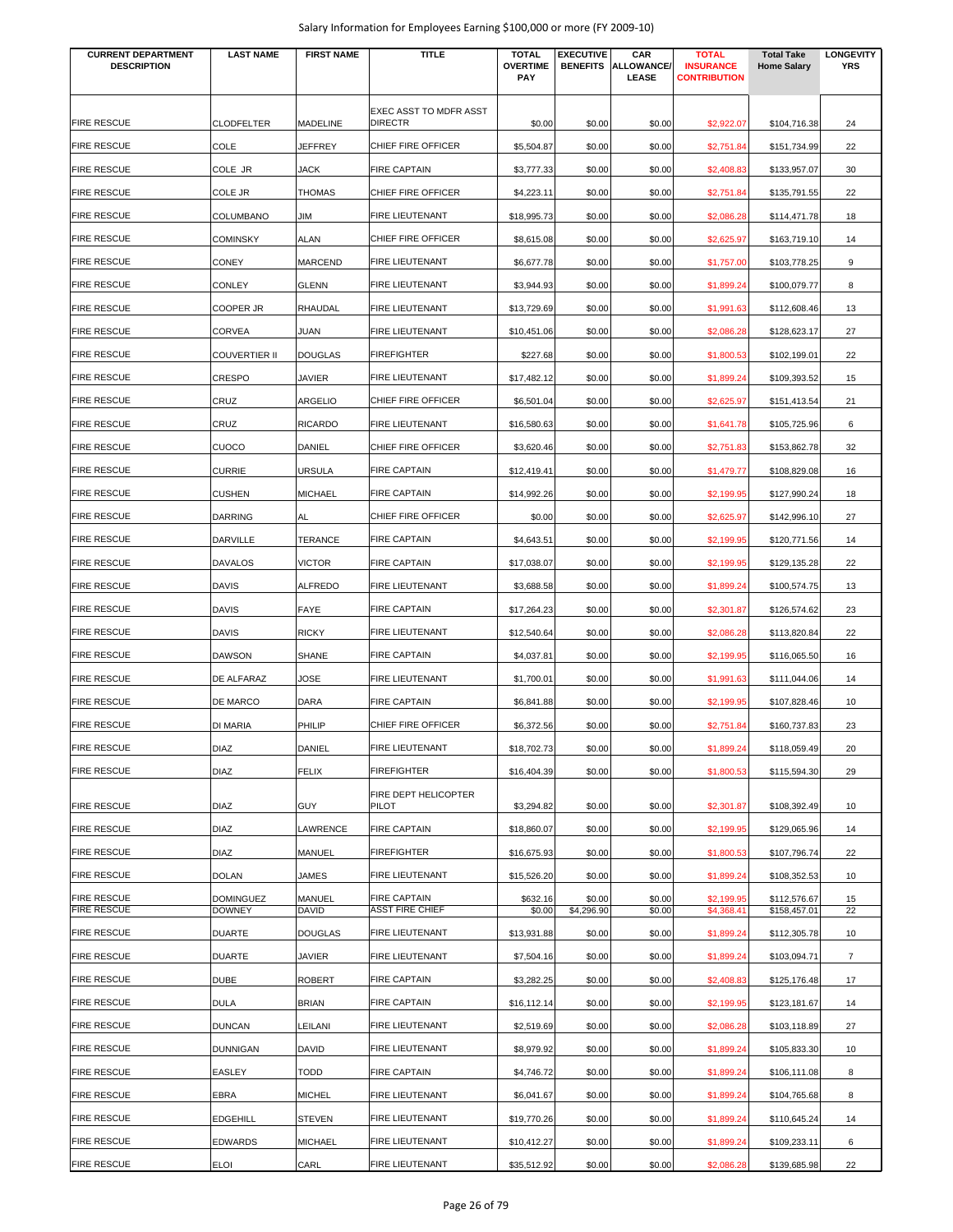| <b>CURRENT DEPARTMENT</b><br><b>DESCRIPTION</b> | <b>LAST NAME</b>           | <b>FIRST NAME</b> | <b>TITLE</b>                    | <b>TOTAL</b><br><b>OVERTIME</b><br><b>PAY</b> | <b>EXECUTIVE</b><br><b>BENEFITS</b> | CAR<br><b>ALLOWANCE</b><br>LEASE | <b>TOTAL</b><br><b>INSURANCE</b><br><b>CONTRIBUTION</b> | <b>Total Take</b><br><b>Home Salary</b> | <b>LONGEVITY</b><br><b>YRS</b> |
|-------------------------------------------------|----------------------------|-------------------|---------------------------------|-----------------------------------------------|-------------------------------------|----------------------------------|---------------------------------------------------------|-----------------------------------------|--------------------------------|
|                                                 |                            |                   |                                 |                                               |                                     |                                  |                                                         |                                         |                                |
| <b>FIRE RESCUE</b>                              | <b>ENG</b>                 | <b>MICHAEL</b>    | FIRE LIEUTENANT                 | \$11,210.43                                   | \$0.00                              | \$0.00                           | \$1,899.24                                              | \$108,440.17                            | 8                              |
| <b>FIRE RESCUE</b>                              | <b>ERICKSON</b>            | <b>EDWARD</b>     | <b>FIRE CAPTAIN</b>             | \$27,428.23                                   | \$0.00                              | \$0.00                           | \$2,199.95                                              | \$148,381.88                            | 14                             |
| <b>FIRE RESCUE</b>                              | <b>ESPINOSA</b>            | <b>FELIPE</b>     | <b>FIRE CAPTAIN</b>             | \$12,870.61                                   | \$0.00                              | \$0.00                           | \$2,301.87                                              | \$130,641.81                            | 26                             |
| <b>FIRE RESCUE</b>                              | <b>ESTEVEZ</b>             | <b>TOMAS</b>      | FIRE LIEUTENANT                 | \$10,452.79                                   | \$0.00                              | \$0.00                           | \$1,899.24                                              | \$107,302.95                            | 13                             |
| <b>FIRE RESCUE</b>                              | <b>ESTOPINAN</b>           | <b>PAUL</b>       | CHIEF FIRE OFFICER              | \$239.76                                      | \$0.00                              | \$0.00                           | \$2,625.97                                              | \$130,376.33                            | 18                             |
| <b>FIRE RESCUE</b>                              | <b>FABAL</b>               | <b>CESAR</b>      | CHIEF FIRE OFFICER              | \$14,068.30                                   | \$0.00                              | \$0.00                           | \$2,625.97                                              | \$159,226.94                            | 22                             |
| <b>FIRE RESCUE</b>                              | <b>FABIAN</b>              | <b>MARK</b>       | <b>FIREFIGHTER</b>              | \$4,377.70                                    | \$0.00                              | \$0.00                           | \$1,800.53                                              | \$102,510.09                            | 22                             |
| <b>FIRE RESCUE</b>                              | <b>FALCO</b>               | <b>ANNA</b>       | FIRE LIEUTENANT                 | \$1,487.42                                    | \$0.00                              | \$0.00                           | \$1,991.63                                              | \$121,396.74                            | 14                             |
| <b>FIRE RESCUE</b>                              | <b>FARINAS</b>             | JESUS             | <b>CONSTRUCTION MANAGER 2</b>   | \$0.00                                        | \$0.00                              | \$0.00                           | \$1,169.16                                              | \$104,061.84                            | 16                             |
| <b>FIRE RESCUE</b>                              | <b>FERNANDEZ</b>           | ABEL              | CHIEF FIRE OFFICER              | \$3,779.05                                    | \$0.00                              | \$0.00                           | \$2,625.97                                              | \$135,564.35                            | 13                             |
| <b>FIRE RESCUE</b>                              | FERNANDEZ                  | <b>ALBERTO</b>    | <b>FIRE LIEUTENANT</b>          | \$13,169.40                                   | \$0.00                              | \$0.00                           | \$1,899.24                                              | \$104,902.14                            | 6                              |
| <b>FIRE RESCUE</b>                              | FERNANDEZ                  | <b>FERNANDO</b>   | FIRE DIVISION CHIEF             | \$0.00                                        | \$0.00                              | \$0.00                           | \$4,328.80                                              | \$155,024.94                            | 26                             |
| <b>FIRE RESCUE</b>                              | FERNANDEZ                  | JORGE             | <b>FIREFIGHTER</b>              | \$12,318.38                                   | \$0.00                              | \$0.00                           | \$1,715.13                                              | \$104,022.82                            | 14                             |
| <b>FIRE RESCUE</b>                              | FERNANDEZ                  | <b>LUIS</b>       | <b>FIRE CAPTAIN</b>             | \$34,286.97                                   | \$0.00                              | \$0.00                           | \$2,301.87                                              | \$149,641.47                            | 26                             |
| <b>FIRE RESCUE</b>                              | FERNANDEZ                  | <b>MANUEL</b>     | FIRE LIEUTENANT                 | \$9,113.68                                    | \$0.00                              | \$0.00                           | \$1,899.24                                              | \$106,408.50                            | 7                              |
| <b>FIRE RESCUE</b>                              | FERNANDEZ                  | <b>RAFAEL</b>     | FIRE LIEUTENANT                 | \$20,947.45                                   | \$0.00                              | \$0.00                           | \$1,991.63                                              | \$118,034.13                            | 13                             |
| <b>FIRE RESCUE</b>                              | <b>FERNANDEZ III</b>       | LUIS              | <b>FIRE CAPTAIN</b>             | \$21,769.17                                   | \$0.00                              | \$0.00                           | \$2,408.83                                              | \$146,679.54                            | 23                             |
| <b>FIRE RESCUE</b>                              | <b>FERRARO</b>             | JOHN              | <b>FIRE LIEUTENANT</b>          | \$16,850.23                                   | \$0.00                              | \$0.00                           | \$1,899.24                                              | \$112,789.21                            | 10                             |
| <b>FIRE RESCUE</b>                              | <b>FERRER</b>              | <b>ERIC</b>       | <b>FIRE LIEUTENANT</b>          | \$13,140.05                                   | \$0.00                              | \$0.00                           | \$1,899.24                                              | \$115,281.75                            | 8                              |
| <b>FIRE RESCUE</b>                              | <b>FEUER</b>               | JANE              | ASST DIR FIRE<br>ADMINISTRATION | \$0.00                                        | \$7,211.50                          | \$1,950.00                       | \$5,100.48                                              | \$192,041.21                            | 29                             |
| <b>FIRE RESCUE</b>                              | <b>FICHTER</b>             | <b>KIRK</b>       | FIRE LIEUTENANT                 | \$28,518.35                                   | \$0.00                              | \$0.00                           | \$2,086.28                                              | \$147,428.42                            | 23                             |
|                                                 |                            |                   | <b>SENIOR SYSTEMS</b>           |                                               |                                     |                                  |                                                         |                                         |                                |
| <b>FIRE RESCUE</b>                              | <b>FIELDS</b>              | <b>CHERYL</b>     | ANALYST/PROG                    | \$0.00                                        | \$0.00                              | \$0.00                           | \$1,203.42                                              | \$107,273.30                            | 17                             |
| <b>FIRE RESCUE</b>                              | <b>FLINTROY</b>            | <b>ROBERT</b>     | <b>FIRE LIEUTENANT</b>          | \$17,208.10                                   | \$0.00                              | \$0.00                           | \$1,991.63                                              | \$117,036.09                            | 22                             |
| <b>FIRE RESCUE</b>                              | FOBB                       | <b>JEFFREY</b>    | <b>FIRE CAPTAIN</b>             | \$12,650.64                                   | \$0.00                              | \$0.00                           | \$2,199.95                                              | \$119,785.03                            | 12                             |
| <b>FIRE RESCUE</b>                              | <b>FORMOSO</b>             | JOSE              | <b>FIRE LIEUTENANT</b>          | \$822.17                                      | \$0.00                              | \$0.00                           | \$2,086.28                                              | \$100,572.63                            | 29                             |
| <b>FIRE RESCUE</b>                              | <b>FORRESTER JR</b>        | <b>GERARD</b>     | FIRE LIEUTENANT                 | \$22,217.78                                   | \$0.00                              | \$0.00                           | \$1,899.24                                              | \$125,182.69                            | 10                             |
| <b>FIRE RESCUE</b>                              | <b>FRANCIS</b>             | <b>LENNOX</b>     | <b>FIRE CAPTAIN</b>             | \$19,448.29                                   | \$0.00                              | \$0.00                           | \$2,301.87                                              | \$136,707.40                            | 18                             |
| <b>FIRE RESCUE</b>                              | <b>FRAZIER</b>             | <b>DAVID</b>      | <b>FIRE CAPTAIN</b>             | \$721.67                                      | \$0.00                              | \$0.00                           | \$2,199.95                                              | \$110,669.91                            | 21                             |
| <b>FIRE RESCUE</b>                              | <b>FREGEOLLE</b>           | GARY              | CHIEF FIRE OFFICER              | \$24,829.89                                   | \$0.00                              | \$0.00                           | \$2,625.97                                              | \$178,558.93                            | 23                             |
| <b>FIRE RESCUE</b>                              | GAINES                     | <b>DANIEL</b>     | FIRE LIEUTENANT                 | \$3,953.20                                    | \$0.00                              | \$0.00                           | \$2,086.28                                              | \$136,624.97                            | 25                             |
| <b>FIRE RESCUE</b>                              | <b>GAITAN</b>              | <b>ROBERT</b>     | <b>FIRE CAPTAIN</b>             | \$17,429.35                                   | \$0.00                              | \$0.00                           | \$2,199.95                                              | \$123,500.87                            | 14                             |
| <b>FIRE RESCUE</b>                              | <b>GARCIA</b>              | <b>GERALD</b>     | <b>FIRE LIEUTENANT</b>          | \$15,808.46                                   | \$0.00                              | \$0.00                           | \$1,899.24                                              | \$108,009.26                            | 6                              |
| <b>FIRE RESCUE</b>                              | <b>GARCIA</b>              | JORGE             | <b>FIRE LIEUTENANT</b>          | \$20,925.37                                   | \$0.00                              | \$0.00                           | \$1,899.24                                              | \$113,718.82                            | 15                             |
| <b>FIRE RESCUE</b>                              | <b>GARCIA</b>              | <b>KRISTIAN</b>   | FIRE LIEUTENANT                 | \$6,033.39                                    | \$0.00                              | \$0.00                           | \$1,899.24                                              | \$101,732.68                            | 6                              |
| <b>FIRE RESCUE</b>                              | <b>GARCIA</b>              | <b>STEPHEN</b>    | <b>FIRE CAPTAIN</b>             | \$11,188.17                                   | \$0.00                              | \$0.00                           | \$2,199.95                                              | \$123,126.01                            | 11                             |
| <b>FIRE RESCUE</b>                              | <b>GARCIA</b>              | TONY              | CHIEF FIRE OFFICER              | \$5,174.41                                    | \$0.00                              | \$0.00                           | \$2,751.84                                              | \$163,872.45                            | 23                             |
| <b>FIRE RESCUE</b>                              | <b>GARCIA</b>              | TYLER             | <b>FIRE CAPTAIN</b>             | \$22,346.68                                   | \$0.00                              | \$0.00                           | \$2,301.87                                              | \$152,056.60                            | 17                             |
| <b>FIRE RESCUE</b>                              | <b>GARCIA MENOCAL JOSE</b> |                   | FIREFIGHTER                     | \$12,599.69                                   | \$0.00                              | \$0.00                           | \$1,800.53                                              | \$114,770.39                            | 26                             |
| <b>FIRE RESCUE</b>                              | GARDNER                    | <b>CHARLES</b>    | FIRE LIEUTENANT                 | \$15,153.03                                   | \$0.00                              | \$0.00                           | \$1,899.24                                              | \$115,224.83                            | 14                             |
| <b>FIRE RESCUE</b>                              | GARDNER                    | JOHN              | FIRE DIVISION CHIEF             | \$0.00                                        | \$0.00                              | \$0.00                           | \$4,038.44                                              | \$145,417.14                            | 23                             |
| <b>FIRE RESCUE</b>                              | <b>GAROFALO</b>            | <b>TODD</b>       | CHIEF FIRE OFFICER              | \$11,271.81                                   | \$0.00                              | \$0.00                           | \$2,751.84                                              | \$168,096.04                            | 22                             |
| <b>FIRE RESCUE</b>                              | GARRANDES                  | JUAN              | <b>FIRE CAPTAIN</b>             | \$32,218.43                                   | \$0.00                              | \$0.00                           | \$2,301.87                                              | \$157,268.74                            | 17                             |
| <b>FIRE RESCUE</b>                              | GARY                       | <b>DIANNE</b>     | FIRE LIEUTENANT                 | \$1,532.52                                    | \$0.00                              | \$0.00                           | \$1,899.24                                              | \$108,160.29                            | 10                             |
| <b>FIRE RESCUE</b>                              | <b>GAUSE</b>               | <b>ANTHONY</b>    | <b>FIRE CAPTAIN</b>             | \$1,905.64                                    | \$0.00                              | \$0.00                           | \$2,408.83                                              | \$114,399.91                            | 17                             |
| <b>FIRE RESCUE</b>                              | GAVIN                      | <b>MARY</b>       | <b>FIRE LIEUTENANT</b>          | \$7,830.70                                    | \$0.00                              | \$0.00                           | \$1,899.24                                              | \$100,946.08                            | 8                              |
| <b>FIRE RESCUE</b>                              | GELABERT                   | <b>BRIAN</b>      | <b>FIRE CAPTAIN</b>             | \$35,301.25                                   | \$0.00                              | \$0.00                           | \$2,095.80                                              | \$149,622.06                            | 10                             |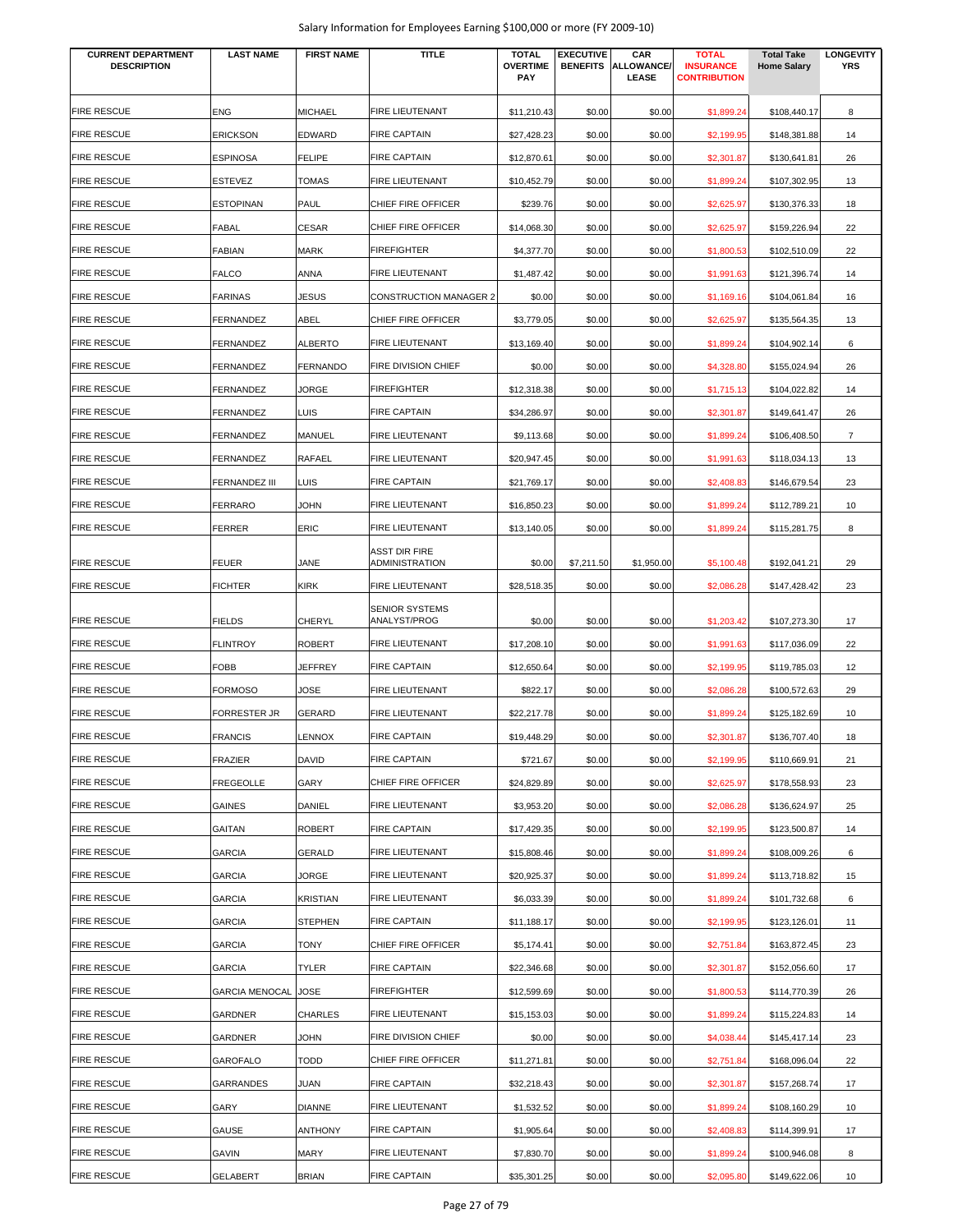| <b>CURRENT DEPARTMENT</b><br><b>DESCRIPTION</b> | <b>LAST NAME</b>  | <b>FIRST NAME</b> | <b>TITLE</b>                         | <b>TOTAL</b><br><b>OVERTIME</b> | <b>EXECUTIVE</b><br><b>BENEFITS</b> | CAR<br><b>ALLOWANCE</b> | <b>TOTAL</b><br><b>INSURANCE</b> | <b>Total Take</b><br><b>Home Salary</b> | <b>LONGEVITY</b><br><b>YRS</b> |
|-------------------------------------------------|-------------------|-------------------|--------------------------------------|---------------------------------|-------------------------------------|-------------------------|----------------------------------|-----------------------------------------|--------------------------------|
|                                                 |                   |                   |                                      | PAY                             |                                     | LEASE                   | <b>CONTRIBUTION</b>              |                                         |                                |
| <b>FIRE RESCUE</b>                              | <b>GELABERT</b>   | MANUEL            | FIRE LIEUTENANT                      | \$23,376.10                     | \$0.00                              | \$0.00                  | \$2,086.28                       | \$137,611.62                            | 32                             |
| <b>FIRE RESCUE</b>                              | <b>GEORGIADES</b> | <b>JOHN</b>       | FIRE LIEUTENANT                      | \$1,112.38                      | \$0.00                              | \$0.00                  | \$2,086.28                       | \$107,523.25                            | 30                             |
| <b>FIRE RESCUE</b>                              | <b>GIBBONS</b>    | TIM               | CHIEF FIRE OFFICER                   | \$10,419.41                     | \$0.00                              | \$0.00                  | \$2,625.97                       | \$149,736.17                            | 28                             |
| <b>FIRE RESCUE</b>                              | GILBERT           | <b>LISA</b>       | <b>FIRE CAPTAIN</b>                  | \$9,466.27                      | \$0.00                              | \$0.00                  | \$2,199.95                       | \$115,010.42                            | 12                             |
| <b>FIRE RESCUE</b>                              | GIMENEZ           | CARLOS            | <b>FIRE CAPTAIN</b>                  | \$41,264.54                     | \$0.00                              | \$0.00                  | \$2,301.87                       | \$159,350.21                            | 27                             |
|                                                 |                   |                   | FIRE DEPT HELICOPTER                 |                                 |                                     |                         |                                  |                                         |                                |
| <b>FIRE RESCUE</b>                              | <b>GOHLKE</b>     | <b>STEPHEN</b>    | <b>PILOT</b>                         | \$5,231.77                      | \$0.00                              | \$0.00                  | \$2,301.87                       | \$117,208.90                            | 28                             |
| <b>FIRE RESCUE</b>                              | <b>GOMEZ</b>      | <b>ROBERT</b>     | <b>FIRE CAPTAIN</b>                  | \$9,044.90                      | -\$765.00                           | \$0.00                  | \$2,301.87                       | \$130,274.11                            | 28                             |
| <b>FIRE RESCUE</b>                              | <b>GONGORA</b>    | <b>RICHARD</b>    | <b>FIRE CAPTAIN</b>                  | \$14,707.01                     | \$0.00                              | \$0.00                  | \$2,199.95                       | \$121,863.37                            | 17                             |
| <b>FIRE RESCUE</b>                              | <b>GONZALES</b>   | <b>NATOSHA</b>    | <b>FIRE CAPTAIN</b>                  | \$0.00                          | \$0.00                              | \$0.00                  | \$2,301.87                       | \$120,050.25                            | 20                             |
| <b>FIRE RESCUE</b>                              | GONZALEZ          | ARMANDO           | <b>FIRE LIEUTENANT</b>               | \$334.97                        | \$0.00                              | \$0.00                  | \$2,086.28                       | \$100,027.21                            | 29                             |
| <b>FIRE RESCUE</b>                              | GONZALEZ          | <b>DAVID</b>      | FIRE LIEUTENANT                      | \$22,359.28                     | \$0.00                              | \$0.00                  | \$1,899.24                       | \$114,172.14                            | 8                              |
| <b>FIRE RESCUE</b>                              | GONZALEZ          | <b>ELVIN</b>      | <b>FIRE CAPTAIN</b>                  | \$10,776.98                     | \$0.00                              | \$0.00                  | \$2,301.87                       | \$132,565.95                            | 20                             |
| <b>FIRE RESCUE</b>                              | GONZALEZ          | <b>ENRIQUE</b>    | FIRE LIEUTENANT                      | \$3,580.44                      | \$0.00                              | \$0.00                  | \$1,899.24                       | \$104,714.57                            | 11                             |
| <b>FIRE RESCUE</b>                              | GONZALEZ          | <b>ERICK</b>      | <b>FIRE LIEUTENANT</b>               | \$8,794.27                      | \$0.00                              | \$0.00                  | \$1,899.24                       | \$104,317.11                            | 6                              |
| <b>FIRE RESCUE</b>                              | GONZALEZ          | <b>HERMAN</b>     | <b>FIREFIGHTER</b>                   | \$15,866.07                     | \$0.00                              | \$0.00                  | \$1,800.53                       | \$117,537.18                            | 27                             |
| <b>FIRE RESCUE</b>                              | GONZALEZ          | JORGE             | <b>FIRE CAPTAIN</b>                  | \$15,589.84                     | \$0.00                              | \$0.00                  | \$2,301.87                       | \$138,272.22                            | 17                             |
| <b>FIRE RESCUE</b>                              | GONZALEZ          | <b>MARIO</b>      | <b>FIRE LIEUTENANT</b>               | \$29,931.21                     | \$0.00                              | \$0.00                  | \$2,086.28                       | \$138,933.96                            | 21                             |
| <b>FIRE RESCUE</b>                              | GONZALEZ          | <b>ORESTES</b>    | <b>FIREFIGHTER</b>                   | \$14,631.77                     | \$0.00                              | \$0.00                  | \$1,641.78                       | \$102,787.26                            | 6                              |
| <b>FIRE RESCUE</b>                              | GONZALEZ          | ORLANDO           | FIRE LIEUTENANT                      | \$18,453.12                     | \$0.00                              | \$0.00                  | \$1,899.24                       | \$113,912.21                            | 10                             |
| <b>FIRE RESCUE</b>                              | <b>GONZALEZ</b>   | <b>RALPH</b>      | <b>FIREFIGHTER</b>                   | \$14,460.83                     | \$0.00                              | \$0.00                  | \$1,800.53                       | \$103,373.56                            | 28                             |
| <b>FIRE RESCUE</b>                              | GONZALEZ          | <b>RICARDO</b>    | <b>FIRE PLANS PROCESSOR</b>          | \$0.00                          | \$0.00                              | \$0.00                  | \$2,872.09                       | \$105,407.69                            | 6                              |
| <b>FIRE RESCUE</b>                              | <b>GORDON</b>     | <b>OMAR</b>       | <b>FIRE LIEUTENANT</b>               | \$9,345.85                      | \$0.00                              | \$0.00                  | \$1,899.24                       | \$108,541.23                            | 18                             |
| <b>FIRE RESCUE</b>                              | <b>GORMAN</b>     | <b>ROBERT</b>     | FIRE LIEUTENANT                      | \$1,678.30                      | \$0.00                              | \$0.00                  | \$1,757.00                       | \$102,610.65                            | 8                              |
| <b>FIRE RESCUE</b>                              | GRACE             | <b>MARVIN</b>     | <b>FIRE LIEUTENANT</b>               | \$13,929.65                     | \$0.00                              | \$0.00                  | \$1,899.24                       | \$102,676.63                            | 11                             |
| <b>FIRE RESCUE</b>                              | <b>GRAVES</b>     | <b>PRESTON</b>    | <b>FIREFIGHTER</b>                   | \$13,062.47                     | \$0.00                              | \$0.00                  | \$1,715.13                       | \$102,539.18                            | 14                             |
| <b>FIRE RESCUE</b>                              | GRAY              | TROY              | <b>FIRE CAPTAIN</b>                  | \$3,952.02                      | \$0.00                              | \$0.00                  | \$2,199.95                       | \$108,672.95                            | 15                             |
| <b>FIRE RESCUE</b>                              | GREEN             | <b>MALACHI</b>    | <b>FIREFIGHTER</b>                   | \$8,927.58                      | \$0.00                              | \$0.00                  | \$1,800.53                       | \$100,431.24                            | 27                             |
| <b>FIRE RESCUE</b>                              | <b>GRIFFIN</b>    | <b>MADISON</b>    | FIRE LIEUTENANT                      | \$33,733.52                     | \$0.00                              | \$0.00                  | \$2,086.28                       | \$138,600.69                            | 18                             |
| <b>FIRE RESCUE</b>                              | <b>GUERRA</b>     | JERRY             | <b>FIREFIGHTER</b>                   | \$11,082.33                     | \$0.00                              | \$0.00                  | \$1,715.13                       | \$102,536.44                            | 13                             |
| <b>FIRE RESCUE</b>                              | <b>GUFFEY</b>     | DANIEL            | CHIEF FIRE OFFICER                   | \$6,905.51                      | \$0.00                              | \$0.00                  | \$2,625.97                       | \$148,371.90                            | 19                             |
| <b>FIRE RESCUE</b>                              | <b>GUSTIN</b>     | WILLIAM           | <b>FIRE CAPTAIN</b>                  | \$2,910.68                      | \$0.00                              | \$0.00                  | \$2,408.83                       | \$116,268.51                            | 32                             |
| <b>FIRE RESCUE</b>                              | <b>GUTHERY JR</b> | <b>ALVIN</b>      | FIRE DEPT HELICOPTER<br><b>PILOT</b> | \$9,861.66                      | \$0.00                              | \$0.00                  | \$2,301.87                       | \$123,618.58                            | 10                             |
| <b>FIRE RESCUE</b>                              | HALE              | MARK              | FIRE LIEUTENANT                      | \$27,450.54                     | \$0.00                              | \$0.00                  | \$1,899.24                       | \$120,345.54                            | 10                             |
| <b>FIRE RESCUE</b>                              | HALL              | KELLY             | <b>FIRE CAPTAIN</b>                  | \$13,627.68                     | \$0.00                              | \$0.00                  | \$2,199.95                       | \$123,833.57                            | 11                             |
| <b>FIRE RESCUE</b>                              | HALL              | <b>SHANTI</b>     | <b>FIRE CAPTAIN</b>                  | \$8,363.47                      | \$0.00                              | \$0.00                  | \$2,199.95                       | \$108,540.12                            | 15                             |
| <b>FIRE RESCUE</b>                              | <b>HALL JR</b>    | <b>RICHARD</b>    | <b>FIRE CAPTAIN</b>                  | \$15,808.23                     | \$0.00                              | \$0.00                  | \$2,199.95                       | \$120,529.16                            | 13                             |
| <b>FIRE RESCUE</b>                              | <b>HANNUM</b>     | WILLIAM           | <b>FIRE CAPTAIN</b>                  | \$17,707.13                     | \$0.00                              | \$0.00                  | \$2,199.95                       | \$122,015.93                            | 16                             |
| <b>FIRE RESCUE</b>                              | <b>HAPPL</b>      | JIMMY             | <b>FIRE CAPTAIN</b>                  | \$5,894.43                      | \$0.00                              | \$0.00                  | \$2,408.83                       | \$135,684.51                            | 28                             |
| <b>FIRE RESCUE</b>                              | <b>HARBIN</b>     | <b>WILBUR</b>     | CHIEF FIRE OFFICER                   | \$1,045.72                      | \$0.00                              | \$0.00                  | \$2,625.97                       | \$137,353.06                            | 20                             |
| <b>FIRE RESCUE</b>                              | <b>HARRISON</b>   | <b>MARC</b>       | FIRE LIEUTENANT                      | \$7,504.16                      | \$0.00                              | \$0.00                  | \$1,899.24                       | \$100,922.95                            | 11                             |
| <b>FIRE RESCUE</b>                              | HART              | <b>MICHAEL</b>    | <b>FIRE CAPTAIN</b>                  | \$18,692.86                     | \$0.00                              | \$0.00                  | \$2,199.95                       | \$120,994.53                            | 11                             |
| <b>FIRE RESCUE</b>                              | HAYDU             | <b>ZOLTAN</b>     | FIRE PLANS PROCESSOR                 | \$0.00                          | \$0.00                              | \$0.00                  | \$2,922.07                       | \$107,160.81                            | 17                             |
| <b>FIRE RESCUE</b>                              | HEIM              | <b>CLIFFORD</b>   | <b>FIRE CAPTAIN</b>                  | \$4,413.50                      | \$0.00                              | \$0.00                  | \$2,408.83                       | \$140,315.73                            | 22                             |
| <b>FIRE RESCUE</b>                              | <b>HELLMANN</b>   | <b>FRANK</b>      | <b>FIREFIGHTER</b>                   | \$11,345.38                     | \$0.00                              | \$0.00                  | \$1,641.78                       | \$100,854.53                            | 6                              |
| <b>FIRE RESCUE</b>                              | <b>HEMMER</b>     | <b>MICHAEL</b>    | FIRE LIEUTENANT                      | \$8,752.54                      | \$0.00                              | \$0.00                  | \$1,991.63                       | \$100,829.05                            | 16                             |
| <b>FIRE RESCUE</b>                              | <b>HENSCHEL</b>   | LYNDA             | FIRE CAPTAIN                         | \$10,351.47                     | \$0.00                              | \$0.00                  | \$2,199.95                       | \$117,435.75                            | 15                             |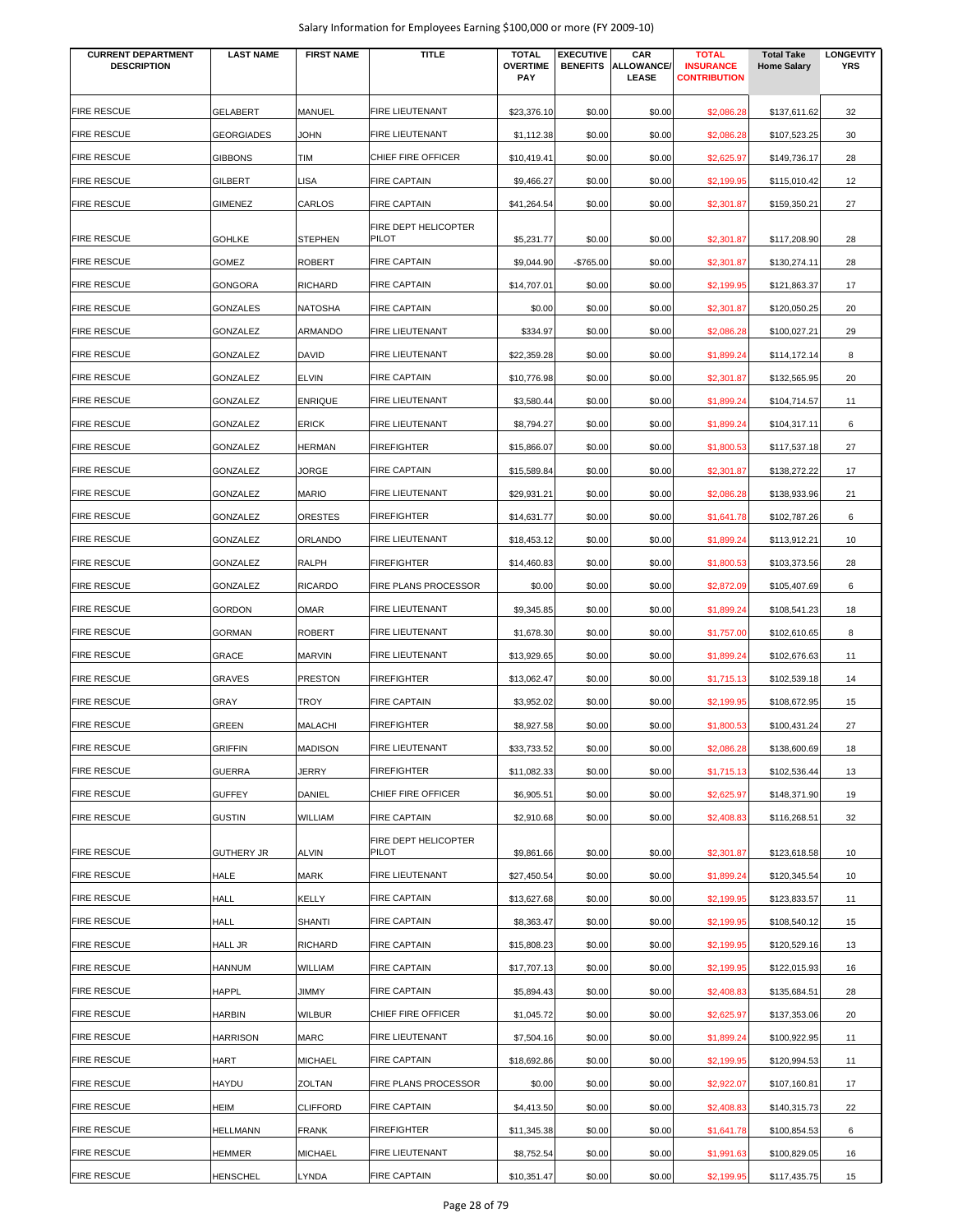| <b>CURRENT DEPARTMENT</b><br><b>DESCRIPTION</b> | <b>LAST NAME</b>    | <b>FIRST NAME</b> | TITLE                                  | <b>TOTAL</b><br><b>OVERTIME</b><br><b>PAY</b> | <b>EXECUTIVE</b><br><b>BENEFITS</b> | CAR<br><b>ALLOWANCE/</b><br><b>LEASE</b> | <b>TOTAL</b><br><b>INSURANCE</b><br><b>CONTRIBUTION</b> | <b>Total Take</b><br><b>Home Salary</b> | <b>LONGEVITY</b><br><b>YRS</b> |
|-------------------------------------------------|---------------------|-------------------|----------------------------------------|-----------------------------------------------|-------------------------------------|------------------------------------------|---------------------------------------------------------|-----------------------------------------|--------------------------------|
| <b>FIRE RESCUE</b>                              | <b>HEREDIA</b>      | CARLOS            | PLANNING SECTION<br><b>SUPERVISOR</b>  | \$0.00                                        | \$0.00                              | \$0.00                                   |                                                         | \$104,494.72                            | 19                             |
| <b>FIRE RESCUE</b>                              | <b>HERNANDEZ</b>    | ABEDNEGO          | CHIEF FIRE OFFICER                     | \$11,204.38                                   | \$0.00                              | \$0.00                                   | \$1,169.16<br>\$2,625.97                                | \$145,521.50                            | 16                             |
| <b>FIRE RESCUE</b>                              | <b>HERNANDEZ</b>    | <b>ANTONIO</b>    | <b>FIRE CAPTAIN</b>                    | \$4,939.26                                    | \$0.00                              | \$0.00                                   | \$2,199.95                                              | \$122,593.62                            | 15                             |
| <b>FIRE RESCUE</b>                              | HERNANDEZ           | ERIC              | FIRE LIEUTENANT                        | \$9,242.64                                    | \$0.00                              | \$0.00                                   | \$1,899.24                                              | \$109,294.76                            | $\overline{7}$                 |
| <b>FIRE RESCUE</b>                              | HERNANDEZ           | <b>FRANK</b>      | FIRE LIEUTENANT                        | \$1,002.01                                    | -\$765.00                           | \$0.00                                   | \$2,086.28                                              | \$103,310.04                            | 30                             |
| <b>FIRE RESCUE</b>                              | HERNANDEZ           | JORGE             | FIRE PLANS PROCESSOR                   |                                               |                                     |                                          |                                                         | \$103,606.43                            | 21                             |
| <b>FIRE RESCUE</b>                              | HERNANDEZ           | LEONEL            | FIRE LIEUTENANT                        | \$0.00<br>\$13,329.64                         | \$0.00<br>\$0.00                    | \$0.00<br>\$0.00                         | \$2,900.23                                              | \$104,466.00                            | 13                             |
| <b>FIRE RESCUE</b>                              |                     |                   | <b>FIRE CAPTAIN</b>                    |                                               |                                     |                                          | \$1,899.24                                              |                                         | 25                             |
|                                                 | <b>HERNANDEZ</b>    | RENE              |                                        | \$0.00                                        | \$0.00                              | \$0.00                                   | \$2,199.95                                              | \$124,285.22                            |                                |
| <b>FIRE RESCUE</b>                              | HERNANDEZ           | SALVADOR          | FIRE LIEUTENANT                        | \$17,304.87                                   | \$0.00                              | \$0.00                                   | \$1,899.24                                              | \$119,423.96                            | 8                              |
| <b>FIRE RESCUE</b>                              | <b>HERRERA</b>      | <b>ERNESTO</b>    | <b>FIRE LIEUTENANT</b>                 | \$19,123.64                                   | \$0.00                              | \$0.00                                   | \$1,899.24                                              | \$111,035.04                            | 8                              |
| <b>FIRE RESCUE</b>                              | <b>HERRERA</b>      | JOSE              | CHIEF FIRE OFFICER                     | \$10,606.60                                   | \$0.00                              | \$0.00                                   | \$2,880.08                                              | \$165,132.45                            | 27                             |
| <b>FIRE RESCUE</b>                              | <b>HERRERO JR</b>   | RAFAEL            | <b>FIRE CAPTAIN</b>                    | \$4,235.91                                    | \$0.00                              | \$0.00                                   | \$2,301.87                                              | \$120,087.39                            | 22                             |
| <b>FIRE RESCUE</b>                              | <b>HICKS</b>        | PAMELA            | <b>FIRE LIEUTENANT</b>                 | \$3,734.85                                    | \$0.00                              | \$0.00                                   | \$1,991.63                                              | \$108,323.33                            | 15                             |
| <b>FIRE RESCUE</b>                              | <b>HIGGINBOTHAM</b> | <b>ELLEN</b>      | <b>FIRE CAPTAIN</b>                    | \$14,409.08                                   | \$0.00                              | \$0.00                                   | \$2,408.83                                              | \$140,000.59                            | 26                             |
| <b>FIRE RESCUE</b>                              | <b>HILLS</b>        | <b>STANLEY</b>    | CHIEF FIRE OFFICER                     | \$17,612.07                                   | \$0.00                              | \$0.00                                   | \$2,751.84                                              | \$171,989.68                            | 27                             |
| <b>FIRE RESCUE</b>                              | <b>HOLMES JR</b>    | <b>ARTHUR</b>     | FIRE DIVISION CHIEF                    | \$0.00                                        | \$0.00                              | \$0.00                                   | \$3,743.03                                              | \$135,044.54                            | 19                             |
| <b>FIRE RESCUE</b>                              | HONDAREZ            | <b>ESTEBAN</b>    | <b>FIRE CAPTAIN</b>                    | \$11,674.77                                   | \$0.00                              | \$0.00                                   | \$2,408.83                                              | \$126,880.12                            | 23                             |
| <b>FIRE RESCUE</b>                              | <b>HOOK</b>         | ANDREW            | CHIEF FIRE OFFICER                     | \$23,996.37                                   | \$0.00                              | \$0.00                                   | \$2,625.97                                              | \$154,862.43                            | 18                             |
| <b>FIRE RESCUE</b>                              | <b>HOOTEN</b>       | CHAD              | <b>FIRE CAPTAIN</b>                    | \$32,874.76                                   | \$0.00                              | \$0.00                                   | \$2,199.95                                              | \$143,553.68                            | 11                             |
| <b>FIRE RESCUE</b>                              | <b>HOSKINS</b>      | <b>JOSEPH</b>     | <b>FIREFIGHTER</b>                     | \$2,663.78                                    | \$0.00                              | \$0.00                                   | \$1,800.53                                              | \$100,103.94                            | 22                             |
| <b>FIRE RESCUE</b>                              | <b>HOUGH</b>        | JAMES             | FIRE LIEUTENANT                        | \$17,451.56                                   | \$0.00                              | \$0.00                                   | \$1,899.24                                              | \$114,419.40                            | 8                              |
| <b>FIRE RESCUE</b>                              | <b>HOUGHTALING</b>  | <b>MARK</b>       | FIRE LIEUTENANT                        | \$3,248.45                                    | \$0.00                              | \$0.00                                   | \$2,086.28                                              | \$109,988.37                            | 30                             |
| <b>FIRE RESCUE</b>                              | <b>HOURICAN</b>     | <b>STEVEN</b>     | <b>FIREFIGHTER</b>                     | \$5,426.97                                    | \$0.00                              | \$0.00                                   | \$1,800.53                                              | \$106,287.81                            | 29                             |
| <b>FIRE RESCUE</b>                              | <b>HUBBARD</b>      | <b>DOUGLAS</b>    | <b>FIRE CAPTAIN</b>                    | \$29,300.59                                   | \$0.00                              | \$0.00                                   | \$2,408.83                                              | \$160,817.89                            | 29                             |
| <b>FIRE RESCUE</b>                              | <b>HUNT</b>         | <b>STEPHEN</b>    | <b>FIRE LIEUTENANT</b>                 | \$10,581.08                                   | \$0.00                              | \$0.00                                   | \$2,086.28                                              | \$210,360.42                            | 30                             |
| <b>FIRE RESCUE</b>                              | <b>HUNTER</b>       | JAMES             | FIRE DEPT HELICOPTER<br>PILOT          | \$20,755.59                                   | \$0.00                              | \$0.00                                   | \$2,408.83                                              | \$131,775.97                            | 10                             |
| <b>FIRE RESCUE</b>                              | <b>HUNTER</b>       | <b>RUSSELL</b>    | <b>FIRE CAPTAIN</b>                    | \$5,992.36                                    | \$0.00                              | \$0.00                                   | \$2,199.95                                              | \$112,299.79                            | 18                             |
| <b>FIRE RESCUE</b>                              | <b>HUOT</b>         | <b>EDGAR</b>      | FIRE LIEUTENANT                        | \$23,951.86                                   | \$0.00                              | \$0.00                                   | \$1,991.63                                              | \$138,402.38                            | 15                             |
| <b>FIRE RESCUE</b>                              | <b>IGLESIAS</b>     | ABRAHAM           | <b>FIRE CAPTAIN</b>                    | \$15,848.55                                   | \$0.00                              | \$0.00                                   | \$2,199.95                                              | \$126,662.84                            | 16                             |
| <b>FIRE RESCUE</b>                              | <b>IGLESIAS</b>     | <b>ALAIN</b>      | FIRE LIEUTENANT                        | \$30,249.95                                   | \$0.00                              | \$0.00                                   | \$1,899.24                                              | \$122,161.35                            | 11                             |
| <b>FIRE RESCUE</b>                              | <b>INFANTOLINO</b>  | <b>ANTHONY</b>    | <b>FIRE CAPTAIN</b>                    | \$1,005.17                                    | \$0.00                              | \$0.00                                   | \$2,199.95                                              | \$110,294.71                            | 10                             |
| <b>FIRE RESCUE</b>                              | <b>ISAMBERT</b>     | <b>SOCRATES</b>   | <b>FIREFIGHTER</b>                     | \$12,179.64                                   | \$0.00                              | \$0.00                                   | \$1,800.53                                              | \$106,577.88                            | 28                             |
| <b>FIRE RESCUE</b>                              | <b>IZQUIERDO</b>    | GEORGE            | FIRE LIEUTENANT                        | \$13,333.41                                   | \$0.00                              | \$0.00                                   | \$2,086.28                                              | \$130,696.23                            | 17                             |
| <b>FIRE RESCUE</b>                              | <b>JACOBS</b>       | EDAN              | <b>FIRE CAPTAIN</b>                    | \$31,650.29                                   | \$0.00                              | \$0.00                                   | \$2,301.87                                              | \$162,501.62                            | 22                             |
| <b>FIRE RESCUE</b>                              | JADALLAH            | RAIED             | <b>FIRE CAPTAIN</b>                    | \$11,639.01                                   | \$0.00                              | \$0.00                                   | \$2,199.95                                              | \$114,557.57                            | 10                             |
| <b>FIRE RESCUE</b>                              | JAFFE               | <b>RICHARD</b>    | CHIEF FIRE OFFICER                     | \$11,917.35                                   | \$0.00                              | \$0.00                                   | \$2,751.84                                              | \$152,080.73                            | 25                             |
| <b>FIRE RESCUE</b>                              | JAMES               | <b>SHIRLEY</b>    | <b>FIRE CAPTAIN</b>                    | \$35,611.89                                   | \$0.00                              | \$0.00                                   | \$2,199.95                                              | \$172,864.70                            | 35                             |
| <b>FIRE RESCUE</b>                              | JENKINS II          | MILLARD           | <b>FIRE CAPTAIN</b>                    | \$30,028.36                                   | \$0.00                              | \$0.00                                   | \$2,301.87                                              | \$155,804.67                            | 22                             |
| <b>FIRE RESCUE</b>                              | <b>JESSUP</b>       | <b>STEVEN</b>     | FIREFIGHTER                            | \$12,574.59                                   | \$0.00                              | \$0.00                                   | \$1,715.13                                              | \$109,486.57                            | 14                             |
| <b>FIRE RESCUE</b>                              | <b>JILLSON JR</b>   | ERNEST            | <b>FIRE CAPTAIN</b>                    | \$8,220.74                                    | \$0.00                              | \$0.00                                   | \$2,199.95                                              | \$118,854.06                            | 15                             |
| <b>FIRE RESCUE</b>                              | JIMENEZ             | ALEJANDRO         | FIRE LIEUTENANT                        | \$6,164.03                                    | \$0.00                              | \$0.00                                   | \$1,991.63                                              | \$108,848.77                            | 16                             |
| <b>FIRE RESCUE</b>                              | JIMENEZ             | RAFAEL            | FIRE LIEUTENANT                        | \$1,303.33                                    | \$0.00                              | \$0.00                                   | \$2,086.28                                              | \$107,096.84                            | 23                             |
| <b>FIRE RESCUE</b>                              | JOHNSON             | <b>ANTHONY</b>    | FIRE LIEUTENANT                        | \$4,506.28                                    | \$0.00                              | \$0.00                                   | \$1,991.63                                              | \$102,167.37                            | 29                             |
|                                                 |                     |                   | FIRE DEPT HELICOPTER CO                |                                               |                                     |                                          |                                                         |                                         |                                |
| <b>FIRE RESCUE</b>                              | JOHNSTON            | <b>JOSEPH</b>     | PILOT                                  | \$686.50                                      | \$0.00                              | \$0.00                                   | \$2,086.28                                              | \$100,563.68                            | 29                             |
| <b>FIRE RESCUE</b>                              | JOVELLAR            | <b>RICARDO</b>    | FLEET MGT ASST FACILITY<br><b>SUPV</b> | \$92,666.22                                   | \$0.00                              | \$0.00                                   | \$834.84                                                | \$181,137.90                            | 30                             |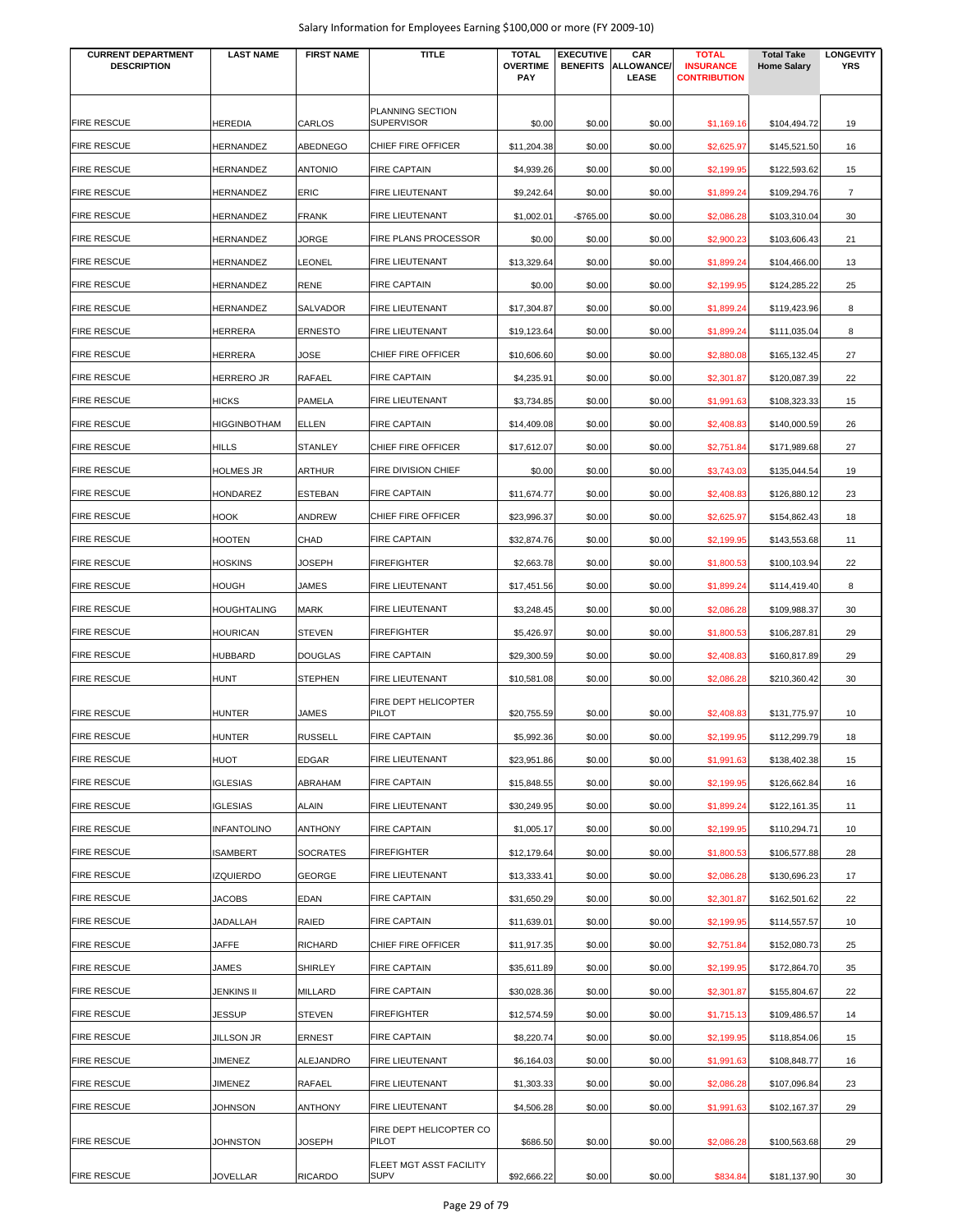| <b>CURRENT DEPARTMENT</b><br><b>DESCRIPTION</b> | <b>LAST NAME</b>     | <b>FIRST NAME</b> | <b>TITLE</b>                                   | <b>TOTAL</b><br><b>OVERTIME</b><br><b>PAY</b> | <b>EXECUTIVE</b><br><b>BENEFITS</b> | CAR<br><b>ALLOWANCE/</b><br>LEASE | <b>TOTAL</b><br><b>INSURANCE</b><br><b>CONTRIBUTION</b> | <b>Total Take</b><br><b>Home Salary</b> | <b>LONGEVITY</b><br><b>YRS</b> |
|-------------------------------------------------|----------------------|-------------------|------------------------------------------------|-----------------------------------------------|-------------------------------------|-----------------------------------|---------------------------------------------------------|-----------------------------------------|--------------------------------|
| <b>FIRE RESCUE</b>                              | <b>JURGRAU</b>       | <b>MATTHEW</b>    | CHIEF FIRE OFFICER                             | \$11,471.95                                   | \$0.00                              | \$0.00                            | \$2,751.84                                              | \$167,716.08                            | 23                             |
| <b>FIRE RESCUE</b>                              | KALOOSTIAN           | <b>DOUGLAS</b>    | CHIEF FIRE OFFICER                             | \$9,859.33                                    | \$0.00                              | \$0.00                            | \$2,751.84                                              | \$154,685.52                            | 34                             |
| <b>FIRE RESCUE</b>                              | <b>KAMINSKI</b>      | <b>MARK</b>       | <b>FIRE LIEUTENANT</b>                         | \$4,803.20                                    | \$0.00                              | \$0.00                            | \$1,991.63                                              | \$101,482.72                            | 15                             |
| <b>FIRE RESCUE</b>                              | <b>KAPPES</b>        | <b>BYRON</b>      | FIRE LIEUTENANT                                | \$2,283.70                                    | \$0.00                              | \$0.00                            | \$1,899.24                                              | \$103,803.60                            | 9                              |
| <b>FIRE RESCUE</b>                              | <b>KATRYNIOK</b>     | <b>MIGUEL</b>     | <b>FIREFIGHTER</b>                             | \$10,547.53                                   | \$0.00                              | \$0.00                            | \$1,641.78                                              | \$100,774.72                            | 6                              |
| <b>FIRE RESCUE</b>                              | <b>KAUFMANN</b>      | <b>KURT</b>       | <b>FIRE CAPTAIN</b>                            | \$23,217.54                                   | \$0.00                              | \$0.00                            | \$2,199.95                                              | \$134,418.22                            | 13                             |
| <b>FIRE RESCUE</b>                              | <b>KEATING-RILLA</b> | <b>BRIDGET</b>    | <b>FIRE LIEUTENANT</b>                         | \$4,612.63                                    | \$0.00                              | \$0.00                            | \$1,991.63                                              | \$115,813.74                            | 22                             |
| <b>FIRE RESCUE</b>                              | <b>KELLER</b>        | <b>DOUGLAS</b>    | <b>FIRE LIEUTENANT</b>                         | \$19,536.35                                   | \$0.00                              | \$0.00                            | \$1,991.63                                              | \$139,146.23                            | 13                             |
| <b>FIRE RESCUE</b>                              | <b>KELLEY</b>        | <b>SEAN</b>       | <b>FIRE CAPTAIN</b>                            | \$4,304.03                                    | \$0.00                              | \$0.00                            | \$2,199.95                                              | \$109,024.96                            | 11                             |
| <b>FIRE RESCUE</b>                              | <b>KENNEDY</b>       | JAY               | <b>FIRE CAPTAIN</b>                            | \$18,398.74                                   | \$0.00                              | \$0.00                            | \$2,301.87                                              | \$136,060.65                            | 23                             |
| <b>FIRE RESCUE</b>                              | <b>KENNEY</b>        | THOMAS            | CHIEF FIRE OFFICER                             | \$15,699.00                                   | \$0.00                              | \$0.00                            | \$2,625.97                                              | \$158,408.80                            | 18                             |
| <b>FIRE RESCUE</b>                              | <b>KHAN</b>          | <b>KHALID</b>     | <b>FIRE CAPTAIN</b>                            | \$15,103.12                                   | \$0.00                              | \$0.00                            | \$2,199.95                                              | \$115,279.77                            | 14                             |
| <b>FIRE RESCUE</b>                              | <b>KIDD</b>          | <b>MICHAEL A</b>  | <b>FIREFIGHTER</b>                             | \$7,498.65                                    | \$0.00                              | \$0.00                            | \$1,800.53                                              | \$111,205.05                            | 23                             |
| <b>FIRE RESCUE</b>                              | <b>KIDD</b>          | <b>TORI</b>       | <b>FIRE CAPTAIN</b>                            | \$25,455.23                                   | \$0.00                              | \$0.00                            | \$2,199.95                                              | \$139,968.16                            | 14                             |
| <b>FIRE RESCUE</b>                              | KILBY                | <b>STEPHEN</b>    | CHIEF FIRE OFFICER                             | \$16,564.68                                   | \$0.00                              | \$0.00                            | \$2,751.84                                              | \$167,178.67                            | 25                             |
| <b>FIRE RESCUE</b>                              | <b>KOCH</b>          | JAMES             | CHIEF FIRE OFFICER                             | \$10,369.77                                   | \$0.00                              | \$0.00                            | \$2,625.97                                              | \$144,341.39                            | 15                             |
| <b>FIRE RESCUE</b>                              | <b>KOOP</b>          | <b>CHRISTIAN</b>  | <b>FLEET MGT FACILITY</b><br><b>SUPERVISOR</b> | \$45,710.37                                   | \$0.00                              | \$0.00                            | \$917.40                                                | \$134,350.23                            | 29                             |
| <b>FIRE RESCUE</b>                              | <b>KRUMENACKER</b>   | <b>JOHN</b>       | CHIEF FIRE OFFICER                             | \$12,896.66                                   | \$0.00                              | \$0.00                            | \$2,625.97                                              | \$155,920.22                            | 18                             |
| <b>FIRE RESCUE</b>                              | <b>KUPINSKI</b>      | LAURA             | <b>FIRE CAPTAIN</b>                            | \$4,239.75                                    | \$0.00                              | \$0.00                            | \$2,301.87                                              | \$115,464.72                            | 18                             |
| <b>FIRE RESCUE</b>                              | <b>KUPINSKI</b>      | <b>VINCENT</b>    | CHIEF FIRE OFFICER                             | \$8,689.57                                    | \$0.00                              | \$0.00                            | \$2,625.97                                              | \$148,791.03                            | 24                             |
| <b>FIRE RESCUE</b>                              | LABRADA              | <b>KRISTIAN</b>   | <b>FIRE LIEUTENANT</b>                         | \$21,837.95                                   | \$0.00                              | \$0.00                            | \$1,899.24                                              | \$122,939.83                            | 8                              |
| <b>FIRE RESCUE</b>                              | LABRADA              | <b>PEDRO</b>      | <b>FIRE CAPTAIN</b>                            | \$12,919.04                                   | \$0.00                              | \$0.00                            | \$2,199.95                                              | \$126,105.62                            | 14                             |
| <b>FIRE RESCUE</b>                              | LAMB                 | <b>MARK</b>       | <b>FIRE LIEUTENANT</b>                         | \$11,276.85                                   | \$0.00                              | \$0.00                            | \$2,086.28                                              | \$113,489.46                            | 23                             |
|                                                 |                      |                   | FIRE RESCUE SENIOR DIV.                        |                                               |                                     |                                   |                                                         |                                         |                                |
| <b>FIRE RESCUE</b>                              | LAMELA               | ANGEL             | MANAG.                                         | \$0.00                                        | \$0.00                              | \$0.00                            | \$3,135.71                                              | \$112,430.16                            | $\overline{2}$                 |
| <b>FIRE RESCUE</b>                              | LAMPERT              | <b>JEFFREY</b>    | <b>FIRE LIEUTENANT</b>                         | \$15,313.03                                   | \$0.00                              | \$0.00                            | \$1,899.24                                              | \$117,405.53                            | 22                             |
| <b>FIRE RESCUE</b>                              | LATIMORE             | <b>NICKY</b>      | <b>FIRE CAPTAIN</b>                            | \$13,142.45                                   | \$0.00                              | \$0.00                            | \$2,199.95                                              | \$116,227.10                            | 17                             |
| <b>FIRE RESCUE</b>                              | LAZO                 | <b>LESLIE</b>     | <b>FIRE CAPTAIN</b>                            | \$8,778.04                                    | \$0.00                              | \$0.00                            | \$2,301.87                                              | \$124,906.74                            | 26                             |
| <b>FIRE RESCUE</b>                              | LE FUR               | RACHELLE          | <b>FIREFIGHTER</b>                             | \$14,235.90                                   | \$0.00                              | \$0.00                            | \$1,715.13                                              | \$105,712.58                            | 15                             |
| <b>FIRE RESCUE</b>                              | LEAL                 | <b>GERMAN</b>     | FIRE LIEUTENANT                                | \$14,697.39                                   | \$0.00                              | \$0.00                            | \$1,641.78                                              | \$104,763.12                            | 6                              |
| <b>FIRE RESCUE</b>                              | LEAVITT              | <b>FRANK</b>      | <b>FIRE CAPTAIN</b>                            | \$7,935.34                                    | \$0.00                              | \$0.00                            | \$2,301.87                                              | \$122,909.63                            | 18                             |
| <b>FIRE RESCUE</b>                              | LEDO                 | <b>ALFONSO</b>    | CONSTRUCTION MANAGER 3                         | \$0.00                                        | \$0.00                              | \$0.00                            | \$3,134.59                                              | \$112,166.59                            | 17                             |
| <b>FIRE RESCUE</b>                              | LEE                  | <b>EMMETT</b>     | FIRE LIEUTENANT                                | \$7,482.98                                    | \$0.00                              | \$0.00                            | \$1,899.24                                              | \$103,947.66                            | 10                             |
| <b>FIRE RESCUE</b>                              | LEGRA                | JORGE             | <b>FIRE CAPTAIN</b>                            | \$6,489.89                                    | \$0.00                              | \$0.00                            | \$2,301.87                                              | \$129,227.91                            | 17                             |
| <b>FIRE RESCUE</b>                              | LEWIS                | <b>BRUCE</b>      | FIRE LIEUTENANT                                | \$7,756.47                                    | \$0.00                              | \$0.00                            | \$1,899.24                                              | \$101,751.84                            | 11                             |
| <b>FIRE RESCUE</b>                              | LEWIS                | <b>PATRICK</b>    | <b>FIRE CAPTAIN</b>                            | \$39,844.28                                   | \$0.00                              | \$0.00                            | \$2,199.95                                              | \$156,032.51                            | 18                             |
| <b>FIRE RESCUE</b>                              | LICEA                | WILLIAM           | FIRE LIEUTENANT                                | \$26,623.89                                   | \$0.00                              | \$0.00                            | \$1,899.24                                              | \$125,748.00                            | 10                             |
| <b>FIRE RESCUE</b>                              | LINDAUER             | YVETTE            | FIRE LIEUTENANT                                | \$11,974.23                                   | \$0.00                              | \$0.00                            | \$1,991.63                                              | \$111,310.18                            | 12                             |
| <b>FIRE RESCUE</b>                              | LITSKY               | <b>HELEN</b>      | <b>FIREFIGHTER</b>                             | \$9,521.31                                    | \$0.00                              | \$0.00                            | \$1,800.53                                              | \$101,095.25                            | 19                             |
| <b>FIRE RESCUE</b>                              | <b>LITT</b>          | A JONATHAN        | FIRE LIEUTENANT                                | \$14,752.41                                   | \$0.00                              | \$0.00                            | \$1,899.24                                              | \$112,067.57                            | $\overline{7}$                 |
| <b>FIRE RESCUE</b>                              | LLANERAS             | JORGE             | FIRE CAPTAIN                                   | \$16,538.14                                   | \$0.00                              | \$0.00                            | \$2,301.87                                              | \$130,557.94                            | 23                             |
| <b>FIRE RESCUE</b>                              | LLANES               | <b>FELIX</b>      | FLEET MGT ASST FACILITY<br><b>SUPV</b>         | \$46,587.43                                   | \$0.00                              | \$0.00                            | \$794.58                                                | \$119,230.48                            | 14                             |
| <b>FIRE RESCUE</b>                              | LLERENA              | JORGE             | <b>FIRE CAPTAIN</b>                            | \$6,505.39                                    | \$0.00                              | \$0.00                            | \$2,301.87                                              | \$125,290.72                            | 20                             |
| <b>FIRE RESCUE</b>                              | LOGUE                | <b>GREGORY</b>    | <b>FIRE CAPTAIN</b>                            | \$16,194.97                                   | \$0.00                              | \$0.00                            | \$2,199.95                                              | \$127,737.37                            | 12                             |
| <b>FIRE RESCUE</b>                              | <b>LOMBARDI</b>      | <b>VINCENT</b>    | FIRE DIVISION CHIEF                            | \$0.00                                        | \$0.00                              | \$0.00                            | \$4,250.81                                              | \$151,648.07                            | 22                             |
| <b>FIRE RESCUE</b>                              | LOPEZ                | <b>GIOVANNI</b>   | FIRE LIEUTENANT                                | \$6,379.40                                    | \$0.00                              | \$0.00                            | \$1,899.24                                              | \$102,514.24                            | 8                              |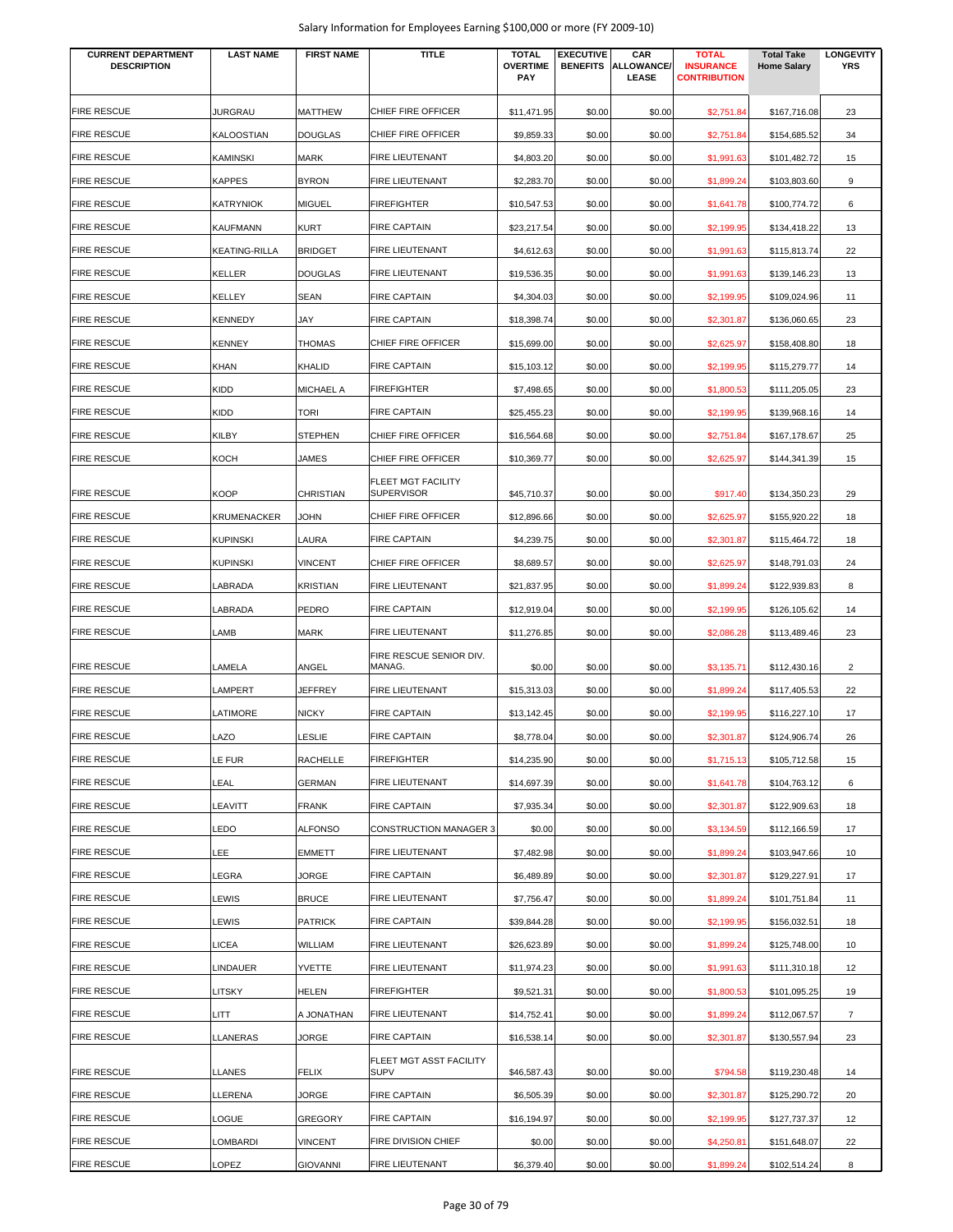| <b>CURRENT DEPARTMENT</b><br><b>DESCRIPTION</b> | <b>LAST NAME</b>  | <b>FIRST NAME</b>        | <b>TITLE</b>                   | <b>TOTAL</b><br><b>OVERTIME</b> | <b>EXECUTIVE</b><br><b>BENEFITS</b> | CAR<br><b>ALLOWANCE/</b> | <b>TOTAL</b><br><b>INSURANCE</b> | <b>Total Take</b><br><b>Home Salary</b> | <b>LONGEVITY</b><br><b>YRS</b> |
|-------------------------------------------------|-------------------|--------------------------|--------------------------------|---------------------------------|-------------------------------------|--------------------------|----------------------------------|-----------------------------------------|--------------------------------|
|                                                 |                   |                          |                                | <b>PAY</b>                      |                                     | <b>LEASE</b>             | <b>CONTRIBUTION</b>              |                                         |                                |
| <b>FIRE RESCUE</b>                              | OPEZ.             | JOSE                     | FIRE LIEUTENANT                | \$9,863.40                      | \$0.00                              | \$0.00                   | \$1,899.24                       | \$102,352.80                            | 10                             |
| <b>FIRE RESCUE</b>                              | OPEZ.             | <b>MICHEL</b>            | FIRE LIEUTENANT                | \$12,109.70                     | $-$2,295.00$                        | \$0.00                   | \$1,899.24                       | \$100.654.12                            | 6                              |
|                                                 |                   |                          | <b>HEAVY EQUIPMENT</b>         |                                 |                                     |                          |                                  |                                         |                                |
| <b>FIRE RESCUE</b><br><b>FIRE RESCUE</b>        | LOPEZ<br>LORENZO  | PEDRO<br><b>HERMINIO</b> | TECHNCIAN<br><b>FIRE CHIEF</b> | \$62,902.69<br>\$0.00           | \$0.00<br>\$9,615.25                | \$0.00<br>\$0.00         | \$1,629.46<br>\$6,012.72         | \$135,723.48<br>\$225,010.09            | 29<br>6                        |
|                                                 |                   |                          | OPERATING SYSTEMS              |                                 |                                     |                          |                                  |                                         |                                |
| FIRE RESCUE                                     | LOTTI             | <b>CARMEN</b>            | <b>PROGRAMMER</b>              | \$0.00                          | \$0.00                              | \$0.00                   | \$2,807.97                       | \$112,939.57                            | 23                             |
| <b>FIRE RESCUE</b>                              | LOUIS             | <b>GERALD</b>            | FIRE LIEUTENANT                | \$4,720.48                      | \$0.00                              | \$0.00                   | \$1,899.24                       | \$107,972.82                            | 14                             |
| <b>FIRE RESCUE</b>                              | LOWD              | ERIC                     | <b>FIRE LIEUTENANT</b>         | \$8,939.36                      | \$0.00                              | \$0.00                   | \$1,991.63                       | \$115,565.84                            | 14                             |
| <b>FIRE RESCUE</b>                              | <b>III OYND.</b>  | JOSEPH                   | <b>FIRE LIEUTENANT</b>         | \$4,094.02                      | \$0.00                              | \$0.00                   | \$1,991.63                       | \$112,146.36                            | 18                             |
| <b>FIRE RESCUE</b>                              | LUGO              | PEDRO                    | CHIEF FIRE OFFICER             | \$7,153.82                      | \$0.00                              | \$0.00                   | \$2,751.84                       | \$147,915.87                            | 18                             |
| <b>FIRE RESCUE</b>                              | LURIG             | <b>ALEXANDER</b>         | <b>FIRE CAPTAIN</b>            | \$3,112.49                      | \$0.00                              | \$0.00                   | \$2,199.95                       | \$113,318.38                            | 11                             |
| FIRE RESCUE                                     | LYNCH             | <b>BRIAN</b>             | <b>FIRE LIEUTENANT</b>         | \$0.00                          | \$0.00                              | \$0.00                   | \$1,991.63                       | \$101,922.18                            | 23                             |
| <b>FIRE RESCUE</b>                              | LYON              | <b>RICHARD</b>           | <b>FIREFIGHTER</b>             | \$3,107.31                      | \$0.00                              | \$0.00                   | \$1,800.53                       | \$105,916.80                            | 23                             |
| <b>FIRE RESCUE</b>                              | LYONS             | <b>WILLIAM</b>           | CHIEF FIRE OFFICER             | \$5,836.19                      | \$0.00                              | \$0.00                   | \$2,880.08                       | \$143,313.39                            | 31                             |
| <b>FIRE RESCUE</b>                              | MACHADO           | <b>ANDRES</b>            | FIRE LIEUTENANT                | \$14,005.93                     | \$0.00                              | \$0.00                   | \$1,899.24                       | \$105,433.40                            | 8                              |
| <b>FIRE RESCUE</b>                              | <b>MACHADO</b>    | ANGEL                    | <b>FIRE CAPTAIN</b>            | \$14,573.18                     | \$0.00                              | \$0.00                   | \$2,301.87                       | \$134,015.41                            | 21                             |
| <b>FIRE RESCUE</b>                              | <b>MAGUIRE</b>    | <b>ROBERT</b>            | FIRE LIEUTENANT                | \$4,460.99                      | \$0.00                              | \$0.00                   | \$2,086.28                       | \$105,773.88                            | 17                             |
| <b>FIRE RESCUE</b>                              | <b>MALONEY</b>    | <b>ROBERT</b>            | <b>FIRE CAPTAIN</b>            | \$8,073.25                      | \$0.00                              | \$0.00                   | \$2,301.87                       | \$121,718.14                            | 22                             |
| <b>FIRE RESCUE</b>                              | MANDEL            | <b>MATTHEW</b>           | FIRE LIEUTENANT                | \$20,619.18                     | \$0.00                              | \$0.00                   | \$1,899.24                       | \$117,093.20                            | 10                             |
|                                                 |                   |                          | FIRE DEPT HELICOPTER           |                                 |                                     |                          |                                  |                                         |                                |
| <b>FIRE RESCUE</b>                              | <b>MANSFIELD</b>  | <b>RICHARD</b>           | <b>PILOT</b>                   | \$15,059.68                     | \$0.00                              | \$0.00                   | \$2,301.87                       | \$124,995.98                            | 26                             |
| <b>FIRE RESCUE</b>                              | MANZINI           | <b>MARIO</b>             | FIRE LIEUTENANT                | \$58,107.92                     | \$0.00                              | \$0.00                   | \$2,086.28                       | \$161,435.89                            | 26                             |
| <b>FIRE RESCUE</b>                              | MARA              | <b>COLETTE A</b>         | <b>FIRE CAPTAIN</b>            | \$16,471.02                     | \$0.00                              | \$0.00                   | \$2,301.87                       | \$129,555.46                            | 17                             |
| <b>FIRE RESCUE</b>                              | <b>MARDICE</b>    | <b>YVES</b>              | CHIEF FIRE OFFICER             | \$19,179.09                     | \$0.00                              | \$0.00                   | \$2,625.97                       | \$152,247.43                            | 17                             |
| <b>FIRE RESCUE</b>                              | <b>MARIAN III</b> | <b>NICHOLAS</b>          | <b>FIRE CAPTAIN</b>            | \$7,545.73                      | $-$765.00$                          | \$0.00                   | \$2,301.87                       | \$113,703.02                            | 22                             |
| <b>FIRE RESCUE</b>                              | <b>MARKS</b>      | <b>AARON</b>             | CHIEF FIRE OFFICER             | \$11,969.95                     | \$0.00                              | \$0.00                   | \$2,625.97                       | \$143,138.79                            | 14                             |
| <b>FIRE RESCUE</b>                              | MARKS             | <b>MICHAEL</b>           | FIRE LIEUTENANT                | \$15,256.97                     | \$0.00                              | \$0.00                   | \$2,086.28                       | \$123,750.84                            | 29                             |
| <b>FIRE RESCUE</b>                              | <b>MARSHALL</b>   | <b>DONALD</b>            | <b>FIRE CAPTAIN</b>            | \$2,355.41                      | \$0.00                              | \$0.00                   | \$2,137.46                       | \$112,821.91                            | 21                             |
| <b>FIRE RESCUE</b>                              | <b>MARTIN</b>     | <b>HAROLD</b>            | <b>FIRE CAPTAIN</b>            | \$10,240.76                     | \$0.00                              | \$0.00                   | \$2,408.83                       | \$136,639.62                            | 23                             |
| <b>FIRE RESCUE</b>                              | <b>MARTIN</b>     | <b>KEVIN</b>             | <b>FIRE CAPTAIN</b>            | \$21,728.34                     | \$0.00                              | \$0.00                   | \$2,199.95                       | \$132,081.36                            | 15                             |
| <b>FIRE RESCUE</b>                              | <b>MARTIN</b>     | <b>MODESTO</b>           | <b>FIREFIGHTER</b>             | \$10,713.80                     | \$0.00                              | \$0.00                   | \$1,800.53                       | \$105,125.01                            | 25                             |
| <b>FIRE RESCUE</b>                              | <b>MARTIN</b>     | <b>RICHARD</b>           | CHIEF FIRE OFFICER             | \$5,081.21                      | \$0.00                              | \$0.00                   | \$2,625.97                       | \$138,220.92                            | 21                             |
| <b>FIRE RESCUE</b>                              | MARTIN            | <b>STEVE</b>             | <b>FIREFIGHTER</b>             | \$1,497.27                      | \$0.00                              | \$0.00                   | \$1,800.53                       | \$103,460.67                            | 23                             |
| <b>FIRE RESCUE</b>                              | MARTINDALE        | <b>CHRISTOPH</b>         | <b>FIRE CAPTAIN</b>            | \$21,731.04                     | \$0.00                              | \$0.00                   | \$2,301.87                       | \$131,228.92                            | 18                             |
| <b>FIRE RESCUE</b>                              | MARTINEZ          | JAMES                    | FIRE LIEUTENANT                | \$16,416.72                     | \$0.00                              | \$0.00                   | \$2,086.28                       | \$137,349.11                            | 29                             |
| <b>FIRE RESCUE</b>                              | MARTINEZ          | JORGE                    | <b>FIRE CAPTAIN</b>            | \$3,414.99                      | \$0.00                              | \$0.00                   | \$2,199.95                       | \$108,855.86                            | 15                             |
| <b>FIRE RESCUE</b>                              | MARTINEZ          | <b>NESTOR</b>            | FIRE LIEUTENANT                | \$23,412.56                     | \$0.00                              | \$0.00                   | \$2,086.28                       | \$128,664.69                            | 18                             |
| FIRE RESCUE                                     | MATOS             | JANICE                   | <b>FIREFIGHTER</b>             | \$16,325.20                     | \$0.00                              | \$0.00                   | \$1,715.13                       | \$110,353.73                            | 15                             |
| <b>FIRE RESCUE</b>                              | MAVER             | RANDALL                  | FIRE LIEUTENANT                | \$31,626.38                     | \$0.00                              | \$0.00                   | \$1,899.24                       | \$131,467.04                            | 9                              |
| <b>FIRE RESCUE</b>                              | MAY               | GEORGE                   | <b>FIRE CAPTAIN</b>            | \$14,687.64                     | \$0.00                              | \$0.00                   | \$2,199.95                       | \$125,177.95                            | 11                             |
| <b>FIRE RESCUE</b>                              | MC ALLISTER IV    | WILLIAM                  | <b>FIRE LIEUTENANT</b>         | \$4,242.20                      | \$0.00                              | \$0.00                   | \$1,899.24                       | \$100,944.62                            | 8                              |
| <b>FIRE RESCUE</b>                              | MC ARTHUR         | <b>VINCENT</b>           | <b>FIRE CAPTAIN</b>            | \$8,500.13                      | \$0.00                              | \$0.00                   | \$2,301.87                       | \$122,218.57                            | 17                             |
| FIRE RESCUE                                     | <b>MC BEATH</b>   | <b>CHRISTOPH</b>         | <b>FIRE CAPTAIN</b>            | \$3,348.06                      | \$0.00                              | \$0.00                   | \$2,199.95                       | \$115,345.68                            | 17                             |
| FIRE RESCUE                                     | <b>MC CARTHY</b>  | ANTWANE                  | <b>FIRE CAPTAIN</b>            | \$14,518.21                     | \$0.00                              | \$0.00                   | \$2,301.87                       | \$136,004.16                            | 17                             |
| <b>FIRE RESCUE</b>                              | MC COOK           | <b>MICHELLE</b>          | <b>FIRE LIEUTENANT</b>         | \$4,675.02                      | \$0.00                              | \$0.00                   | \$1,991.63                       | \$136,736.75                            | 26                             |
| FIRE RESCUE                                     | MC KAY            | <b>THOMAS</b>            | <b>FIRE CAPTAIN</b>            | \$4,813.40                      | \$0.00                              | \$0.00                   | \$2,408.83                       | \$132,203.57                            | 34                             |
| FIRE RESCUE                                     | <b>MC NALLY</b>   | <b>CHARLES</b>           | <b>FIREFIGHTER</b>             | \$6,721.29                      | \$0.00                              | \$0.00                   | \$1,715.13                       | \$100,522.34                            | 12                             |
| <b>FIRE RESCUE</b>                              | MEAGHER           | SHAWN                    | <b>FIRE LIEUTENANT</b>         | \$58.66                         | \$0.00                              | \$0.00                   | \$2,086.28                       | \$101,114.98                            | 22                             |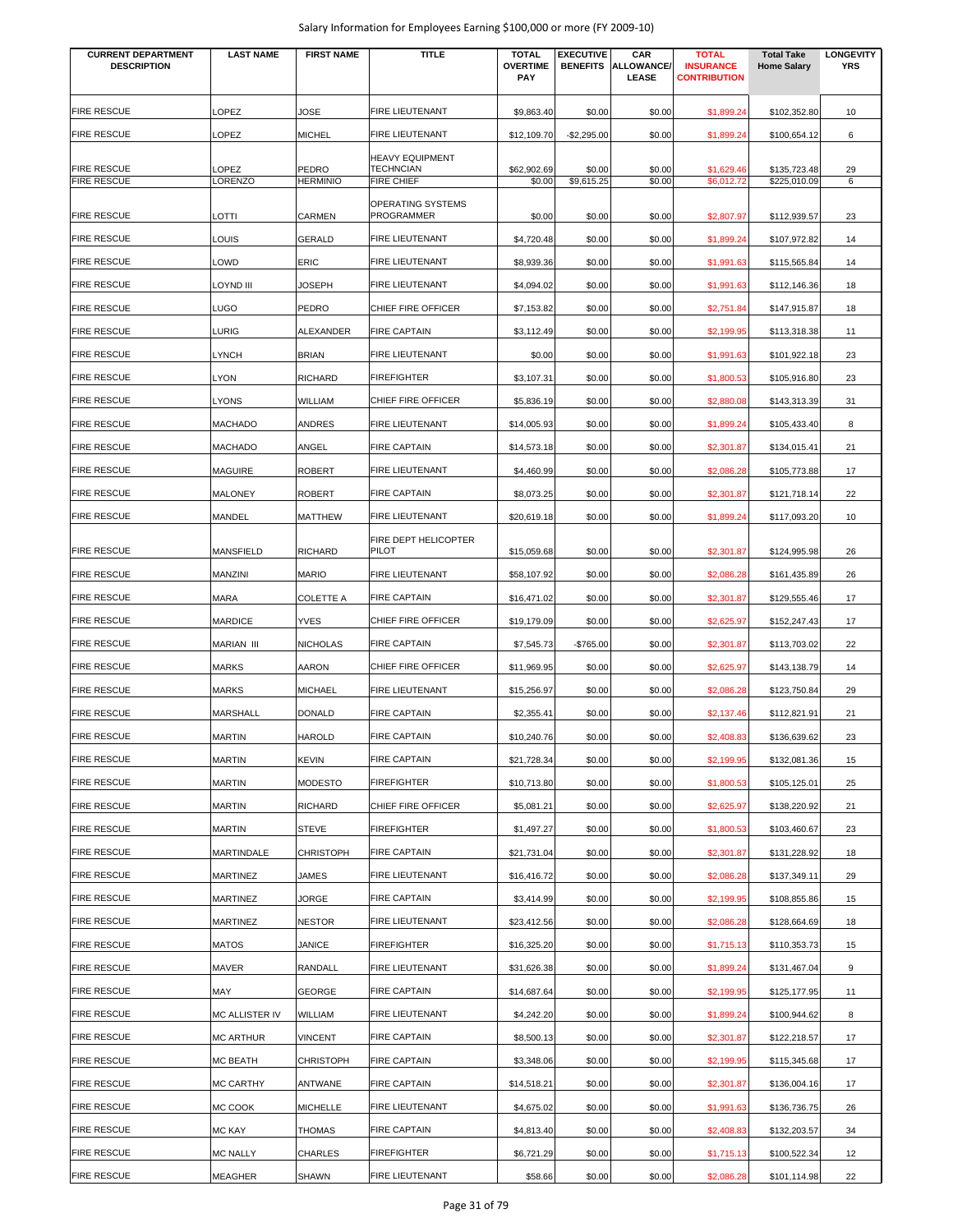| <b>CURRENT DEPARTMENT</b><br><b>DESCRIPTION</b> | <b>LAST NAME</b>     | <b>FIRST NAME</b>  | <b>TITLE</b>                                       | <b>TOTAL</b><br><b>OVERTIME</b> | <b>EXECUTIVE</b><br><b>BENEFITS</b> | CAR<br><b>ALLOWANCE</b> | <b>TOTAL</b><br><b>INSURANCE</b> | <b>Total Take</b><br><b>Home Salary</b> | <b>LONGEVITY</b><br><b>YRS</b> |
|-------------------------------------------------|----------------------|--------------------|----------------------------------------------------|---------------------------------|-------------------------------------|-------------------------|----------------------------------|-----------------------------------------|--------------------------------|
|                                                 |                      |                    |                                                    | <b>PAY</b>                      |                                     | LEASE                   | <b>CONTRIBUTION</b>              |                                         |                                |
|                                                 |                      |                    |                                                    |                                 |                                     |                         |                                  |                                         |                                |
| <b>FIRE RESCUE</b>                              | MEDLEY               | CRAIG              | <b>FIRE CAPTAIN</b>                                | \$22,463.50                     | \$0.00                              | \$0.00                  | \$2,408.83                       | \$167,149.71                            | 23                             |
| <b>FIRE RESCUE</b>                              | <b>MEIZOSO</b>       | <b>JOHN</b>        | FIRE LIEUTENANT                                    | \$17,483.15                     | \$0.00                              | \$0.00                  | \$1,899.24                       | \$121,228.39                            | 8                              |
| <b>FIRE RESCUE</b>                              | MELENDEZ             | JULIO              | <b>FIRE CAPTAIN</b>                                | \$12,851.41                     | \$0.00                              | \$0.00                  | \$2,095.80                       | \$115,304.15                            | 14                             |
| <b>FIRE RESCUE</b>                              | <b>MELTON</b>        | GARY               | FIRE LIEUTENANT                                    | \$14,209.04                     | \$0.00                              | \$0.00                  | \$1,899.24                       | \$101,761.96                            | 9                              |
| <b>FIRE RESCUE</b>                              | MENA                 | MANUEL             | <b>FIRE DIVISION CHIEF</b>                         | \$0.00                          | \$0.00                              | \$0.00                  | \$4,328.80                       | \$151,549.36                            | 29                             |
| <b>FIRE RESCUE</b>                              | MENDELSBERG          | <b>SCOTT</b>       | <b>ASSISTANT DIR MDFR</b><br><b>BUDGT&amp;PLNG</b> | \$0.00                          | \$7,211.50                          | \$3,900.00              | \$4,920.71                       | \$186,028.68                            | 22                             |
| <b>FIRE RESCUE</b>                              | MENEFEE              | <b>FREDDIE</b>     | <b>FIRE CAPTAIN</b>                                | \$0.00                          | \$0.00                              | \$0.00                  | \$2,301.87                       | \$130,449.25                            | 23                             |
| <b>FIRE RESCUE</b>                              | <b>MERCADO</b>       | MANUEL             | FIRE LIEUTENANT                                    | \$17,291.59                     | \$0.00                              | \$0.00                  | \$1,991.63                       | \$108,390.40                            | 14                             |
| <b>FIRE RESCUE</b>                              | <b>MERILLE</b>       | <b>VICTOR</b>      | FIRE LIEUTENANT                                    | \$1,281.00                      | \$0.00                              | \$0.00                  | \$2,086.28                       | \$103,129.06                            | 22                             |
| <b>FIRE RESCUE</b>                              | <b>MESA</b>          | <b>ANTONIO</b>     | FIRE LIEUTENANT                                    | \$9,899.06                      | \$0.00                              | \$0.00                  | \$1,899.24                       | \$108,030.10                            | $\overline{7}$                 |
| <b>FIRE RESCUE</b>                              | <b>MESSINA</b>       | PAUL               | CHIEF FIRE OFFICER                                 | \$5,093.33                      | \$0.00                              | \$0.00                  | \$2,751.84                       | \$130,212.65                            | 26                             |
| <b>FIRE RESCUE</b>                              | MILES                | <b>KRIS</b>        | <b>FIRE CAPTAIN</b>                                | \$811.78                        | \$0.00                              | \$0.00                  | \$2,408.83                       | \$124,279.31                            | 33                             |
| <b>FIRE RESCUE</b>                              | MILLER               | <b>CHRISTOPHER</b> | FIRE LIEUTENANT                                    | \$5,109.48                      | \$0.00                              | \$0.00                  | \$1,991.63                       | \$105,556.03                            | 14                             |
| <b>FIRE RESCUE</b>                              | MILLER               | <b>KIRSTEN</b>     | FIRE LIEUTENANT                                    | \$14,361.79                     | \$0.00                              | \$0.00                  | \$1,991.63                       | \$113,694.52                            | 11                             |
| <b>FIRE RESCUE</b>                              | MILLER               | PHILLIP            | <b>FIRE CAPTAIN</b>                                | \$3,415.33                      | \$0.00                              | \$0.00                  | \$2,199.95                       | \$113,621.22                            | 12                             |
| <b>FIRE RESCUE</b>                              | MILLER               | <b>ROBIN</b>       | CHIEF FIRE OFFICER                                 | \$3,213.13                      | \$0.00                              | \$0.00                  |                                  | \$141,359.78                            | 22                             |
|                                                 |                      |                    |                                                    |                                 |                                     |                         | \$2,751.84                       |                                         |                                |
| <b>FIRE RESCUE</b>                              | MILLER-JOHNSON CARON |                    | <b>SENIOR SYSTEMS</b><br>ANALYST/PROG              | \$0.00                          | \$0.00                              | \$0.00                  | \$1,203.42                       | \$117,996.00                            | 18                             |
| <b>FIRE RESCUE</b>                              | <b>MINCEY</b>        | DARRAYL            | FIRE LIEUTENANT                                    | \$21,696.79                     | \$0.00                              | \$0.00                  | \$2,086.28                       | \$125,786.58                            | 20                             |
| <b>FIRE RESCUE</b>                              | MIRA JR              | <b>GEORGE</b>      | CHIEF FIRE OFFICER                                 | \$8,924.38                      | \$0.00                              | \$0.00                  | \$2,625.97                       | \$131,097.80                            | 18                             |
| <b>FIRE RESCUE</b>                              | <b>MISZTAL</b>       | <b>BRIAN</b>       | <b>FIRE CAPTAIN</b>                                | \$31,809.35                     | \$0.00                              | \$0.00                  | \$2,408.83                       | \$163,870.49                            | 29                             |
| <b>FIRE RESCUE</b>                              | <b>MITCHELL</b>      | <b>JOHN</b>        | FIRE LIEUTENANT                                    | \$11,154.50                     | \$0.00                              | \$0.00                  | \$2,086.28                       | \$121,706.43                            | 29                             |
| <b>FIRE RESCUE</b>                              | MITCHELL             | <b>SUMNER</b>      | FIRE LIEUTENANT                                    | \$21,063.87                     | \$0.00                              | \$0.00                  | \$2,086.28                       | \$126,606.61                            | 23                             |
| <b>FIRE RESCUE</b>                              | <b>MIZERANY</b>      | <b>EDWARD</b>      | FIRE LIEUTENANT                                    | \$203.79                        | \$0.00                              | \$0.00                  | \$1,991.63                       | \$100,650.34                            | 13                             |
| <b>FIRE RESCUE</b>                              | <b>MOLINO</b>        | JAMES              | <b>FIRE CAPTAIN</b>                                | \$3,598.98                      | $-$772.00$                          | \$0.00                  | \$2,301.87                       | \$116,892.25                            | 22                             |
| <b>FIRE RESCUE</b>                              | <b>MOLNAR</b>        | <b>JOHN</b>        | FIRE LIEUTENANT                                    | \$16,416.96                     | \$0.00                              | \$0.00                  | \$1,991.63                       | \$112,296.96                            | 14                             |
| <b>FIRE RESCUE</b>                              | MONTES DE OCA        | <b>JAVIER</b>      | <b>FIRE CAPTAIN</b>                                | \$16,958.81                     | \$0.00                              | \$0.00                  | \$2,199.95                       | \$132,131.68                            | 19                             |
| <b>FIRE RESCUE</b>                              | <b>MONTOYA</b>       | LUIS               | <b>FIREFIGHTER</b>                                 | \$10,284.52                     | \$0.00                              | \$0.00                  | \$1,715.13                       | \$106,793.41                            | 13                             |
| <b>FIRE RESCUE</b>                              | <b>MOORE</b>         | JAMES              | <b>FIREFIGHTER</b>                                 | \$38,264.26                     | \$0.00                              | \$0.00                  | \$1,800.53                       | \$126,539.81                            | 30                             |
| <b>FIRE RESCUE</b>                              | <b>MORGADO</b>       | <b>NICOLAS</b>     | FIRE LIEUTENANT                                    | \$9,849.39                      | \$0.00                              | \$0.00                  | \$1,899.24                       | \$102,231.26                            | 8                              |
| <b>FIRE RESCUE</b>                              | MORGAN-GRANT         | <b>NASSOMA</b>     | <b>FIRE LIEUTENANT</b>                             | \$1,765.76                      | \$0.00                              | \$0.00                  | \$1,899.24                       | \$113,446.30                            | 8                              |
| <b>FIRE RESCUE</b>                              | <b>MORTON</b>        | JAMES              | <b>FIRE CAPTAIN</b>                                |                                 |                                     | \$0.00                  | \$2,408.83                       |                                         | 29                             |
| <b>FIRE RESCUE</b>                              |                      |                    | FIRE LIEUTENANT                                    | \$16,398.54                     | -\$910.68                           |                         |                                  | \$129,883.69                            |                                |
|                                                 | MOSLEY               | <b>AL KATI</b>     |                                                    | \$9,645.44                      | \$0.00                              | \$0.00                  | \$1,991.63                       | \$108,523.35                            | 16                             |
| <b>FIRE RESCUE</b>                              | <b>MULDER</b>        | VAUGHN             | <b>FIRE CAPTAIN</b>                                | \$19,700.70                     | \$0.00                              | \$0.00                  | \$2,199.95                       | \$145,204.07                            | 14                             |
| <b>FIRE RESCUE</b>                              | <b>MULLEN</b>        | <b>GEORGE</b>      | FIRE LIEUTENANT                                    | \$1,976.01                      | \$0.00                              | \$0.00                  | \$2,086.28                       | \$106,733.49                            | 23                             |
| <b>FIRE RESCUE</b>                              | <b>MULLIN</b>        | <b>SCOTT</b>       | FIRE LIEUTENANT                                    | \$16,264.46                     | \$0.00                              | \$0.00                  | \$1,991.63                       | \$126,286.91                            | 14                             |
| <b>FIRE RESCUE</b>                              | MURRAY               | DANIEL             | <b>FIREFIGHTER</b>                                 | \$19,385.33                     | \$0.00                              | \$0.00                  | \$1,800.53                       | \$116,449.76                            | 27                             |
| <b>FIRE RESCUE</b>                              | NAVARRO              | CARLOS             | FIRE LIEUTENANT                                    | \$15,426.08                     | \$0.00                              | \$0.00                  | \$1,899.24                       | \$114,406.51                            | 8                              |
| <b>FIRE RESCUE</b>                              | NEETZ                | <b>JACQUELIN</b>   | <b>FIRE CAPTAIN</b>                                | \$15,594.43                     | \$0.00                              | \$0.00                  | \$2,199.95                       | \$121,795.34                            | 19                             |
| <b>FIRE RESCUE</b>                              | NELSON               | ANNETTA            | FIRE RESCUE PERSONNEL<br>MGR                       | \$0.00                          | \$0.00                              | \$0.00                  | \$3,155.18                       | \$118,920.81                            | 20                             |
| <b>FIRE RESCUE</b>                              | <b>NELSON</b>        | CARLA              | FIRE LIEUTENANT                                    | \$3,523.48                      | \$0.00                              | \$0.00                  | \$1,899.24                       | \$131,034.59                            | 13                             |
| <b>FIRE RESCUE</b>                              | NEMETH               | GABRIEL            | <b>FIRE CAPTAIN</b>                                | \$17,169.81                     | \$0.00                              | \$0.00                  | \$2,301.87                       | \$140,013.08                            | 19                             |
| <b>FIRE RESCUE</b>                              | <b>NEWTON</b>        | PAUL               | FIRE LIEUTENANT                                    | \$8,404.22                      | \$0.00                              | \$0.00                  | \$1,899.24                       | \$101,904.62                            | 14                             |
|                                                 |                      |                    | FIRE DEPT HELICOPTER CO                            |                                 |                                     |                         |                                  |                                         |                                |
| <b>FIRE RESCUE</b>                              | NICHOLS JR           | RICHARD            | PILOT                                              | \$4,851.23                      | \$0.00                              | \$0.00                  | \$2,086.28                       | \$106,225.00                            | 27                             |
| <b>FIRE RESCUE</b>                              | NOCHEA               | JOSE               | <b>FIRE CAPTAIN</b>                                | \$17,552.28                     | \$0.00                              | \$0.00                  | \$2,301.87                       | \$123,707.32                            | 20                             |
| <b>FIRE RESCUE</b>                              | NORTHCUTT            | JAMES              | <b>FIRE CAPTAIN</b>                                | \$10,272.13                     | \$0.00                              | \$0.00                  | \$2,199.95                       | \$121,762.52                            | 17                             |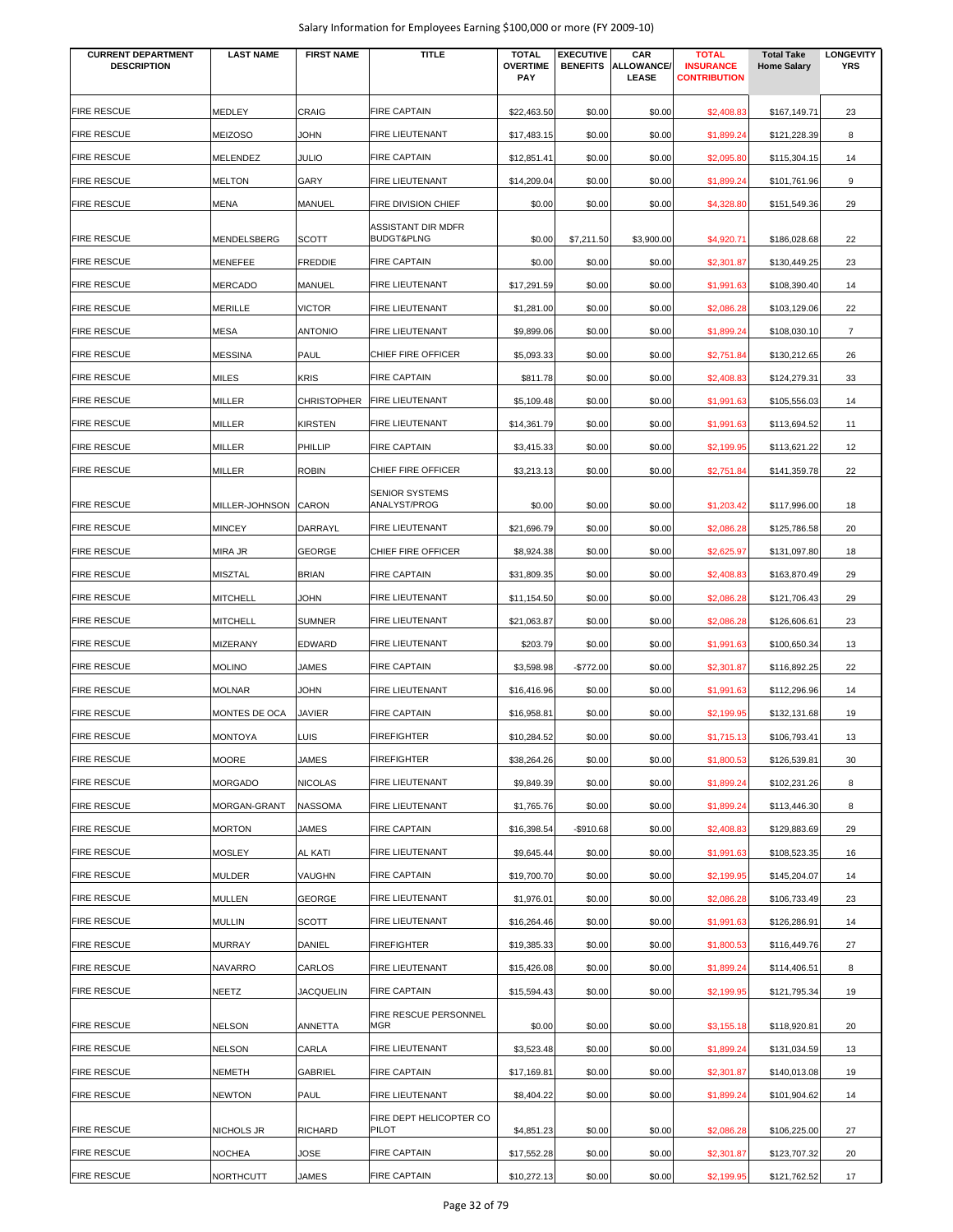| <b>CURRENT DEPARTMENT</b><br><b>DESCRIPTION</b> | <b>LAST NAME</b>                       | <b>FIRST NAME</b> | TITLE                                     | <b>TOTAL</b><br><b>OVERTIME</b><br><b>PAY</b> | <b>EXECUTIVE</b>         | CAR<br><b>BENEFITS ALLOWANCE</b><br>LEASE | <b>TOTAL</b><br><b>INSURANCE</b><br><b>CONTRIBUTION</b> | <b>Total Take</b><br><b>Home Salary</b> | <b>LONGEVITY</b><br><b>YRS</b> |
|-------------------------------------------------|----------------------------------------|-------------------|-------------------------------------------|-----------------------------------------------|--------------------------|-------------------------------------------|---------------------------------------------------------|-----------------------------------------|--------------------------------|
| <b>FIRE RESCUE</b>                              | <b>NORTHROP</b>                        | PHILIP            | FIRE LIEUTENANT                           | \$22,155.64                                   | \$0.00                   | \$0.00                                    | \$2,086.28                                              | \$125,665.29                            | 22                             |
| <b>FIRE RESCUE</b>                              | <b>NOVOA</b>                           | WILLIAM           | <b>FIREFIGHTER</b>                        | \$1,449.71                                    | \$0.00                   | \$0.00                                    | \$1,800.53                                              | \$101,668.27                            | 29                             |
| <b>FIRE RESCUE</b>                              | <b>NUNEZ</b>                           | JESUS             | <b>FIRE CAPTAIN</b>                       | \$8,750.05                                    | \$0.00                   | \$0.00                                    | \$2,301.87                                              | \$120,995.55                            | 16                             |
| <b>FIRE RESCUE</b>                              | NUNEZ DE VILLAV                        | DAVID             | FIRE LIEUTENANT                           | \$4,288.12                                    | \$0.00                   | \$0.00                                    | \$1,899.24                                              | \$101,222.79                            | 8                              |
| <b>FIRE RESCUE</b>                              | O BRIEN                                | <b>SHANE</b>      | <b>FIRE CAPTAIN</b>                       | \$22.199.35                                   | \$0.00                   | \$0.00                                    | \$2,301.87                                              | \$137,437.94                            | 17                             |
| <b>FIRE RESCUE</b>                              | <b>OBREGON</b>                         | <b>GERMAN</b>     | FIRE LIEUTENANT                           | \$19,507.22                                   | \$0.00                   | \$0.00                                    | \$1,899.24                                              | \$114,842.79                            | 11                             |
| <b>FIRE RESCUE</b>                              | <b>OBRIEN</b>                          | NICOLLE           | FIRE LIEUTENANT                           | \$4,845.35                                    | \$0.00                   | \$0.00                                    | \$1,991.63                                              | \$106,473.68                            | 16                             |
| <b>FIRE RESCUE</b>                              | <b>OCARIZ</b>                          | <b>ALEX</b>       | <b>FIREFIGHTER</b>                        | \$13,020.48                                   | \$0.00                   | \$0.00                                    | \$1,800.53                                              | \$118,047.51                            | 25                             |
| <b>FIRE RESCUE</b>                              | <b>OCONNOR</b>                         | <b>DOMINIC</b>    | FIRE LIEUTENANT                           | \$9,821.36                                    | \$0.00                   | \$0.00                                    | \$1,757.00                                              | \$102,817.00                            | 6                              |
| <b>FIRE RESCUE</b>                              | <b>ODONNELL</b>                        | <b>MICHAEL</b>    | FIRE LIEUTENANT                           | \$18,804.38                                   | \$0.00                   | \$0.00                                    | \$1,899.24                                              | \$115,803.20                            | 8                              |
| <b>FIRE RESCUE</b>                              | OLDFIELD                               | JEFFREY           | <b>FIREFIGHTER</b>                        | \$13,763.71                                   | \$0.00                   | \$0.00                                    | \$1,715.13                                              | \$105,273.25                            | 13                             |
| <b>FIRE RESCUE</b>                              | <b>OLIVA</b>                           | <b>DAMIAN</b>     | FIRE LIEUTENANT                           | \$24,174.02                                   | \$0.00                   | \$0.00                                    | \$1,899.24                                              | \$112,700.95                            | 9                              |
| <b>FIRE RESCUE</b>                              | <b>OLIVERA</b>                         | FERNANDO          | CHIEF FIRE OFFICER                        | \$10,194.46                                   | \$0.00                   | \$0.00                                    | \$2,625.97                                              | \$164,184.56                            | 19                             |
| <b>FIRE RESCUE</b>                              | <b>OLLERVIDES JR</b>                   | RAFAEL            | FIRE LIEUTENANT                           | \$17,774.61                                   | \$0.00                   | \$0.00                                    | \$1,899.24                                              | \$105,699.06                            | $\overline{7}$                 |
| <b>FIRE RESCUE</b>                              | ORTIZ                                  | MARIA             | FIRE LIEUTENANT                           | \$15,207.76                                   | \$0.00                   | \$0.00                                    | \$1,991.63                                              | \$112,335.85                            | 14                             |
| <b>FIRE RESCUE</b>                              | <b>ORWICK</b>                          | DAVID             | <b>FIREFIGHTER</b>                        | \$10,833.78                                   | \$0.00                   | \$0.00                                    | \$1,800.53                                              | \$106,629.66                            | 17                             |
| <b>FIRE RESCUE</b>                              | <b>OSABA</b>                           | <b>FELIPE</b>     | CHIEF FIRE OFFICER                        | \$20,148.75                                   | \$0.00                   | \$0.00                                    | \$2,625.97                                              | \$162,836.75                            | 21                             |
| <b>FIRE RESCUE</b>                              | <b>OSABA</b>                           | MARIA             | FIRE LIEUTENANT                           | \$3,606.26                                    | \$0.00                   | \$0.00                                    | \$1,991.63                                              | \$115,362.02                            | 19                             |
| <b>FIRE RESCUE</b>                              | PAGANACCI                              | NELSON            | <b>FIRE CAPTAIN</b>                       | \$15,000.56                                   | \$0.00                   | \$0.00                                    | \$2,199.95                                              | \$125,354.99                            | 20                             |
| <b>FIRE RESCUE</b>                              | <b>PALACIO</b>                         | DANIEL            | <b>FIRE CAPTAIN</b>                       | \$14,444.44                                   | \$0.00                   | \$0.00                                    | \$2,199.95                                              | \$114,621.09                            | 14                             |
| <b>FIRE RESCUE</b>                              | PALESTRANT                             | <b>ROBERT</b>     | FIRE DIVISION CHIEF                       | \$0.00                                        | \$0.00                   | \$0.00                                    | \$4,250.81                                              | \$151,669.03                            | 26                             |
| <b>FIRE RESCUE</b>                              | <b>PARKER</b>                          | <b>MICHEL</b>     | <b>FIRE CAPTAIN</b>                       | \$10,088.55                                   | \$0.00                   | \$0.00                                    | \$2,408.83                                              | \$141,646.34                            | 23                             |
| <b>FIRE RESCUE</b>                              | <b>PARKER</b>                          | PAMELA            | <b>FIRE CAPTAIN</b>                       | \$19,658.65                                   | \$0.00                   | \$0.00                                    | \$2,408.83                                              | \$160,682.73                            | 22                             |
| <b>FIRE RESCUE</b>                              | PARKER JR                              | TALF              | <b>FIRE CAPTAIN</b>                       | \$12,468.50                                   | \$0.00                   | \$0.00                                    | \$2,199.95                                              | \$118,380.15                            | 13                             |
| <b>FIRE RESCUE</b>                              | PATERNOSTER                            | <b>BRANDY</b>     | <b>FIRE LIEUTENANT</b>                    | \$17,301.20                                   | \$0.00                   | \$0.00                                    | \$1,899.24                                              | \$113,146.21                            | 8                              |
| <b>FIRE RESCUE</b><br><b>FIRE RESCUE</b>        | <b>PATERNOSTER</b><br><b>PAUL NOEL</b> | RANDY<br>KARLS    | FIRE LIEUTENANT<br><b>ASST FIRE CHIEF</b> | \$12,406.75<br>\$0.00                         | $-$257.34$<br>\$7,211.50 | \$0.00<br>\$0.00                          | \$1,899.24<br>\$4,190.75                                | \$111,097.48<br>\$157,794.89            | $\overline{7}$<br>26           |
| <b>FIRE RESCUE</b>                              | <b>PAYNE</b>                           | JAMES             | <b>FIREFIGHTER</b>                        | \$10,702.06                                   | \$0.00                   | \$0.00                                    | \$1,800.53                                              | \$105,656.87                            | 29                             |
| <b>FIRE RESCUE</b>                              | <b>PEACON</b>                          | JOHN              | CHIEF FIRE OFFICER                        | \$6,633.40                                    | \$0.00                   | \$0.00                                    | \$2,625.97                                              | \$135,334.78                            | 22                             |
| <b>FIRE RESCUE</b>                              | PELLON                                 | ALEJANDRO         | <b>FIRE CAPTAIN</b>                       | \$22,400.04                                   | \$0.00                   | \$0.00                                    | \$2,301.87                                              | \$132,203.53                            | 16                             |
| <b>FIRE RESCUE</b>                              | <b>PENICK</b>                          | ERIK              | <b>FIRE CAPTAIN</b>                       | \$3,853.33                                    | \$0.00                   | \$0.00                                    | \$2,199.95                                              | \$117,098.15                            |                                |
| <b>FIRE RESCUE</b>                              | <b>PEOPLES</b>                         | MARK              | CHIEF FIRE OFFICER                        | \$9,306.29                                    | \$0.00                   | \$0.00                                    |                                                         | \$134,710.81                            | 14<br>23                       |
| <b>FIRE RESCUE</b>                              | <b>PERDICES</b>                        | JORGE             | FIRE LIEUTENANT                           | \$57,286.99                                   | \$0.00                   | \$0.00                                    | \$2,625.97<br>\$2,086.28                                | \$175,738.58                            | 35                             |
| <b>FIRE RESCUE</b>                              | PEREA                                  | <b>ENRIQUE</b>    | <b>FIRE CAPTAIN</b>                       | \$27,507.53                                   | \$0.00                   | \$0.00                                    | \$2,199.95                                              | \$135,615.20                            | 14                             |
| <b>FIRE RESCUE</b>                              | PEREA CORTES                           | <b>SYLVIA</b>     | FIRE LIEUTENANT                           | \$8,111.61                                    | \$0.00                   | \$0.00                                    | \$1,991.63                                              | \$108,589.77                            | 18                             |
| <b>FIRE RESCUE</b>                              | PEREZ                                  | ALBERTO           | <b>FIREFIGHTER</b>                        | \$15,561.27                                   | \$0.00                   | \$0.00                                    | \$1,800.53                                              | \$122,325.06                            | 29                             |
| <b>FIRE RESCUE</b>                              | PEREZ                                  | ALEXANDER         | <b>FIREFIGHTER</b>                        | \$9,373.44                                    | \$0.00                   | \$0.00                                    | \$1,641.78                                              | \$101,850.92                            | 7                              |
| <b>FIRE RESCUE</b>                              |                                        |                   | FIRE LIEUTENANT                           |                                               |                          |                                           |                                                         |                                         |                                |
| <b>FIRE RESCUE</b>                              | PEREZ<br>PEREZ                         | ALLEN<br>EDWARD   | FIRE LIEUTENANT                           | \$19,584.01<br>\$9,453.16                     | \$0.00<br>\$0.00         | \$0.00<br>\$0.00                          | \$1,899.24<br>\$1,991.63                                | \$116,580.62<br>\$104,127.56            | 20<br>13                       |
| <b>FIRE RESCUE</b>                              |                                        |                   | FIRE LIEUTENANT                           |                                               |                          |                                           |                                                         |                                         |                                |
| <b>FIRE RESCUE</b>                              | PEREZ<br>PEREZ-ABREU                   | JULIUS<br>CESAR   | FIRE LIEUTENANT                           | \$11,946.60<br>\$19,251.41                    | \$0.00<br>\$0.00         | \$0.00<br>\$0.00                          | \$1,757.00<br>\$1,899.24                                | \$107,281.07<br>\$107,828.83            | $\overline{7}$<br>14           |
| <b>FIRE RESCUE</b>                              | <b>PERLSTEIN</b>                       | <b>MITCHELL</b>   | FIRE LIEUTENANT                           | \$19,870.27                                   | \$0.00                   | \$0.00                                    | \$2,086.28                                              | \$122,064.20                            | 22                             |
| <b>FIRE RESCUE</b>                              | PERRY                                  | ALAN              | CHIEF FIRE OFFICER                        | \$27,077.23                                   | \$0.00                   | \$0.00                                    | \$2,880.08                                              | \$208,653.60                            | 25                             |
| <b>FIRE RESCUE</b>                              | PERRY                                  | PAUL              | CHIEF FIRE OFFICER                        |                                               |                          |                                           |                                                         |                                         |                                |
| <b>FIRE RESCUE</b>                              |                                        | ARMANDO           | <b>FIRE CAPTAIN</b>                       | \$0.00                                        | \$0.00                   | \$0.00                                    | \$2,625.97                                              | \$113,700.15                            | 29                             |
| <b>FIRE RESCUE</b>                              | <b>PESATURO</b><br><b>PHELPS</b>       | <b>DEAN</b>       | CHIEF FIRE OFFICER                        | \$12,210.18<br>\$0.00                         | \$0.00                   | \$0.00                                    | \$2,199.95                                              | \$129,743.13                            | 12<br>28                       |
|                                                 |                                        |                   |                                           |                                               | \$0.00                   | \$0.00                                    | \$2,751.84                                              | \$147,492.15                            |                                |
| <b>FIRE RESCUE</b>                              | <b>PHILLIPS</b>                        | ALPHONSUS         | FIRE LIEUTENANT                           | \$3,850.30                                    | \$0.00                   | \$0.00                                    | \$2,086.28                                              | \$102,290.61                            | 30                             |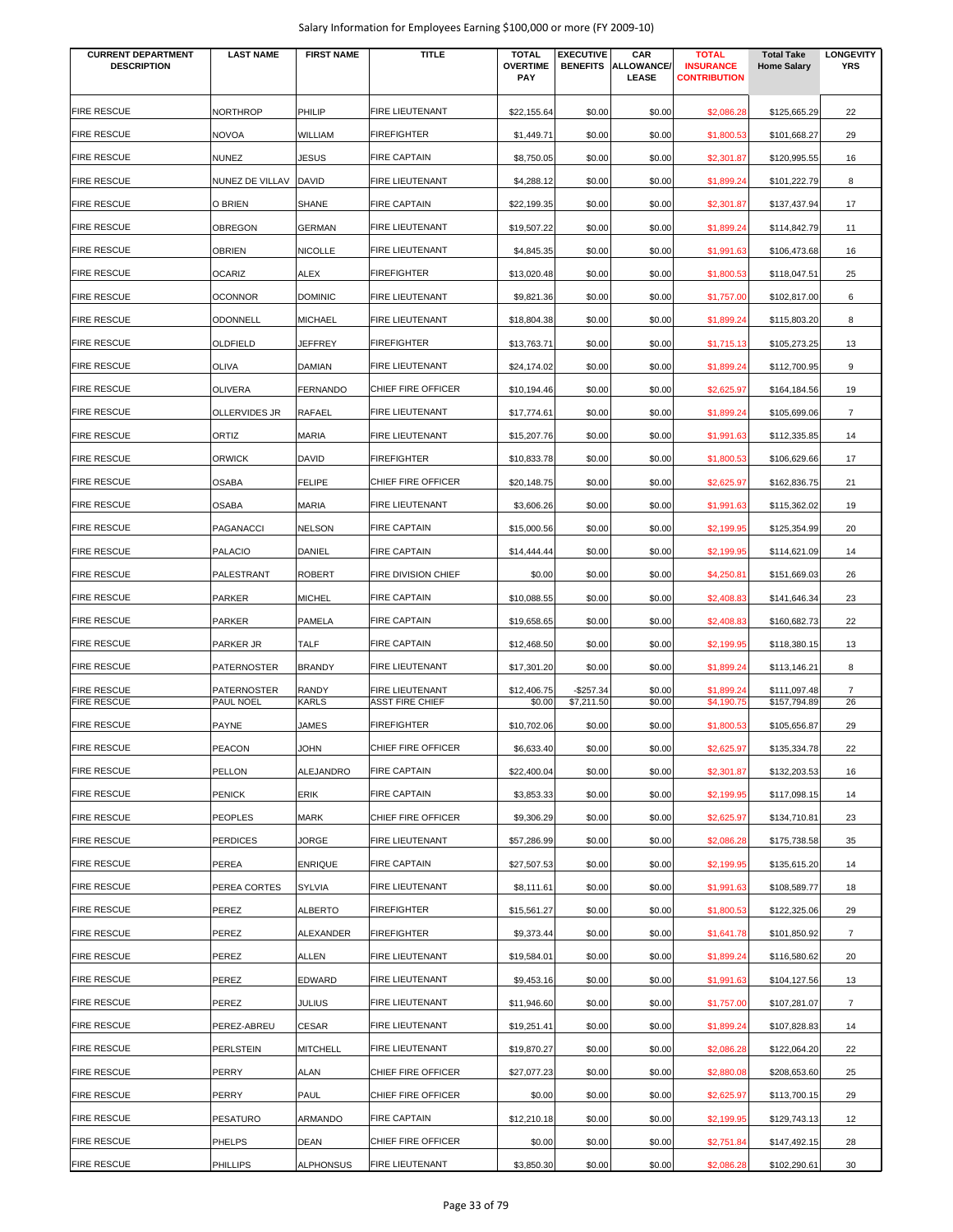| <b>CURRENT DEPARTMENT</b><br><b>DESCRIPTION</b> | <b>LAST NAME</b> | <b>FIRST NAME</b> | <b>TITLE</b>                          | <b>TOTAL</b><br><b>OVERTIME</b><br><b>PAY</b> | <b>EXECUTIVE</b><br><b>BENEFITS</b> | CAR<br><b>ALLOWANCE/</b><br>LEASE | <b>TOTAL</b><br><b>INSURANCE</b><br><b>CONTRIBUTION</b> | <b>Total Take</b><br><b>Home Salary</b> | <b>LONGEVITY</b><br><b>YRS</b> |
|-------------------------------------------------|------------------|-------------------|---------------------------------------|-----------------------------------------------|-------------------------------------|-----------------------------------|---------------------------------------------------------|-----------------------------------------|--------------------------------|
|                                                 |                  |                   |                                       |                                               |                                     |                                   |                                                         |                                         |                                |
| <b>FIRE RESCUE</b>                              | PICALLO          | LAZARO            | <b>FIREFIGHTER</b>                    | \$13,525.29                                   | \$0.00                              | \$0.00                            | \$1,800.53                                              | \$104,827.21                            | 23                             |
| <b>FIRE RESCUE</b>                              | PIEDRAHITA JR    | ARNALDO           | FIRE LIEUTENANT                       | \$11,011.19                                   | \$0.00                              | \$0.00                            | \$1,899.24                                              | \$103,628.38                            | 8                              |
| FIRE RESCUE                                     | <b>PILOTO</b>    | <b>NORMA</b>      | <b>SENIOR SYSTEMS</b><br>ANALYST/PROG | \$0.00                                        | \$0.00                              | \$0.00                            | \$1,203.42                                              | \$106,252.85                            | 17                             |
| <b>FIRE RESCUE</b>                              | <b>PISTOLE</b>   | LAURIE            | <b>FIREFIGHTER</b>                    | \$7,711.19                                    | \$0.00                              | \$0.00                            | \$1,800.53                                              | \$104,820.12                            | 17                             |
| <b>FIRE RESCUE</b>                              | PLAPPERT         | WILLIAM           | <b>FIRE CAPTAIN</b>                   | \$11,726.54                                   | \$0.00                              | \$0.00                            | \$2,199.95                                              | \$123,009.19                            | 13                             |
|                                                 |                  |                   | FIRE DEPT HELICOPTER CO               |                                               |                                     |                                   |                                                         |                                         |                                |
| <b>FIRE RESCUE</b>                              | <b>PONTIFF</b>   | <b>DAVID</b>      | PILOT                                 | \$13,792.06                                   | \$0.00                              | \$0.00                            | \$1,899.24                                              | \$118,251.13                            | 15                             |
| <b>FIRE RESCUE</b>                              | PORTER           | <b>MARC</b>       | FIRE LIEUTENANT                       | \$10,800.33                                   | \$0.00                              | \$0.00                            | \$1,899.24                                              | \$107,799.15                            | 8                              |
| <b>FIRE RESCUE</b>                              | PORTER           | TIMOTHY           | <b>FIREFIGHTER</b>                    | \$17,253.74                                   | \$0.00                              | \$0.00                            | \$1,485.95                                              | \$101,349.62                            | 5                              |
| <b>FIRE RESCUE</b>                              | POSNER           | <b>MICHAEL</b>    | <b>FIRE CAPTAIN</b>                   | \$12,285.59                                   | \$0.00                              | \$0.00                            | \$2,301.87                                              | \$130,588.07                            | 22                             |
| <b>FIRE RESCUE</b>                              | POST             | <b>BRANDON</b>    | <b>FIREFIGHTER</b>                    | \$16,645.90                                   | \$0.00                              | \$0.00                            | \$1,641.78                                              | \$104,570.33                            | 8                              |
| FIRE RESCUE                                     | POUGH            | CASSANDRA         | FIRE LIEUTENANT                       | \$1,533.80                                    | \$0.00                              | \$0.00                            | \$1,991.63                                              | \$109,496.24                            | 13                             |
| <b>FIRE RESCUE</b>                              | <b>POVEDA</b>    | <b>ROBERTO</b>    | FIRE LIEUTENANT                       | \$17,997.79                                   | \$0.00                              | \$0.00                            | \$1,899.24                                              | \$111,784.67                            | 8                              |
| <b>FIRE RESCUE</b>                              | POZO             | RAFAEL            | FIRE LIEUTENANT                       | \$23,286.87                                   | \$0.00                              | \$0.00                            | \$1,991.63                                              | \$122,413.89                            | 23                             |
| <b>FIRE RESCUE</b>                              | PRENDES          | JOE               | FIRE LIEUTENANT                       | \$25,455.82                                   | \$0.00                              | \$0.00                            | \$2,086.28                                              | \$135,887.93                            | 17                             |
| <b>FIRE RESCUE</b>                              | <b>PRIETO</b>    | JUAN              | FIRE LIEUTENANT                       | \$320.64                                      | \$0.00                              | \$0.00                            | \$2,086.28                                              | \$107,500.27                            | 20                             |
| <b>FIRE RESCUE</b>                              | <b>PUENTES</b>   | <b>MARIO</b>      | <b>FIRE LIEUTENANT</b>                | \$22,248.56                                   | \$0.00                              | \$0.00                            | \$2,086.28                                              | \$135,933.65                            | 22                             |
| <b>FIRE RESCUE</b>                              | PYLE             | SHANE             | <b>FIREFIGHTER</b>                    | \$3,693.83                                    | \$0.00                              | \$0.00                            | \$1,844.06                                              | \$100,875.59                            | 10                             |
| <b>FIRE RESCUE</b>                              | QUINTELA         | <b>HUMBERTO</b>   | <b>FIRE LIEUTENANT</b>                | \$14,084.76                                   | \$0.00                              | \$0.00                            | \$1,899.24                                              | \$115,103.86                            | 8                              |
| <b>FIRE RESCUE</b>                              | <b>RAMOS</b>     | <b>RICHARD</b>    | <b>FIRE LIEUTENANT</b>                | \$20,569.26                                   | \$0.00                              | \$0.00                            | \$1,991.63                                              | \$125,886.28                            | 16                             |
| <b>FIRE RESCUE</b>                              | <b>RAMOS</b>     | <b>SERGIO</b>     | <b>FIRE LIEUTENANT</b>                | \$37,701.43                                   | \$0.00                              | \$0.00                            | \$1,991.63                                              | \$142,557.62                            | 16                             |
| <b>FIRE RESCUE</b>                              | RAMOS JR         | JUAN              | <b>FIRE LIEUTENANT</b>                | \$8,356.14                                    | \$0.00                              | \$0.00                            | \$1,991.63                                              | \$109,361.27                            | 14                             |
| <b>FIRE RESCUE</b>                              | RANGEL           | CARLOS            | FIRE LIEUTENANT                       | \$14,549.67                                   | \$0.00                              | \$0.00                            | \$1,899.24                                              | \$108,125.07                            | 12                             |
| <b>FIRE RESCUE</b>                              | <b>REARDON</b>   | DAVID             | CHIEF FIRE OFFICER                    | \$4,812.90                                    | \$0.00                              | \$0.00                            | \$2,625.97                                              | \$142,059.65                            | 17                             |
| <b>FIRE RESCUE</b>                              | REBOSO JR        | <b>RICARDO</b>    | <b>FIREFIGHTER</b>                    | \$14,515.77                                   | \$0.00                              | \$0.00                            | \$1,800.53                                              | \$120,779.18                            | 23                             |
| <b>FIRE RESCUE</b>                              | <b>REMEDIOS</b>  | JORGE             | FIRE LIEUTENANT                       | \$18,617.72                                   | \$0.00                              | \$0.00                            | \$1,899.24                                              | \$110,644.35                            | 8                              |
| <b>FIRE RESCUE</b>                              | <b>REYES</b>     | <b>FRANCES</b>    | <b>FIRE CAPTAIN</b>                   | \$5,333.31                                    | \$0.00                              | \$0.00                            | \$2,199.95                                              | \$115,539.20                            | 15                             |
| <b>FIRE RESCUE</b>                              | <b>REYES</b>     | LEONEL            | FIRE LIEUTENANT                       | \$17,269.18                                   | \$0.00                              | \$0.00                            | \$1,899.24                                              | \$114,939.48                            | 8                              |
|                                                 |                  |                   | MDFR PROG & STAFF REV                 |                                               |                                     |                                   |                                                         |                                         |                                |
| <b>FIRE RESCUE</b>                              | REYES            | MARIA             | DIV MGR                               | \$0.00                                        | \$7,211.50                          | \$1,950.00                        | \$3,583.01                                              | \$136,831.43                            | 12                             |
| <b>FIRE RESCUE</b>                              | RIBEL            | <b>DAVID</b>      | <b>FIRE CAPTAIN</b>                   | \$15,130.38                                   | \$0.00                              | \$0.00                            | \$2,301.87                                              | \$128,008.01                            | 17                             |
| FIRE RESCUE                                     | <b>RICARDO</b>   | <b>OMAR</b>       | FIRE LIEUTENANT                       | \$16,769.00                                   | \$0.00                              | \$0.00                            | \$1,899.24                                              | \$112,911.29                            | $\overline{7}$                 |
| FIRE RESCUE                                     | <b>RICHARD</b>   | JASON             | CHIEF FIRE OFFICER                    | \$12,315.39                                   | \$0.00                              | \$0.00                            | \$2,199.95                                              | \$125,261.55                            | 10                             |
| <b>FIRE RESCUE</b>                              | <b>RICHARD</b>   | <b>STACY</b>      | FIRE LIEUTENANT                       | \$14,381.33                                   | \$0.00                              | \$0.00                            | \$1,899.24                                              | \$108,111.98                            | 8                              |
| <b>FIRE RESCUE</b>                              | RICHARDSON       | <b>REGINALD</b>   | CHIEF FIRE OFFICER                    | \$10,134.49                                   | \$0.00                              | \$0.00                            | \$2,625.97                                              | \$141,175.00                            | 14                             |
| <b>FIRE RESCUE</b>                              | <b>RINCON</b>    | <b>ALBERT</b>     | <b>FIREFIGHTER</b>                    | \$7,667.37                                    | \$0.00                              | \$0.00                            | \$1,800.53                                              | \$108,833.67                            | 23                             |
| <b>FIRE RESCUE</b>                              | RIVERA           | <b>FRANK</b>      | <b>FIREFIGHTER</b>                    | \$10,591.56                                   | \$0.00                              | \$0.00                            | \$1,800.53                                              | \$106,206.42                            | 30                             |
| <b>FIRE RESCUE</b>                              | <b>RIVERON</b>   | <b>FREDERICK</b>  | <b>FIRE CAPTAIN</b>                   | \$10,664.93                                   | \$0.00                              | \$0.00                            | \$2,301.87                                              | \$125,513.80                            | 25                             |
| FIRE RESCUE                                     | <b>RIVERS</b>    | <b>JOSEPH</b>     | FIRE DEPT HELICOPTER<br><b>PILOT</b>  | \$9,130.76                                    | \$0.00                              | \$0.00                            | \$2,199.95                                              | \$100,852.99                            | 10                             |
| FIRE RESCUE                                     | <b>ROBERTS</b>   | <b>GREGORY</b>    | FIRE LIEUTENANT                       | \$16,085.94                                   | \$0.00                              | \$0.00                            | \$1,899.24                                              | \$117,781.89                            | 6                              |
| FIRE RESCUE                                     | ROBERTS          | JEFFREY           | <b>FIRE CAPTAIN</b>                   | \$13,533.84                                   | \$0.00                              | \$0.00                            | \$2,301.87                                              | \$135,555.07                            | 22                             |
| FIRE RESCUE                                     | <b>ROBINSON</b>  | <b>VICTOR</b>     | <b>FIREFIGHTER</b>                    | \$18,543.20                                   | \$0.00                              | \$0.00                            | \$1,715.13                                              | \$110,919.88                            | 19                             |
| <b>FIRE RESCUE</b>                              | <b>RODRIGUEZ</b> | <b>ARTHUR</b>     | FIRE LIEUTENANT                       | \$19,306.51                                   | \$0.00                              | \$0.00                            | \$1,899.24                                              | \$120,817.31                            | 10                             |
| FIRE RESCUE                                     | <b>RODRIGUEZ</b> | CARLOS            | FIRE PLANS PROCESSOR                  | \$0.00                                        | \$0.00                              | \$0.00                            | \$2,884.00                                              | \$104,017.80                            | $\overline{2}$                 |
| FIRE RESCUE                                     | <b>RODRIGUEZ</b> | DANIEL            | FIRE LIEUTENANT                       | \$8,656.14                                    | \$0.00                              | \$0.00                            | \$1,991.63                                              | \$115,513.10                            | 17                             |
| FIRE RESCUE                                     | <b>RODRIGUEZ</b> | <b>DIOSBANI</b>   | FIRE LIEUTENANT                       | \$915.50                                      | \$0.00                              | \$0.00                            | \$1,899.24                                              | \$103,830.09                            | 13                             |
| <b>FIRE RESCUE</b>                              | <b>RODRIGUEZ</b> | <b>HERBERT</b>    | <b>FIREFIGHTER</b>                    | \$2,042.32                                    | \$0.00                              | \$0.00                            | \$1,715.13                                              | \$102,557.30                            | 22                             |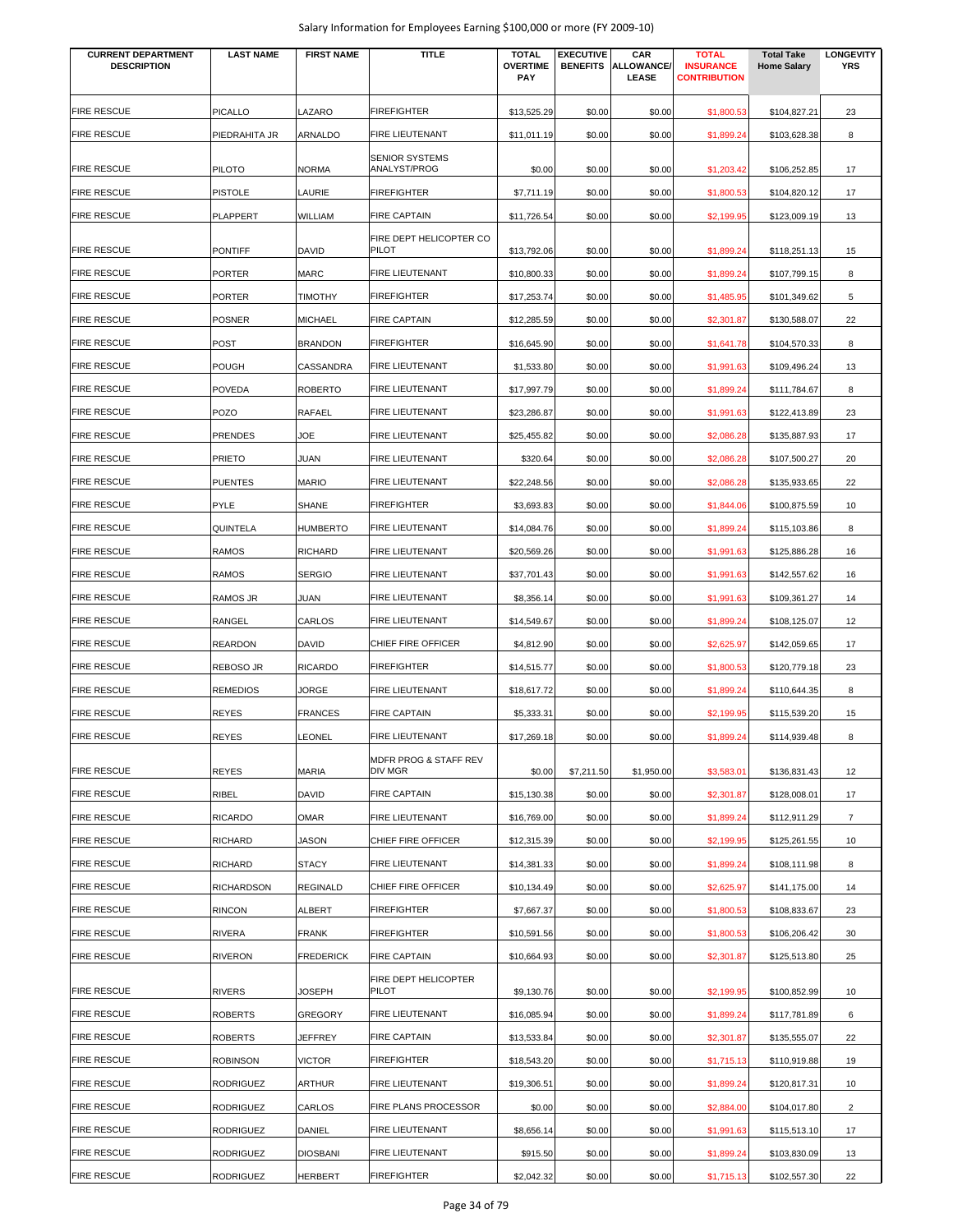| <b>CURRENT DEPARTMENT</b><br><b>DESCRIPTION</b> | <b>LAST NAME</b>               | <b>FIRST NAME</b>                | <b>TITLE</b>                          | <b>TOTAL</b><br><b>OVERTIME</b><br><b>PAY</b> | <b>EXECUTIVE</b> | CAR<br><b>BENEFITS ALLOWANCE/</b><br>LEASE | <b>TOTAL</b><br><b>INSURANCE</b><br><b>CONTRIBUTION</b> | <b>Total Take</b><br><b>Home Salary</b> | <b>LONGEVITY</b><br>YRS |
|-------------------------------------------------|--------------------------------|----------------------------------|---------------------------------------|-----------------------------------------------|------------------|--------------------------------------------|---------------------------------------------------------|-----------------------------------------|-------------------------|
| FIRE RESCUE                                     | <b>RODRIGUEZ</b>               | <b>HORACIO</b>                   | CHIEF FIRE OFFICER                    | \$9,630.49                                    | \$0.00           | \$0.00                                     | \$2,625.97                                              | \$140,417.06                            | 14                      |
| <b>FIRE RESCUE</b>                              | <b>RODRIGUEZ</b>               | <b>JAIRO</b>                     | <b>FIRE LIEUTENANT</b>                | \$18,680.35                                   | \$0.00           | \$0.00                                     | \$1,991.63                                              | \$117,145.74                            | 11                      |
| FIRE RESCUE                                     | <b>RODRIGUEZ</b>               | MANUEL                           | FIRE LIEUTENANT                       | \$18,816.98                                   | \$0.00           | \$0.00                                     | \$1,899.24                                              | \$116,723.25                            | 8                       |
| FIRE RESCUE                                     | <b>RODRIGUEZ</b>               | <b>MIGUEL</b>                    | <b>FIREFIGHTER</b>                    | \$8,855.59                                    | \$0.00           | \$0.00                                     | \$1,715.13                                              | \$110,660.54                            | 14                      |
| FIRE RESCUE                                     | <b>RODRIGUEZ</b>               | PEDRO                            | CHIEF FIRE OFFICER                    | \$25,062.83                                   | \$0.00           | \$0.00                                     | \$2,625.97                                              | \$161,694.06                            | 13                      |
| FIRE RESCUE                                     | <b>RODRIGUEZ</b>               | RAUL                             | FIRE LIEUTENANT                       | \$11,072.19                                   | \$0.00           | \$0.00                                     | \$1,899.24                                              | \$107,802.55                            | 8                       |
| <b>FIRE RESCUE</b>                              | <b>ROGERS</b>                  | <b>CHRISTINE</b>                 | <b>FIRE DIVISION CHIEF</b>            | \$0.00                                        | \$0.00           | \$0.00                                     | \$4,328.80                                              | \$155,024.78                            | 19                      |
| <b>FIRE RESCUE</b>                              | <b>ROJAS</b>                   | <b>ROBERT</b>                    | FIRE LIEUTENANT                       | \$455.80                                      | \$0.00           | \$0.00                                     | \$2,086.28                                              | \$115,480.32                            | 27                      |
| FIRE RESCUE                                     | <b>ROLOFF</b>                  | <b>ANTONY</b>                    | <b>FIREFIGHTER</b>                    | \$1,350.48                                    | \$0.00           | \$0.00                                     | \$1,800.53                                              | \$101,040.38                            | 20                      |
| FIRE RESCUE                                     | <b>ROQUE</b>                   | MIKE                             | <b>FIREFIGHTER</b>                    | \$15,619.33                                   | \$0.00           | \$0.00                                     | \$1,800.53                                              | \$107,592.36                            | 23                      |
| <b>FIRE RESCUE</b>                              | <b>ROS</b>                     | DAVID                            | <b>FIRE CAPTAIN</b>                   | \$2,843.32                                    | \$0.00           | \$0.00                                     | \$2,199.95                                              | \$121,090.65                            | 21                      |
| FIRE RESCUE                                     | <b>ROSARIO</b>                 | <b>HUGO</b>                      | FIRE LIEUTENANT                       | \$5,836.73                                    | \$0.00           | \$0.00                                     | \$1,899.24                                              | \$102,686.93                            | 11                      |
| <b>FIRE RESCUE</b>                              | <b>ROSELL</b>                  | <b>RICHARD</b>                   | FIRE LIEUTENANT                       | \$21,132.45                                   | \$0.00           | \$0.00                                     | \$1,899.24                                              | \$123,322.41                            | $\overline{7}$          |
| FIRE RESCUE                                     |                                |                                  | MDFR MED PROTOCOL<br><b>PHYSICIAN</b> |                                               |                  |                                            |                                                         |                                         |                         |
| FIRE RESCUE                                     | <b>ROSENBERG</b>               | <b>DONALD</b>                    | CHIEF FIRE OFFICER                    | \$0.00                                        | \$9,519.18       | \$0.00                                     | \$4,038.44                                              | \$153,365.26                            | 1                       |
| FIRE RESCUE                                     | <b>ROSSMAN</b><br><b>ROUSE</b> | <b>MICHAEL</b><br><b>JEFFREY</b> | <b>FIRE LIEUTENANT</b>                | \$10,351.58<br>\$22,086.45                    | \$0.00<br>\$0.00 | \$0.00<br>\$0.00                           | \$2,751.84<br>\$2,086.28                                | \$148,732.32<br>\$131,791.54            | 22<br>23                |
| FIRE RESCUE                                     | <b>ROWAN</b>                   | <b>PATRICK</b>                   | CHIEF FIRE OFFICER                    | \$4,913.38                                    | \$0.00           | \$0.00                                     | \$2,751.84                                              | \$136,046.18                            |                         |
| FIRE RESCUE                                     | <b>ROWE</b>                    | <b>DERRICK</b>                   | <b>FIRE LIEUTENANT</b>                | \$19,317.31                                   | \$0.00           | \$0.00                                     | \$1,991.63                                              | \$123,765.98                            | 25<br>22                |
| FIRE RESCUE                                     | <b>RUBIN</b>                   | <b>GREGORY</b>                   | FIRE DIVISION CHIEF                   | \$23,629.22                                   | \$0.00           | \$0.00                                     | \$2,400.55                                              | \$134,838.84                            | 12                      |
| <b>FIRE RESCUE</b>                              | <b>RUEHLE</b>                  | CHARLES                          | CHIEF FIRE OFFICER                    | \$3,680.73                                    | \$0.00           | \$0.00                                     | \$2,751.84                                              | \$122,078.37                            | 27                      |
| <b>FIRE RESCUE</b>                              | <b>RYLES</b>                   | <b>KENNETH</b>                   | <b>FIRE CAPTAIN</b>                   | \$3,546.35                                    | \$0.00           | \$0.00                                     | \$2,408.83                                              | \$124,648.38                            | 27                      |
| <b>FIRE RESCUE</b>                              | SAADIQ                         | AHMAD                            | FIRE LIEUTENANT                       | \$11,430.22                                   | \$0.00           | \$0.00                                     | \$1,991.63                                              | \$107,484.71                            | 14                      |
| FIRE RESCUE                                     | SADA                           | ERIK                             | FIRE LIEUTENANT                       | \$8,539.63                                    | \$0.00           | \$0.00                                     | \$1,899.24                                              | \$105,045.21                            | 6                       |
| FIRE RESCUE                                     | SADA                           | PIERRE                           | <b>FIRE CAPTAIN</b>                   | \$7,248.95                                    | \$0.00           | \$0.00                                     | \$2,408.83                                              | \$134,266.07                            | 29                      |
| FIRE RESCUE                                     | <b>SAENZ</b>                   | <b>HUGH</b>                      | <b>FIRE CAPTAIN</b>                   | \$14,631.41                                   | \$0.00           | \$0.00                                     | \$2,199.95                                              | \$113,976.64                            | 21                      |
| <b>FIRE RESCUE</b>                              | SALGADO                        | PEDRO                            | CHIEF FIRE OFFICER                    | \$8,525.14                                    | \$0.00           | \$0.00                                     | \$2,880.08                                              | \$140,936.04                            | 29                      |
|                                                 |                                |                                  | FIRE RESCUE OCCUP HEA                 |                                               |                  |                                            |                                                         |                                         |                         |
| <b>FIRE RESCUE</b>                              | <b>SALOM</b>                   | <b>VERONICA</b>                  | WEL MGR                               | \$0.00                                        | \$0.00           | \$0.00                                     | \$3,412.36                                              | \$121,851.30                            | 15                      |
| <b>FIRE RESCUE</b>                              | SANTANA                        | <b>LUIS</b>                      | FIRE LIEUTENANT                       | \$13,254.12                                   | \$0.00           | \$0.00                                     | \$1,899.24                                              | \$105,091.87                            | 14                      |
| <b>FIRE RESCUE</b>                              | <b>SCHULTE</b>                 | <b>ROBERT</b>                    | CHIEF FIRE OFFICER                    | \$19,312.38                                   | \$0.00           | \$0.00                                     | \$2,751.84                                              | \$172,870.16                            | 27                      |
| <b>FIRE RESCUE</b>                              | <b>SCHWARTZMANN</b>            | SAMUEL                           | <b>FIREFIGHTER</b>                    | \$12,265.59                                   | \$0.00           | \$0.00                                     | \$1,800.53                                              | \$106,359.16                            | 33                      |
| <b>FIRE RESCUE</b>                              | <b>SCOTT</b>                   | MARTHA                           | <b>FIRE CAPTAIN</b>                   | \$2,599.87                                    | \$0.00           | \$0.00                                     | \$2,301.87                                              | \$118,438.14                            | 26                      |
| <b>FIRE RESCUE</b>                              | <b>SCROP</b>                   | <b>STEPHAN</b>                   | FIRE LIEUTENANT                       | \$4,854.22                                    | \$0.00           | \$0.00                                     | \$1,899.24                                              | \$100,664.18                            | 10                      |
| <b>FIRE RESCUE</b>                              | <b>SEAFIELD</b>                | KEITH                            | FIRE LIEUTENANT                       | \$35,250.83                                   | \$0.00           | \$0.00                                     | \$2,086.28                                              | \$145,539.74                            | 22                      |
| <b>FIRE RESCUE</b>                              | <b>SEIFERT</b>                 | <b>CHARLES</b>                   | <b>FIRE CAPTAIN</b>                   | \$5,813.88                                    | $-$772.00$       | \$0.00                                     | \$2,199.95                                              | \$110,838.69                            | 12                      |
| <b>FIRE RESCUE</b>                              | <b>SEILKOP</b>                 | CHARLES                          | <b>FIRE CAPTAIN</b>                   | \$22,375.15                                   | \$0.00           | \$0.00                                     | \$2,301.87                                              | \$153,842.28                            | 21                      |
| FIRE RESCUE                                     | <b>SELTS</b>                   | <b>JACK</b>                      | <b>FIRE CAPTAIN</b>                   | \$39,157.49                                   | \$0.00           | \$0.00                                     | \$2,408.83                                              | \$169,957.62                            | 33                      |
| <b>FIRE RESCUE</b>                              | <b>SESSIONS</b>                | WAYNE                            | FIRE DEPT HELICOPTER<br>PILOT         | \$24,209.15                                   | \$0.00           | \$0.00                                     | \$1,907.07                                              | \$113,164.23                            | 5                       |
| FIRE RESCUE                                     | <b>SEVALIA</b>                 | DARRYL                           | FIRE LIEUTENANT                       | \$17,730.16                                   | \$0.00           | \$0.00                                     | \$1,991.63                                              | \$115,485.34                            | 17                      |
| FIRE RESCUE                                     | <b>SEYMOUR</b>                 | ARTURO                           | <b>FIREFIGHTER</b>                    | \$11,086.71                                   | \$0.00           | \$0.00                                     | \$1,715.13                                              | \$105,095.61                            | 21                      |
| FIRE RESCUE                                     | SHEA JR                        | PETER                            | <b>FIREFIGHTER</b>                    | \$12,812.22                                   | \$0.00           | \$0.00                                     | \$1,800.53                                              | \$112,881.51                            | 31                      |
| <b>FIRE RESCUE</b>                              | SHEPARD                        | <b>GLENN</b>                     | <b>FIRE CAPTAIN</b>                   | \$4,344.52                                    | \$0.00           | \$0.00                                     | \$2,408.83                                              | \$118,491.65                            | 33                      |
| <b>FIRE RESCUE</b>                              | SHEPPARD                       | <b>BRUCE</b>                     | CHIEF FIRE OFFICER                    | \$15,299.81                                   | \$0.00           | \$0.00                                     | \$2,751.84                                              | \$161,773.00                            | 22                      |
| <b>FIRE RESCUE</b>                              | SHEPPARD                       | <b>MCGREGOR</b>                  | <b>FIRE CAPTAIN</b>                   | \$1,627.56                                    | \$0.00           | \$0.00                                     | \$2,301.87                                              | \$136,087.35                            | 18                      |
| <b>FIRE RESCUE</b>                              | SHEPPARD JR                    | <b>ROBERT</b>                    | FIRE LIEUTENANT                       | \$14,734.91                                   | \$0.00           | \$0.00                                     | \$1,899.24                                              | \$110,929.11                            | $\overline{7}$          |
| <b>FIRE RESCUE</b>                              | SHERILL                        | MARK                             | FIRE LIEUTENANT                       | \$8,110.56                                    | \$0.00           | \$0.00                                     | \$1,991.63                                              | \$100,431.01                            | 14                      |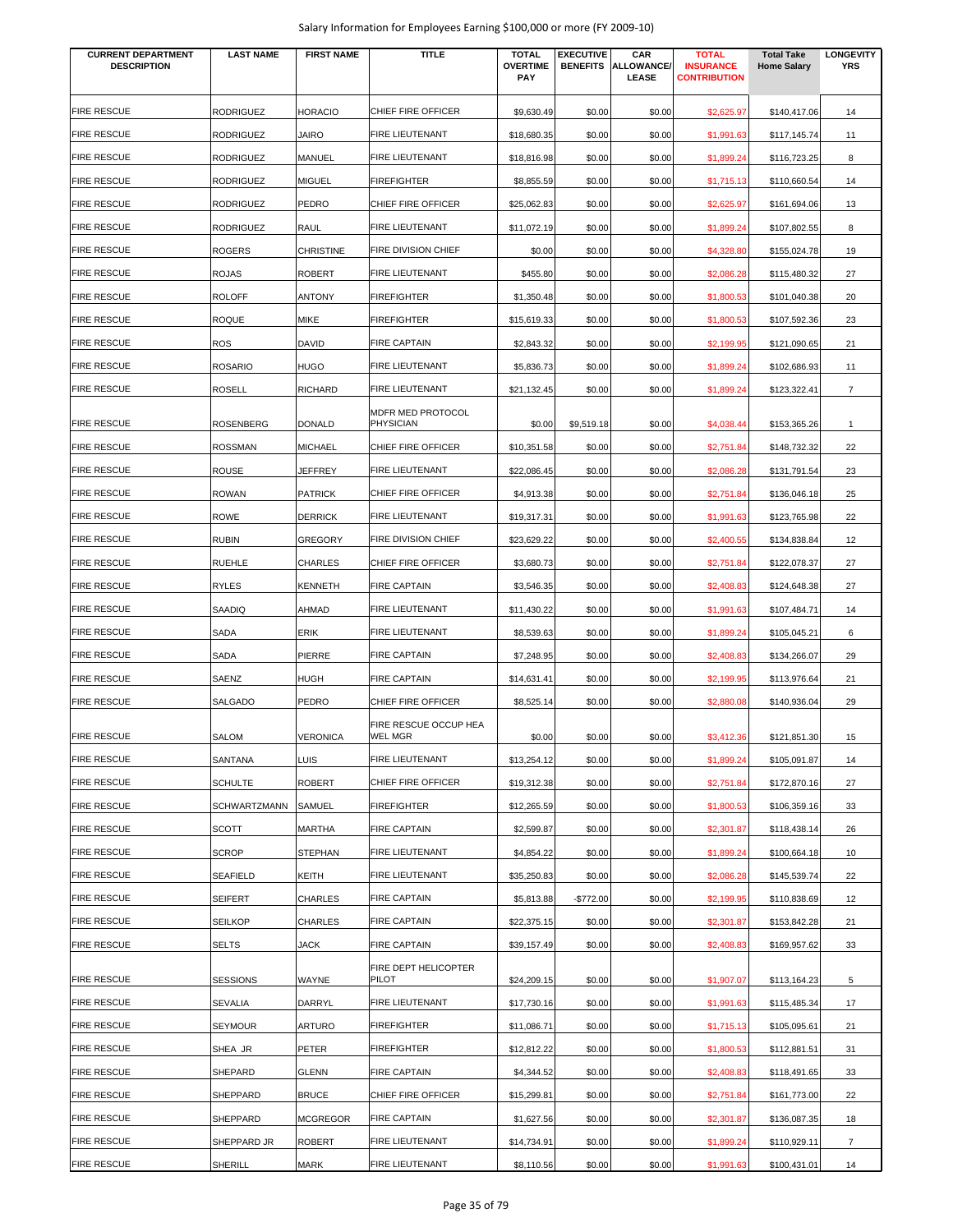| <b>FIRE RESCUE</b><br>CHIEF FIRE OFFICER<br><b>SHEVLIN</b><br><b>VINCENT</b><br>\$0.00<br>\$0.00<br>23<br>\$11,783.08<br>\$2,751.84<br>\$172,907.85<br>FIRE RESCUE<br><b>SILVA</b><br>MELANIE<br><b>FIRE CAPTAIN</b><br>\$0.00<br>\$0.00<br>22<br>\$3,849.95<br>\$2,199.95<br>\$115,003.87<br>CHIEF FIRE OFFICER<br>FIRE RESCUE<br><b>SILVERMAN</b><br>MARK<br>\$1,349.27<br>\$0.00<br>\$0.00<br>29<br>\$2,880.08<br>\$158,178.57<br><b>SIMMONS</b><br><b>ROBERT</b><br>\$0.00<br>\$0.00<br>FIRE RESCUE<br><b>FIRE LIEUTENANT</b><br>\$1,899.88<br>\$1,899.24<br>\$120,441.99<br>8<br>FIRE RESCUE<br><b>SIMON</b><br>PAUL<br><b>FIRE CAPTAIN</b><br>\$0.00<br>\$0.00<br>\$3,477.12<br>\$2,199.95<br>\$110,727.04<br>11<br>FIRE RESCUE<br><b>SISTRUNK</b><br><b>STEVEN</b><br>CHIEF FIRE OFFICER<br>\$3,336.02<br>\$0.00<br>\$0.00<br>\$2,625.97<br>\$127,048.98<br>17<br>FIRE RESCUE<br><b>SLOANE</b><br>SCOTT<br><b>FIRE CAPTAIN</b><br>\$0.00<br>\$0.00<br>22<br>\$11,397.80<br>\$2,301.87<br>\$130,582.25<br><b>FIRE RESCUE</b><br><b>GREGORY</b><br><b>FIRE CAPTAIN</b><br><b>SMART</b><br>\$386.96<br>\$0.00<br>\$0.00<br>\$2,199.95<br>\$110,592.85<br>13<br><b>FIRE RESCUE</b><br><b>SMITH</b><br>PAUL<br>FIRE DIVISION CHIEF<br>22<br>\$0.00<br>\$0.00<br>\$0.00<br>\$4,250.68<br>\$156,344.54<br>FIRE RESCUE HUM RES DIV<br><b>FIRE RESCUE</b><br><b>SMITH</b><br>TARLESHA<br>MGR<br>\$0.00<br>5<br>\$0.00<br>\$0.00<br>\$3,412.36<br>\$121,851.30<br><b>FIRE RESCUE</b><br>FIRE LIEUTENANT<br>SMITH JR<br><b>DOUGLAS</b><br>\$0.00<br>\$0.00<br>27<br>\$8,771.89<br>\$2,086.28<br>\$111,367.95<br><b>FIRE RESCUE</b><br><b>JOHN</b><br><b>FIRE CAPTAIN</b><br><b>SMITHIES</b><br>\$20,912.62<br>\$0.00<br>\$0.00<br>\$2,199.95<br>\$129,919.58<br>10<br><b>FIRE RESCUE</b><br>SOEDER<br>MARK<br><b>FIRE LIEUTENANT</b><br>\$0.00<br>\$0.00<br>22<br>\$8,160.19<br>\$2,086.28<br>\$118,631.36<br><b>FIRE CAPTAIN</b><br><b>FIRE RESCUE</b><br>SOEDER III<br><b>JOHN</b><br>\$0.00<br>\$0.00<br>29<br>\$21,438.63<br>\$2,408.83<br>\$147,655.81<br>FIRE RESCUE<br><b>SOLLECITO</b><br><b>JOSEPH</b><br><b>FIRE LIEUTENANT</b><br>\$1,250.49<br>\$0.00<br>\$0.00<br>23<br>\$2,086.28<br>\$106,808.98<br><b>SPARKS</b><br>WAYNE<br>\$920.00<br>\$0.00<br>\$0.00<br>22<br>FIRE RESCUE<br><b>FIRE LIEUTENANT</b><br>\$2,086.28<br>\$105,732.17<br>FIRE RESCUE<br><b>SPRINGER</b><br><b>JASON</b><br><b>FIREFIGHTER</b><br>\$0.00<br>\$0.00<br>\$14,638.93<br>\$1,715.13<br>\$100,825.06<br>16<br>FIRE RESCUE<br><b>STANTON</b><br>PETER<br><b>FIREFIGHTER</b><br>\$0.00<br>\$0.00<br>23<br>\$8,468.74<br>\$1,800.53<br>\$114,434.94<br>FIRE RESCUE<br><b>STEELE</b><br><b>MICHELLE</b><br><b>FIRE CAPTAIN</b><br>\$0.00<br>\$0.00<br>13<br>\$24,605.56<br>\$2,199.95<br>\$145,646.33<br><b>FIRE RESCUE</b><br><b>STERR</b><br><b>GEORGE</b><br><b>FIRE CAPTAIN</b><br>\$5,573.54<br>\$0.00<br>\$0.00<br>\$2,199.95<br>\$115,672.68<br>14<br><b>FIRE RESCUE</b><br>FIRE LIEUTENANT<br><b>STEWART</b><br><b>KENNETH</b><br>\$13,703.47<br>\$0.00<br>\$0.00<br>\$1,899.24<br>\$100,780.95<br>19<br><b>FIRE RESCUE</b><br><b>FIRE CAPTAIN</b><br><b>STRICKLAND</b><br><b>JEFFREY</b><br>\$43,628.90<br>\$0.00<br>\$0.00<br>\$2,408.83<br>\$186,489.66<br>23<br><b>FIRE RESCUE</b><br>CHIEF FIRE OFFICER<br><b>STROBEL</b><br><b>THOMAS</b><br>\$0.00<br>\$0.00<br>20<br>\$10,803.79<br>\$2,625.97<br>\$137,340.50<br><b>FIRE RESCUE</b><br><b>STRULL</b><br><b>MICHAEL</b><br>FIRE LIEUTENANT<br>\$0.00<br>\$0.00<br>8<br>\$24,006.31<br>\$1,899.24<br>\$118,349.77<br>FIRE RESCUE<br><b>SUAREZ</b><br><b>ALEXIS</b><br>FIRE LIEUTENANT<br>\$0.00<br>\$15,097.14<br>\$0.00<br>\$1,899.24<br>\$106,785.16<br>11<br><b>FIRE RESCUE</b><br><b>DEPUTY FIRE CHIEF</b><br><b>SUAREZ</b><br><b>ALFREDO</b><br>\$0.00<br>\$8,173.00<br>\$0.00<br>26<br>\$5,412.11<br>\$201,479.63<br><b>FIRE RESCUE</b><br>FIRE LIEUTENANT<br><b>SUAREZ</b><br><b>JACQUELIN</b><br>\$2,423.93<br>\$0.00<br>\$0.00<br>22<br>\$2,086.28<br>\$106,217.65<br><b>HEAVY EQUIPMENT</b><br><b>FIRE RESCUE</b><br><b>SUAREZ</b><br><b>JULIO</b><br><b>TECHNCIAN</b><br>\$91,259.48<br>\$0.00<br>\$0.00<br>\$1,553.30<br>\$154,056.07<br>12<br><b>FIRE RESCUE</b><br><b>SUTTON</b><br>DALE<br><b>FIRE CAPTAIN</b><br>\$22,863.23<br>\$0.00<br>\$0.00<br>\$2,301.87<br>\$142,254.26<br>18<br><b>FIRE RESCUE</b><br>FIRE LIEUTENANT<br><b>SWEETMAN</b><br>ANDREA<br>\$25,209.39<br>\$0.00<br>\$0.00<br>\$1,899.24<br>\$121,495.65<br>8<br><b>FIRE RESCUE</b><br>FIRE LIEUTENANT<br><b>SWEETMAN</b><br><b>BRYAN</b><br>\$18,267.30<br>\$0.00<br>\$0.00<br>\$1,899.24<br>\$109,974.73<br>8<br><b>FIRE RESCUE</b><br><b>FIRE CAPTAIN</b><br><b>SWERDLOFF</b><br><b>JACK</b><br>\$334.33<br>\$0.00<br>\$0.00<br>\$2,301.87<br>\$114,885.68<br>18<br><b>FIRE RESCUE</b><br><b>ROBERT</b><br>FIRE LIEUTENANT<br><b>SWETT</b><br>\$21,968.43<br>\$0.00<br>\$0.00<br>\$120,983.52<br>\$1,899.24<br>14<br>FIRE DEPT HELICOPTER CO<br><b>FIRE RESCUE</b><br>TALLEY JR<br>RUSSELL<br>PILOT<br>\$15,684.53<br>\$0.00<br>\$0.00<br>\$2,086.28<br>25<br>\$105,075.50<br>FIRE RESCUE<br>CARLOS<br>FIRE LIEUTENANT<br>\$0.00<br>\$0.00<br><b>TAMAYO</b><br>\$27,393.67<br>\$1,899.24<br>\$114,124.74<br>11<br>FIRE RESCUE<br><b>TAPANES</b><br><b>ROBERTO</b><br><b>FIRE CAPTAIN</b><br>\$2,128.02<br>\$0.00<br>\$0.00<br>\$2,301.87<br>\$106,802.03<br>27<br>FIRE RESCUE<br><b>FIRE CAPTAIN</b><br>\$0.00<br><b>TAYLOR</b><br><b>COURTNEY</b><br>\$15,738.00<br>\$0.00<br>\$2,199.95<br>\$128,245.25<br>12<br>FIRE RESCUE<br>RICHARD<br>CHIEF FIRE OFFICER<br><b>TAYLOR</b><br>\$4,037.82<br>\$0.00<br>\$0.00<br>23<br>\$2,751.84<br>\$151,788.85<br>FIRE RESCUE<br><b>TAYLOR</b><br><b>ROWAN</b><br><b>FIRE CAPTAIN</b><br>\$0.00<br>\$1,824.00<br>\$0.00<br>\$2,301.87<br>\$108,146.97<br>16<br><b>STACY</b><br>FIRE RESCUE<br>THOMAS<br>FIRE LIEUTENANT<br>\$21,017.73<br>\$0.00<br>\$0.00<br>\$1,899.24<br>8<br>\$114,147.60<br><b>FIRE RESCUE</b><br>FIRE LIEUTENANT<br><b>THOMPSON</b><br><b>KELVIN</b><br>\$5,306.47<br>\$0.00<br>\$0.00<br>\$1,991.63<br>\$141,176.31<br>26<br><b>FIRE RESCUE</b><br>FIRE LIEUTENANT<br><b>THOMSON</b><br><b>MICHAEL</b><br>\$25,910.16<br>\$0.00<br>\$0.00<br>\$2,086.28<br>\$160,669.90<br>27<br><b>FIRE RESCUE</b><br><b>FIRE CAPTAIN</b><br><b>TOLA</b><br>TONY<br>\$1,524.98<br>\$0.00<br>\$0.00<br>\$2,408.83<br>\$173,261.86<br>23<br><b>FIRE RESCUE</b><br>FIRE LIEUTENANT<br><b>TONANEZ</b><br><b>ALVARO</b><br>\$32,537.56<br>\$0.00<br>\$0.00<br>\$136,890.56<br>\$1,899.24<br>14<br><b>TORRALBA</b><br>FIRE LIEUTENANT<br>RAMON<br>\$0.00<br>\$0.00<br>\$0.00<br>\$1,991.63<br>\$113,458.01<br>13 | <b>CURRENT DEPARTMENT</b><br><b>DESCRIPTION</b> | <b>LAST NAME</b> | <b>FIRST NAME</b> | <b>TITLE</b> | <b>TOTAL</b><br><b>OVERTIME</b><br><b>PAY</b> | <b>EXECUTIVE</b> | CAR<br><b>BENEFITS ALLOWANCE/</b><br>LEASE | <b>TOTAL</b><br><b>INSURANCE</b><br><b>CONTRIBUTION</b> | <b>Total Take</b><br><b>Home Salary</b> | <b>LONGEVITY</b><br><b>YRS</b> |
|----------------------------------------------------------------------------------------------------------------------------------------------------------------------------------------------------------------------------------------------------------------------------------------------------------------------------------------------------------------------------------------------------------------------------------------------------------------------------------------------------------------------------------------------------------------------------------------------------------------------------------------------------------------------------------------------------------------------------------------------------------------------------------------------------------------------------------------------------------------------------------------------------------------------------------------------------------------------------------------------------------------------------------------------------------------------------------------------------------------------------------------------------------------------------------------------------------------------------------------------------------------------------------------------------------------------------------------------------------------------------------------------------------------------------------------------------------------------------------------------------------------------------------------------------------------------------------------------------------------------------------------------------------------------------------------------------------------------------------------------------------------------------------------------------------------------------------------------------------------------------------------------------------------------------------------------------------------------------------------------------------------------------------------------------------------------------------------------------------------------------------------------------------------------------------------------------------------------------------------------------------------------------------------------------------------------------------------------------------------------------------------------------------------------------------------------------------------------------------------------------------------------------------------------------------------------------------------------------------------------------------------------------------------------------------------------------------------------------------------------------------------------------------------------------------------------------------------------------------------------------------------------------------------------------------------------------------------------------------------------------------------------------------------------------------------------------------------------------------------------------------------------------------------------------------------------------------------------------------------------------------------------------------------------------------------------------------------------------------------------------------------------------------------------------------------------------------------------------------------------------------------------------------------------------------------------------------------------------------------------------------------------------------------------------------------------------------------------------------------------------------------------------------------------------------------------------------------------------------------------------------------------------------------------------------------------------------------------------------------------------------------------------------------------------------------------------------------------------------------------------------------------------------------------------------------------------------------------------------------------------------------------------------------------------------------------------------------------------------------------------------------------------------------------------------------------------------------------------------------------------------------------------------------------------------------------------------------------------------------------------------------------------------------------------------------------------------------------------------------------------------------------------------------------------------------------------------------------------------------------------------------------------------------------------------------------------------------------------------------------------------------------------------------------------------------------------------------------------------------------------------------------------------------------------------------------------------------------------------------------------------------------------------------------------------------------------------------------------------------------------------------------------------------------------------------------------------------------------------------------------------------------------------------------------------------------------------------------------------------------------------------------------------------------------------------------------------------------------------------------------------------------------------------------------------------------------------------------------------------------------------------------------------------------------------------------------------------------------------------------------------------------------------------------------------------------------------------------------------------------------------------------------------------------------------------------------------------------------------------------------------------------------------------------------------------------------------------------------------------------------------------------------------------------------------------------------------------------------------------------------------------------------------------------------------------------------------------------------------------------------------------------------------------------------------------------------|-------------------------------------------------|------------------|-------------------|--------------|-----------------------------------------------|------------------|--------------------------------------------|---------------------------------------------------------|-----------------------------------------|--------------------------------|
|                                                                                                                                                                                                                                                                                                                                                                                                                                                                                                                                                                                                                                                                                                                                                                                                                                                                                                                                                                                                                                                                                                                                                                                                                                                                                                                                                                                                                                                                                                                                                                                                                                                                                                                                                                                                                                                                                                                                                                                                                                                                                                                                                                                                                                                                                                                                                                                                                                                                                                                                                                                                                                                                                                                                                                                                                                                                                                                                                                                                                                                                                                                                                                                                                                                                                                                                                                                                                                                                                                                                                                                                                                                                                                                                                                                                                                                                                                                                                                                                                                                                                                                                                                                                                                                                                                                                                                                                                                                                                                                                                                                                                                                                                                                                                                                                                                                                                                                                                                                                                                                                                                                                                                                                                                                                                                                                                                                                                                                                                                                                                                                                                                                                                                                                                                                                                                                                                                                                                                                                                                                                                                                                                                                                                                                                                                                                                                                                                                                                                                                                                                                                                                                                                                    |                                                 |                  |                   |              |                                               |                  |                                            |                                                         |                                         |                                |
|                                                                                                                                                                                                                                                                                                                                                                                                                                                                                                                                                                                                                                                                                                                                                                                                                                                                                                                                                                                                                                                                                                                                                                                                                                                                                                                                                                                                                                                                                                                                                                                                                                                                                                                                                                                                                                                                                                                                                                                                                                                                                                                                                                                                                                                                                                                                                                                                                                                                                                                                                                                                                                                                                                                                                                                                                                                                                                                                                                                                                                                                                                                                                                                                                                                                                                                                                                                                                                                                                                                                                                                                                                                                                                                                                                                                                                                                                                                                                                                                                                                                                                                                                                                                                                                                                                                                                                                                                                                                                                                                                                                                                                                                                                                                                                                                                                                                                                                                                                                                                                                                                                                                                                                                                                                                                                                                                                                                                                                                                                                                                                                                                                                                                                                                                                                                                                                                                                                                                                                                                                                                                                                                                                                                                                                                                                                                                                                                                                                                                                                                                                                                                                                                                                    |                                                 |                  |                   |              |                                               |                  |                                            |                                                         |                                         |                                |
|                                                                                                                                                                                                                                                                                                                                                                                                                                                                                                                                                                                                                                                                                                                                                                                                                                                                                                                                                                                                                                                                                                                                                                                                                                                                                                                                                                                                                                                                                                                                                                                                                                                                                                                                                                                                                                                                                                                                                                                                                                                                                                                                                                                                                                                                                                                                                                                                                                                                                                                                                                                                                                                                                                                                                                                                                                                                                                                                                                                                                                                                                                                                                                                                                                                                                                                                                                                                                                                                                                                                                                                                                                                                                                                                                                                                                                                                                                                                                                                                                                                                                                                                                                                                                                                                                                                                                                                                                                                                                                                                                                                                                                                                                                                                                                                                                                                                                                                                                                                                                                                                                                                                                                                                                                                                                                                                                                                                                                                                                                                                                                                                                                                                                                                                                                                                                                                                                                                                                                                                                                                                                                                                                                                                                                                                                                                                                                                                                                                                                                                                                                                                                                                                                                    |                                                 |                  |                   |              |                                               |                  |                                            |                                                         |                                         |                                |
|                                                                                                                                                                                                                                                                                                                                                                                                                                                                                                                                                                                                                                                                                                                                                                                                                                                                                                                                                                                                                                                                                                                                                                                                                                                                                                                                                                                                                                                                                                                                                                                                                                                                                                                                                                                                                                                                                                                                                                                                                                                                                                                                                                                                                                                                                                                                                                                                                                                                                                                                                                                                                                                                                                                                                                                                                                                                                                                                                                                                                                                                                                                                                                                                                                                                                                                                                                                                                                                                                                                                                                                                                                                                                                                                                                                                                                                                                                                                                                                                                                                                                                                                                                                                                                                                                                                                                                                                                                                                                                                                                                                                                                                                                                                                                                                                                                                                                                                                                                                                                                                                                                                                                                                                                                                                                                                                                                                                                                                                                                                                                                                                                                                                                                                                                                                                                                                                                                                                                                                                                                                                                                                                                                                                                                                                                                                                                                                                                                                                                                                                                                                                                                                                                                    |                                                 |                  |                   |              |                                               |                  |                                            |                                                         |                                         |                                |
|                                                                                                                                                                                                                                                                                                                                                                                                                                                                                                                                                                                                                                                                                                                                                                                                                                                                                                                                                                                                                                                                                                                                                                                                                                                                                                                                                                                                                                                                                                                                                                                                                                                                                                                                                                                                                                                                                                                                                                                                                                                                                                                                                                                                                                                                                                                                                                                                                                                                                                                                                                                                                                                                                                                                                                                                                                                                                                                                                                                                                                                                                                                                                                                                                                                                                                                                                                                                                                                                                                                                                                                                                                                                                                                                                                                                                                                                                                                                                                                                                                                                                                                                                                                                                                                                                                                                                                                                                                                                                                                                                                                                                                                                                                                                                                                                                                                                                                                                                                                                                                                                                                                                                                                                                                                                                                                                                                                                                                                                                                                                                                                                                                                                                                                                                                                                                                                                                                                                                                                                                                                                                                                                                                                                                                                                                                                                                                                                                                                                                                                                                                                                                                                                                                    |                                                 |                  |                   |              |                                               |                  |                                            |                                                         |                                         |                                |
|                                                                                                                                                                                                                                                                                                                                                                                                                                                                                                                                                                                                                                                                                                                                                                                                                                                                                                                                                                                                                                                                                                                                                                                                                                                                                                                                                                                                                                                                                                                                                                                                                                                                                                                                                                                                                                                                                                                                                                                                                                                                                                                                                                                                                                                                                                                                                                                                                                                                                                                                                                                                                                                                                                                                                                                                                                                                                                                                                                                                                                                                                                                                                                                                                                                                                                                                                                                                                                                                                                                                                                                                                                                                                                                                                                                                                                                                                                                                                                                                                                                                                                                                                                                                                                                                                                                                                                                                                                                                                                                                                                                                                                                                                                                                                                                                                                                                                                                                                                                                                                                                                                                                                                                                                                                                                                                                                                                                                                                                                                                                                                                                                                                                                                                                                                                                                                                                                                                                                                                                                                                                                                                                                                                                                                                                                                                                                                                                                                                                                                                                                                                                                                                                                                    |                                                 |                  |                   |              |                                               |                  |                                            |                                                         |                                         |                                |
|                                                                                                                                                                                                                                                                                                                                                                                                                                                                                                                                                                                                                                                                                                                                                                                                                                                                                                                                                                                                                                                                                                                                                                                                                                                                                                                                                                                                                                                                                                                                                                                                                                                                                                                                                                                                                                                                                                                                                                                                                                                                                                                                                                                                                                                                                                                                                                                                                                                                                                                                                                                                                                                                                                                                                                                                                                                                                                                                                                                                                                                                                                                                                                                                                                                                                                                                                                                                                                                                                                                                                                                                                                                                                                                                                                                                                                                                                                                                                                                                                                                                                                                                                                                                                                                                                                                                                                                                                                                                                                                                                                                                                                                                                                                                                                                                                                                                                                                                                                                                                                                                                                                                                                                                                                                                                                                                                                                                                                                                                                                                                                                                                                                                                                                                                                                                                                                                                                                                                                                                                                                                                                                                                                                                                                                                                                                                                                                                                                                                                                                                                                                                                                                                                                    |                                                 |                  |                   |              |                                               |                  |                                            |                                                         |                                         |                                |
|                                                                                                                                                                                                                                                                                                                                                                                                                                                                                                                                                                                                                                                                                                                                                                                                                                                                                                                                                                                                                                                                                                                                                                                                                                                                                                                                                                                                                                                                                                                                                                                                                                                                                                                                                                                                                                                                                                                                                                                                                                                                                                                                                                                                                                                                                                                                                                                                                                                                                                                                                                                                                                                                                                                                                                                                                                                                                                                                                                                                                                                                                                                                                                                                                                                                                                                                                                                                                                                                                                                                                                                                                                                                                                                                                                                                                                                                                                                                                                                                                                                                                                                                                                                                                                                                                                                                                                                                                                                                                                                                                                                                                                                                                                                                                                                                                                                                                                                                                                                                                                                                                                                                                                                                                                                                                                                                                                                                                                                                                                                                                                                                                                                                                                                                                                                                                                                                                                                                                                                                                                                                                                                                                                                                                                                                                                                                                                                                                                                                                                                                                                                                                                                                                                    |                                                 |                  |                   |              |                                               |                  |                                            |                                                         |                                         |                                |
|                                                                                                                                                                                                                                                                                                                                                                                                                                                                                                                                                                                                                                                                                                                                                                                                                                                                                                                                                                                                                                                                                                                                                                                                                                                                                                                                                                                                                                                                                                                                                                                                                                                                                                                                                                                                                                                                                                                                                                                                                                                                                                                                                                                                                                                                                                                                                                                                                                                                                                                                                                                                                                                                                                                                                                                                                                                                                                                                                                                                                                                                                                                                                                                                                                                                                                                                                                                                                                                                                                                                                                                                                                                                                                                                                                                                                                                                                                                                                                                                                                                                                                                                                                                                                                                                                                                                                                                                                                                                                                                                                                                                                                                                                                                                                                                                                                                                                                                                                                                                                                                                                                                                                                                                                                                                                                                                                                                                                                                                                                                                                                                                                                                                                                                                                                                                                                                                                                                                                                                                                                                                                                                                                                                                                                                                                                                                                                                                                                                                                                                                                                                                                                                                                                    |                                                 |                  |                   |              |                                               |                  |                                            |                                                         |                                         |                                |
|                                                                                                                                                                                                                                                                                                                                                                                                                                                                                                                                                                                                                                                                                                                                                                                                                                                                                                                                                                                                                                                                                                                                                                                                                                                                                                                                                                                                                                                                                                                                                                                                                                                                                                                                                                                                                                                                                                                                                                                                                                                                                                                                                                                                                                                                                                                                                                                                                                                                                                                                                                                                                                                                                                                                                                                                                                                                                                                                                                                                                                                                                                                                                                                                                                                                                                                                                                                                                                                                                                                                                                                                                                                                                                                                                                                                                                                                                                                                                                                                                                                                                                                                                                                                                                                                                                                                                                                                                                                                                                                                                                                                                                                                                                                                                                                                                                                                                                                                                                                                                                                                                                                                                                                                                                                                                                                                                                                                                                                                                                                                                                                                                                                                                                                                                                                                                                                                                                                                                                                                                                                                                                                                                                                                                                                                                                                                                                                                                                                                                                                                                                                                                                                                                                    |                                                 |                  |                   |              |                                               |                  |                                            |                                                         |                                         |                                |
|                                                                                                                                                                                                                                                                                                                                                                                                                                                                                                                                                                                                                                                                                                                                                                                                                                                                                                                                                                                                                                                                                                                                                                                                                                                                                                                                                                                                                                                                                                                                                                                                                                                                                                                                                                                                                                                                                                                                                                                                                                                                                                                                                                                                                                                                                                                                                                                                                                                                                                                                                                                                                                                                                                                                                                                                                                                                                                                                                                                                                                                                                                                                                                                                                                                                                                                                                                                                                                                                                                                                                                                                                                                                                                                                                                                                                                                                                                                                                                                                                                                                                                                                                                                                                                                                                                                                                                                                                                                                                                                                                                                                                                                                                                                                                                                                                                                                                                                                                                                                                                                                                                                                                                                                                                                                                                                                                                                                                                                                                                                                                                                                                                                                                                                                                                                                                                                                                                                                                                                                                                                                                                                                                                                                                                                                                                                                                                                                                                                                                                                                                                                                                                                                                                    |                                                 |                  |                   |              |                                               |                  |                                            |                                                         |                                         |                                |
|                                                                                                                                                                                                                                                                                                                                                                                                                                                                                                                                                                                                                                                                                                                                                                                                                                                                                                                                                                                                                                                                                                                                                                                                                                                                                                                                                                                                                                                                                                                                                                                                                                                                                                                                                                                                                                                                                                                                                                                                                                                                                                                                                                                                                                                                                                                                                                                                                                                                                                                                                                                                                                                                                                                                                                                                                                                                                                                                                                                                                                                                                                                                                                                                                                                                                                                                                                                                                                                                                                                                                                                                                                                                                                                                                                                                                                                                                                                                                                                                                                                                                                                                                                                                                                                                                                                                                                                                                                                                                                                                                                                                                                                                                                                                                                                                                                                                                                                                                                                                                                                                                                                                                                                                                                                                                                                                                                                                                                                                                                                                                                                                                                                                                                                                                                                                                                                                                                                                                                                                                                                                                                                                                                                                                                                                                                                                                                                                                                                                                                                                                                                                                                                                                                    |                                                 |                  |                   |              |                                               |                  |                                            |                                                         |                                         |                                |
|                                                                                                                                                                                                                                                                                                                                                                                                                                                                                                                                                                                                                                                                                                                                                                                                                                                                                                                                                                                                                                                                                                                                                                                                                                                                                                                                                                                                                                                                                                                                                                                                                                                                                                                                                                                                                                                                                                                                                                                                                                                                                                                                                                                                                                                                                                                                                                                                                                                                                                                                                                                                                                                                                                                                                                                                                                                                                                                                                                                                                                                                                                                                                                                                                                                                                                                                                                                                                                                                                                                                                                                                                                                                                                                                                                                                                                                                                                                                                                                                                                                                                                                                                                                                                                                                                                                                                                                                                                                                                                                                                                                                                                                                                                                                                                                                                                                                                                                                                                                                                                                                                                                                                                                                                                                                                                                                                                                                                                                                                                                                                                                                                                                                                                                                                                                                                                                                                                                                                                                                                                                                                                                                                                                                                                                                                                                                                                                                                                                                                                                                                                                                                                                                                                    |                                                 |                  |                   |              |                                               |                  |                                            |                                                         |                                         |                                |
|                                                                                                                                                                                                                                                                                                                                                                                                                                                                                                                                                                                                                                                                                                                                                                                                                                                                                                                                                                                                                                                                                                                                                                                                                                                                                                                                                                                                                                                                                                                                                                                                                                                                                                                                                                                                                                                                                                                                                                                                                                                                                                                                                                                                                                                                                                                                                                                                                                                                                                                                                                                                                                                                                                                                                                                                                                                                                                                                                                                                                                                                                                                                                                                                                                                                                                                                                                                                                                                                                                                                                                                                                                                                                                                                                                                                                                                                                                                                                                                                                                                                                                                                                                                                                                                                                                                                                                                                                                                                                                                                                                                                                                                                                                                                                                                                                                                                                                                                                                                                                                                                                                                                                                                                                                                                                                                                                                                                                                                                                                                                                                                                                                                                                                                                                                                                                                                                                                                                                                                                                                                                                                                                                                                                                                                                                                                                                                                                                                                                                                                                                                                                                                                                                                    |                                                 |                  |                   |              |                                               |                  |                                            |                                                         |                                         |                                |
|                                                                                                                                                                                                                                                                                                                                                                                                                                                                                                                                                                                                                                                                                                                                                                                                                                                                                                                                                                                                                                                                                                                                                                                                                                                                                                                                                                                                                                                                                                                                                                                                                                                                                                                                                                                                                                                                                                                                                                                                                                                                                                                                                                                                                                                                                                                                                                                                                                                                                                                                                                                                                                                                                                                                                                                                                                                                                                                                                                                                                                                                                                                                                                                                                                                                                                                                                                                                                                                                                                                                                                                                                                                                                                                                                                                                                                                                                                                                                                                                                                                                                                                                                                                                                                                                                                                                                                                                                                                                                                                                                                                                                                                                                                                                                                                                                                                                                                                                                                                                                                                                                                                                                                                                                                                                                                                                                                                                                                                                                                                                                                                                                                                                                                                                                                                                                                                                                                                                                                                                                                                                                                                                                                                                                                                                                                                                                                                                                                                                                                                                                                                                                                                                                                    |                                                 |                  |                   |              |                                               |                  |                                            |                                                         |                                         |                                |
|                                                                                                                                                                                                                                                                                                                                                                                                                                                                                                                                                                                                                                                                                                                                                                                                                                                                                                                                                                                                                                                                                                                                                                                                                                                                                                                                                                                                                                                                                                                                                                                                                                                                                                                                                                                                                                                                                                                                                                                                                                                                                                                                                                                                                                                                                                                                                                                                                                                                                                                                                                                                                                                                                                                                                                                                                                                                                                                                                                                                                                                                                                                                                                                                                                                                                                                                                                                                                                                                                                                                                                                                                                                                                                                                                                                                                                                                                                                                                                                                                                                                                                                                                                                                                                                                                                                                                                                                                                                                                                                                                                                                                                                                                                                                                                                                                                                                                                                                                                                                                                                                                                                                                                                                                                                                                                                                                                                                                                                                                                                                                                                                                                                                                                                                                                                                                                                                                                                                                                                                                                                                                                                                                                                                                                                                                                                                                                                                                                                                                                                                                                                                                                                                                                    |                                                 |                  |                   |              |                                               |                  |                                            |                                                         |                                         |                                |
|                                                                                                                                                                                                                                                                                                                                                                                                                                                                                                                                                                                                                                                                                                                                                                                                                                                                                                                                                                                                                                                                                                                                                                                                                                                                                                                                                                                                                                                                                                                                                                                                                                                                                                                                                                                                                                                                                                                                                                                                                                                                                                                                                                                                                                                                                                                                                                                                                                                                                                                                                                                                                                                                                                                                                                                                                                                                                                                                                                                                                                                                                                                                                                                                                                                                                                                                                                                                                                                                                                                                                                                                                                                                                                                                                                                                                                                                                                                                                                                                                                                                                                                                                                                                                                                                                                                                                                                                                                                                                                                                                                                                                                                                                                                                                                                                                                                                                                                                                                                                                                                                                                                                                                                                                                                                                                                                                                                                                                                                                                                                                                                                                                                                                                                                                                                                                                                                                                                                                                                                                                                                                                                                                                                                                                                                                                                                                                                                                                                                                                                                                                                                                                                                                                    |                                                 |                  |                   |              |                                               |                  |                                            |                                                         |                                         |                                |
|                                                                                                                                                                                                                                                                                                                                                                                                                                                                                                                                                                                                                                                                                                                                                                                                                                                                                                                                                                                                                                                                                                                                                                                                                                                                                                                                                                                                                                                                                                                                                                                                                                                                                                                                                                                                                                                                                                                                                                                                                                                                                                                                                                                                                                                                                                                                                                                                                                                                                                                                                                                                                                                                                                                                                                                                                                                                                                                                                                                                                                                                                                                                                                                                                                                                                                                                                                                                                                                                                                                                                                                                                                                                                                                                                                                                                                                                                                                                                                                                                                                                                                                                                                                                                                                                                                                                                                                                                                                                                                                                                                                                                                                                                                                                                                                                                                                                                                                                                                                                                                                                                                                                                                                                                                                                                                                                                                                                                                                                                                                                                                                                                                                                                                                                                                                                                                                                                                                                                                                                                                                                                                                                                                                                                                                                                                                                                                                                                                                                                                                                                                                                                                                                                                    |                                                 |                  |                   |              |                                               |                  |                                            |                                                         |                                         |                                |
|                                                                                                                                                                                                                                                                                                                                                                                                                                                                                                                                                                                                                                                                                                                                                                                                                                                                                                                                                                                                                                                                                                                                                                                                                                                                                                                                                                                                                                                                                                                                                                                                                                                                                                                                                                                                                                                                                                                                                                                                                                                                                                                                                                                                                                                                                                                                                                                                                                                                                                                                                                                                                                                                                                                                                                                                                                                                                                                                                                                                                                                                                                                                                                                                                                                                                                                                                                                                                                                                                                                                                                                                                                                                                                                                                                                                                                                                                                                                                                                                                                                                                                                                                                                                                                                                                                                                                                                                                                                                                                                                                                                                                                                                                                                                                                                                                                                                                                                                                                                                                                                                                                                                                                                                                                                                                                                                                                                                                                                                                                                                                                                                                                                                                                                                                                                                                                                                                                                                                                                                                                                                                                                                                                                                                                                                                                                                                                                                                                                                                                                                                                                                                                                                                                    |                                                 |                  |                   |              |                                               |                  |                                            |                                                         |                                         |                                |
|                                                                                                                                                                                                                                                                                                                                                                                                                                                                                                                                                                                                                                                                                                                                                                                                                                                                                                                                                                                                                                                                                                                                                                                                                                                                                                                                                                                                                                                                                                                                                                                                                                                                                                                                                                                                                                                                                                                                                                                                                                                                                                                                                                                                                                                                                                                                                                                                                                                                                                                                                                                                                                                                                                                                                                                                                                                                                                                                                                                                                                                                                                                                                                                                                                                                                                                                                                                                                                                                                                                                                                                                                                                                                                                                                                                                                                                                                                                                                                                                                                                                                                                                                                                                                                                                                                                                                                                                                                                                                                                                                                                                                                                                                                                                                                                                                                                                                                                                                                                                                                                                                                                                                                                                                                                                                                                                                                                                                                                                                                                                                                                                                                                                                                                                                                                                                                                                                                                                                                                                                                                                                                                                                                                                                                                                                                                                                                                                                                                                                                                                                                                                                                                                                                    |                                                 |                  |                   |              |                                               |                  |                                            |                                                         |                                         |                                |
|                                                                                                                                                                                                                                                                                                                                                                                                                                                                                                                                                                                                                                                                                                                                                                                                                                                                                                                                                                                                                                                                                                                                                                                                                                                                                                                                                                                                                                                                                                                                                                                                                                                                                                                                                                                                                                                                                                                                                                                                                                                                                                                                                                                                                                                                                                                                                                                                                                                                                                                                                                                                                                                                                                                                                                                                                                                                                                                                                                                                                                                                                                                                                                                                                                                                                                                                                                                                                                                                                                                                                                                                                                                                                                                                                                                                                                                                                                                                                                                                                                                                                                                                                                                                                                                                                                                                                                                                                                                                                                                                                                                                                                                                                                                                                                                                                                                                                                                                                                                                                                                                                                                                                                                                                                                                                                                                                                                                                                                                                                                                                                                                                                                                                                                                                                                                                                                                                                                                                                                                                                                                                                                                                                                                                                                                                                                                                                                                                                                                                                                                                                                                                                                                                                    |                                                 |                  |                   |              |                                               |                  |                                            |                                                         |                                         |                                |
|                                                                                                                                                                                                                                                                                                                                                                                                                                                                                                                                                                                                                                                                                                                                                                                                                                                                                                                                                                                                                                                                                                                                                                                                                                                                                                                                                                                                                                                                                                                                                                                                                                                                                                                                                                                                                                                                                                                                                                                                                                                                                                                                                                                                                                                                                                                                                                                                                                                                                                                                                                                                                                                                                                                                                                                                                                                                                                                                                                                                                                                                                                                                                                                                                                                                                                                                                                                                                                                                                                                                                                                                                                                                                                                                                                                                                                                                                                                                                                                                                                                                                                                                                                                                                                                                                                                                                                                                                                                                                                                                                                                                                                                                                                                                                                                                                                                                                                                                                                                                                                                                                                                                                                                                                                                                                                                                                                                                                                                                                                                                                                                                                                                                                                                                                                                                                                                                                                                                                                                                                                                                                                                                                                                                                                                                                                                                                                                                                                                                                                                                                                                                                                                                                                    |                                                 |                  |                   |              |                                               |                  |                                            |                                                         |                                         |                                |
|                                                                                                                                                                                                                                                                                                                                                                                                                                                                                                                                                                                                                                                                                                                                                                                                                                                                                                                                                                                                                                                                                                                                                                                                                                                                                                                                                                                                                                                                                                                                                                                                                                                                                                                                                                                                                                                                                                                                                                                                                                                                                                                                                                                                                                                                                                                                                                                                                                                                                                                                                                                                                                                                                                                                                                                                                                                                                                                                                                                                                                                                                                                                                                                                                                                                                                                                                                                                                                                                                                                                                                                                                                                                                                                                                                                                                                                                                                                                                                                                                                                                                                                                                                                                                                                                                                                                                                                                                                                                                                                                                                                                                                                                                                                                                                                                                                                                                                                                                                                                                                                                                                                                                                                                                                                                                                                                                                                                                                                                                                                                                                                                                                                                                                                                                                                                                                                                                                                                                                                                                                                                                                                                                                                                                                                                                                                                                                                                                                                                                                                                                                                                                                                                                                    |                                                 |                  |                   |              |                                               |                  |                                            |                                                         |                                         |                                |
|                                                                                                                                                                                                                                                                                                                                                                                                                                                                                                                                                                                                                                                                                                                                                                                                                                                                                                                                                                                                                                                                                                                                                                                                                                                                                                                                                                                                                                                                                                                                                                                                                                                                                                                                                                                                                                                                                                                                                                                                                                                                                                                                                                                                                                                                                                                                                                                                                                                                                                                                                                                                                                                                                                                                                                                                                                                                                                                                                                                                                                                                                                                                                                                                                                                                                                                                                                                                                                                                                                                                                                                                                                                                                                                                                                                                                                                                                                                                                                                                                                                                                                                                                                                                                                                                                                                                                                                                                                                                                                                                                                                                                                                                                                                                                                                                                                                                                                                                                                                                                                                                                                                                                                                                                                                                                                                                                                                                                                                                                                                                                                                                                                                                                                                                                                                                                                                                                                                                                                                                                                                                                                                                                                                                                                                                                                                                                                                                                                                                                                                                                                                                                                                                                                    |                                                 |                  |                   |              |                                               |                  |                                            |                                                         |                                         |                                |
|                                                                                                                                                                                                                                                                                                                                                                                                                                                                                                                                                                                                                                                                                                                                                                                                                                                                                                                                                                                                                                                                                                                                                                                                                                                                                                                                                                                                                                                                                                                                                                                                                                                                                                                                                                                                                                                                                                                                                                                                                                                                                                                                                                                                                                                                                                                                                                                                                                                                                                                                                                                                                                                                                                                                                                                                                                                                                                                                                                                                                                                                                                                                                                                                                                                                                                                                                                                                                                                                                                                                                                                                                                                                                                                                                                                                                                                                                                                                                                                                                                                                                                                                                                                                                                                                                                                                                                                                                                                                                                                                                                                                                                                                                                                                                                                                                                                                                                                                                                                                                                                                                                                                                                                                                                                                                                                                                                                                                                                                                                                                                                                                                                                                                                                                                                                                                                                                                                                                                                                                                                                                                                                                                                                                                                                                                                                                                                                                                                                                                                                                                                                                                                                                                                    |                                                 |                  |                   |              |                                               |                  |                                            |                                                         |                                         |                                |
|                                                                                                                                                                                                                                                                                                                                                                                                                                                                                                                                                                                                                                                                                                                                                                                                                                                                                                                                                                                                                                                                                                                                                                                                                                                                                                                                                                                                                                                                                                                                                                                                                                                                                                                                                                                                                                                                                                                                                                                                                                                                                                                                                                                                                                                                                                                                                                                                                                                                                                                                                                                                                                                                                                                                                                                                                                                                                                                                                                                                                                                                                                                                                                                                                                                                                                                                                                                                                                                                                                                                                                                                                                                                                                                                                                                                                                                                                                                                                                                                                                                                                                                                                                                                                                                                                                                                                                                                                                                                                                                                                                                                                                                                                                                                                                                                                                                                                                                                                                                                                                                                                                                                                                                                                                                                                                                                                                                                                                                                                                                                                                                                                                                                                                                                                                                                                                                                                                                                                                                                                                                                                                                                                                                                                                                                                                                                                                                                                                                                                                                                                                                                                                                                                                    |                                                 |                  |                   |              |                                               |                  |                                            |                                                         |                                         |                                |
|                                                                                                                                                                                                                                                                                                                                                                                                                                                                                                                                                                                                                                                                                                                                                                                                                                                                                                                                                                                                                                                                                                                                                                                                                                                                                                                                                                                                                                                                                                                                                                                                                                                                                                                                                                                                                                                                                                                                                                                                                                                                                                                                                                                                                                                                                                                                                                                                                                                                                                                                                                                                                                                                                                                                                                                                                                                                                                                                                                                                                                                                                                                                                                                                                                                                                                                                                                                                                                                                                                                                                                                                                                                                                                                                                                                                                                                                                                                                                                                                                                                                                                                                                                                                                                                                                                                                                                                                                                                                                                                                                                                                                                                                                                                                                                                                                                                                                                                                                                                                                                                                                                                                                                                                                                                                                                                                                                                                                                                                                                                                                                                                                                                                                                                                                                                                                                                                                                                                                                                                                                                                                                                                                                                                                                                                                                                                                                                                                                                                                                                                                                                                                                                                                                    |                                                 |                  |                   |              |                                               |                  |                                            |                                                         |                                         |                                |
|                                                                                                                                                                                                                                                                                                                                                                                                                                                                                                                                                                                                                                                                                                                                                                                                                                                                                                                                                                                                                                                                                                                                                                                                                                                                                                                                                                                                                                                                                                                                                                                                                                                                                                                                                                                                                                                                                                                                                                                                                                                                                                                                                                                                                                                                                                                                                                                                                                                                                                                                                                                                                                                                                                                                                                                                                                                                                                                                                                                                                                                                                                                                                                                                                                                                                                                                                                                                                                                                                                                                                                                                                                                                                                                                                                                                                                                                                                                                                                                                                                                                                                                                                                                                                                                                                                                                                                                                                                                                                                                                                                                                                                                                                                                                                                                                                                                                                                                                                                                                                                                                                                                                                                                                                                                                                                                                                                                                                                                                                                                                                                                                                                                                                                                                                                                                                                                                                                                                                                                                                                                                                                                                                                                                                                                                                                                                                                                                                                                                                                                                                                                                                                                                                                    |                                                 |                  |                   |              |                                               |                  |                                            |                                                         |                                         |                                |
|                                                                                                                                                                                                                                                                                                                                                                                                                                                                                                                                                                                                                                                                                                                                                                                                                                                                                                                                                                                                                                                                                                                                                                                                                                                                                                                                                                                                                                                                                                                                                                                                                                                                                                                                                                                                                                                                                                                                                                                                                                                                                                                                                                                                                                                                                                                                                                                                                                                                                                                                                                                                                                                                                                                                                                                                                                                                                                                                                                                                                                                                                                                                                                                                                                                                                                                                                                                                                                                                                                                                                                                                                                                                                                                                                                                                                                                                                                                                                                                                                                                                                                                                                                                                                                                                                                                                                                                                                                                                                                                                                                                                                                                                                                                                                                                                                                                                                                                                                                                                                                                                                                                                                                                                                                                                                                                                                                                                                                                                                                                                                                                                                                                                                                                                                                                                                                                                                                                                                                                                                                                                                                                                                                                                                                                                                                                                                                                                                                                                                                                                                                                                                                                                                                    |                                                 |                  |                   |              |                                               |                  |                                            |                                                         |                                         |                                |
|                                                                                                                                                                                                                                                                                                                                                                                                                                                                                                                                                                                                                                                                                                                                                                                                                                                                                                                                                                                                                                                                                                                                                                                                                                                                                                                                                                                                                                                                                                                                                                                                                                                                                                                                                                                                                                                                                                                                                                                                                                                                                                                                                                                                                                                                                                                                                                                                                                                                                                                                                                                                                                                                                                                                                                                                                                                                                                                                                                                                                                                                                                                                                                                                                                                                                                                                                                                                                                                                                                                                                                                                                                                                                                                                                                                                                                                                                                                                                                                                                                                                                                                                                                                                                                                                                                                                                                                                                                                                                                                                                                                                                                                                                                                                                                                                                                                                                                                                                                                                                                                                                                                                                                                                                                                                                                                                                                                                                                                                                                                                                                                                                                                                                                                                                                                                                                                                                                                                                                                                                                                                                                                                                                                                                                                                                                                                                                                                                                                                                                                                                                                                                                                                                                    |                                                 |                  |                   |              |                                               |                  |                                            |                                                         |                                         |                                |
|                                                                                                                                                                                                                                                                                                                                                                                                                                                                                                                                                                                                                                                                                                                                                                                                                                                                                                                                                                                                                                                                                                                                                                                                                                                                                                                                                                                                                                                                                                                                                                                                                                                                                                                                                                                                                                                                                                                                                                                                                                                                                                                                                                                                                                                                                                                                                                                                                                                                                                                                                                                                                                                                                                                                                                                                                                                                                                                                                                                                                                                                                                                                                                                                                                                                                                                                                                                                                                                                                                                                                                                                                                                                                                                                                                                                                                                                                                                                                                                                                                                                                                                                                                                                                                                                                                                                                                                                                                                                                                                                                                                                                                                                                                                                                                                                                                                                                                                                                                                                                                                                                                                                                                                                                                                                                                                                                                                                                                                                                                                                                                                                                                                                                                                                                                                                                                                                                                                                                                                                                                                                                                                                                                                                                                                                                                                                                                                                                                                                                                                                                                                                                                                                                                    |                                                 |                  |                   |              |                                               |                  |                                            |                                                         |                                         |                                |
|                                                                                                                                                                                                                                                                                                                                                                                                                                                                                                                                                                                                                                                                                                                                                                                                                                                                                                                                                                                                                                                                                                                                                                                                                                                                                                                                                                                                                                                                                                                                                                                                                                                                                                                                                                                                                                                                                                                                                                                                                                                                                                                                                                                                                                                                                                                                                                                                                                                                                                                                                                                                                                                                                                                                                                                                                                                                                                                                                                                                                                                                                                                                                                                                                                                                                                                                                                                                                                                                                                                                                                                                                                                                                                                                                                                                                                                                                                                                                                                                                                                                                                                                                                                                                                                                                                                                                                                                                                                                                                                                                                                                                                                                                                                                                                                                                                                                                                                                                                                                                                                                                                                                                                                                                                                                                                                                                                                                                                                                                                                                                                                                                                                                                                                                                                                                                                                                                                                                                                                                                                                                                                                                                                                                                                                                                                                                                                                                                                                                                                                                                                                                                                                                                                    |                                                 |                  |                   |              |                                               |                  |                                            |                                                         |                                         |                                |
|                                                                                                                                                                                                                                                                                                                                                                                                                                                                                                                                                                                                                                                                                                                                                                                                                                                                                                                                                                                                                                                                                                                                                                                                                                                                                                                                                                                                                                                                                                                                                                                                                                                                                                                                                                                                                                                                                                                                                                                                                                                                                                                                                                                                                                                                                                                                                                                                                                                                                                                                                                                                                                                                                                                                                                                                                                                                                                                                                                                                                                                                                                                                                                                                                                                                                                                                                                                                                                                                                                                                                                                                                                                                                                                                                                                                                                                                                                                                                                                                                                                                                                                                                                                                                                                                                                                                                                                                                                                                                                                                                                                                                                                                                                                                                                                                                                                                                                                                                                                                                                                                                                                                                                                                                                                                                                                                                                                                                                                                                                                                                                                                                                                                                                                                                                                                                                                                                                                                                                                                                                                                                                                                                                                                                                                                                                                                                                                                                                                                                                                                                                                                                                                                                                    |                                                 |                  |                   |              |                                               |                  |                                            |                                                         |                                         |                                |
|                                                                                                                                                                                                                                                                                                                                                                                                                                                                                                                                                                                                                                                                                                                                                                                                                                                                                                                                                                                                                                                                                                                                                                                                                                                                                                                                                                                                                                                                                                                                                                                                                                                                                                                                                                                                                                                                                                                                                                                                                                                                                                                                                                                                                                                                                                                                                                                                                                                                                                                                                                                                                                                                                                                                                                                                                                                                                                                                                                                                                                                                                                                                                                                                                                                                                                                                                                                                                                                                                                                                                                                                                                                                                                                                                                                                                                                                                                                                                                                                                                                                                                                                                                                                                                                                                                                                                                                                                                                                                                                                                                                                                                                                                                                                                                                                                                                                                                                                                                                                                                                                                                                                                                                                                                                                                                                                                                                                                                                                                                                                                                                                                                                                                                                                                                                                                                                                                                                                                                                                                                                                                                                                                                                                                                                                                                                                                                                                                                                                                                                                                                                                                                                                                                    |                                                 |                  |                   |              |                                               |                  |                                            |                                                         |                                         |                                |
|                                                                                                                                                                                                                                                                                                                                                                                                                                                                                                                                                                                                                                                                                                                                                                                                                                                                                                                                                                                                                                                                                                                                                                                                                                                                                                                                                                                                                                                                                                                                                                                                                                                                                                                                                                                                                                                                                                                                                                                                                                                                                                                                                                                                                                                                                                                                                                                                                                                                                                                                                                                                                                                                                                                                                                                                                                                                                                                                                                                                                                                                                                                                                                                                                                                                                                                                                                                                                                                                                                                                                                                                                                                                                                                                                                                                                                                                                                                                                                                                                                                                                                                                                                                                                                                                                                                                                                                                                                                                                                                                                                                                                                                                                                                                                                                                                                                                                                                                                                                                                                                                                                                                                                                                                                                                                                                                                                                                                                                                                                                                                                                                                                                                                                                                                                                                                                                                                                                                                                                                                                                                                                                                                                                                                                                                                                                                                                                                                                                                                                                                                                                                                                                                                                    |                                                 |                  |                   |              |                                               |                  |                                            |                                                         |                                         |                                |
|                                                                                                                                                                                                                                                                                                                                                                                                                                                                                                                                                                                                                                                                                                                                                                                                                                                                                                                                                                                                                                                                                                                                                                                                                                                                                                                                                                                                                                                                                                                                                                                                                                                                                                                                                                                                                                                                                                                                                                                                                                                                                                                                                                                                                                                                                                                                                                                                                                                                                                                                                                                                                                                                                                                                                                                                                                                                                                                                                                                                                                                                                                                                                                                                                                                                                                                                                                                                                                                                                                                                                                                                                                                                                                                                                                                                                                                                                                                                                                                                                                                                                                                                                                                                                                                                                                                                                                                                                                                                                                                                                                                                                                                                                                                                                                                                                                                                                                                                                                                                                                                                                                                                                                                                                                                                                                                                                                                                                                                                                                                                                                                                                                                                                                                                                                                                                                                                                                                                                                                                                                                                                                                                                                                                                                                                                                                                                                                                                                                                                                                                                                                                                                                                                                    |                                                 |                  |                   |              |                                               |                  |                                            |                                                         |                                         |                                |
|                                                                                                                                                                                                                                                                                                                                                                                                                                                                                                                                                                                                                                                                                                                                                                                                                                                                                                                                                                                                                                                                                                                                                                                                                                                                                                                                                                                                                                                                                                                                                                                                                                                                                                                                                                                                                                                                                                                                                                                                                                                                                                                                                                                                                                                                                                                                                                                                                                                                                                                                                                                                                                                                                                                                                                                                                                                                                                                                                                                                                                                                                                                                                                                                                                                                                                                                                                                                                                                                                                                                                                                                                                                                                                                                                                                                                                                                                                                                                                                                                                                                                                                                                                                                                                                                                                                                                                                                                                                                                                                                                                                                                                                                                                                                                                                                                                                                                                                                                                                                                                                                                                                                                                                                                                                                                                                                                                                                                                                                                                                                                                                                                                                                                                                                                                                                                                                                                                                                                                                                                                                                                                                                                                                                                                                                                                                                                                                                                                                                                                                                                                                                                                                                                                    |                                                 |                  |                   |              |                                               |                  |                                            |                                                         |                                         |                                |
|                                                                                                                                                                                                                                                                                                                                                                                                                                                                                                                                                                                                                                                                                                                                                                                                                                                                                                                                                                                                                                                                                                                                                                                                                                                                                                                                                                                                                                                                                                                                                                                                                                                                                                                                                                                                                                                                                                                                                                                                                                                                                                                                                                                                                                                                                                                                                                                                                                                                                                                                                                                                                                                                                                                                                                                                                                                                                                                                                                                                                                                                                                                                                                                                                                                                                                                                                                                                                                                                                                                                                                                                                                                                                                                                                                                                                                                                                                                                                                                                                                                                                                                                                                                                                                                                                                                                                                                                                                                                                                                                                                                                                                                                                                                                                                                                                                                                                                                                                                                                                                                                                                                                                                                                                                                                                                                                                                                                                                                                                                                                                                                                                                                                                                                                                                                                                                                                                                                                                                                                                                                                                                                                                                                                                                                                                                                                                                                                                                                                                                                                                                                                                                                                                                    |                                                 |                  |                   |              |                                               |                  |                                            |                                                         |                                         |                                |
|                                                                                                                                                                                                                                                                                                                                                                                                                                                                                                                                                                                                                                                                                                                                                                                                                                                                                                                                                                                                                                                                                                                                                                                                                                                                                                                                                                                                                                                                                                                                                                                                                                                                                                                                                                                                                                                                                                                                                                                                                                                                                                                                                                                                                                                                                                                                                                                                                                                                                                                                                                                                                                                                                                                                                                                                                                                                                                                                                                                                                                                                                                                                                                                                                                                                                                                                                                                                                                                                                                                                                                                                                                                                                                                                                                                                                                                                                                                                                                                                                                                                                                                                                                                                                                                                                                                                                                                                                                                                                                                                                                                                                                                                                                                                                                                                                                                                                                                                                                                                                                                                                                                                                                                                                                                                                                                                                                                                                                                                                                                                                                                                                                                                                                                                                                                                                                                                                                                                                                                                                                                                                                                                                                                                                                                                                                                                                                                                                                                                                                                                                                                                                                                                                                    |                                                 |                  |                   |              |                                               |                  |                                            |                                                         |                                         |                                |
|                                                                                                                                                                                                                                                                                                                                                                                                                                                                                                                                                                                                                                                                                                                                                                                                                                                                                                                                                                                                                                                                                                                                                                                                                                                                                                                                                                                                                                                                                                                                                                                                                                                                                                                                                                                                                                                                                                                                                                                                                                                                                                                                                                                                                                                                                                                                                                                                                                                                                                                                                                                                                                                                                                                                                                                                                                                                                                                                                                                                                                                                                                                                                                                                                                                                                                                                                                                                                                                                                                                                                                                                                                                                                                                                                                                                                                                                                                                                                                                                                                                                                                                                                                                                                                                                                                                                                                                                                                                                                                                                                                                                                                                                                                                                                                                                                                                                                                                                                                                                                                                                                                                                                                                                                                                                                                                                                                                                                                                                                                                                                                                                                                                                                                                                                                                                                                                                                                                                                                                                                                                                                                                                                                                                                                                                                                                                                                                                                                                                                                                                                                                                                                                                                                    |                                                 |                  |                   |              |                                               |                  |                                            |                                                         |                                         |                                |
|                                                                                                                                                                                                                                                                                                                                                                                                                                                                                                                                                                                                                                                                                                                                                                                                                                                                                                                                                                                                                                                                                                                                                                                                                                                                                                                                                                                                                                                                                                                                                                                                                                                                                                                                                                                                                                                                                                                                                                                                                                                                                                                                                                                                                                                                                                                                                                                                                                                                                                                                                                                                                                                                                                                                                                                                                                                                                                                                                                                                                                                                                                                                                                                                                                                                                                                                                                                                                                                                                                                                                                                                                                                                                                                                                                                                                                                                                                                                                                                                                                                                                                                                                                                                                                                                                                                                                                                                                                                                                                                                                                                                                                                                                                                                                                                                                                                                                                                                                                                                                                                                                                                                                                                                                                                                                                                                                                                                                                                                                                                                                                                                                                                                                                                                                                                                                                                                                                                                                                                                                                                                                                                                                                                                                                                                                                                                                                                                                                                                                                                                                                                                                                                                                                    |                                                 |                  |                   |              |                                               |                  |                                            |                                                         |                                         |                                |
|                                                                                                                                                                                                                                                                                                                                                                                                                                                                                                                                                                                                                                                                                                                                                                                                                                                                                                                                                                                                                                                                                                                                                                                                                                                                                                                                                                                                                                                                                                                                                                                                                                                                                                                                                                                                                                                                                                                                                                                                                                                                                                                                                                                                                                                                                                                                                                                                                                                                                                                                                                                                                                                                                                                                                                                                                                                                                                                                                                                                                                                                                                                                                                                                                                                                                                                                                                                                                                                                                                                                                                                                                                                                                                                                                                                                                                                                                                                                                                                                                                                                                                                                                                                                                                                                                                                                                                                                                                                                                                                                                                                                                                                                                                                                                                                                                                                                                                                                                                                                                                                                                                                                                                                                                                                                                                                                                                                                                                                                                                                                                                                                                                                                                                                                                                                                                                                                                                                                                                                                                                                                                                                                                                                                                                                                                                                                                                                                                                                                                                                                                                                                                                                                                                    |                                                 |                  |                   |              |                                               |                  |                                            |                                                         |                                         |                                |
|                                                                                                                                                                                                                                                                                                                                                                                                                                                                                                                                                                                                                                                                                                                                                                                                                                                                                                                                                                                                                                                                                                                                                                                                                                                                                                                                                                                                                                                                                                                                                                                                                                                                                                                                                                                                                                                                                                                                                                                                                                                                                                                                                                                                                                                                                                                                                                                                                                                                                                                                                                                                                                                                                                                                                                                                                                                                                                                                                                                                                                                                                                                                                                                                                                                                                                                                                                                                                                                                                                                                                                                                                                                                                                                                                                                                                                                                                                                                                                                                                                                                                                                                                                                                                                                                                                                                                                                                                                                                                                                                                                                                                                                                                                                                                                                                                                                                                                                                                                                                                                                                                                                                                                                                                                                                                                                                                                                                                                                                                                                                                                                                                                                                                                                                                                                                                                                                                                                                                                                                                                                                                                                                                                                                                                                                                                                                                                                                                                                                                                                                                                                                                                                                                                    |                                                 |                  |                   |              |                                               |                  |                                            |                                                         |                                         |                                |
|                                                                                                                                                                                                                                                                                                                                                                                                                                                                                                                                                                                                                                                                                                                                                                                                                                                                                                                                                                                                                                                                                                                                                                                                                                                                                                                                                                                                                                                                                                                                                                                                                                                                                                                                                                                                                                                                                                                                                                                                                                                                                                                                                                                                                                                                                                                                                                                                                                                                                                                                                                                                                                                                                                                                                                                                                                                                                                                                                                                                                                                                                                                                                                                                                                                                                                                                                                                                                                                                                                                                                                                                                                                                                                                                                                                                                                                                                                                                                                                                                                                                                                                                                                                                                                                                                                                                                                                                                                                                                                                                                                                                                                                                                                                                                                                                                                                                                                                                                                                                                                                                                                                                                                                                                                                                                                                                                                                                                                                                                                                                                                                                                                                                                                                                                                                                                                                                                                                                                                                                                                                                                                                                                                                                                                                                                                                                                                                                                                                                                                                                                                                                                                                                                                    |                                                 |                  |                   |              |                                               |                  |                                            |                                                         |                                         |                                |
|                                                                                                                                                                                                                                                                                                                                                                                                                                                                                                                                                                                                                                                                                                                                                                                                                                                                                                                                                                                                                                                                                                                                                                                                                                                                                                                                                                                                                                                                                                                                                                                                                                                                                                                                                                                                                                                                                                                                                                                                                                                                                                                                                                                                                                                                                                                                                                                                                                                                                                                                                                                                                                                                                                                                                                                                                                                                                                                                                                                                                                                                                                                                                                                                                                                                                                                                                                                                                                                                                                                                                                                                                                                                                                                                                                                                                                                                                                                                                                                                                                                                                                                                                                                                                                                                                                                                                                                                                                                                                                                                                                                                                                                                                                                                                                                                                                                                                                                                                                                                                                                                                                                                                                                                                                                                                                                                                                                                                                                                                                                                                                                                                                                                                                                                                                                                                                                                                                                                                                                                                                                                                                                                                                                                                                                                                                                                                                                                                                                                                                                                                                                                                                                                                                    |                                                 |                  |                   |              |                                               |                  |                                            |                                                         |                                         |                                |
|                                                                                                                                                                                                                                                                                                                                                                                                                                                                                                                                                                                                                                                                                                                                                                                                                                                                                                                                                                                                                                                                                                                                                                                                                                                                                                                                                                                                                                                                                                                                                                                                                                                                                                                                                                                                                                                                                                                                                                                                                                                                                                                                                                                                                                                                                                                                                                                                                                                                                                                                                                                                                                                                                                                                                                                                                                                                                                                                                                                                                                                                                                                                                                                                                                                                                                                                                                                                                                                                                                                                                                                                                                                                                                                                                                                                                                                                                                                                                                                                                                                                                                                                                                                                                                                                                                                                                                                                                                                                                                                                                                                                                                                                                                                                                                                                                                                                                                                                                                                                                                                                                                                                                                                                                                                                                                                                                                                                                                                                                                                                                                                                                                                                                                                                                                                                                                                                                                                                                                                                                                                                                                                                                                                                                                                                                                                                                                                                                                                                                                                                                                                                                                                                                                    |                                                 |                  |                   |              |                                               |                  |                                            |                                                         |                                         |                                |
|                                                                                                                                                                                                                                                                                                                                                                                                                                                                                                                                                                                                                                                                                                                                                                                                                                                                                                                                                                                                                                                                                                                                                                                                                                                                                                                                                                                                                                                                                                                                                                                                                                                                                                                                                                                                                                                                                                                                                                                                                                                                                                                                                                                                                                                                                                                                                                                                                                                                                                                                                                                                                                                                                                                                                                                                                                                                                                                                                                                                                                                                                                                                                                                                                                                                                                                                                                                                                                                                                                                                                                                                                                                                                                                                                                                                                                                                                                                                                                                                                                                                                                                                                                                                                                                                                                                                                                                                                                                                                                                                                                                                                                                                                                                                                                                                                                                                                                                                                                                                                                                                                                                                                                                                                                                                                                                                                                                                                                                                                                                                                                                                                                                                                                                                                                                                                                                                                                                                                                                                                                                                                                                                                                                                                                                                                                                                                                                                                                                                                                                                                                                                                                                                                                    | <b>FIRE RESCUE</b>                              |                  |                   |              |                                               |                  |                                            |                                                         |                                         |                                |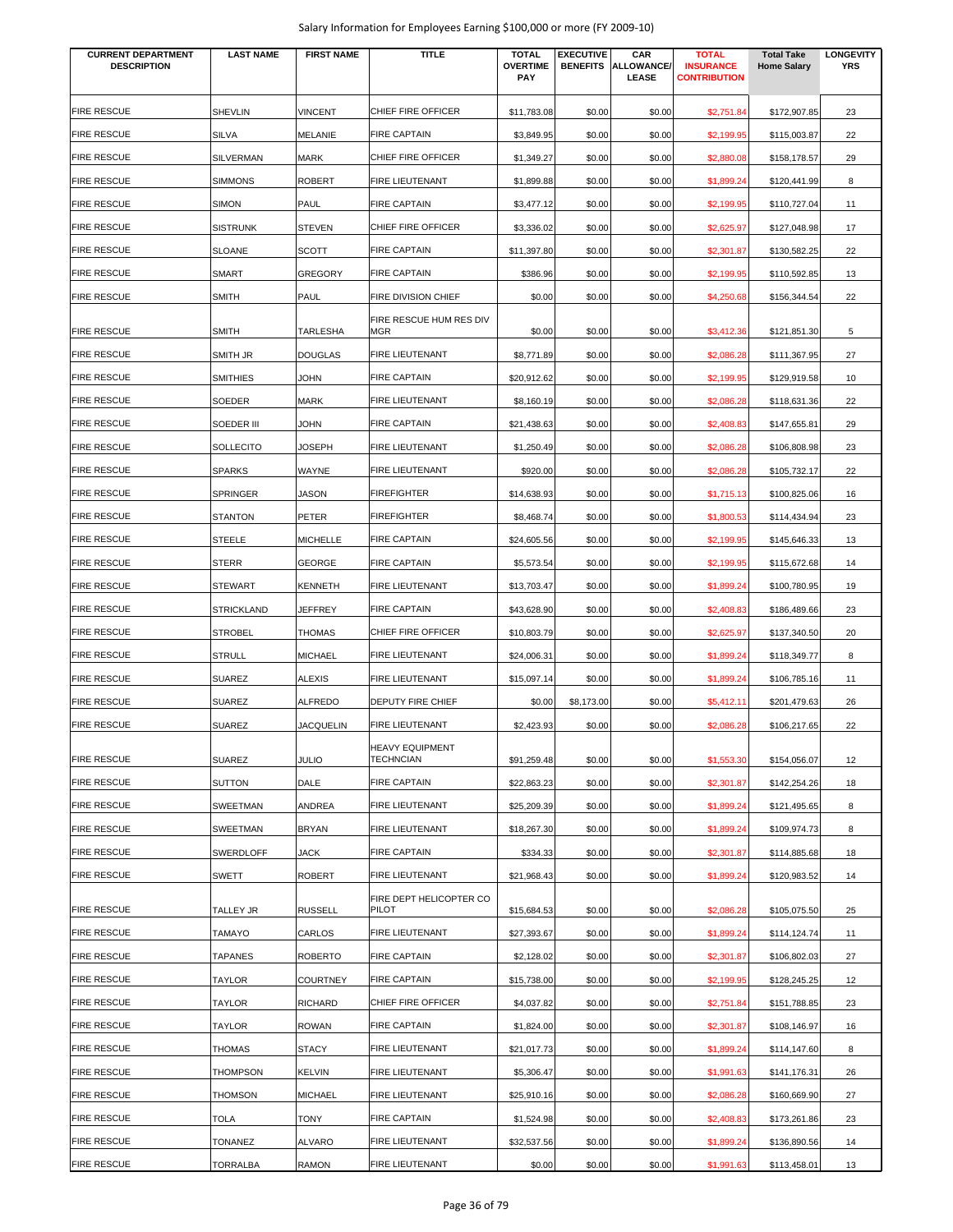| <b>CURRENT DEPARTMENT</b><br><b>DESCRIPTION</b> | <b>LAST NAME</b> | <b>FIRST NAME</b> | <b>TITLE</b>                     | <b>TOTAL</b><br><b>OVERTIME</b> | <b>EXECUTIVE</b><br><b>BENEFITS</b> | CAR<br><b>ALLOWANCE/</b> | <b>TOTAL</b><br><b>INSURANCE</b> | <b>Total Take</b><br><b>Home Salary</b> | <b>LONGEVITY</b><br><b>YRS</b> |
|-------------------------------------------------|------------------|-------------------|----------------------------------|---------------------------------|-------------------------------------|--------------------------|----------------------------------|-----------------------------------------|--------------------------------|
|                                                 |                  |                   |                                  | <b>PAY</b>                      |                                     | LEASE                    | <b>CONTRIBUTION</b>              |                                         |                                |
| <b>FIRE RESCUE</b>                              | <b>TORRES</b>    | LUIS              | <b>FIRE CAPTAIN</b>              | \$21,513.77                     | \$0.00                              | \$0.00                   | \$1,899.24                       | \$116,604.78                            | 10                             |
| <b>FIRE RESCUE</b>                              | <b>TORRES</b>    | <b>OMAR</b>       | <b>FIRE CAPTAIN</b>              | \$16,941.65                     | \$0.00                              | \$0.00                   | \$2,199.95                       | \$147,030.18                            | 23                             |
| <b>FIRE RESCUE</b>                              | TRACY            | <b>ROBERT</b>     | <b>FIRE CAPTAIN</b>              | \$17,869.87                     | \$0.00                              | \$0.00                   | \$2,301.87                       | \$145,131.11                            | 22                             |
| <b>FIRE RESCUE</b>                              | TRAPERO          | <b>CESAR</b>      | FIRE LIEUTENANT                  | \$15,391.28                     | \$0.00                              | \$0.00                   | \$1,991.63                       | \$120,534.27                            | 22                             |
| <b>FIRE RESCUE</b>                              | TRAPERO          | <b>EDUARDO</b>    | <b>FIRE CAPTAIN</b>              | \$18,812.94                     | \$0.00                              | \$0.00                   | \$2,199.95                       | \$130,157.22                            | 11                             |
| <b>FIRE RESCUE</b>                              | TRIM             | <b>ANTHONY</b>    | <b>FIRE CAPTAIN</b>              | \$17,109.87                     | \$0.00                              | \$0.00                   | \$2,199.95                       | \$125,718.04                            | 16                             |
| <b>FIRE RESCUE</b>                              | TWEEDY           | <b>GENE</b>       | <b>FIRE LIEUTENANT</b>           | \$14,418.26                     | \$0.00                              | \$0.00                   | \$2,086.28                       | \$134,108.59                            | 30                             |
| <b>FIRE RESCUE</b>                              | <b>ULLOA</b>     | <b>GIOVANNIE</b>  | CHIEF FIRE OFFICER               | \$0.00                          | \$0.00                              | \$0.00                   | \$2,751.84                       | \$158,158.12                            | 27                             |
| <b>FIRE RESCUE</b>                              | VALDES           | <b>GUILLERMO</b>  | CHIEF FIRE OFFICER               | \$8,111.97                      | \$0.00                              | \$0.00                   | \$2,751.84                       | \$143,702.60                            | 29                             |
| <b>FIRE RESCUE</b>                              | VALDEZ           | <b>ALBERTO</b>    | FIRE LIEUTENANT                  | \$2,387.45                      | \$0.00                              | \$0.00                   | \$2,086.28                       | \$111,315.99                            | 30                             |
| <b>FIRE RESCUE</b>                              | VALLE            | ARIEL             | <b>FIREFIGHTER</b>               | \$11,782.00                     | \$0.00                              | \$0.00                   | \$1,641.78                       | \$104,078.40                            | 6                              |
| <b>FIRE RESCUE</b>                              | VALLONE          | <b>MICHAEL</b>    | FIRE LIEUTENANT                  | \$18,871.11                     | \$0.00                              | \$0.00                   | \$1,899.24                       | \$118,720.56                            | 11                             |
| <b>FIRE RESCUE</b>                              | VAN METER        | <b>WILLIAM</b>    | CHIEF FIRE OFFICER               | \$6,359.60                      | \$0.00                              | \$0.00                   | \$2,625.97                       | \$133,836.19                            | 23                             |
| <b>FIRE RESCUE</b>                              | VANDAMAS         | <b>ROGELIO</b>    | <b>FIRE CAPTAIN</b>              | \$17,598.23                     | \$0.00                              | \$0.00                   | \$2,199.95                       | \$136,088.16                            | 14                             |
| <b>FIRE RESCUE</b>                              | VANDERVLUGT      | PETRA             | <b>FIRE CAPTAIN</b>              | \$2,915.66                      | \$0.00                              | \$0.00                   | \$2,199.95                       | \$108,356.53                            | 18                             |
| <b>FIRE RESCUE</b>                              | VANDESANDE       | <b>STEVEN</b>     | FIRE DEPT HELICOPTER CO<br>PILOT | \$12,918.70                     | \$0.00                              | \$0.00                   | \$1,991.59                       | \$104,853.02                            | 9                              |
| <b>FIRE RESCUE</b>                              | VASQUEZ          | JORGE             | <b>FIRE LIEUTENANT</b>           | \$15,379.43                     | \$0.00                              | \$0.00                   | \$1,991.63                       | \$115,870.22                            | 16                             |
| <b>FIRE RESCUE</b>                              | VEGA             | <b>OMAR</b>       | FIRE LIEUTENANT                  | \$15,300.68                     | \$0.00                              | \$0.00                   | \$1,899.24                       | \$107,378.66                            | 8                              |
| <b>FIRE RESCUE</b>                              | VEIRA            | <b>COLIN</b>      | <b>FIRE CAPTAIN</b>              | \$3,296.01                      | \$0.00                              | \$0.00                   | \$2,301.87                       | \$113,547.13                            | 18                             |
| <b>FIRE RESCUE</b>                              | <b>VENUTO</b>    | <b>FRANK</b>      | FIRE LIEUTENANT                  | \$17,269.05                     | \$0.00                              | \$0.00                   | \$1,899.24                       | \$106,099.84                            | 14                             |
| <b>FIRE RESCUE</b>                              | <b>VILA</b>      | <b>DENNIS</b>     | FIREFIGHTER                      | \$10,609.26                     | \$0.00                              | \$0.00                   | \$1,641.78                       | \$100,575.11                            | 6                              |
| <b>FIRE RESCUE</b>                              | VILA             | <b>MICHAEL</b>    | <b>FIREFIGHTER</b>               | \$9,748.58                      | \$0.00                              | \$0.00                   | \$1,800.53                       | \$108,331.81                            | 22                             |
| <b>FIRE RESCUE</b>                              | VILLAREAL        | EDWARD            | <b>CONSTRUCTION MANAGER 2</b>    | \$0.00                          | \$0.00                              | \$0.00                   | \$1,169.16                       | \$100,763.80                            | 14                             |
| <b>FIRE RESCUE</b>                              | <b>VOLLOVICK</b> | <b>HOWARD</b>     | FIRE LIEUTENANT                  | \$8,039.70                      | \$0.00                              | \$0.00                   | \$1,991.63                       | \$107,158.68                            | 22                             |
| <b>FIRE RESCUE</b>                              | <b>WALTON</b>    | <b>DEANN</b>      | <b>FIRE CAPTAIN</b>              | \$12,652.28                     | \$0.00                              | \$0.00                   | \$2,199.95                       | \$109,180.72                            | 16                             |
| <b>FIRE RESCUE</b>                              | <b>WANSCHEK</b>  | LAWRENCE          | FIRE DEPT HELICOPTER<br>PILOT    | \$955.94                        | \$0.00                              | \$0.00                   | \$2,301.87                       | \$113,941.95                            | 29                             |
| <b>FIRE RESCUE</b>                              | WASILKOWSKI      | <b>JUSTIN</b>     | <b>FIRE CAPTAIN</b>              | \$22,832.57                     | \$0.00                              | \$0.00                   | \$2,199.95                       | \$125,686.19                            | 26                             |
| <b>FIRE RESCUE</b>                              | WEBB             | <b>BRANDON</b>    | <b>FIRE CAPTAIN</b>              | \$22,473.59                     | \$0.00                              | \$0.00                   | \$2,199.95                       | \$134,659.47                            | 10                             |
| <b>FIRE RESCUE</b>                              | WEST             | <b>ARTIS</b>      | <b>FIRE CAPTAIN</b>              | \$15,011.07                     | \$0.00                              | \$0.00                   | \$2,199.95                       | \$116,826.64                            | 14                             |
| <b>FIRE RESCUE</b>                              | WHU              | <b>DANNY</b>      | CHIEF FIRE OFFICER               | \$20,919.53                     | \$0.00                              | \$0.00                   | \$2,880.08                       | \$164,723.43                            | 20                             |
| <b>FIRE RESCUE</b>                              | <b>WILBURN</b>   | <b>ROY</b>        | <b>FIRE CAPTAIN</b>              | \$17,753.05                     | \$0.00                              | \$0.00                   | \$2,199.95                       | \$117,929.70                            | 18                             |
| <b>FIRE RESCUE</b>                              | <b>WILLIAMS</b>  | <b>DARREN</b>     | CHIEF FIRE OFFICER               | \$7,088.52                      | \$0.00                              | \$0.00                   | \$2,625.97                       | \$143,807.59                            | 17                             |
| <b>FIRE RESCUE</b>                              | <b>WILLIAMS</b>  | <b>KENNETH</b>    | CHIEF FIRE OFFICER               | \$25,733.26                     | \$0.00                              | \$0.00                   | \$2,751.84                       | \$180,638.02                            | 22                             |
| <b>FIRE RESCUE</b>                              | WILLIAMS         | <b>PEYTON</b>     | FIRE LIEUTENANT                  | \$23,809.85                     | \$0.00                              | \$0.00                   | \$1,899.24                       | \$115,557.86                            | 8                              |
| <b>FIRE RESCUE</b>                              | <b>WILSON</b>    | <b>TYRONE</b>     | <b>FIRE CAPTAIN</b>              | \$18,379.76                     | \$0.00                              | \$0.00                   | \$2,199.95                       | \$130,397.89                            | 15                             |
| <b>FIRE RESCUE</b>                              | <b>WINDSOR</b>   | GARY              | FIRE LIEUTENANT                  | \$12,729.35                     | \$0.00                              | \$0.00                   | \$1,899.24                       | \$110,435.60                            | $\overline{7}$                 |
| <b>FIRE RESCUE</b>                              | WISE             | RANDALL           | <b>FIREFIGHTER</b>               | \$26,203.38                     | \$0.00                              | \$0.00                   | \$1,800.53                       | \$127,346.12                            | 18                             |
| <b>FIRE RESCUE</b>                              | <b>WOLF</b>      | PAUL              | FIRE LIEUTENANT                  | \$7,162.00                      | \$0.00                              | \$0.00                   | \$1,991.63                       | \$101,687.08                            | 15                             |
| <b>FIRE RESCUE</b>                              | <b>WOLFF</b>     | <b>CURTIS</b>     | FIREFIGHTER                      | \$397.20                        | \$0.00                              | \$0.00                   | \$1,715.13                       | \$101,458.10                            | 12                             |
| <b>FIRE RESCUE</b>                              | <b>WONG</b>      | <b>HENRY</b>      | FIRE LIEUTENANT                  | \$18,958.85                     | \$0.00                              | \$0.00                   | \$1,899.24                       | \$115,798.82                            | 8                              |
| <b>FIRE RESCUE</b>                              | <b>WOOD</b>      | <b>DAVID</b>      | FIRE DIVISION CHIEF              | \$0.00                          | \$0.00                              | \$0.00                   | \$4,327.81                       | \$155,708.13                            | 20                             |
| <b>FIRE RESCUE</b>                              | <b>WOOD</b>      | <b>HILDA</b>      | <b>FIREFIGHTER</b>               | \$10,873.45                     | \$0.00                              | \$0.00                   | \$1,800.53                       | \$102,696.87                            | 18                             |
| <b>FIRE RESCUE</b>                              | <b>WOOD</b>      | LAUREN            | CHIEF FIRE OFFICER               | \$3,751.72                      | \$0.00                              | \$0.00                   | \$2,625.97                       | \$130,335.00                            | 17                             |
| <b>FIRE RESCUE</b>                              | WRAY             | WALTER            | FIRE LIEUTENANT                  | \$3,203.17                      | \$0.00                              | \$0.00                   | \$1,899.24                       | \$113,837.31                            | 12                             |
| <b>FIRE RESCUE</b>                              | YANES            | <b>MIGUEL</b>     | <b>FIRE LIEUTENANT</b>           | \$4,988.53                      | \$0.00                              | \$0.00                   | \$1,899.24                       | \$101,413.58                            | 6                              |
| <b>FIRE RESCUE</b>                              | YETTER           | <b>MICHAEL</b>    | <b>FIRE CAPTAIN</b>              | \$19,101.00                     | \$0.00                              | \$0.00                   | \$2,199.95                       | \$124,669.42                            | 12                             |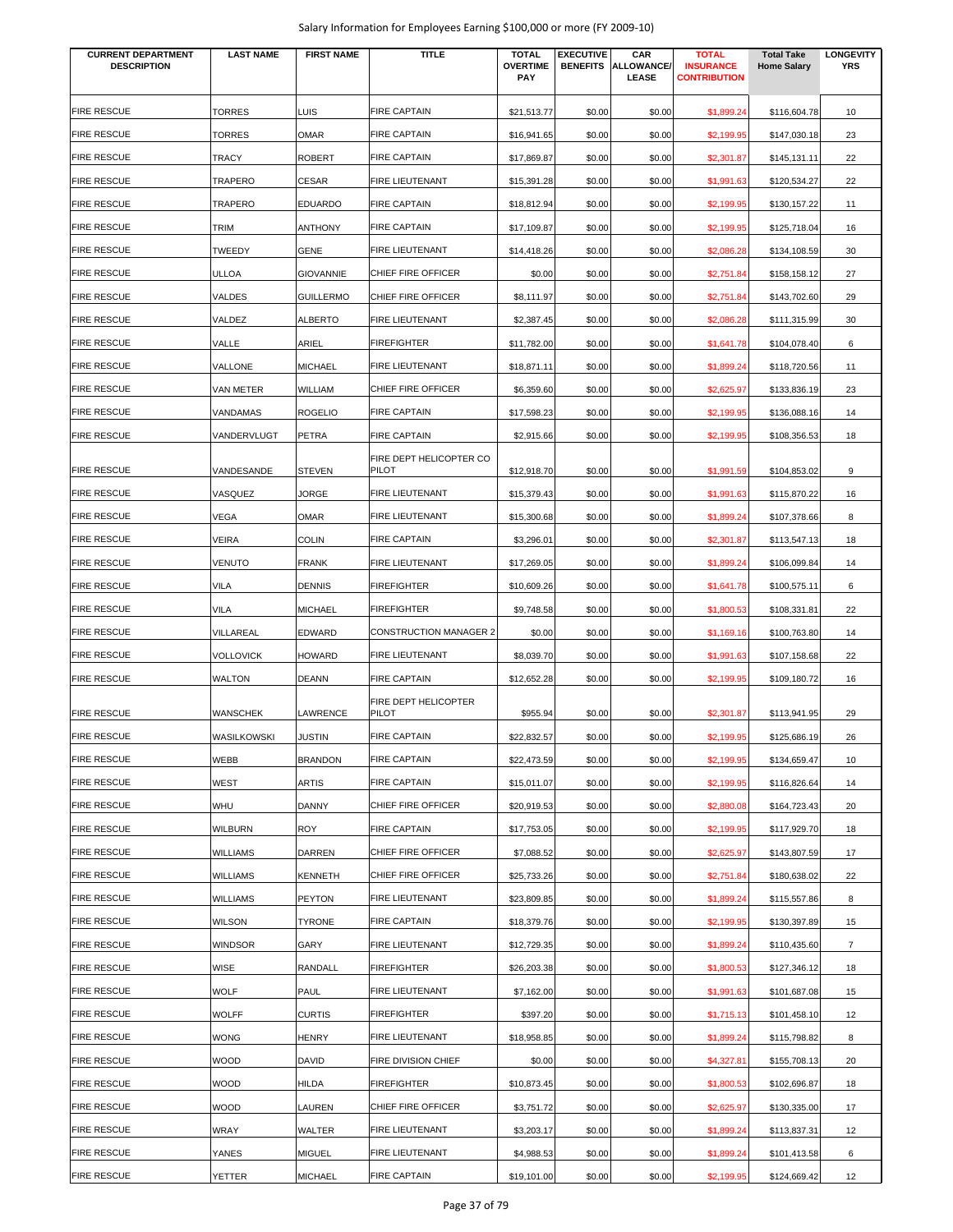| <b>CURRENT DEPARTMENT</b>                        | <b>LAST NAME</b>   | <b>FIRST NAME</b> | <b>TITLE</b>                                  | <b>TOTAL</b>                  | <b>EXECUTIVE</b> | CAR                        | <b>TOTAL</b>                            | <b>Total Take</b>  | <b>LONGEVITY</b> |
|--------------------------------------------------|--------------------|-------------------|-----------------------------------------------|-------------------------------|------------------|----------------------------|-----------------------------------------|--------------------|------------------|
| <b>DESCRIPTION</b>                               |                    |                   |                                               | <b>OVERTIME</b><br><b>PAY</b> | <b>BENEFITS</b>  | <b>ALLOWANCE/</b><br>LEASE | <b>INSURANCE</b><br><b>CONTRIBUTION</b> | <b>Home Salary</b> | <b>YRS</b>       |
|                                                  |                    |                   |                                               |                               |                  |                            |                                         |                    |                  |
| <b>FIRE RESCUE</b>                               | <b>YOUNES</b>      | LILLIAM           | <b>SENIOR SYSTEMS</b><br>ANALYST/PROG         | \$0.00                        | \$0.00           | \$0.00                     | \$1,088.94                              | \$101,788.69       | 8                |
| <b>GENERAL SERVICES</b><br>ADMINISTRATION        | ABRAHANTE          | <b>REINALDO</b>   | <b>ENGINEER 3</b>                             | \$0.00                        | \$0.00           | \$0.00                     | \$1,169.16                              | \$104,905.23       | 23               |
| <b>GENERAL SERVICES</b>                          |                    |                   |                                               |                               |                  |                            |                                         |                    |                  |
| ADMINISTRATION                                   | <b>ALFONSO</b>     | DANIEL            | ASSISTANT DIRECTOR, GSA                       | \$0.00                        | \$8,057.62       | \$4,762.50                 | \$3,568.18                              | \$147,499.15       | 16               |
| <b>GENERAL SERVICES</b><br>ADMINISTRATION        | <b>BAPTISTE</b>    | <b>CLAYTON</b>    | DIV DIR 1 GENERAL SERV<br><b>ADMIN</b>        | \$0.00                        | \$7,211.50       | \$1,950.00                 | \$3,693.75                              | \$140,744.57       | 29               |
| <b>GENERAL SERVICES</b><br>ADMINISTRATION        | <b>BROWN</b>       | <b>HUGH</b>       | <b>CONSTRUCTION MANAGER 3</b>                 | \$0.00                        | \$0.00           | \$0.00                     | \$3,439.94                              | \$126,538.09       | 20               |
|                                                  |                    |                   |                                               |                               |                  |                            |                                         |                    |                  |
| <b>GENERAL SERVICES</b><br>ADMINISTRATION        | <b>BRUYNTJENS</b>  | JOAN              | <b>MGR GSA WORKERS</b><br><b>COMPENSATION</b> | \$0.00                        | \$0.00           | \$0.00                     | \$2,883.44                              | \$103,036.08       | $\overline{2}$   |
| <b>GENERAL SERVICES</b>                          |                    |                   | <b>EXEC ASST DEPARTMENT</b>                   |                               |                  |                            |                                         |                    |                  |
| ADMINISTRATION                                   | <b>CABRERA</b>     | AIMEE             | <b>DIRECTOR</b>                               | \$0.00                        | \$7,211.50       | \$1,950.00                 | \$3,072.02                              | \$118,631.16       | 20               |
| <b>GENERAL SERVICES</b><br>ADMINISTRATION        | <b>CHAVEZ</b>      | <b>MICHAEL</b>    | MGR OFFICE OF ELEVATOR<br>SAFETY              | \$0.00                        | \$0.00           | \$0.00                     | \$2,922.07                              | \$104,383.31       | 25               |
| <b>GENERAL SERVICES</b><br>ADMINISTRATION        |                    |                   | CONSTRUCTION MANAGER 2                        |                               |                  |                            |                                         |                    |                  |
| <b>GENERAL SERVICES</b>                          | <b>CICERO</b>      | <b>PATRICIA</b>   |                                               | \$0.00                        | \$0.00           | \$0.00                     | \$1,177.89                              | \$101,760.26       | 18               |
| ADMINISTRATION<br><b>GENERAL SERVICES</b>        | <b>CONTRERAS</b>   | <b>HUMBERTO</b>   | <b>GSA PROJECTS MANAGER</b>                   | \$0.00                        | \$0.00           | \$0.00                     | \$3,030.30                              | \$111,353.12       | 21               |
| ADMINISTRATION<br><b>GENERAL SERVICES</b>        | <b>COUGHLIN</b>    | DANIEL            | <b>MANAGER GSA</b>                            | \$0.00                        | \$0.00           | \$0.00                     | \$3,155.18                              | \$112,812.09       | 30               |
| <b>ADMINISTRATION</b>                            | <b>DAREFF</b>      | <b>MARTIN</b>     | <b>MANAGER GSA</b>                            | \$0.00                        | \$0.00           | \$0.00                     | \$3,155.18                              | \$124,215.66       | 26               |
| <b>GENERAL SERVICES</b><br>ADMINISTRATION        | <b>DIAZ</b>        | <b>OLGA</b>       | <b>MANAGER GSA</b>                            | \$0.00                        | \$0.00           | \$0.00                     | \$3,155.18                              | \$112,701.74       | 24               |
| <b>GENERAL SERVICES</b>                          |                    |                   | MGR RISK MGT CASUALTY &                       |                               |                  |                            |                                         |                    |                  |
| ADMINISTRATION<br><b>GENERAL SERVICES</b>        | <b>DUNLOP</b>      | <b>BARBARA</b>    | PROP                                          | \$0.00                        | \$0.00           | \$0.00                     | \$2,922.07                              | \$109,751.37       | 29               |
| ADMINISTRATION                                   | GOMEZDEMOLINA JUNE |                   | <b>CLAIMS ADMINISTRATOR</b>                   | \$0.00                        | \$0.00           | \$0.00                     | \$1,169.16                              | \$105,623.62       | 31               |
| <b>GENERAL SERVICES</b><br>ADMINISTRATION        | GONZALES           | DANIEL            | BENEFITS SUPERVISOR                           | \$0.00                        | \$0.00           | \$0.00                     | \$2,709.00                              | \$101,784.63       | 22               |
| <b>GENERAL SERVICES</b><br>ADMINISTRATION        | GRACE-DANSOH       | HAZEL             | <b>BENEFITS MANAGER</b>                       | \$0.00                        | \$0.00           | \$0.00                     | \$3,412.36                              | \$128,091.09       | 27               |
| <b>GENERAL SERVICES</b>                          |                    |                   | DIV DIR 1 GENERAL SERV                        |                               |                  |                            |                                         |                    |                  |
| ADMINISTRATION<br><b>GENERAL SERVICES</b>        | <b>GUTIERREZ</b>   | ANA               | <b>ADMIN</b><br>SENIOR HUMAN RESOUR           | \$0.00                        | \$7,211.50       | \$1,950.00                 | \$3,693.75                              | \$140,745.09       | 25               |
| <b>ADMINISTRATION</b>                            | <b>HALL</b>        | <b>BEVERLY</b>    | <b>MGR</b>                                    | \$0.00                        | \$0.00           | \$0.00                     | \$2,709.00                              | \$104,540.38       | 27               |
| <b>GENERAL SERVICES</b>                          |                    |                   | DIV DIR 1 GENERAL SERV                        |                               |                  |                            |                                         |                    |                  |
| <b>ADMINISTRATION</b>                            | <b>HALL JR</b>     | JERRY             | ADMIN                                         | \$0.00                        | \$7,211.50       | \$1,950.00                 | \$3,693.75                              | \$140,745.09       | 31               |
| <b>GENERAL SERVICES</b><br>ADMINISTRATION        | <b>KLEINTOP</b>    | <b>RONALD</b>     | FLEET MGT SERVICE<br><b>MANAGER</b>           | \$0.00                        | \$0.00           | \$0.00                     | \$3,155.18                              | \$114,097.22       | 9                |
|                                                  |                    |                   |                                               |                               |                  |                            |                                         |                    |                  |
| <b>GENERAL SERVICES</b><br><b>ADMINISTRATION</b> | <b>KOLB</b>        | LOUIS             | FLEET MGT SERVICE<br>MANAGER                  | \$0.00                        | \$0.00           | \$0.00                     | \$2,759.26                              | \$101,409.48       | 9                |
| <b>GENERAL SERVICES</b>                          |                    |                   | DIV DIR 1 GENERAL SERV                        |                               |                  |                            |                                         |                    |                  |
| ADMINISTRATION<br><b>GENERAL SERVICES</b>        | <b>LESINSKI</b>    | LOUIS             | <b>ADMIN</b>                                  | \$0.00                        | \$7,211.50       | \$1,950.00                 | \$3,693.75                              | \$140,745.09       | 27               |
| ADMINISTRATION                                   | <b>LLADO</b>       | <b>TANIA</b>      | CF, REAL ESTATE OFFICER                       | \$0.00                        | \$0.00           | \$0.00                     | \$2,922.07                              | \$104,383.31       | 33               |
| <b>GENERAL SERVICES</b>                          |                    |                   | <b>REF/AC MECHANIC</b>                        |                               |                  |                            |                                         |                    |                  |
| ADMINISTRATION<br><b>GENERAL SERVICES</b>        | LOPEZ              | <b>ROY</b>        | <b>SUPERVISOR</b>                             | \$27,903.05                   | \$0.00           | \$0.00                     | \$835.80                                | \$106,774.05       | 18               |
| ADMINISTRATION<br><b>GENERAL SERVICES</b>        | LOPEZ              | YTIEL             | <b>CONSTRUCTION MANAGER 2</b>                 | \$0.00                        | \$0.00           | \$0.00                     | \$1,169.16                              | \$104,186.84       | 17               |
| ADMINISTRATION<br><b>GENERAL SERVICES</b>        | <b>MARIN</b>       | <b>ELVA</b>       | <b>MANAGER GSA</b>                            | \$0.00                        | \$0.00           | \$0.00                     | \$3,155.18                              | \$112,676.74       | 20               |
| ADMINISTRATION                                   | <b>NEWLAND</b>     | <b>IVETTE</b>     | <b>CONSTRUCTION MANAGER 2</b>                 | \$0.00                        | \$0.00           | \$0.00                     | \$1,116.78                              | \$103,647.19       | 15               |
| <b>GENERAL SERVICES</b>                          |                    |                   | <b>DIR GENERAL SERVICES</b>                   |                               |                  |                            |                                         |                    |                  |
| ADMINISTRATION                                   | <b>NORRIS</b>      | WENDI             | <b>ADMIN</b>                                  | \$0.00                        | \$9,615.25       | \$6,500.00                 | \$4,856.17                              | \$189,071.74       | 18               |
| <b>GENERAL SERVICES</b><br>ADMINISTRATION        | <b>PASCUAL</b>     | <b>MARSHA</b>     | DIVISION DIRECTOR 2, GSA                      | \$0.00                        | \$7,211.50       | \$1,950.00                 | \$3,991.12                              | \$151,351.16       | 30               |
| <b>GENERAL SERVICES</b>                          |                    |                   |                                               |                               |                  |                            |                                         |                    |                  |
| ADMINISTRATION                                   | <b>PAYNE</b>       | DANIEL            | <b>GSA SECURITY CHIEF</b>                     | \$0.00                        | \$0.00           | \$0.00                     | \$3,155.17                              | \$112,699.49       | 5                |
| <b>GENERAL SERVICES</b><br><b>ADMINISTRATION</b> | <b>PEREZ</b>       | JOSE              | DIVISION DIRECTOR 2, GSA                      | \$0.00                        | \$7,211.50       | \$1,950.00                 | \$3,653.71                              | \$139,321.33       | 9                |
| <b>GENERAL SERVICES</b><br>ADMINISTRATION        | <b>PONS</b>        | <b>JESUS</b>      | COMPUTER SERVICES MGR                         | \$0.00                        | \$0.00           | \$0.00                     | \$1,383.66                              | \$122,856.53       | 17               |
| <b>GENERAL SERVICES</b>                          |                    |                   |                                               |                               |                  |                            |                                         |                    |                  |
| ADMINISTRATION                                   | RAMOS-ORTEGA       | <b>PILAR</b>      | CONSTRUCTION MANAGER 2                        | \$0.00                        | \$0.00           | \$0.00                     | \$1,169.16                              | \$107,432.54       | 16               |
| <b>GENERAL SERVICES</b><br>ADMINISTRATION        | <b>RAUBACK</b>     | GEORGE            | MGR GSA DESIGN SERVICES                       | \$0.00                        | \$0.00           | \$0.00                     | \$3,155.18                              | \$112,701.74       | 24               |
| <b>GENERAL SERVICES</b><br>ADMINISTRATION        | <b>REZAIE</b>      | <b>MAHMOOD</b>    | SENIOR PROF ENGINEER                          | \$0.00                        | \$0.00           | \$0.00                     | \$3,227.13                              | \$116,290.55       | 18               |
|                                                  |                    |                   |                                               |                               |                  |                            |                                         |                    |                  |
| <b>GENERAL SERVICES</b><br>ADMINISTRATION        | <b>SALOMON</b>     | LELAND            | DIR, GSA REAL ESTATE<br>DEV&SERVS             | \$0.00                        | \$7,211.50       | \$1,950.00                 | \$3,478.69                              | \$132,245.37       | 9                |
| <b>GENERAL SERVICES</b><br>ADMINISTRATION        | <b>SCHMUGER</b>    | <b>STEVEN</b>     | <b>GSA GRAPHICS SERVICE</b><br><b>MGR</b>     | \$0.00                        | \$0.00           | \$0.00                     | \$2,859.64                              | \$102,368.04       | 20               |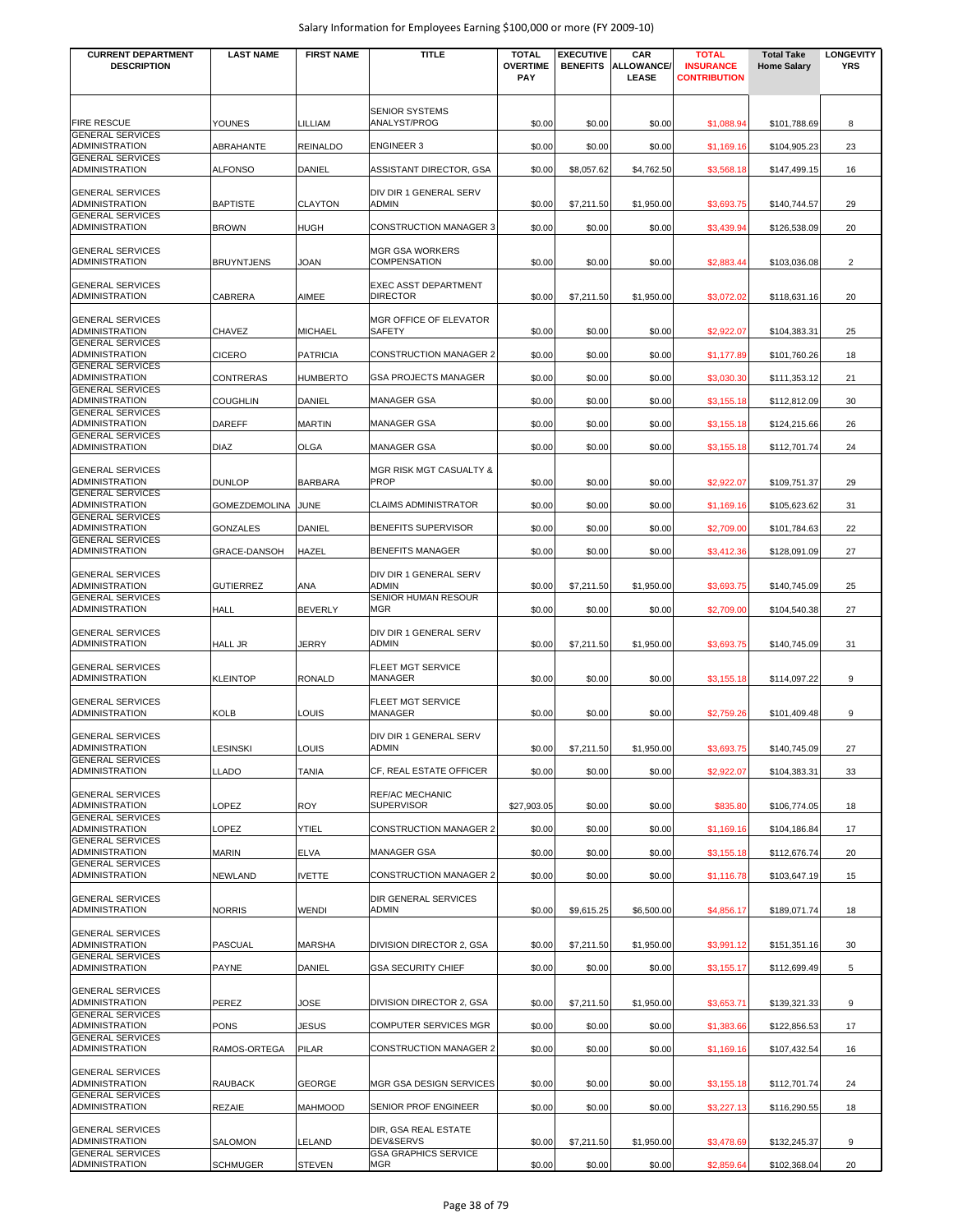| <b>CURRENT DEPARTMENT</b><br><b>DESCRIPTION</b>  | <b>LAST NAME</b>     | <b>FIRST NAME</b> | <b>TITLE</b>                                   | <b>TOTAL</b><br><b>OVERTIME</b><br><b>PAY</b> | <b>EXECUTIVE</b><br><b>BENEFITS</b> | CAR<br><b>ALLOWANCE/</b><br>LEASE | <b>TOTAL</b><br><b>INSURANCE</b><br><b>CONTRIBUTION</b> | <b>Total Take</b><br><b>Home Salary</b> | <b>LONGEVITY</b><br><b>YRS</b> |
|--------------------------------------------------|----------------------|-------------------|------------------------------------------------|-----------------------------------------------|-------------------------------------|-----------------------------------|---------------------------------------------------------|-----------------------------------------|--------------------------------|
| <b>GENERAL SERVICES</b><br>ADMINISTRATION        | <b>SILVA</b>         | JUAN              | MGR GSA PHYSICAL PLANT                         | \$0.00                                        | \$0.00                              | \$0.00                            | \$3,155.18                                              | \$112,701.74                            | 22                             |
| <b>GENERAL SERVICES</b><br><b>ADMINISTRATION</b> | <b>SUAREZ</b>        | GUSTAVO           | <b>MANAGER GSA</b>                             | \$0.00                                        | \$0.00                              | \$0.00                            | \$2,986.75                                              | \$106,683.29                            | 22                             |
| <b>GENERAL SERVICES</b><br>ADMINISTRATION        | <b>URRUTIA</b>       | <b>FERNANDO</b>   | <b>CONSTRUCTION MANAGER 3</b>                  | \$0.00                                        | \$0.00                              | \$0.00                            | \$3,134.59                                              | \$112,166.59                            | 36                             |
| <b>GENERAL SERVICES</b>                          |                      |                   |                                                |                                               |                                     |                                   |                                                         |                                         |                                |
| ADMINISTRATION<br><b>GENERAL SERVICES</b>        | VARGA                | LAUREEN           | CF, REAL ESTATE OFFICER                        | \$0.00                                        | \$0.00                              | \$0.00                            | \$2,921.80                                              | \$104,375.86                            | 20                             |
| ADMINISTRATION<br><b>GENERAL SERVICES</b>        | <b>WARREN</b>        | <b>ROBERT</b>     | REAL ESTATE ADVISOR                            | \$0.00                                        | \$0.00                              | \$0.00                            | \$2,810.78                                              | \$100,259.55                            | 4                              |
| ADMINISTRATION                                   | ZULOAGA JR           | <b>FRANCISCO</b>  | <b>CONSTRUCTION MANAGER 3</b>                  | \$0.00                                        | \$0.00                              | \$0.00                            | \$3,134.59                                              | \$114,167.94                            | 18                             |
| GOVERNMENT INFORMATION<br><b>CENTER</b>          | ALEXANDROVA          | <b>ASSIA</b>      | <b>COMPUTER SERVICES MGR</b>                   | \$0.00                                        | \$0.00                              | \$0.00                            | \$1,264.98                                              | \$110,705.58                            | 10                             |
| <b>GOVERNMENT INFORMATION</b><br>CENTER          | <b>GLOVER</b>        | <b>BECKY</b>      | ASST DIR GOVT INFO<br><b>CENTER</b>            | \$0.00                                        | \$7,235.90                          | \$5,200.00                        | \$3,146.49                                              | \$124,577.67                            | 12                             |
| <b>GOVERNMENT INFORMATION</b><br><b>CENTER</b>   | <b>GUEMES</b>        | <b>FRANKLIN</b>   | <b>GIC GRAPHICS SERVICES</b><br>MANAGER        | \$0.00                                        | \$7,211.50                          | \$1,950.00                        | \$2,728.04                                              | \$106,419.26                            | 28                             |
| <b>GOVERNMENT INFORMATION</b><br>CENTER          | MARTINEZ             | AIMEE             | ASST DIR GOVT INFO<br><b>CENTER</b>            | \$0.00                                        | \$7,211.50                          | \$1,950.00                        | \$3,292.80                                              | \$126,957.28                            | 19                             |
| <b>GOVERNMENT INFORMATION</b><br><b>CENTER</b>   | <b>PATCHEN</b>       | <b>DONN</b>       | <b>STATION MANAGER</b>                         | \$0.00                                        | \$7,211.50                          | \$1,950.00                        | \$3,155.18                                              | \$121,588.24                            | 20                             |
| <b>GOVERNMENT INFORMATION</b><br>CENTER          | <b>ZITO</b>          | JUDITH            | DIR GOVT INFORMATION<br><b>CENTER</b>          | \$0.00                                        | \$9,615.25                          | \$6,500.00                        | \$5,424.57                                              | \$209,290.28                            | 28                             |
| <b>GRANTS COORDINATION</b>                       | <b>FIANO</b>         | <b>THERESA</b>    | <b>ASSIST.DR OFFICE GRANTS</b><br>COORD.       | \$0.00                                        | \$6,613.88                          | \$1,950.00                        | \$3,430.14                                              | \$130,771.86                            | 5                              |
| <b>GRANTS COORDINATION</b>                       | WALL                 | DANIEL            | <b>DIR.OFFICE GRANTS</b><br><b>COORDINATOR</b> | \$0.00                                        | \$9,615.25                          | \$6,500.00                        | \$4,400.33                                              | \$172,832.64                            | 20                             |
| <b>HOMELESS TRUST</b>                            | <b>RAYMOND</b>       | DAVID             | <b>EXEC DIR HOMELESS TRUST</b>                 | \$0.00                                        | \$9,615.25                          | \$6,500.00                        | \$3,202.64                                              | \$130,256.25                            | $\overline{7}$                 |
| <b>HOMELESS TRUST</b>                            | <b>REGALADO</b>      | ELIZABETH         | <b>ASST DIR HOMELESS</b>                       | \$0.00                                        | \$7,211.50                          | \$0.00                            | \$2,844.51                                              | \$108,586.41                            | 33                             |
| <b>HOUSING AND COMMUNITY</b><br>DEVELOPMENT      | <b>BROWN</b>         | <b>CLARENCE</b>   | <b>HCD MANGR HOUS ASSET</b><br>AND NSP         | \$0.00                                        | \$2,307.68                          | \$675.00                          | \$3,693.75                                              | \$147,032.65                            | 3                              |
| <b>HOUSING AND COMMUNITY</b><br>DEVELOPMENT      | <b>BUTLER</b>        | CONSTANCE         | SENIOR HUMAN RESOUR<br>MGR                     | \$0.00                                        | \$0.00                              | \$0.00                            | \$2,800.58                                              | \$120,626.81                            | 22                             |
| HOUSING AND COMMUNITY<br>DEVELOPMENT             | <b>GLASGOW</b>       | <b>RICKERT</b>    | ASSISTANT DIRECTOR, HCD                        | \$0.00                                        | \$7,211.50                          | \$1,950.00                        | \$3,382.67                                              | \$132,209.05                            | 11                             |
| HOUSING AND COMMUNITY<br>DEVELOPMENT             | <b>JENKINS</b>       | ANNETTA           | ASSISTANT DIRECTOR, HCD                        | \$0.00                                        | \$8,488.86                          | \$0.00                            | \$3,675.00                                              | \$139,205.54                            | $\mathbf{1}$                   |
| <b>HOUSING AND COMMUNITY</b><br>DEVELOPMENT      | <b>MARTINEZ</b>      | <b>SHEILA</b>     | ASST DIV DIR DEV & LOAN<br><b>ADMIN</b>        | \$0.00                                        | \$0.00                              | \$0.00                            | \$3,693.75                                              | \$131,833.59                            | 18                             |
| HOUSING AND COMMUNITY<br><b>DEVELOPMENT</b>      | <b>NAY</b>           | <b>FREDDIE</b>    | <b>HOUSING ASSET</b><br><b>MANAGEMENT SPEC</b> | \$0.00                                        | \$0.00                              | \$0.00                            | \$2,709.00                                              | \$102,820.96                            | 20                             |
| <b>HOUSING AND COMMUNITY</b><br>DEVELOPMENT      | <b>PRATS</b>         | JOHN              | MANAGER DEV & LOAN<br>ADMINISTRAT              | \$0.00                                        | \$0.00                              | \$0.00                            | \$2,922.07                                              | \$104,383.31                            | 26                             |
| HOUSING AND COMMUNITY<br>DEVELOPMENT             | RODRIGUEZ-PORTOMARIA |                   | <b>ENGINEER 3</b>                              | \$0.00                                        | \$0.00                              | \$0.00                            | \$1,169.16                                              | \$104,267.09                            | 18                             |
| HOUSING FINANCE AUTHORITY BRAYNON                |                      | <b>PATRICIA</b>   | <b>DIR HOUSING FINANCE</b><br><b>AUTHORITY</b> | \$0.00                                        | \$9,615.25                          | \$6,500.00                        | \$6,488.85                                              | \$247,124.54                            | 26                             |
| HOUSING FINANCE AUTHORITY PONS                   |                      | JOSE              | ASST TO DEPT DIRECTOR                          | \$0.00                                        | \$7,211.50                          | \$1,950.00                        | \$2,709.00                                              | \$105,717.50                            | 24                             |
| HUMAN RESOURCES                                  | <b>CUELLAR</b>       | ARLEENE           | DIVISION DIRECTOR, HRD                         | $\mathbf 0$                                   | 5,769                               | 1,575                             | 3,479                                                   | 130,615                                 | 22                             |
| <b>HUMAN RESOURCES</b>                           | <b>DEUTSCH</b>       | <b>MARK</b>       | DIVISION DIRECTOR, HRD                         | \$0.00                                        | \$7,721.31                          | \$1,950.00                        | \$2,961.55                                              | \$115,209.76                            | 6                              |
| <b>HUMAN RESOURCES</b>                           | <b>EDWARDS</b>       | <b>MICHAEL</b>    | <b>LABOR MANAGEMENT</b><br><b>SPECIALIST</b>   | \$0.00                                        | \$0.00                              | \$0.00                            | \$2,709.00                                              | \$101,759.63                            | 18                             |
| <b>HUMAN RESOURCES</b>                           | <b>MAHER</b>         | ANGELA            | <b>DIR HUMAN RESOURCES</b><br><b>DEPT</b>      | \$0.00                                        | \$9,615.25                          | \$6,500.00                        | \$5,544.00                                              | \$213,540.55                            | $\overline{c}$                 |
| <b>HUMAN RESOURCES</b>                           | <b>MC LEAN</b>       | MELANIE           | MANAGER HRD SECTION                            | \$0.00                                        | \$0.00                              | \$0.00                            | \$2,922.07                                              | \$115,203.60                            | 23                             |
| <b>HUMAN RESOURCES</b>                           | <b>MULLINGS</b>      | ANDREW            | <b>DIVISION DIRECTOR, HRD</b>                  | \$0.00                                        | \$7,360.60                          | \$1,950.00                        | \$2,853.89                                              | \$111,043.13                            | 12                             |
| <b>HUMAN RESOURCES</b>                           | <b>RIZZO</b>         | <b>MARY LOU</b>   | DIVISION DIRECTOR, HRD                         | \$0.00                                        | \$7,211.50                          | \$1,950.00                        | \$3,991.12                                              | \$151,326.16                            | 21                             |
| <b>HUMAN RESOURCES</b>                           | <b>SANTISTEBAN</b>   | DAVID             | <b>EMPLOYEE INDUST</b><br><b>PSYCHOLOGIST</b>  | \$0.00                                        | \$0.00                              | \$0.00                            | \$3,329.38                                              | \$115,274.15                            | 17                             |
| <b>HUMAN RESOURCES</b>                           | <b>WEBER</b>         | LINDA             | MANAGER HRD SECTION                            | \$0.00                                        | \$0.00                              | \$0.00                            | \$2,922.07                                              | \$109,726.37                            | 19                             |
| <b>HUMAN RESOURCES</b>                           | WHITE                | <b>RAYMOND</b>    | MGR EMPLOYEE SUPPORT<br><b>SERV</b>            | \$0.00                                        | \$0.00                              | \$0.00                            | \$3,155.18                                              | \$118,471.20                            | 24                             |
| <b>HUMAN SERVICES</b>                            | <b>ALONSO</b>        | MARITZA           | DEP DIR DEPART OF HUMAN<br><b>SRVC</b>         | \$0.00                                        | \$8,173.00                          | \$5,200.00                        | \$4,218.75                                              | \$167,929.91                            | 35                             |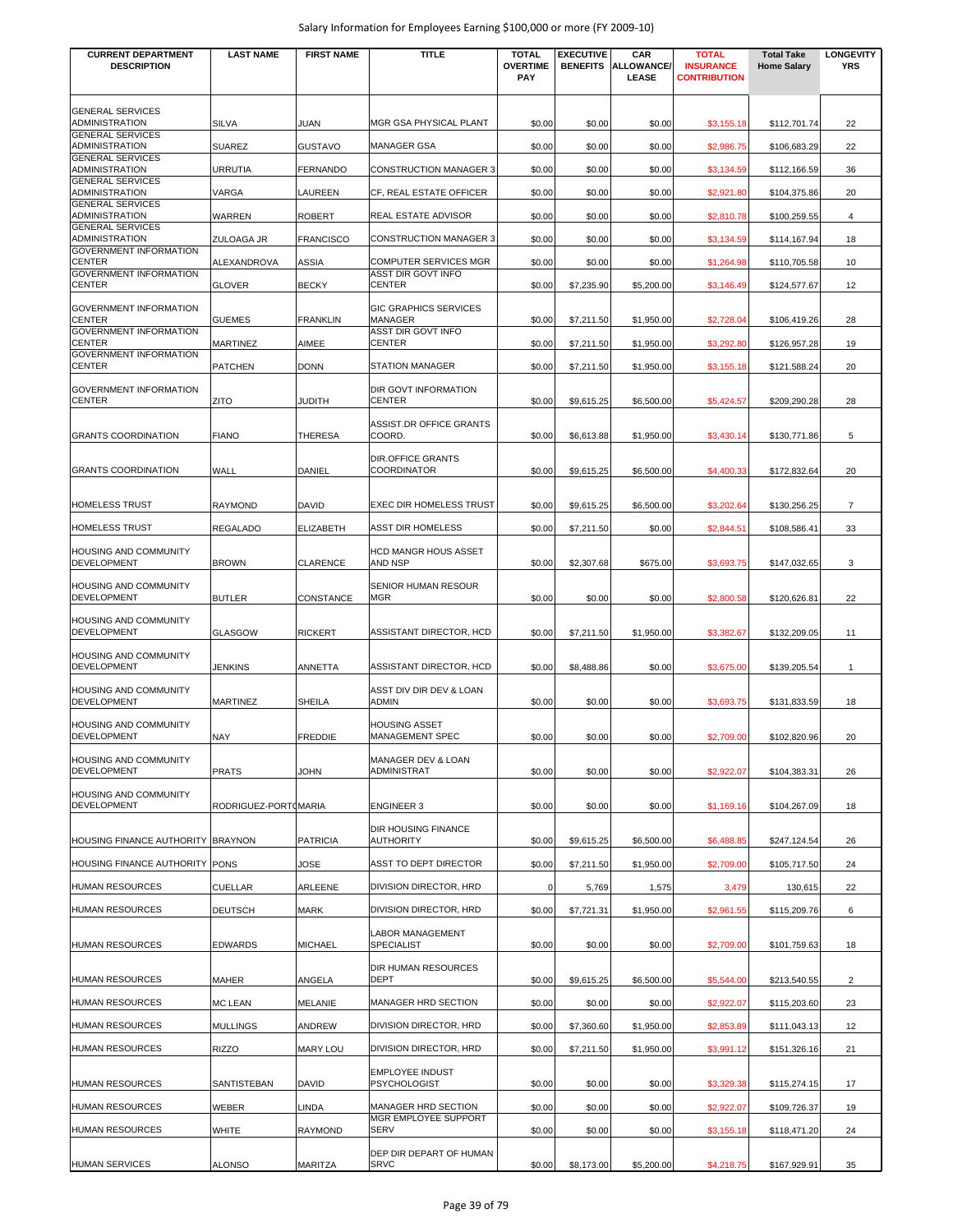| <b>CURRENT DEPARTMENT</b> | <b>LAST NAME</b>              | <b>FIRST NAME</b> | <b>TITLE</b>                             | <b>TOTAL</b>           | <b>EXECUTIVE</b> | CAR                        | <b>TOTAL</b>                            | <b>Total Take</b>  | <b>LONGEVITY</b> |
|---------------------------|-------------------------------|-------------------|------------------------------------------|------------------------|------------------|----------------------------|-----------------------------------------|--------------------|------------------|
| <b>DESCRIPTION</b>        |                               |                   |                                          | <b>OVERTIME</b><br>PAY | <b>BENEFITS</b>  | <b>ALLOWANCE/</b><br>LEASE | <b>INSURANCE</b><br><b>CONTRIBUTION</b> | <b>Home Salary</b> | <b>YRS</b>       |
|                           |                               |                   |                                          |                        |                  |                            |                                         |                    |                  |
| HUMAN SERVICES            | <b>FARACI</b>                 | ANA               | CLINICAL PSYCHOLOGIST 3                  | \$0.00                 | \$3,076.96       | \$0.00                     | \$3,114.58                              | \$114,586.26       | 27               |
| <b>HUMAN SERVICES</b>     | <b>HARRIS JR</b>              | <b>RICHARD</b>    | DIR DHS CONTRACT MGT DIV                 | \$0.00                 | \$0.00           | \$0.00                     | \$3,128.99                              | \$111,767.71       | 28               |
| <b>HUMAN SERVICES</b>     | HUMES NEWBOLD EDITH           |                   | CHIEF HUMAN SERVICES                     | \$0.00                 | \$0.00           | \$0.00                     | \$3,693.75                              | \$131,833.59       | 29               |
| <b>HUMAN SERVICES</b>     | <b>JIMENEZ</b>                | <b>BEATRIZ</b>    | SENIOR ADVOCATE                          | \$0.00                 | \$7,211.32       | \$1,950.00                 | \$2,986.75                              | \$115,619.87       | 29               |
| <b>HUMAN SERVICES</b>     | <b>MORRINA</b>                | CARMEN            | ASST DIR DEPT HUMAN<br>SERV              | \$0.00                 | \$7,211.50       | \$3,900.00                 | \$4,072.32                              | \$159,210.81       | 30               |
| <b>HUMAN SERVICES</b>     | <b>MUNIZ</b>                  | ANGEL             | CHIEF HUMAN SERVICES                     | \$0.00                 | \$7,211.50       | \$1,950.00                 | \$3,478.58                              | \$135,453.56       | 21               |
| <b>HUMAN SERVICES</b>     | <b>PREVOST</b>                | PAUL              | CHIEF HUMAN SERVICES                     | \$0.00                 | \$7,211.50       | \$0.00                     | \$3,218.60                              | \$121,921.00       | 23               |
|                           |                               |                   | DIR DEPT OF HUMAN                        |                        |                  |                            |                                         |                    |                  |
| HUMAN SERVICES            | <b>TYNES SAUNDERS PHYLLIS</b> |                   | <b>SERVICES</b>                          | \$0.00                 | \$7,481.17       | \$6,500.00                 | \$4,542.85                              | \$175,768.98       | 24               |
| <b>INSPECTOR GENERAL</b>  | CALDWELL                      | <b>MICHAEL</b>    | SPEC AGENT OFF INSP GEN                  | \$0.00                 | \$0.00           | \$6,250.00                 | \$0.00                                  | \$116,569.62       | 16               |
| <b>INSPECTOR GENERAL</b>  | <b>CANEPARI</b>               | JOHN              | CONTRACTS OVERSIGHT<br>SPEC OIG          | \$0.00                 | \$862.80         | \$6,500.00                 | \$0.00                                  | \$117,598.34       | $\overline{4}$   |
| <b>INSPECTOR GENERAL</b>  | <b>CARBERRY III</b>           | EDWARD            | SPEC AGENT SUPV OFF INSP<br>GEN          | \$0.00                 | \$2,884.50       | \$6,500.00                 | \$0.00                                  | \$130,023.44       | 10               |
| <b>INSPECTOR GENERAL</b>  | <b>CHIROLIS</b>               | JENNIFER          | SPEC AGENT OFF INSP GEN                  | \$0.00                 | \$0.00           | \$6,250.00                 | \$0.00                                  | \$107,943.98       | 9                |
| <b>INSPECTOR GENERAL</b>  |                               |                   |                                          |                        |                  |                            |                                         |                    |                  |
|                           | <b>HENRY</b>                  | <b>MICHAEL</b>    | SPEC AGENT OFF INSP GEN                  | \$0.00                 | \$0.00           | \$6,250.00                 | \$0.00                                  | \$103,581.80       | 3                |
| <b>INSPECTOR GENERAL</b>  | <b>HUGHES</b>                 | <b>DYLAN</b>      | SPEC AGENT SUPV OFF INSP<br><b>GEN</b>   | \$0.00                 | \$2,884.50       | \$0.00                     | \$0.00                                  | \$113,337.20       | $\overline{7}$   |
| INSPECTOR GENERAL         | <b>JIMENEZ</b>                | FELIX             | SPEC AGENT OFF INSP GEN                  | \$0.00                 | \$0.00           | \$6,250.00                 | \$0.00                                  | \$130,318.28       | 29               |
| <b>INSPECTOR GENERAL</b>  | JOHNSON                       | <b>CEDRIC</b>     | SPEC AGENT SUPV OFF INSP<br>GEN          | \$0.00                 | \$2,884.50       | \$0.00                     | \$0.00                                  | \$123,530.00       | 10               |
| INSPECTOR GENERAL         | JORDAN                        | CAROL             | ASST LEGAL COUNSEL OIG                   | \$0.00                 | \$1,603.00       | \$6,500.00                 | \$0.00                                  | \$128,197.48       | 8                |
|                           |                               |                   | ASST INSP GEN/LEGAL                      |                        |                  |                            |                                         |                    |                  |
| INSPECTOR GENERAL         | LIU                           | <b>PATRA</b>      | COUNSEL                                  | \$0.00                 | \$8,173.00       | \$6,500.00                 | \$0.00                                  | \$165,515.89       | 10               |
| <b>INSPECTOR GENERAL</b>  | MAZZELLA                      | <b>CHRISTOPH</b>  | <b>INSPECTOR GENERAL</b>                 | \$0.00                 | \$9,507.59       | \$0.00                     | \$0.00                                  | \$251,053.52       | 12               |
| <b>INSPECTOR GENERAL</b>  | <b>NELSON</b>                 | <b>RALPH</b>      | SPEC AGENT OFF INSP GEN                  | \$0.00                 | \$0.00           | \$6,250.00                 | \$0.00                                  | \$105,928.22       | $\overline{7}$   |
| <b>INSPECTOR GENERAL</b>  | <b>PERIKLES</b>               | MARIE             | ASST LEGAL COUNSEL OIG                   | \$0.00                 | \$1,853.88       | \$6,500.00                 | \$0.00                                  | \$117,621.32       | $\overline{7}$   |
| <b>INSPECTOR GENERAL</b>  | <b>POLLOCK</b>                | <b>STEPHEN</b>    | AUDIT MGR OFF INSPEC GEN                 | \$0.00                 | \$5,076.72       | \$6,500.00                 | \$0.00                                  | \$129,581.70       | 9                |
| <b>INSPECTOR GENERAL</b>  | <b>ROBINSON</b>               | KIMBERLY          | <b>INVEST ANALYST SUPV OIG</b>           | \$0.00                 | \$2,870.08       | \$6,500.00                 | \$0.00                                  | \$101,894.06       | 11               |
| <b>INSPECTOR GENERAL</b>  | <b>SCOTT</b>                  | <b>UHOL</b>       | ASST LEGAL COUNSEL OIG                   | \$0.00                 | \$3,846.00       | \$6,500.00                 | \$0.00                                  | \$125,171.44       | $\overline{2}$   |
| <b>INSPECTOR GENERAL</b>  | <b>SOLOWITZ</b>               | <b>IRWIN</b>      | DEP DIR OFFICE INSPEC<br>GEN             | \$0.00                 | \$8,173.00       | \$0.00                     | \$0.00                                  | \$177,836.93       | 12               |
| <b>INSPECTOR GENERAL</b>  | <b>WILLIAMS</b>               | SHELBY            | SPEC AGENT OFF INSP GEN                  | \$0.00                 | \$2,040.96       | \$0.00                     | \$0.00                                  | \$101,852.19       | 8                |
| JUDICIAL ADMINISTRATION   | <b>FEIGELMAN</b>              | <b>ALAN</b>       | JA COMP SERVICES<br>MANAGER              | \$0.00                 | \$0.00           | \$0.00                     | \$0.00                                  | \$112,198.10       | 28               |
|                           |                               |                   | <b>JA COMP SERVICES</b>                  |                        |                  |                            |                                         |                    |                  |
| JUDICIAL ADMINISTRATION   | <b>MIRANDA JR</b>             | CARMEN            | <b>MANAGER</b>                           | \$0.00                 | \$0.00           | \$0.00                     | \$0.00                                  | \$111,106.74       | 12               |
| JUDICIAL ADMINISTRATION   | <b>MORATO</b>                 | JOSE              | JA COMP SERVICES<br><b>MANAGER</b>       | \$0.00                 | \$0.00           | \$0.00                     | \$0.00                                  | \$112,145.98       | 17               |
| JUDICIAL ADMINISTRATION   | <b>THORNTON</b>               | LOLITTA           | JA SR SYSTEMS ANALYST<br><b>PROG</b>     | \$0.00                 | \$0.00           | \$0.00                     | \$0.00                                  | \$106,317.52       | 26               |
| JUVENILE SERVICES         | COPELAND                      | <b>MORRIS</b>     | DEP DIR JUVENILE<br><b>SERVICES DEPT</b> | \$0.00                 | \$8,173.00       | \$5,200.00                 | \$3,073.13                              | \$124,573.25       | $\overline{4}$   |
|                           |                               |                   | MGR JSD PUB POL RES JUST                 |                        |                  |                            |                                         |                    |                  |
| JUVENILE SERVICES         | <b>NEGRON</b>                 | <b>GLADYS</b>     | ASST<br>DIR JUVENILE SERVICES            | \$0.00                 | \$7,211.50       | \$1,950.00                 | \$2,686.90                              | \$103,590.01       | 18               |
| JUVENILE SERVICES         | WALTERS                       | <b>ALECIA</b>     | <b>DEPT</b>                              | \$0.00                 | \$9,615.25       | \$6,500.00                 | \$4,562.17                              | \$178,590.56       | 31               |
| LEGAL AID                 | CENDAN                        | JUANITA           | LEGAL AID ATTORNEY                       | \$0.00                 | \$0.00           | \$0.00                     | \$0.00                                  | \$116,767.76       | 19               |
| LEGAL AID                 | LANGER                        | <b>SHARON</b>     | DIR LEGAL AID SOC                        | \$0.00                 | \$0.00           | \$0.00                     | \$0.00                                  | \$155,880.97       | 24               |
| LEGAL AID                 | <b>RIVERA LOPEZ</b>           | NILSA             | LEGAL AID ATTORNEY                       | \$0.00                 | \$0.00           | \$0.00                     | \$0.00                                  | \$101,900.03       | 9                |
| LIBRARY                   | ALI                           | AMIR              | LIBRARY BUDG & PROCUR<br>COORD           | \$0.00                 | \$0.00           | \$0.00                     | \$2,909.20                              | \$105,339.67       | 33               |
| LIBRARY                   | <b>ALPERT</b>                 | <b>PHYLLIS</b>    | <b>ASST DIR LIBRARY</b>                  | \$0.00                 | \$7,211.50       | \$1,300.00                 | \$3,877.44                              | \$146,631.36       | 30               |
| <b>LIBRARY</b>            | ALVAREZ-CLEARY SUZET          |                   | <b>ASST DIR LIBRARY</b>                  | \$0.00                 | \$5,007.19       | \$1,950.00                 | \$3,329.20                              | \$125,600.89       | 11               |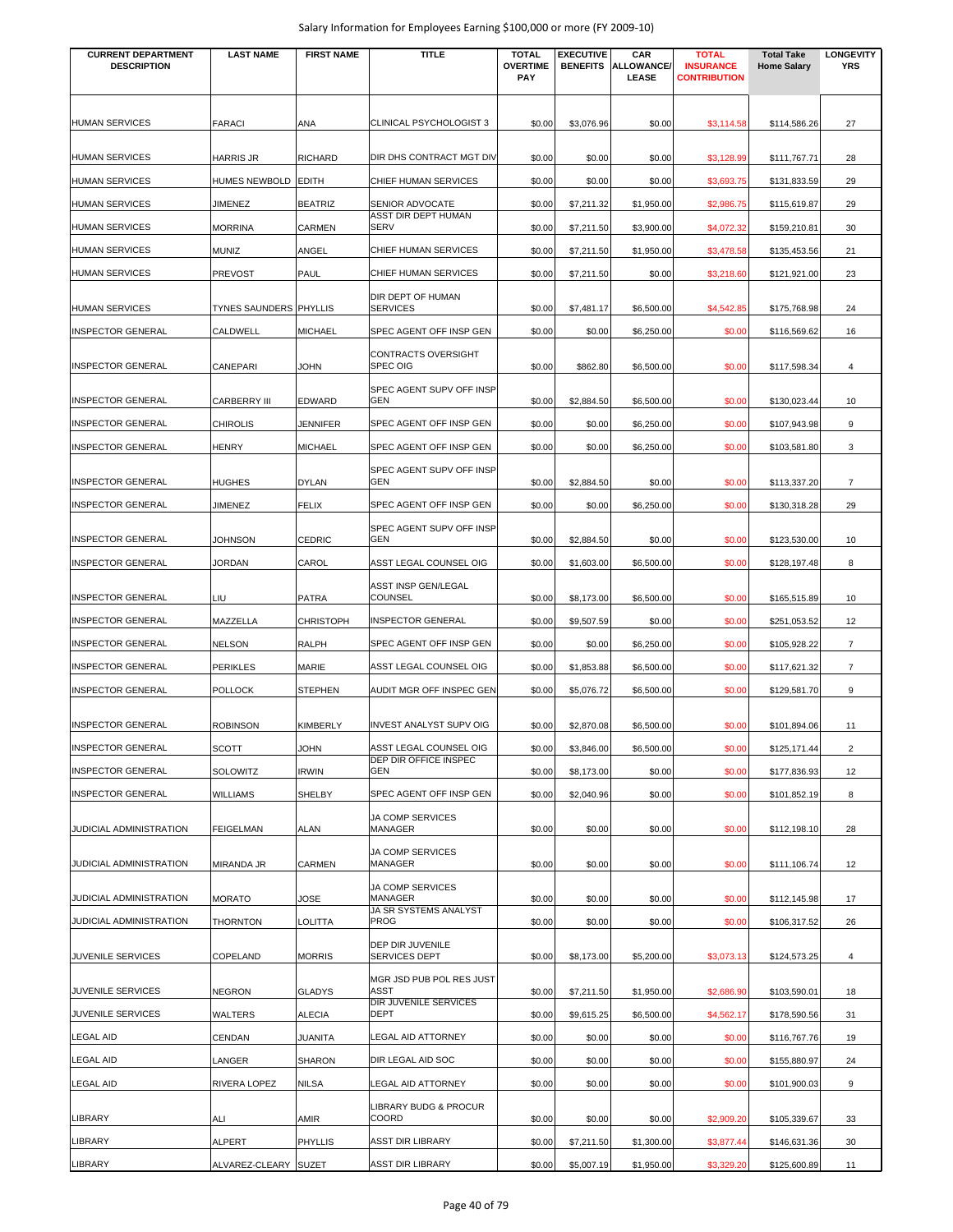| <b>CURRENT DEPARTMENT</b><br><b>DESCRIPTION</b>              | <b>LAST NAME</b>      | <b>FIRST NAME</b>         | TITLE                                               | <b>TOTAL</b><br><b>OVERTIME</b><br>PAY | <b>EXECUTIVE</b><br><b>BENEFITS</b> | CAR<br><b>ALLOWANCE/</b><br>LEASE | <b>TOTAL</b><br><b>INSURANCE</b><br><b>CONTRIBUTION</b> | <b>Total Take</b><br><b>Home Salary</b> | <b>LONGEVITY</b><br>YRS |
|--------------------------------------------------------------|-----------------------|---------------------------|-----------------------------------------------------|----------------------------------------|-------------------------------------|-----------------------------------|---------------------------------------------------------|-----------------------------------------|-------------------------|
| LIBRARY                                                      | ARBOGAST              | GIA                       | LIBRARY BRANCH ADMIN                                | \$0.00                                 | \$0.00                              | \$0.00                            | \$2,922.07                                              | \$104,383.31                            | 24                      |
| LIBRARY                                                      | <b>BROOKS</b>         | <b>ELAINE</b>             | SENIOR ASST TO DEPT DIR                             | \$0.00                                 | \$0.00                              | \$0.00                            | \$2,922.07                                              | \$104,383.31                            | 18                      |
| LIBRARY                                                      | CAMPA                 | <b>JULIO</b>              | <b>NETWORK MANAGER 2</b>                            | \$0.00                                 | \$0.00                              | \$0.00                            | \$1,189.86                                              | \$104,318.88                            | 13                      |
| LIBRARY                                                      | CASTRO                | <b>JULIO</b>              | LIBRARY CAPITAL DEV<br>COORD                        | \$0.00                                 | \$0.00                              | \$0.00                            | \$3,155.18                                              | \$112,676.74                            | 21                      |
| LIBRARY                                                      | <b>DEL VALLE</b>      | <b>GEORGINA</b>           | LIBRARY AUTO SERV ADMIN                             | \$0.00                                 | \$0.00                              | \$0.00                            | \$3,412.36                                              | \$121,826.30                            | 25                      |
| LIBRARY                                                      | GOMEZ                 | LEOPOLDO                  | LIBRARY SUPPORT SERV<br>ADMIN                       | \$0.00                                 | \$0.00                              | \$0.00                            | \$3,412.36                                              | \$123,438.38                            | 20                      |
| LIBRARY                                                      | LOUINIS               | <b>LUCRECE</b>            | <b>ASST DIR LIBRARY</b>                             | \$0.00                                 | \$5,520.03                          | \$1,300.00                        | \$2,890.58                                              | \$109,835.35                            | 13                      |
| LIBRARY                                                      | MORA-ONA              | <b>SYLVIA</b>             | ASST DIR LIBRARY                                    | \$0.00                                 | \$7,211.50                          | \$3,250.00                        | \$3,879.96                                              | \$148,696.52                            | 20                      |
| LIBRARY                                                      | SANTIAGO              | <b>RAYMOND</b>            | <b>DIR OF LIBRARIES</b>                             | \$0.00                                 |                                     |                                   |                                                         |                                         | 20                      |
|                                                              |                       |                           |                                                     |                                        | \$9,615.25                          | \$6,500.00                        | \$5,147.52                                              | \$199,438.67                            |                         |
| LIBRARY<br><b>MEDICAL EXAMINER</b>                           | URBIZU<br>ANDOLLO     | WILLIAM<br><b>WILMO</b>   | ASST DIR LIBRARY<br><b>TOXICOLOGIST 3</b>           | \$0.00<br>\$0.00                       | \$7,211.50<br>\$2,884.50            | \$1,950.00<br>\$0.00              | \$3,931.48<br>\$2,922.07                                | \$153,794.28<br>\$107,292.81            | 31<br>34                |
| <b>MEDICAL EXAMINER</b>                                      | <b>BOLAND</b>         | <b>DIANE</b>              | TOXICOLOGIST 3                                      | \$0.00                                 | \$0.00                              | \$0.00                            | \$2,922.07                                              | \$104,408.31                            | 8                       |
| <b>MEDICAL EXAMINER</b>                                      | CAMERON               | LARRY                     | DIR OF OPER MEDICAL<br><b>EXAMINER</b>              | \$0.00                                 | \$7,211.50                          | \$1,950.00                        | \$3,518.89                                              | \$134,550.07                            | 9                       |
| MEDICAL EXAMINER                                             | <b>COFINO</b>         | <b>JULIO</b>              | TOXICOLOGIST 3                                      | \$0.00                                 | \$0.00                              | \$0.00                            | \$2,907.94                                              | \$103,883.62                            | 24                      |
| <b>MEDICAL EXAMINER</b>                                      | GILLESPIE             | PETER                     | ASST MEDICAL EXAMINER                               | \$0.00                                 | \$7,211.50                          | \$0.00                            | \$4,307.66                                              | \$160,659.64                            | $\overline{2}$          |
| MEDICAL EXAMINER                                             | HEARN                 | <b>WILLIAM</b>            | DIR OF LAB MED EX                                   | \$0.00                                 | \$7,211.50                          | \$1,950.00                        | \$3,412.36                                              | \$130,737.80                            | 23                      |
| <b>MEDICAL EXAMINER</b>                                      | HIME                  | <b>GEORGE</b>             | <b>ASST LAB DIR MEDICAL</b><br><b>EXAMINER</b>      | \$0.00                                 | \$4,807.75                          | \$0.00                            | \$3,155.18                                              | \$117,484.49                            | 31                      |
| <b>MEDICAL EXAMINER</b>                                      | <b>HUTCHINS</b>       | <b>KENNETH</b>            | ASST MEDICAL EXAMINER                               | \$0.00                                 | \$7,211.50                          | \$1,950.00                        | \$5,623.24                                              | \$209,382.22                            | 9                       |
| <b>MEDICAL EXAMINER</b>                                      | HYMA                  | <b>BRUCE</b>              | <b>MEDICAL EXAMINER</b>                             | \$0.00                                 | \$9,615.25                          | \$6,500.00                        | \$6,596.10                                              | \$250,940.25                            | 23                      |
|                                                              |                       |                           | DEP CH/DIR FORENSIC PATH                            |                                        |                                     |                                   |                                                         |                                         |                         |
| <b>MEDICAL EXAMINER</b>                                      | LEW                   | <b>EMMA</b>               | SERV                                                | \$0.00                                 | \$8,173.00                          | \$5,200.00                        | \$5,807.06                                              | \$220,132.72                            | 19                      |
| <b>MEDICAL EXAMINER</b><br><b>MEDICAL EXAMINER</b>           | PARK<br>REIN          | <b>JENNIFER</b><br>JOSEPH | ASST MEDICAL EXAMINER<br><b>TOXICOLOGIST 3</b>      | \$0.00<br>\$0.00                       | \$7,403.79<br>\$0.00                | \$1,950.00<br>\$0.00              | \$4,846.10<br>\$2,907.94                                | \$181,930.79<br>\$103,883.62            | $\mathbf{1}$<br>25      |
| <b>MEDICAL EXAMINER</b>                                      | SHUMAN                | MARK                      | ASST MEDICAL EXAMINER                               | \$0.00                                 | \$7,211.50                          | \$1,950.00                        | \$5,623.24                                              | \$209,764.76                            | 9                       |
| METROPOLITAN PLANNING<br><b>ORGANIZATION</b>                 | FERNANDEZ             | <b>WILSON</b>             | <b>MPO TRANSPORTATION</b><br><b>SYST MGR</b>        | \$0.00                                 | \$7,211.50                          | \$1,950.00                        | \$3,155.18                                              | \$121,613.24                            | 19                      |
| METROPOLITAN PLANNING<br>ORGANIZATION                        | <b>FOUTZ</b>          | LOREN                     | MPO TRANSPORTATION<br><b>SYST MGR</b>               | \$0.00                                 | \$7,211.50                          | \$1,950.00                        | \$3,130.8                                               | \$120,744.47                            | 4                       |
| <b>METROPOLITAN PLANNING</b><br><b>ORGANIZATION</b>          | <b>GUERRA</b>         | JESUS                     | MPO TRANSPORTATION<br><b>SYST MGR</b>               | \$0.00                                 | \$7,391.50                          | \$1,950.00                        | \$3,155.18                                              | \$121,793.24                            | 17                      |
| METROPOLITAN PLANNING<br><b>ORGANIZATION</b>                 | MESA                  | <b>JOSE LUIS</b>          | DIR METRO PLANNING ORG                              | \$0.00                                 | \$9,615.25                          | \$6,500.00                        | \$4,698.26                                              | \$183,457.59                            | 32                      |
| METROPOLITAN PLANNING                                        |                       |                           | <b>MPO TRANSPORTATION</b>                           |                                        |                                     |                                   |                                                         |                                         |                         |
| ORGANIZATION                                                 | ROA                   | CARLOS                    | <b>SYST MGR</b>                                     | \$0.00                                 | \$7,391.50                          | \$1,950.00                        | \$3,155.18                                              | \$121,793.24                            | 21                      |
| METROPOLITAN PLANNING<br>ORGANIZATION<br>MIAMI-DADE ECONOMIC | <b>SAN ROMAN</b>      | <b>IRMA</b>               | DEP DIR METRO PLANNING<br>ORG                       | \$0.00                                 | \$8,173.00                          | \$5,200.00                        | \$3,991.12                                              | \$155,698.01                            | 30                      |
| ADVOCACY TRUST<br>MIAMI-DADE PUBLIC HOUSING                  | DIXON JR              | <b>JOHN</b>               | <b>EXEC DIR MDEAT</b><br><b>SENIOR HUMAN RESOUR</b> | \$0.00                                 | \$9,615.25                          | \$6,500.00                        | \$2,783.76                                              | \$115,354.87                            | 4                       |
| <b>AGENCY</b>                                                | ANDERSON              | <b>MICHAEL</b>            | MGR                                                 | \$0.00                                 | \$1,634.60                          | \$1,000.00                        | \$2,631.02                                              | \$108,749.30                            | 20                      |
| MIAMI-DADE PUBLIC HOUSING<br><b>AGENCY</b>                   | BALLINA               | ALEJANDRO                 | DIR MDPHA ASSET<br>MANAGEMENT                       | \$0.00                                 | \$7,211.50                          | \$0.00                            | \$2,714.87                                              | \$103,975.19                            | $\overline{2}$          |
| MIAMI-DADE PUBLIC HOUSING<br><b>AGENCY</b>                   | CIBRAN                | JORGE                     | MDPHA FAC &<br>DEVELOPMENT DIR                      | \$0.00                                 | \$6,416.30                          | \$1,950.00                        | \$3,021.61                                              | \$116,040.39                            | $\mathbf{1}$            |
| MIAMI-DADE PUBLIC HOUSING<br><b>AGENCY</b>                   |                       |                           | CHIEF, MDPHA FINANCIAL<br><b>OFFICER</b>            | \$0.00                                 |                                     |                                   |                                                         |                                         |                         |
| MIAMI-DADE PUBLIC HOUSING                                    | CLAY                  | CRAIG                     |                                                     |                                        | \$5,049.53                          | \$1,950.00                        | \$3,311.00                                              | \$124,994.79                            | 4                       |
| <b>AGENCY</b><br>MIAMI-DADE PUBLIC HOUSING                   | FORTNER               | <b>GREGORY</b>            | DIR MDPHA                                           | \$0.00                                 | \$9,615.25                          | \$6,500.00                        | \$5,815.32                                              | \$223,058.67                            | $\mathbf{1}$            |
| <b>AGENCY</b><br>MIAMI-DADE PUBLIC HOUSING                   | MARTINEZ              | <b>LISSETTE</b>           | <b>ARCHITECT 4</b>                                  | \$0.00                                 | \$0.00                              | \$0.00                            | \$2,728.04                                              | \$102,499.64                            | 12                      |
| <b>AGENCY</b>                                                | RODRIGUEZ             | JOSE                      | <b>CONSTRUCTION MANAGER 3</b>                       | \$0.00                                 | \$0.00                              | \$0.00                            | \$3,134.59                                              | \$117,467.61                            | 18                      |
| MIAMI-DADE PUBLIC HOUSING<br>AGENCY                          | SAYDAL-HAMILTON MARIA |                           | CHIEF MDPHA<br>ADMINISTRATIVE SRV                   | \$0.00                                 | \$7,211.50                          | \$1,950.00                        | \$3,312.95                                              | \$127,200.01                            | 22                      |
| PARK & RECREATION                                            | AHMED                 | ZAFAR                     | PARK PLANNER 3                                      | \$0.00                                 | \$0.00                              | \$0.00                            | \$1,169.16                                              | \$104,498.35                            | 17                      |
| <b>PARK &amp; RECREATION</b>                                 | ALVAREZ               | <b>GAISHA</b>             | PROFESSIONAL ENGINEER                               | \$0.00                                 | \$0.00                              | \$0.00                            | \$2,922.07                                              | \$104,408.31                            | 10                      |
| <b>PARK &amp; RECREATION</b>                                 | ARMAS                 | JUAN                      | <b>MGR TRAINING &amp; STRAT</b><br><b>PLNG</b>      | \$0.00                                 | \$0.00                              | \$0.00                            | \$2,709.00                                              | \$101,759.63                            | 20                      |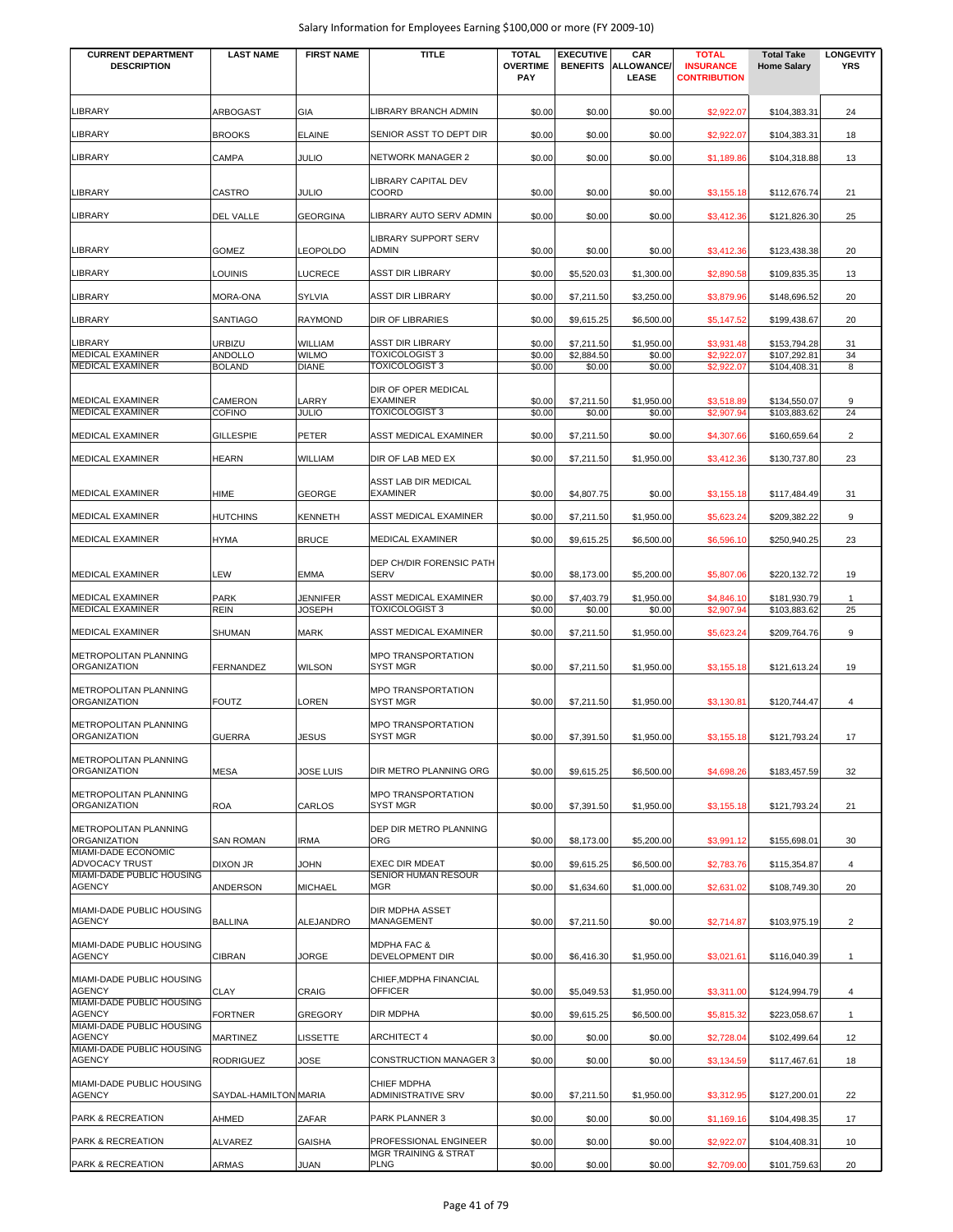| <b>CURRENT DEPARTMENT</b><br><b>DESCRIPTION</b>   | <b>LAST NAME</b>     | <b>FIRST NAME</b>          | <b>TITLE</b>                                           | <b>TOTAL</b><br><b>OVERTIME</b> | <b>EXECUTIVE</b><br><b>BENEFITS</b> | CAR<br><b>ALLOWANCE/</b> | <b>TOTAL</b><br><b>INSURANCE</b> | <b>Total Take</b><br><b>Home Salary</b> | <b>LONGEVITY</b><br><b>YRS</b> |
|---------------------------------------------------|----------------------|----------------------------|--------------------------------------------------------|---------------------------------|-------------------------------------|--------------------------|----------------------------------|-----------------------------------------|--------------------------------|
|                                                   |                      |                            |                                                        | <b>PAY</b>                      |                                     | <b>LEASE</b>             | <b>CONTRIBUTION</b>              |                                         |                                |
| <b>PARK &amp; RECREATION</b>                      | <b>ASHER</b>         | <b>KEVIN</b>               | PARK PLANNING SECTION<br><b>SUPV</b>                   | \$0.00                          | \$0.00                              | \$0.00                   | \$1,169.16                       | \$102,544.80                            | 8                              |
| PARK & RECREATION                                 | <b>DELGADO</b>       | <b>GILBERTO</b>            | CH, P&R SPEC TAX DSTR                                  | \$0.00                          | \$0.00                              | \$0.00                   | \$3,155.18                       | \$112,701.74                            | 13                             |
| PARK & RECREATION                                 | DIEGO                | <b>ALLISON</b>             | ASST DIR PARK &<br><b>RECREATION</b>                   | \$0.00                          | \$7,211.50                          | \$3,250.00               | \$3,801.27                       | \$145,870.25                            | 17                             |
| PARK & RECREATION                                 | <b>FORNI</b>         | JAY                        | <b>CONSTRUCTION MANAGER 3</b><br>CHIEF HUMAN RESOURCES | \$0.00                          | \$0.00                              | \$0.00                   | \$3,134.59                       | \$118,187.94                            | 15                             |
| PARK & RECREATION                                 | <b>FUENTES JOHNS</b> | YOLANDA                    | <b>DIV</b>                                             | \$0.00                          | \$0.00                              | \$0.00                   | \$3,155.18                       | \$113,533.14                            | 26                             |
| PARK & RECREATION                                 | <b>GIBSON</b>        | CAROLYN                    | P&R REGIONAL MANAGER                                   | \$0.00                          | \$0.00                              | \$0.00                   | \$3,412.36                       | \$121,851.30                            | 23                             |
| PARK & RECREATION                                 | GREGG                | WILLIAM                    | DEPUTY DIRECTOR, P & R                                 | \$0.00                          | \$8,173.00                          | \$5,200.00               | \$4,190.75                       | \$162,635.85                            | 33                             |
| PARK & RECREATION                                 | GURAU                | IЦ                         | PROFESSIONAL ENGINEER                                  | \$0.00                          | \$0.00                              | \$0.00                   | \$2,922.07                       | \$104,408.31                            | 11                             |
| PARK & RECREATION                                 | HOULE                | <b>MICHAEL</b>             | LANDSCAPE ARCHITECT 3                                  | \$0.00                          | \$0.00                              | \$0.00                   | \$3,104.35                       | \$116,633.29                            | 18                             |
| <b>PARK &amp; RECREATION</b>                      | HOWE                 | <b>DORIS</b>               | MGR P&R COMM, MARKT,<br><b>FNDRAISNG</b>               | \$0.00                          | \$7,211.50                          | \$0.00                   | \$2,708.01                       | \$103,755.39                            | 3                              |
| <b>PARK &amp; RECREATION</b>                      | <b>IRVINE</b>        | WILLIAM                    | MGR, DEERING EST AT<br><b>CUTLER</b>                   | \$0.00                          | \$7,211.50                          | \$2,600.00               | \$3,412.36                       | \$131,387.80                            | 16                             |
|                                                   |                      |                            | PARK & RECREATION                                      |                                 |                                     |                          |                                  |                                         |                                |
| <b>PARK &amp; RECREATION</b>                      | <b>KARDYS</b>        | JACK                       | <b>DIRECTOR</b>                                        | \$0.00                          | \$9,615.25                          | \$0.00                   | \$4,900.00                       | \$184,132.55                            | 28                             |
| <b>PARK &amp; RECREATION</b><br>PARK & RECREATION | KOPER<br>KRUSE       | <b>RANDOLPH</b><br>J CAROL | <b>LANDSCAPE ARCHITECT 2</b><br><b>ASST ZOO SUPT</b>   | \$0.00<br>\$0.00                | \$0.00<br>\$0.00                    | \$0.00<br>\$0.00         | \$1,068.48<br>\$3,155.18         | \$100,361.90<br>\$112,701.74            | 23<br>20                       |
|                                                   |                      |                            |                                                        |                                 |                                     |                          |                                  |                                         |                                |
| PARK & RECREATION<br>PARK & RECREATION            | MAGUIRE<br>MARQUEZ   | JOSEPH<br><b>FERNANDO</b>  | MGR P&R NATURAL AREAS<br><b>ARCHITECT 4</b>            | \$0.00<br>\$0.00                | \$0.00<br>\$0.00                    | \$0.00<br>\$0.00         | \$2,885.96<br>\$1,343.40         | \$103,127.28                            | 24<br>11                       |
| PARK & RECREATION                                 | MARTINEZ             | <b>ADELFA</b>              | CONSTRUCTION MANAGER 2                                 | \$0.00                          | \$0.00                              | \$0.00                   | \$1,169.16                       | \$117,344.28<br>\$102,544.80            | 17                             |
|                                                   |                      |                            | CF P&R                                                 |                                 |                                     |                          |                                  |                                         |                                |
| PARK & RECREATION                                 | <b>MATIAS TAWIL</b>  | <b>MARGARITA</b>           | DESIGN&DEVELOPMENT DIV                                 | \$0.00                          | \$0.00                              | \$0.00                   | \$3,652.59                       | \$130,393.43                            | 19                             |
| PARK & RECREATION                                 | MILLER               | <b>CHRISTINE</b>           | ZOO VETERINARIAN                                       | \$0.00                          | \$0.00                              | \$0.00                   | \$2,922.07                       | \$104,408.31                            | 19                             |
| PARK & RECREATION                                 | MONTERO              | <b>SYLVIA</b>              | <b>CONSTRUCTION MANAGER 2</b>                          | \$0.00                          | \$0.00                              | \$0.00                   | \$1,169.16                       | \$102,544.80                            | 3                              |
| <b>PARK &amp; RECREATION</b>                      | MORA                 | JORGE                      | P & R CAPITAL PROGRAMS<br><b>DIRECTO</b>               | \$0.00                          | \$0.00                              | \$0.00                   | \$3,074.12                       | \$109,795.40                            | 11                             |
| <b>PARK &amp; RECREATION</b>                      | NOTTAGE              | <b>RENAE</b>               | P&R REGIONAL MANAGER                                   | \$0.00                          | \$0.00                              | \$0.00                   | \$3,412.36                       | \$124,412.23                            | 21                             |
| <b>PARK &amp; RECREATION</b>                      | PARRADO              | <b>GEORGE</b>              | <b>ASST DIR PARK &amp;</b><br><b>RECREATION</b>        | \$0.00                          | \$7,211.50                          | \$0.00                   | \$3,449.73                       | \$142,810.53                            | 30                             |
| PARK & RECREATION                                 | PENA                 | <b>GUILLERMO</b>           | CONSTRUCTION MANAGER 2                                 | \$0.00                          | \$0.00                              | \$0.00                   | \$1,282.92                       | \$126,040.09                            | 24                             |
| PARK & RECREATION                                 | PERDIGON             | <b>ALBERTO</b>             | <b>CONSTRUCTION MANAGER 3</b>                          | \$0.00                          | \$0.00                              | \$0.00                   | \$3,134.59                       | \$114,729.47                            | 24                             |
| PARK & RECREATION                                 | SOLOMON              | <b>WILLIAM</b>             | CF P&R PROC CONTRACTS<br><b>MGT</b>                    | \$0.00                          | \$0.00                              | \$0.00                   | \$2,922.07                       | \$104,408.31                            | 30                             |
| PARK & RECREATION                                 | <b>STEPHENS</b>      | <b>ERIC</b>                | ZOO SUPERINTENDENT                                     | \$0.00                          | \$7,211.50                          | \$2,600.00               | \$3,878.42                       | \$147,965.18                            | 31                             |
| PARK & RECREATION                                 | <b>STEPHENS</b>      | SANDRA                     | CH P&R DIVISION 1                                      | \$0.00                          | \$0.00                              | \$0.00                   | \$3,155.18                       | \$112,676.74                            | 29                             |
| PARK & RECREATION                                 | WEITZEL              | ALAN                       | P&R REGIONAL MANAGER                                   | \$0.00                          | \$0.00                              | \$0.00                   | \$3,412.36                       | \$121,851.30                            | 36                             |
| PARK & RECREATION                                 | <b>WILLIAMS</b>      | JESSIE                     | <b>INTERGOVT AFFAIRS COORD</b>                         | \$0.00                          | \$7,211.50                          | \$2,600.00               | \$2,709.00                       | \$106,392.50                            | 27                             |
| PARK & RECREATION                                 | ZUBIETA              | <b>ROBERTO</b>             | <b>CONSTRUCTION MANAGER 3</b>                          | \$0.00                          | \$0.00                              | \$0.00                   | \$2,993.48                       | \$107,140.49                            | 20                             |
| PLANNING & ZONING                                 | ARMADA               | <b>MANUEL</b>              | CHF PLANNING DIV                                       | \$0.00                          | \$0.00                              | \$0.00                   | \$3,030.30                       | \$108,235.62                            | 35                             |
| PLANNING & ZONING                                 | <b>BASU</b>          | <b>SUBRATA</b>             | ASST DIR PLANNING &<br><b>ZONING</b>                   | \$0.00                          | \$7,211.50                          | \$1,950.00               | \$3,835.71                       | \$145,795.33                            | $\overline{7}$                 |
| PLANNING & ZONING                                 | <b>BROWN</b>         | <b>HELEN</b>               | PRINCIPAL PLANNER                                      | \$0.00                          | \$0.00                              | \$0.00                   | \$1,116.78                       | \$100,509.78                            | 25                             |
| PLANNING & ZONING                                 | <b>BYERS</b>         | JAMES                      | CHIEF, ZONING DIVISION                                 | \$0.00                          | \$0.00                              | \$0.00                   | \$2,911.85                       | \$104,043.99                            | 21                             |
| PLANNING & ZONING                                 | CEA                  | <b>ILEANA</b>              | COMPUTER SERVICES MGR                                  | \$0.00                          | \$0.00                              | \$0.00                   | \$1,383.66                       | \$124,311.14                            | 30                             |
| PLANNING & ZONING                                 | DAILY                | <b>DOLORES</b>             | <b>COMPUTER SERVICES MGR</b>                           | \$0.00                          | \$0.00                              | \$0.00                   | \$1,383.66                       | \$123,765.65                            | 21                             |
| PLANNING & ZONING                                 | JENSEN JR            | LAWRENCE                   | MANAGER P&Z IMPACT FEES<br>DIR PLANNING & ZONING       | \$0.00                          | \$0.00                              | \$0.00                   | \$3,150.27                       | \$112,524.67                            | 21                             |
| PLANNING & ZONING                                 | LAFERRIER            | <b>MARC</b>                | <b>DEPT</b>                                            | \$0.00                          | \$9,615.25                          | \$6,500.00               | \$4,900.00                       | \$190,657.55                            | $\overline{2}$                 |
| PLANNING & ZONING                                 | LUCIA                | <b>MARTIN</b>              | ASST DIR DADE CTYWD HTH<br><b>PLN</b>                  | \$0.00                          | \$7,211.50                          | \$2,678.00               | \$2,836.12                       | \$110,993.64                            | 13                             |
| PLANNING & ZONING                                 | <b>MOORE</b>         | <b>PATRICK</b>             | PLANNING SECTION<br><b>SUPERVISOR</b>                  | \$0.00                          | \$0.00                              | \$0.00                   | \$1,169.16                       | \$105,623.62                            | 34                             |
| PLANNING & ZONING                                 | <b>PERKINS</b>       | JANET                      | EXEC DIR OFF COUNTY<br>HLTH CARE                       | \$0.00                          | \$9,615.25                          | \$6,500.00               | \$3,596.03                       | \$144,223.32                            | 5                              |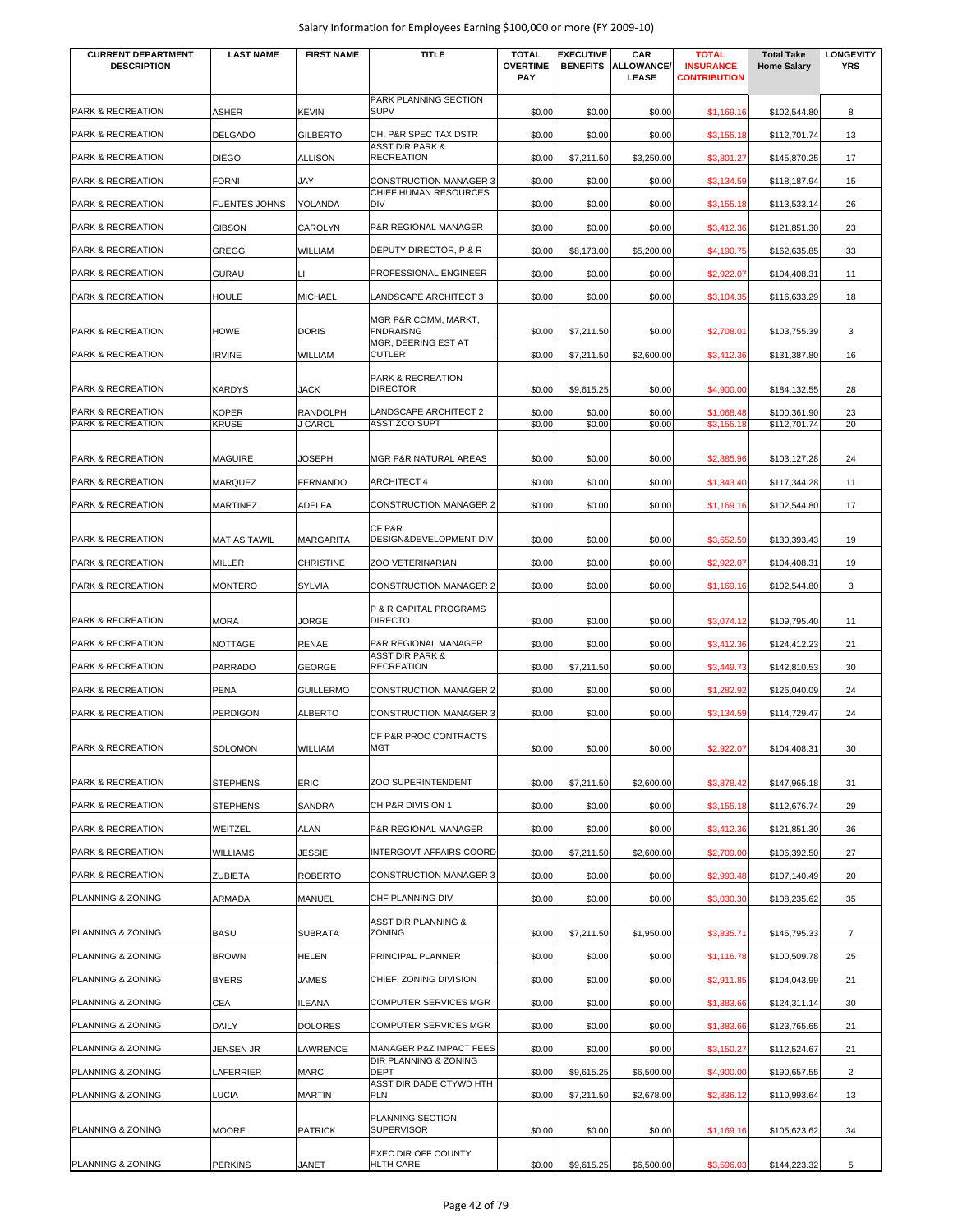| <b>CURRENT DEPARTMENT</b><br><b>DESCRIPTION</b> | <b>LAST NAME</b>   | <b>FIRST NAME</b>               | <b>TITLE</b>                                    | <b>TOTAL</b><br><b>OVERTIME</b><br>PAY | <b>EXECUTIVE</b><br><b>BENEFITS</b> | CAR<br><b>ALLOWANCE/</b><br>LEASE | <b>TOTAL</b><br><b>INSURANCE</b><br><b>CONTRIBUTION</b> | <b>Total Take</b><br><b>Home Salary</b> | <b>LONGEVITY</b><br><b>YRS</b> |
|-------------------------------------------------|--------------------|---------------------------------|-------------------------------------------------|----------------------------------------|-------------------------------------|-----------------------------------|---------------------------------------------------------|-----------------------------------------|--------------------------------|
| PLANNING & ZONING                               | RODRIGUEZ          |                                 | ASST DIR PLANNING &<br>ZONING                   | \$0.00                                 |                                     |                                   |                                                         |                                         | 25                             |
|                                                 |                    | <b>GRISEL</b>                   |                                                 |                                        | \$1,961.52                          | \$1,020.00                        | \$3,693.75                                              | \$140,131.61                            |                                |
| PLANNING & ZONING                               | SILVA              | ERIC                            | CHF PLANNING DIV                                | \$0.00                                 | $-$60.00$                           | \$0.00                            | \$3,412.36                                              | \$121,791.30                            | $\mathbf{1}$                   |
| PLANNING & ZONING                               | SOMOZA             | NAPOLEON                        | PRINCIPAL PLANNER                               | \$0.00                                 | \$0.00                              | \$0.00                            | \$1,068.48                                              | \$100,040.73                            | 21                             |
| PLANNING & ZONING                               | <b>SUAREZ</b>      | <b>GLORIA</b>                   | <b>P&amp;Z FINANCE &amp;</b><br>PROCUREMENT MGR | \$0.00                                 | \$0.00                              | \$0.00                            | \$3,065.43                                              | \$109,508.09                            | 30                             |
| PLANNING & ZONING                               | <b>WOERNER</b>     | <b>MARK</b>                     | CHF PLANNING DIV                                | \$0.00                                 | \$0.00                              | \$0.00                            | \$3,412.36                                              | \$121,826.30                            | 23                             |
| <b>POLICE</b>                                   | ABBONDANDOLO       | <b>VICTOR</b>                   | POLICE OFFICER                                  | \$13,848.61                            | \$0.00                              | \$0.00                            | \$1,671.93                                              | \$100,045.90                            | 28                             |
| <b>POLICE</b>                                   | ACIN               | <b>CARLOS</b>                   | POLICE SERGEANT                                 | \$11,178.92                            | \$0.00                              | \$0.00                            | \$1,849.38                                              | \$105,998.44                            | 15                             |
| <b>POLICE</b>                                   | ACKERMAN           | <b>BRIAN</b>                    | POLICE CAPTAIN                                  | \$0.00                                 | \$0.00                              | \$0.00                            | \$2,573.35                                              | \$125,729.66                            | 26                             |
| <b>POLICE</b>                                   | <b>ACOSTA</b>      | <b>ALBERTO</b>                  | POLICE OFFICER                                  | \$16,515.30                            | \$0.00                              | \$0.00                            | \$1,524.51                                              | \$122,970.78                            | 10                             |
| <b>POLICE</b>                                   | ACOSTA             | ALEJANDRO                       | POLICE LIEUTENANT                               | \$23,395.69                            | \$0.00                              | \$0.00                            | \$2,151.24                                              | \$125,168.68                            | 19                             |
| <b>POLICE</b>                                   | <b>ACOSTA</b>      | <b>FRANK</b>                    | <b>NETWORK MANAGER 2</b>                        | \$0.00                                 | \$0.00                              | \$0.00                            | \$1,203.42                                              | \$111,780.80                            | 16                             |
| <b>POLICE</b>                                   | ADAMS              | <b>STEVEN</b>                   | POLICE OFFICER                                  | \$36,019.71                            | \$0.00                              | \$0.00                            | \$1,671.93                                              | \$150,526.09                            | 19                             |
| <b>POLICE</b>                                   | ADAMS              | <b>VIRLON</b>                   | POLICE SERGEANT                                 | \$15,133.14                            | \$0.00                              | \$0.00                            | \$1,763.58                                              | \$100,128.51                            | 13                             |
| <b>POLICE</b>                                   | ADER               | <b>MICHAEL</b>                  | POLICE SERGEANT                                 | \$387.85                               | \$0.00                              | \$0.00                            | \$1,937.26                                              | \$100,456.03                            | 29                             |
| <b>POLICE</b>                                   | ADKINS             | SANDY                           | POLICE OFFICER                                  | \$6,647.13                             | \$0.00                              | \$0.00                            | \$1,671.93                                              | \$112,944.05                            | 28                             |
| <b>POLICE</b>                                   | AGUIAR             | JORGE                           | POLICE LIEUTENANT                               | \$492.92                               | \$0.00                              | \$0.00                            | \$2,055.43                                              | \$100,810.97                            | 16                             |
| <b>POLICE</b>                                   | <b>AGUILERA</b>    | <b>OSCAR</b>                    | POLICE OFFICER                                  | \$26,833.46                            | \$0.00                              | \$0.00                            | \$1,524.51                                              | \$106,741.00                            | 10                             |
| <b>POLICE</b>                                   | AIKEN              | DANIEL                          | POLICE OFFICER                                  | \$52,295.01                            | \$0.00                              | \$0.00                            | \$1,524.51                                              | \$128,213.56                            | 14                             |
| <b>POLICE</b>                                   | AJA                | JOSE                            | POLICE SERGEANT                                 | \$2,651.22                             | \$0.00                              | \$0.00                            | \$1,937.26                                              | \$107,036.32                            | 29                             |
| <b>POLICE</b>                                   | ALECH              | <b>GERMAN</b>                   | POLICE OFFICER                                  | \$14,576.79                            | \$0.00                              | \$0.00                            | \$1,592.63                                              | \$123,304.34                            | 17                             |
| <b>POLICE</b>                                   | ALEMAN             | <b>RUBEN</b>                    | POLICE LIEUTENANT                               | \$21,547.28                            | \$0.00                              | \$0.00                            | \$2,055.43                                              | \$127,346.63                            | 20                             |
| <b>POLICE</b>                                   | ALEXANDRE          | <b>BETTY</b>                    | POLICE SERGEANT                                 | \$4,273.08                             | \$0.00                              | \$0.00                            | \$1,763.58                                              | \$101,492.51                            | 16                             |
| <b>POLICE</b>                                   | <b>ALFONSO</b>     | ALEX                            | POLICE LIEUTENANT                               | \$27,497.56                            | \$0.00                              | \$0.00                            | \$2,055.43                                              | \$127,548.72                            | 15                             |
|                                                 |                    |                                 |                                                 |                                        |                                     |                                   |                                                         |                                         |                                |
| <b>POLICE</b>                                   | ALLEN              | <b>SCOTT</b>                    | POLICE PSYCHOLOGIST 2                           | \$0.00                                 | \$4,807.75                          | \$0.00                            | \$3,412.36                                              | \$126,659.05                            | 27                             |
| <b>POLICE</b>                                   | ALMAGUER           | JOSE                            | POLICE OFFICER                                  | \$24,369.40                            | \$0.00                              | \$0.00                            | \$1,592.63                                              | \$109,472.93                            | 17                             |
| <b>POLICE</b>                                   | ALMAGUER           | LUIS                            | POLICE LIEUTENANT                               | \$6,684.71                             | \$0.00                              | \$0.00                            | \$2,151.24                                              | \$112,887.94                            | 22                             |
| <b>POLICE</b>                                   | ALMANZA            | ARMANDO                         | POLICE OFFICER                                  | \$34,391.34                            | \$0.00                              | \$0.00                            | \$1,671.93                                              | \$123,477.74                            | 22                             |
| <b>POLICE</b>                                   | <b>ALONGI</b>      | <b>JOHN</b>                     | POLICE CAPTAIN                                  | \$0.00                                 | \$0.00                              | \$0.00                            | \$2,573.35                                              | \$122,569.92                            | 27                             |
| <b>POLICE</b>                                   | <b>ALONSO</b>      | CARLOS                          | POLICE OFFICER                                  | \$48,398.32                            | \$0.00                              | \$0.00                            | \$1,592.63                                              | \$128,739.24                            | 16                             |
| <b>POLICE</b>                                   | ALOY               | <b>NELSON</b>                   | POLICE LIEUTENANT                               | \$2,221.60                             | \$0.00                              | \$0.00                            | \$2,055.43                                              | \$108,047.97                            | 20                             |
| <b>POLICE</b>                                   | ALVAREZ            | <b>ALFREDO</b>                  | POLICE SERGEANT                                 | \$36,355.47                            | \$0.00                              | \$0.00                            | \$1,763.58                                              | \$119,457.35                            | 13                             |
| <b>POLICE</b>                                   | ALVAREZ            | ANGEL                           | POLICE SERGEANT                                 | \$16,190.12                            | \$0.00                              | \$0.00                            | \$1,849.38                                              | \$103,570.98                            | 15                             |
| <b>POLICE</b>                                   | ALVAREZ            | CARLOS                          | POLICE OFFICER                                  | \$11,538.94                            | \$0.00                              | \$0.00                            | \$1,671.93                                              | \$106,204.10                            | 21                             |
| POLICE                                          | ALVAREZ            | <b>CECILE</b>                   | POLICE SERGEANT                                 | \$48,277.04                            | \$0.00                              | \$0.00                            | \$1,849.38                                              | \$141,858.30                            | 20                             |
| <b>POLICE</b><br><b>POLICE</b>                  | ALVAREZ<br>ALVAREZ | <b>DENNIS</b><br><b>IGNACIO</b> | POLICE SERGEANT<br>POLICE MAJOR                 | \$16,614.61<br>\$0.00                  | \$0.00<br>\$0.00                    | \$0.00<br>\$0.00                  | \$1,937.26<br>\$3,353.98                                | \$117,790.84<br>\$120,591.32            | 18<br>18                       |
| <b>POLICE</b>                                   | ALVAREZ            | JESSICA                         | POLICE OFFICER                                  | \$34,064.22                            | \$0.00                              | \$0.00                            | \$1,524.51                                              | \$107,250.01                            | 13                             |
| <b>POLICE</b>                                   | ALVAREZ            | JOSE                            | POLICE OFFICER                                  | \$52,910.54                            | \$0.00                              | \$0.00                            | \$1,671.93                                              | \$144,409.49                            | 25                             |
| <b>POLICE</b>                                   | ALVAREZ            | LUIS                            | POLICE LIEUTENANT                               | \$32,945.39                            | \$0.00                              | \$0.00                            | \$2,151.24                                              | \$148,174.03                            | 23                             |
| <b>POLICE</b>                                   | ALVAREZ            | <b>OCTAVIO</b>                  | POLICE SERGEANT                                 | \$15,433.92                            | \$0.00                              | \$0.00                            | \$1,937.26                                              | \$105,895.87                            | 29                             |
| <b>POLICE</b>                                   | ALVAREZ            | <b>ROBERTO</b>                  | POLICE OFFICER                                  | \$49,728.72                            | \$0.00                              | \$0.00                            | \$1,592.63                                              | \$137,931.37                            | 17                             |
| <b>POLICE</b>                                   | ALVAREZ            | <b>RUBEN</b>                    | POLICE OFFICER                                  | \$31,107.69                            | \$0.00                              | \$0.00                            | \$1,671.93                                              | \$107,363.13                            | 22                             |
| <b>POLICE</b>                                   | ALVAREZ            | <b>SERGIO</b>                   | POLICE LIEUTENANT                               | \$21,200.35                            | \$0.00                              | \$0.00                            | \$2,055.43                                              | \$115,556.61                            | 23                             |
| <b>POLICE</b>                                   | ALVAREZ            | <b>SILVIO</b>                   | POLICE SERGEANT                                 | \$25,034.36                            | \$0.00                              | \$0.00                            | \$1,849.38                                              | \$113,035.10                            | 20                             |
| <b>POLICE</b>                                   | AMABILE            | <b>MICHAEL</b>                  | POLICE CAPTAIN                                  | \$0.00                                 | \$0.00                              | \$0.00                            | \$2,455.05                                              | \$134,989.43                            | 28                             |
| <b>POLICE</b>                                   | AMAYA              | ALEJANDRO                       | POLICE OFFICER                                  | \$38,408.06                            | \$0.00                              | \$0.00                            | \$1,524.51                                              | \$119,440.65                            | 13                             |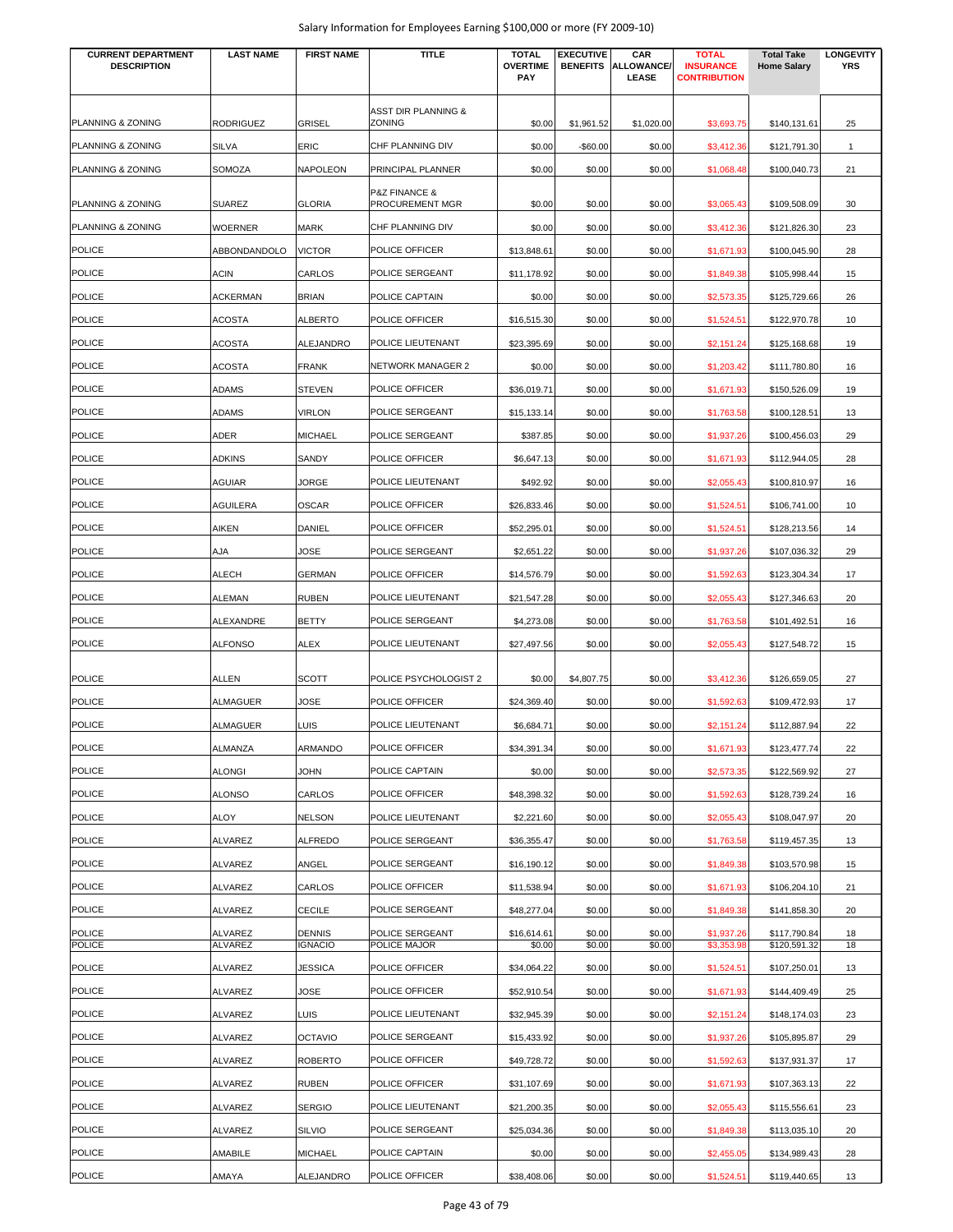| <b>CURRENT DEPARTMENT</b><br><b>DESCRIPTION</b> | <b>LAST NAME</b>      | <b>FIRST NAME</b> | <b>TITLE</b>          | <b>TOTAL</b><br><b>OVERTIME</b><br><b>PAY</b> | <b>EXECUTIVE</b> | CAR<br><b>BENEFITS ALLOWANCE/</b><br><b>LEASE</b> | <b>TOTAL</b><br><b>INSURANCE</b><br><b>CONTRIBUTION</b> | <b>Total Take</b><br><b>Home Salary</b> | <b>LONGEVITY</b><br><b>YRS</b> |
|-------------------------------------------------|-----------------------|-------------------|-----------------------|-----------------------------------------------|------------------|---------------------------------------------------|---------------------------------------------------------|-----------------------------------------|--------------------------------|
| <b>POLICE</b>                                   | <b>AMION</b>          | RICHARD           | POLICE MAJOR          | \$0.00                                        | \$0.00           | \$0.00                                            | \$3,091.75                                              | \$110,994.75                            | 16                             |
| <b>POLICE</b>                                   | ANDRADE               | ALEX              | POLICE OFFICER        | \$40,142.81                                   | \$0.00           | \$0.00                                            | \$1,671.93                                              | \$123,254.07                            | 21                             |
| <b>POLICE</b>                                   | <b>ANDRESS</b>        | <b>SCOTT</b>      | POLICE CAPTAIN        | \$0.00                                        | \$0.00           | \$0.00                                            | \$2,693.73                                              | \$131,398.74                            | 33                             |
| <b>POLICE</b>                                   | ANDREU                | CALVIN            | POLICE SERGEANT       | \$14,201.42                                   | \$0.00           | \$0.00                                            | \$1,937.26                                              | \$109,201.13                            | 23                             |
| <b>POLICE</b>                                   | ANDREU JR             | <b>NELSON</b>     | POLICE OFFICER        | \$28,656.63                                   | \$0.00           | \$0.00                                            | \$1,524.51                                              | \$100,501.67                            | 11                             |
| POLICE                                          | ANGELICA              | <b>MICHAEL</b>    | POLICE CAPTAIN        | \$0.00                                        | \$0.00           | \$0.00                                            | \$2,573.35                                              | \$121,396.43                            | 28                             |
| <b>POLICE</b>                                   | ANGELINI              | LIAM              | POLICE OFFICER        | \$27,538.88                                   | \$0.00           | \$0.00                                            | \$1,671.93                                              | \$114,657.47                            | 21                             |
| <b>POLICE</b>                                   | ANGULO                | ANIBAL            | POLICE OFFICER        | \$47,321.64                                   | \$0.00           | \$0.00                                            | \$1,671.93                                              | \$127,948.37                            | 27                             |
| <b>POLICE</b>                                   | APONTE                | <b>HERIBERTO</b>  | POLICE LIEUTENANT     | \$14,625.43                                   | \$0.00           | \$0.00                                            | \$2,151.24                                              | \$120,162.83                            | 23                             |
| <b>POLICE</b>                                   | ARANGO JR             | GEORGE            | POLICE SERGEANT       | \$49,910.16                                   | \$0.00           | \$0.00                                            | \$1,763.58                                              | \$137,208.89                            | 13                             |
| <b>POLICE</b>                                   | ARBOLEDA              | STEVEN            | POLICE SERGEANT       | \$14,851.50                                   | \$0.00           | \$0.00                                            | \$1,849.38                                              | \$107,280.58                            | 17                             |
| <b>POLICE</b>                                   | ARLEY                 | TERRY             | POLICE OFFICER        | \$15,928.78                                   | \$0.00           | \$0.00                                            | \$1,592.63                                              | \$109,896.10                            | 18                             |
| <b>POLICE</b>                                   | ARMENDARIZ            | <b>FRANCISCO</b>  | POLICE SERGEANT       | \$80,759.45                                   | \$0.00           | \$0.00                                            | \$1,763.58                                              | \$167,504.45                            | 15                             |
| <b>POLICE</b>                                   | ARNEY                 | KEVIN             | POLICE SERGEANT       | \$1,939.22                                    | \$0.00           | \$0.00                                            | \$1,937.26                                              | \$107,504.26                            | 25                             |
| <b>POLICE</b>                                   | ARTEAGA               | LEONARDO          | POLICE SERGEANT       | \$26,989.10                                   | \$0.00           | \$0.00                                            | \$1,763.58                                              | \$114.027.25                            | 16                             |
| <b>POLICE</b>                                   | <b>ARTIME</b>         | ARIEL             | POLICE MAJOR          | \$0.00                                        | \$0.00           | \$0.00                                            | \$2,898.28                                              | \$103,965.36                            | 16                             |
| <b>POLICE</b>                                   | <b>ARTIME</b>         | <b>MARIBEL</b>    | POLICE LIEUTENANT     | \$32,532.33                                   | \$0.00           | \$0.00                                            | \$2,055.43                                              | \$136,710.28                            | 16                             |
| <b>POLICE</b>                                   | AYALA                 | ZENON             | POLICE OFFICER        | \$60,238.20                                   | \$0.00           | \$0.00                                            | \$1,671.93                                              | \$145,558.66                            | 27                             |
| <b>POLICE</b>                                   | AZRAK                 | JOSEPH            | POLICE OFFICER        | \$35,056.67                                   | \$0.00           | \$0.00                                            | \$1,328.08                                              | \$100,311.05                            | 8                              |
| <b>POLICE</b>                                   | BAASKE                | CARL              | POLICE OFFICER        | \$50,384.65                                   | \$0.00           | \$0.00                                            | \$1,671.93                                              | \$132,006.14                            | 20                             |
| <b>POLICE</b>                                   | <b>BANKSTON</b>       | <b>ROBLYN</b>     | POLICE OFFICER        | \$21,771.23                                   | \$0.00           | \$0.00                                            | \$1,592.63                                              | \$102,255.05                            | 15                             |
| <b>POLICE</b>                                   | <b>BANNAMON</b>       | WINIFRED          | POLICE SERGEANT       | \$26,732.70                                   | \$0.00           | \$0.00                                            | \$1,763.58                                              | \$115,225.08                            | 22                             |
| POLICE                                          | <b>BARNES</b>         | LENITA            | POLICE LIEUTENANT     | \$2,323.74                                    | \$0.00           | \$0.00                                            | \$2,055.43                                              | \$103,811.26                            | 27                             |
| POLICE                                          | <b>BARQUERO</b>       | JOSE              | POLICE OFFICER        | \$20,701.92                                   | \$0.00           | \$0.00                                            | \$1,524.51                                              | \$101,279.97                            | 16                             |
| <b>POLICE</b>                                   | <b>BARTELT</b>        | <b>DOUGLAS</b>    | POLICE OFFICER        | \$52,732.16                                   | \$0.00           | \$0.00                                            | \$1,592.63                                              | \$137,261.59                            | 13                             |
| POLICE                                          | BAZO                  | LUIS              | POLICE CAPTAIN        | \$0.00                                        | \$0.00           | \$0.00                                            | \$2,455.05                                              | \$125,401.79                            | 24                             |
| <b>POLICE</b>                                   | <b>BEAHN</b>          | RAY               | POLICE SERGEANT       | \$20,873.04                                   | \$0.00           | \$0.00                                            | \$1,763.58                                              | \$106,100.82                            | 22                             |
| <b>POLICE</b>                                   | BEATO DOMINGUEZGINA   |                   | POLICE LIEUTENANT     | \$17,273.16                                   | \$0.00           | \$0.00                                            | \$2,151.24                                              | \$117,230.11                            | 19                             |
| <b>POLICE</b>                                   | <b>BEECHAM</b>        | ZELDRINA          | POLICE OFFICER        | \$13,854.54                                   | \$0.00           | \$0.00                                            | \$1,592.63                                              | \$100,275.12                            | 16                             |
| <b>POLICE</b>                                   | BEER                  | LESLIE            | POLICE OFFICER        | \$6,564.73                                    | \$0.00           | \$0.00                                            | \$1,592.63                                              | \$111,521.95                            | 17                             |
| <b>POLICE</b>                                   | <b>BELL</b>           | RISA              | POLICE OFFICER        | \$22,245.46                                   | \$0.00           | \$0.00                                            | \$1,671.93                                              | \$108,234.83                            | 26                             |
| <b>POLICE</b>                                   | BELZAGUY              | LU ANN            | POLICE OFFICER        | \$67,214.06                                   | \$0.00           | \$0.00                                            | \$1,524.51                                              | \$140,431.73                            | 13                             |
| <b>POLICE</b>                                   | <b>BENAVIDES JR</b>   | JULIO             | POLICE OFFICER        | \$31,398.51                                   | \$0.00           | \$0.00                                            | \$1,524.51                                              | \$107,005.85                            | 13                             |
| <b>POLICE</b>                                   | <b>BENNETT</b>        | LAWRENCE          | POLICE OFFICER        | \$12,052.46                                   | \$0.00           | \$0.00                                            | \$1,671.93                                              | \$101,335.23                            | 28                             |
| <b>POLICE</b>                                   | <b>BENREY</b>         | JOSE              | COMPUTER SERVICES MGR | \$0.00                                        | \$0.00           | \$0.00                                            | \$1,383.66                                              | \$123,462.62                            | 22                             |
| <b>POLICE</b>                                   | <b>BENSON</b>         | <b>BRIAN</b>      | POLICE OFFICER        | \$84,777.47                                   | \$0.00           | \$0.00                                            | \$1,671.93                                              | \$167,447.41                            | 29                             |
| <b>POLICE</b>                                   | BERMUDEZ              | JOSEPH            | POLICE SERGEANT       | \$29,384.79                                   | \$0.00           | \$0.00                                            | \$1,849.38                                              | \$123,630.35                            | 18                             |
| <b>POLICE</b>                                   | BERNHARD              | <b>DENISE</b>     | POLICE LIEUTENANT     | \$5,511.36                                    |                  | \$0.00                                            | \$2,055.43                                              | \$100,288.50                            | 15                             |
|                                                 |                       |                   |                       |                                               | $-$1,152.14$     |                                                   |                                                         |                                         |                                |
| <b>POLICE</b>                                   | BERRIS                | ROBERT            | POLICE SERGEANT       | \$37,386.04                                   | \$0.00           | \$0.00                                            | \$1,849.38                                              | \$125,707.66                            | 24                             |
| <b>POLICE</b>                                   | BERUTY                | KIRIAKOS          | POLICE OFFICER        | \$52,235.10                                   | \$0.00           | \$0.00                                            | \$1,671.93                                              | \$131,716.16                            | 20                             |
| <b>POLICE</b>                                   | BESTULICH             | REBECCA           | POLICE LIEUTENANT     | \$5,392.40                                    | \$0.00           | \$0.00                                            | \$2,055.43                                              | \$132,595.70                            | 19                             |
| <b>POLICE</b>                                   | BETANCOURT            | EDUARDO           | POLICE OFFICER        | \$17,474.97                                   | \$0.00           | \$0.00                                            | \$1,671.93                                              | \$116,674.87                            | 23                             |
| <b>POLICE</b>                                   | <b>BIMONTE</b>        | С                 | POLICE SERGEANT       | \$8,947.12                                    | \$0.00           | \$0.00                                            | \$1,937.26                                              | \$106,059.84                            | 28                             |
| <b>POLICE</b>                                   | <b>BIMONTE</b>        | <b>PATRICIA</b>   | POLICE SERGEANT       | \$12,122.77                                   | \$0.00           | \$0.00                                            | \$1,937.26                                              | \$104,714.32                            | 21                             |
| <b>POLICE</b>                                   | <b>BIRLIDIS</b>       | GEORGE            | POLICE SERGEANT       | \$15,243.68                                   | \$0.00           | \$0.00                                            | \$1,937.26                                              | \$122,445.23                            | 27                             |
| POLICE                                          | <b>BOGEN</b>          | ANNE              | POLICE SERGEANT       | \$38,273.64                                   | \$0.00           | \$0.00                                            | \$1,849.38                                              | \$135,499.37                            | 23                             |
| <b>POLICE</b>                                   | BOLINGER HELLER JANNA |                   | POLICE CAPTAIN        | \$0.00                                        | \$0.00           | \$0.00                                            | \$2,573.35                                              | \$126,102.00                            | 23                             |
| <b>POLICE</b>                                   | <b>BOOKER</b>         | RANDALL           | POLICE OFFICER        | \$14,874.49                                   | \$0.00           | \$0.00                                            | \$1,592.63                                              | \$103,575.85                            | 17                             |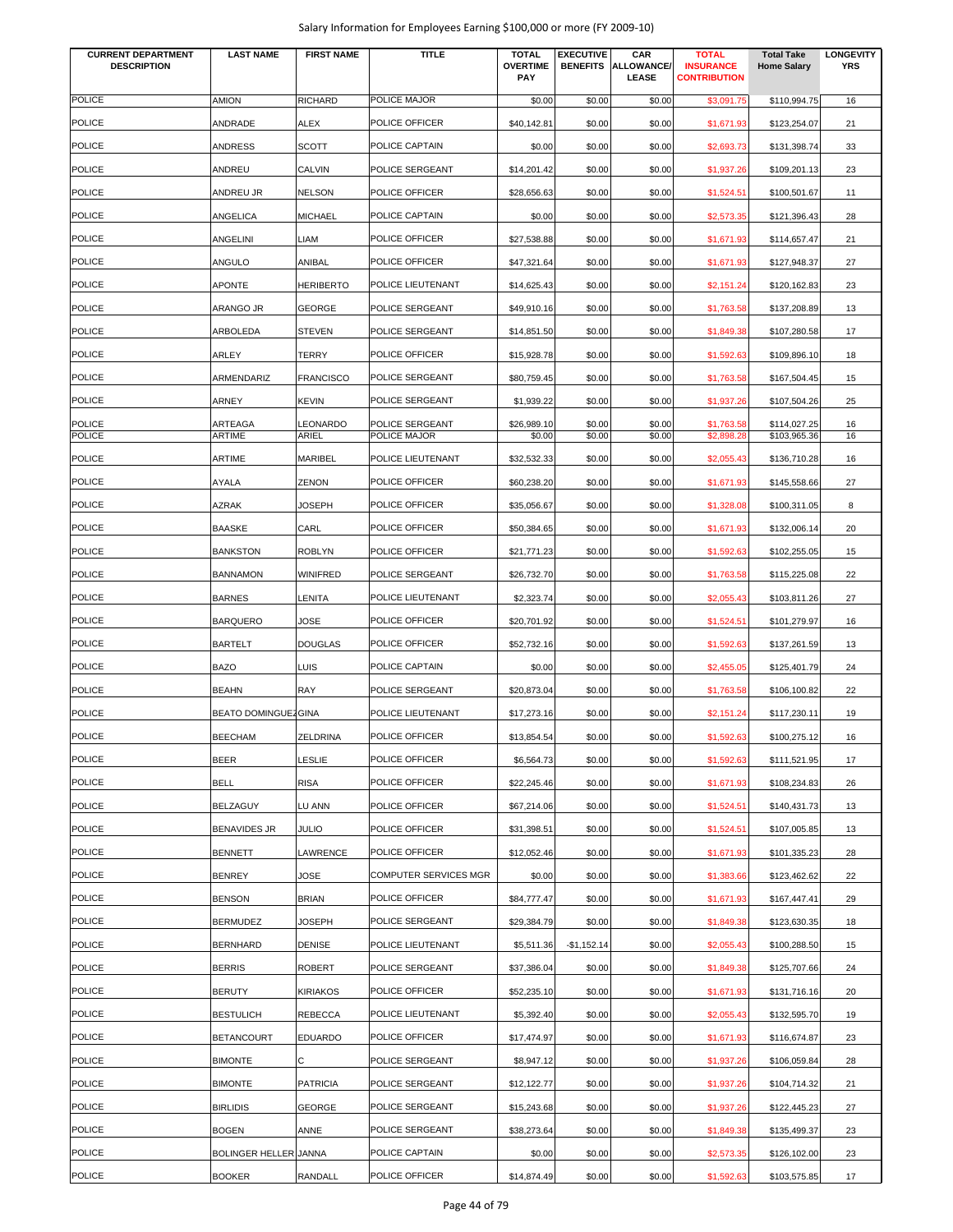| <b>CURRENT DEPARTMENT</b><br><b>DESCRIPTION</b> | <b>LAST NAME</b>             | <b>FIRST NAME</b> | TITLE                                  | <b>TOTAL</b><br><b>OVERTIME</b><br>PAY | <b>EXECUTIVE</b><br><b>BENEFITS</b> | CAR<br>ALLOWANCE/<br>LEASE | <b>TOTAL</b><br><b>INSURANCE</b><br><b>CONTRIBUTION</b> | <b>Total Take</b><br><b>Home Salary</b> | <b>LONGEVITY</b><br><b>YRS</b> |
|-------------------------------------------------|------------------------------|-------------------|----------------------------------------|----------------------------------------|-------------------------------------|----------------------------|---------------------------------------------------------|-----------------------------------------|--------------------------------|
| <b>POLICE</b>                                   | <b>BORGES</b>                | MANUEL            | POLICE OFFICER                         | \$21,127.48                            | \$0.00                              | \$0.00                     | \$1,592.63                                              | \$108,134.60                            | 16                             |
| POLICE                                          | <b>BORGMANN</b>              | <b>ROBERT</b>     | POLICE SERGEANT                        | \$12,151.58                            | \$0.00                              | \$0.00                     | \$1,937.26                                              | \$113,638.72                            | 21                             |
| <b>POLICE</b>                                   | <b>BORREGO</b>               | ARMANDO           | POLICE OFFICER                         | \$45,895.85                            | \$0.00                              | \$0.00                     | \$1,524.51                                              | \$120,014.70                            | 13                             |
| <b>POLICE</b>                                   | <b>BORREGO</b>               | <b>DANIEL</b>     | POLICE LIEUTENANT                      | \$1,443.76                             | \$0.00                              | \$0.00                     | \$2,151.24                                              | \$112,418.55                            | 30                             |
| <b>POLICE</b>                                   | <b>BOYD</b>                  | <b>BRADLEY</b>    | POLICE SERGEANT                        | \$40,201.91                            | \$0.00                              | \$0.00                     | \$1,937.26                                              | \$135,968.34                            | 24                             |
| POLICE                                          | <b>BOYD</b>                  | <b>MARK</b>       | POLICE LIEUTENANT                      | \$5,626.14                             | $-$772.00$                          | \$0.00                     | \$2,251.60                                              | \$115,138.32                            | 32                             |
| POLICE                                          | <b>BRACCI</b>                | <b>MARCUS</b>     | POLICE OFFICER                         | \$27,672.66                            | \$0.00                              | \$0.00                     | \$1,524.51                                              | \$102,115.46                            | 11                             |
| <b>POLICE</b>                                   | <b>BRACCI</b>                | <b>MICHAEL</b>    | POLICE SERGEANT                        | \$58,071.45                            | \$0.00                              | \$0.00                     | \$1,849.38                                              | \$157,657.16                            | 20                             |
| <b>POLICE</b>                                   | <b>BRADFORD</b>              | <b>DEBORAH</b>    | POLICE SERGEANT                        | \$23,342.46                            | \$0.00                              | \$0.00                     | \$1,763.58                                              | \$111,862.41                            | 13                             |
| <b>POLICE</b>                                   | <b>BRAJDIC</b>               | <b>MICHAEL</b>    | POLICE OFFICER                         | \$24,936.08                            | \$0.00                              | \$0.00                     | \$1,524.51                                              | \$100,373.58                            | 11                             |
| <b>POLICE</b>                                   | <b>BRAJDIC</b>               | <b>MICHAEL</b>    | POLICE OFFICER                         | \$13,756.91                            | \$0.00                              | \$0.00                     | \$1,671.93                                              | \$101,191.68                            | 27                             |
| <b>POLICE</b>                                   | <b>BRAJDIC</b>               | <b>STEFANO</b>    | POLICE OFFICER                         | \$24,858.04                            | \$0.00                              | \$0.00                     | \$1,671.93                                              | \$108,203.70                            | 28                             |
| <b>POLICE</b>                                   | <b>BRESO</b>                 | <b>EDUARDO</b>    | POLICE OFFICER                         | \$38,026.02                            | \$0.00                              | \$0.00                     | \$1,524.51                                              | \$112,916.94                            | 11                             |
| <b>POLICE</b>                                   | <b>BROCKMEYER</b>            | WILLIAM           | POLICE SERGEANT                        | \$5,919.80                             | \$0.00                              | \$0.00                     | \$1,937.26                                              | \$107,501.28                            | 29                             |
| <b>POLICE</b>                                   | <b>BROOKS</b>                | <b>LYNNE</b>      | POLICE SERGEANT                        | \$11,414.98                            | \$0.00                              | \$0.00                     | \$1,937.26                                              | \$107,690.68                            | 29                             |
| <b>POLICE</b>                                   | <b>BROWN</b>                 | <b>BARBARA</b>    | MDPD ENV CRIME INVSTGN<br><b>ADMIN</b> | \$0.00                                 | \$0.00                              | \$0.00                     | \$1,193.28                                              | \$106,893.26                            | 23                             |
| <b>POLICE</b>                                   | <b>BROWN</b>                 | TROY              | POLICE OFFICER                         | \$30,980.22                            | \$0.00                              | \$0.00                     | \$1,671.93                                              | \$121,546.35                            | 19                             |
| <b>POLICE</b>                                   | <b>BROWN THOMPSON ELEASA</b> |                   | POLICE MAJOR                           | \$0.00                                 | \$0.00                              | \$0.00                     | \$3,693.75                                              | \$132,544.10                            | 30                             |
| <b>POLICE</b>                                   | <b>BROWNE</b>                | <b>SHAWN</b>      | POLICE LIEUTENANT                      | \$7,471.21                             | \$0.00                              | \$0.00                     | \$2,055.43                                              | \$122,119.95                            | 19                             |
| <b>POLICE</b>                                   | BRYANT JR                    | <b>WINSTON</b>    | POLICE SERGEANT                        | \$43,041.04                            | \$0.00                              | \$0.00                     | \$1,937.26                                              | \$147,595.21                            | 28                             |
| <b>POLICE</b>                                   | <b>BUCHANAN</b>              | <b>THOMAS</b>     | POLICE SERGEANT                        | \$3,507.73                             | \$0.00                              | \$0.00                     | \$1,937.26                                              | \$104,424.76                            | 28                             |
| <b>POLICE</b>                                   | <b>BUCHMAN</b>               | <b>ERNEST</b>     | POLICE SERGEANT                        | \$3,297.93                             | \$0.00                              | \$0.00                     | \$1,937.26                                              | \$101,748.70                            | 29                             |
| <b>POLICE</b>                                   | <b>BULLOCK</b>               | <b>BERNARD</b>    | POLICE LIEUTENANT                      | \$1,172.09                             | \$0.00                              | \$0.00                     | \$2,151.24                                              | \$121,189.66                            | 28                             |
| <b>POLICE</b>                                   | <b>BURKLI</b>                | <b>HARRY</b>      | POLICE OFFICER                         | \$25,796.69                            | \$0.00                              | \$0.00                     | \$1,671.93                                              | \$116,922.78                            | 24                             |
| <b>POLICE</b>                                   | <b>BURROWS</b>               | JAMES             | SENIOR OPERATING SYST<br><b>PROG</b>   | \$0.00                                 | \$0.00                              | \$0.00                     | \$1,383.66                                              | \$126,942.72                            | 20                             |
| POLICE                                          | <b>BUTCHKO</b>               | JOHN              | POLICE OFFICER                         | \$64,958.29                            | \$0.00                              | \$0.00                     | \$1,671.93                                              | \$144,506.42                            | 30                             |
| <b>POLICE</b>                                   | <b>BUTKA</b>                 | <b>RANFYS</b>     | POLICE SERGEANT                        | \$12,278.25                            | \$0.00                              | \$0.00                     | \$1,763.58                                              | \$114,087.45                            | 15                             |
| <b>POLICE</b>                                   | <b>BUTLER</b>                | <b>ANGUS</b>      | POLICE DIVISION CHIEF                  | \$0.00                                 | \$0.00                              | \$0.00                     | \$3,583.02                                              | \$128,470.60                            | 26                             |
| <b>POLICE</b>                                   | <b>BUXTON</b>                | <b>WILLIAM</b>    | POLICE OFFICER                         | \$3,381.35                             | \$0.00                              | \$0.00                     | \$1,671.93                                              | \$103,239.66                            | 28                             |
| <b>POLICE</b>                                   | <b>BYRD</b>                  | <b>ANDRIANNE</b>  | POLICE LIEUTENANT                      | \$0.00                                 | \$0.00                              | \$0.00                     | \$2,151.24                                              | \$106,830.33                            | 16                             |
| <b>POLICE</b>                                   | CABADO                       | JOSE              | POLICE OFFICER                         | \$46,444.49                            | \$0.00                              | \$0.00                     | \$1,671.93                                              | \$124,860.28                            | 22                             |
| <b>POLICE</b>                                   | CABRERA                      | <b>BLAS</b>       | POLICE OFFICER                         | \$23,200.34                            | $-$724.00$                          | \$0.00                     | \$1,524.51                                              | \$100,540.04                            | 15                             |
| <b>POLICE</b>                                   | CABRERA                      | <b>EDWIN</b>      | POLICE SERGEANT                        | \$16,926.40                            | \$0.00                              | \$0.00                     | \$1,763.58                                              | \$104,699.75                            | 15                             |
| <b>POLICE</b>                                   | CABRERA                      | JULIO             | OPERATING SYSTEMS<br><b>PROGRAMMER</b> | \$0.00                                 | \$0.00                              | \$0.00                     | \$2,807.97                                              | \$109,756.81                            | 21                             |
| <b>POLICE</b>                                   | CACERES                      | LAURA             | MANAGER FISCAL<br><b>RESOURCES</b>     | \$0.00                                 | \$0.00                              | \$0.00                     | \$2,872.93                                              | \$103,051.01                            | 25                             |
| POLICE                                          | CALHOUN                      | <b>HAROLD</b>     | <b>FINGERPRINT SUPT</b>                | \$0.00                                 | \$0.00                              | \$0.00                     | \$2,589.21                                              | \$101,527.45                            | 29                             |
| POLICE                                          | CALLES                       | <b>DAVID</b>      | POLICE OFFICER                         | \$13,371.36                            | \$0.00                              | \$0.00                     | \$1,389.70                                              | \$108,792.04                            | 9                              |
| POLICE                                          | CALVO                        | <b>LINO</b>       | POLICE LIEUTENANT                      | \$28,906.39                            | \$0.00                              | \$0.00                     | \$2,055.43                                              | \$127,975.30                            | 24                             |
| <b>POLICE</b>                                   | CALVO                        | <b>PATRICK</b>    | POLICE SERGEANT                        | \$15,430.64                            | \$0.00                              | \$0.00                     | \$1,620.19                                              | \$103,756.12                            | $\overline{7}$                 |
| POLICE                                          | CALZADILLA                   | <b>DAVID</b>      | POLICE LIEUTENANT                      | \$15,928.20                            | \$0.00                              | \$0.00                     | \$2,151.24                                              | \$145,621.89                            | 27                             |
| <b>POLICE</b>                                   | CAMACHO                      | <b>EDWIN</b>      | POLICE SERGEANT                        | \$29,434.22                            | \$0.00                              | \$0.00                     | \$1,937.26                                              | \$129,479.56                            | 28                             |
| <b>POLICE</b>                                   | CAMERON                      | JORGE             | POLICE SERGEANT                        | \$18,745.49                            | \$0.00                              | \$0.00                     | \$1,763.58                                              | \$101,801.54                            | 17                             |
| <b>POLICE</b>                                   | CANASI                       | <b>EMILIO</b>     | COMPUTER SERVICES MGR                  | \$0.00                                 | \$0.00                              | \$0.00                     | \$1,383.66                                              | \$127,594.28                            | 23                             |
| <b>POLICE</b>                                   | CANEVA                       | <b>EDGARDO</b>    | POLICE LIEUTENANT                      | \$20,245.07                            | \$0.00                              | \$0.00                     | \$2,055.43                                              | \$127,304.88                            | 17                             |
| POLICE                                          | CAPORELLI                    | KEITH             | POLICE OFFICER                         | \$33,274.75                            | \$0.00                              | \$0.00                     | \$1,524.51                                              | \$125,930.98                            | 10                             |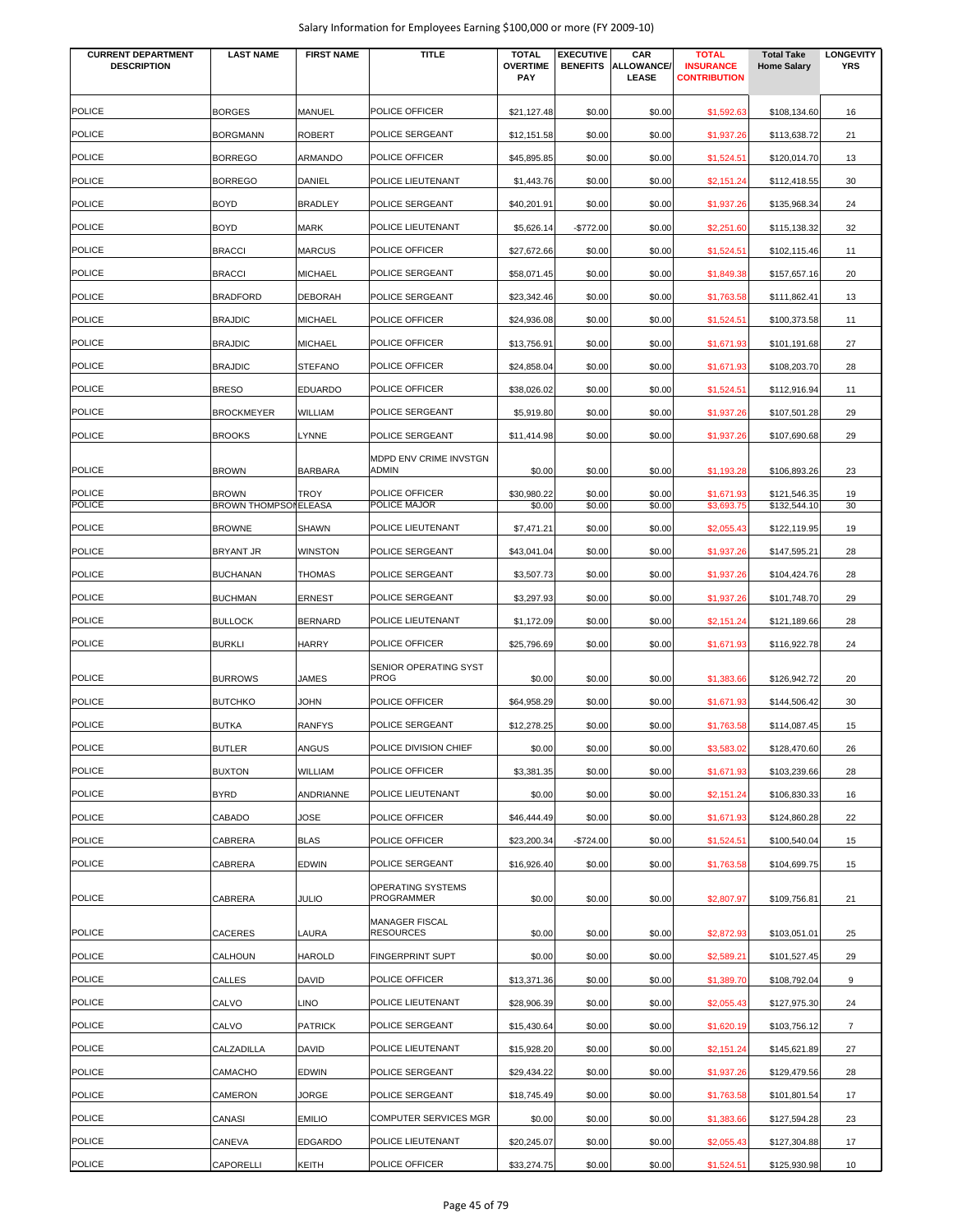| <b>CURRENT DEPARTMENT</b><br><b>DESCRIPTION</b> | <b>LAST NAME</b> | <b>FIRST NAME</b>  | <b>TITLE</b>                            | <b>TOTAL</b><br><b>OVERTIME</b><br>PAY | <b>EXECUTIVE</b><br><b>BENEFITS</b> | CAR<br><b>ALLOWANCE/</b><br>LEASE | <b>TOTAL</b><br><b>INSURANCE</b><br><b>CONTRIBUTION</b> | <b>Total Take</b><br><b>Home Salary</b> | <b>LONGEVITY</b><br><b>YRS</b> |
|-------------------------------------------------|------------------|--------------------|-----------------------------------------|----------------------------------------|-------------------------------------|-----------------------------------|---------------------------------------------------------|-----------------------------------------|--------------------------------|
| <b>POLICE</b>                                   | CAPOTE           | VALERIO            | POLICE OFFICER                          | \$47,422.79                            | \$0.00                              | \$0.00                            | \$1,671.93                                              | \$134,011.78                            | 28                             |
| <b>POLICE</b>                                   | CAPP             | LARRY              | POLICE PSYCHOLOGIST 2                   | \$0.00                                 |                                     | \$3,500.00                        |                                                         |                                         | 9                              |
| <b>POLICE</b>                                   | CARABALLO        | <b>JILBEARTE</b>   | POLICE LIEUTENANT                       | \$8,296.25                             | \$4,999.93<br>\$0.00                | \$0.00                            | \$3,211.34<br>\$2,055.43                                | \$152,313.80<br>\$112,590.42            | 17                             |
| <b>POLICE</b>                                   | CARBALLO         | EDDY               | POLICE SERGEANT                         | \$29,254.29                            | \$0.00                              | \$0.00                            | \$1,849.38                                              | \$114,560.22                            | 22                             |
| <b>POLICE</b>                                   | CAREY            | <b>MARCUS</b>      | POLICE OFFICER                          | \$36,174.09                            | \$0.00                              | \$0.00                            | \$1,524.51                                              | \$113,773.27                            | 11                             |
| <b>POLICE</b>                                   | CAROTHERS        | <b>CHRISTOPHER</b> | POLICE LIEUTENANT                       | \$12,780.74                            | \$0.00                              | \$0.00                            |                                                         |                                         | 14                             |
| <b>POLICE</b>                                   | CARPENTER        | <b>TEMPLE</b>      | POLICE CAPTAIN                          | \$0.00                                 | \$0.00                              | \$0.00                            | \$2,055.43<br>\$2,455.05                                | \$115,841.46<br>\$121,525.44            | 28                             |
| <b>POLICE</b>                                   | CARRENO          | JORGE              | POLICE LIEUTENANT                       | \$4,981.41                             | \$0.00                              | \$0.00                            |                                                         |                                         | 26                             |
| <b>POLICE</b>                                   | CARRERAS         | <b>GUSTAVO</b>     | POLICE OFFICER                          | \$31,346.15                            | \$0.00                              | \$0.00                            | \$2,055.43                                              | \$106,246.64                            |                                |
| <b>POLICE</b>                                   | CARTER           | <b>RICKY</b>       | POLICE LIEUTENANT                       | \$37,581.20                            | \$0.00                              | \$0.00                            | \$1,592.63<br>\$2,055.43                                | \$107,311.42<br>\$146,714.90            | 15<br>15                       |
| <b>POLICE</b>                                   | CARVAJAL         | <b>RAUL</b>        | POLICE LIEUTENANT                       | \$33,481.33                            | \$0.00                              | \$0.00                            | \$2,151.24                                              | \$174,602.73                            | 26                             |
| <b>POLICE</b>                                   | CASAS            | <b>ALEXANDER</b>   | POLICE MAJOR                            | \$0.00                                 | \$0.00                              | \$0.00                            | \$3,693.75                                              | \$136,204.75                            | 20                             |
| <b>POLICE</b>                                   | CASCANTE         | <b>GILBERT</b>     | POLICE OFFICER                          | \$13,966.50                            | \$0.00                              | \$0.00                            | \$1,671.93                                              | \$100,681.43                            | 22                             |
| <b>POLICE</b>                                   | CASERO           | <b>ISABEL</b>      | POLICE OFFICER                          | \$34.841.34                            | \$0.00                              | \$0.00                            | \$1,592.63                                              | \$113,931.52                            | 22                             |
| <b>POLICE</b>                                   | CASSARINO        | <b>MISHKA</b>      | POLICE LIEUTENANT                       | \$3,701.38                             | \$0.00                              | \$0.00                            | \$2,055.43                                              | \$101,876.55                            | 18                             |
| <b>POLICE</b>                                   | CASTANEDO        | SAMUEL             | POLICE OFFICER                          | \$33,896.75                            | \$0.00                              | \$0.00                            | \$1,524.51                                              | \$106,439.21                            | 12                             |
| <b>POLICE</b>                                   | CASTELLANOS      | ALEXANDER          | POLICE SERGEANT                         | \$21,939.02                            | \$0.00                              | \$0.00                            | \$1,763.58                                              | \$105,440.90                            | 15                             |
| <b>POLICE</b>                                   | CASTILLO         | ALEXANDER          | POLICE OFFICER                          | \$31,282.31                            | \$0.00                              | \$0.00                            | \$1,268.80                                              | \$111,720.11                            | $\overline{7}$                 |
| <b>POLICE</b>                                   | CASTILLO         | OSVALDO            | POLICE SERGEANT                         | \$40,851.91                            | \$0.00                              | \$0.00                            | \$1,849.38                                              | \$125,128.24                            | 25                             |
| <b>POLICE</b>                                   | CASTILLO         | <b>ROGER</b>       | POLICE OFFICER                          | \$19,527.68                            | \$0.00                              | \$0.00                            | \$1,671.93                                              | \$103,555.08                            | 20                             |
| <b>POLICE</b>                                   | CASTINEIRA       | MANUEL             | POLICE OFFICER                          | \$32,782.88                            | \$0.00                              | \$0.00                            | \$1,524.51                                              | \$119,100.00                            | 10                             |
| POLICE                                          | CASTRO           | CARMEN M           | POLICE LIEUTENANT                       | \$22,758.37                            | \$0.00                              | \$0.00                            | \$2,251.60                                              | \$134,416.16                            | 17                             |
| POLICE                                          | CELLA            | <b>DOMENICO</b>    | POLICE OFFICER                          | \$36,247.16                            | \$0.00                              | \$0.00                            | \$1,524.51                                              | \$113,466.98                            | 13                             |
| <b>POLICE</b>                                   | CERDA            | CANDIDO            | POLICE OFFICER                          | \$21,000.83                            | \$0.00                              | \$0.00                            | \$1,592.63                                              | \$102,394.40                            | 15                             |
| <b>POLICE</b>                                   | CHACON           | <b>FEDERICO</b>    | POLICE SERGEANT                         | \$9,986.83                             | \$0.00                              | \$0.00                            | \$1,849.38                                              | \$102,998.16                            | 21                             |
| <b>POLICE</b>                                   | CHAPMAN          | <b>GORDON</b>      | POLICE LIEUTENANT                       | \$320.62                               | \$0.00                              | \$0.00                            | \$2,055.43                                              | \$109,182.83                            | 14                             |
| <b>POLICE</b>                                   | CHARLES JR       | <b>FERNAND</b>     | POLICE SERGEANT                         | \$15,135.64                            | \$0.00                              | \$0.00                            | \$1,763.58                                              | \$101,779.27                            | 8                              |
| <b>POLICE</b>                                   | CHATEL           | <b>JEAN PHIL</b>   | POLICE OFFICER                          | \$38,383.70                            | \$0.00                              | \$0.00                            | \$1,328.08                                              | \$107,408.30                            | 8                              |
| POLICE                                          | CHAVARRY         | <b>ENRIQUE</b>     | POLICE OFFICER                          | \$41,626.73                            | \$0.00                              | \$0.00                            | \$1,671.93                                              | \$125,056.65                            | 26                             |
| <b>POLICE</b>                                   | CHAVEZ           | <b>VICTOR</b>      | POLICE OFFICER                          | \$25,252.02                            | \$0.00                              | \$0.00                            | \$1,671.93                                              | \$111,627.94                            | 26                             |
| <b>POLICE</b>                                   | <b>CHERRY</b>    | DEBBIE             | POLICE OFFICER                          | \$41,655.27                            | \$0.00                              | \$0.00                            | \$1,671.93                                              | \$127,404.78                            | 20                             |
| <b>POLICE</b>                                   | CHILSON          | LARRY              | POLICE OFFICER                          | \$23,758.07                            | $-$765.00$                          | \$0.00                            | \$1,671.93                                              | \$119,992.85                            | 28                             |
| <b>POLICE</b>                                   | <b>CHRISTIE</b>  | <b>ROBERT</b>      | POLICE OFFICER                          | \$50,402.88                            | \$0.00                              | \$0.00                            | \$1,671.93                                              | \$128,693.73                            | 23                             |
| <b>POLICE</b>                                   | CHURUKIAN        | <b>LOUIS</b>       | POLICE MAJOR                            | \$0.00                                 | \$0.00                              | \$0.00                            | \$3,502.51                                              | \$125,581.33                            | 28                             |
| POLICE                                          | CLARK            | PHILLIP            | POLICE OFFICER                          | \$94,118.04                            | \$0.00                              | \$0.00                            | \$1,671.93                                              | \$172,291.91                            | 20                             |
| <b>POLICE</b>                                   | <b>CLOSIUS</b>   | <b>RICHARD</b>     | POLICE OFFICER                          | \$42,238.26                            | \$0.00                              | \$0.00                            | \$1,592.63                                              | \$123,632.47                            | 16                             |
| <b>POLICE</b>                                   | <b>COHEN</b>     | ANDREW             | POLICE SERGEANT                         | \$4,120.92                             | \$0.00                              | \$0.00                            | \$1,849.38                                              | \$105,737.51                            | 16                             |
| <b>POLICE</b>                                   | COLL             | PETER              | POLICE OFFICER                          | \$15,248.08                            | \$0.00                              | \$0.00                            | \$1,671.93                                              | \$100,253.85                            | 23                             |
| <b>POLICE</b>                                   | <b>COLLINS</b>   | <b>ANTHONY</b>     | POLICE LIEUTENANT                       | \$12,945.01                            | \$0.00                              | \$0.00                            | \$2,151.24                                              | \$120,921.46                            | 27                             |
| <b>POLICE</b>                                   | <b>COLLINS</b>   | LAURIE             | EXEC ASST DIR POLICE<br><b>SERVICES</b> | \$0.00                                 | \$0.00                              | \$0.00                            | \$2,922.07                                              | \$104,383.31                            | 23                             |
| <b>POLICE</b>                                   | COLUMBRO         | KATHLEEN           | POLICE SERGEANT                         | \$16,121.73                            | \$0.00                              | \$0.00                            | \$1,849.38                                              | \$100,255.82                            | 31                             |
| <b>POLICE</b>                                   | CONOVER          | <b>RICHARD</b>     | POLICE SERGEANT                         | \$19,643.16                            | \$0.00                              | \$0.00                            | \$1,937.26                                              | \$108,994.59                            | 27                             |
| <b>POLICE</b>                                   | COOK JR          | WILLIAM            | POLICE OFFICER                          | \$20,354.53                            | \$0.00                              | \$0.00                            | \$1,524.51                                              | \$102,107.33                            | 13                             |
| <b>POLICE</b>                                   | COOPER           | CARL               | POLICE OFFICER                          | \$39,956.95                            | \$0.00                              | \$0.00                            | \$1,671.93                                              | \$122,103.94                            | 26                             |
| POLICE                                          | COOPER           | DARRELL            | POLICE SERGEANT                         | \$17,439.35                            | \$0.00                              | \$0.00                            | \$1,763.58                                              | \$105,809.40                            | 15                             |
| <b>POLICE</b>                                   | COPE             | <b>DONNA</b>       | POLICE SERGEANT                         | \$27,646.28                            | \$0.00                              | \$0.00                            | \$1,937.26                                              | \$133,277.34                            | 28                             |
| <b>POLICE</b>                                   | CORDERO          | ALBERTO            | POLICE OFFICER                          | \$6,204.02                             | \$0.00                              | \$0.00                            | \$1,671.93                                              | \$114,727.94                            | 22                             |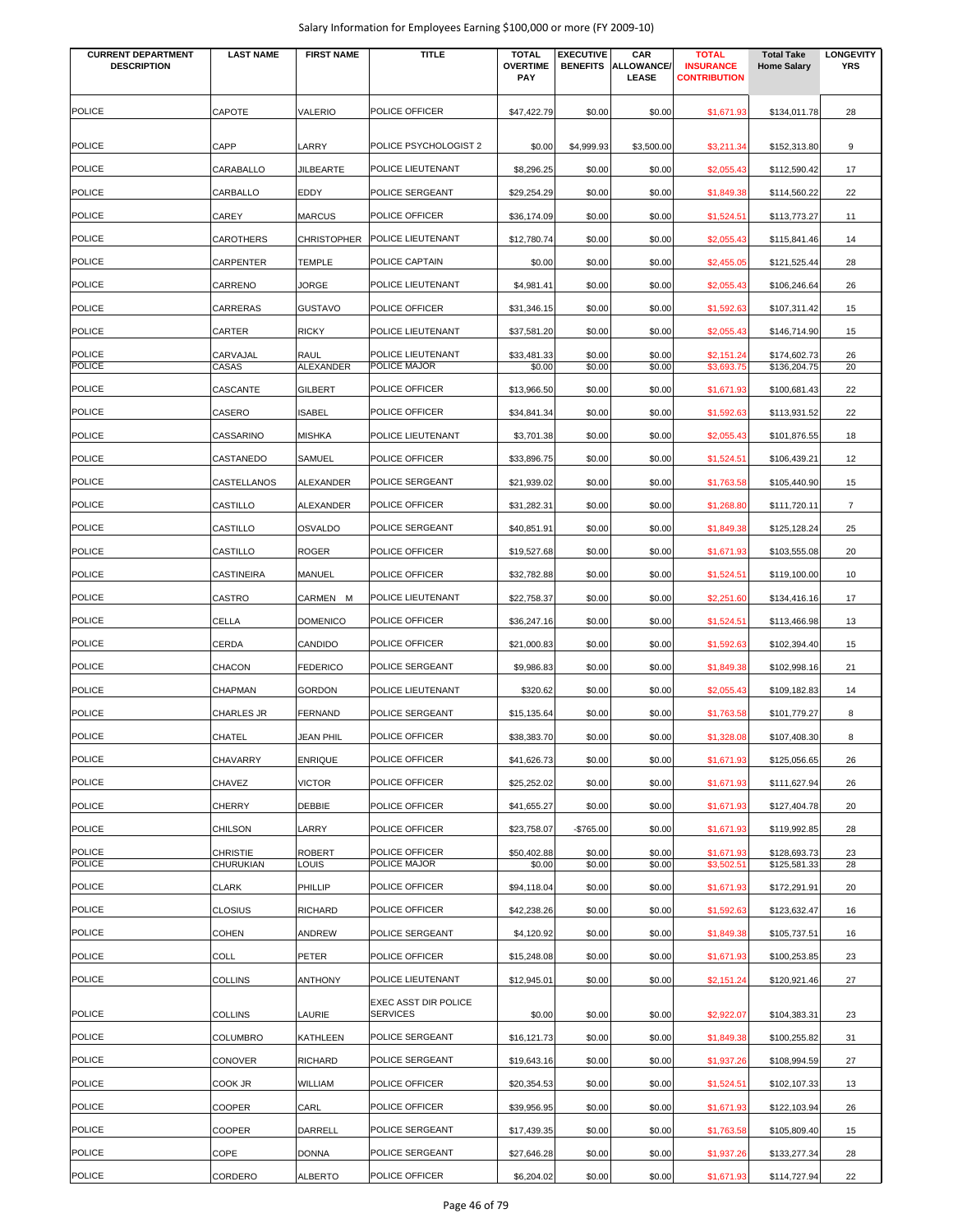|  |  |  | Salary Information for Employees Earning \$100,000 or more (FY 2009-10) |
|--|--|--|-------------------------------------------------------------------------|
|--|--|--|-------------------------------------------------------------------------|

| <b>CURRENT DEPARTMENT</b><br><b>DESCRIPTION</b> | <b>LAST NAME</b>               | <b>FIRST NAME</b>        | <b>TITLE</b>                          | <b>TOTAL</b><br><b>OVERTIME</b><br>PAY | <b>EXECUTIVE</b> | CAR<br><b>BENEFITS ALLOWANCE/</b><br>LEASE | <b>TOTAL</b><br><b>INSURANCE</b><br><b>CONTRIBUTION</b> | <b>Total Take</b><br><b>Home Salary</b> | <b>LONGEVITY</b><br><b>YRS</b> |
|-------------------------------------------------|--------------------------------|--------------------------|---------------------------------------|----------------------------------------|------------------|--------------------------------------------|---------------------------------------------------------|-----------------------------------------|--------------------------------|
|                                                 |                                |                          |                                       |                                        |                  |                                            |                                                         |                                         |                                |
| <b>POLICE</b><br><b>POLICE</b>                  | CORDERO-STUTZ<br><b>CORLEY</b> | <b>ROSANNA</b><br>STEVEN | POLICE LIEUTENANT<br>POLICE OFFICER   | \$5,936.23                             | \$0.00           | \$0.00                                     | \$2,055.43                                              | \$104,808.23                            | 14<br>13                       |
| <b>POLICE</b>                                   | CORREA                         | <b>GILBERT</b>           | <b>POLICE OFFICER</b>                 | \$38,261.91<br>\$18,192.80             | \$0.00<br>\$0.00 | \$0.00<br>\$0.00                           | \$1,524.51                                              | \$110,280.82<br>\$105,512.59            | 23                             |
| <b>POLICE</b>                                   | <b>CORTINAS LOPEZ</b>          | <b>RENE</b>              | <b>POLICE OFFICER</b>                 | \$12,192.35                            | \$0.00           | \$0.00                                     | \$1,671.93<br>\$1,671.93                                | \$103,138.24                            | 22                             |
| <b>POLICE</b>                                   | COWART                         | <b>MICHAEL</b>           | POLICE SERGEANT                       | \$25,724.00                            | \$0.00           | \$0.00                                     | \$1,849.38                                              | \$123,489.85                            | 13                             |
| <b>POLICE</b>                                   | CRAPELLO                       | <b>ANTHONY</b>           | POLICE OFFICER                        | \$28,328.00                            | \$0.00           | \$0.00                                     | \$1,671.93                                              | \$113,782.03                            | 19                             |
| <b>POLICE</b>                                   | CRAVENS                        | LESLIE                   | POLICE OFFICER                        | \$19,098.14                            | \$0.00           | \$0.00                                     | \$1,671.93                                              | \$101,351.28                            | 30                             |
| <b>POLICE</b>                                   | CRIDER                         | WILLIAM                  | POLICE SERGEANT                       | \$9,057.80                             | \$0.00           | \$0.00                                     | \$1,937.26                                              | \$108,738.26                            | 30                             |
| <b>POLICE</b>                                   | <b>CRISTOBAL</b>               | LUIS                     | POLICE SERGEANT                       | \$19,873.45                            | \$0.00           | \$0.00                                     | \$1,849.38                                              | \$116,590.73                            | 18                             |
| POLICE                                          | <b>CROSBIE III</b>             | <b>CLIFTON</b>           | POLICE SERGEANT                       | \$22,388.41                            | \$0.00           | \$0.00                                     | \$1,849.38                                              | \$117,389.08                            | 27                             |
| <b>POLICE</b>                                   | <b>CRUM</b>                    | ERIC                     | POLICE OFFICER                        | \$48,274.03                            | \$0.00           | \$0.00                                     | \$1,592.63                                              | \$139,160.88                            | 15                             |
| <b>POLICE</b>                                   | <b>CRUMP</b>                   |                          | <b>POLICE OFFICER</b>                 |                                        |                  |                                            |                                                         | \$109,219.95                            |                                |
|                                                 |                                | DARRYL                   |                                       | \$23,875.71                            | \$0.00           | \$0.00                                     | \$1,671.93                                              |                                         | 28                             |
| <b>POLICE</b>                                   | <b>CRUZ</b>                    | <b>DIEGO</b>             | POLICE SERGEANT                       | \$16,527.66                            | \$0.00           | \$0.00                                     | \$1,763.58                                              | \$102,843.88                            | 14                             |
| <b>POLICE</b>                                   | CRUZ                           | EDUARDO                  | POLICE SERGEANT                       | \$26,785.22                            | \$0.00           | \$0.00                                     | \$1,849.38                                              | \$113,237.24                            | 16                             |
| <b>POLICE</b>                                   | CRUZ JR                        | JOSE                     | POLICE SERGEANT                       | \$13,207.22                            | \$0.00           | \$0.00                                     | \$1,763.58                                              | \$109,611.08                            | 14                             |
| <b>POLICE</b>                                   | <b>CUBA</b>                    | <b>GUILLERMO</b>         | <b>POLICE OFFICER</b>                 | \$33,617.55                            | \$0.00           | \$0.00                                     | \$1,524.51                                              | \$106,102.77                            | 14                             |
| <b>POLICE</b>                                   | <b>CUEVAS</b>                  | <b>ENRIQUE</b>           | POLICE OFFICER                        | \$25,573.28                            | \$0.00           | \$0.00                                     | \$1,671.93                                              | \$110,614.57                            | 20                             |
| <b>POLICE</b>                                   | <b>CUNDLE</b>                  | MICHAEL                  | POLICE CAPTAIN                        | \$0.00                                 | \$0.00           | \$0.00                                     | \$2,455.05                                              | \$143,323.76                            | 28                             |
| <b>POLICE</b>                                   | CZYZEWSKI                      | STEVEN                   | POLICE LIEUTENANT                     | \$31,468.22                            | \$0.00           | \$0.00                                     | \$2,151.24                                              | \$141,979.66                            | 18                             |
| <b>POLICE</b>                                   | DAKER                          | <b>RICHARD</b>           | POLICE SERGEANT                       | \$10,144.76                            | \$0.00           | \$0.00                                     | \$1,937.26                                              | \$147,368.57                            | 28                             |
| <b>POLICE</b>                                   | <b>DAMASO</b>                  | <b>ENRIQUE</b>           | POLICE LIEUTENANT                     | \$24,527.63                            | \$0.00           | \$0.00                                     | \$2,055.43                                              | \$123,592.82                            | 20                             |
| <b>POLICE</b>                                   | <b>DANIELS</b>                 | STEPHANIE                | POLICE LIEUTENANT                     | \$9,189.31                             | \$0.00           | \$0.00                                     | \$2,055.43                                              | \$108,625.80                            | 18                             |
| <b>POLICE</b>                                   | <b>DARLING</b>                 | <b>GREGORY</b>           | POLICE OFFICER                        | \$36,851.96                            | \$0.00           | \$0.00                                     | \$1,671.93                                              | \$116,202.63                            | 23                             |
| <b>POLICE</b>                                   | <b>DARROW</b>                  | MARK                     | POLICE OFFICER                        | \$28,456.61                            | \$0.00           | \$0.00                                     | \$1,671.93                                              | \$122,243.39                            | 28                             |
| <b>POLICE</b>                                   | <b>DAVENPORT</b>               | JERRY                    | POLICE OFFICER                        | \$23,679.35                            | \$0.00           | \$0.00                                     | \$1,671.93                                              | \$106,551.16                            | 27                             |
| <b>POLICE</b>                                   | <b>DAVIS</b>                   | JAMES                    | POLICE SERGEANT                       | \$19,162.46                            | \$0.00           | \$0.00                                     | \$1,937.26                                              | \$128,626.67                            | 29                             |
| <b>POLICE</b>                                   | DE LA NUEZ                     | LOURDES                  | <b>COMPUTER SERVICES MGR</b>          | \$0.00                                 | \$0.00           | \$0.00                                     | \$1,383.66                                              | \$122,515.02                            | 25                             |
| <b>POLICE</b>                                   | DE LA OSA JR                   | <b>ROLANDO</b>           | POLICE OFFICER                        | \$34,677.82                            | \$0.00           | \$0.00                                     | \$1,592.63                                              | \$113,008.48                            | 17                             |
| <b>POLICE</b>                                   | DE ROBERTIS                    | <b>FALERIA</b>           | POLICE SERGEANT                       | \$7,151.32                             | \$0.00           | \$0.00                                     | \$1,849.38                                              | \$103,274.90                            | 21                             |
| <b>POLICE</b>                                   | DE ROSA                        | <b>MARCOS</b>            | POLICE OFFICER                        | \$12,956.40                            | \$0.00           | \$0.00                                     | \$1,671.93                                              | \$104,799.27                            | 19                             |
|                                                 |                                |                          |                                       |                                        |                  |                                            |                                                         |                                         |                                |
| <b>POLICE</b>                                   | <b>DEAN</b>                    | PHYLLTRYN                | POLICE COMPLAINT SUPV 2               | \$0.00                                 | \$0.00           | \$0.00                                     | \$1,759.29                                              | \$105,620.12                            | 23                             |
| <b>POLICE</b>                                   | <b>DEAN</b>                    | <b>REGINA</b>            | POLICE OFFICER                        | \$44,440.78                            | \$0.00           | \$0.00                                     | \$1,671.93                                              | \$133,696.90                            | 23                             |
| <b>POLICE</b>                                   | <b>DECKER</b>                  | <b>RICK</b>              | <b>SENIOR SYSTEMS</b><br>ANALYST/PROG | \$0.00                                 | \$0.00           | \$0.00                                     | \$1,203.42                                              | \$111,806.50                            | 21                             |
| <b>POLICE</b>                                   | <b>DEEGAN</b>                  | JOSEPH                   | POLICE SERGEANT                       | \$8,956.51                             | \$0.00           | \$0.00                                     | \$1,937.26                                              | \$109,995.73                            | 27                             |
| <b>POLICE</b>                                   | <b>DEL CASTILLO</b>            | JUAN                     | POLICE OFFICER                        | \$44,115.21                            | \$0.00           | \$0.00                                     | \$1,671.93                                              | \$137,172.96                            | 25                             |
| <b>POLICE</b>                                   | <b>DELGADO</b>                 | EDUARDO                  | POLICE OFFICER                        | \$12,476.81                            | \$0.00           | \$0.00                                     | \$1,671.93                                              | \$109,262.84                            | 20                             |
| <b>POLICE</b>                                   | <b>DELGADO</b>                 | <b>ISRAEL</b>            | POLICE SERGEANT                       | \$23,259.45                            | \$0.00           | \$0.00                                     | \$1,763.58                                              | \$126,620.67                            | 13                             |
| <b>POLICE</b>                                   | <b>DELGADO</b>                 | JOSE                     | <b>POLICE OFFICER</b>                 | \$22,844.03                            | \$0.00           | \$0.00                                     | \$1,671.93                                              | \$110,603.69                            | 32                             |
| <b>POLICE</b>                                   | <b>DELGADO</b>                 | RAUL                     | POLICE SERGEANT                       | \$10,646.44                            | \$0.00           | \$0.00                                     | \$1,849.38                                              | \$100,485.28                            | 20                             |
| <b>POLICE</b>                                   | <b>DENMARK</b>                 | DAVID                    | POLICE OFFICER                        | \$64,797.15                            | \$0.00           | \$0.00                                     | \$1,592.63                                              | \$145,682.36                            | 17                             |
| <b>POLICE</b>                                   | <b>DENNIS</b>                  | <b>JEFFREY</b>           | POLICE CAPTAIN                        | \$0.00                                 | \$0.00           | \$0.00                                     | \$2,455.05                                              | \$131,851.86                            | 25                             |
| <b>POLICE</b>                                   | <b>DIAZ</b>                    | EDWIN                    | POLICE OFFICER                        | \$43,833.08                            | \$0.00           | \$0.00                                     | \$1,524.51                                              | \$119,711.30                            | 11                             |
| <b>POLICE</b>                                   | <b>DIAZ</b>                    | JOSE                     | POLICE LIEUTENANT                     | \$1,214.82                             | \$0.00           | \$0.00                                     | \$2,055.43                                              | \$101,248.34                            | 26                             |
| <b>POLICE</b>                                   | <b>DIAZ</b>                    | <b>ROBERTO</b>           | POLICE OFFICER                        | \$18,841.71                            | \$0.00           | \$0.00                                     | \$1,671.93                                              | \$108,751.07                            | 28                             |
| <b>POLICE</b>                                   |                                |                          | POLICE SERGEANT                       |                                        |                  |                                            |                                                         |                                         |                                |
|                                                 | <b>DIAZ</b>                    | ROSAURA                  |                                       | \$10,736.12                            | \$0.00           | \$0.00                                     | \$1,849.38                                              | \$111,784.70                            | 15                             |
| <b>POLICE</b>                                   | DIAZ DEVILLEGAS ALEXANDER      |                          | POLICE LIEUTENANT                     | \$2,404.99                             | \$0.00           | \$0.00                                     | \$2,055.43                                              | \$114,062.56                            | 18                             |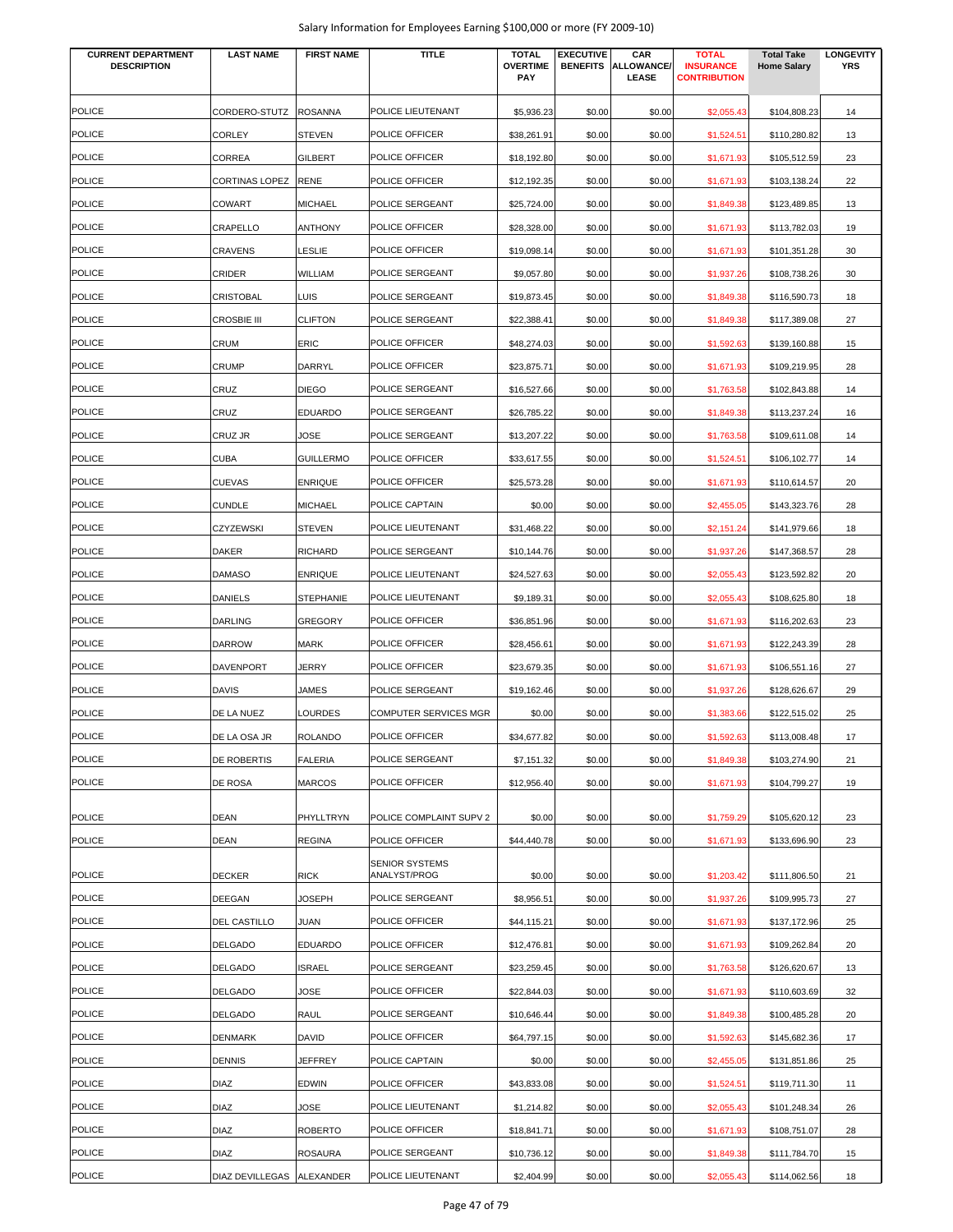| <b>CURRENT DEPARTMENT</b><br><b>DESCRIPTION</b> | <b>LAST NAME</b>        | <b>FIRST NAME</b> | <b>TITLE</b>            | <b>TOTAL</b><br><b>OVERTIME</b><br><b>PAY</b> | <b>EXECUTIVE</b> | CAR<br><b>BENEFITS ALLOWANCE/</b><br><b>LEASE</b> | <b>TOTAL</b><br><b>INSURANCE</b><br><b>CONTRIBUTION</b> | <b>Total Take</b><br><b>Home Salary</b> | <b>LONGEVITY</b><br><b>YRS</b> |
|-------------------------------------------------|-------------------------|-------------------|-------------------------|-----------------------------------------------|------------------|---------------------------------------------------|---------------------------------------------------------|-----------------------------------------|--------------------------------|
| <b>POLICE</b>                                   | <b>DIBERNARDO</b>       | <b>JAMES</b>      | POLICE MAJOR            | \$0.00                                        | \$0.00           | \$0.00                                            | \$3,693.75                                              | \$132,408.75                            | 35                             |
| <b>POLICE</b>                                   | <b>DIEPPA</b>           | <b>MICHAEL</b>    | POLICE LIEUTENANT       | \$294.29                                      | \$0.00           | \$0.00                                            | \$2,151.24                                              | \$113,643.74                            | 14                             |
| <b>POLICE</b>                                   | DIEPPA JR               | <b>GENEROSO</b>   | POLICE LIEUTENANT       | \$0.00                                        | \$0.00           | \$0.00                                            | \$2,151.24                                              | \$106,239.63                            | 34                             |
| <b>POLICE</b>                                   | DILLARD-GONZALE ELISE   |                   | POLICE LIEUTENANT       | \$5,457.23                                    | \$0.00           | \$0.00                                            | \$2,055.43                                              | \$104,615.94                            | 18                             |
| <b>POLICE</b>                                   | DIXON-FERGUSON VERONICA |                   | POLICE OFFICER          | \$17,461.31                                   | \$0.00           | \$0.00                                            | \$1,592.63                                              | \$100,952.38                            | 17                             |
| <b>POLICE</b>                                   | <b>DOHRING</b>          | <b>GREGORY</b>    | POLICE CAPTAIN          | \$0.00                                        | \$0.00           | \$0.00                                            | \$2,573.35                                              | \$129,367.43                            | 27                             |
| <b>POLICE</b>                                   | <b>DOMINGUEZ</b>        | CARLOS            | POLICE CAPTAIN          | \$0.00                                        | \$0.00           | \$0.00                                            | \$2,455.05                                              | \$124,690.53                            | 20                             |
| <b>POLICE</b>                                   | <b>DOMINGUEZ</b>        | <b>DAVID</b>      | POLICE OFFICER          | \$30,260.32                                   | \$0.00           | \$0.00                                            | \$1,592.63                                              | \$123,989.82                            | 17                             |
| <b>POLICE</b>                                   | <b>DOMINGUEZ</b>        | <b>MIGUEL</b>     | POLICE OFFICER          | \$61,536.33                                   | \$0.00           | \$0.00                                            | \$1,592.63                                              | \$140,701.06                            | 15                             |
| <b>POLICE</b>                                   | <b>DONNELLY</b>         | <b>KEVIN</b>      | POLICE OFFICER          | \$46,987.63                                   | \$0.00           | \$0.00                                            | \$1,671.93                                              | \$129,493.08                            | 27                             |
| <b>POLICE</b>                                   | <b>DONNELLY</b>         | <b>NICOLE</b>     | POLICE SERGEANT         | \$39,387.02                                   | \$0.00           | \$0.00                                            | \$1,763.58                                              | \$129,966.33                            | 17                             |
| <b>POLICE</b>                                   | <b>DOOLEY</b>           | <b>DAVID</b>      | POLICE OFFICER          | \$4,401.96                                    | \$0.00           | \$0.00                                            | \$1,592.63                                              | \$107,575.32                            | 15                             |
| <b>POLICE</b>                                   | <b>DORSETT</b>          | <b>DOROTHY</b>    | POLICE SERGEANT         | \$18,456.76                                   | \$0.00           | \$0.00                                            | \$1,763.58                                              | \$102,476.43                            | 18                             |
| <b>POLICE</b>                                   | <b>DOTY</b>             | <b>GERRY</b>      | POLICE OFFICER          | \$8,910.95                                    | \$0.00           | \$0.00                                            | \$1,389.70                                              | \$104,435.37                            | 9                              |
| <b>POLICE</b>                                   | <b>DOVALE</b>           | ANGEL             | POLICE SERGEANT         | \$27,269.60                                   | \$0.00           | \$0.00                                            | \$1,937.26                                              | \$116,599.27                            | 19                             |
|                                                 |                         |                   | <b>SENIOR SYSTEMS</b>   |                                               |                  |                                                   |                                                         |                                         |                                |
| <b>POLICE</b>                                   | <b>DRUMMOND</b>         | ANSEL             | ADMINISTRATOR           | \$0.00                                        | \$0.00           | \$0.00                                            | \$1,203.42                                              | \$110,545.17                            | 23                             |
| <b>POLICE</b>                                   | <b>DUARTE</b>           | <b>EDDY</b>       | POLICE OFFICER          | \$56,018.00                                   | \$0.00           | \$0.00                                            | \$1,671.93                                              | \$133,511.18                            | 26                             |
| <b>POLICE</b>                                   | <b>DUARTE</b>           | <b>GUSTAVO</b>    | POLICE LIEUTENANT       | \$650.75                                      | \$0.00           | \$0.00                                            | \$2,151.24                                              | \$123,119.15                            | 25                             |
| <b>POLICE</b>                                   | <b>DUENAS</b>           | <b>ALAIN</b>      | POLICE OFFICER          | \$58,122.58                                   | \$0.00           | \$0.00                                            | \$1,389.70                                              | \$130,768.06                            | 9                              |
| <b>POLICE</b>                                   | <b>DUNCAN</b>           | <b>CHARLES</b>    | POLICE SERGEANT         | \$2,431.60                                    | \$0.00           | \$0.00                                            | \$1,937.26                                              | \$101,771.63                            | 29                             |
| <b>POLICE</b>                                   | <b>DURAN</b>            | <b>IVONNE</b>     | POLICE LEGAL ADVISOR 2  | \$0.00                                        | \$0.00           | \$0.00                                            | \$2,972.48                                              | \$107,549.98                            | 10                             |
| <b>POLICE</b>                                   | <b>DYSON</b>            | <b>BRUCE</b>      | POLICE SERGEANT         | \$31,488.99                                   | \$0.00           | \$0.00                                            | \$1,937.26                                              | \$135,300.81                            | 27                             |
| <b>POLICE</b>                                   | <b>EDUARTE</b>          | <b>JOSE</b>       | POLICE OFFICER          | \$24,366.90                                   | \$0.00           | \$0.00                                            | \$1,671.93                                              | \$106,741.80                            | 21                             |
| <b>POLICE</b>                                   | <b>EDWARDS</b>          | <b>JAMES</b>      | POLICE SERGEANT         | \$54,383.47                                   | \$0.00           | \$0.00                                            | \$1,849.38                                              | \$146,445.27                            | 22                             |
| <b>POLICE</b>                                   | <b>EDWARDS</b>          | <b>JONATHAN</b>   | POLICE SERGEANT         | \$10,388.63                                   | \$0.00           | \$0.00                                            | \$1,763.58                                              | \$105,431.21                            | 15                             |
| <b>POLICE</b>                                   | <b>EICHLER</b>          | <b>ROBERT</b>     | POLICE SERGEANT         | \$16,151.44                                   | \$0.00           | \$0.00                                            | \$1,849.38                                              | \$128,103.29                            | 18                             |
| <b>POLICE</b>                                   | <b>ERCHED</b>           | <b>NAIM</b>       | <b>ASST DIR MDPD</b>    | \$0.00                                        | \$7,211.50       | \$0.00                                            | \$4.855.47                                              | \$180,692.99                            | 29                             |
| <b>POLICE</b>                                   | <b>ESCARRA</b>          | DANIEL            | POLICE OFFICER          | \$17,085.70                                   | \$0.00           | \$0.00                                            | \$1,592.63                                              | \$109,370.92                            | 17                             |
| <b>POLICE</b>                                   | <b>ESCOBAR</b>          | <b>RAUL</b>       | POLICE OFFICER          | \$35,435.55                                   | \$0.00           | \$0.00                                            | \$1,671.93                                              | \$127,699.01                            | 22                             |
| POLICE                                          | <b>ESPANA</b>           | PAUL              | POLICE OFFICER          | \$36,517.14                                   | \$0.00           | \$0.00                                            | \$1,524.51                                              | \$114,582.06                            | 10                             |
| <b>POLICE</b>                                   | <b>ESPINOSA</b>         | <b>RODOLFO</b>    | POLICE SERGEANT         | \$46,950.13                                   | \$0.00           | \$0.00                                            | \$1,849.38                                              | \$141,994.22                            | 26                             |
| <b>POLICE</b>                                   | <b>ESPINOSA JR</b>      | <b>LIONEL</b>     | POLICE OFFICER          | \$44,011.78                                   | \$0.00           | \$0.00                                            | \$1,671.93                                              | \$133,915.00                            | 23                             |
| <b>POLICE</b>                                   | <b>ESTIS</b>            | <b>PETER</b>      | POLICE LIEUTENANT       | \$39,206.40                                   | \$0.00           | \$0.00                                            | \$2,151.24                                              | \$153,361.25                            | 28                             |
| <b>POLICE</b>                                   | <b>ESTOPINAN</b>        | <b>JULIO</b>      | POLICE OFFICER          | \$34,373.12                                   | \$0.00           | \$0.00                                            | \$1,671.93                                              | \$113,151.58                            | 24                             |
| <b>POLICE</b>                                   | <b>ETEFIA</b>           | <b>ROSA</b>       | POLICE OFFICER          | \$41,573.03                                   | \$0.00           | \$0.00                                            | \$1,671.93                                              | \$118,295.37                            | 28                             |
| <b>POLICE</b>                                   | <b>EVANS</b>            | <b>DAVID</b>      | POLICE LIEUTENANT       | \$2,540.16                                    | \$0.00           | \$0.00                                            | \$2,251.60                                              | \$123,996.14                            | 26                             |
| <b>POLICE</b>                                   | <b>EVANS III</b>        | <b>VICTOR</b>     | POLICE SERGEANT         | \$14,072.25                                   | \$0.00           | \$0.00                                            | \$1,763.58                                              | \$100,511.18                            | 13                             |
| <b>POLICE</b>                                   | <b>EVELYN</b>           | <b>JOHN</b>       | POLICE OFFICER          | \$58,111.16                                   | \$0.00           | \$0.00                                            | \$1,671.93                                              | \$138,652.06                            | 27                             |
| <b>POLICE</b>                                   | <b>EVELYN</b>           | LYN               | POLICE OFFICER          | \$18,468.60                                   | \$0.00           | \$0.00                                            | \$1,592.63                                              | \$101,853.51                            | 17                             |
| <b>POLICE</b>                                   | <b>EXTER</b>            | JACK              | POLICE OFFICER          | \$13,751.79                                   | \$0.00           | \$0.00                                            | \$1,592.63                                              | \$104,845.75                            | 16                             |
| <b>POLICE</b>                                   | <b>FADUL</b>            | <b>THOMAS</b>     | MANAGER, MDPD CRIME LAB | \$0.00                                        | \$0.00           | \$0.00                                            | \$2,922.07                                              | \$109,751.47                            | 25                             |
| <b>POLICE</b>                                   | <b>FALCON</b>           | <b>ALBERT</b>     | POLICE SERGEANT         | \$24,831.07                                   | \$0.00           | \$0.00                                            | \$1,849.38                                              | \$113,424.81                            | 17                             |
| <b>POLICE</b>                                   | <b>FARINAS</b>          | <b>FRANK</b>      | POLICE SERGEANT         | \$26,993.86                                   | \$0.00           | \$0.00                                            | \$1,763.58                                              | \$117,305.04                            | 11                             |
| <b>POLICE</b>                                   | <b>FARISS</b>           | <b>DAVID</b>      | POLICE SERGEANT         | \$20,832.79                                   | \$0.00           | \$0.00                                            | \$1,849.38                                              | \$133,126.01                            | 23                             |
| <b>POLICE</b>                                   | <b>FERIA</b>            | <b>ANTHONY</b>    | POLICE OFFICER          | \$75,657.55                                   | \$0.00           | \$0.00                                            | \$1,671.93                                              | \$157,385.88                            | 22                             |
| <b>POLICE</b>                                   | FERNANDEZ               | <b>ARTURO</b>     | POLICE OFFICER          | \$27,584.37                                   | \$0.00           | \$0.00                                            | \$1,524.51                                              | \$100,612.08                            | 10                             |
| <b>POLICE</b>                                   | FERNANDEZ               | <b>EUGENIO</b>    | POLICE LIEUTENANT       | \$4,974.38                                    | \$0.00           | \$0.00                                            | \$2,055.43                                              | \$114,053.50                            | 15                             |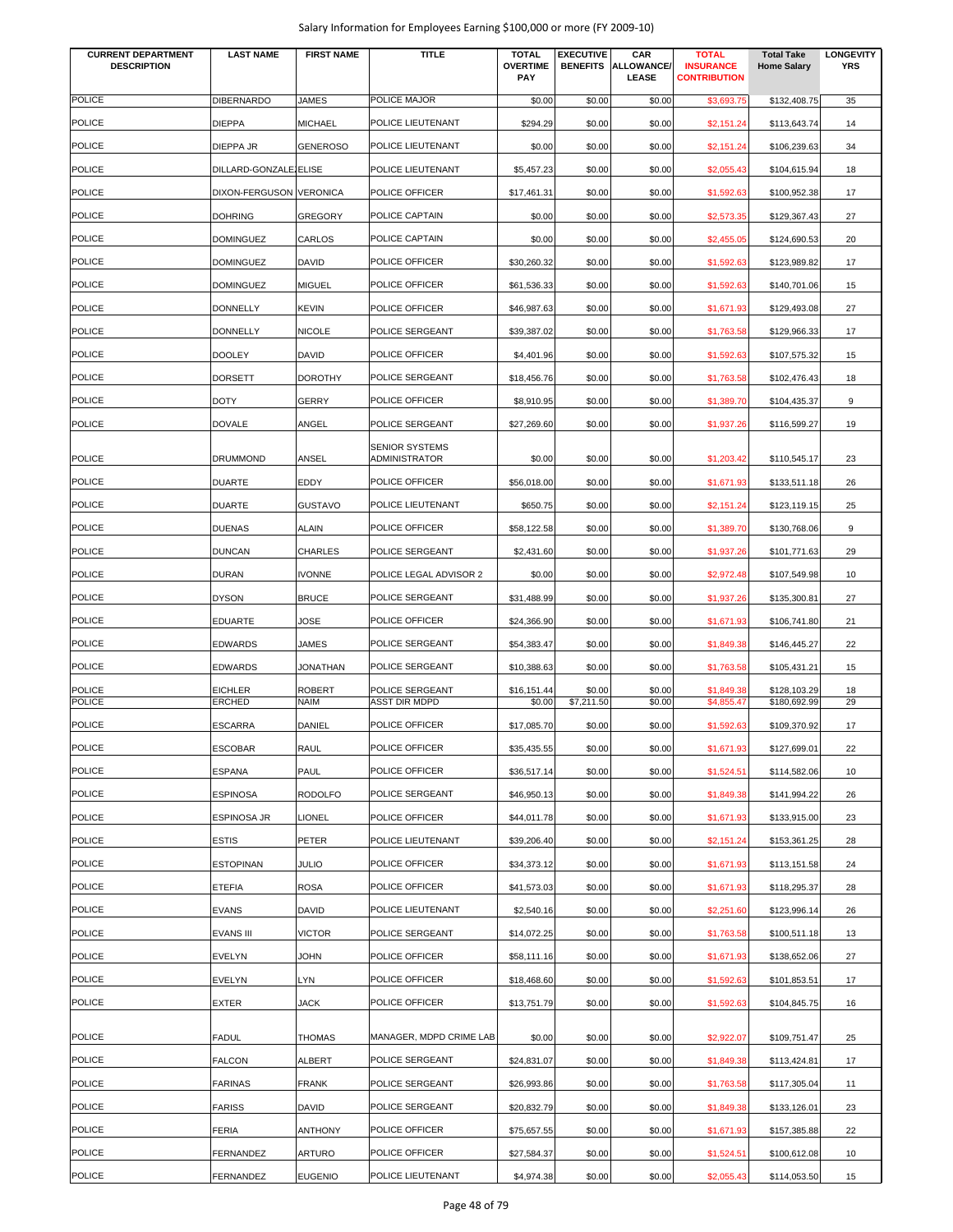| <b>CURRENT DEPARTMENT</b> | <b>LAST NAME</b>   | <b>FIRST NAME</b>  | <b>TITLE</b>                                 | <b>TOTAL</b>           | <b>EXECUTIVE</b> | CAR                        | <b>TOTAL</b>                            | <b>Total Take</b>  | <b>LONGEVITY</b> |
|---------------------------|--------------------|--------------------|----------------------------------------------|------------------------|------------------|----------------------------|-----------------------------------------|--------------------|------------------|
| <b>DESCRIPTION</b>        |                    |                    |                                              | <b>OVERTIME</b><br>PAY | <b>BENEFITS</b>  | <b>ALLOWANCE/</b><br>LEASE | <b>INSURANCE</b><br><b>CONTRIBUTION</b> | <b>Home Salary</b> | <b>YRS</b>       |
|                           |                    |                    |                                              |                        |                  |                            |                                         |                    |                  |
| <b>POLICE</b>             | <b>FERNANDEZ</b>   | <b>FRANK</b>       | POLICE LIEUTENANT                            | \$14,934.99            | \$0.00           | \$0.00                     | \$2,151.24                              | \$144,317.32       | 25               |
| <b>POLICE</b>             | FERNANDEZ          | HENRY              | POLICE OFFICER                               | \$45,720.67            | \$0.00           | \$0.00                     | \$1,671.93                              | \$123,682.78       | 29               |
| <b>POLICE</b>             | FERNANDEZ          | JORGE              | POLICE OFFICER                               | \$37,074.96            | \$0.00           | \$0.00                     | \$1,671.93                              | \$135,353.49       | 22               |
| <b>POLICE</b>             | <b>FERNANDEZ</b>   | JOSE               | POLICE CAPTAIN                               | \$0.00                 | \$0.00           | \$0.00                     | \$2,455.05                              | \$136,743.24       | 29               |
| <b>POLICE</b>             | FERNANDEZ          | JUAN               | POLICE SERGEANT                              | \$26,731.57            | \$0.00           | \$0.00                     | \$1,849.38                              | \$113,860.09       | 20               |
| <b>POLICE</b>             | <b>FERNANDEZ</b>   | LUIS               | POLICE OFFICER                               | \$15,450.08            | \$0.00           | \$0.00                     | \$1,671.93                              | \$103,714.86       | 29               |
| <b>POLICE</b>             | <b>FERRER</b>      | <b>ALFREDO</b>     | POLICE CAPTAIN                               | \$0.00                 | \$0.00           | \$0.00                     | \$2,455.05                              | \$125,453.71       | 21               |
| <b>POLICE</b>             | <b>FERRO</b>       | LISA               | POLICE OFFICER                               | \$6,704.11             | \$0.00           | \$0.00                     | \$1,524.51                              | \$104,450.54       | 10               |
| POLICE                    | <b>FIELDS</b>      | LANCE              | POLICE OFFICER                               | \$23,775.99            | \$0.00           | \$0.00                     | \$1,592.63                              | \$106,130.46       | 16               |
| <b>POLICE</b>             | <b>FIELDS</b>      |                    | POLICE SERGEANT                              |                        |                  |                            |                                         |                    |                  |
|                           |                    | YOLANDA            |                                              | \$19,871.31            | \$0.00           | \$0.00                     | \$1,763.58                              | \$110,878.40       | 13               |
| <b>POLICE</b>             | <b>FIGUEROA</b>    | DANIEL             | POLICE OFFICER                               | \$23,802.51            | \$0.00           | \$0.00                     | \$1,524.51                              | \$100,219.31       | 13               |
| POLICE                    | <b>FILGUEIRAS</b>  | WILLIAM            | POLICE LIEUTENANT                            | \$1,075.20             | \$0.00           | \$0.00                     | \$1,960.56                              | \$108,125.70       | 15               |
| <b>POLICE</b>             | <b>FIUZA</b>       | AIMEE              | <b>SENIOR SYSTEMS</b><br>ANALYST/PROG        | \$0.00                 | \$0.00           | \$0.00                     | \$1,203.42                              | \$107,575.14       | 23               |
| <b>POLICE</b>             | <b>FLARITY</b>     | <b>ROBERT</b>      | POLICE SERGEANT                              | \$8,191.47             | \$0.00           | \$0.00                     | \$1,937.26                              | \$107,446.59       | 27               |
| <b>POLICE</b>             | <b>FLEITAS</b>     | <b>MIGUEL</b>      | POLICE SERGEANT                              | \$1,951.49             | \$0.00           | \$0.00                     | \$1,937.26                              | \$111,659.74       | 32               |
| <b>POLICE</b>             | <b>FLORES</b>      | <b>WILLIAM</b>     | POLICE SERGEANT                              | \$32,606.17            | \$0.00           | \$0.00                     | \$1,937.26                              | \$125,056.33       | 24               |
| <b>POLICE</b>             |                    |                    |                                              |                        |                  |                            |                                         |                    |                  |
|                           | <b>FONSECA</b>     | <b>RICHARD</b>     | POLICE LIEUTENANT                            | \$21,606.99            | \$0.00           | \$0.00                     | \$2,055.43                              | \$136,558.98       | 20               |
| <b>POLICE</b>             | <b>FONTECIELLA</b> | <b>GLENN</b>       | POLICE OFFICER                               | \$92,015.88            | \$0.00           | \$0.00                     | \$1,671.93                              | \$175,517.11       | 28               |
| POLICE                    | <b>FONTICIELLA</b> | NELDA              | POLICE OFFICER                               | \$23,573.84            | \$0.00           | \$0.00                     | \$1,671.93                              | \$115,343.23       | 24               |
| POLICE                    | <b>FORTE</b>       | <b>RUSSELL</b>     | POLICE OFFICER                               | \$6,995.84             | \$0.00           | \$0.00                     | \$1,671.93                              | \$102,563.94       | 21               |
| POLICE                    | FOULON             | HENRY              | POLICE SERGEANT                              | \$29,677.70            | \$0.00           | \$0.00                     | \$1,937.26                              | \$135,376.70       | 29               |
| <b>POLICE</b>             | <b>FOWLER JR</b>   | <b>WILLIAM</b>     | POLICE OFFICER                               | \$19,933.06            | \$0.00           | \$0.00                     | \$1,671.93                              | \$100,118.38       | 28               |
| <b>POLICE</b>             | <b>FRATIANNI</b>   | RALPH              | POLICE SERGEANT                              | \$20,558.58            | \$0.00           | \$0.00                     | \$1,937.26                              | \$120,766.73       | 28               |
| <b>POLICE</b>             | <b>FRAZIN</b>      | PHILLIP            | POLICE OFFICER                               | \$10,419.69            | \$0.00           | \$0.00                     | \$1,671.93                              | \$100,610.95       | 28               |
| <b>POLICE</b>             | FREELS             | <b>MARVIN</b>      | POLICE SERGEANT                              | \$10,204.25            | \$0.00           | \$0.00                     | \$1,849.38                              | \$114,227.32       | 25               |
|                           |                    |                    | SENIOR OPERATING SYST                        |                        |                  |                            |                                         |                    |                  |
| <b>POLICE</b>             | <b>FRIGOLA</b>     | LEONOR             | <b>PROG</b>                                  | \$0.00                 | \$0.00           | \$0.00                     | \$1,383.66                              | \$128,856.99       | 20               |
| <b>POLICE</b>             | <b>FRISENDA</b>    | <b>FRANK</b>       | POLICE SERGEANT                              | \$26,890.80            | \$0.00           | \$0.00                     | \$1,937.26                              | \$122,037.32       | 27               |
| <b>POLICE</b>             | <b>FRYER</b>       | <b>MATTHEW</b>     | POLICE SERGEANT                              | \$25,586.95            | \$0.00           | \$0.00                     | \$1,763.58                              | \$114,074.67       | 13               |
| POLICE                    | <b>FUNDERBURK</b>  | <b>ROBERT</b>      | POLICE SERGEANT                              | \$14,668.67            | \$0.00           | \$0.00                     | \$1,937.26                              | \$115,161.33       | 28               |
| <b>POLICE</b>             | <b>FUSTE</b>       | LUIS               | POLICE LIEUTENANT                            | \$8,005.84             | \$0.00           | \$0.00                     | \$2,055.43                              | \$106,709.78       | 26               |
| <b>POLICE</b>             | GABE-CHARLES       | LORETTA            | <b>SENIOR POLICE BUREAU</b><br><b>COMMDR</b> | \$0.00                 | \$0.00           | \$0.00                     | \$3,693.75                              | \$131,858.59       | 25               |
| <b>POLICE</b>             | <b>GALINDO</b>     | RUBEN              | POLICE MAJOR                                 | \$0.00                 | \$0.00           | \$0.00                     | \$3,693.75                              | \$132,408.75       | 28               |
| <b>POLICE</b>             | <b>GALLAGHER</b>   | EDWARD             | POLICE CAPTAIN                               | \$0.00                 | \$0.00           | \$0.00                     | \$2,573.35                              | \$125,474.96       | 24               |
| <b>POLICE</b>             | <b>GALLAGHER</b>   | JAMES              | POLICE OFFICER                               | \$43,878.04            | \$0.00           | \$0.00                     | \$1,671.93                              | \$129,247.95       | 28               |
| <b>POLICE</b>             | <b>GALLAGHER</b>   | KEVIN              | POLICE SERGEANT                              | \$37,249.21            | \$0.00           | \$0.00                     | \$1,849.38                              | \$131,452.20       | 22               |
| <b>POLICE</b>             | <b>GAMBILL</b>     | JASON              | POLICE OFFICER                               | \$30,583.89            | \$0.00           | \$0.00                     | \$1,592.63                              | \$105,675.33       | 15               |
| <b>POLICE</b>             | GANEM              | JOEY               | POLICE OFFICER                               | \$21,646.50            | \$0.00           | \$0.00                     | \$1,671.93                              | \$112,763.64       | 26               |
| <b>POLICE</b>             | GARAFALO           | SALVATORE          | POLICE OFFICER                               | \$63,775.18            | \$0.00           | \$0.00                     | \$1,671.93                              | \$146,259.33       | 28               |
| <b>POLICE</b>             | <b>GARCELLS</b>    | JORGE              | POLICE CAPTAIN                               | \$0.00                 | \$0.00           | \$0.00                     | \$2,455.05                              | \$129,360.88       | 23               |
| <b>POLICE</b>             | <b>GARCIA</b>      | <b>ANTONIO</b>     | POLICE SERGEANT                              | \$22,649.91            | \$0.00           | \$0.00                     | \$1,620.19                              | \$103,317.00       | 15               |
| POLICE                    | <b>GARCIA</b>      | CARLOS             | POLICE MAJOR                                 | \$0.00                 | \$0.00           | \$0.00                     | \$3,600.51                              | \$129,092.59       | 26               |
| <b>POLICE</b>             | <b>GARCIA</b>      | <b>CHRISTOPHER</b> | POLICE OFFICER                               | \$31,192.49            | \$0.00           | \$0.00                     | \$1,524.51                              | \$106,655.77       | 13               |
| <b>POLICE</b>             | <b>GARCIA</b>      | <b>EDUARDO</b>     | POLICE OFFICER                               | \$27,233.82            | \$0.00           | \$0.00                     | \$1,671.93                              | \$115,396.26       | 21               |
| POLICE                    | <b>GARCIA</b>      | <b>ELIO</b>        | POLICE OFFICER                               | \$47,875.74            | \$0.00           | \$0.00                     | \$1,592.63                              | \$130,214.46       | 18               |
| <b>POLICE</b>             | <b>GARCIA</b>      | ERIC               | POLICE LIEUTENANT                            | \$22,765.80            | \$0.00           | \$0.00                     | \$2,055.43                              | \$121,316.33       | 15               |
| <b>POLICE</b>             | <b>GARCIA</b>      | GONZALO            | POLICE OFFICER                               | \$40,487.57            | \$0.00           | \$0.00                     | \$1,524.51                              | \$116,437.00       | 13               |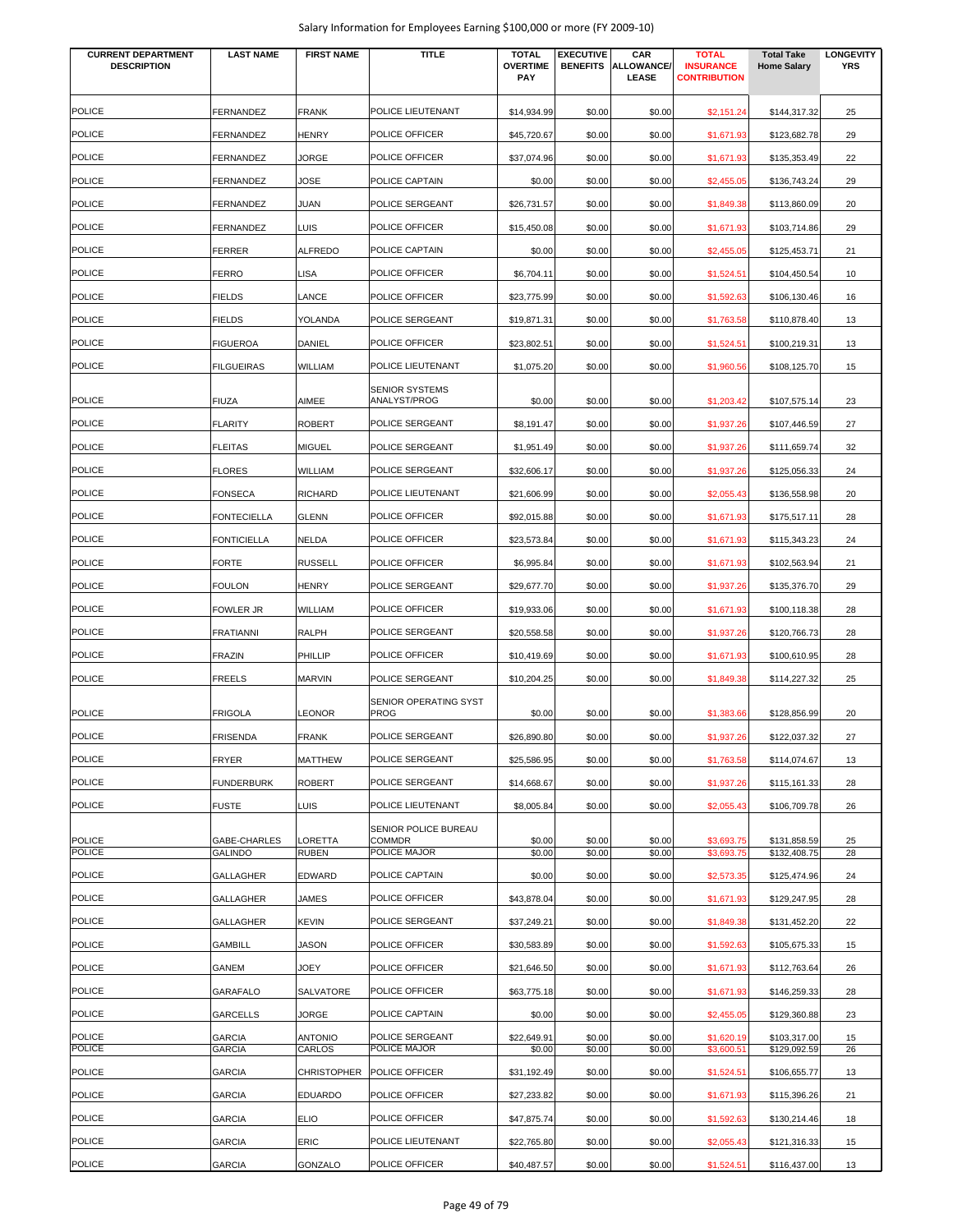| <b>CURRENT DEPARTMENT</b><br><b>DESCRIPTION</b> | <b>LAST NAME</b>    | <b>FIRST NAME</b> | <b>TITLE</b>                          | <b>TOTAL</b><br><b>OVERTIME</b><br>PAY | <b>EXECUTIVE</b><br><b>BENEFITS</b> | CAR<br>ALLOWANCE/<br><b>LEASE</b> | <b>TOTAL</b><br><b>INSURANCE</b><br><b>CONTRIBUTION</b> | <b>Total Take</b><br><b>Home Salary</b> | <b>LONGEVITY</b><br><b>YRS</b> |
|-------------------------------------------------|---------------------|-------------------|---------------------------------------|----------------------------------------|-------------------------------------|-----------------------------------|---------------------------------------------------------|-----------------------------------------|--------------------------------|
| <b>POLICE</b>                                   | <b>GARCIA</b>       | <b>JOAQUIN</b>    | POLICE OFFICER                        | \$21,455.69                            | \$0.00                              | \$0.00                            | \$1,671.93                                              | \$101,896.23                            | 23                             |
| <b>POLICE</b>                                   | <b>GARCIA</b>       | JOSE              | OPERATING SYSTEMS<br>PROGRAMMER       |                                        |                                     |                                   |                                                         |                                         | 22                             |
| <b>POLICE</b>                                   | <b>GARCIA</b>       | <b>MIGUEL</b>     | POLICE OFFICER                        | \$0.00<br>\$23,300.18                  | \$0.00<br>\$0.00                    | \$0.00<br>\$0.00                  | \$2,807.97<br>\$1,524.51                                | \$107,699.77<br>\$111,457.73            | 11                             |
| <b>POLICE</b>                                   | <b>GARCIA</b>       | <b>PAULINO</b>    | POLICE LIEUTENANT                     | \$962.91                               | \$0.00                              | \$0.00                            | \$2,151.24                                              | \$107,128.10                            | 27                             |
| <b>POLICE</b>                                   | <b>GARCIA</b>       | <b>RENE</b>       | POLICE SERGEANT                       | \$14,128.54                            | \$0.00                              | \$0.00                            |                                                         | \$101,804.36                            | 15                             |
|                                                 |                     |                   |                                       |                                        |                                     |                                   | \$1,763.58                                              |                                         |                                |
| <b>POLICE</b>                                   | <b>GARCIA</b>       | <b>RICELDA</b>    | POLICE COMPLAINT SUPV 1               | \$22,408.29                            | \$0.00                              | \$0.00                            | \$1,674.92                                              | \$103,172.53                            | 30                             |
| <b>POLICE</b>                                   | <b>GARCIA</b>       | <b>RICKIE</b>     | POLICE OFFICER                        | \$16,123.05                            | \$0.00                              | \$0.00                            | \$1,328.08                                              | \$100,198.23                            | 8                              |
| <b>POLICE</b>                                   | <b>GARCIA JR</b>    | <b>HUMBERTO</b>   | POLICE OFFICER                        | \$45,681.47                            | \$0.00                              | \$0.00                            | \$1,524.51                                              | \$121,136.51                            | 13                             |
| <b>POLICE</b>                                   | <b>GARCIA TUNON</b> | <b>JOAQUIN</b>    | POLICE OFFICER                        | \$21,562.77                            | \$0.00                              | \$0.00                            | \$1,671.93                                              | \$101,259.05                            | 23                             |
| <b>POLICE</b>                                   | <b>GARDNER</b>      | <b>ERROL</b>      | POLICE OFFICER                        | \$36,194.11                            | \$0.00                              | \$0.00                            | \$1,671.93                                              | \$117,592.24                            | 28                             |
| <b>POLICE</b>                                   | <b>GENOVA</b>       | <b>JACK</b>       | <b>COMPUTER SERVICES MGR</b>          | \$0.00                                 | \$0.00                              | \$0.00                            | \$1,383.66                                              | \$120,795.82                            | 34                             |
| <b>POLICE</b>                                   | <b>GHITIS</b>       | <b>JORGE</b>      | POLICE OFFICER                        | \$28,410.86                            | \$0.00                              | \$0.00                            | \$1,328.08                                              | \$108,216.62                            | 8                              |
| <b>POLICE</b>                                   | <b>GILL JR</b>      | <b>BRENDAN</b>    | POLICE OFFICER                        | \$5,555.81                             | \$0.00                              | \$0.00                            | \$1,524.51                                              | \$100,129.37                            | 14                             |
| <b>POLICE</b>                                   | <b>GILLER</b>       | <b>MARTIN</b>     | POLICE SERGEANT                       | \$67,567.74                            | \$0.00                              | \$0.00                            | \$1,937.26                                              | \$166,696.47                            | 28                             |
| <b>POLICE</b>                                   | <b>GILLIAM</b>      | <b>KEVIN</b>      | POLICE OFFICER                        | \$24,055.16                            | \$0.00                              | \$0.00                            | \$1,671.93                                              | \$112,452.86                            | 29                             |
| <b>POLICE</b>                                   | <b>GILLIAM</b>      | <b>ROSE</b>       | POLICE OFFICER                        | \$29,600.05                            | \$0.00                              | \$0.00                            | \$1,671.93                                              | \$109,990.08                            | 23                             |
| <b>POLICE</b>                                   | <b>GILREATH JR</b>  | <b>MARSHALL</b>   | POLICE LIEUTENANT                     | \$2,447.06                             | \$0.00                              | \$0.00                            | \$2,151.24                                              | \$112,006.60                            | 19                             |
| <b>POLICE</b>                                   | <b>GIORDANI</b>     | ANDY              | POLICE OFFICER                        | \$24,208.40                            | \$0.00                              | \$0.00                            | \$1,592.63                                              | \$114,235.47                            | 15                             |
| <b>POLICE</b>                                   | <b>GIORDANO</b>     | <b>JOSEPH</b>     | POLICE OFFICER                        | \$13,817.39                            | \$0.00                              | \$0.00                            | \$1,671.93                                              | \$102,533.73                            | 22                             |
| <b>POLICE</b>                                   | <b>GIORDANO</b>     | <b>RUSSELL</b>    | POLICE OFFICER                        | \$42,048.32                            | \$0.00                              | \$0.00                            | \$1,524.51                                              | \$123,636.15                            | 13                             |
| POLICE                                          | <b>GISPERT</b>      | ANA               | <b>SYSTEMS SUPPORT MGR</b>            | \$0.00                                 | \$0.00                              | \$0.00                            | \$1,589.10                                              | \$142,166.01                            | 26                             |
| POLICE                                          | <b>G-LARRINAGA</b>  | <b>ALFREDO</b>    | POLICE LIEUTENANT                     | \$0.00                                 | \$0.00                              | \$0.00                            | \$2,055.43                                              | \$102,475.62                            | 15                             |
| <b>POLICE</b>                                   | <b>GLASEL</b>       | GREGG             | POLICE CAPTAIN                        | \$0.00                                 | \$0.00                              | \$0.00                            | \$2,455.05                                              | \$121,518.51                            | 17                             |
| <b>POLICE</b>                                   | <b>GLASS</b>        | ANDREW            | POLICE LIEUTENANT                     | \$5,538.45                             | \$0.00                              | \$0.00                            | \$2,055.43                                              | \$105,527.45                            | 15                             |
| <b>POLICE</b>                                   | <b>GLENN</b>        | <b>PAQUITA</b>    | POLICE OFFICER                        | \$28,382.63                            | \$0.00                              | \$0.00                            | \$1,524.51                                              | \$108,622.05                            | 11                             |
| <b>POLICE</b>                                   | <b>GOBIN</b>        | <b>GARY</b>       | POLICE OFFICER                        | \$28,148.70                            | \$0.00                              | \$0.00                            | \$1,592.63                                              | \$104,203.39                            | 17                             |
| <b>POLICE</b>                                   | GODOY               | <b>RAUL</b>       | POLICE OFFICER                        | \$43,661.16                            | \$0.00                              | \$0.00                            | \$1,592.63                                              | \$121,189.74                            | 14                             |
| POLICE                                          | GOLDBERG            | <b>ERIC</b>       | POLICE SERGEANT                       | \$8,420.97                             | \$0.00                              | \$0.00                            | \$1,849.38                                              | \$103,383.75                            | 15                             |
| <b>POLICE</b>                                   | <b>GOLDBLATT</b>    | <b>JEFFERY</b>    | POLICE OFFICER                        | \$45,745.55                            | \$0.00                              | \$0.00                            | \$1,671.93                                              | \$131,147.24                            | 20                             |
| <b>POLICE</b>                                   | <b>GOLDSTON</b>     | <b>TERRY</b>      | POLICE OFFICER                        | \$48,345.39                            | \$0.00                              | \$0.00                            | \$1,671.93                                              | \$134,221.93                            | 27                             |
| <b>POLICE</b>                                   | GOMEZ               | <b>RUDY</b>       | SENIOR OPERATING SYST<br><b>PROG</b>  | \$0.00                                 | \$0.00                              | \$0.00                            | \$1,383.66                                              | \$128,649.22                            | 20                             |
| <b>POLICE</b>                                   | GOMEZ               | VALENTINE         | POLICE OFFICER                        | \$25,314.48                            | \$0.00                              | \$0.00                            | \$1,671.93                                              | \$103,214.12                            | 28                             |
| POLICE                                          | <b>GONTKO</b>       | <b>TERENCE</b>    | POLICE SERGEANT                       | \$41,039.03                            | \$0.00                              | \$0.00                            | \$1,849.38                                              | \$127,892.21                            | 24                             |
| <b>POLICE</b>                                   | GONZALEZ            | <b>ANTONIO</b>    | POLICE SERGEANT                       | \$11,126.56                            | \$0.00                              | \$0.00                            | \$1,937.26                                              | \$118,570.71                            | 25                             |
| <b>POLICE</b>                                   | GONZALEZ            | CARLOS            | POLICE LIEUTENANT                     | \$14,594.95                            | \$0.00                              | \$0.00                            | \$1,872.91                                              | \$102,648.77                            | 16                             |
| <b>POLICE</b>                                   | GONZALEZ            | <b>EDWIN</b>      | POLICE OFFICER                        | \$25,597.82                            | \$0.00                              | \$0.00                            | \$1,671.93                                              | \$123,844.11                            | 25                             |
| <b>POLICE</b>                                   | GONZALEZ            | <b>ELIO</b>       | POLICE SERGEANT                       | \$6,328.54                             | \$0.00                              | \$0.00                            | \$1,849.38                                              | \$114,198.12                            | 25                             |
| <b>POLICE</b>                                   | GONZALEZ            | GERARDO           | POLICE OFFICER                        | \$15,932.05                            | \$0.00                              | \$0.00                            | \$1,671.93                                              | \$109,471.27                            | 20                             |
| <b>POLICE</b>                                   | GONZALEZ            | <b>GUSTAVO</b>    | <b>SENIOR SYSTEMS</b><br>ANALYST/PROG | \$0.00                                 | \$0.00                              | \$0.00                            | \$1,203.42                                              | \$107,488.95                            | 20                             |
| <b>POLICE</b>                                   | GONZALEZ            | <b>JENNIFER</b>   | POLICE SERGEANT                       | \$364.97                               | \$0.00                              | \$0.00                            | \$1,849.38                                              | \$107,937.88                            | 16                             |
| <b>POLICE</b>                                   | GONZALEZ            | <b>JOSE</b>       | POLICE OFFICER                        | \$43,138.38                            | \$0.00                              | \$0.00                            | \$1,592.63                                              | \$120,797.34                            | 17                             |
| <b>POLICE</b>                                   | GONZALEZ            | JOSE              | POLICE OFFICER                        | \$20,837.32                            | \$0.00                              | \$0.00                            | \$1,671.93                                              | \$102,698.30                            | 25                             |
| POLICE                                          | GONZALEZ            | JOSE              | POLICE LIEUTENANT                     | \$17,745.73                            | \$0.00                              | \$0.00                            | \$2,151.24                                              | \$127,383.75                            | 22                             |
| <b>POLICE</b>                                   | GONZALEZ            | JOSE              | POLICE SERGEANT                       | \$12,029.33                            | \$0.00                              | \$0.00                            | \$1,849.38                                              | \$105,495.22                            | 16                             |
| <b>POLICE</b>                                   | GONZALEZ            | <b>JOSE</b>       | POLICE SERGEANT                       | \$4,307.91                             | \$0.00                              | \$0.00                            | \$1,937.26                                              | \$112,278.33                            | 32                             |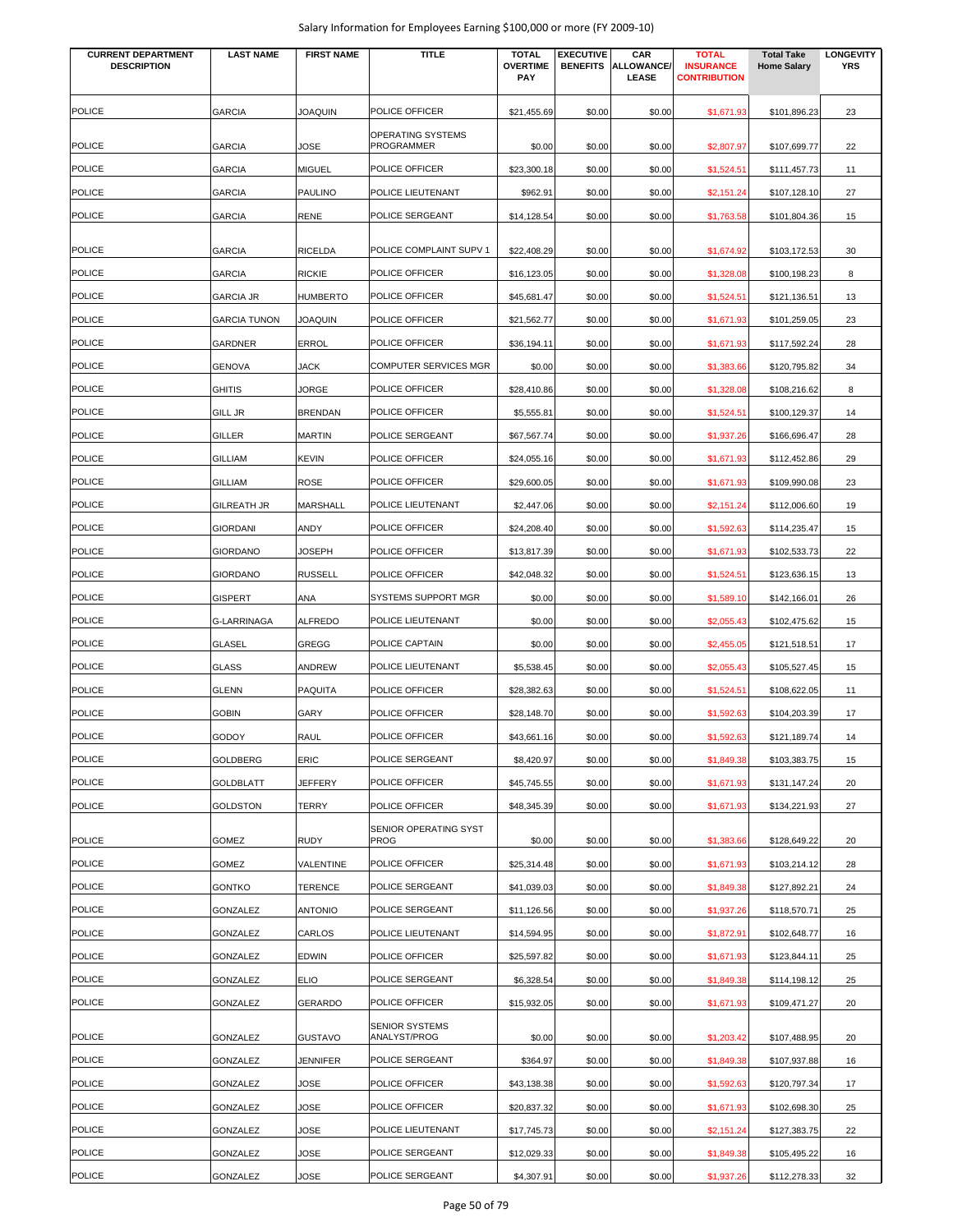| <b>CURRENT DEPARTMENT</b><br><b>DESCRIPTION</b> | <b>LAST NAME</b>               | <b>FIRST NAME</b>               | <b>TITLE</b>                                | <b>TOTAL</b><br><b>OVERTIME</b><br><b>PAY</b> | <b>EXECUTIVE</b><br><b>BENEFITS</b> | CAR<br>ALLOWANCE/<br>LEASE | <b>TOTAL</b><br><b>INSURANCE</b><br><b>CONTRIBUTION</b> | <b>Total Take</b><br><b>Home Salary</b> | <b>LONGEVITY</b><br><b>YRS</b> |
|-------------------------------------------------|--------------------------------|---------------------------------|---------------------------------------------|-----------------------------------------------|-------------------------------------|----------------------------|---------------------------------------------------------|-----------------------------------------|--------------------------------|
| <b>POLICE</b>                                   | GONZALEZ                       | LYNETTE                         | POLICE OFFICER                              | \$29,000.82                                   | \$0.00                              | \$0.00                     | \$1,671.93                                              | \$108,639.42                            | 18                             |
| <b>POLICE</b>                                   | GONZALEZ                       | <b>REYNALDO</b>                 | POLICE LIEUTENANT                           | \$0.00                                        | \$0.00                              | \$0.00                     | \$2,251.60                                              | \$103,237.11                            | 28                             |
| <b>POLICE</b>                                   | GONZALEZ                       | <b>ROBERTO</b>                  | POLICE SERGEANT                             | \$13,271.66                                   | \$0.00                              | \$0.00                     | \$1,763.58                                              | \$101,179.51                            | 17                             |
| <b>POLICE</b>                                   | GONZALEZ                       | <b>RUDY</b>                     | POLICE SERGEANT                             | \$38,344.75                                   | \$0.00                              | \$0.00                     | \$1,849.38                                              | \$126,246.21                            | 20                             |
| <b>POLICE</b>                                   | GONZALEZ                       | <b>RUDY</b>                     | POLICE LIEUTENANT                           | \$11,481.60                                   | \$0.00                              | \$0.00                     | \$2,251.60                                              | \$121,196.05                            | 27                             |
| <b>POLICE</b>                                   | GONZALEZ                       | <b>THAMY</b>                    | POLICE LIEUTENANT                           | \$17,885.72                                   | \$0.00                              | \$0.00                     | \$2,055.43                                              | \$128,704.65                            | 18                             |
| <b>POLICE</b>                                   | GONZALEZ                       | <b>WILLIAM</b>                  | POLICE LIEUTENANT                           | \$933.02                                      | \$0.00                              | \$0.00                     | \$2,055.43                                              | \$103,150.99                            | 16                             |
| <b>POLICE</b>                                   | <b>GONZALEZ JR</b>             | <b>JUAN</b>                     | POLICE OFFICER                              | \$32,787.64                                   | \$0.00                              | \$0.00                     | \$1,389.70                                              | \$105,331.17                            | 9                              |
| <b>POLICE</b>                                   | <b>GORE IV</b>                 | JAY                             | POLICE SERGEANT                             | \$21,052.74                                   | \$0.00                              | \$0.00                     | \$1,849.38                                              | \$111,926.05                            | 17                             |
| <b>POLICE</b>                                   | GORT                           | <b>GUSTAVO</b>                  | POLICE OFFICER                              | \$61,182.37                                   | \$0.00                              | \$0.00                     | \$1,671.93                                              | \$140,812.61                            | 26                             |
| <b>POLICE</b>                                   | <b>GOULDEN</b>                 | <b>LISA</b>                     | POLICE OFFICER                              | \$30,474.96                                   | \$0.00                              | \$0.00                     | \$1,671.93                                              | \$110,790.87                            | 23                             |
| <b>POLICE</b>                                   | <b>GRAHAM</b>                  | CARL                            | POLICE LIEUTENANT                           | \$590.64                                      | \$0.00                              | \$0.00                     | \$2,055.43                                              | \$104,150.31                            | 23                             |
| <b>POLICE</b>                                   | GRAHAM                         | <b>DAVID</b>                    | POLICE OFFICER                              | \$13,596.98                                   | \$0.00                              | \$0.00                     | \$1,671.93                                              | \$104,888.15                            | 19                             |
| <b>POLICE</b>                                   | <b>GRAHAM</b>                  | <b>WILBUR</b>                   | POLICE OFFICER                              | \$30,297.52                                   | \$0.00                              | \$0.00                     | \$1,671.93                                              | \$118,148.04                            | 23                             |
| <b>POLICE</b>                                   | GREEN                          |                                 | CHRISTOPHER POLICE OFFICER                  | \$18,921.75                                   | \$0.00                              | \$0.00                     | \$1,671.93                                              | \$100,406.76                            | 28                             |
| <b>POLICE</b>                                   | GREENBERG                      | <b>RANDY</b>                    | POLICE LIEUTENANT                           | \$948.45                                      | \$0.00                              | \$0.00                     | \$2,151.24                                              | \$108,599.98                            | 26                             |
| <b>POLICE</b>                                   | <b>GREENWELL</b>               | <b>DAVID</b>                    | POLICE SERGEANT                             | \$12,022.03                                   | \$0.00                              | \$0.00                     | \$1,937.26                                              | \$112,104.07                            | 28                             |
| POLICE                                          | <b>GREENWOOD</b>               | <b>KEVIN</b>                    | POLICE SERGEANT                             | \$29,996.07                                   | \$0.00                              | \$0.00                     | \$1,763.58                                              | \$122,489.24                            | 22                             |
| <b>POLICE</b>                                   | <b>GRIBBINS</b>                | <b>ANN</b>                      | POLICE LIEUTENANT                           | \$1,175.61                                    | \$0.00                              | \$0.00                     | \$2,251.60                                              | \$120,330.99                            | 29                             |
| <b>POLICE</b><br><b>POLICE</b>                  | <b>GRIGLEN</b><br><b>GROSS</b> | <b>CYNTHIA</b><br><b>THOMAS</b> | POLICE SERGEANT<br>POLICE MAJOR             | \$15,026.44<br>\$0.00                         | \$0.00<br>\$0.00                    | \$0.00<br>\$0.00           | \$1,937.26<br>\$3,693.75                                | \$105,682.08<br>\$132,408.75            | 30<br>27                       |
| <b>POLICE</b>                                   | <b>GRUENDEL</b>                | <b>JEFFREY</b>                  | POLICE OFFICER                              | \$25,365.50                                   | \$0.00                              | \$0.00                     | \$1,592.63                                              | \$136,390.37                            | 17                             |
| <b>POLICE</b>                                   | <b>GUERRA</b>                  | <b>ENRIQUE</b>                  | POLICE SERGEANT                             | \$27,152.37                                   | \$0.00                              | \$0.00                     | \$1,763.58                                              | \$112,014.74                            | 16                             |
| <b>POLICE</b>                                   | GUERRA                         | JORGE                           | POLICE CAPTAIN                              | \$0.00                                        | \$0.00                              | \$0.00                     | \$2,455.05                                              | \$122,704.93                            | 27                             |
| <b>POLICE</b>                                   | <b>GUERRA</b>                  | <b>MARIA</b>                    | POLICE LIEUTENANT                           | \$32,543.46                                   | \$0.00                              | \$0.00                     | \$2,151.24                                              | \$138,452.41                            | 20                             |
| <b>POLICE</b>                                   | <b>GUERRERO JR</b>             | <b>BENJAMIN</b>                 | POLICE OFFICER                              | \$14,332.90                                   | \$0.00                              | \$0.00                     | \$1,671.93                                              | \$102,587.85                            | 29                             |
| <b>POLICE</b>                                   | <b>GUERRIER</b>                | <b>EMMANUEL</b>                 | POLICE LIEUTENANT                           | \$3,994.17                                    | \$0.00                              | \$0.00                     | \$2,055.43                                              | \$110,517.27                            | 28                             |
| <b>POLICE</b>                                   | <b>GUILBAUD</b>                | <b>ALAIN</b>                    | POLICE SERGEANT                             | \$20,516.14                                   | \$0.00                              | \$0.00                     | \$1,763.58                                              | \$108,506.81                            | 13                             |
| <b>POLICE</b>                                   | <b>GUTHAS</b>                  | <b>STEVEN</b>                   | POLICE OFFICER                              | \$10,727.84                                   | \$0.00                              | \$0.00                     | \$1,592.63                                              | \$108,179.75                            | 15                             |
| <b>POLICE</b>                                   | <b>GUTIERREZ</b>               | <b>GERARDO</b>                  | <b>ILLGL DMPNG ENF</b><br><b>SUPERVISOR</b> | \$38,299.33                                   | \$0.00                              | \$0.00                     | \$1,971.32                                              | \$117,881.39                            | 23                             |
| <b>POLICE</b>                                   | <b>GUTIERREZ</b>               | <b>MARIO</b>                    | POLICE OFFICER                              | \$19,424.93                                   | \$0.00                              | \$0.00                     | \$1,592.63                                              | \$111,232.61                            | 18                             |
| <b>POLICE</b>                                   | <b>HACKETT</b>                 | <b>STEVEN</b>                   | POLICE OFFICER                              | \$15,514.44                                   | \$0.00                              | \$0.00                     | \$1,524.51                                              | \$109,673.73                            | 13                             |
| <b>POLICE</b>                                   | <b>HAHS</b>                    | <b>ROBERT</b>                   | POLICE OFFICER                              | \$12,926.08                                   | \$0.00                              | \$0.00                     | \$1,592.63                                              | \$101,687.71                            | 17                             |
| <b>POLICE</b>                                   | <b>HALBURIAN</b>               | <b>KIM</b>                      | POLICE SERGEANT                             | \$14,660.58                                   | \$0.00                              | \$0.00                     | \$1,849.38                                              | \$110,657.56                            | 27                             |
| <b>POLICE</b>                                   | HANDY                          | <b>DARREN</b>                   | POLICE SERGEANT                             | \$34,464.03                                   | \$0.00                              | \$0.00                     | \$1,763.58                                              | \$122,821.97                            | 15                             |
| <b>POLICE</b>                                   | HANLON                         | <b>THOMAS</b>                   | POLICE CAPTAIN                              | \$0.00                                        | \$0.00                              | \$0.00                     | \$2,455.05                                              | \$139,510.52                            | 27                             |
| <b>POLICE</b>                                   | HANNAH                         | <b>DANIEL</b>                   | POLICE SERGEANT                             | \$16,434.91                                   | \$0.00                              | \$0.00                     | \$1,849.38                                              | \$119,693.74                            | 16                             |
| <b>POLICE</b>                                   | HANSEN                         | <b>RICHARD</b>                  | POLICE OFFICER                              | \$34,279.98                                   | \$0.00                              | \$0.00                     | \$1,671.93                                              | \$126,432.52                            | 25                             |
| <b>POLICE</b>                                   | <b>HARRISON</b>                | <b>JACQUELIN</b>                | POLICE SERGEANT                             | \$15,943.70                                   | \$0.00                              | \$0.00                     | \$1,763.58                                              | \$101,381.83                            | 20                             |
| <b>POLICE</b>                                   | HART JR                        | <b>OLIVER</b>                   | POLICE LIEUTENANT                           | \$2,422.60                                    | \$0.00                              | \$0.00                     | \$2,055.43                                              | \$106,023.61                            | 29                             |
| <b>POLICE</b>                                   | HASS                           | <b>MICHAEL</b>                  | MANAGER, MDPD CRIME LAB                     | \$0.00                                        | \$0.00                              | \$0.00                     | \$2,922.07                                              | \$104,383.31                            | 21                             |
| <b>POLICE</b>                                   | HATZIS                         | JAMES                           | POLICE OFFICER                              | \$38,419.18                                   | \$0.00                              | \$0.00                     | \$1,268.80                                              | \$100,457.63                            | $\overline{7}$                 |
| <b>POLICE</b>                                   | HAVLIN                         | <b>MARK</b>                     | POLICE OFFICER                              | \$16,578.74                                   | \$0.00                              | \$0.00                     | \$1,524.51                                              | \$101,578.05                            | 11                             |
| <b>POLICE</b>                                   | HAYES                          | <b>DWAYNE</b>                   | POLICE OFFICER                              | \$21,223.51                                   | \$0.00                              | \$0.00                     | \$1,524.51                                              | \$102,774.09                            | 15                             |
| <b>POLICE</b>                                   | <b>HECHAVARRIA</b>             | <b>FELIX</b>                    | POLICE OFFICER                              | \$46,313.27                                   | \$0.00                              | \$0.00                     | \$1,671.93                                              | \$132,096.31                            | 23                             |
| <b>POLICE</b>                                   | <b>HEIN JR</b>                 | WILLIAM                         | POLICE LIEUTENANT                           | \$7,219.20                                    | \$0.00                              | \$0.00                     | \$2,055.43                                              | \$115,697.87                            | 28                             |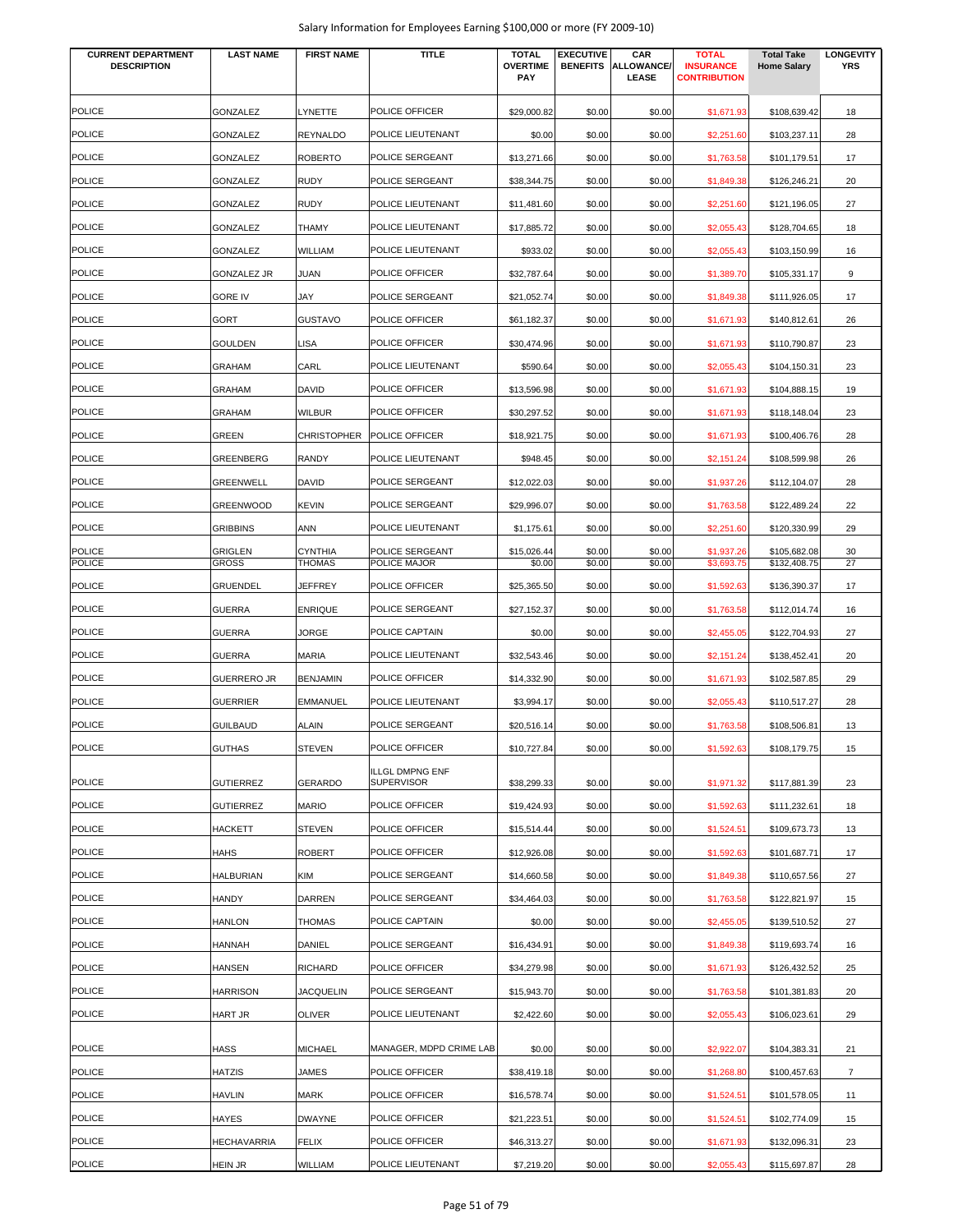| Salary Information for Employees Earning \$100,000 or more (FY 2009-10) |  |  |
|-------------------------------------------------------------------------|--|--|
|-------------------------------------------------------------------------|--|--|

| <b>CURRENT DEPARTMENT</b><br><b>DESCRIPTION</b> | <b>LAST NAME</b>               | <b>FIRST NAME</b>               | TITLE                            | <b>TOTAL</b><br><b>OVERTIME</b><br>PAY | <b>EXECUTIVE</b><br><b>BENEFITS</b> | CAR<br>ALLOWANCE/<br><b>LEASE</b> | <b>TOTAL</b><br><b>INSURANCE</b><br><b>CONTRIBUTION</b> | <b>Total Take</b><br><b>Home Salary</b> | <b>LONGEVITY</b><br><b>YRS</b> |
|-------------------------------------------------|--------------------------------|---------------------------------|----------------------------------|----------------------------------------|-------------------------------------|-----------------------------------|---------------------------------------------------------|-----------------------------------------|--------------------------------|
|                                                 |                                |                                 |                                  |                                        |                                     |                                   |                                                         |                                         |                                |
| <b>POLICE</b>                                   | HELLER                         | <b>RANDY</b>                    | POLICE DIVISION CHIEF            | \$0.00                                 | \$0.00                              | \$0.00                            | \$4,328.80                                              | \$155,000.02                            | 29                             |
| <b>POLICE</b>                                   | HELLMAN                        | WILLIAM                         | POLICE LIEUTENANT                | \$22,005.11                            | \$0.00                              | \$0.00                            | \$2,055.43                                              | \$124,981.01                            | 23                             |
| <b>POLICE</b>                                   | <b>HENDON JR</b>               | <b>KENNETH</b>                  | POLICE OFFICER                   | \$26,208.89                            | \$0.00                              | \$0.00                            | \$1,671.93                                              | \$106,544.18                            | 21                             |
| <b>POLICE</b>                                   | HERNANDEZ                      | CARLOS                          | POLICE OFFICER                   | \$3,786.04                             | \$0.00                              | \$0.00                            | \$1,671.93                                              | \$109,315.26                            | 28                             |
| <b>POLICE</b>                                   | HERNANDEZ                      | <b>DEMETRIO</b>                 | POLICE OFFICER                   | \$6,029.73                             | \$0.00                              | \$0.00                            | \$1,671.93                                              | \$109,003.27                            | 27                             |
| <b>POLICE</b>                                   | HERNANDEZ                      | JUAN                            | POLICE LIEUTENANT                | \$37,495.22                            | \$0.00                              | \$0.00                            | \$2,055.43                                              | \$135,871.71                            | 26                             |
| <b>POLICE</b>                                   | HERNANDEZ                      | <b>LOURDES</b>                  | POLICE OFFICER                   | \$28,965.19                            | \$0.00                              | \$0.00                            | \$1,524.51                                              | \$107,620.55                            | 12                             |
| <b>POLICE</b>                                   | HERNANDEZ                      | <b>MARIO</b>                    | POLICE LIEUTENANT                | \$4,524.65                             | \$0.00                              | \$0.00                            | \$2,151.24                                              | \$111,672.14                            | 26                             |
| <b>POLICE</b>                                   | HERNANDEZ                      | <b>MIGUEL</b>                   | POLICE CAPTAIN                   | \$0.00                                 | \$0.00                              | \$0.00                            | \$2,455.05                                              | \$125,395.42                            | 25                             |
| <b>POLICE</b>                                   | HERNANDEZ                      | <b>OSVALDO</b>                  | POLICE OFFICER                   | \$36,895.47                            | \$0.00                              | \$0.00                            | \$1,592.63                                              | \$121,836.89                            | 18                             |
| <b>POLICE</b>                                   | HERNANDEZ                      | <b>OSWALDO</b>                  | POLICE SERGEANT                  | \$48,062.99                            | \$0.00                              | \$0.00                            | \$1,937.26                                              | \$139,042.10                            | 25                             |
| <b>POLICE</b>                                   | HERNANDEZ                      | PETER                           | POLICE OFFICER                   | \$50,534.37                            | \$0.00                              | \$0.00                            | \$1,671.93                                              | \$146,893.38                            | 29                             |
| <b>POLICE</b>                                   | HERNANDEZ                      | RALPH                           | POLICE OFFICER                   | \$25,578.77                            | \$0.00                              | \$0.00                            | \$1,671.93                                              | \$112,801.80                            | 28                             |
| <b>POLICE</b>                                   | <b>HERNANDEZ</b>               | <b>RENE</b>                     | POLICE SERGEANT                  | \$5,976.14                             | \$0.00                              | \$0.00                            | \$1,763.58                                              | \$100,858.12                            | 28                             |
| <b>POLICE</b>                                   | HERNANDEZ                      | <b>RICHARD</b>                  | POLICE SERGEANT                  | \$19,031.21                            | \$0.00                              | \$0.00                            | \$1,849.38                                              | \$107,116.99                            | 20                             |
| <b>POLICE</b>                                   | HERNANDEZ                      | WILLIAM                         | POLICE LIEUTENANT                | \$0.00                                 | \$0.00                              | \$0.00                            | \$2,055.43                                              | \$105,975.25                            | 22                             |
| POLICE                                          | HERNANDEZ                      | YANIEL                          | POLICE OFFICER                   | \$39,243.82                            | \$0.00                              | \$0.00                            | \$1,592.63                                              | \$115,427.70                            | 17                             |
| <b>POLICE</b>                                   | HERNANDEZ JR                   | <b>PAUL</b>                     | POLICE SERGEANT                  | \$11,041.86                            | \$0.00                              | \$0.00                            | \$1,937.26                                              | \$104,085.89                            | 29                             |
| <b>POLICE</b>                                   | HERRERA                        | JORGE                           | POLICE LIEUTENANT                | \$23,090.53                            | \$0.00                              | \$0.00                            | \$1,964.17                                              | \$128,009.33                            | 20                             |
| <b>POLICE</b>                                   | HERRERA                        | <b>MICHAEL</b>                  | POLICE MAJOR                     | \$0.00                                 | \$0.00                              | \$0.00                            | \$3,693.75                                              | \$132,383.75                            | 27                             |
| <b>POLICE</b>                                   | HERRERA                        | <b>ROGER</b>                    | POLICE OFFICER                   | \$11,774.42                            | \$0.00                              | \$0.00                            | \$1,671.93                                              | \$100,641.26                            | 10                             |
| <b>POLICE</b>                                   | HERRIOTT                       | <b>SELISA</b>                   | POLICE LIEUTENANT                | \$739.72                               | \$0.00                              | \$0.00                            | \$2,055.43                                              | \$100,315.42                            | 21                             |
| <b>POLICE</b>                                   | HIDALGO-GATO                   | <b>VALERIO</b>                  | POLICE OFFICER                   | \$4,880.73                             | \$0.00                              | \$0.00                            | \$1,524.51                                              | \$131,603.05                            | 14                             |
| <b>POLICE</b>                                   | HIXON                          | THOMAS                          | POLICE SERGEANT                  | \$61,445.08                            | \$0.00                              | \$0.00                            | \$1,849.38                                              | \$160,294.93                            | 22                             |
| <b>POLICE</b>                                   | <b>HLADKY</b>                  | WILLIAM                         | POLICE OFFICER                   | \$48,192.56                            | \$0.00                              | \$0.00                            | \$1,671.93                                              | \$138,343.46                            | 24                             |
| <b>POLICE</b>                                   | HOADLEY JR                     | <b>RAYMOND</b>                  | POLICE OFFICER                   | \$56,238.23                            | \$0.00                              | \$0.00                            | \$1,671.93                                              | \$135,732.91                            | 5                              |
| <b>POLICE</b>                                   | <b>HODGES</b>                  | <b>CLARENCE</b>                 | POLICE OFFICER                   | \$13,435.83                            | \$0.00                              | \$0.00                            | \$1,671.93                                              | \$102,384.65                            | 27                             |
| <b>POLICE</b>                                   | <b>HOLLERAN</b>                | <b>ROBERT</b>                   | POLICE OFFICER                   | \$32,416.40                            | \$0.00                              | \$0.00                            | \$1,671.93                                              | \$110,948.75                            | 27                             |
| <b>POLICE</b>                                   | HOLTZ                          | CARMEN                          | POLICE OFFICER                   | \$16,538.32                            | \$0.00                              | \$0.00                            | \$1,671.93                                              | \$101,173.22                            | 20                             |
| <b>POLICE</b>                                   | <b>HOPWOOD</b>                 | WALTER                          | POLICE SERGEANT                  | \$12,686.05                            | \$0.00                              | \$0.00                            | \$1,937.26                                              | \$104,768.71                            | 25                             |
| <b>POLICE</b>                                   | HORGAN                         | <b>KENNETH</b>                  | POLICE SERGEANT                  | \$55,907.71                            | \$0.00                              | \$0.00                            | \$1,763.58                                              | \$147,758.88                            | 16                             |
| <b>POLICE</b>                                   | HOUSTON                        | WILLIAM                         | POLICE SERGEANT                  | \$11,040.83                            | \$0.00                              | \$0.00                            | \$1,763.58                                              | \$100,572.57                            | 17                             |
| <b>POLICE</b>                                   | HOUSTOUN                       | LIA                             | POLICE LIEUTENANT                | \$9,453.92                             | \$0.00                              | \$0.00                            | \$2,151.24                                              | \$115,361.01                            | 19                             |
| <b>POLICE</b>                                   | <b>HUFF</b>                    | LAUREL                          | POLICE OFFICER                   | \$19,691.61                            | \$0.00                              | \$0.00                            | \$1,592.63                                              | \$106,864.02                            | 15                             |
| <b>POLICE</b>                                   | HURWITZ                        | <b>REBECCA</b>                  | POLICE OFFICER                   | \$49,328.99                            | \$0.00                              | \$0.00                            | \$1,524.51                                              | \$121,301.07                            | 17                             |
| <b>POLICE</b>                                   | <b>IGLESIAS</b>                | JOSE                            | POLICE OFFICER                   | \$18,511.50                            | \$0.00                              | \$0.00                            | \$1,671.93                                              | \$102,434.32                            | 27                             |
| <b>POLICE</b>                                   | INGRAM                         | <b>LAURICK</b>                  | POLICE SERGEANT                  | \$22,419.08                            | \$0.00                              | \$0.00                            | \$1,937.26                                              | \$118,923.42                            | 25                             |
| <b>POLICE</b>                                   | <b>INTERIAN</b>                | JORGE                           | POLICE LIEUTENANT                | \$25,024.40                            | \$0.00                              | \$0.00                            | \$2,151.24                                              | \$127,398.52                            | 16                             |
| <b>POLICE</b>                                   | <b>INTERIAN</b>                | RAUL                            | POLICE SERGEANT                  | \$54,380.90                            | \$0.00                              | \$0.00                            | \$1,937.26                                              | \$144,912.27                            | 21                             |
| <b>POLICE</b>                                   | <b>INVERNIZZI</b>              | DAVID                           | POLICE OFFICER                   | \$31,974.24                            | \$0.00                              | \$0.00                            | \$1,592.63                                              | \$109,387.01                            | 16                             |
| <b>POLICE</b>                                   | <b>IRVINE JR</b>               | <b>RODGER</b>                   | POLICE SERGEANT                  | \$48,911.04                            | \$0.00                              | \$0.00                            | \$1,763.58                                              | \$137,894.80                            | 17                             |
| <b>POLICE</b>                                   | ISHMAEL                        | <b>NIZAM</b>                    | POLICE LIEUTENANT                | \$6,368.91                             | \$0.00                              | \$0.00                            | \$2,055.43                                              | \$109,907.11                            | 13                             |
| <b>POLICE</b>                                   | <b>ITURRALDE</b>               | JOSE                            | POLICE OFFICER                   | \$32,169.93                            | \$0.00                              | \$0.00                            | \$1,671.93                                              | \$114,795.95                            | 26                             |
| <b>POLICE</b>                                   |                                |                                 | POLICE SERGEANT                  |                                        |                                     |                                   |                                                         |                                         |                                |
|                                                 | <b>JACINTHE</b>                | YOLANDA                         |                                  | \$22,080.74                            | \$0.00                              | \$0.00                            | \$1,763.58                                              | \$106,482.71                            | 13                             |
| <b>POLICE</b><br><b>POLICE</b>                  | <b>JACKSON</b>                 | ORLARRY                         | POLICE OFFICER                   | \$6,692.84                             | \$0.00                              | \$0.00                            | \$1,592.63                                              | \$105,144.66                            | 16                             |
| <b>POLICE</b>                                   | <b>JACOBS</b><br><b>JACOBS</b> | <b>DAVID</b><br><b>MITCHELL</b> | POLICE OFFICER<br>POLICE OFFICER | \$29,020.28<br>\$38,529.39             | \$0.00<br>\$0.00                    | \$0.00<br>\$0.00                  | \$1,671.93<br>\$1,671.93                                | \$108,246.85<br>\$118,583.37            | 19<br>25                       |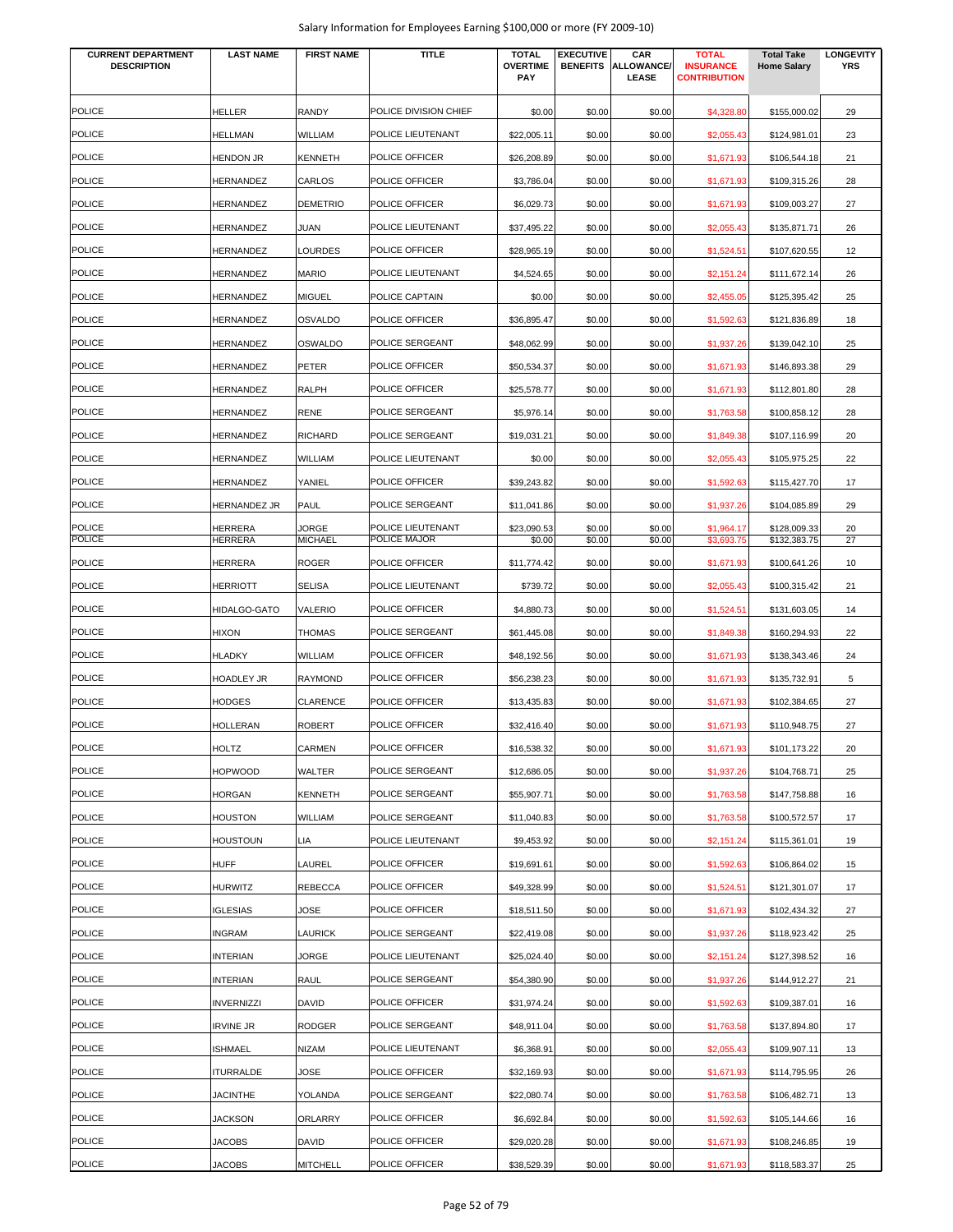| <b>CURRENT DEPARTMENT</b><br><b>DESCRIPTION</b> | <b>LAST NAME</b>   | <b>FIRST NAME</b>             | <b>TITLE</b>                                 | <b>TOTAL</b><br><b>OVERTIME</b><br><b>PAY</b> | <b>EXECUTIVE</b><br><b>BENEFITS</b> | CAR<br>ALLOWANCE/<br>LEASE | <b>TOTAL</b><br><b>INSURANCE</b><br><b>CONTRIBUTION</b> | <b>Total Take</b><br><b>Home Salary</b> | <b>LONGEVITY</b><br><b>YRS</b> |
|-------------------------------------------------|--------------------|-------------------------------|----------------------------------------------|-----------------------------------------------|-------------------------------------|----------------------------|---------------------------------------------------------|-----------------------------------------|--------------------------------|
| <b>POLICE</b>                                   | JAMES              | <b>CALVIN</b>                 | POLICE LIEUTENANT                            | \$20,121.29                                   | \$0.00                              | \$0.00                     | \$2,055.43                                              | \$124,280.55                            | 21                             |
| <b>POLICE</b>                                   | JARAMILLO          | <b>DAVID</b>                  | POLICE OFFICER                               | \$25,609.02                                   | \$0.00                              | \$0.00                     | \$1,671.93                                              | \$112,513.49                            | 19                             |
| <b>POLICE</b>                                   | JAROSZ             | <b>EDWARD</b>                 | POLICE LIEUTENANT                            | \$4,832.93                                    | \$0.00                              | \$0.00                     | \$2,055.43                                              | \$110,583.74                            | 27                             |
| <b>POLICE</b>                                   | JEAN               | <b>FRANCOIS</b>               | POLICE OFFICER                               | \$4,841.99                                    | \$0.00                              | \$0.00                     | \$1,524.51                                              | \$104,884.44                            | 16                             |
| <b>POLICE</b>                                   | <b>JEAN LOUIS</b>  | PAUL                          | POLICE OFFICER                               | \$4,754.11                                    | \$0.00                              | \$0.00                     | \$1,671.93                                              | \$101,070.20                            | 29                             |
| <b>POLICE</b>                                   | <b>JEANNITON</b>   | GARRY                         | POLICE MAJOR                                 | \$0.00                                        | \$0.00                              | \$0.00                     | \$3,028.20                                              | \$108,609.80                            | 20                             |
| <b>POLICE</b>                                   | JENKINS JR         | <b>JOHN</b>                   | POLICE SERGEANT                              | \$26,013.80                                   | \$0.00                              | \$0.00                     | \$1,763.58                                              | \$119,625.69                            | 14                             |
| <b>POLICE</b><br>POLICE                         | JERRY<br>JETER     | <b>MARQUES</b><br><b>MARK</b> | POLICE OFFICER<br>POLICE MAJOR               | \$23,863.92<br>\$0.00                         | \$0.00<br>\$0.00                    | \$0.00<br>\$0.00           | \$1,152.32<br>\$3,693.75                                | \$109,577.32<br>\$132,408.75            | 5<br>28                        |
| <b>POLICE</b>                                   | JOHNS              | <b>DAVID</b>                  | POLICE OFFICER                               | \$16,392.56                                   | \$0.00                              | \$0.00                     | \$1,671.93                                              | \$103,744.53                            | 26                             |
| <b>POLICE</b>                                   | <b>JOHNSON</b>     | <b>DORA</b>                   | POLICE OFFICER                               | \$30,627.40                                   | \$0.00                              | \$0.00                     | \$1,671.93                                              | \$112,127.25                            | 22                             |
| <b>POLICE</b>                                   | JOHNSON            | JOSEPH                        | POLICE OFFICER                               | \$48,729.97                                   | \$0.00                              | \$0.00                     | \$1,592.63                                              | \$131,685.83                            | 18                             |
| <b>POLICE</b>                                   | <b>JOHNSON</b>     | <b>PAMILLIA</b>               | POLICE SERGEANT                              | \$2,200.01                                    | \$0.00                              | \$0.00                     | \$1,849.38                                              | \$101,643.42                            | 14                             |
| <b>POLICE</b>                                   | JOHNSON            | <b>TONUA</b>                  | POLICE SERGEANT                              | \$19,844.24                                   | \$0.00                              | \$0.00                     | \$1,849.38                                              | \$107,335.09                            | 19                             |
| <b>POLICE</b>                                   | JONES              | <b>DWAINE</b>                 | POLICE OFFICER                               | \$14,004.38                                   | \$0.00                              | \$0.00                     | \$1,671.93                                              | \$116,914.28                            | 23                             |
| <b>POLICE</b>                                   | JONES              | <b>JOHN</b>                   | POLICE OFFICER                               | \$5,331.04                                    | \$0.00                              | \$0.00                     | \$1,524.51                                              | \$106,687.67                            | 23                             |
| <b>POLICE</b>                                   | JONES              | <b>MICHAEL</b>                | POLICE OFFICER                               | \$32,847.24                                   | \$0.00                              | \$0.00                     | \$1,671.93                                              | \$124,774.19                            | 29                             |
| <b>POLICE</b>                                   | JONES              | ZANE                          | POLICE SERGEANT                              | \$5,064.06                                    | \$0.00                              | \$0.00                     | \$1,849.38                                              | \$107,682.31                            | 16                             |
| POLICE                                          | JONES III          | <b>KENYON</b>                 | POLICE OFFICER                               | \$8,764.98                                    | \$0.00                              | \$0.00                     | \$1,671.93                                              | \$122,792.64                            | 22                             |
| <b>POLICE</b>                                   | JONES-CURRY        | LYNNISE                       | POLICE SERGEANT                              | \$30,020.81                                   | \$0.00                              | \$0.00                     | \$1,849.38                                              | \$121,705.14                            | 14                             |
| <b>POLICE</b>                                   | JORDAN             | <b>SERGIO</b>                 | POLICE OFFICER                               | \$31,690.68                                   | \$0.00                              | \$0.00                     | \$1,671.93                                              | \$110,961.50                            | 23                             |
| <b>POLICE</b>                                   | JOSEPH             | <b>WISLYN</b>                 | POLICE OFFICER                               | \$28,105.12                                   | \$0.00                              | \$0.00                     | \$1,152.32                                              | \$111,025.74                            | $\overline{4}$                 |
| POLICE                                          | JUDGE              | <b>PETER</b>                  | POLICE OFFICER                               | \$17,323.36                                   | \$0.00                              | \$0.00                     | \$1,592.63                                              | \$104,107.62                            | 18                             |
| <b>POLICE</b>                                   | KELLY              | <b>MICHAEL</b>                | POLICE OFFICER                               | \$18,979.30                                   | \$0.00                              | \$0.00                     | \$1,671.93                                              | \$109,762.87                            | 23                             |
| <b>POLICE</b>                                   | KENT               | <b>MICHAEL</b>                | POLICE OFFICER                               | \$28,356.42                                   | \$0.00                              | \$0.00                     | \$1,671.93                                              | \$116,534.44                            | 30                             |
| <b>POLICE</b>                                   | KEY                | <b>RONNIE</b>                 | POLICE SERGEANT                              | \$3,054.35                                    | \$0.00                              | \$0.00                     | \$1,937.26                                              | \$104,543.34                            | 27                             |
| <b>POLICE</b>                                   | KEY                | <b>SHIRLEY</b>                | POLICE LIEUTENANT                            | \$3,818.80                                    | \$0.00                              | \$0.00                     | \$2,151.24                                              | \$119,328.76                            | 29                             |
| <b>POLICE</b>                                   | <b>KING</b>        | <b>MECHELLE</b>               | POLICE SERGEANT                              | \$16,464.44                                   | \$0.00                              | \$0.00                     | \$1,763.58                                              | \$102,257.64                            | 17                             |
| <b>POLICE</b>                                   | <b>KIPLE</b>       | <b>KENNETH</b>                | POLICE OFFICER                               | \$25,605.84                                   | \$0.00                              | \$0.00                     | \$1,671.93                                              | \$106,992.31                            | 29                             |
| <b>POLICE</b>                                   | <b>KIRKLAND</b>    | <b>MIKE</b>                   | POLICE LIEUTENANT                            | \$4,427.63                                    | \$0.00                              | \$0.00                     | \$2,055.43                                              | \$102,534.81                            | 20                             |
| <b>POLICE</b>                                   | KITTS              | <b>KRISTY</b>                 | POLICE OFFICER                               | \$38,164.18                                   | \$0.00                              | \$0.00                     | \$1,524.51                                              | \$113,812.12                            | 12                             |
| <b>POLICE</b>                                   | KLAHM              | <b>SEAN</b>                   | POLICE OFFICER                               | \$20,853.22                                   | \$0.00                              | \$0.00                     | \$1,592.63                                              | \$109,767.76                            | 18                             |
| <b>POLICE</b>                                   | KLAUS              | CAROLINE                      | POLICE LIEUTENANT                            | \$418.94                                      | \$0.00                              | \$0.00                     | \$2,055.43                                              | \$110,176.23                            | 15                             |
| <b>POLICE</b>                                   | KLEIN              | <b>ALAN</b>                   | <b>MDPD CRIMINALIST</b><br><b>SUPERVISOR</b> | \$0.00                                        | \$0.00                              | \$0.00                     | \$2,473.64                                              | \$101,419.85                            | 28                             |
| <b>POLICE</b>                                   | KNAPP              | <b>MARIO</b>                  | POLICE LIEUTENANT                            | \$2,492.61                                    | \$0.00                              | \$0.00                     | \$2,055.43                                              | \$104,380.17                            | 16                             |
| <b>POLICE</b>                                   | KNAPP              | WILLY                         | POLICE OFFICER                               | \$21,541.76                                   | \$0.00                              | \$0.00                     | \$1,592.63                                              | \$104,120.46                            | 16                             |
| <b>POLICE</b>                                   | KNOEPFFLER         | <b>GUSTAVO</b>                | CHIEF FINANCIAL OFFICER                      | \$0.00                                        | \$0.00                              | \$0.00                     | \$4,328.80                                              | \$154,121.78                            | $\overline{c}$                 |
| <b>POLICE</b>                                   | KOCH               | <b>RAYMOND</b>                | POLICE OFFICER                               | \$32,089.24                                   | \$0.00                              | \$0.00                     | \$1,671.93                                              | \$117,808.68                            | 28                             |
| <b>POLICE</b>                                   | KODADEK            | <b>JEANNINE</b>               | POLICE OFFICER                               | \$19,653.82                                   | \$0.00                              | \$0.00                     | \$1,671.93                                              | \$103,176.44                            | 27                             |
| <b>POLICE</b>                                   | KOONCE JR          | NATHANIEL                     | POLICE OFFICER                               | \$13,603.99                                   | \$0.00                              | \$0.00                     | \$1,671.93                                              | \$123,134.85                            | 23                             |
| <b>POLICE</b>                                   | KOPP               | <b>ERIC</b>                   | POLICE SERGEANT                              | \$7,290.16                                    | \$0.00                              | \$0.00                     | \$1,763.58                                              | \$103,744.90                            | 13                             |
| <b>POLICE</b>                                   | <b>KOSTOPOULOS</b> | WILLIAM                       | POLICE OFFICER                               | \$33,203.27                                   | \$0.00                              | \$0.00                     | \$1,592.63                                              | \$115,508.81                            | 12                             |
| <b>POLICE</b>                                   | <b>KRATMAN</b>     | ALLAN                         | POLICE SERGEANT                              | \$10,606.07                                   | \$0.00                              | \$0.00                     | \$1,937.26                                              | \$111,611.27                            | 24                             |
| <b>POLICE</b>                                   | <b>KRATMAN</b>     | <b>ROBIN</b>                  | POLICE OFFICER                               | \$6,548.10                                    | \$0.00                              | \$0.00                     | \$1,671.93                                              | \$117,244.19                            | 23                             |
| <b>POLICE</b>                                   | KUGLER             | <b>ROBERT</b>                 | POLICE OFFICER                               | \$11,397.89                                   | \$0.00                              | \$0.00                     | \$1,671.93                                              | \$119,963.83                            | 20                             |
| <b>POLICE</b>                                   | LABRADA            | CARLOS                        | POLICE OFFICER                               | \$24,591.11                                   | \$0.00                              | \$0.00                     | \$1,671.93                                              | \$111,399.42                            | 21                             |
| <b>POLICE</b>                                   | LABRADOR           | JOSE                          | POLICE SERGEANT                              | \$14,919.27                                   | \$0.00                              | \$0.00                     | \$1,937.26                                              | \$112,204.27                            | 29                             |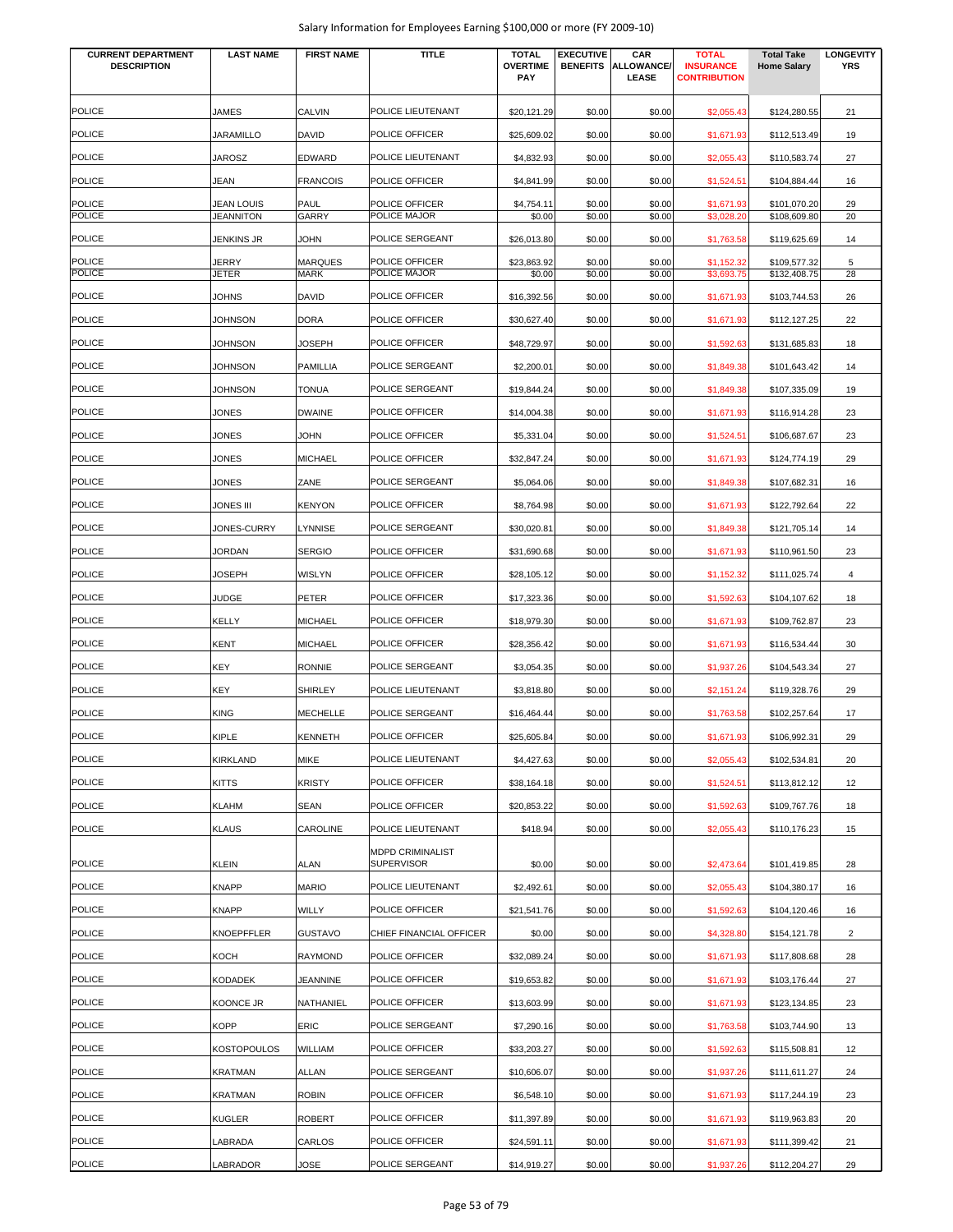| Salary Information for Employees Earning \$100,000 or more (FY 2009-10) |  |  |
|-------------------------------------------------------------------------|--|--|
|-------------------------------------------------------------------------|--|--|

| <b>CURRENT DEPARTMENT</b><br><b>DESCRIPTION</b> | <b>LAST NAME</b>    | <b>FIRST NAME</b>             | <b>TITLE</b>                                                 | <b>TOTAL</b><br><b>OVERTIME</b><br><b>PAY</b> | <b>EXECUTIVE</b><br><b>BENEFITS</b> | CAR<br><b>ALLOWANCE/</b><br>LEASE | <b>TOTAL</b><br><b>INSURANCE</b><br><b>CONTRIBUTION</b> | <b>Total Take</b><br><b>Home Salary</b> | <b>LONGEVITY</b><br><b>YRS</b> |
|-------------------------------------------------|---------------------|-------------------------------|--------------------------------------------------------------|-----------------------------------------------|-------------------------------------|-----------------------------------|---------------------------------------------------------|-----------------------------------------|--------------------------------|
| <b>POLICE</b>                                   | LAGEYRE             | <b>ROBERTO</b>                | POLICE SERGEANT                                              | \$17,338.07                                   | \$0.00                              | \$0.00                            | \$1,849.38                                              | \$108,612.05                            | 13                             |
| <b>POLICE</b>                                   | LAGEYRE             | <b>SERGIO</b>                 | POLICE SERGEANT                                              | \$12,577.42                                   | \$0.00                              | \$0.00                            | \$1,849.38                                              | \$106,788.68                            | 16                             |
| <b>POLICE</b>                                   | LAGOMASINO          | <b>VICTOR</b>                 | POLICE OFFICER                                               | \$37,120.97                                   | \$0.00                              | \$0.00                            | \$1,524.51                                              | \$110,148.06                            | 9                              |
|                                                 |                     |                               | <b>SENIOR SYSTEMS</b>                                        |                                               |                                     |                                   |                                                         |                                         |                                |
| <b>POLICE</b>                                   | LAHAMAR             | LUIZ                          | ANALYST/PROG                                                 | \$0.00                                        | \$0.00                              | \$0.00                            | \$1,203.42                                              | \$105,377.05                            | 20                             |
| <b>POLICE</b>                                   | LAM                 | JOSE                          | POLICE OFFICER                                               | \$37,598.44                                   | \$0.00                              | \$0.00                            | \$1,671.93                                              | \$122,211.18                            | 19                             |
| <b>POLICE</b>                                   | LAMAS               | <b>STEPHANIE</b>              | POLICE OFFICER                                               | \$2,653.36                                    | \$0.00                              | \$0.00                            | \$1,209.39                                              | \$102,329.91                            | 6                              |
| <b>POLICE</b>                                   | LARSON              | ZACK                          | POLICE SERGEANT                                              | \$22,266.32                                   | \$0.00                              | \$0.00                            | \$1,763.58                                              | \$107,456.07                            | 9                              |
| <b>POLICE</b>                                   | LAURENT             | <b>MICHAEL</b>                | POLICE SERGEANT                                              | \$3,684.63                                    | \$0.00                              | \$0.00                            | \$1,849.38                                              | \$108,121.71                            | 27                             |
| <b>POLICE</b>                                   | LEE                 | <b>ELTON</b>                  | POLICE LIEUTENANT                                            | \$809.29                                      | \$0.00                              | \$0.00                            | \$2,151.24                                              | \$101,498.67                            | 23                             |
| <b>POLICE</b>                                   | <b>LEIGHTON</b>     | <b>FRANCISCO</b>              | POLICE OFFICER                                               | \$10,749.04                                   | \$0.00                              | \$0.00                            | \$1,524.51                                              | \$101,125.38                            | 10                             |
| POLICE                                          | LEON                | JUAN                          | POLICE OFFICER                                               | \$47,018.60                                   | \$0.00                              | \$0.00                            | \$1,524.51                                              | \$129,569.74                            | 14                             |
| <b>POLICE</b>                                   | LEON                | <b>MICHAEL</b>                | POLICE OFFICER                                               | \$33,210.16                                   | \$0.00                              | \$0.00                            | \$1,671.93                                              | \$114,561.18                            | 25                             |
| <b>POLICE</b>                                   | LESLIE              | <b>CIRA</b>                   | POLICE SERGEANT                                              | \$18,049.75                                   | \$0.00                              | \$0.00                            | \$1,763.58                                              | \$112,909.28                            | 10                             |
| <b>POLICE</b>                                   | LESTER              | <b>GLENN</b>                  | POLICE LIEUTENANT                                            | \$73.66                                       | \$0.00                              | \$0.00                            | \$2,055.43                                              | \$104,121.43                            | 28                             |
| <b>POLICE</b>                                   | LEWIS               | JANET                         | SENIOR POLICE BUREAU<br><b>COMMDR</b>                        | \$0.00                                        | \$0.00                              | \$0.00                            | \$3,234.07                                              | \$117,842.41                            | 13                             |
| POLICE                                          | LEWIS               | <b>JEFFREY</b>                | POLICE OFFICER                                               | \$45,524.15                                   | \$0.00                              | \$0.00                            | \$1,671.93                                              | \$133,743.39                            | 30                             |
| <b>POLICE</b>                                   | LIMA                | <b>PABLO</b>                  | POLICE LIEUTENANT                                            | \$24,152.78                                   | \$0.00                              | \$0.00                            | \$2,151.24                                              | \$176,529.08                            | 24                             |
| <b>POLICE</b>                                   | LINARES             | <b>ANTONIO</b>                | POLICE SERGEANT                                              | \$17,855.62                                   | \$0.00                              | \$0.00                            | \$1,763.58                                              | \$109,035.22                            | 15                             |
| <b>POLICE</b>                                   | <b>LINDHOLM</b>     | <b>KEITH</b>                  | POLICE OFFICER                                               | \$89,304.11                                   | \$0.00                              | \$0.00                            | \$1,671.93                                              | \$165,001.66                            | 29                             |
| <b>POLICE</b>                                   | LITTLEFIELD         | <b>MELANIE</b>                | POLICE OFFICER                                               | \$38,959.26                                   | \$0.00                              | \$0.00                            | \$1,671.93                                              | \$117,676.93                            | 21                             |
| <b>POLICE</b>                                   | <b>LLANO MONTES</b> | <b>DANIEL</b>                 | POLICE MAJOR                                                 | \$0.00                                        | \$0.00                              | \$0.00                            | \$3,380.57                                              | \$121,575.99                            | 32                             |
| <b>POLICE</b>                                   | LLEVAT              | <b>HECTOR</b>                 | POLICE LIEUTENANT                                            | \$6,822.71                                    | \$0.00                              | \$0.00                            | \$2,055.43                                              | \$110,856.61                            | 16                             |
| <b>POLICE</b>                                   | LOCKE               | <b>MATTHEW</b>                | POLICE SERGEANT                                              | \$25,905.57                                   | \$0.00                              | \$0.00                            | \$1,937.26                                              | \$128,679.61                            | 28                             |
| <b>POLICE</b>                                   | LOFTUS              | <b>JAMES</b>                  | DIR MD POLICE DEPT                                           | \$0.00                                        | \$8,942.20                          | \$0.00                            | \$5,809.72                                              | \$200,297.82                            | 27                             |
| <b>POLICE</b>                                   | LOPEZ               | <b>EFREN</b>                  | POLICE LIEUTENANT                                            | \$15,843.66                                   | \$0.00                              | \$0.00                            | \$2,055.43                                              | \$117,029.12                            | 22                             |
| <b>POLICE</b>                                   | LOPEZ               | <b>EUGENIO</b>                | POLICE OFFICER                                               | \$37,612.33                                   | \$0.00                              | \$0.00                            | \$1,592.63                                              | \$122,350.34                            | 16                             |
| <b>POLICE</b>                                   | LOPEZ               | JORGE                         | POLICE SERGEANT                                              | \$55,170.87                                   | \$0.00                              | \$0.00                            | \$1,937.26                                              | \$169,081.69                            | 29                             |
| <b>POLICE</b>                                   | LOPEZ               | JOSE                          | POLICE LIEUTENANT                                            | \$12,036.26                                   | \$0.00                              | \$0.00                            | \$2,151.24                                              | \$126,360.67                            | 29                             |
| POLICE                                          | LOPEZ               | <b>MANUEL</b>                 | POLICE OFFICER                                               | \$14,356.62                                   | \$0.00                              | \$0.00                            | \$1,524.51                                              | \$110,848.75                            | 12                             |
| <b>POLICE</b>                                   | LOPEZ               | <b>ORLANDO</b>                | POLICE OFFICER                                               | \$28,928.93                                   | \$0.00                              | \$0.00                            | \$1,592.63                                              | \$109,477.73                            | 16                             |
| <b>POLICE</b>                                   | LORA                | <b>ISABEL</b>                 | POLICE COMPLAINT SUPV 2                                      |                                               |                                     |                                   |                                                         |                                         |                                |
| POLICE                                          | LORENTE             | <b>JOSEPHINE</b>              | POLICE SERGEANT                                              | \$0.00                                        | \$0.00                              | \$0.00                            | \$1,843.79                                              | \$110,056.89                            | 20                             |
|                                                 |                     |                               |                                                              | \$1,781.51                                    | \$0.00                              | \$0.00                            | \$1,849.38                                              | \$102,608.22                            | 20                             |
| <b>POLICE</b>                                   | LORENTE             | <b>WALDO</b>                  | POLICE SERGEANT                                              | \$13,702.57                                   | \$0.00                              | \$0.00                            | \$1,849.38                                              | \$109,680.06                            | 23                             |
| <b>POLICE</b>                                   | LOUGHREY            | <b>WILLIAM</b>                | POLICE OFFICER                                               | \$37,779.93                                   | \$0.00                              | \$0.00                            | \$1,671.93                                              | \$128,350.29                            | 28                             |
| <b>POLICE</b>                                   | LOVE                | <b>DERRICK</b>                | POLICE OFFICER                                               | \$35,700.60                                   | \$0.00                              | \$0.00                            | \$1,592.63                                              | \$125,121.83                            | 16                             |
| <b>POLICE</b>                                   | LOVE                | <b>KAREN</b>                  | POLICE OFFICER                                               | \$21,300.80                                   | \$0.00                              | \$0.00                            | \$1,671.93                                              | \$101,538.55                            | 19                             |
| <b>POLICE</b>                                   | LOVE                | <b>ROBERT</b>                 | POLICE OFFICER                                               | \$37,558.01                                   | \$0.00                              | \$0.00                            | \$1,524.51                                              | \$108,009.10                            | 11                             |
| <b>POLICE</b><br><b>POLICE</b>                  | LOWE<br>LOYNAZ      | <b>TRACY</b><br><b>ARTURO</b> | <b>LATENT FINGERPRINT</b><br><b>EXAMINER</b><br>POLICE MAJOR | \$5,653.17<br>\$0.00                          | \$0.00<br>\$0.00                    | \$0.00<br>\$0.00                  | \$2,049.19<br>\$3,091.75                                | \$102,854.06<br>\$110,970.01            | 30<br>23                       |
| <b>POLICE</b>                                   | LOZNER              | <b>JEFFREY</b>                | POLICE OFFICER                                               | \$14,880.78                                   | \$0.00                              | \$0.00                            | \$1,671.93                                              | \$101,090.70                            | 27                             |
| <b>POLICE</b>                                   | <b>LUECK</b>        | <b>KURTIS</b>                 | POLICE OFFICER                                               | \$40,703.69                                   | \$0.00                              | \$0.00                            | \$1,592.63                                              | \$123,239.86                            | 15                             |
| <b>POLICE</b>                                   | LUGO                | <b>EMIL</b>                   | POLICE SERGEANT                                              | \$33,671.17                                   | \$0.00                              | \$0.00                            | \$1,763.58                                              | \$124,163.92                            | 11                             |
| <b>POLICE</b>                                   | LUGO                | JOSE                          | POLICE SERGEANT                                              | \$26,856.17                                   | \$0.00                              | \$0.00                            | \$1,849.38                                              | \$117,181.72                            | 21                             |
| <b>POLICE</b>                                   | LYLES               | SANDRA                        | POLICE OFFICER                                               | \$472.00                                      | \$0.00                              | \$0.00                            | \$1,671.93                                              | \$104,970.64                            | 30                             |
| <b>POLICE</b>                                   | <b>LYONS</b>        | WILLIAM                       | POLICE LEGAL ADVISOR 2                                       | \$0.00                                        | \$0.00                              | \$0.00                            | \$2,942.93                                              | \$106,036.34                            | 23                             |
| <b>POLICE</b>                                   | <b>MACHADO</b>      | <b>SAMANTHA</b>               | POLICE SERGEANT                                              | \$33,137.48                                   | \$0.00                              | \$0.00                            | \$1,763.58                                              | \$121,734.34                            | 12                             |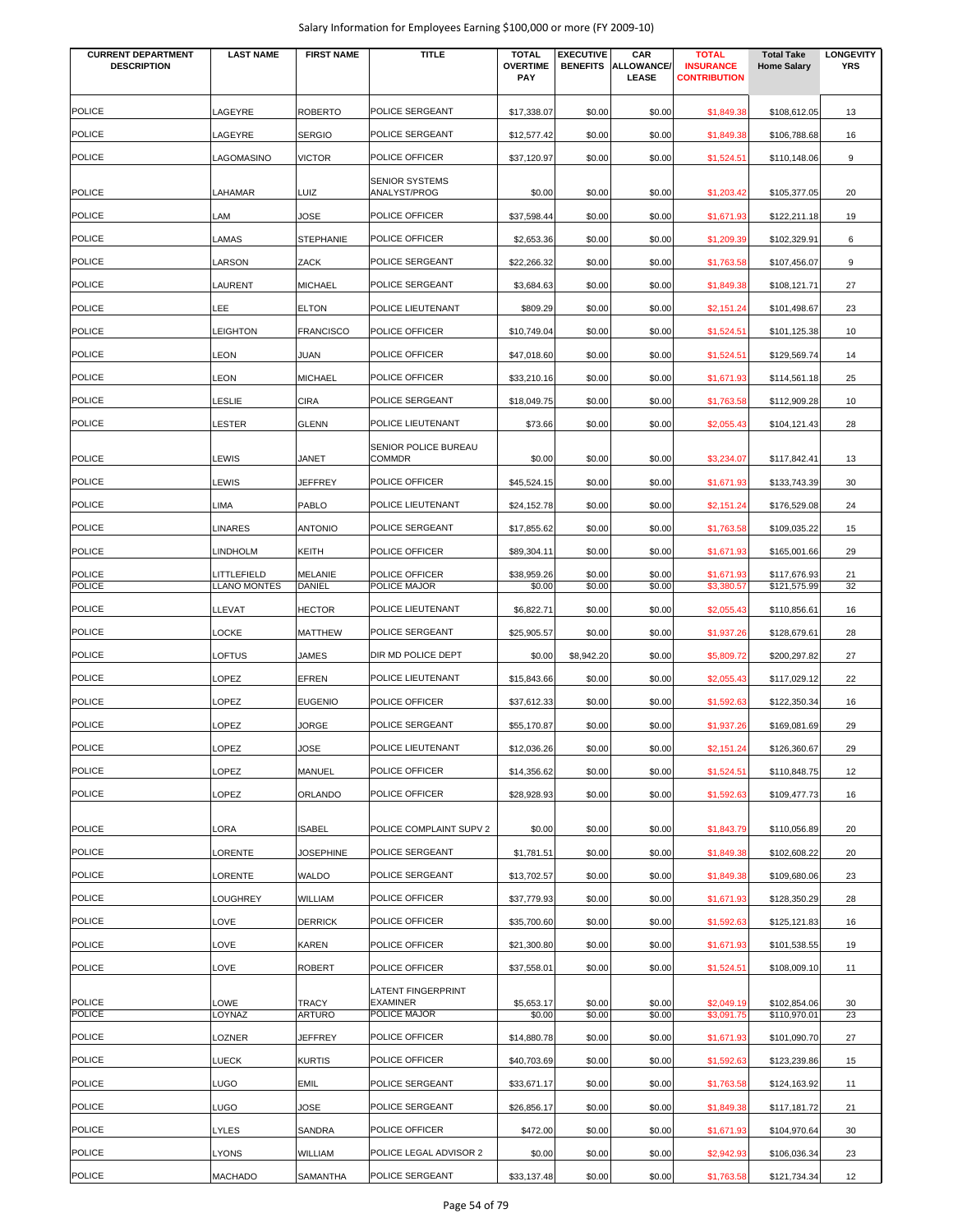|  |  |  | Salary Information for Employees Earning \$100,000 or more (FY 2009-10) |
|--|--|--|-------------------------------------------------------------------------|
|--|--|--|-------------------------------------------------------------------------|

| <b>CURRENT DEPARTMENT</b><br><b>DESCRIPTION</b> | <b>LAST NAME</b>               | <b>FIRST NAME</b>         | <b>TITLE</b>            | <b>TOTAL</b><br><b>OVERTIME</b> | <b>EXECUTIVE</b><br><b>BENEFITS</b> | CAR<br><b>ALLOWANCE/</b> | <b>TOTAL</b><br><b>INSURANCE</b> | <b>Total Take</b><br><b>Home Salary</b> | <b>LONGEVITY</b><br><b>YRS</b> |
|-------------------------------------------------|--------------------------------|---------------------------|-------------------------|---------------------------------|-------------------------------------|--------------------------|----------------------------------|-----------------------------------------|--------------------------------|
|                                                 |                                |                           |                         | PAY                             |                                     | <b>LEASE</b>             | <b>CONTRIBUTION</b>              |                                         |                                |
| <b>POLICE</b>                                   | <b>MACHANIC</b>                | <b>CYNTHIA</b>            | POLICE LIEUTENANT       | \$20,938.80                     | \$0.00                              | \$0.00                   | \$2,151.24                       | \$137,716.38                            | 26                             |
| <b>POLICE</b>                                   | MALDONADO                      | <b>MIGUEL</b>             | POLICE SERGEANT         | \$10,761.72                     | \$0.00                              | \$0.00                   | \$1,849.38                       | \$108,068.62                            | 16                             |
| <b>POLICE</b>                                   | MALGOR                         | MANUEL                    | POLICE SERGEANT         | \$18,468.51                     | \$0.00                              | \$0.00                   | \$1,849.38                       | \$115,425.84                            | 17                             |
| <b>POLICE</b>                                   | MALLARY                        | JEANETTE                  | POLICE LIEUTENANT       | \$1,491.37                      | \$0.00                              | \$0.00                   | \$2,151.24                       | \$106,568.91                            | 29                             |
| <b>POLICE</b>                                   | MALOTT                         | <b>MICHAEL</b>            | POLICE SERGEANT         | \$37,316.16                     | \$0.00                              | \$0.00                   | \$1,763.58                       | \$134,526.57                            | 23                             |
| <b>POLICE</b>                                   | MANTEIGA                       | <b>MIGUEL</b>             | POLICE OFFICER          | \$38,733.20                     | \$0.00                              | \$0.00                   | \$1,671.93                       | \$129,424.94                            | 22                             |
| <b>POLICE</b>                                   | MANZELLI                       | CARL                      | POLICE SERGEANT         | \$9,944.35                      | \$0.00                              | \$0.00                   | \$1,763.58                       | \$107,082.22                            | 10                             |
| <b>POLICE</b>                                   | <b>MARCKIOLI</b>               | <b>LUKE</b>               | POLICE SERGEANT         | \$33,681.33                     | \$0.00                              | \$0.00                   | \$1,849.38                       | \$147,589.51                            | 17                             |
| <b>POLICE</b>                                   | MARIN                          | LUIS                      | POLICE OFFICER          | \$58,204.96                     | \$0.00                              | \$0.00                   | \$1,671.93                       | \$142,562.39                            | 27                             |
| <b>POLICE</b>                                   | MARLING                        | JAMES                     | POLICE LIEUTENANT       | \$9,363.10                      | \$0.00                              | \$0.00                   | \$2,055.43                       | \$106,094.42                            | 35                             |
| <b>POLICE</b>                                   | MARSHALL                       | WILLIE                    | POLICE DIVISION CHIEF   | \$0.00                          | \$0.00                              | \$0.00                   | \$4,328.80                       | \$155,000.02                            | 26                             |
| <b>POLICE</b>                                   | <b>MARTIN</b>                  | <b>ALTON</b>              | POLICE OFFICER          | \$18,587.32                     | \$0.00                              | \$0.00                   | \$1,524.51                       | \$104,813.60                            | 11                             |
| <b>POLICE</b>                                   | MARTINEZ                       | <b>ALEJANDRO</b>          | POLICE SERGEANT         | \$31,160.23                     | \$0.00                              | \$0.00                   | \$1,849.38                       | \$129,748.12                            | 22                             |
| <b>POLICE</b>                                   | MARTINEZ                       | <b>DANILO</b>             | POLICE SERGEANT         | \$20,756.76                     | \$0.00                              | \$0.00                   | \$1,763.58                       | \$102,097.70                            | 18                             |
| <b>POLICE</b>                                   | <b>MARTINEZ</b>                | RAUL                      | POLICE LIEUTENANT       | \$2,030.09                      | \$0.00                              | \$0.00                   | \$2,151.24                       | \$117,653.98                            | 26                             |
| <b>POLICE</b>                                   | MARTINEZ                       | <b>ROMELIO</b>            | POLICE OFFICER          | \$15,939.00                     | \$0.00                              | \$0.00                   | \$1,524.51                       | \$102,795.73                            | 13                             |
| <b>POLICE</b>                                   | <b>MARTINEZ</b>                | THOMAS                    | POLICE SERGEANT         | \$7,750.63                      | \$0.00                              | \$0.00                   | \$1,763.58                       | \$100,249.31                            | 20                             |
| <b>POLICE</b>                                   | MATA                           | <b>RALPH</b>              | POLICE LIEUTENANT       | \$30,025.92                     | \$0.00                              | \$0.00                   | \$2,151.24                       | \$144,711.58                            | 18                             |
| <b>POLICE</b>                                   | MC ALEENAN JR                  | <b>HENRY</b>              | POLICE OFFICER          | \$6,217.57                      | \$0.00                              | \$0.00                   | \$1,671.93                       | \$101,565.39                            | 26                             |
| <b>POLICE</b>                                   | MC COLMAN                      | JAMES                     | POLICE OFFICER          | \$47,865.97                     | \$0.00                              | \$0.00                   | \$1,671.93                       | \$131,563.87                            | 27                             |
| <b>POLICE</b>                                   | MC COY JR                      | <b>DOUGLAS</b>            | POLICE SERGEANT         | \$60,479.59                     | \$0.00                              | \$0.00                   | \$1,849.38                       | \$154,940.12                            | 18                             |
| <b>POLICE</b>                                   | MC CUE                         | <b>STEVEN</b>             | POLICE OFFICER          | \$28,946.14                     | \$0.00                              | \$0.00                   | \$1,592.63                       | \$118,550.89                            | 5                              |
| <b>POLICE</b>                                   |                                |                           | POLICE COMPLAINT SUPV 2 |                                 |                                     |                          |                                  |                                         |                                |
| <b>POLICE</b>                                   | MC CULLOUGH<br><b>MC CULLY</b> | LINDA<br><b>CHARLES</b>   | POLICE SERGEANT         | \$0.00<br>\$48,489.07           | \$0.00<br>\$0.00                    | \$0.00<br>\$0.00         | \$1,843.79                       | \$107,631.75<br>\$133,358.62            | 24<br>28                       |
| <b>POLICE</b>                                   | MC DONNELL                     |                           | POLICE OFFICER          | \$10,175.10                     |                                     |                          | \$1,763.58<br>\$1,671.93         |                                         |                                |
| <b>POLICE</b>                                   | <b>MC GAVOCK JR</b>            | JAMES<br><b>ROBERTSON</b> | POLICE OFFICER          | \$41,019.33                     | \$0.00<br>\$0.00                    | \$0.00<br>\$0.00         | \$1,671.93                       | \$101,044.84<br>\$118,888.71            | 27<br>23                       |
| <b>POLICE</b>                                   | MC GEE                         | JOELL                     | POLICE SERGEANT         | \$1,341.13                      | \$0.00                              | \$0.00                   | \$1,937.26                       | \$114,367.60                            | 36                             |
| <b>POLICE</b>                                   | MC KEE                         | <b>ISRAEL</b>             | POLICE LIEUTENANT       | \$5,738.92                      | \$0.00                              | \$0.00                   | \$2,055.43                       | \$104,389.83                            | 17                             |
| <b>POLICE</b>                                   | <b>MC KINNEY</b>               | <b>JOHN</b>               | POLICE SERGEANT         | \$38,438.78                     | \$0.00                              | \$0.00                   | \$1,937.26                       | \$129,578.70                            | 26                             |
| <b>POLICE</b>                                   | MC PHEE                        | <b>RAWN</b>               | POLICE LIEUTENANT       | \$28,954.15                     | \$0.00                              | \$0.00                   | \$2,055.43                       | \$132,666.00                            | 28                             |
| <b>POLICE</b>                                   | MCLAUGHLIN                     | <b>JOHN</b>               | POLICE LIEUTENANT       | \$2,841.60                      | \$0.00                              | \$0.00                   | \$2,055.43                       | \$108,684.24                            | 23                             |
| <b>POLICE</b>                                   | <b>MCMANUS</b>                 | <b>CHRIS</b>              | POLICE SERGEANT         | \$54,813.94                     | \$0.00                              | \$0.00                   | \$1,849.38                       | \$141,079.05                            | 27                             |
| <b>POLICE</b>                                   | MEAD                           | <b>CYNTHIA</b>            | POLICE OFFICER          | \$39,319.83                     | \$0.00                              | \$0.00                   | \$1,328.08                       | \$113,868.62                            | 5                              |
| <b>POLICE</b>                                   | MEAGHER                        | DAVID                     | POLICE SERGEANT         | \$7,777.10                      | \$0.00                              | \$0.00                   | \$1,937.26                       | \$104,816.26                            | 23                             |
| <b>POLICE</b>                                   | MEDEROS                        | <b>MARIA</b>              | POLICE OFFICER          | \$39,549.71                     | \$0.00                              | \$0.00                   | \$1,671.93                       | \$125,510.33                            | 24                             |
| <b>POLICE</b>                                   | MEDINA                         | <b>MICHAEL</b>            | POLICE SERGEANT         | \$2,710.51                      | \$0.00                              | \$0.00                   | \$1,937.26                       | \$103,373.14                            | 24                             |
| <b>POLICE</b>                                   | MELCON                         | <b>RAYMOND</b>            | POLICE SERGEANT         | \$9,143.30                      | \$0.00                              | \$0.00                   | \$1,849.38                       | \$106,592.34                            | 22                             |
| <b>POLICE</b>                                   | MELGAREJO                      | <b>ELVEY</b>              | POLICE OFFICER          | \$44,550.25                     | \$0.00                              | \$0.00                   | \$1,671.93                       | \$129,233.67                            | 27                             |
| <b>POLICE</b>                                   | MELLEY                         | <b>ROBERT</b>             | POLICE OFFICER          | \$21,489.61                     | \$0.00                              | \$0.00                   | \$1,671.93                       | \$112,115.58                            | 20                             |
| <b>POLICE</b>                                   | MENDEZ                         | ERIC                      | POLICE SERGEANT         | \$23,679.08                     | \$0.00                              | \$0.00                   | \$1,763.58                       | \$122,018.30                            | 19                             |
| <b>POLICE</b>                                   | MENENDEZ                       | CARLOS                    | POLICE OFFICER          | \$28,731.50                     | \$0.00                              | \$0.00                   | \$1,671.93                       | \$113,471.11                            | 22                             |
| <b>POLICE</b>                                   | MENENDEZ                       | <b>HUGO</b>               | POLICE LIEUTENANT       | \$2,836.51                      | \$0.00                              | \$0.00                   | \$2,251.60                       | \$108,609.63                            | 29                             |
| <b>POLICE</b>                                   | <b>MENOUD</b>                  | LAZARO                    | POLICE OFFICER          | \$43,712.46                     | \$0.00                              |                          |                                  |                                         | 13                             |
| <b>POLICE</b>                                   | MESA                           | PEDRO                     | POLICE CAPTAIN          |                                 | \$0.00                              | \$0.00                   | \$1,524.51                       | \$122,270.92<br>\$133,221.81            |                                |
| <b>POLICE</b>                                   | MESTRE                         | <b>RICHARD</b>            | POLICE LIEUTENANT       | \$0.00<br>\$1,308.33            | \$0.00                              | \$0.00<br>\$0.00         | \$2,573.35<br>\$2,055.43         | \$100,516.72                            | 30<br>23                       |
| <b>POLICE</b>                                   | MILIAN                         | <b>MARCOS</b>             | POLICE OFFICER          | \$20,688.43                     | $-$308.80$                          | \$0.00                   | \$1,524.51                       | \$101,289.82                            | 13                             |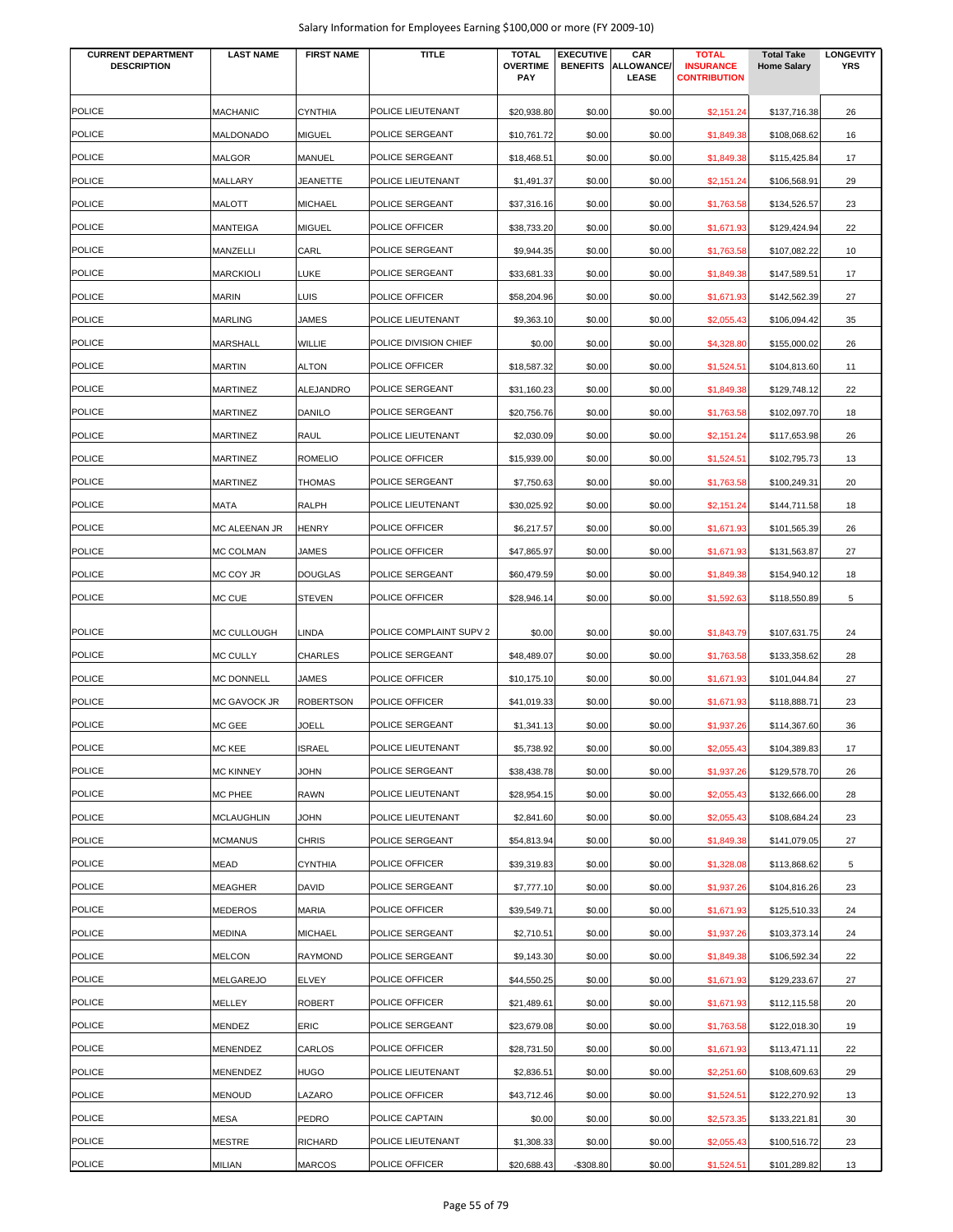| <b>CURRENT DEPARTMENT</b><br><b>DESCRIPTION</b> | <b>LAST NAME</b>  | <b>FIRST NAME</b>             | TITLE                                    | <b>TOTAL</b><br><b>OVERTIME</b><br><b>PAY</b> | <b>EXECUTIVE</b><br><b>BENEFITS</b> | CAR<br>ALLOWANCE/<br>LEASE | <b>TOTAL</b><br><b>INSURANCE</b><br><b>CONTRIBUTION</b> | <b>Total Take</b><br><b>Home Salary</b> | <b>LONGEVITY</b><br><b>YRS</b> |
|-------------------------------------------------|-------------------|-------------------------------|------------------------------------------|-----------------------------------------------|-------------------------------------|----------------------------|---------------------------------------------------------|-----------------------------------------|--------------------------------|
| <b>POLICE</b>                                   | MILLARD           | <b>CHARLES</b>                | POLICE SERGEANT                          | \$24,310.44                                   | \$0.00                              | \$0.00                     | \$1,937.26                                              | \$118,386.27                            | 16                             |
| <b>POLICE</b><br><b>POLICE</b>                  | MILLER<br>MILLER  | <b>JOSEPH</b><br><b>JULIE</b> | POLICE OFFICER<br>POLICE MAJOR           | \$22,080.76<br>\$0.00                         | \$0.00<br>\$0.00                    | \$0.00<br>\$0.00           | \$1,671.93<br>\$3,453.38                                | \$114,639.32<br>\$123,834.12            | 23<br>23                       |
| <b>POLICE</b>                                   | MILLER            | KATHI                         | POLICE LIEUTENANT                        | \$15,886.65                                   | \$0.00                              | \$0.00                     | \$2,055.43                                              | \$113,592.97                            | 18                             |
| POLICE                                          | MILLER            | <b>ROBERT</b>                 | <b>POLICE OFFICER</b>                    | \$44,818.94                                   | \$0.00                              | \$0.00                     | \$1,671.93                                              | \$128,222.16                            | 20                             |
| POLICE                                          | <b>MILLS</b>      | <b>DONALD</b>                 | <b>POLICE OFFICER</b>                    | \$71,821.54                                   | \$0.00                              | \$0.00                     | \$1,671.93                                              | \$152,769.14                            | 27                             |
| POLICE                                          | <b>MINSAL</b>     | <b>ESTEBAN</b>                | POLICE OFFICER                           | \$14,940.79                                   | \$0.00                              | \$0.00                     | \$1,671.93                                              | \$100,370.62                            | 21                             |
| <b>POLICE</b>                                   | MIRANDA           | <b>EVELIO</b>                 | POLICE LIEUTENANT                        | \$5,065.21                                    | \$0.00                              | \$0.00                     | \$2,151.24                                              | \$123,551.08                            | 24                             |
| POLICE                                          | <b>MITJANS</b>    | LUIS                          | POLICE SERGEANT                          | \$22,642.76                                   | \$0.00                              | \$0.00                     | \$1,937.26                                              | \$110,039.90                            | 29                             |
| <b>POLICE</b>                                   | <b>MOISE</b>      | <b>CHAUVELIN</b>              | POLICE SERGEANT                          | \$36,629.57                                   | \$0.00                              | \$0.00                     | \$1,763.58                                              | \$120,114.64                            | 9                              |
| <b>POLICE</b>                                   | MONAHAN           | <b>WILLIAM</b>                | POLICE LEGAL ADVISOR 2                   | \$0.00                                        | \$0.00                              | \$0.00                     | \$3,155.18                                              | \$113,251.90                            | 29                             |
| <b>POLICE</b>                                   | <b>MONTERO</b>    | <b>BRIAN</b>                  | POLICE OFFICER                           |                                               |                                     |                            |                                                         |                                         |                                |
|                                                 |                   |                               |                                          | \$23,440.44                                   | \$0.00                              | \$0.00                     | \$1,671.93                                              | \$104,462.20                            | 23                             |
| <b>POLICE</b>                                   | <b>MONTERO</b>    | JORGE                         | POLICE SERGEANT                          | \$19,009.97                                   | \$0.00                              | \$0.00                     | \$1,763.58                                              | \$106,436.76                            | 15                             |
| <b>POLICE</b>                                   | <b>MONTGOMERY</b> | JENNIFER                      | POLICE LIEUTENANT                        | \$1,991.11                                    | \$0.00                              | \$0.00                     | \$2,055.43                                              | \$103,045.32                            | 21                             |
| <b>POLICE</b>                                   | <b>MORALES</b>    | <b>DANNY</b>                  | POLICE OFFICER                           | \$1,678.73                                    | \$0.00                              | \$0.00                     | \$1,671.93                                              | \$111,152.45                            | 25                             |
| <b>POLICE</b>                                   | <b>MORALES</b>    | <b>DENIS</b>                  | POLICE SERGEANT                          | \$932.45                                      | \$3,076.88                          | \$2,250.00                 | \$1,937.26                                              | \$144,399.93                            | 24                             |
| <b>POLICE</b>                                   | <b>MORALES</b>    | <b>ROBERTO</b>                | POLICE SERGEANT                          | \$20,907.82                                   | \$0.00                              | \$0.00                     | \$1,937.26                                              | \$116,695.76                            | 27                             |
| <b>POLICE</b>                                   | <b>MORALES JR</b> | <b>GILBERTO</b>               | POLICE OFFICER                           | \$15,692.32                                   | \$0.00                              | \$0.00                     | \$1,671.93                                              | \$101,606.39                            | 24                             |
| <b>POLICE</b>                                   | <b>MORCIEGO</b>   | <b>ALBERTO</b>                | POLICE OFFICER                           | \$45,624.60                                   | \$0.00                              | \$0.00                     | \$1,671.93                                              | \$130,406.58                            | 26                             |
| <b>POLICE</b>                                   | <b>MORE</b>       | JORGE                         | POLICE OFFICER                           | \$28,656.48                                   | \$0.00                              | \$0.00                     | \$1,524.51                                              | \$102,833.96                            | 13                             |
| <b>POLICE</b>                                   | <b>MOREIRA</b>    | <b>EDUARDO</b>                | SENIOR OPERATING SYST<br><b>PROG</b>     | \$0.00                                        | \$0.00                              | \$0.00                     | \$1,383.66                                              | \$122,820.31                            | 17                             |
| <b>POLICE</b>                                   | <b>MOREIRA JR</b> | <b>ERNESTO</b>                | POLICE SERGEANT                          | \$11,687.09                                   | \$0.00                              | \$0.00                     | \$1,763.58                                              | \$101,999.53                            | 13                             |
| <b>POLICE</b>                                   | MORENO JR         | <b>FRANK</b>                  | POLICE OFFICER                           | \$37,861.92                                   | \$0.00                              | \$0.00                     | \$1,671.93                                              | \$124,666.74                            | 27                             |
| <b>POLICE</b>                                   | <b>MORIS</b>      | <b>CARLOS</b>                 | POLICE OFFICER                           | \$31,223.68                                   | \$0.00                              | \$0.00                     | \$1,671.93                                              | \$118,353.84                            | 29                             |
| <b>POLICE</b>                                   | <b>MORIYON</b>    | <b>RAUL</b>                   | POLICE SERGEANT                          | \$7,811.58                                    | \$0.00                              | \$0.00                     | \$1,849.38                                              | \$100,489.02                            | 20                             |
| <b>POLICE</b>                                   | <b>MORRIS</b>     | JONATHAN                      | POLICE OFFICER                           | \$23,794.91                                   | \$0.00                              | \$0.00                     | \$1,592.63                                              | \$102,684.28                            | 17                             |
| <b>POLICE</b>                                   | <b>MORRIS</b>     | <b>THERESA</b>                | POLICE DISPATCH<br>SUPERVISOR 2          | \$0.00                                        | \$0.00                              | \$0.00                     | \$1,932.84                                              | \$114,145.62                            | 23                             |
| <b>POLICE</b>                                   | <b>MORTON JR</b>  | <b>KENNETH</b>                | POLICE LIEUTENANT                        | \$11,414.42                                   | \$0.00                              | \$0.00                     | \$2,151.24                                              | \$122,968.37                            | 26                             |
| <b>POLICE</b>                                   | <b>MORUA</b>      | <b>ESTEBAN</b>                | POLICE OFFICER                           | \$20,652.62                                   | \$0.00                              | \$0.00                     | \$1,592.63                                              | \$103,215.32                            | 13                             |
| <b>POLICE</b>                                   | <b>MUNECAS</b>    | <b>ROBERT</b>                 | POLICE SERGEANT                          | \$29,272.91                                   | \$0.00                              | \$0.00                     | \$1,849.38                                              | \$124,264.41                            | 14                             |
| <b>POLICE</b>                                   | MUNOZ             | <b>MANUEL</b>                 | POLICE SERGEANT                          | \$33,642.11                                   | \$0.00                              | \$0.00                     | \$1,763.58                                              | \$120,659.25                            | 17                             |
| <b>POLICE</b>                                   | <b>MURILLO</b>    | <b>DANNY</b>                  | POLICE SERGEANT                          | \$25,992.01                                   | \$0.00                              | \$0.00                     | \$1,620.19                                              | \$102,576.17                            | 10                             |
| <b>POLICE</b>                                   | <b>MURMAN</b>     | JOHN                          | AIRCRAFT TECHNICIAN<br><b>SUPERVISOR</b> | \$7,051.47                                    | \$0.00                              | \$0.00                     | \$917.40                                                | \$100,378.97                            | 22                             |
| <b>POLICE</b>                                   | <b>MURPHY</b>     | CHAD                          | POLICE SERGEANT                          | \$14,762.76                                   | \$0.00                              | \$0.00                     | \$1,763.58                                              | \$101,668.74                            | 8                              |
| <b>POLICE</b>                                   | MURRAY            | <b>MICHAEL</b>                | POLICE OFFICER                           | \$30,611.38                                   | \$0.00                              | \$0.00                     | \$1,671.93                                              | \$116,045.79                            | 29                             |
| POLICE                                          | <b>MUSCILLO</b>   | LEONARD                       | POLICE SERGEANT                          | \$13,595.21                                   | \$0.00                              | \$0.00                     | \$1,849.38                                              | \$103,852.24                            | 23                             |
| <b>POLICE</b>                                   | <b>MYRTIL</b>     | <b>MARCY</b>                  | POLICE OFFICER                           | \$40,916.73                                   | \$0.00                              | \$0.00                     | \$1,671.93                                              | \$124,540.81                            | 27                             |
| POLICE                                          | <b>MZEGHET</b>    | SHAD                          | POLICE OFFICER                           | \$34,487.45                                   | \$0.00                              | \$0.00                     | \$1,524.51                                              | \$109,576.45                            | 10                             |
| <b>POLICE</b>                                   | NADRAMIA          | WILLIAM                       | POLICE OFFICER                           | \$45,169.95                                   | \$0.00                              | \$0.00                     | \$1,671.93                                              | \$127,453.84                            | 20                             |
| <b>POLICE</b>                                   | NAGY              | <b>JOSEPH</b>                 | POLICE SERGEANT                          | \$16,662.58                                   | \$0.00                              | \$0.00                     | \$1,763.58                                              | \$113,730.77                            | 20                             |
| POLICE                                          | <b>NANNEY</b>     | <b>CHARLES</b>                | POLICE MAJOR                             | \$0.00                                        | \$0.00                              | \$0.00                     | \$3,583.02                                              | \$128,445.60                            | 23                             |
| <b>POLICE</b>                                   | NARANJO           | CARLOS                        | POLICE LIEUTENANT                        | \$6,044.11                                    | \$0.00                              | \$0.00                     | \$2,055.43                                              | \$109,858.16                            | 26                             |
| <b>POLICE</b>                                   | NAVARRO           | <b>DIONY</b>                  | POLICE OFFICER                           | \$19,417.50                                   | \$0.00                              | \$0.00                     | \$1,524.51                                              | \$105,281.79                            | 11                             |
| <b>POLICE</b>                                   | <b>NELSON</b>     | <b>BARBARA</b>                | POLICE OFFICER                           | \$16,044.77                                   | \$0.00                              | \$0.00                     | \$1,671.93                                              | \$104,401.67                            | 18                             |
| <b>POLICE</b>                                   | <b>NELSON</b>     | <b>CLIFFORD</b>               | POLICE LIEUTENANT                        | \$652.80                                      | \$0.00                              | \$0.00                     | \$2,251.60                                              | \$112,862.60                            | 28                             |
| <b>POLICE</b>                                   | NEYRA             | JOSE                          | POLICE SERGEANT                          | \$4,200.55                                    | \$0.00                              | \$0.00                     | \$1,849.38                                              | \$100,486.70                            | 19                             |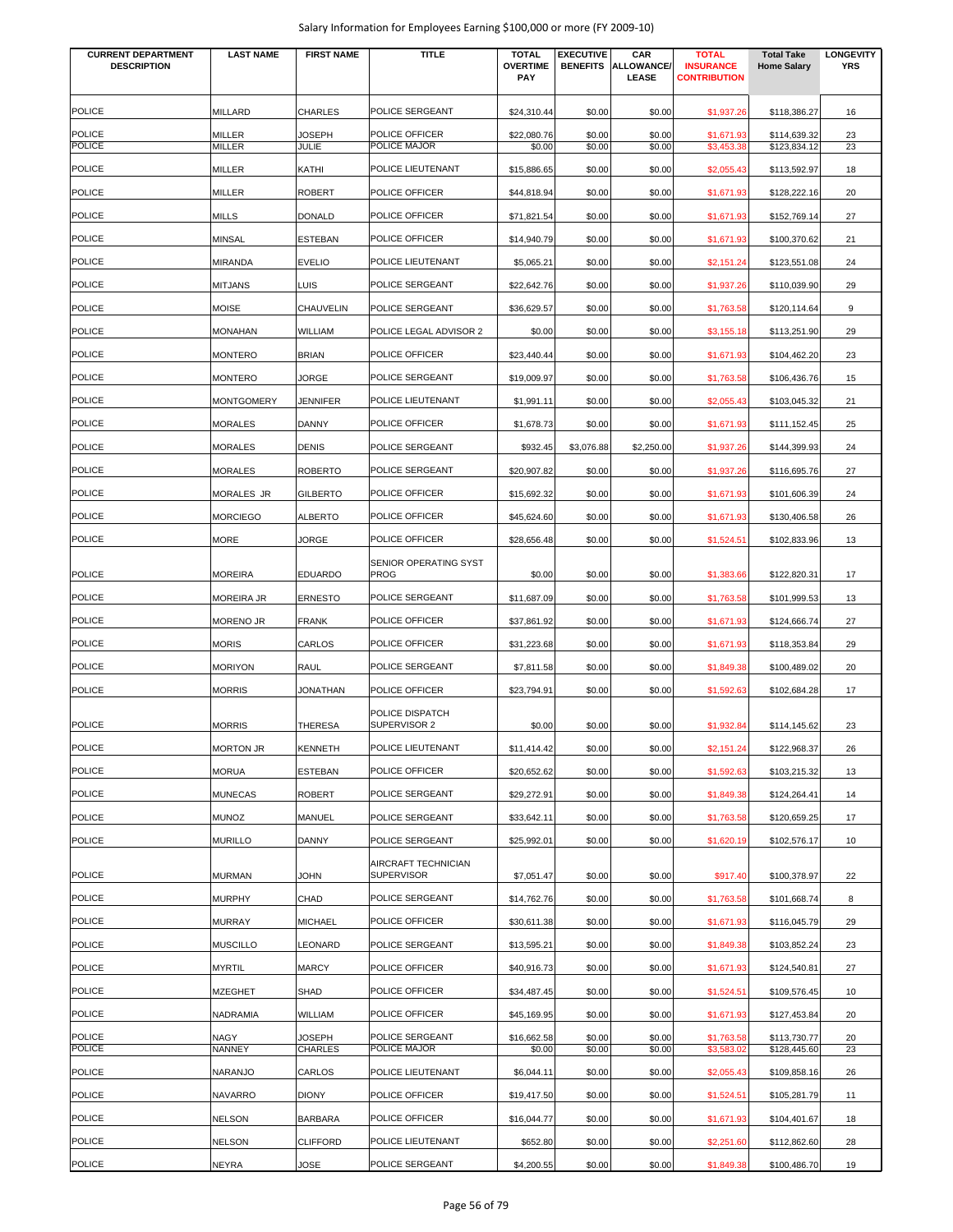| <b>CURRENT DEPARTMENT</b><br><b>DESCRIPTION</b> | <b>LAST NAME</b>               | <b>FIRST NAME</b> | <b>TITLE</b>                           | <b>TOTAL</b><br><b>OVERTIME</b><br>PAY | <b>EXECUTIVE</b><br><b>BENEFITS</b> | CAR<br><b>ALLOWANCE/</b><br>LEASE | <b>TOTAL</b><br><b>INSURANCE</b><br><b>CONTRIBUTION</b> | <b>Total Take</b><br><b>Home Salary</b> | <b>LONGEVITY</b><br><b>YRS</b> |
|-------------------------------------------------|--------------------------------|-------------------|----------------------------------------|----------------------------------------|-------------------------------------|-----------------------------------|---------------------------------------------------------|-----------------------------------------|--------------------------------|
| <b>POLICE</b>                                   | NOEL-PRATT                     | <b>DELMA</b>      | POLICE CAPTAIN                         | \$0.00                                 | \$0.00                              | \$0.00                            | \$2,455.05                                              | \$119,909.71                            | 17                             |
| <b>POLICE</b>                                   | <b>NUNEZ</b>                   | <b>JORGE</b>      | POLICE OFFICER                         | \$30,068.73                            | \$0.00                              | \$0.00                            | \$1,592.63                                              | \$109,070.85                            | 16                             |
| <b>POLICE</b>                                   | <b>NUNEZ</b>                   | RAUL              | POLICE LIEUTENANT                      | \$3,776.38                             | \$0.00                              | \$0.00                            | \$2,055.43                                              | \$104,460.47                            | 16                             |
| <b>POLICE</b>                                   | <b>NYE</b>                     | DALYN             | POLICE OFFICER                         | \$29,130.31                            | \$0.00                              | \$0.00                            | \$1,524.51                                              | \$106,944.34                            | 9                              |
| <b>POLICE</b>                                   | O NEILL                        | SHANE             | POLICE SERGEANT                        | \$20,296.08                            | \$0.00                              | \$0.00                            | \$1,763.58                                              | \$113,211.96                            | 19                             |
| <b>POLICE</b><br><b>POLICE</b>                  | <b>ODIO</b><br><b>ODONNELL</b> | JUAN<br>JAMES     | POLICE MAJOR<br>POLICE MAJOR           | \$0.00<br>\$0.00                       | \$0.00<br>\$0.00                    | \$0.00<br>\$0.00                  | \$3,693.75<br>\$3,583.02                                | \$133,174.55<br>\$127,170.60            | 29<br>28                       |
| <b>POLICE</b>                                   | <b>OGDEN</b>                   | SCOTT             | POLICE OFFICER                         |                                        |                                     |                                   |                                                         |                                         |                                |
| <b>POLICE</b>                                   | <b>OJEDA</b>                   | <b>AMADO</b>      | POLICE LIEUTENANT                      | \$33,784.76<br>\$846.87                | \$0.00<br>\$0.00                    | \$0.00<br>\$0.00                  | \$1,524.51<br>\$2,055.43                                | \$106,864.52<br>\$100,404.15            | 13<br>23                       |
| POLICE                                          | ORGANVIDEZ                     | <b>HERNAN</b>     | POLICE CAPTAIN                         | \$0.00                                 | \$0.00                              | \$0.00                            | \$2,455.05                                              | \$132,474.67                            | 25                             |
| POLICE                                          | <b>ORINSTEIN</b>               | EDWARD            | POLICE OFFICER                         | \$53,487.67                            | \$0.00                              | \$0.00                            | \$1,671.93                                              | \$132,569.53                            | 20                             |
| POLICE                                          | OTANO JR                       | PEDRO             | POLICE OFFICER                         | \$26,929.73                            | \$0.00                              | \$0.00                            |                                                         |                                         | 20                             |
| <b>POLICE</b>                                   |                                |                   |                                        |                                        |                                     |                                   | \$1,671.93                                              | \$117,493.43                            |                                |
|                                                 | <b>OWENS</b>                   | <b>FABIAN</b>     | POLICE OFFICER                         | \$2,578.14                             | \$0.00                              | \$0.00                            | \$1,268.80                                              | \$118,850.32                            | 7                              |
| <b>POLICE</b>                                   | <b>OWENS</b>                   | MICHAEL           | POLICE OFFICER                         | \$26,694.97                            | \$0.00                              | \$0.00                            | \$1,671.93                                              | \$110,062.57                            | 28                             |
| <b>POLICE</b>                                   | PACHECO                        | <b>GEORGE</b>     | POLICE OFFICER                         | \$33,215.75                            | \$0.00                              | \$0.00                            | \$1,524.51                                              | \$114,433.45                            | 14                             |
| <b>POLICE</b>                                   | <b>PADRON</b>                  | JULIO             | POLICE SERGEANT                        | \$62,778.73                            | \$0.00                              | \$0.00                            | \$1,937.26                                              | \$163,914.81                            | 29                             |
| <b>POLICE</b>                                   | <b>PALACIO</b>                 | <b>ALFREDO</b>    | POLICE OFFICER                         | \$29,376.56                            | \$0.00                              | \$0.00                            | \$1,592.63                                              | \$119,980.80                            | 15                             |
| <b>POLICE</b>                                   | <b>PALACIOS</b>                | <b>MIGUEL</b>     | POLICE LIEUTENANT                      | \$14,422.14                            | \$0.00                              | \$0.00                            | \$2,151.24                                              | \$125,065.08                            | 18                             |
| <b>POLICE</b>                                   | <b>PALMER</b>                  | ARNOLD            | POLICE LIEUTENANT                      | \$12,490.41                            | \$0.00                              | \$0.00                            | \$2,151.24                                              | \$112,576.02                            | 20                             |
| <b>POLICE</b>                                   | PALMER                         | ERIK              | POLICE LIEUTENANT                      | \$3,803.71                             | \$0.00                              | \$0.00                            | \$2,055.43                                              | \$103,027.00                            | 21                             |
| POLICE                                          | <b>PALMER</b>                  | <b>GABRIEL</b>    | <b>COMPUTER SERVICES MGR</b>           | \$0.00                                 | \$0.00                              | \$0.00                            | \$1,383.66                                              | \$130,339.17                            | 25                             |
| <b>POLICE</b>                                   | <b>PARKER</b>                  | <b>VERONICA</b>   | POLICE LIEUTENANT                      | \$15,008.58                            | \$0.00                              | \$0.00                            | \$2,151.24                                              | \$119,599.92                            | 22                             |
| <b>POLICE</b>                                   | <b>PASCUAL</b>                 | <b>MARCO</b>      | POLICE SERGEANT                        | \$14,752.76                            | \$0.00                              | \$0.00                            | \$1,849.38                                              | \$122,806.46                            | 23                             |
| <b>POLICE</b><br><b>POLICE</b>                  | PASLEY<br>PATTERSON JR         | NOVELL            | POLICE OFFICER<br><b>ASST DIR MDPD</b> | \$65,888.62<br>\$0.00                  | \$0.00<br>\$7,211.50                | \$0.00<br>\$0.00                  | \$1,671.93<br>\$4,668.71                                | \$146,795.12<br>\$174,050.45            | 29<br>25                       |
| <b>POLICE</b>                                   | <b>PEACOCK</b>                 | <b>DOUGLAS</b>    | POLICE SERGEANT                        | \$12,504.39                            | \$0.00                              | \$0.00                            | \$1,849.38                                              | \$111,797.50                            | 22                             |
| POLICE                                          | PEART                          | <b>RUPERTO</b>    | POLICE OFFICER                         | \$41,023.66                            | \$0.00                              | \$0.00                            | \$1,389.70                                              | \$112,934.12                            | 8                              |
| <b>POLICE</b>                                   | <b>PEART</b>                   | WAYNE             | POLICE OFFICER                         | \$40,964.38                            | \$0.00                              | \$0.00                            | \$1,671.93                                              | \$119,439.51                            | 20                             |
| <b>POLICE</b>                                   | PEAVEY                         | <b>TIMOTHY</b>    | POLICE LIEUTENANT                      | \$19,264.03                            | \$0.00                              | \$0.00                            | \$2,055.43                                              | \$125,478.18                            | 18                             |
| <b>POLICE</b>                                   | PEDRAJA                        |                   | POLICE OFFICER                         |                                        | \$0.00                              |                                   |                                                         |                                         |                                |
| <b>POLICE</b>                                   |                                | WILLIAM           |                                        | \$51,492.83                            |                                     | \$0.00                            | \$1,671.93                                              | \$134,468.35                            | 20                             |
|                                                 | PELLAND                        | <b>RICHARD</b>    | POLICE OFFICER                         | \$29,332.84                            | \$0.00                              | \$0.00                            | \$1,671.93                                              | \$108,355.86                            | 22                             |
| <b>POLICE</b>                                   | PEREZ                          | ALBERT            | POLICE OFFICER                         | \$11,746.90                            | \$0.00                              | \$0.00                            | \$1,671.93                                              | \$123,293.91                            | 23                             |
| POLICE                                          | PEREZ                          | <b>ANTONIO</b>    | POLICE LIEUTENANT                      | \$12,803.48                            | $-$149.20$                          | \$0.00                            | \$2,151.24                                              | \$130,843.16                            | 27                             |
| <b>POLICE</b>                                   | PEREZ                          | CARLOS            | POLICE OFFICER                         | \$24,642.09                            | \$0.00                              | \$0.00                            | \$1,524.51                                              | \$107,710.56                            | 13                             |
| <b>POLICE</b>                                   | PEREZ                          | <b>DULCE</b>      | MDPD HUMAN RESOURCES<br>MGR            | \$0.00                                 | \$0.00                              | \$0.00                            | \$2,922.07                                              | \$107,678.30                            | 38                             |
| <b>POLICE</b>                                   | PEREZ                          | ERNEST            | POLICE LIEUTENANT                      | \$739.37                               | \$0.00                              | \$0.00                            | \$2,055.43                                              | \$105,029.84                            | 27                             |
| <b>POLICE</b>                                   | PEREZ                          | <b>FRANCISCO</b>  | POLICE OFFICER                         | \$22,943.41                            | \$0.00                              | \$0.00                            | \$1,671.93                                              | \$101,659.65                            | 28                             |
| <b>POLICE</b>                                   | PEREZ                          | <b>HUMBERTO</b>   | POLICE SERGEANT                        | \$16,519.68                            | \$0.00                              | \$0.00                            | \$1,849.38                                              | \$115,100.22                            | 21                             |
| <b>POLICE</b>                                   | PEREZ                          | IVETTE            | POLICE OFFICER                         | \$28,567.95                            | \$0.00                              | \$0.00                            | \$1,592.63                                              | \$104,984.57                            | 16                             |
| <b>POLICE</b>                                   | PEREZ                          | JUAN              | POLICE CAPTAIN                         | \$0.00                                 | \$0.00                              | \$0.00                            | \$2,345.98                                              | \$112,811.23                            | 20                             |
| <b>POLICE</b>                                   | PEREZ                          | <b>JULIO</b>      | SENIOR OPERATING SYST<br><b>PROG</b>   | \$0.00                                 | \$0.00                              | \$0.00                            | \$1,383.66                                              | \$124,254.98                            | 21                             |
| <b>POLICE</b>                                   | PEREZ                          | LAZARO            | POLICE SERGEANT                        | \$8,866.93                             | \$0.00                              | \$0.00                            | \$1,849.38                                              | \$109,297.53                            | 21                             |
| <b>POLICE</b>                                   | PEREZ                          | LUIS              | POLICE OFFICER                         | \$41,968.39                            | $-$683.00$                          | \$0.00                            | \$1,671.93                                              | \$120,447.89                            | 30                             |
| <b>POLICE</b>                                   | PEREZ                          | <b>NANCY</b>      | POLICE BUREAU<br>COMMANDER             | \$9,785.00                             | \$0.00                              | \$0.00                            | \$2,556.44                                              | \$116,321.92                            | 24                             |
| <b>POLICE</b>                                   | PEREZ                          | <b>OSCAR</b>      | POLICE OFFICER                         | \$37,386.70                            | \$0.00                              | \$0.00                            | \$1,671.93                                              | \$123,847.98                            | 22                             |
| <b>POLICE</b>                                   | PEREZ                          | <b>ROBERT</b>     | POLICE SERGEANT                        | \$42,659.73                            | \$0.00                              | \$0.00                            | \$1,763.58                                              | \$133,865.96                            | 18                             |
| <b>POLICE</b>                                   | PEREZ                          | ROBERTO           | POLICE OFFICER                         | \$33,784.38                            | \$0.00                              | \$0.00                            | \$1,671.93                                              | \$118,693.60                            | 21                             |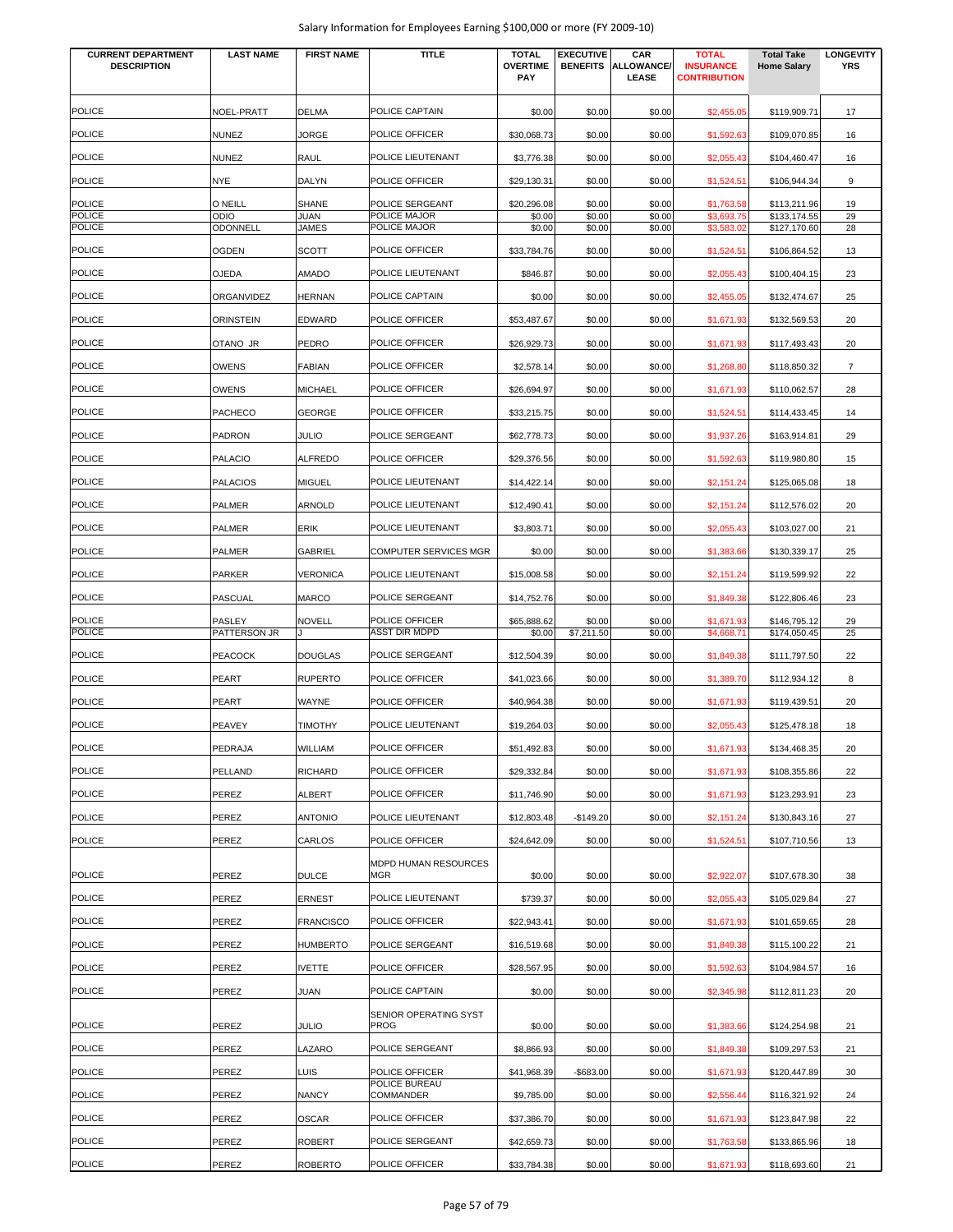| Salary Information for Employees Earning \$100,000 or more (FY 2009-10) |  |  |
|-------------------------------------------------------------------------|--|--|
|-------------------------------------------------------------------------|--|--|

| <b>CURRENT DEPARTMENT</b> | <b>LAST NAME</b> | <b>FIRST NAME</b> | <b>TITLE</b>                | <b>TOTAL</b>           | <b>EXECUTIVE</b> | CAR                 | <b>TOTAL</b>                            | <b>Total Take</b>  | <b>LONGEVITY</b> |
|---------------------------|------------------|-------------------|-----------------------------|------------------------|------------------|---------------------|-----------------------------------------|--------------------|------------------|
| <b>DESCRIPTION</b>        |                  |                   |                             | <b>OVERTIME</b><br>PAY | <b>BENEFITS</b>  | ALLOWANCE/<br>LEASE | <b>INSURANCE</b><br><b>CONTRIBUTION</b> | <b>Home Salary</b> | <b>YRS</b>       |
|                           |                  |                   |                             |                        |                  |                     |                                         |                    |                  |
| <b>POLICE</b>             | PETRAS JR        | <b>JOSEPH</b>     | POLICE SERGEANT             | \$37,692.00            | \$0.00           | \$0.00              | \$1,937.26                              | \$142,290.64       | 29               |
| <b>POLICE</b>             | PHILLIPS         | <b>MICHAEL</b>    | POLICE OFFICER              | \$13,187.78            | \$0.00           | \$0.00              | \$1,524.51                              | \$101,034.29       | 13               |
| <b>POLICE</b>             | PHILLIPS         | <b>ROBERT</b>     | POLICE OFFICER              | \$16,512.17            | \$0.00           | \$0.00              | \$1,524.5                               | \$105,219.82       | 10               |
| <b>POLICE</b>             | PICHIRILO        | <b>COSTABLE</b>   | POLICE OFFICER              | \$82,318.99            | \$0.00           | \$0.00              | \$1,592.63                              | \$165,683.51       | 16               |
| <b>POLICE</b>             | PIEDRA           | <b>OSCAR</b>      | POLICE OFFICER              | \$18,314.19            | \$0.00           | \$0.00              | \$1,671.93                              | \$110,794.59       | 21               |
| POLICE                    | PIERRE           | <b>CLOSEL</b>     | POLICE SERGEANT             | \$47,668.69            | \$0.00           | \$0.00              | \$1,763.58                              | \$141,331.99       | 13               |
| <b>POLICE</b>             | PIERRE LOUIS     | <b>MARC</b>       | POLICE SERGEANT             | \$17,093.77            | \$0.00           | \$0.00              | \$1,763.58                              | \$102,646.14       | 17               |
| <b>POLICE</b>             | PIJUAN           | <b>EDWARD</b>     | POLICE SERGEANT             | \$23,852.47            | \$0.00           | \$0.00              | \$1,937.26                              | \$134,079.78       | 28               |
| <b>POLICE</b>             | PIMENTEL         | <b>NIRSO</b>      | POLICE OFFICER              | \$71,314.28            | \$0.00           | \$0.00              | \$1,524.51                              | \$147,886.87       | 13               |
| <b>POLICE</b>             | PINEDA           | <b>JAVIER</b>     | POLICE OFFICER              | \$35,876.16            | \$0.00           | \$0.00              | \$1,524.51                              | \$112,959.33       | 13               |
| <b>POLICE</b>             | PLASENCIA        | SAIMA             | POLICE CAPTAIN              | \$0.00                 | \$0.00           | \$0.00              | \$2,573.35                              | \$130,835.78       | 24               |
| <b>POLICE</b>             | POLLAN           | <b>AUGUSTO</b>    | POLICE OFFICER              | \$14,745.54            | \$0.00           | \$0.00              | \$1,671.93                              | \$100,987.91       | 29               |
| <b>POLICE</b>             | POMES            | KIMET             | POLICE LIEUTENANT           | \$8,092.86             | \$0.00           | \$0.00              | \$2,151.24                              | \$112,686.30       | 26               |
| POLICE                    | PORTELA          | CARLOS            | POLICE SERGEANT             | \$19,755.13            | \$0.00           | \$0.00              | \$1,937.26                              | \$111,558.88       | 25               |
| <b>POLICE</b>             | PORTER           | <b>PATRICIA</b>   | POLICE OFFICER              |                        | \$0.00           |                     |                                         |                    | 15               |
|                           |                  |                   |                             | \$47,393.41            |                  | \$0.00              | \$1,592.63                              | \$132,099.37       |                  |
| <b>POLICE</b>             | POTTS            | <b>KENNETH</b>    | POLICE OFFICER              | \$14,274.00            | \$0.00           | \$0.00              | \$1,671.93                              | \$102,234.87       | 27               |
| <b>POLICE</b>             | <b>POVEDA</b>    | LUIS              | POLICE OFFICER              | \$29,752.58            | \$0.00           | \$0.00              | \$1,268.80                              | \$101,350.74       | 7                |
| <b>POLICE</b>             | PRELLEZO         | JAVIER            | POLICE OFFICER              | \$40,530.68            | \$0.00           | \$0.00              | \$1,671.93                              | \$126,174.09       | 25               |
| <b>POLICE</b>             | PRELLEZO         | JUAN              | POLICE SERGEANT             | \$15,273.65            | \$0.00           | \$0.00              | \$1,763.58                              | \$109,671.81       | 18               |
| <b>POLICE</b>             | QUINTERO         | <b>MILDRED</b>    | POLICE OFFICER              | \$47,496.13            | \$0.00           | \$0.00              | \$1,671.93                              | \$130,866.56       | 21               |
| <b>POLICE</b>             | QUIROZ           | <b>FLAVIO</b>     | POLICE LIEUTENANT           | \$5,158.56             | \$0.00           | \$0.00              | \$1,964.17                              | \$104,247.92       | 15               |
| <b>POLICE</b>             | RAFKY            | <b>BRIAN</b>      | POLICE LIEUTENANT           | \$2,531.88             | \$0.00           | \$0.00              | \$1,964.17                              | \$102,984.56       | 12               |
| <b>POLICE</b>             | RAJABALLEY       | <b>MAUREEN</b>    | COMMANDER MDPD INFO<br>SERV | \$0.00                 | \$0.00           | \$0.00              | \$3,718.11                              | \$132,725.89       | 21               |
| <b>POLICE</b>             | RAMIREZ          | JESUS             | POLICE LIEUTENANT           | \$3,908.10             | \$0.00           | \$0.00              | \$2,055.43                              | \$115,924.16       | 17               |
| <b>POLICE</b>             | RAMIREZ          | JOSE              | POLICE SERGEANT             |                        | \$0.00           |                     |                                         |                    | 20               |
|                           |                  |                   |                             | \$54,886.93            |                  | \$0.00              | \$1,937.26                              | \$149,924.39       |                  |
| <b>POLICE</b>             | RAMIREZ          | <b>VICTOR</b>     | POLICE DIVISION CHIEF       | \$0.00                 | \$0.00           | \$0.00              | \$3,950.24                              | \$142,581.84       | 24               |
| <b>POLICE</b>             | RAMIREZ III      | <b>ALFREDO</b>    | POLICE CAPTAIN              | \$0.00                 | \$0.00           | \$0.00              | \$2,345.98                              | \$114,634.26       | 15               |
| <b>POLICE</b>             | RAMOS            | <b>JOHN</b>       | POLICE LIEUTENANT           | \$6,048.35             | \$0.00           | \$0.00              | \$2,055.43                              | \$105,919.56       | 22               |
| <b>POLICE</b>             | RAMOS            | <b>JULIO</b>      | POLICE OFFICER              | \$22,434.37            | \$0.00           | \$0.00              | \$1,671.93                              | \$109,208.15       | 29               |
| <b>POLICE</b>             | RAMOS            | <b>MIRTHA</b>     | POLICE LIEUTENANT           | \$774.58               | \$0.00           | \$0.00              | \$2,055.43                              | \$100,715.04       | 13               |
| <b>POLICE</b>             | RAMOS            | ORLANDO           | POLICE OFFICER              | \$27,794.53            | \$0.00           | \$0.00              | \$1,524.51                              | \$103,398.54       | 14               |
| <b>POLICE</b>             | RANDALL          | <b>JUNE</b>       | POLICE DIVISION CHIEF       | \$0.00                 | \$0.00           | \$0.00              | \$4,190.75                              | \$149,513.37       | 10               |
| <b>POLICE</b>             | RAPHAEL          | <b>RICHARD</b>    | POLICE OFFICER              | \$47,385.44            | \$0.00           | \$0.00              | \$1,524.51                              | \$123,653.99       | 15               |
| <b>POLICE</b>             | RASMUSSEN        | <b>STEVEN</b>     | POLICE CAPTAIN              | \$0.00                 | \$0.00           | \$0.00              | \$2,693.73                              | \$135,569.98       | 23               |
| <b>POLICE</b>             | RAVELO           | <b>OSCAR</b>      | POLICE SERGEANT             | \$41,404.16            | \$0.00           | \$0.00              | \$1,763.58                              | \$135,907.68       | 18               |
| <b>POLICE</b>             | RAY              | <b>ANTHONY</b>    | POLICE OFFICER              | \$29,601.48            | \$0.00           | \$0.00              | \$1,524.51                              | \$105,454.83       | 11               |
| <b>POLICE</b>             | <b>REBOZO</b>    | <b>RONALD</b>     | POLICE CAPTAIN              | \$0.00                 | \$0.00           | \$0.00              | \$2,455.05                              | \$122,701.43       | 16               |
| <b>POLICE</b>             | REDDY            | JAMES             | POLICE OFFICER              | \$16,488.98            | \$0.00           | \$0.00              | \$1,671.93                              | \$101,607.38       | 30               |
| <b>POLICE</b>             | REDMON-JONES     | <b>KIMBERLY</b>   | POLICE LEGAL ADVISOR 1      | \$0.00                 | \$0.00           | \$0.00              | \$2,955.38                              | \$108,588.28       | 11               |
| <b>POLICE</b>             | REED             | <b>FLOYD</b>      | POLICE OFFICER              | \$20,429.52            | \$0.00           | \$0.00              | \$1,671.93                              | \$110,819.36       | 25               |
| POLICE                    | REEVES           | PETRA             | POLICE SERGEANT             | \$6,905.91             | \$0.00           | \$0.00              | \$1,763.58                              | \$113,942.65       | 11               |
| <b>POLICE</b>             | REGO             | <b>FRANCISCO</b>  | POLICE OFFICER              | \$3,360.89             | \$0.00           | \$0.00              | \$1,671.93                              | \$104,775.90       | 27               |
| <b>POLICE</b>             | REGUERA JR       | <b>ROGELIO</b>    | POLICE SERGEANT             | \$10,889.15            | \$0.00           | \$0.00              | \$1,849.38                              | \$102,407.18       | 18               |
| <b>POLICE</b>             | REICHE           | <b>MARC</b>       | POLICE OFFICER              | \$30,692.60            | \$0.00           | \$0.00              | \$1,592.63                              | \$109,338.49       | 17               |
| <b>POLICE</b>             | REINOSO          | CARLE             | POLICE OFFICER              | \$36,802.61            | \$0.00           | \$0.00              | \$1,524.51                              | \$124,427.75       | 13               |
| <b>POLICE</b>             | REMLEY           | <b>REX</b>        | POLICE LIEUTENANT           | \$0.00                 | \$0.00           | \$0.00              | \$2,251.60                              | \$114,906.44       | 28               |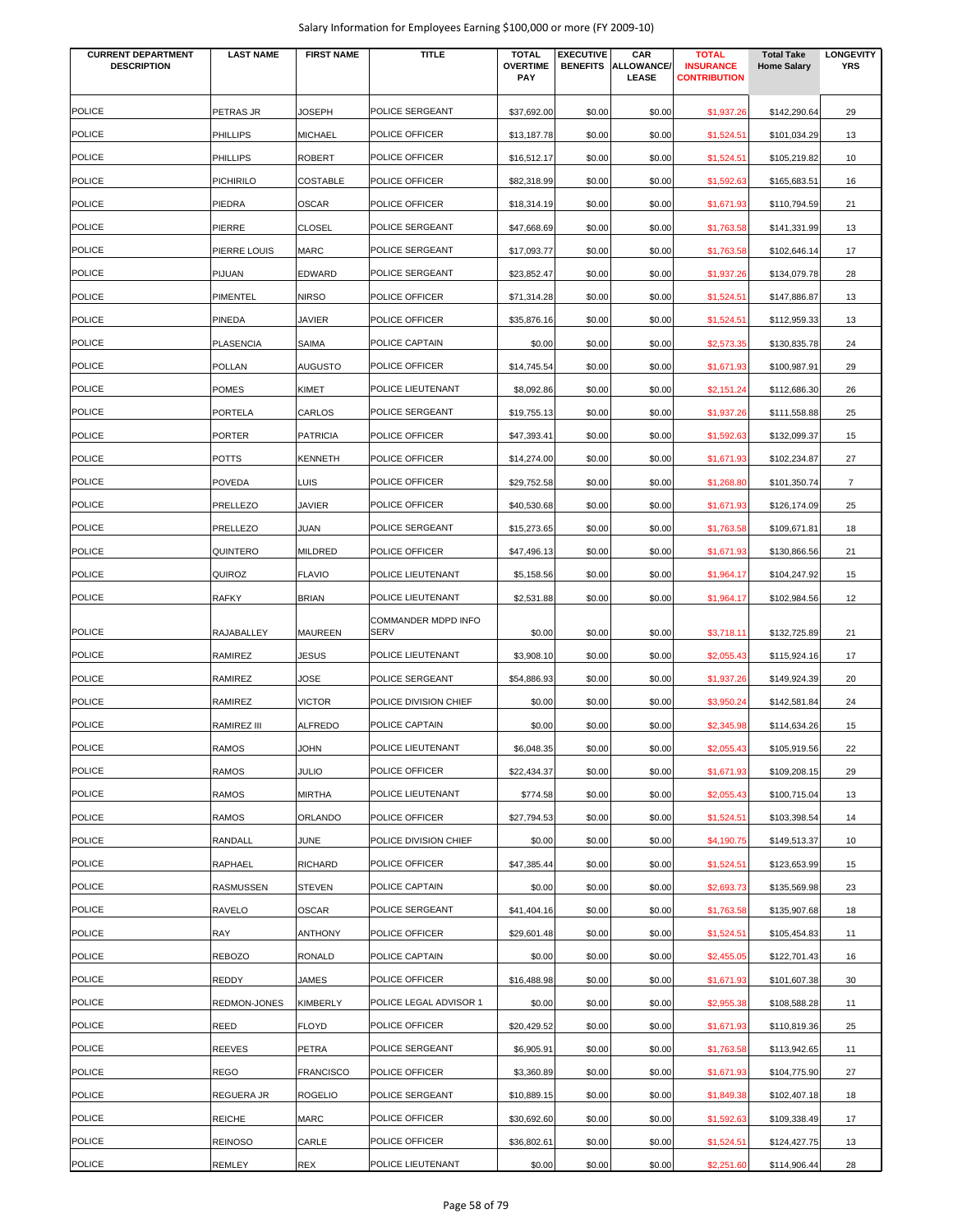| Salary Information for Employees Earning \$100,000 or more (FY 2009-10) |  |  |
|-------------------------------------------------------------------------|--|--|
|-------------------------------------------------------------------------|--|--|

| <b>CURRENT DEPARTMENT</b><br><b>DESCRIPTION</b> | <b>LAST NAME</b>        | <b>FIRST NAME</b>                 | <b>TITLE</b>                      | <b>TOTAL</b><br><b>OVERTIME</b><br>PAY | <b>EXECUTIVE</b><br><b>BENEFITS</b> | CAR<br>ALLOWANCE/<br><b>LEASE</b> | <b>TOTAL</b><br><b>INSURANCE</b><br><b>CONTRIBUTION</b> | <b>Total Take</b><br><b>Home Salary</b> | <b>LONGEVITY</b><br><b>YRS</b> |
|-------------------------------------------------|-------------------------|-----------------------------------|-----------------------------------|----------------------------------------|-------------------------------------|-----------------------------------|---------------------------------------------------------|-----------------------------------------|--------------------------------|
| <b>POLICE</b>                                   | RESKO                   | <b>JENNEFER</b>                   | POLICE SERGEANT                   | \$14,441.71                            | \$0.00                              | \$0.00                            | \$1,937.26                                              | \$100,546.69                            | 25                             |
| <b>POLICE</b>                                   | RICELLI                 | LEONARD                           | POLICE SERGEANT                   | \$25,358.79                            | \$0.00                              | \$0.00                            | \$1,849.38                                              | \$112,162.81                            | 19                             |
| <b>POLICE</b>                                   | RICHARDS                | DAVID                             | POLICE OFFICER                    | \$26,620.38                            | \$0.00                              | \$0.00                            | \$1,671.93                                              | \$107,147.40                            | 23                             |
| <b>POLICE</b>                                   | RICHARDSON              | WILLIAM                           | POLICE SERGEANT                   | \$68,546.02                            | \$0.00                              | \$0.00                            | \$1,937.26                                              | \$164,553.05                            | 27                             |
| <b>POLICE</b>                                   | <b>RICHMAN</b>          | <b>JEFFREY</b>                    | POLICE OFFICER                    | \$30,042.30                            | \$0.00                              | \$0.00                            | \$1,592.63                                              | \$103,787.49                            | 15                             |
| <b>POLICE</b>                                   | rifkin                  | <b>DONALD</b>                     | POLICE CAPTAIN                    | \$0.00                                 | \$0.00                              | \$0.00                            | \$2,693.73                                              | \$137,521.16                            | 29                             |
| <b>POLICE</b>                                   | <b>RIGSBY</b>           | <b>TAMMY</b>                      | POLICE SERGEANT                   | \$26,059.56                            | \$0.00                              | \$0.00                            | \$1,937.26                                              | \$128,436.52                            | 22                             |
| <b>POLICE</b>                                   | RIOBE JR                | <b>HAROLD</b>                     | POLICE OFFICER                    | \$26,644.14                            | \$0.00                              | \$0.00                            | \$1,524.51                                              | \$102,966.15                            | 9                              |
| <b>POLICE</b>                                   | RIPPLE                  | <b>JEFFREY</b>                    | POLICE OFFICER                    | \$12,353.56                            | \$0.00                              | \$0.00                            | \$1,671.93                                              | \$102,417.69                            | 28                             |
| <b>POLICE</b>                                   | risk II                 | WILLIAM                           | POLICE SERGEANT                   | \$14,444.98                            | \$0.00                              | \$0.00                            | \$1,763.58                                              | \$118,515.65                            | 19                             |
| <b>POLICE</b>                                   | RIVAS                   | <b>RIGOBERTO</b>                  | POLICE SERGEANT                   | \$17,450.21                            | \$0.00                              | \$0.00                            | \$1,937.26                                              | \$109,704.97                            | 25                             |
| <b>POLICE</b>                                   | RIVERA                  | <b>FRANK</b>                      | POLICE OFFICER                    | \$19,969.33                            | \$0.00                              | \$0.00                            | \$1,671.93                                              | \$120,135.64                            | 23                             |
| <b>POLICE</b>                                   | RIVERA                  | <b>MAURICIO</b>                   | POLICE LIEUTENANT                 | \$73,210.74                            | \$0.00                              | \$0.00                            | \$2,055.43                                              | \$174,357.26                            | 15                             |
| <b>POLICE</b>                                   | RIVERA                  | <b>RAYMOND</b>                    | POLICE OFFICER                    | \$17,490.94                            | \$0.00                              | \$0.00                            | \$1,671.93                                              | \$117,248.32                            | 28                             |
| <b>POLICE</b>                                   |                         |                                   | POLICE LIEUTENANT                 |                                        |                                     |                                   |                                                         |                                         |                                |
|                                                 | RIVERASOTO              | <b>NELSON</b>                     |                                   | \$50,814.47                            | \$0.00                              | \$0.00                            | \$2,055.43                                              | \$145,220.61                            | 21                             |
| <b>POLICE</b>                                   | RIVERS                  | <b>DANIEL</b>                     | POLICE OFFICER                    | \$31,825.46                            | \$0.00                              | \$0.00                            | \$1,671.93                                              | \$112,925.89                            | 27                             |
| <b>POLICE</b>                                   | RIZO                    | TONY                              | POLICE OFFICER                    | \$26,165.39                            | \$0.00                              | \$0.00                            | \$1,671.93                                              | \$103,434.53                            | 18                             |
| <b>POLICE</b>                                   | ROBAINAS                | LUIS                              | POLICE OFFICER                    | \$25,297.33                            | \$0.00                              | \$0.00                            | \$1,671.93                                              | \$109,996.21                            | 19                             |
| <b>POLICE</b>                                   | ROBERT                  | JON                               | POLICE OFFICER                    | \$23,902.31                            | \$0.00                              | \$0.00                            | \$1,524.51                                              | \$108,082.16                            | 9                              |
| <b>POLICE</b>                                   | ROBERTSON               | <b>RAYMOND</b>                    | POLICE OFFICER                    | \$15,795.48                            | \$0.00                              | \$0.00                            | \$1,592.63                                              | \$101,925.15                            | 17                             |
| <b>POLICE</b>                                   | ROBIN                   | <b>DILLIAN</b>                    | POLICE LIEUTENANT                 | \$7,278.75                             | \$0.00                              | \$0.00                            | \$2,151.24                                              | \$117,133.21                            | 20                             |
| <b>POLICE</b>                                   | ROBLES                  | JERRY                             | POLICE OFFICER                    | \$25,973.26                            | \$0.00                              | \$0.00                            | \$1,524.51                                              | \$101,085.77                            | 10                             |
| POLICE                                          | ROCK                    | DARIN                             | POLICE CAPTAIN                    | \$0.00                                 | \$0.00                              | \$0.00                            | \$2,455.05                                              | \$124,781.96                            | 29                             |
| <b>POLICE</b>                                   | <b>RODRIGUEZ</b>        | AARON                             | POLICE OFFICER                    | \$41,071.12                            | \$0.00                              | \$0.00                            | \$1,592.63                                              | \$116,016.07                            | 14                             |
| <b>POLICE</b>                                   | RODRIGUEZ               | <b>ALBERTO</b>                    | POLICE SERGEANT                   | \$17,338.59                            | \$0.00                              | \$0.00                            | \$1,849.38                                              | \$103,051.80                            | 20                             |
| <b>POLICE</b>                                   | <b>RODRIGUEZ</b>        | <b>ALEJANDRO</b>                  | POLICE OFFICER                    | \$24,844.28                            | \$0.00                              | \$0.00                            | \$1,671.93                                              | \$103,602.72                            | 27                             |
| <b>POLICE</b>                                   | <b>RODRIGUEZ</b>        | <b>ANTHONY</b>                    | POLICE OFFICER                    | \$43,296.94                            | \$0.00                              | \$0.00                            | \$1,671.93                                              | \$123,459.25                            | 20                             |
| <b>POLICE</b>                                   | RODRIGUEZ               | <b>ANTHONY</b>                    | POLICE SERGEANT                   | \$11,639.43                            | \$0.00                              | \$0.00                            | \$1,763.58                                              | \$102,190.49                            | 16                             |
| <b>POLICE</b>                                   | RODRIGUEZ               | <b>ANTONIO</b>                    | POLICE LIEUTENANT                 | \$9,382.57                             | \$0.00                              | \$0.00                            | \$2,055.43                                              | \$112,460.79                            | 18                             |
| <b>POLICE</b>                                   | <b>RODRIGUEZ</b>        | ARIEL                             | POLICE SERGEANT                   | \$29,610.45                            | \$0.00                              | \$0.00                            | \$1,937.26                                              | \$125,122.61                            | 26                             |
| <b>POLICE</b>                                   | RODRIGUEZ               | <b>ERNESTO</b>                    | POLICE LIEUTENANT                 | \$8,275.20                             | \$0.00                              | \$0.00                            | \$2,055.43                                              | \$117,991.17                            | 23                             |
| <b>POLICE</b>                                   | <b>RODRIGUEZ</b>        | <b>GABRIEL</b>                    | POLICE OFFICER                    | \$24,974.45                            | \$0.00                              | \$0.00                            | \$1,592.63                                              | \$102,894.94                            | 15                             |
| <b>POLICE</b>                                   | <b>RODRIGUEZ</b>        | <b>HIRAM</b>                      | POLICE LIEUTENANT                 | \$44,168.27                            | \$0.00                              | \$0.00                            | \$2,151.24                                              | \$160,636.00                            | 22                             |
| <b>POLICE</b>                                   | RODRIGUEZ               | <b>IVAN</b>                       | POLICE LIEUTENANT                 | \$1,698.04                             | \$0.00                              | \$0.00                            | \$2,151.24                                              | \$114,803.99                            | 27                             |
| <b>POLICE</b>                                   | RODRIGUEZ               | JORGE                             | POLICE SERGEANT                   | \$27,078.05                            | \$0.00                              | \$0.00                            | \$1,849.38                                              | \$122,452.15                            | 19                             |
| <b>POLICE</b>                                   | <b>RODRIGUEZ</b>        | JORGE                             | POLICE OFFICER                    | \$52,191.38                            | \$0.00                              | \$0.00                            | \$1,671.93                                              | \$139,715.98                            | 23                             |
| <b>POLICE</b>                                   | RODRIGUEZ               | JUAN                              | POLICE OFFICER                    | \$36,030.33                            | \$0.00                              | \$0.00                            | \$1,524.51                                              | \$107,945.43                            | 13                             |
| <b>POLICE</b>                                   | RODRIGUEZ               | LUIS                              | POLICE OFFICER                    | \$19,679.13                            | \$0.00                              | \$0.00                            | \$1,671.93                                              | \$102,060.48                            | 26                             |
| <b>POLICE</b>                                   | RODRIGUEZ               | <b>NELSON</b>                     | POLICE SERGEANT                   | \$9,019.35                             | \$0.00                              | \$0.00                            | \$1,937.26                                              | \$103,140.37                            | 28                             |
| <b>POLICE</b>                                   | RODRIGUEZ               | <b>RICARDO</b>                    | POLICE OFFICER                    | \$45,506.94                            | \$0.00                              | \$0.00                            | \$1,671.93                                              | \$143,373.21                            | 28                             |
| <b>POLICE</b>                                   | RODRIGUEZ               | <b>RICARDO</b>                    | POLICE LIEUTENANT                 | \$1,262.83                             | \$0.00                              | \$0.00                            | \$2,055.43                                              | \$100,104.20                            | 14                             |
| <b>POLICE</b>                                   | <b>RODRIGUEZ</b>        | <b>RONALD</b>                     | POLICE SERGEANT                   | \$17,931.76                            | \$0.00                              | \$0.00                            | \$1,763.58                                              | \$102,599.98                            | 17                             |
|                                                 |                         |                                   | <b>SENIOR SYSTEMS</b>             |                                        |                                     |                                   |                                                         |                                         |                                |
| <b>POLICE</b>                                   | RODRIGUEZ DEL REMICHAEL |                                   | ANALYST/PROG                      | \$0.00                                 | \$0.00                              | \$0.00                            | \$1,203.42                                              | \$113,378.94                            | 27                             |
| <b>POLICE</b>                                   | ROGERS                  | JOSHUA                            | POLICE OFFICER                    | \$18,470.83                            | \$0.00                              | \$0.00                            | \$1,524.51                                              | \$109,711.60                            | 11                             |
| <b>POLICE</b><br><b>POLICE</b>                  | ROIG JR<br>ROJAS        | <b>FRANKLIN</b><br><b>ANTONIO</b> | POLICE SERGEANT<br>POLICE OFFICER | \$21,665.24<br>\$55,637.38             | \$0.00<br>\$0.00                    | \$0.00<br>\$0.00                  | \$1,763.58<br>\$1,524.51                                | \$104,153.99<br>\$136,747.11            | 16<br>17                       |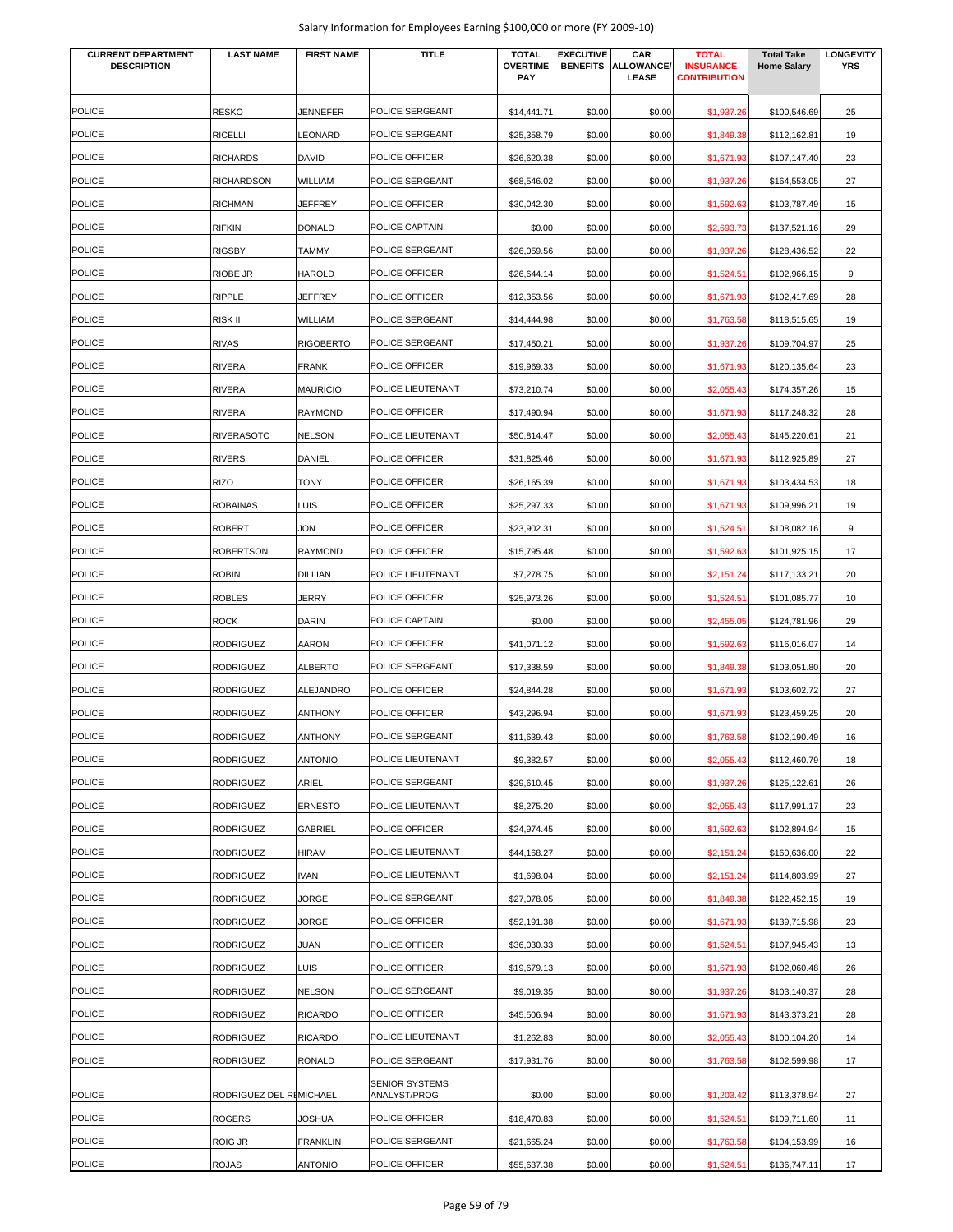| Salary Information for Employees Earning \$100,000 or more (FY 2009-10) |  |  |
|-------------------------------------------------------------------------|--|--|
|-------------------------------------------------------------------------|--|--|

| <b>CURRENT DEPARTMENT</b><br><b>DESCRIPTION</b> | <b>LAST NAME</b>   | <b>FIRST NAME</b> | <b>TITLE</b>                | <b>TOTAL</b><br><b>OVERTIME</b> | <b>EXECUTIVE</b><br><b>BENEFITS</b> | CAR<br>ALLOWANCE/ | <b>TOTAL</b><br><b>INSURANCE</b> | <b>Total Take</b><br><b>Home Salary</b> | <b>LONGEVITY</b><br><b>YRS</b> |
|-------------------------------------------------|--------------------|-------------------|-----------------------------|---------------------------------|-------------------------------------|-------------------|----------------------------------|-----------------------------------------|--------------------------------|
|                                                 |                    |                   |                             | PAY                             |                                     | <b>LEASE</b>      | <b>CONTRIBUTION</b>              |                                         |                                |
| <b>POLICE</b>                                   | <b>ROMAGNI</b>     | <b>THOMAS</b>     | POLICE OFFICER              | \$60,486.46                     | \$0.00                              | \$0.00            | \$1,671.93                       | \$146,901.36                            | 28                             |
| <b>POLICE</b>                                   | ROMAN              | CARLOS            | POLICE OFFICER              | \$19.621.59                     | \$0.00                              | \$0.00            | \$1,524.51                       | \$102,068.85                            | 11                             |
| <b>POLICE</b>                                   | ROMERO             | JORGE             | POLICE OFFICER              | \$9,466.63                      | \$0.00                              | \$0.00            | \$1,671.93                       | \$107,856.72                            | 22                             |
| <b>POLICE</b>                                   | ROQUE              | <b>OSCAR</b>      | POLICE OFFICER              | \$27,244.48                     | \$0.00                              | \$0.00            | \$1,671.93                       | \$111,448.32                            | 26                             |
| <b>POLICE</b>                                   | ROSADO             | <b>JOSEPH</b>     | POLICE SERGEANT             | \$5,188.34                      | \$0.00                              | \$0.00            | \$1,937.26                       | \$104,254.87                            | 29                             |
| <b>POLICE</b>                                   | ROSARIO            | CARLOS            | POLICE SERGEANT             | \$9,562.81                      | \$0.00                              | \$0.00            | \$1,763.58                       | \$100,419.30                            | 13                             |
| <b>POLICE</b>                                   | <b>ROSARIO</b>     | <b>GILBERTO</b>   | POLICE SERGEANT             | \$13,270.17                     | \$0.00                              | \$0.00            | \$1,849.38                       | \$108,869.83                            | 20                             |
| <b>POLICE</b>                                   | ROSARIO            | <b>RAYMOND</b>    | POLICE OFFICER              | \$16,596.19                     | \$0.00                              | \$0.00            | \$1,592.63                       | \$104,752.25                            | 15                             |
| <b>POLICE</b>                                   | ROSELLO            | <b>FRANCISCO</b>  | POLICE OFFICER              | \$41,220.46                     | \$0.00                              | \$0.00            | \$1,524.5                        | \$114,910.51                            | 10                             |
| <b>POLICE</b>                                   | ROSELLO            | <b>HECTOR</b>     | POLICE SERGEANT             | \$7,429.96                      | \$0.00                              | \$0.00            | \$1,849.38                       | \$103,011.09                            | 23                             |
| <b>POLICE</b>                                   | ROSERO             | CARLOS            | POLICE OFFICER              | \$28,806.97                     | \$0.00                              | \$0.00            | \$1,671.93                       | \$111,147.20                            | 28                             |
| <b>POLICE</b>                                   | ROSS               | JEFFREY           | POLICE OFFICER              | \$34,341.79                     | \$0.00                              | \$0.00            | \$1,671.93                       | \$124,557.23                            | 28                             |
| <b>POLICE</b>                                   | ROSSMAN            | ERIC              | POLICE LIEUTENANT           | \$1,019.97                      | \$0.00                              | \$0.00            | \$2,151.24                       | \$118,805.89                            | 25                             |
| <b>POLICE</b>                                   | ROUNDTREE          | <b>DERRICK</b>    | POLICE SERGEANT             | \$17,424.14                     | \$0.00                              | \$0.00            | \$1,937.26                       | \$135,713.97                            | 29                             |
| <b>POLICE</b>                                   | ROUNDTREE          | <b>TONJA</b>      | POLICE OFFICER              | \$34,963.47                     | \$0.00                              | \$0.00            | \$1,671.93                       | \$126,069.93                            | 23                             |
| <b>POLICE</b>                                   | ROUSSEAU           | CARL              | POLICE OFFICER              | \$35,228.47                     | \$0.00                              | \$0.00            | \$1,524.51                       | \$107,075.57                            | 14                             |
| <b>POLICE</b>                                   | ROX                | <b>BABETTE</b>    | POLICE SERGEANT             | \$25,521.02                     | \$0.00                              | \$0.00            | \$1,763.58                       | \$110,011.10                            | 9                              |
| <b>POLICE</b>                                   | RUANO              | JUAN              | POLICE OFFICER              | \$36,768.91                     | \$0.00                              | \$0.00            | \$1,671.93                       | \$120,910.78                            | 23                             |
| <b>POLICE</b>                                   | RUDY               | CATHERINE         | POLICE LIEUTENANT           | \$1,922.18                      | \$0.00                              | \$0.00            | \$2,151.24                       | \$110,119.65                            | 25                             |
| <b>POLICE</b>                                   | <b>RUESGA</b>      | <b>EDUARDO</b>    | POLICE SERGEANT             | \$27,092.92                     | \$0.00                              | \$0.00            | \$1,849.38                       | \$126,821.59                            | 18                             |
| <b>POLICE</b>                                   | RUESGA             | <b>SERGIO</b>     | POLICE OFFICER              | \$29,966.30                     | \$0.00                              | \$0.00            | \$1,671.93                       | \$110,865.19                            | 21                             |
| <b>POLICE</b>                                   | <b>RUFFNER</b>     | <b>HAROLD</b>     | POLICE OFFICER              | \$38,786.08                     | \$0.00                              | \$0.00            | \$1,671.93                       | \$134,955.83                            | 37                             |
| POLICE                                          | RUIZ               | JANEL             | POLICE SERGEANT             | \$28,489.62                     | \$0.00                              | \$0.00            | \$1,763.58                       | \$111,816.56                            | 14                             |
| POLICE                                          | RUIZ               | JAVIER            | POLICE SERGEANT             | \$18,825.32                     | \$0.00                              | \$0.00            | \$1,763.58                       | \$107,036.23                            | 14                             |
| <b>POLICE</b>                                   | RUIZ               | <b>REINALDO</b>   | POLICE SERGEANT             | \$37,045.95                     | \$0.00                              | \$0.00            | \$1,937.26                       | \$138,023.47                            | 27                             |
| <b>POLICE</b>                                   | RUTLEDGE           | <b>CHRISTOPH</b>  | POLICE OFFICER              | \$44,824.69                     | \$0.00                              | \$0.00            | \$1,592.63                       | \$131,512.02                            | 13                             |
| <b>POLICE</b>                                   | RYAN               | <b>JOHN</b>       | POLICE SERGEANT             | \$21,160.51                     | \$0.00                              | \$0.00            | \$1,937.26                       | \$117,163.81                            | 20                             |
| <b>POLICE</b>                                   | SABEL              | <b>JONATHAN</b>   | POLICE OFFICER              | \$48,433.74                     | \$0.00                              | \$0.00            | \$1,524.51                       | \$126,788.00                            | 13                             |
| <b>POLICE</b>                                   | SACRAMENTO         | <b>HENRY</b>      | POLICE SERGEANT             | \$23,836.92                     | \$0.00                              | \$0.00            | \$1,763.58                       | \$113,239.68                            | 14                             |
| <b>POLICE</b>                                   | SALERNO            | <b>THOMAS</b>     | POLICE SERGEANT             | \$41,664.73                     | \$0.00                              | \$0.00            | \$1,937.26                       | \$144,742.28                            | 29                             |
| <b>POLICE</b>                                   | <b>SALMON ROLL</b> | <b>CHRISTINE</b>  | POLICE SERGEANT             | \$6,999.31                      | \$0.00                              | \$0.00            | \$1,937.26                       | \$105,242.12                            | 21                             |
| <b>POLICE</b>                                   | SAN MARTIN         | <b>HUGO</b>       | POLICE OFFICER              | \$67,000.40                     | \$0.00                              | \$0.00            | \$1,671.93                       | \$147,105.58                            | 28                             |
| POLICE                                          | SANCHEZ            | <b>ALAIN</b>      | POLICE LIEUTENANT           | \$1,602.88                      | \$0.00                              | \$0.00            | \$2,055.43                       | \$105,087.29                            | 13                             |
| <b>POLICE</b>                                   | SANCHEZ            | AVIEL             | POLICE LIEUTENANT           | \$8,025.63                      | \$0.00                              | \$0.00            | \$2,055.43                       | \$104,567.78                            | 16                             |
| <b>POLICE</b>                                   | SANCHEZ            | CARLOS            | POLICE OFFICER              | \$48,321.54                     | \$0.00                              | \$0.00            | \$1,671.93                       | \$139,446.93                            | 25                             |
| <b>POLICE</b>                                   | SANCHEZ            | <b>CHRISTOPH</b>  | POLICE OFFICER              | \$13,845.83                     | \$0.00                              | \$0.00            | \$1,328.08                       | \$105,600.99                            | 8                              |
| <b>POLICE</b>                                   | SANCHEZ            | <b>EDGARDO</b>    | COMP SERVICES SENIOR<br>MGR | \$0.00                          | \$0.00                              | \$0.00            | \$3,412.92                       | \$123,586.75                            | 18                             |
| <b>POLICE</b>                                   | SANCHEZ            | <b>LUCIANO</b>    | POLICE OFFICER              | \$34,851.57                     | \$0.00                              | \$0.00            | \$1,671.93                       | \$132,302.49                            | 30                             |
| <b>POLICE</b>                                   | SANCHEZ            | <b>MARIO</b>      | POLICE SERGEANT             | \$12,954.74                     | \$0.00                              | \$0.00            | \$1,937.26                       | \$125,626.01                            | 23                             |
| <b>POLICE</b>                                   | SANCHEZ            | <b>ORESTES</b>    | POLICE OFFICER              | \$60,105.15                     | \$0.00                              | \$0.00            | \$1,524.51                       | \$138,143.21                            | 14                             |
| <b>POLICE</b>                                   | SANCHEZ            | WILBERT           | POLICE OFFICER              | \$55,979.11                     | \$0.00                              | \$0.00            | \$1,389.70                       | \$126,210.41                            | 9                              |
| <b>POLICE</b>                                   | SANFILIPPO         | PHILIP            | POLICE OFFICER              | \$16,597.48                     | \$0.00                              | \$0.00            | \$1,671.93                       | \$101,237.95                            | 29                             |
| <b>POLICE</b>                                   | SANTANA            | <b>BIBIANA</b>    | POLICE CAPTAIN              | \$0.00                          | \$0.00                              | \$0.00            | \$2,455.05                       | \$104,721.97                            | 20                             |
| <b>POLICE</b>                                   | SANTANA            | JUAN              | POLICE DIVISION CHIEF       | \$0.00                          | \$0.00                              | \$0.00            | \$3,583.02                       | \$128,470.60                            | 27                             |
| <b>POLICE</b>                                   | SANTE              | <b>SUZANNE</b>    | POLICE SERGEANT             | \$11,331.30                     | \$0.00                              | \$0.00            | \$1,937.26                       | \$109,799.79                            | 20                             |
| <b>POLICE</b>                                   | SANTIAGO           | JOSE              | POLICE OFFICER              | \$29,561.79                     | \$0.00                              | \$0.00            | \$1,592.63                       | \$121,369.85                            | 17                             |
| <b>POLICE</b>                                   | SANTOS             | <b>MICHAEL</b>    | POLICE SERGEANT             | \$60,941.75                     | \$0.00                              | \$0.00            | \$1,937.26                       | \$160,379.18                            | 28                             |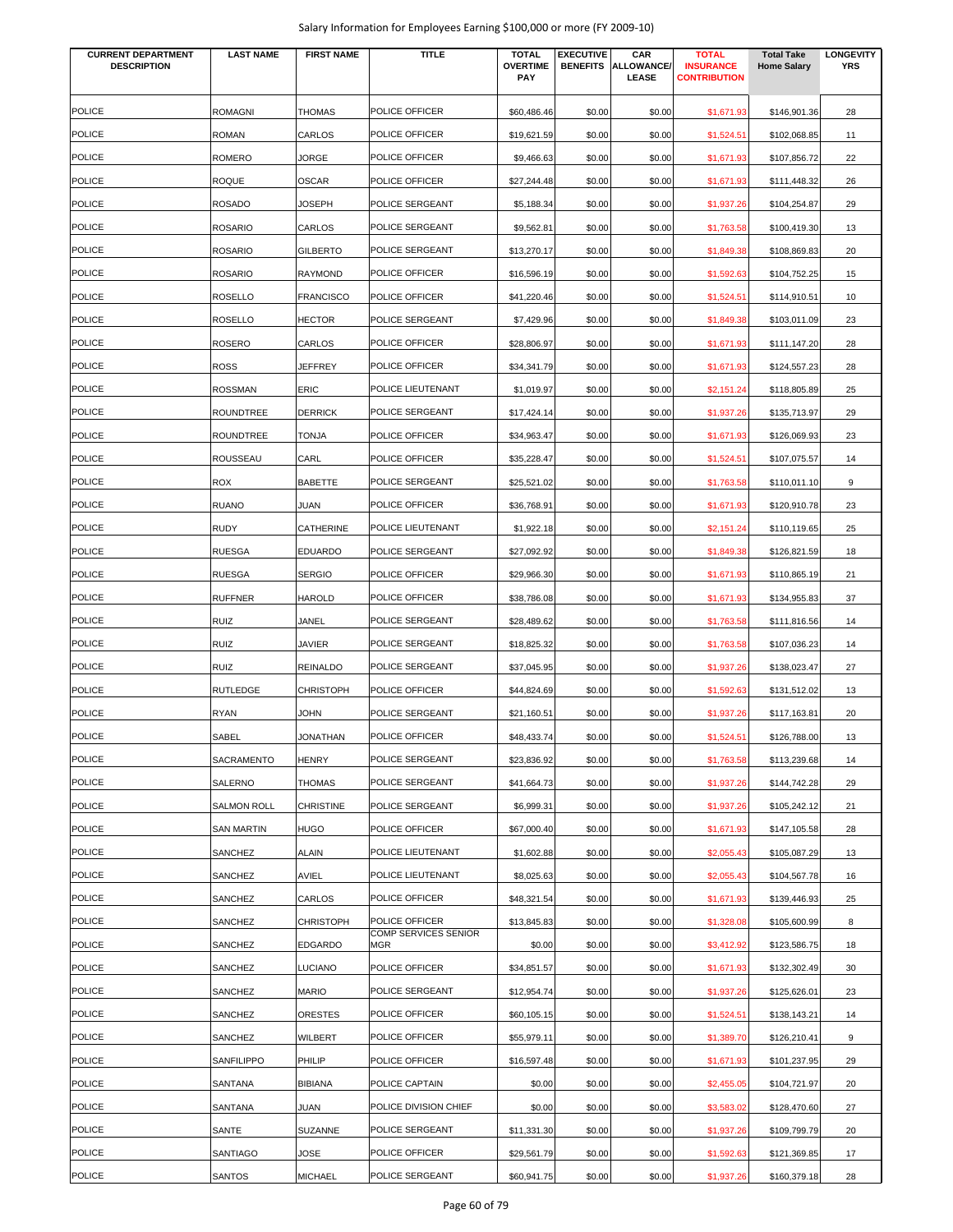| <b>CURRENT DEPARTMENT</b><br><b>DESCRIPTION</b> | <b>LAST NAME</b>             | <b>FIRST NAME</b>     | <b>TITLE</b>                          | <b>TOTAL</b><br><b>OVERTIME</b><br><b>PAY</b> | <b>EXECUTIVE</b><br><b>BENEFITS</b> | CAR<br>ALLOWANCE/<br><b>LEASE</b> | <b>TOTAL</b><br><b>INSURANCE</b><br><b>CONTRIBUTION</b> | <b>Total Take</b><br><b>Home Salary</b> | <b>LONGEVITY</b><br><b>YRS</b> |
|-------------------------------------------------|------------------------------|-----------------------|---------------------------------------|-----------------------------------------------|-------------------------------------|-----------------------------------|---------------------------------------------------------|-----------------------------------------|--------------------------------|
| <b>POLICE</b>                                   | SAUNDERS                     | <b>DEBORAH</b>        | POLICE SERGEANT                       | \$20,416.71                                   | \$0.00                              | \$0.00                            | \$1,849.38                                              | \$108,397.61                            | 17                             |
| <b>POLICE</b>                                   | SAWAL                        | <b>MEHRAN</b>         | POLICE SERGEANT                       | \$48,410.20                                   | \$0.00                              | \$0.00                            | \$1,763.58                                              | \$145,255.99                            | 19                             |
| <b>POLICE</b>                                   | <b>SCHIMEK</b>               | <b>ARTHUR</b>         | POLICE SERGEANT                       | \$17,722.03                                   | \$0.00                              | \$0.00                            | \$1,937.26                                              | \$107,790.94                            | 27                             |
| <b>POLICE</b>                                   | <b>SCHMIDINGER</b>           | JEFFREY               | POLICE LIEUTENANT                     | \$31,377.86                                   | \$0.00                              | \$0.00                            | \$2,151.24                                              | \$153,146.56                            | 17                             |
| <b>POLICE</b>                                   | <b>SCHOLES</b>               | <b>ELLIOTT</b>        | POLICE OFFICER                        | \$11,700.94                                   | \$0.00                              | \$0.00                            | \$1,671.93                                              | \$114,520.15                            | 21                             |
| <b>POLICE</b>                                   | SCHOTTENHEIMER ERIK          |                       | POLICE OFFICER                        | \$5,858.01                                    | \$0.00                              | \$0.00                            | \$1,671.93                                              | \$105,356.72                            | 26                             |
| <b>POLICE</b>                                   | <b>SCOTT</b>                 | <b>MICHAEL</b>        | POLICE OFFICER                        | \$35,006.43                                   | \$0.00                              | \$0.00                            | \$1,524.51                                              | \$114,722.09                            | 10                             |
| <b>POLICE</b>                                   | <b>SEGOVIA</b>               | <b>JUAN</b>           | POLICE OFFICER                        | \$51,801.53                                   | \$0.00                              | \$0.00                            | \$1,524.51                                              | \$124,832.20                            | 11                             |
| <b>POLICE</b>                                   | <b>SELL</b>                  | <b>RICHARD</b>        | POLICE OFFICER                        | \$9,072.01                                    | \$0.00                              | \$0.00                            | \$1,592.63                                              | \$106,541.65                            | 17                             |
| <b>POLICE</b>                                   | <b>SERNA</b>                 | <b>ALVARO</b>         | POLICE OFFICER                        | \$24,906.84                                   | \$0.00                              | \$0.00                            | \$1,268.80                                              | \$100,178.73                            | $\overline{7}$                 |
| <b>POLICE</b>                                   | <b>SERRALTA</b>              | <b>CADSALI</b>        | POLICE SERGEANT                       | \$9,033.95                                    | \$0.00                              | \$0.00                            | \$1,763.58                                              | \$104,478.50                            | 11                             |
| <b>POLICE</b>                                   | <b>SERRALTA</b>              | <b>GADYACES</b>       | POLICE LIEUTENANT                     | \$22,204.54                                   | \$0.00                              | \$0.00                            | \$2,055.43                                              | \$124,048.99                            | 20                             |
| <b>POLICE</b>                                   | <b>SHAHAN</b>                | ADAM                  | POLICE OFFICER                        | \$8,170.23                                    | \$0.00                              | \$0.00                            | \$1,524.51                                              | \$103,556.92                            | 13                             |
| <b>POLICE</b>                                   | SHANNON                      | <b>JAMES</b>          | POLICE OFFICER                        | \$2,658.85                                    | \$0.00                              | \$0.00                            | \$1,671.93                                              | \$104,396.66                            | 27                             |
| <b>POLICE</b>                                   | SHARP-INGRAM                 | <b>KIMBERLY</b>       | POLICE SERGEANT                       | \$14,196.80                                   | \$0.00                              | \$0.00                            | \$1,937.26                                              | \$103,411.16                            | 25                             |
| <b>POLICE</b><br><b>POLICE</b>                  | SHERMAN<br><b>SHIMMINGER</b> | <b>EDWARD</b><br>GARY | POLICE SERGEANT<br>POLICE MAJOR       | \$2,230.08<br>\$0.00                          | \$0.00<br>\$0.00                    | \$0.00<br>\$0.00                  | \$1,937.26<br>\$3,511.05                                | \$104,112.87<br>\$125,885.37            | 28<br>24                       |
| <b>POLICE</b>                                   | SHOELSON                     | <b>HOWARD</b>         | POLICE SERGEANT                       | \$1,682.94                                    | \$0.00                              | \$0.00                            | \$1,937.26                                              | \$100,472.74                            | 28                             |
| <b>POLICE</b>                                   | <b>SIERRA</b>                | <b>LUIS</b>           | POLICE SERGEANT                       | \$15,667.74                                   | \$0.00                              | \$0.00                            | \$1,763.58                                              | \$112,892.25                            | 16                             |
| <b>POLICE</b>                                   | <b>SIGNORI</b>               | <b>STEVEN</b>         | POLICE SERGEANT                       | \$39,992.83                                   | \$0.00                              | \$0.00                            | \$1,849.38                                              | \$129,941.21                            | 24                             |
| <b>POLICE</b>                                   | <b>SILVIA</b>                | <b>SCOTT</b>          | POLICE OFFICER                        | \$21,852.61                                   | \$0.00                              | \$0.00                            | \$1,671.93                                              | \$100,608.34                            | 28                             |
| <b>POLICE</b>                                   | SINGLETON                    | <b>MARTHA</b>         | POLICE CAPTAIN                        | \$0.00                                        | \$0.00                              | \$0.00                            | \$2,573.35                                              | \$124,216.00                            | 29                             |
| <b>POLICE</b>                                   | <b>SITKO</b>                 | <b>ROBERT</b>         | POLICE BUREAU<br>COMMANDER            | \$0.00                                        | \$0.00                              | \$0.00                            | \$2,944.48                                              | \$106,531.74                            | 24                             |
| <b>POLICE</b>                                   | <b>SKALBERG</b>              | <b>ROY</b>            | POLICE OFFICER                        | \$24,555.07                                   | \$0.00                              | \$0.00                            | \$1,671.93                                              | \$113,856.40                            | 27                             |
| <b>POLICE</b>                                   | <b>SKINNER</b>               | <b>SHAWN</b>          | POLICE SERGEANT                       | \$12,410.70                                   | \$0.00                              | \$0.00                            | \$1,763.58                                              | \$100,313.47                            | 14                             |
| <b>POLICE</b>                                   | <b>SLIMAK</b>                | <b>MARK</b>           | POLICE OFFICER                        | \$45,118.33                                   | \$0.00                              | \$0.00                            | \$1,524.51                                              | \$124,208.42                            | 13                             |
| <b>POLICE</b>                                   | <b>SMITH</b>                 | <b>CHRISTIAN</b>      | POLICE SERGEANT                       | \$20,458.70                                   | \$0.00                              | \$0.00                            | \$1,763.58                                              | \$120,903.37                            | 15                             |
| <b>POLICE</b>                                   | <b>SMITH</b>                 | <b>JASON</b>          | POLICE SERGEANT                       | \$21,249.16                                   | \$0.00                              | \$0.00                            | \$1,763.58                                              | \$109,116.14                            | 13                             |
| <b>POLICE</b>                                   | <b>SMITH</b>                 | <b>MALACHI</b>        | POLICE OFFICER                        | \$11,081.13                                   | \$0.00                              | \$0.00                            | \$1,524.51                                              | \$108,701.97                            | 11                             |
| <b>POLICE</b>                                   | <b>SMITH</b>                 | <b>MAURICIO</b>       | POLICE SERGEANT                       | \$31,420.05                                   | \$0.00                              | \$0.00                            | \$1,849.38                                              | \$122,676.53                            | 27                             |
| <b>POLICE</b>                                   | <b>SMITH</b>                 | YASMINA               | POLICE SERGEANT                       | \$23,431.32                                   | \$0.00                              | \$0.00                            | \$1,763.58                                              | \$106,734.97                            | 10                             |
| <b>POLICE</b>                                   | SMITH JR                     | <b>EDDIE</b>          | POLICE OFFICER                        | \$21,294.91                                   | \$0.00                              | \$0.00                            | \$1,524.51                                              | \$103,903.69                            | 14                             |
| <b>POLICE</b>                                   | <b>SOLIS</b>                 | <b>BENNY</b>          | POLICE SERGEANT                       | \$16,710.61                                   | \$0.00                              | \$0.00                            | \$1,620.19                                              | \$100,835.48                            | 9                              |
| <b>POLICE</b>                                   | SOLORZANO                    | SANDRA                | <b>SENIOR SYSTEMS</b><br>ANALYST/PROG | \$0.00                                        | \$0.00                              | \$0.00                            | \$1,203.42                                              | \$105,478.18                            | 23                             |
| <b>POLICE</b>                                   | SOMOANO                      | <b>ALBERTO</b>        | POLICE LIEUTENANT                     | \$35,412.21                                   | \$0.00                              | \$0.00                            | \$1,964.17                                              | \$124,366.16                            | 24                             |
| <b>POLICE</b>                                   | <b>SOSA</b>                  | YOSVANY               | POLICE SERGEANT                       | \$28,184.44                                   | \$0.00                              | \$0.00                            | \$1,605.47                                              | \$106,817.52                            | 11                             |
| <b>POLICE</b>                                   | SOTO                         | GEORGE                | POLICE SERGEANT                       | \$38,824.81                                   | \$0.00                              | \$0.00                            | \$1,763.58                                              | \$123,314.28                            | 15                             |
| <b>POLICE</b>                                   | STEPHENS JR                  | <b>CLARENCE</b>       | POLICE SERGEANT                       | \$7,621.34                                    | \$0.00                              | \$0.00                            | \$1,849.38                                              | \$104,718.54                            | 16                             |
| <b>POLICE</b>                                   | <b>STEVENS</b>               | LAWRENCE              | POLICE OFFICER                        | \$28,038.28                                   | \$0.00                              | \$0.00                            | \$1,671.93                                              | \$107,422.72                            | 22                             |
| <b>POLICE</b>                                   | <b>STEWART</b>               | YOL                   | <b>EXEC SR BUREAU</b><br>COMMANDER    | \$0.00                                        | \$0.00                              | \$0.00                            | \$2,911.01                                              | \$103,989.63                            | 22                             |
| POLICE                                          | STOLZENBERG                  | <b>GLENN</b>          | POLICE MAJOR                          | \$0.00                                        | \$0.00                              | \$0.00                            | \$3,693.75                                              | \$132,408.75                            | 28                             |
| <b>POLICE</b>                                   | STROZE                       | <b>CHRIS</b>          | POLICE OFFICER                        | \$41,277.03                                   | \$0.00                              | \$0.00                            | \$1,671.93                                              | \$128,028.93                            | 28                             |
| <b>POLICE</b>                                   | STURRUP-THOMPS SHEILA        |                       | POLICE COMPLAINT SUPV 2               | \$0.00                                        | \$0.00                              | \$0.00                            | \$1,843.79                                              | \$102,187.47                            | 28                             |
| POLICE                                          | SULEMAN                      | DANLADI               | POLICE SERGEANT                       | \$10,117.98                                   | \$0.00                              | \$0.00                            | \$1,849.38                                              | \$105,463.90                            | 14                             |
| <b>POLICE</b>                                   | SULLIVAN                     | <b>KELLY</b>          | POLICE SERGEANT                       | \$16,167.65                                   | \$0.00                              | \$0.00                            | \$1,849.38                                              | \$105,191.59                            | 19                             |
| <b>POLICE</b>                                   | <b>SUTNICK</b>               | CAMILLE               | POLICE CAPTAIN                        | \$0.00                                        | \$0.00                              | \$0.00                            | \$2,573.35                                              | \$130,315.96                            | 28                             |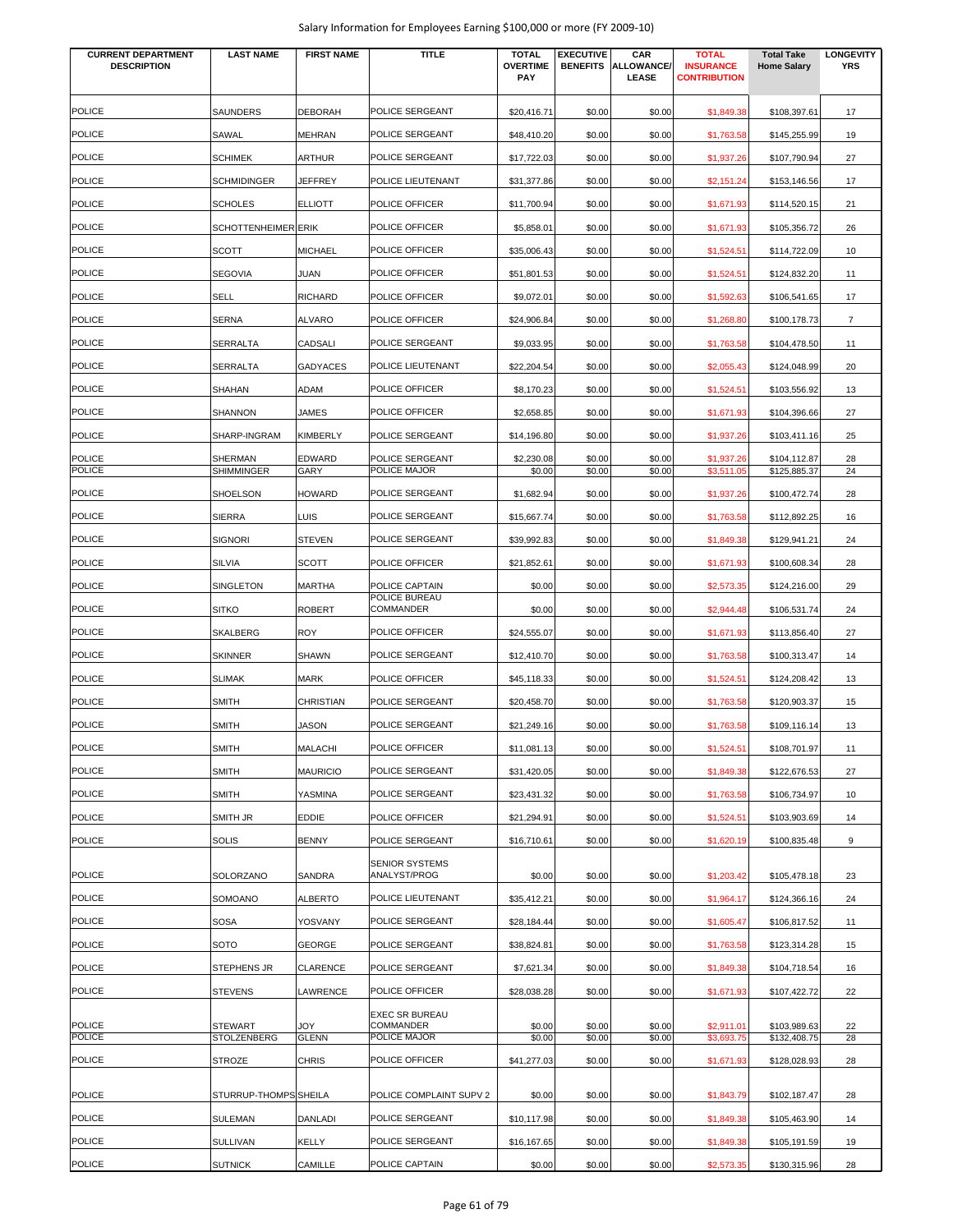| <b>CURRENT DEPARTMENT</b> | <b>LAST NAME</b> | <b>FIRST NAME</b> | <b>TITLE</b>                                 | <b>TOTAL</b>           | <b>EXECUTIVE</b> | CAR                        | <b>TOTAL</b>                            | <b>Total Take</b>            | <b>LONGEVITY</b> |
|---------------------------|------------------|-------------------|----------------------------------------------|------------------------|------------------|----------------------------|-----------------------------------------|------------------------------|------------------|
| <b>DESCRIPTION</b>        |                  |                   |                                              | <b>OVERTIME</b><br>PAY | <b>BENEFITS</b>  | <b>ALLOWANCE/</b><br>LEASE | <b>INSURANCE</b><br><b>CONTRIBUTION</b> | <b>Home Salary</b>           | <b>YRS</b>       |
| <b>POLICE</b>             | <b>SWALWELL</b>  | <b>ROBERT</b>     | POLICE CAPTAIN                               | \$0.00                 | \$0.00           | \$0.00                     | \$2,455.05                              | \$121,506.34                 | 28               |
| <b>POLICE</b>             | <b>SWEET</b>     | <b>DENISE</b>     | POLICE OFFICER                               | \$5,136.98             | \$0.00           | \$0.00                     | \$1,592.63                              | \$101,818.73                 | 16               |
| <b>POLICE</b>             | SYMONETTE        | <b>NORMAN</b>     | POLICE SERGEANT                              | \$14,061.84            | \$0.00           | \$0.00                     | \$1,937.26                              | \$102,651.69                 | 30               |
| <b>POLICE</b>             | <b>TABERNERO</b> | <b>MICHAEL</b>    | POLICE SERGEANT                              | \$37,836.20            | \$0.00           | \$0.00                     | \$1,763.58                              | \$124,597.46                 | 11               |
| <b>POLICE</b>             | TABERNERO        | <b>MIGUEL</b>     | POLICE SERGEANT                              | \$23,435.22            | \$0.00           | \$0.00                     | \$1,937.26                              | \$119,634.22                 | 29               |
| <b>POLICE</b>             | <b>TABORDA</b>   | MARLENE           | POLICE OFFICER                               | \$16,955.88            | \$0.00           | \$0.00                     | \$1,592.63                              | \$109,856.14                 | 14               |
| POLICE                    | TAMEZ            | <b>GILBERTO</b>   | <b>LATENT FINGERPRINT</b><br><b>EXAMINER</b> | \$4,687.73             | \$0.00           | \$0.00                     | \$2,049.19                              | \$106,825.87                 | 38               |
| <b>POLICE</b>             | TANG             | <b>MICHAEL</b>    | POLICE OFFICER                               | \$39,312.88            | \$0.00           | \$0.00                     | \$1,671.93                              | \$129,435.76                 | 19               |
| POLICE                    | TAYLOR-PIERRE    | MELANEE           | POLICE LIEUTENANT                            | \$0.00                 | \$0.00           | \$0.00                     | \$2,151.24                              | \$109,310.75                 | 20               |
| <b>POLICE</b>             | <b>TELLEZ</b>    | <b>OCTAVIO</b>    | POLICE OFFICER                               | \$17,091.34            | \$0.00           | \$0.00                     | \$1,524.51                              | \$101,761.76                 | 13               |
| <b>POLICE</b>             | TELLEZ           | <b>TUNG</b>       | POLICE SERGEANT                              | \$62,448.05            | \$0.00           | \$0.00                     | \$1,849.38                              | \$157,418.47                 | 22               |
| <b>POLICE</b>             | TEODORO          | <b>EMILIO</b>     | POLICE OFFICER                               |                        |                  |                            |                                         |                              |                  |
| <b>POLICE</b>             | TERP             | GREG              | POLICE MAJOR                                 | \$19,878.09<br>\$0.00  | \$0.00<br>\$0.00 | \$0.00<br>\$0.00           | \$1,524.5<br>\$3,368.67                 | \$101,982.55<br>\$138,375.47 | 11<br>34         |
| <b>POLICE</b>             | TERRY            | PAUL              | POLICE OFFICER                               | \$13,905.45            | \$0.00           | \$0.00                     | \$1,592.63                              | \$107,751.24                 | 17               |
| <b>POLICE</b>             | THEISEN          | GAIL              | <b>SENIOR SYSTEMS</b><br>ANALYST/PROG        | \$0.00                 | \$0.00           | \$0.00                     | \$1,203.42                              | \$108,544.90                 | 31               |
| <b>POLICE</b>             | THOMAS           | <b>FREDERICK</b>  | POLICE OFFICER                               | \$24,567.98            | \$0.00           | \$0.00                     | \$1,671.93                              | \$110,641.28                 | 24               |
| <b>POLICE</b>             | <b>THOMAS</b>    | <b>SHEILA</b>     | POLICE DIVISION CHIEF                        | \$0.00                 | \$0.00           | \$0.00                     | \$3,292.51                              | \$121,570.33                 | 29               |
| <b>POLICE</b>             | THOMAS           | <b>VICKI</b>      | POLICE OFFICER                               | \$8,662.99             | \$0.00           | \$0.00                     | \$1,671.93                              | \$106,266.58                 | 20               |
| <b>POLICE</b>             | TIETZ            | JAMES             | POLICE LIEUTENANT                            | \$37,837.67            | \$0.00           | \$0.00                     | \$2,251.60                              | \$148,875.18                 | 21               |
| <b>POLICE</b>             | TOLEDO           | <b>RICARDO</b>    | POLICE SERGEANT                              | \$27,023.44            | \$0.00           | \$0.00                     | \$1,737.31                              | \$115,110.94                 | 17               |
| POLICE                    | TOLEDO JR        | DANIEL            | POLICE OFFICER                               | \$33,160.61            | \$0.00           | \$0.00                     | \$1,524.51                              | \$112,750.05                 | 10               |
| <b>POLICE</b>             | TOLOMEO III      | <b>ANTHONY</b>    | POLICE OFFICER                               | \$22,336.01            | \$0.00           | \$0.00                     | \$1,671.93                              | \$109,543.26                 | 28               |
| <b>POLICE</b>             | <b>TOMPKINS</b>  | TRACY             | POLICE OFFICER                               | \$20,519.84            | \$0.00           | \$0.00                     | \$1,592.63                              | \$101,206.69                 | 17               |
| <b>POLICE</b>             | TOOMER           | WALLACE           | POLICE OFFICER                               | \$28,187.94            | \$0.00           | \$0.00                     | \$1,524.51                              | \$103,568.00                 | 13               |
|                           |                  |                   | POLICE DISPATCH                              |                        |                  |                            |                                         |                              |                  |
| <b>POLICE</b>             | <b>TOROK</b>     | <b>TAMMY</b>      | SUPERVISOR 2                                 | \$0.00                 | \$0.00           | \$0.00                     | \$1,759.29                              | \$103,721.69                 | 18               |
| <b>POLICE</b>             | TORRES           | ERIC              | POLICE OFFICER                               | \$33,602.84            | \$0.00           | \$0.00                     | \$1,524.51                              | \$107,928.61                 | 16               |
| <b>POLICE</b>             | <b>TORRES</b>    | LUIS              | POLICE OFFICER                               | \$18,357.86            | \$0.00           | \$0.00                     | \$1,524.51                              | \$100,801.96                 | 16               |
| <b>POLICE</b>             | TORRES           | MARLENE           | SENIOR OPERATING SYST<br><b>PROG</b>         | \$0.00                 | \$0.00           | \$0.00                     | \$1,383.66                              | \$125,528.43                 | 19               |
| POLICE                    | TOWNSEND         | WENDY             | NETWORK MANAGER 2                            | \$0.00                 | \$0.00           | \$0.00                     | \$1,203.42                              | \$109,123.87                 | 25               |
| POLICE                    | TRAMMELL         | ORPHEUS           | POLICE SERGEANT                              | \$14,463.84            | \$0.00           | \$0.00                     | \$1,849.38                              | \$100,916.91                 | 20               |
| POLICE                    | TRAMMELL         | WALTER            | POLICE OFFICER                               | \$24,430.27            | \$0.00           | \$0.00                     | \$1,671.93                              | \$106,434.20                 | 26               |
| <b>POLICE</b>             | TREBBI           | <b>ROBERT</b>     | <b>COMPUTER SERVICES MGR</b>                 | \$0.00                 | \$0.00           | \$0.00                     | \$1,383.66                              | \$123,342.24                 | 23               |
| <b>POLICE</b>             | TRIANA           | CHARLES           | POLICE SERGEANT                              | \$32,409.84            | \$0.00           | \$0.00                     | \$1,937.26                              | \$128,718.79                 | 32               |
| POLICE                    | <b>TRIGLIA</b>   | <b>FRANK</b>      | POLICE SERGEANT                              | \$23,111.58            | \$0.00           | \$0.00                     | \$1,937.26                              | \$117,252.67                 | 27               |
| <b>POLICE</b>             | <b>TRIVETT</b>   | ALAN              | POLICE OFFICER                               | \$17,127.58            | \$0.00           | \$0.00                     | \$1,671.93                              | \$114,051.15                 | 27               |
| <b>POLICE</b>             | TRUITT           | <b>GREGORY</b>    | POLICE LIEUTENANT                            | \$13,632.00            | \$0.00           | \$0.00                     | \$2,151.24                              | \$125,432.61                 | 26               |
| <b>POLICE</b>             | <b>TRUJILLO</b>  | <b>RICHARD</b>    | POLICE SERGEANT                              | \$29,467.44            | \$0.00           | \$0.00                     | \$1,849.38                              | \$117,052.36                 | 16               |
| POLICE                    | <b>TUNDIDOR</b>  | <b>TOMAS</b>      | POLICE OFFICER                               | \$24,029.47            | \$0.00           | \$0.00                     | \$1,671.93                              | \$108,559.74                 | 20               |
| <b>POLICE</b>             | TURPIN           | THOMAS            | POLICE SERGEANT                              | \$6,901.03             | \$0.00           | \$0.00                     | \$1,937.26                              | \$117,939.34                 | 30               |
| POLICE                    | <b>UBIETA</b>    | RAUL              | POLICE MAJOR                                 | \$0.00                 | \$0.00           | \$0.00                     | \$3,693.75                              | \$132,408.75                 | 27               |
| <b>POLICE</b>             | <b>UPTGROW</b>   | TWAN              | POLICE LIEUTENANT                            | \$15,523.58            | \$0.00           | \$0.00                     | \$2,151.24                              | \$123,329.74                 | 25               |
| <b>POLICE</b>             | VALDES           | <b>ANTONIO</b>    | POLICE SERGEANT                              | \$21,378.85            | \$0.00           | \$0.00                     | \$1,937.26                              | \$125,718.73                 | 30               |
| <b>POLICE</b>             | VALDES           | EDMUNDO           | SENIOR POLICE BUREAU<br><b>COMMDR</b>        | \$0.00                 | \$0.00           | \$0.00                     | \$3,693.75                              | \$131,858.59                 | 28               |
| <b>POLICE</b>             | VALDES           | JESUS             | POLICE OFFICER                               | \$26,165.42            | \$0.00           | \$0.00                     | \$1,671.93                              | \$107,728.69                 | 22               |
| <b>POLICE</b>             | VALDES           | LAZARO            | POLICE OFFICER                               | \$50,797.42            | \$0.00           | \$0.00                     | \$1,592.63                              | \$141,487.49                 | 18               |
| <b>POLICE</b>             | VALDES           | <b>REINALDO</b>   | POLICE MAJOR                                 | \$0.00                 | \$0.00           | \$0.00                     | \$3,518.19                              | \$126,138.57                 | 26               |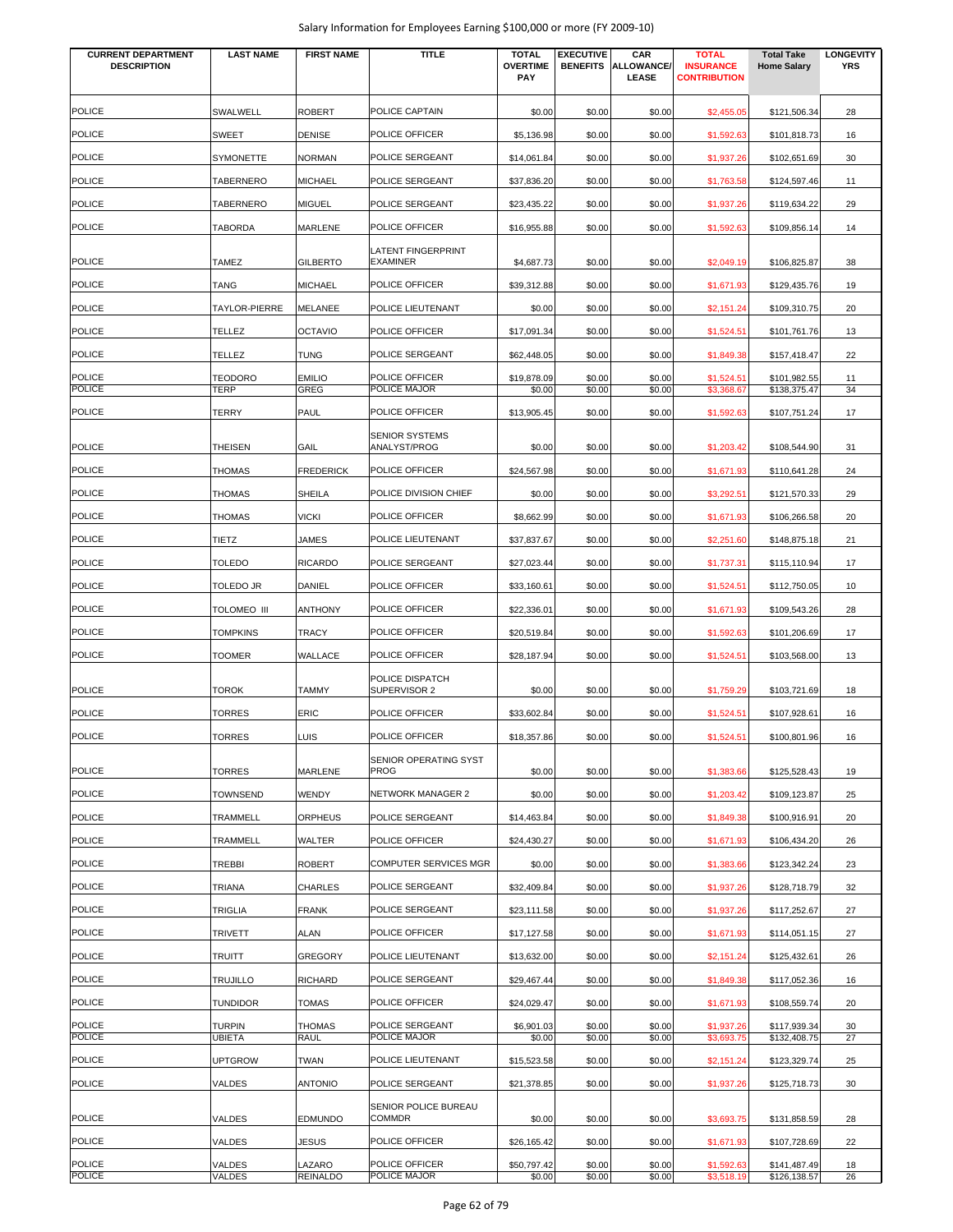| Salary Information for Employees Earning \$100,000 or more (FY 2009-10) |  |  |
|-------------------------------------------------------------------------|--|--|
|-------------------------------------------------------------------------|--|--|

| <b>CURRENT DEPARTMENT</b><br><b>DESCRIPTION</b> | <b>LAST NAME</b>        | <b>FIRST NAME</b>               | <b>TITLE</b>                           | <b>TOTAL</b><br><b>OVERTIME</b><br>PAY | <b>EXECUTIVE</b><br><b>BENEFITS</b> | CAR<br>ALLOWANCE/<br><b>LEASE</b> | <b>TOTAL</b><br><b>INSURANCE</b><br><b>CONTRIBUTION</b> | <b>Total Take</b><br><b>Home Salary</b> | <b>LONGEVITY</b><br><b>YRS</b> |
|-------------------------------------------------|-------------------------|---------------------------------|----------------------------------------|----------------------------------------|-------------------------------------|-----------------------------------|---------------------------------------------------------|-----------------------------------------|--------------------------------|
| <b>POLICE</b>                                   | <b>VALDES</b>           | <b>VIRGILIO</b>                 | POLICE OFFICER                         | \$37,389.16                            | \$0.00                              | \$0.00                            | \$1,592.63                                              | \$111,988.81                            | 15                             |
| <b>POLICE</b>                                   | VALENZUELA              | <b>MICKEY</b>                   | POLICE OFFICER                         | \$37,568.07                            | \$0.00                              | \$0.00                            | \$1,671.93                                              | \$118,569.82                            | 21                             |
| <b>POLICE</b>                                   | VALERE                  | <b>JEANCOT</b>                  | POLICE OFFICER                         | \$13,393.45                            | \$0.00                              | \$0.00                            | \$1,524.51                                              | \$104,757.89                            | 11                             |
| <b>POLICE</b>                                   | VALHUERDI               | ANGEL                           | POLICE OFFICER                         | \$19,984.14                            | \$0.00                              | \$0.00                            | \$1,671.93                                              | \$101,045.93                            | 31                             |
| <b>POLICE</b>                                   | VALLADARES              | LUIS                            | POLICE OFFICER                         | \$34,567.95                            | \$0.00                              | \$0.00                            | \$1,671.93                                              | \$121,009.92                            | 17                             |
| <b>POLICE</b>                                   | VAN ETTEN               | <b>MONICA</b>                   | POLICE OFFICER                         | \$23,706.17                            | \$0.00                              | \$0.00                            | \$1,671.93                                              | \$114,895.90                            | 27                             |
| <b>POLICE</b>                                   | VAN GILS                | <b>KEES</b>                     | POLICE OFFICER                         | \$44,963.82                            | \$0.00                              | \$0.00                            | \$1,671.93                                              | \$132,391.87                            | 20                             |
| <b>POLICE</b>                                   | VAN GILS                | <b>PATRICK</b>                  | POLICE OFFICER                         | \$8,420.74                             | \$0.00                              | \$0.00                            | \$1,671.93                                              | \$100,088.35                            | 23                             |
| <b>POLICE</b>                                   | VANDAMAS                | <b>EDWARD</b>                   | POLICE OFFICER                         | \$24,252.97                            | \$0.00                              | \$0.00                            | \$1,592.63                                              | \$109,924.36                            | 18                             |
| <b>POLICE</b>                                   | VARELA                  | <b>MARGARITA</b>                | POLICE LIEUTENANT                      | \$11,713.05                            | \$0.00                              | \$0.00                            | \$2,055.43                                              | \$106,521.11                            | 13                             |
| <b>POLICE</b>                                   | VARELA JR               | ANDRES                          | POLICE SERGEANT                        | \$8,374.66                             | \$0.00                              | \$0.00                            | \$1,849.38                                              | \$103,099.95                            | 16                             |
| <b>POLICE</b>                                   | VASQUEZ                 | LUIS                            | POLICE SERGEANT                        | \$14,231.73                            | \$0.00                              | \$0.00                            | \$1,849.38                                              | \$107,071.54                            | 15                             |
| <b>POLICE</b>                                   | VAZQUEZ                 | CARLOS                          | POLICE CAPTAIN                         | \$0.00                                 | \$0.00                              | \$0.00                            | \$2,693.73                                              | \$131,361.89                            | 23                             |
| <b>POLICE</b>                                   | VAZQUEZ                 | <b>EDWARD</b>                   | POLICE SERGEANT                        | \$14,675.30                            | \$0.00                              | \$0.00                            | \$1,763.58                                              | \$120,568.94                            | 12                             |
| <b>POLICE</b>                                   |                         |                                 |                                        |                                        |                                     |                                   |                                                         |                                         |                                |
|                                                 | VAZQUEZ                 | <b>RUFINO</b>                   | POLICE OFFICER                         | \$42,993.44                            | \$0.00                              | \$0.00                            | \$1,592.63                                              | \$115,895.60                            | 16                             |
| <b>POLICE</b>                                   | VAZQUEZ JR              | ALEJANDRO                       | POLICE OFFICER                         | \$17,585.91                            | \$0.00                              | \$0.00                            | \$1,524.51                                              | \$105,753.75                            | 11                             |
| <b>POLICE</b>                                   | VELKEN                  | LEWIS                           | POLICE LIEUTENANT                      | \$35,982.79                            | \$0.00                              | \$0.00                            | \$2,055.43                                              | \$145,290.09                            | 22                             |
| <b>POLICE</b>                                   | VELOZ                   | <b>KENNETH</b>                  | POLICE OFFICER                         | \$35,539.59                            | \$0.00                              | \$0.00                            | \$1,592.63                                              | \$111,000.06                            | 18                             |
| POLICE                                          | VERSTRATEN              | <b>KEVIN</b>                    | POLICE SERGEANT                        | \$8,478.20                             | $-$1,216.00$                        | \$0.00                            | \$1,937.26                                              | \$110,833.72                            | 26                             |
| <b>POLICE</b><br><b>POLICE</b>                  | VIERA<br><b>VIGOA</b>   | <b>ROSE</b><br>OSCAR            | POLICE OFFICER<br><b>ASST DIR MDPD</b> | \$23,286.84<br>\$0.00                  | \$0.00<br>\$7,211.50                | \$0.00<br>\$0.00                  | \$1,524.51<br>\$4,489.10                                | \$106,173.67<br>\$168,857.10            | 13<br>32                       |
| <b>POLICE</b>                                   | VILA                    | <b>JOAQUIN</b>                  | POLICE OFFICER                         | \$33,896.56                            | \$0.00                              | \$0.00                            | \$1,671.93                                              | \$122,570.17                            | 21                             |
| <b>POLICE</b>                                   | VILLALOBOS              | JUAN                            | POLICE OFFICER                         | \$34,318.05                            | \$0.00                              | \$0.00                            | \$1,671.93                                              | \$111,338.99                            | 23                             |
| <b>POLICE</b>                                   | VILLANO                 | <b>CHRISTOPHER</b>              | POLICE OFFICER                         | \$40,827.38                            | \$0.00                              | \$0.00                            | \$1,389.70                                              | \$111,186.25                            | 9                              |
| <b>POLICE</b>                                   | VILLANUEVA              | DANIEL                          | POLICE LIEUTENANT                      | \$18,150.75                            | \$0.00                              | \$0.00                            | \$2,151.24                                              | \$120,989.79                            | 24                             |
| <b>POLICE</b>                                   | VILLAVERDE              | <b>PAUL</b>                     | POLICE SERGEANT                        | \$9,185.08                             | \$0.00                              | \$0.00                            | \$1,763.58                                              | \$109,689.16                            | 15                             |
| <b>POLICE</b>                                   | VU                      | <b>TIEN</b>                     | POLICE OFFICER                         | \$38,452.76                            | \$0.00                              | \$0.00                            | \$1,592.63                                              | \$126,410.00                            | 17                             |
| <b>POLICE</b>                                   | WALLACE                 | <b>CHRISTOPH</b>                | POLICE SERGEANT                        | \$16,904.18                            | \$0.00                              | \$0.00                            | \$1,763.58                                              | \$106,429.06                            | 17                             |
| <b>POLICE</b>                                   | WARREN                  | <b>ANTHONY</b>                  | POLICE SERGEANT                        | \$10,456.80                            | \$0.00                              | \$0.00                            | \$1,763.58                                              | \$103,952.57                            | 13                             |
| <b>POLICE</b>                                   | <b>WATKINS</b>          | <b>KENYON</b>                   | POLICE OFFICER                         | \$28,602.26                            | \$0.00                              | \$0.00                            | \$1,671.93                                              | \$111,906.38                            | 20                             |
| <b>POLICE</b>                                   | WEBB                    | <b>JOHN</b>                     | POLICE LIEUTENANT                      | \$3,127.18                             | \$0.00                              | \$0.00                            | \$2,251.60                                              | \$112,999.74                            | 29                             |
| <b>POLICE</b>                                   | WEINTRAUB               | <b>DEVORAH</b>                  | POLICE LIEUTENANT                      | \$307.20                               | \$0.00                              | \$0.00                            | \$2,251.60                                              | \$112,376.11                            | 28                             |
| <b>POLICE</b>                                   | WELHAF                  | <b>SCOTT</b>                    | POLICE OFFICER                         | \$17,022.30                            | \$0.00                              | \$0.00                            | \$1,671.93                                              | \$105,890.26                            | 20                             |
| <b>POLICE</b>                                   | WESOLOWSKI              | <b>FRANK</b>                    | POLICE OFFICER                         | \$25,775.42                            | \$0.00                              | \$0.00                            | \$1,671.93                                              | \$115,234.97                            | 19                             |
| <b>POLICE</b>                                   | WESSEL                  | WILLIAM                         | POLICE OFFICER                         | \$3,899.25                             | \$0.00                              | \$0.00                            |                                                         | \$114,115.98                            | 29                             |
| <b>POLICE</b>                                   | WEST                    | <b>NEIL</b>                     | POLICE SERGEANT                        |                                        | \$0.00                              | \$0.00                            | \$1,671.93                                              |                                         | 23                             |
| <b>POLICE</b>                                   | WHISBY-FERGUSOI DEBORAH |                                 | POLICE LIEUTENANT                      | \$13,285.33<br>\$7,191.11              | \$0.00                              | \$0.00                            | \$1,937.26<br>\$2,055.43                                | \$114,326.80<br>\$104,478.09            | 24                             |
| <b>POLICE</b>                                   |                         |                                 | POLICE OFFICER                         |                                        |                                     |                                   |                                                         |                                         |                                |
| <b>POLICE</b>                                   | WHITE<br>WHITE          | <b>TERENCE</b><br><b>TYRONE</b> | POLICE MAJOR                           | \$34,465.90<br>\$0.00                  | \$0.00<br>\$0.00                    | \$0.00<br>\$0.00                  | \$1,671.93<br>\$3,693.75                                | \$118,661.37<br>\$132,383.75            | 20<br>26                       |
| <b>POLICE</b>                                   | <b>WILCOX</b>           | <b>ROBERT</b>                   | POLICE LIEUTENANT                      | \$3,648.14                             | \$0.00                              | \$0.00                            | \$2,055.43                                              | \$110,639.84                            | 22                             |
| <b>POLICE</b>                                   | WILKINSON               | <b>RICHARD</b>                  | POLICE OFFICER                         | \$39,364.60                            | \$0.00                              | \$0.00                            | \$1,524.51                                              | \$113,914.88                            | 13                             |
| <b>POLICE</b>                                   | WILLIAMS                | WARREN                          | POLICE SERGEANT                        | \$6,868.88                             | \$0.00                              | \$0.00                            | \$1,763.58                                              | \$102,201.24                            | 22                             |
| <b>POLICE</b>                                   | WILLIAMS JR             | JOSEPH                          | POLICE SERGEANT                        | \$2,244.59                             | \$0.00                              | \$0.00                            | \$1,849.38                                              | \$106,836.68                            | 13                             |
| <b>POLICE</b>                                   | WILLSON                 | <b>DAVID</b>                    | POLICE OFFICER                         | \$12,366.25                            | \$0.00                              | \$0.00                            | \$1,671.93                                              | \$112,683.98                            | 28                             |
| <b>POLICE</b>                                   | <b>WOLSON</b>           | <b>TOBY</b>                     | MDPD CRIMINALIST<br><b>SUPERVISOR</b>  | \$0.00                                 | \$0.00                              | \$0.00                            | \$2,473.64                                              | \$105,224.32                            | 28                             |
| <b>POLICE</b>                                   | WOOD                    | LAURA                           | POLICE CAPTAIN                         | \$0.00                                 | \$0.00                              | \$0.00                            | \$2,455.05                                              | \$122,489.61                            | 21                             |
| <b>POLICE</b>                                   | WRIGHT                  | CARL                            | POLICE CAPTAIN                         | \$0.00                                 | \$0.00                              | \$0.00                            | \$2,573.35                                              | \$130,702.17                            | 29                             |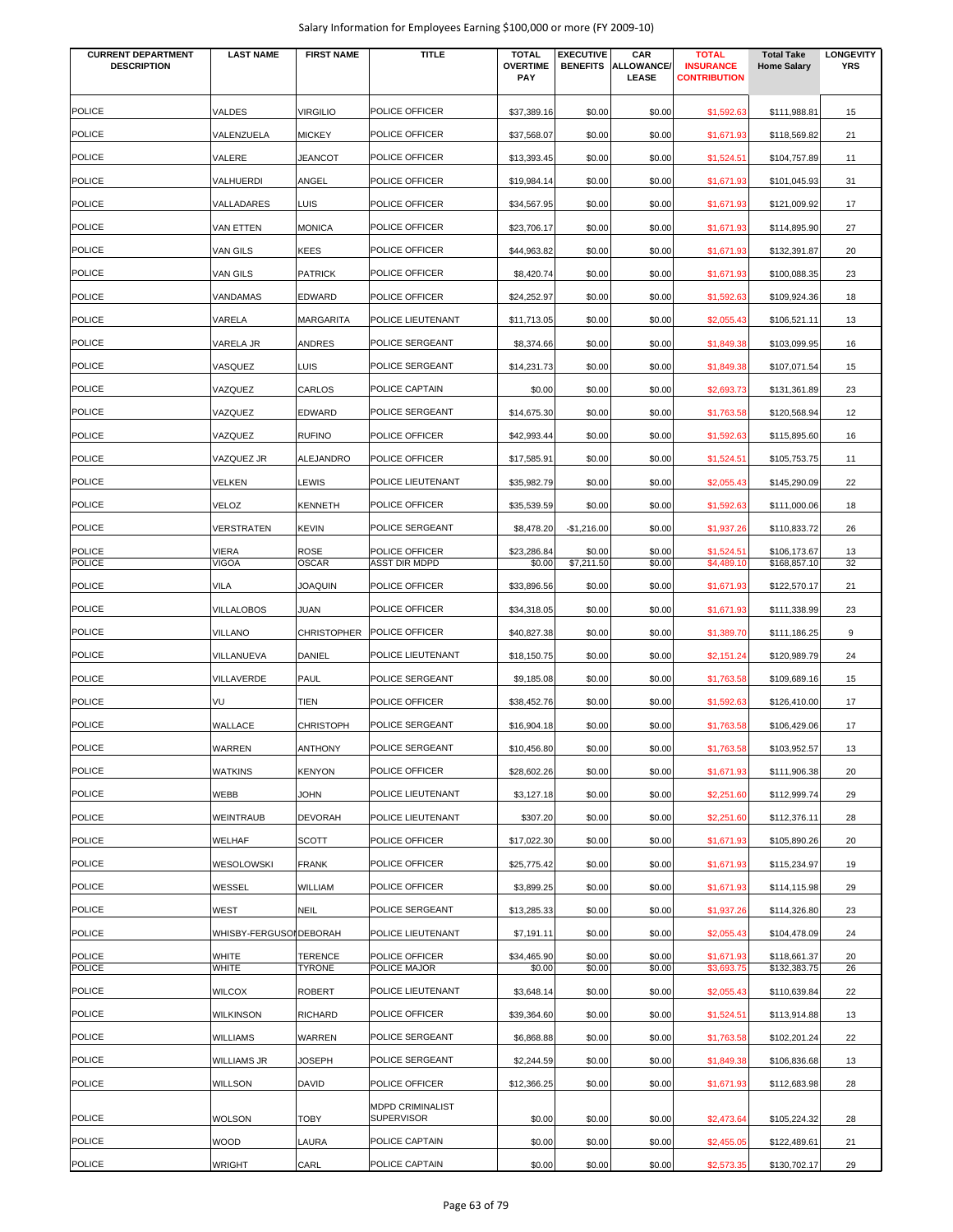| <b>CURRENT DEPARTMENT</b><br><b>DESCRIPTION</b> | <b>LAST NAME</b>       | <b>FIRST NAME</b> | <b>TITLE</b>                                        | <b>TOTAL</b><br><b>OVERTIME</b> | <b>EXECUTIVE</b><br><b>BENEFITS</b> | CAR<br><b>ALLOWANCE/</b> | <b>TOTAL</b><br><b>INSURANCE</b> | <b>Total Take</b><br><b>Home Salary</b> | <b>LONGEVITY</b><br><b>YRS</b> |
|-------------------------------------------------|------------------------|-------------------|-----------------------------------------------------|---------------------------------|-------------------------------------|--------------------------|----------------------------------|-----------------------------------------|--------------------------------|
|                                                 |                        |                   |                                                     | <b>PAY</b>                      |                                     | LEASE                    | <b>CONTRIBUTION</b>              |                                         |                                |
| <b>POLICE</b>                                   | <b>WRIGHT</b>          | <b>MARGO</b>      | POLICE CAPTAIN                                      | \$0.00                          | \$0.00                              | \$0.00                   | \$2,455.05                       | \$130,410.10                            | 27                             |
| <b>POLICE</b>                                   | <b>WYNN</b>            | <b>DWAYNE</b>     | POLICE OFFICER                                      | \$71,988.23                     | \$0.00                              | \$0.00                   | \$1,671.93                       | \$153,546.11                            | 22                             |
| <b>POLICE</b>                                   | YERO                   | <b>JORGE</b>      | POLICE SERGEANT                                     | \$9,772.49                      | \$0.00                              | \$0.00                   | \$1,763.58                       | \$110,758.46                            | 20                             |
| <b>POLICE</b>                                   | YERO                   | JUAN              | SENIOR OPERATING SYST<br><b>PROG</b>                | \$0.00                          | \$0.00                              | \$0.00                   | \$1,383.66                       | \$128,810.87                            | 20                             |
| <b>POLICE</b>                                   | YOHAY                  | JORGE             | POLICE OFFICER                                      | \$38,631.64                     | \$0.00                              | \$0.00                   | \$1,524.51                       | \$112,958.40                            | 15                             |
| <b>POLICE</b>                                   | ZABIELINSKI            | <b>LUBA</b>       | POLICE OFFICER                                      | \$11,017.04                     | \$0.00                              | \$0.00                   | \$1,524.51                       | \$100,442.82                            | 11                             |
| <b>POLICE</b>                                   | <b>ZAHALKA</b>         | <b>RICHARD</b>    | POLICE SERGEANT                                     | \$9,146.15                      | \$0.00                              | \$0.00                   | \$1,763.58                       | \$102,605.57                            | 9                              |
| <b>POLICE</b>                                   | ZANCONATO              | JOSEPH            | POLICE OFFICER                                      | \$33,728.47                     | \$0.00                              | \$0.00                   | \$1,328.08                       | \$103,061.80                            | 8                              |
| <b>POLICE</b>                                   | <b>ZAPUSTAS</b>        | <b>RONALD</b>     | POLICE OFFICER                                      | \$22,932.95                     | \$0.00                              | \$0.00                   | \$1,524.51                       | \$100,945.42                            | 11                             |
| <b>POLICE</b>                                   | ZARRAGA                | JOSE              | POLICE SERGEANT                                     | \$4,663.16                      | \$0.00                              | \$0.00                   | \$1,937.26                       | \$110,107.99                            | 29                             |
| PROCUREMENT MANAGEMENT                          | <b>CHINNUKE</b>        | JOAN              | <b>MANAGER FISCAL</b><br><b>RESOURCES</b>           | \$0.00                          | \$0.00                              | \$0.00                   | \$2,787.82                       | \$104,856.06                            | 27                             |
| PROCUREMENT MANAGEMENT                          | <b>FOGARTY</b>         | <b>WALTER</b>     | MGR, PROCUREMENT<br><b>VENDOR SERVICE</b>           | \$0.00                          | \$0.00                              | \$0.00                   | \$2,844.5'                       | \$101,649.13                            | 28                             |
|                                                 |                        |                   | DIR PROCUR ADMIN &                                  |                                 |                                     |                          |                                  |                                         |                                |
| PROCUREMENT MANAGEMENT                          | <b>GIPSON HUDSON</b>   | <b>CELIA</b>      | <b>FISCAL DIV</b>                                   | \$0.00                          | \$6,542.51                          | \$1,950.00               | \$3,478.58                       | \$132,560.22                            | 30                             |
| PROCUREMENT MANAGEMENT                          | LAFARGA                | <b>ALICIA</b>     | <b>MGR PROCUREMENT</b><br><b>BIDS&amp;CONTRACTS</b> | \$0.00                          | \$0.00                              | \$0.00                   | \$2,802.38                       | \$100,153.96                            | 8                              |
| PROCUREMENT MANAGEMENT                          | LEASBURG KRAMEILINDA   |                   | DIR, TECH SVCS PROC DIV                             | \$0.00                          | \$5,413.89                          | \$1,950.00               | \$2,714.87                       | \$104,152.58                            | 3                              |
| PROCUREMENT MANAGEMENT                          | <b>OSBORNE</b>         | <b>LYDIA</b>      | <b>PROCUREMENT</b><br><b>CONTRACTING OFF</b>        | \$0.00                          | \$0.00                              | \$0.00                   | \$2,794.53                       | \$100,252.10                            | 10                             |
| PROCUREMENT MANAGEMENT                          | <b>PLASENCIA</b>       | JUAN              | <b>SENIOR PROC</b><br>CONTRACTING AGT               | \$0.00                          | \$0.00                              | \$0.00                   | \$999.33                         | \$100,122.03                            | 20                             |
| PROCUREMENT MANAGEMENT                          | <b>ROMANO</b>          | JUAN              | <b>PROCUREMENT</b><br>CONTRACTING OFF               | \$0.00                          | \$0.00                              | \$0.00                   | \$2,787.81                       | \$105,102.58                            | 16                             |
| PROCUREMENT MANAGEMENT                          | ROUNDTREE JR           | AMOS              | <b>DIR PURCH</b><br>DIV/COMPETITION ADVO            | \$0.00                          | \$4,908.29                          | \$1,950.00               | \$3,478.58                       | \$130,814.61                            | 8                              |
| PROCUREMENT MANAGEMENT                          | <b>SANCHEZ</b>         | <b>JENNIFER</b>   | ASST TO DEPT DIRECTOR<br>SENIOR PROCUR CONTRG       | \$0.00                          | \$7,211.50                          | \$1,950.00               | \$2,709.00                       | \$105,742.50                            | 11                             |
| PROCUREMENT MANAGEMENT                          | <b>SILVA</b>           | <b>RITA</b>       | <b>OFF</b><br>SENIOR PROCUR CONTRG                  | \$0.00                          | \$0.00                              | \$0.00                   | \$2,927.82                       | \$110,073.07                            | 13                             |
| PROCUREMENT MANAGEMENT                          | <b>SIMMONS JR</b>      | <b>FRED</b>       | OFF                                                 | \$0.00                          | \$0.00                              | \$0.00                   | \$3,230.08                       | \$121,249.07                            | 29                             |
| PROCUREMENT MANAGEMENT SINGER                   |                        | <b>MIRIAM</b>     | DIR DEPT PROCUR MGT                                 | \$0.00                          | \$7,183.37                          | \$6,500.00               | \$5,128.76                       | \$196,314.99                            | 27                             |
| PROCUREMENT MANAGEMENT ZAWOYSKI                 |                        | ANDREW            | CF NEG/EPR SPEC<br><b>DEVELOPER</b>                 | \$0.00                          | \$0.00                              | \$1,875.00               | \$3,991.12                       | \$144,202.46                            | 15                             |
| PROPERTY APPRAISAL                              | <b>BRADLEY</b>         | <b>VIRGINIA</b>   | PROPERTY APPRAISER<br>SUPV <sub>2</sub>             | \$0.00                          | \$0.00                              | \$0.00                   | \$1,116.78                       | \$104,472.75                            | 28                             |
|                                                 |                        |                   | PROPERTY APPRAISER                                  |                                 |                                     |                          |                                  |                                         |                                |
| PROPERTY APPRAISAL                              | <b>CHAVES</b>          | <b>MICHAEL</b>    | SUPV <sub>3</sub>                                   | \$0.00                          | \$0.00                              | \$0.00                   | \$2,922.07                       | \$106,078.08                            | 29                             |
| PROPERTY APPRAISAL                              | <b>COLEMAN</b>         | LEDALE            | PROPERTY APPRAISER<br>SUPV <sub>1</sub>             | \$0.00                          | \$0.00                              | \$0.00                   | \$975.84                         | \$100,770.72                            | 25                             |
| PROPERTY APPRAISAL                              | <b>DAVIES</b>          | <b>STEVEN</b>     | PROPERTY APPRAISER<br>SUPV <sub>2</sub>             | \$0.00                          | \$0.00                              | \$0.00                   | \$1,169.16                       | \$110,335.45                            | 28                             |
| PROPERTY APPRAISAL                              | <b>EMMER</b>           | <b>MARTIN</b>     | PROPERTY APPRAISER<br>SUPV <sub>1</sub>             | \$0.00                          | \$0.00                              | \$0.00                   | \$1,068.48                       | \$100,165.73                            | 21                             |
| PROPERTY APPRAISAL                              | ENGELMEYER             | <b>STEVEN</b>     | PROPERTY APPRAISER<br>SUPV <sub>2</sub>             | \$0.00                          | \$0.00                              | \$0.00                   | \$1,068.48                       | \$110,113.58                            | 24                             |
| PROPERTY APPRAISAL                              | <b>GARCIA</b>          | PEDRO             | PROPERTY APPRAISER                                  | \$0.00                          | \$3,542.42                          | \$6,500.00               | \$0.00                           | \$159,704.08                            | $\mathbf 0$                    |
| PROPERTY APPRAISAL                              | <b>HOSKINS</b>         | <b>TYRONE</b>     | <b>DIR COMMERCIAL</b><br><b>VALUATION DIV</b>       | \$0.00                          | \$2,884.50                          | \$0.00                   | \$3,155.18                       | \$118,234.42                            | 29                             |
| PROPERTY APPRAISAL                              | JONES                  | <b>MARY</b>       | PROPERTY APPRAISER<br>SUPV <sub>3</sub>             | \$0.00                          | \$0.00                              | \$0.00                   | \$1,396.66                       | \$105,320.37                            | 21                             |
| PROPERTY APPRAISAL                              | LAMPLEY WILLIAM GLORIA |                   | MGR PROPERTY APPRAISER<br><b>ADMIN</b>              | \$0.00                          | \$0.00                              | \$0.00                   | \$2,922.07                       | \$106,078.08                            | 35                             |
| PROPERTY APPRAISAL                              | MARABLE                | <b>CLARENCE</b>   | PROPERTY APPRAISER<br>SUPV <sub>1</sub>             | \$0.00                          | \$0.00                              | \$0.00                   | \$1,021.08                       | \$100,213.13                            | 21                             |
| PROPERTY APPRAISAL                              | MATOS                  | PELAYO            | PROPERTY APPRAISER<br>SUPV <sub>2</sub>             | \$0.00                          | \$0.00                              | \$0.00                   | \$1,068.48                       | \$105,363.13                            | 26                             |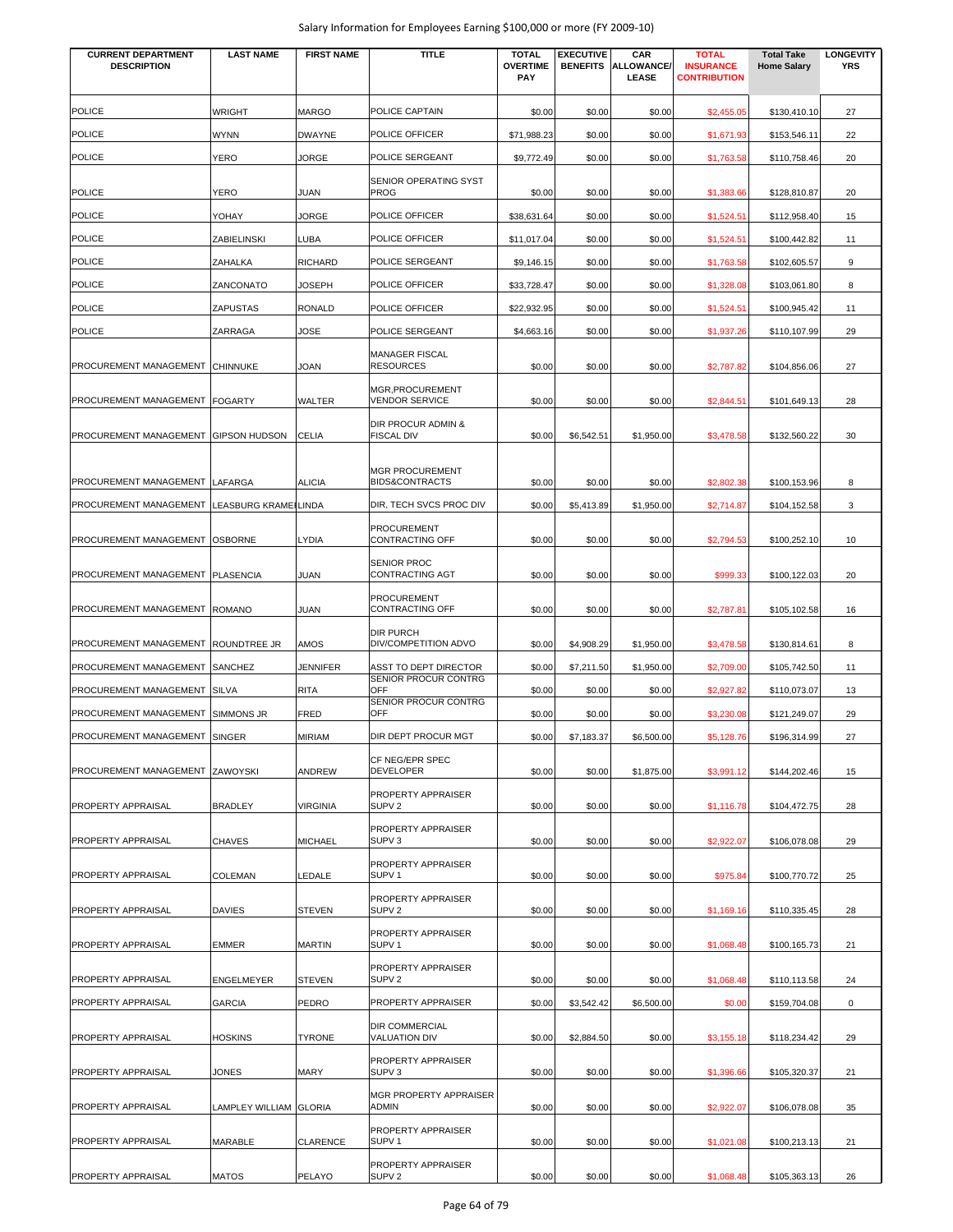| <b>CURRENT DEPARTMENT</b><br><b>DESCRIPTION</b> | <b>LAST NAME</b>                | <b>FIRST NAME</b>              | <b>TITLE</b>                                   | <b>TOTAL</b><br><b>OVERTIME</b> | <b>EXECUTIVE</b><br><b>BENEFITS</b> | CAR<br>ALLOWANCE/ | <b>TOTAL</b><br><b>INSURANCE</b> | <b>Total Take</b><br><b>Home Salary</b> | <b>LONGEVITY</b><br><b>YRS</b> |
|-------------------------------------------------|---------------------------------|--------------------------------|------------------------------------------------|---------------------------------|-------------------------------------|-------------------|----------------------------------|-----------------------------------------|--------------------------------|
|                                                 |                                 |                                |                                                | <b>PAY</b>                      |                                     | LEASE             | <b>CONTRIBUTION</b>              |                                         |                                |
|                                                 |                                 |                                | CHIEF PROPERTY APP INF                         |                                 |                                     |                   |                                  |                                         |                                |
| PROPERTY APPRAISAL                              | <b>NODARSE</b>                  | JOSE                           | SVS DIV<br>PROPERTY APPRAISER                  | \$0.00                          | \$0.00                              | \$0.00            | \$3,693.75                       | \$133,944.30                            | 26                             |
| <b>PROPERTY APPRAISAL</b>                       | <b>PERNAS</b>                   | MANUEL                         | SUPV <sub>3</sub>                              | \$0.00                          | \$0.00                              | \$0.00            | \$2,922.07                       | \$106,078.08                            | 28                             |
| PROPERTY APPRAISAL                              | <b>POSTELL</b>                  | <b>MICHAEL</b>                 | SENIOR PROP APPRAISER<br><b>SUPV</b>           | \$0.00                          | \$0.00                              | \$0.00            | \$3,076.9                        | \$113,113.83                            | 14                             |
|                                                 |                                 |                                |                                                |                                 |                                     |                   |                                  |                                         |                                |
| PROPERTY APPRAISAL                              | SAIZ DE LA MORA                 | <b>MARCUS</b>                  | ASST PROPERTY APPRAISER<br>PROPERTY APPRAISER  | \$0.00                          | \$8,173.00                          | \$5,200.00        | \$4,282.74                       | \$169,604.67                            | 26                             |
| PROPERTY APPRAISAL                              | <b>SCHWEIGER</b>                | <b>MICHAEL</b>                 | SUPV <sub>2</sub>                              | \$0.00                          | \$0.00                              | \$0.00            | \$1,116.78                       | \$107,341.73                            | 27                             |
| PROPERTY APPRAISAL                              | <b>SOBOL</b>                    | <b>DIANE</b>                   | PROPERTY APPRAISER<br>SUPV <sub>2</sub>        | \$0.00                          | \$0.00                              | \$0.00            | \$1,068.48                       | \$110,096.10                            | 25                             |
|                                                 |                                 |                                |                                                |                                 |                                     |                   |                                  |                                         |                                |
| PROPERTY APPRAISAL                              | <b>SOLIS</b>                    | LAZARO                         | ASST PROPERTY APPRAISER                        | \$0.00                          | \$8,173.00                          | \$5,200.00        | \$4,127.33                       | \$163,352.51                            | 8                              |
| <b>PUBLIC WORKS</b>                             | AIRA                            | <b>FRANK</b>                   | MG, PWD ROAD&BRIDGE<br><b>MAINTENANCE</b>      | \$0.00                          | \$0.00                              | \$0.00            | \$2,788.66                       | \$102,016.70                            | 16                             |
| <b>PUBLIC WORKS</b>                             | <b>ALSHAIER</b>                 | <b>NASIF</b>                   | <b>COMPUTER SERVICES MGR</b>                   | \$0.00                          | \$0.00                              | \$0.00            | \$1,383.66                       | \$123,345.18                            | 20                             |
| <b>PUBLIC WORKS</b>                             | ALVAREZ                         | ANA                            | ASST DIR PUBLIC WORKS<br>DEPT                  | \$0.00                          | \$7,211.50                          | \$1,950.00        | \$2,986.34                       | \$115,607.62                            | 18                             |
| <b>PUBLIC WORKS</b>                             | <b>BARRERAS</b>                 | <b>MERCEDES</b>                | <b>CONSTRUCTION MANAGER 3</b>                  | \$0.00                          | \$0.00                              | \$0.00            | \$3,134.59                       | \$112,166.59                            | 6                              |
| <b>PUBLIC WORKS</b>                             | <b>BAUMAN</b>                   | <b>MICHAEL</b>                 | CH PWD CAUSEWAY<br><b>DIVISION</b>             | \$0.00                          | \$0.00                              | \$0.00            | \$3,218.73                       | \$116,595.60                            | 19                             |
| <b>PUBLIC WORKS</b>                             | CALAS                           | <b>ESTHER</b>                  | DIR PUBLIC WORKS                               | \$0.00                          | \$16,922.84                         | \$6,500.00        | \$5,244.40                       | \$210,168.46                            | 34                             |
|                                                 |                                 |                                | CF PWD ROW ASSET&AEST                          |                                 |                                     |                   |                                  |                                         |                                |
| <b>PUBLIC WORKS</b>                             | CARDENAS                        | <b>DAVID</b>                   | MGT                                            | \$0.00                          | \$0.00                              | \$0.00            | \$2,922.07                       | \$104,804.87                            | 21                             |
| <b>PUBLIC WORKS</b>                             | CASADO                          | <b>CHRISTINA</b>               | <b>COMMUNITY IMAGE</b><br>MANAGER              | \$0.00                          | \$7,211.50                          | \$1,950.00        | \$2,850.67                       | \$110,754.23                            | 7                              |
| <b>PUBLIC WORKS</b>                             | <b>COHEN</b>                    | <b>JEFFREY</b>                 | <b>MGR TRAFFIC ENGINEERING</b><br>DIV          | \$0.00                          | \$0.00                              | \$0.00            | \$3,652.46                       | \$130,503.13                            | 30                             |
|                                                 |                                 |                                | ASST DIR PUBLIC WORKS                          |                                 |                                     |                   |                                  |                                         |                                |
| <b>PUBLIC WORKS</b>                             | COTARELO                        | <b>ANTONIO</b>                 | DEPT                                           | \$0.00                          | \$7,211.50                          | \$1,950.00        | \$3,878.42                       | \$150,629.92                            | 24                             |
| <b>PUBLIC WORKS</b>                             | DAGER                           | <b>ALFONSO</b>                 | TRAFFIC SIGNAL TECH SUPV                       | \$21,404.81                     | \$0.00                              | \$0.00            | \$918.42                         | \$106,135.03                            | 27                             |
| <b>PUBLIC WORKS</b>                             | <b>DELGADO</b>                  | <b>JULIO</b>                   | PROFESSIONAL LAND<br>SURVEYOR                  | \$0.00                          | \$0.00                              | \$0.00            | \$2,922.07                       | \$104,408.31                            | 31                             |
| <b>PUBLIC WORKS</b>                             | <b>ESTEVEZ</b>                  | <b>ALBERTO</b>                 | <b>CONSTRUCTION MANAGER 3</b>                  | \$0.00                          | \$0.00                              | \$0.00            | \$3,134.59                       | \$112,246.56                            | 33                             |
| <b>PUBLIC WORKS</b>                             | <b>FERNANDEZ</b>                | <b>FRANCISCO</b>               | CF, REAL ESTATE OFFICER                        | \$0.00                          | \$0.00                              | \$0.00            | \$2,872.93                       | \$102,636.37                            | 21                             |
| <b>PUBLIC WORKS</b>                             | <b>FUENTES</b>                  | <b>TERESA</b>                  | CH, PW TECH SERV DIV                           | \$0.00                          | \$0.00                              | \$0.00            | \$3,693.75                       | \$134,603.51                            | 21                             |
| <b>PUBLIC WORKS</b>                             | <b>GARCIA</b>                   | MANUEL                         | DIV CF PUBLIC WORKS DEPT                       | \$0.00                          | \$0.00                              | \$0.00            | \$3,236.80                       | \$117,302.11                            | 28                             |
| <b>PUBLIC WORKS</b>                             | <b>HARTFIELD</b>                | SARAH                          | <b>SPEC PROJECTS</b><br><b>ADMINISTRATOR 1</b> | \$0.00                          | \$0.00                              | \$0.00            | \$2,803.39                       | \$101,155.55                            | 11                             |
| <b>PUBLIC WORKS</b>                             | HERNANDEZ                       | <b>HIRAM</b>                   | SENIOR PROF ENGINEER                           | \$0.00                          | \$0.00                              | \$0.00            | \$3,383.38                       | \$120,819.40                            | 29                             |
| <b>PUBLIC WORKS</b>                             | <b>IDARRAGA</b>                 | <b>RENE</b>                    | SENIOR PROF ENGINEER                           | \$0.00                          | \$0.00                              | \$0.00            | \$3,060.82                       | \$109,787.48                            | 19                             |
| <b>PUBLIC WORKS</b>                             | <b>JANOSI</b>                   | <b>ROBERT</b>                  | TRAFC CONTR STD & SPEC<br>COORD                | \$0.00                          | \$0.00                              | \$0.00            | \$1,169.16                       | \$106,469.13                            | 39                             |
|                                                 |                                 |                                | SENIOR PROF LAND                               |                                 |                                     |                   |                                  |                                         |                                |
| <b>PUBLIC WORKS</b>                             | LACAU JR                        | LUIS                           | SURVEYOR                                       | \$0.00                          | \$0.00                              | \$0.00            | \$3,412.36                       | \$122,343.79                            | 21                             |
| <b>PUBLIC WORKS</b>                             | LEE                             | <b>ELOY</b>                    | CONSTRUCTION MANAGER 3                         | \$0.00                          | \$0.00                              | \$0.00            | \$2,993.48                       | \$107,165.49                            | 34                             |
| <b>PUBLIC WORKS</b>                             | <b>MACHADO</b>                  | <b>BLANCA</b>                  | <b>SENIOR SYSTEMS</b><br>ANALYST/PROG          | \$0.00                          | \$0.00                              | \$0.00            | \$1,203.42                       | \$105,478.18                            | 5                              |
| <b>PUBLIC WORKS</b><br>PUBLIC WORKS             | <b>MARIN</b><br><b>MARTINEZ</b> | <b>OCTAVIO</b><br><b>JULIO</b> | DIV CF PUBLIC WORKS DEPT<br><b>ENGINEER 4</b>  | \$0.00<br>\$0.00                | \$0.00<br>\$0.00                    | \$0.00<br>\$0.00  | \$3,631.04<br>\$3,134.59         | \$129,631.10<br>\$112,166.59            | 17<br>16                       |
|                                                 |                                 |                                | ASST DIR PUBLIC WORKS                          |                                 |                                     |                   |                                  |                                         |                                |
| <b>PUBLIC WORKS</b>                             | <b>MIRANDA</b>                  | GASPAR                         | DEPT                                           | \$0.00                          | \$7,211.50                          | \$1,950.00        | \$4,147.91                       | \$156,923.65                            | 24                             |
| <b>PUBLIC WORKS</b>                             | <b>MOLINS</b>                   | <b>DELFIN</b>                  | ENGINEER 3                                     | \$0.00                          | \$0.00                              | \$0.00            | \$1,169.16                       | \$102,419.80                            | $\overline{7}$                 |
| <b>PUBLIC WORKS</b>                             | <b>MORENO</b>                   | <b>ANTONIO</b>                 | <b>ENGINEER 3</b>                              | \$0.00                          | \$0.00                              | \$0.00            | \$1,169.16                       | \$100,449.60                            | 14                             |
| <b>PUBLIC WORKS</b>                             | MOUBAYED                        | <b>BASSAM</b>                  | DIV CHF, RECOVERY &<br><b>MITIGATION</b>       | \$0.00                          | \$0.00                              | \$0.00            | \$3,200.39                       | \$114,309.07                            | 17                             |
| PUBLIC WORKS                                    | <b>ONA</b>                      | LEANDRO                        | CHIEF HIGHWAY DIV                              | \$0.00                          | \$0.00                              | \$0.00            | \$3,991.12                       | \$142,414.66                            | 8                              |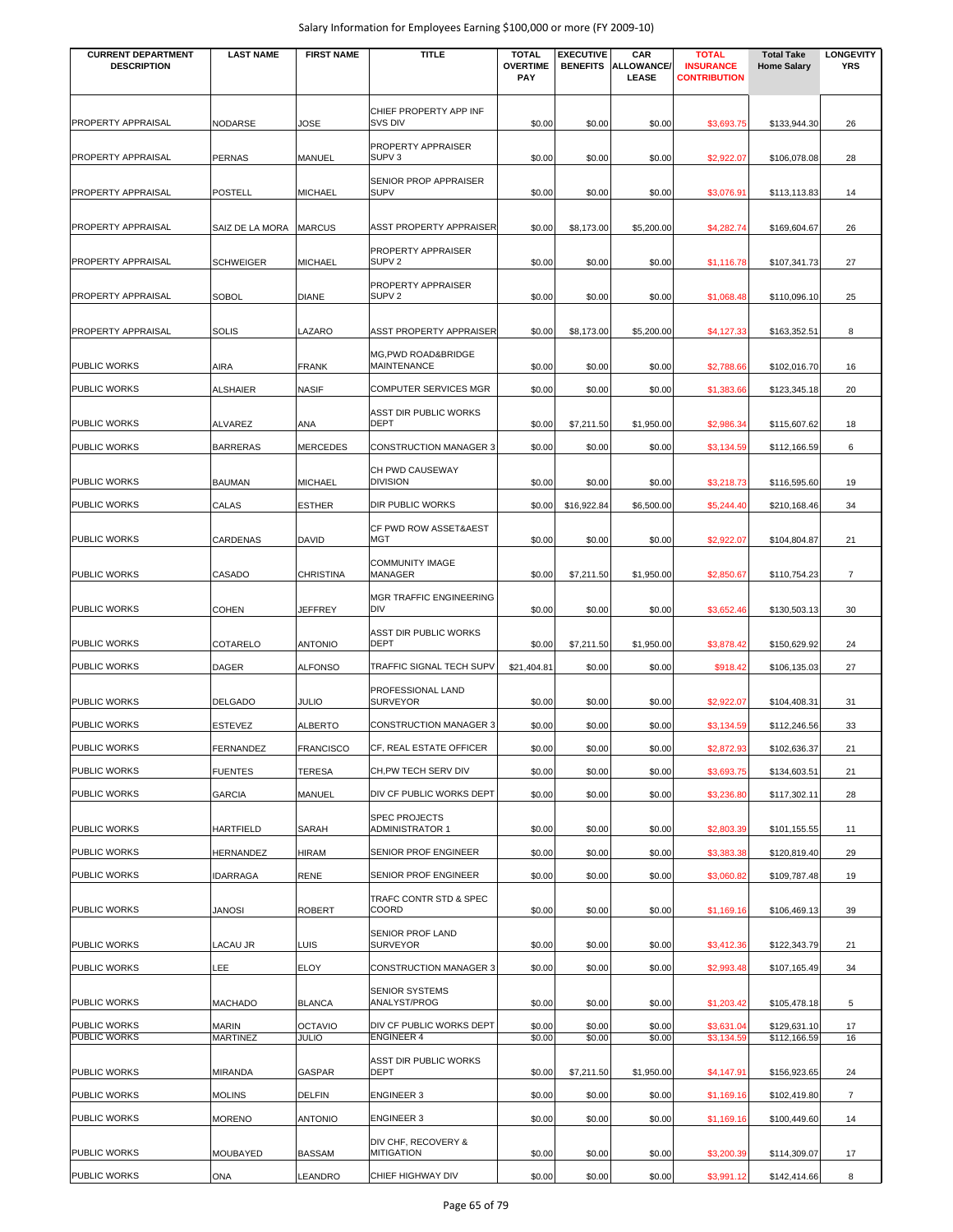| <b>CURRENT DEPARTMENT</b><br><b>DESCRIPTION</b> | <b>LAST NAME</b>    | <b>FIRST NAME</b> | <b>TITLE</b>                                              | <b>TOTAL</b><br><b>OVERTIME</b><br><b>PAY</b> | <b>EXECUTIVE</b><br><b>BENEFITS</b> | CAR<br>ALLOWANCE/<br>LEASE | <b>TOTAL</b><br><b>INSURANCE</b><br><b>CONTRIBUTION</b> | <b>Total Take</b><br><b>Home Salary</b> | <b>LONGEVITY</b><br><b>YRS</b> |
|-------------------------------------------------|---------------------|-------------------|-----------------------------------------------------------|-----------------------------------------------|-------------------------------------|----------------------------|---------------------------------------------------------|-----------------------------------------|--------------------------------|
|                                                 |                     |                   |                                                           |                                               |                                     |                            |                                                         |                                         |                                |
| <b>PUBLIC WORKS</b>                             | PINO                | <b>RAUL</b>       | DIV CF PUBLIC WORKS DEPT<br><b>CONSTRUCTION MANAGER 3</b> | \$0.00                                        | \$0.00                              | \$0.00                     | \$3,693.75                                              | \$131,833.59                            | 15                             |
| <b>PUBLIC WORKS</b>                             | <b>RABASSA</b>      | <b>JOAQUIN</b>    |                                                           | \$0.00                                        | \$0.00                              | \$0.00                     | \$2,993.48                                              | \$114,163.59                            | 16                             |
| <b>PUBLIC WORKS</b>                             | RAGHUNANDAN         | <b>JAIRAJ</b>     | CONSTRUCTION MANAGER 3                                    | \$0.00                                        | \$0.00                              | \$0.00                     | \$2,993.48                                              | \$106,804.78                            | 29                             |
| <b>PUBLIC WORKS</b><br><b>PUBLIC WORKS</b>      | <b>REDONDO</b>      | <b>MARCOS</b>     | SENIOR PROF ENGINEER                                      | \$0.00                                        | \$0.00                              | \$0.00                     | \$3,412.36                                              | \$121,826.30                            | 4                              |
|                                                 | <b>RIERA</b>        | <b>MIGUEL</b>     | SENIOR PROF ENGINEER                                      | \$0.00                                        | \$0.00                              | \$0.00                     | \$2,984.94                                              | \$109,515.84                            | $\overline{7}$                 |
| <b>PUBLIC WORKS</b>                             | <b>RODRIGUEZ</b>    | <b>FRANCISCO</b>  | SENIOR PROF ENGINEER                                      | \$0.00                                        | \$0.00                              | \$0.00                     | \$3,312.96                                              | \$118,289.20                            | 19                             |
| <b>PUBLIC WORKS</b>                             | <b>RODRIGUEZ</b>    | <b>ORQUIDEA</b>   | ASST DIR PUBLIC WORKS<br>DEPT                             | \$0.00                                        | \$7,211.50                          | \$1,950.00                 | \$3,312.95                                              | \$127,225.01                            | 24                             |
| <b>PUBLIC WORKS</b>                             | <b>RUBIO</b>        | <b>OSCAR</b>      | <b>CONSTRUCTION MANAGER 3</b>                             | \$0.00                                        | \$0.00                              | \$0.00                     | \$3,134.59                                              | \$114,636.11                            | 21                             |
| <b>PUBLIC WORKS</b>                             | SALGUEIRO           | LEONEL            | <b>CONSTRUCTION MANAGER 3</b>                             | \$0.00                                        | \$0.00                              | \$0.00                     | \$3,134.59                                              | \$112,379.29                            | 21                             |
| <b>PUBLIC WORKS</b>                             | SANDOVAL            | VALERIE           | CHIEF HUMAN RESOURCES<br>DIV                              | \$0.00                                        | \$2,884.50                          | \$0.00                     | \$3,155.18                                              | \$115,586.24                            | 28                             |
| <b>PUBLIC WORKS</b>                             | <b>SHEN</b>         | JOAN              | MGR TRAFFIC ENGINEERING<br>DIV                            | \$0.00                                        | \$0.00                              | \$0.00                     | \$2,816.37                                              | \$100,648.67                            | 4                              |
| <b>PUBLIC WORKS</b>                             | <b>SOCARRAS</b>     |                   | PROFESSIONAL LAND<br><b>SURVEYOR</b>                      | \$0.00                                        |                                     |                            |                                                         |                                         |                                |
|                                                 |                     | CARLOS            |                                                           |                                               | \$0.00                              | \$0.00                     | \$2,832.75                                              | \$101,230.03                            | 11                             |
| <b>PUBLIC WORKS</b>                             | <b>SUTTON</b>       | <b>WAYNE</b>      | SENIOR PROF LAND<br><b>SURVEYOR</b>                       | \$0.00                                        | \$0.00                              | \$0.00                     | \$3,412.36                                              | \$121,851.30                            | 20                             |
| <b>PUBLIC WORKS</b>                             | <b>TOBAR</b>        | <b>HENRY</b>      | SENIOR PROF ENGINEER                                      | \$0.00                                        | \$0.00                              | \$0.00                     | \$3,412.36                                              | \$121,851.30                            | 21                             |
| <b>PUBLIC WORKS</b>                             | <b>UBIETA JR</b>    | <b>JORGE</b>      | SENIOR PROF LAND<br><b>SURVEYOR</b>                       | \$0.00                                        | \$0.00                              | \$0.00                     | \$3,267.18                                              | \$116,686.78                            | 32                             |
| <b>PUBLIC WORKS</b>                             | <b>WHITLING</b>     | <b>MICHAEL</b>    | SENIOR PROF LAND<br><b>SURVEYOR</b>                       | \$0.00                                        | \$0.00                              | \$0.00                     | \$3,412.36                                              | \$121,826.30                            | 41                             |
| <b>PUBLIC WORKS</b>                             | <b>WILLIAMS</b>     | <b>ROBERT</b>     | DIV CF PUBLIC WORKS DEPT                                  | \$0.00                                        | \$0.00                              | \$0.00                     | \$3,530.16                                              | \$131,505.19                            | 30                             |
| <b>SEAPORT</b>                                  | ABREU               | <b>MIRIAM</b>     | ASST DIR SEAPT FINANCE<br><b>ADMINST</b>                  | \$0.00                                        | \$7,211.50                          | \$1,950.00                 | \$3,775.52                                              | \$146,095.73                            | 15                             |
| <b>SEAPORT</b>                                  | <b>BERGOUIGNAN</b>  | JUAN              | <b>CONSTRUCTION MANAGER 2</b>                             | \$0.00                                        | \$0.00                              | \$0.00                     | \$1,169.16                                              | \$104,699.98                            | 21                             |
| <b>SEAPORT</b>                                  | FERNANDEZ           | <b>GYSELLE</b>    | CHIEF SEAPRT PROC/MATL<br>MANGEMT                         | \$0.00                                        | \$0.00                              | \$0.00                     | \$3,017.27                                              | \$107,769.45                            | 18                             |
| <b>SEAPORT</b>                                  | <b>FERNANDEZ</b>    | JOSE              | CHIEF SEAPT ACCT FINAN<br><b>DIVISIO</b>                  | \$0.00                                        | \$0.00                              | \$0.00                     | \$3,478.58                                              | \$124,180.80                            | 18                             |
|                                                 |                     |                   | <b>SENIOR SYSTEMS</b>                                     |                                               |                                     |                            |                                                         |                                         |                                |
| <b>SEAPORT</b>                                  | <b>FRIAS</b>        | <b>IRALMA</b>     | ANALYST/PROG<br>SENIOR HUMAN RESOUR                       | \$0.00                                        | \$0.00                              | \$0.00                     | \$1,156.14                                              | \$103,736.73                            | 10                             |
| <b>SEAPORT</b>                                  | GONZALEZ            | <b>LUIS</b>       | MGR                                                       | \$0.00                                        | \$7,211.50                          | \$1,950.00                 | \$2,709.00                                              | \$111,082.09                            | 23                             |
| <b>SEAPORT</b>                                  | <b>HAFFELE</b>      | <b>RICHARD</b>    | CF SEAPORT MGT & BUDGET<br><b>DIV</b>                     | \$0.00                                        | \$0.00                              | \$0.00                     | \$3,235.54                                              | \$115,560.26                            | $\overline{7}$                 |
| <b>SEAPORT</b>                                  | <b>HOPE</b>         | <b>REBECCA</b>    | <b>ENGINEER 3</b>                                         | \$0.00                                        | \$0.00                              | \$0.00                     | \$1,169.16                                              | \$103,067.27                            | 17                             |
| <b>SEAPORT</b>                                  | JOHNSON             | <b>HERBERT</b>    | DIR MD SEAPORT DEPT                                       | \$0.00                                        | \$9,615.25                          | \$6,500.00                 | \$7,063.28                                              | \$267,719.04                            | 30                             |
| <b>SEAPORT</b>                                  | <b>KURYLA</b>       | <b>JUAN</b>       | DEP DIR SEAPORT                                           | \$0.00                                        | \$8,173.00                          | \$5,200.00                 | \$4,620.28                                              | \$177,941.74                            | 20                             |
| <b>SEAPORT</b>                                  | LLEWELYN JR         | LANCELOT          | SEAPORT QUAL ASSURANCE<br>COORD                           | \$0.00                                        | \$7,571.50                          | \$1,950.00                 | \$3,693.75                                              | \$141,105.09                            | 20                             |
| <b>SEAPORT</b>                                  | LOPEZ               | <b>JUAN</b>       | <b>SEAPORT ASSISTANT</b><br>CONTROLLER                    | \$0.00                                        | \$0.00                              | \$0.00                     | \$2,844.51                                              | \$101,596.63                            | 23                             |
| <b>SEAPORT</b>                                  | <b>LUSKIN</b>       | <b>ELLIOTT</b>    | <b>SENIOR SYSTEMS</b><br>ANALYST/PROG                     | \$0.00                                        | \$0.00                              | \$0.00                     | \$1,203.42                                              | \$117,636.46                            | 27                             |
| <b>SEAPORT</b>                                  | <b>LYNSKEY</b>      | <b>KEVIN</b>      | ASST DIR SEAPORT BUSI<br>INITIAT                          | \$0.00                                        | \$7,211.50                          | \$1,950.00                 | \$3,878.42                                              | \$147,339.74                            | 16                             |
| <b>SEAPORT</b>                                  | <b>MARDONES</b>     | <b>FERNANDO</b>   | <b>ENGINEER 3</b>                                         | \$0.00                                        | \$0.00                              | \$0.00                     | \$1,169.16                                              | \$101,671.80                            | 16                             |
| <b>SEAPORT</b>                                  | <b>MAULTSBY III</b> | <b>MARTIN</b>     | SENIOR SYSTEMS<br>ANALYST/PROG                            | \$0.00                                        | \$0.00                              | \$0.00                     | \$1,075.74                                              | \$101,648.20                            | 13                             |
| <b>SEAPORT</b>                                  | <b>MC MILLION</b>   | LISA              | SR EXEC ASST TO THE DEPT<br>DIR.                          | \$0.00                                        | \$4,952.17                          | \$1,950.00                 | \$3,412.36                                              | \$128,503.47                            | 20                             |
| <b>SEAPORT</b>                                  | <b>MC SHEEHY</b>    | <b>TIMOTHY</b>    | SENIOR SYSTEMS<br>ANALYST/PROG                            | \$0.00                                        | \$0.00                              | \$0.00                     | \$1,203.42                                              | \$109,289.01                            | 10                             |
|                                                 |                     |                   | <b>SEAPRT PUBLIC</b>                                      |                                               |                                     |                            |                                                         |                                         |                                |
| <b>SEAPORT</b>                                  | <b>MUSTO</b>        | <b>PAULA</b>      | AFFAIRS&COMM DIR                                          | \$0.00                                        | \$7,211.50                          | \$1,950.00                 | \$3,991.12                                              | \$151,351.16                            | 5                              |
| <b>SEAPORT</b>                                  | <b>NORIEGA</b>      | LOUIS             | CF SEAPORT INFORMATION<br>SYSTEM                          | \$0.00                                        | \$0.00                              | \$0.00                     | \$3,412.36                                              | \$121,851.30                            | 25                             |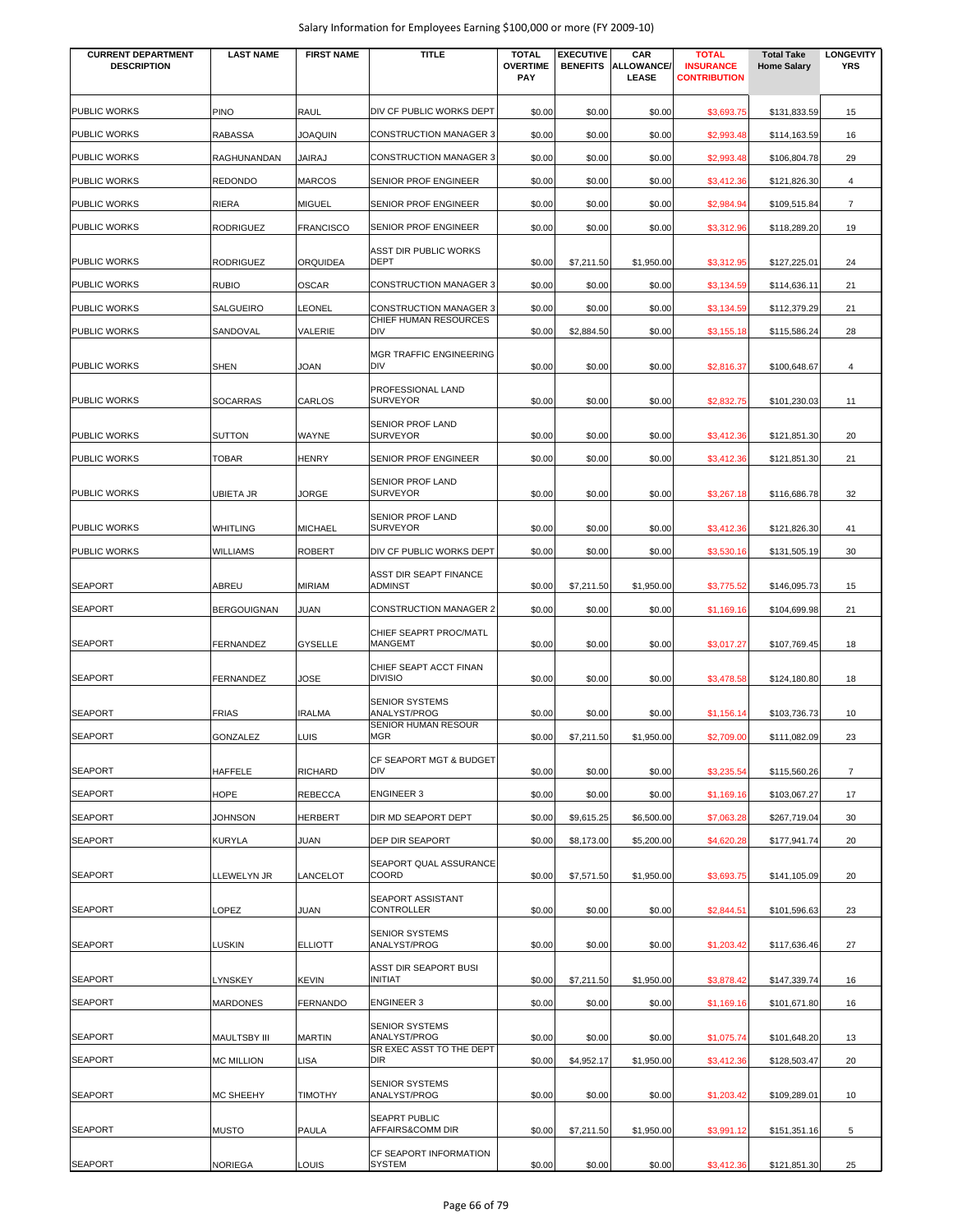| <b>CURRENT DEPARTMENT</b><br><b>DESCRIPTION</b> | <b>LAST NAME</b>       | <b>FIRST NAME</b> | <b>TITLE</b>                                   | <b>TOTAL</b><br><b>OVERTIME</b> | <b>EXECUTIVE</b><br><b>BENEFITS</b> | CAR<br>ALLOWANCE/ | <b>TOTAL</b><br><b>INSURANCE</b> | <b>Total Take</b><br><b>Home Salary</b> | <b>LONGEVITY</b><br><b>YRS</b> |
|-------------------------------------------------|------------------------|-------------------|------------------------------------------------|---------------------------------|-------------------------------------|-------------------|----------------------------------|-----------------------------------------|--------------------------------|
|                                                 |                        |                   |                                                | PAY                             |                                     | LEASE             | <b>CONTRIBUTION</b>              |                                         |                                |
|                                                 |                        |                   |                                                |                                 |                                     |                   |                                  |                                         |                                |
| <b>SEAPORT</b>                                  | <b>OGDEN</b>           | <b>ELIZABETH</b>  | CHIEF, SEAPORT DESIGN<br><b>SERVICES</b>       | \$0.00                          | \$0.00                              | \$0.00            | \$3,991.12                       | \$142,439.66                            | 16                             |
| <b>SEAPORT</b>                                  | ORTEGA                 | CARLOS            | SEAPORT ENFORCEMENT<br>SPECIALIST              | \$45,848.94                     | \$0.00                              | \$0.00            |                                  |                                         | 17                             |
|                                                 |                        |                   | SEAPORT INTERGOVT                              |                                 |                                     |                   | \$1,353.38                       | \$101,187.65                            |                                |
| <b>SEAPORT</b>                                  | OWENS                  | <b>DEBRA</b>      | AFFAIRS COOR                                   | \$0.00                          | \$0.00                              | \$0.00            | \$2,929.78                       | \$107,611.35                            | 11                             |
| <b>SEAPORT</b>                                  | PEREIRA JR             | <b>FELIX</b>      | CH, SEAPORT<br><b>ARCH&amp;PLANNG SERVICE</b>  | \$0.00                          | \$0.00                              | \$0.00            | \$3,603.60                       | \$128,627.50                            | 15                             |
| <b>SEAPORT</b>                                  | PESQUERA LOPEZ HECTOR  |                   | ASST DIR SEAPORT SEC ENF                       | \$0.00                          | \$6,923.04                          | \$0.00            | \$3,822.00                       | \$137,634.34                            | 2                              |
| <b>SEAPORT</b>                                  | <b>POSADA</b>          | JOSE              | <b>MGR SEAPORT ARCH &amp;</b><br>PLANNING      | \$0.00                          | \$0.00                              | \$0.00            | \$2,780.82                       | \$101,879.34                            | 12                             |
|                                                 |                        |                   | ASST DIR SEAPORT                               |                                 |                                     |                   |                                  |                                         |                                |
| <b>SEAPORT</b>                                  | SALAHUDDIN             | <b>KHALID</b>     | <b>MARITIME SERV</b>                           | \$0.00                          | \$7,211.32                          | \$1,950.00        | \$4,545.24                       | \$170,515.79                            | 27                             |
| <b>SEAPORT</b>                                  | SANFILIPPO             | <b>BART</b>       | <b>CONSTRUCTION MANAGER 2</b>                  | \$0.00                          | \$0.00                              | \$0.00            | \$1,169.16                       | \$109,367.81                            | 18                             |
| <b>SEAPORT</b>                                  | TILLBERG               | <b>ARTHUR</b>     | CH, SEAPORT CONS MANAG<br><b>SERVICES</b>      | \$0.00                          | \$0.00                              | \$0.00            | \$3,693.75                       | \$131,858.59                            | 27                             |
| <b>SEAPORT</b>                                  | VALDES                 | <b>DORIAN</b>     | ASST DIR SEAPORT CAPITAL<br><b>DEV</b>         | \$0.00                          | \$7,211.50                          | \$1,950.00        | \$4,698.54                       | \$176,488.02                            | 23                             |
|                                                 |                        |                   | SEAPORT FACILITIES                             |                                 |                                     |                   |                                  |                                         |                                |
| <b>SEAPORT</b>                                  | <b>VALIDO</b>          | <b>JESUS</b>      | MANAGER<br><b>MGR SEAPORT BUSINESS</b>         | \$0.00                          | \$0.00                              | \$0.00            | \$2,872.93                       | \$102,661.37                            | 18                             |
| <b>SEAPORT</b><br><b>SMALL BUSINESS</b>         | WEBB                   | <b>HYDI</b>       | <b>DEV</b>                                     | \$0.00                          | \$0.00                              | \$0.00            | \$2,908.07                       | \$103,910.05                            | 16                             |
| DEVELOPMENT<br><b>SMALL BUSINESS</b>            | <b>ITURREY</b>         | <b>MIGUEL</b>     | DIVISION DIRECTOR, SBD                         | \$0.00                          | \$7,211.50                          | \$1,950.00        | \$3,412.36                       | \$130,737.80                            | 17                             |
| <b>DEVELOPMENT</b>                              | <b>MC GRIFF</b>        | <b>SHERI</b>      | DIVISION DIRECTOR, SBD                         | \$0.00                          | \$7,211.50                          | \$1,950.00        | \$3,412.36                       | \$134,796.75                            | 37                             |
| <b>SMALL BUSINESS</b><br><b>DEVELOPMENT</b>     | <b>TOWNSLEY</b>        | <b>PENELOPE</b>   | DIR SMALL BUSINESS<br><b>DEVELOP</b>           | \$0.00                          | \$9,615.25                          | \$6,500.00        | \$3,976.84                       | \$157,794.43                            | 30                             |
| SOLID WASTE MANAGEMENT                          | <b>ALEMAN</b>          | <b>MARYTE</b>     | SYSTEMS<br>ANALYST/PROGRAMMER 2                | \$0.00                          | \$0.00                              | \$0.00            | \$2,535.68                       | \$102,143.28                            | 14                             |
| SOLID WASTE MANAGEMENT                          | <b>BROUGHTON</b>       | LOU               | <b>SENIOR SYSTEMS</b><br>ANALYST/PROG          | \$0.00                          | \$0.00                              | \$0.00            | \$1,189.32                       | \$112,328.30                            | 16                             |
| SOLID WASTE MANAGEMENT                          | CASEY                  | LEE               | DIV DR SWM TECH<br>SERV&ENVRN AFF              | \$0.00                          | \$0.00                              | \$0.00            | \$3,693.75                       | \$131,858.59                            | 18                             |
| SOLID WASTE MANAGEMENT                          | CASTRO                 | <b>VICENTE</b>    | DEP DIR DEPT SWM                               | \$0.00                          | \$8,173.00                          | \$5,200.00        | \$4,698.54                       | \$180,724.52                            | 29                             |
| <b>SOLID WASTE MANAGEMENT</b>                   | <b>COLBOURNE</b>       | <b>YVETTE</b>     | <b>EXEC ASST DEPARTMENT</b><br><b>DIRECTOR</b> | \$0.00                          | \$7,211.43                          | \$1,950.00        | \$3,089.23                       | \$119,684.59                            | 27                             |
|                                                 |                        |                   | ASST DIR SWM                                   |                                 |                                     |                   |                                  |                                         |                                |
| SOLID WASTE MANAGEMENT                          | DANIEL                 | ANEISHA           | ADMINISTRATION                                 | \$0.00                          | \$7,211.50                          | \$1,950.00        | \$2,963.23                       | \$114,783.41                            | 16                             |
| SOLID WASTE MANAGEMENT                          | EKLE                   | <b>ADOLF</b>      | <b>ENGINEER 2</b>                              | \$0.00                          | \$0.00                              | \$0.00            | \$1,021.08                       | \$100,016.95                            | 19                             |
| SOLID WASTE MANAGEMENT                          | ESPINOSA-ANDERSOLGA    |                   | DIVISION DIRECTOR 3 SWM                        | \$0.00                          | \$0.00                              | \$0.00            | \$3,412.36                       | \$121,851.30                            | 21                             |
| SOLID WASTE MANAGEMENT                          | <b>GANGULI</b>         | ASOK              | ASST DIR SWM TECH SERV                         | \$0.00                          | \$7,211.43                          | \$0.00            | \$3,878.83                       | \$145,404.36                            | 16                             |
| SOLID WASTE MANAGEMENT                          | <b>HERNANDEZ</b>       | <b>GERMAN</b>     | SWM ENVIRONMENTAL<br>AFFAIRS MGR               | \$0.00                          | \$0.00                              | \$0.00            | \$2,419.69                       | \$100,820.38                            | 22                             |
| SOLID WASTE MANAGEMENT                          | JOHNSON                | <b>WILLIE</b>     | <b>WASTE ENFORCEMENT</b><br>OFFICER 2          | \$37,326.31                     | \$0.00                              | \$0.00            | \$753.48                         | \$104,195.07                            | 14                             |
|                                                 |                        |                   | <b>SENIOR SYSTEMS</b>                          |                                 |                                     |                   |                                  |                                         |                                |
| SOLID WASTE MANAGEMENT                          | <b>LEMUS</b>           | <b>DULCE</b>      | ANALYST/PROG                                   | \$0.00                          | \$0.00                              | \$0.00            | \$1,203.42                       | \$105,478.18                            | $\overline{7}$                 |
| SOLID WASTE MANAGEMENT                          | <b>MAURIELLO</b>       | <b>PAUL</b>       | DEP DIR DEPT SWM                               | \$0.00                          | \$980.76                            | \$600.00          | \$3,621.42                       | \$130,205.62                            | 20                             |
| SOLID WASTE MANAGEMENT                          | <b>MOORE</b>           | <b>JAMES</b>      | ASST DIR SWM OPERATIONS                        | \$0.00                          | \$7,211.50                          | \$0.00            | \$3,210.62                       | \$121,611.36                            | 21                             |
| SOLID WASTE MANAGEMENT                          | <b>MORENO</b>          | LUIS              | CONSTRUCTION MANAGER 3                         | \$0.00                          | \$0.00                              | \$0.00            | \$3,134.59                       | \$112,166.59                            | 19                             |
| SOLID WASTE MANAGEMENT                          | <b>NAVARRO</b>         | ANA               | CONSTRUCTION MANAGER 2                         | \$0.00                          | \$0.00                              | \$0.00            | \$1,116.78                       | \$103,631.90                            | 20                             |
| SOLID WASTE MANAGEMENT                          | <b>PAYNE</b>           | <b>PAMELA</b>     | ASST DIR SWM OPERATIONS                        | \$0.00                          | \$7,211.50                          | \$0.00            | \$3,463.03                       | \$131,899.66                            | 29                             |
| SOLID WASTE MANAGEMENT                          | PEREZ                  | <b>REYNALDO</b>   | COMPUTER SERVICES MGR                          | \$0.00                          | \$0.00                              | \$0.00            | \$1,383.66                       | \$123,345.18                            | 20                             |
| SOLID WASTE MANAGEMENT                          | POSADA-ENRIQUEZ GRECIA |                   | ENGINEER 3                                     | \$0.00                          | \$0.00                              | \$0.00            | \$1,169.16                       | \$109,135.30                            | 17                             |
| SOLID WASTE MANAGEMENT                          | <b>RODRIGUEZ</b>       | <b>JOSE LUIS</b>  | DIVISION DIRECTOR 1, SWM                       | \$0.00                          | \$4,807.75                          | \$0.00            | \$2,922.07                       | \$109,216.06                            | 26                             |
| SOLID WASTE MANAGEMENT                          | <b>ROSE</b>            |                   | CHRISTOPHER   DEP DIR DEPT SWM                 | \$0.00                          | \$8,173.00                          | \$5,200.00        | \$3,773.70                       | \$147,827.16                            | 12                             |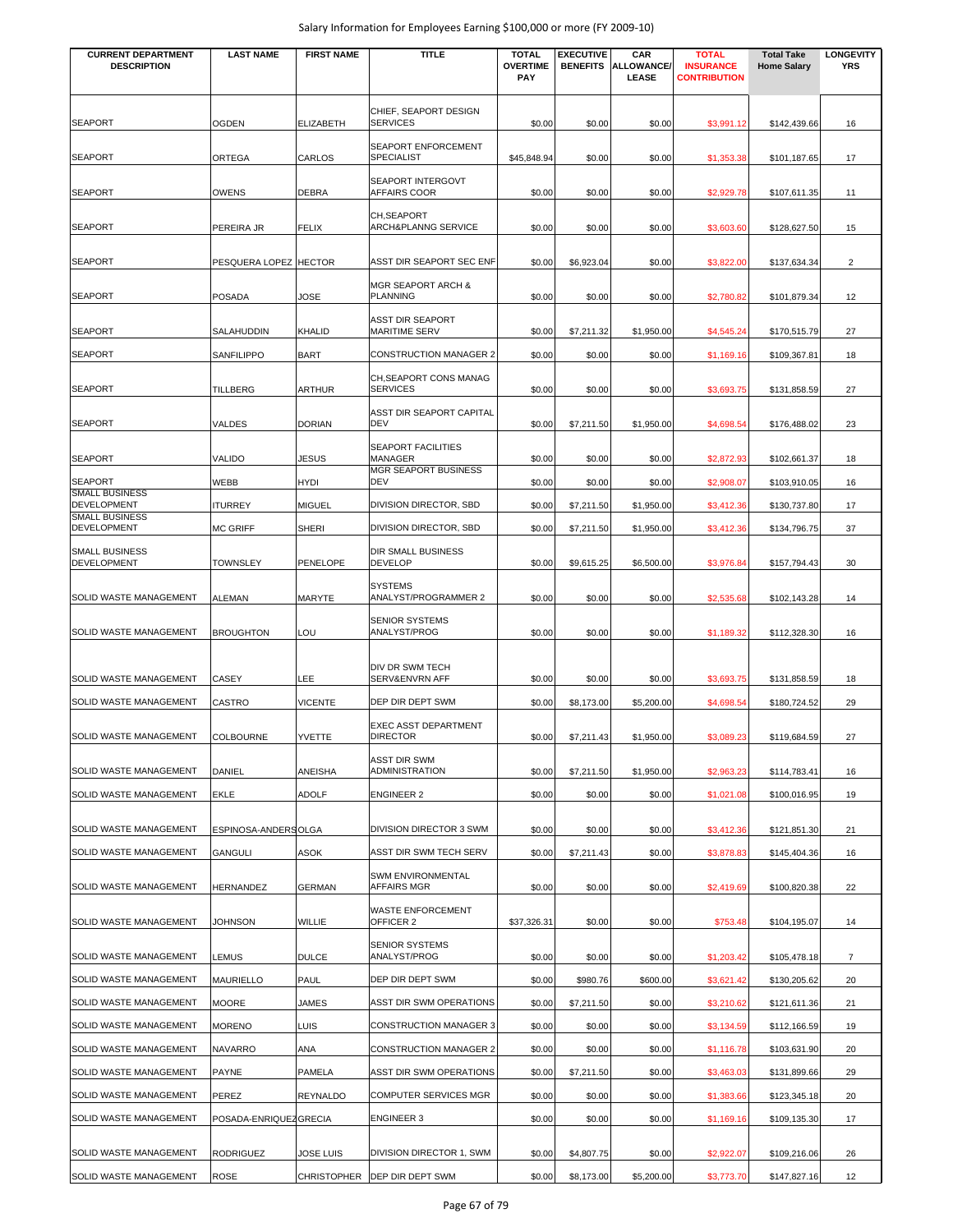| <b>CURRENT DEPARTMENT</b><br><b>DESCRIPTION</b>    | <b>LAST NAME</b>              | <b>FIRST NAME</b> | <b>TITLE</b>                                        | <b>TOTAL</b><br><b>OVERTIME</b> | <b>EXECUTIVE</b><br><b>BENEFITS</b> | CAR<br><b>ALLOWANCE/</b> | <b>TOTAL</b><br><b>INSURANCE</b> | <b>Total Take</b><br><b>Home Salary</b> | <b>LONGEVITY</b><br><b>YRS</b> |
|----------------------------------------------------|-------------------------------|-------------------|-----------------------------------------------------|---------------------------------|-------------------------------------|--------------------------|----------------------------------|-----------------------------------------|--------------------------------|
|                                                    |                               |                   |                                                     | PAY                             |                                     | LEASE                    | <b>CONTRIBUTION</b>              |                                         |                                |
|                                                    |                               |                   | DIV DIR SWM BDGT & PERF                             |                                 |                                     |                          |                                  |                                         |                                |
| SOLID WASTE MANAGEMENT                             | <b>SANTA CRUZ</b>             | CARLOS            | <b>TRACK</b>                                        | \$0.00                          | \$0.00                              | \$0.00                   | \$2,885.96                       | \$103,127.54                            | 32                             |
| SOLID WASTE MANAGEMENT                             | <b>SILVER</b>                 | <b>DEBORAH</b>    | DIV DIR, SWM INFORMATION<br><b>SERV</b>             | \$0.00                          | \$7,211.50                          | \$1,950.00               | \$3,640.00                       | \$138,859.76                            | 23                             |
| SOLID WASTE MANAGEMENT                             | <b>UCHDORF</b>                | WIELAND           | <b>ENGINEER 4</b>                                   | \$0.00                          | \$0.00                              | \$0.00                   | \$3,134.59                       | \$112,191.59                            | 11                             |
|                                                    |                               |                   | DIR DEPT OF SOLID WASTE                             |                                 |                                     |                          |                                  |                                         |                                |
| SOLID WASTE MANAGEMENT                             | <b>WOODSRICHARDSCKATHLEEN</b> |                   | MGT                                                 | \$0.00                          | \$8,582.96                          | \$6,500.00               | \$5,367.88                       | \$206,244.12                            | 6                              |
| SOUTH FLORIDA WORKFORCE<br><b>INVESTMENT BOARD</b> | <b>BEASLEY</b>                | <b>RODERICK</b>   | <b>EXECUTIVE DIRECTOR,</b><br><b>SFWIB</b>          | \$0.00                          | \$9,615.25                          | \$6,500.00               | \$4,796.25                       | \$190,425.49                            | 5                              |
| SOUTH FLORIDA WORKFORCE<br><b>INVESTMENT BOARD</b> | <b>MORGAN</b>                 | MYRIA             | SFWIB YOUTH PROGRAM<br>MGR                          | \$0.00                          | \$0.00                              | \$0.00                   | \$1,116.78                       | \$103,985.82                            | 23                             |
| SOUTH FLORIDA WORKFORCE<br><b>INVESTMENT BOARD</b> | <b>PARODI</b>                 | <b>SILVIO</b>     | <b>SENIOR SYSTEMS</b><br>ANALYST/PROG               | \$0.00                          | \$0.00                              | \$0.00                   | \$1,203.42                       | \$108,118.06                            | 25                             |
| SOUTH FLORIDA WORKFORCE<br><b>INVESTMENT BOARD</b> | <b>SERRANO</b>                | <b>TERESA</b>     | <b>SFWIB</b><br>MGR, PERSONNEL&ADMIN<br><b>SERV</b> | \$0.00                          | \$0.00                              | \$0.00                   | \$2,709.00                       | \$102,438.63                            | 22                             |
| SOUTH FLORIDA WORKFORCE                            |                               |                   |                                                     |                                 |                                     |                          |                                  |                                         |                                |
| <b>INVESTMENT BOARD</b>                            | <b>SMITH</b>                  | <b>MARIAN</b>     | <b>ASST DIR SFWIB</b>                               | \$0.00                          | \$7,211.50                          | \$1,950.00               | \$3,155.18                       | \$124,285.48                            | 9                              |
| <b>STRATEGIC BUSINESS</b><br>MANAGEMENT            | <b>CLODFELTER</b>             | <b>DAVID</b>      | <b>BUSINESS ANALYST</b><br>MANAGER                  | \$0.00                          | \$0.00                              | \$0.00                   | \$3,179.95                       | \$114,624.10                            | 21                             |
| <b>STRATEGIC BUSINESS</b><br>MANAGEMENT            | <b>CRAWFORD</b>               | <b>ROWENA</b>     | <b>BUSINESS ANALYST</b><br>MANAGER                  | \$0.00                          | \$7,211.50                          | \$1,950.00               | \$3,252.34                       | \$125,535.55                            | 16                             |
| <b>STRATEGIC BUSINESS</b>                          |                               |                   | <b>BUSINESS ANALYST</b>                             |                                 |                                     |                          |                                  |                                         |                                |
| MANAGEMENT<br><b>STRATEGIC BUSINESS</b>            | <b>ELLIOTT</b>                | <b>RYAN</b>       | MANAGER                                             | \$0.00                          | \$0.00                              | \$0.00                   | \$3,221.54                       | \$115,037.26                            | 13                             |
| <b>MANAGEMENT</b><br><b>STRATEGIC BUSINESS</b>     | <b>FERNANDEZ JR</b>           | JORGE             | <b>OSBM COORDINATOR</b>                             | \$0.00                          | \$7,151.50                          | \$1,950.00               | \$3,609.06                       | \$137,674.44                            | 15                             |
| <b>MANAGEMENT</b><br><b>STRATEGIC BUSINESS</b>     | GALVEZ                        | <b>BARBARA</b>    | <b>OSBM COORDINATOR</b>                             | \$0.00                          | \$7,211.50                          | \$1,950.00               | \$2,826.88                       | \$109,911.44                            | 12                             |
| MANAGEMENT                                         | GLAZER-MOON                   | JENNIFER          | DIR OSBM                                            | \$0.00                          | \$9,555.25                          | \$6,500.00               | \$5,598.45                       | \$215,417.52                            | 16                             |
| <b>STRATEGIC BUSINESS</b><br>MANAGEMENT            | <b>GOLBERG</b>                | MARLA             | PROGRAM COORDINATOR<br><b>OSBM</b>                  | \$0.00                          | \$7,211.50                          | \$2,990.00               | \$3,068.10                       | \$125,142.72                            | 28                             |
| <b>STRATEGIC BUSINESS</b><br>MANAGEMENT            | JOHNSON                       | <b>MARIA</b>      | <b>OSBM COORDINATOR</b>                             | \$0.00                          | \$7,211.50                          | \$1,950.00               | \$3,068.10                       | \$121,387.31                            | 5                              |
| <b>STRATEGIC BUSINESS</b><br>MANAGEMENT            | <b>KIRSCHBAUM</b>             | <b>ROBERT</b>     | <b>BUSINESS ANALYST</b><br>MANAGER                  | \$0.00                          | \$7,211.50                          | \$1,950.00               | \$3,325.27                       | \$127,636.43                            | 32                             |
| <b>STRATEGIC BUSINESS</b><br>MANAGEMENT            | <b>MAXWELL</b>                | CARLOS            | <b>BUSINESS ANALYST</b><br>MANAGER                  | \$0.00                          | \$0.00                              | \$0.00                   | \$3,244.63                       | \$115,662.81                            | 10                             |
| <b>STRATEGIC BUSINESS</b><br>MANAGEMENT            | <b>MINNIS</b>                 | CATHERINE         | PROGRAM COORDINATOR<br><b>OSBM</b>                  | \$0.00                          | \$5,411.50                          | \$1,950.00               | \$2,773.39                       | \$106,230.79                            | 20                             |
| <b>STRATEGIC BUSINESS</b><br>MANAGEMENT            | PARJUS                        | <b>ALBERTO</b>    | <b>OSBM COORDINATOR</b>                             | \$0.00                          | \$7,211.50                          | \$1,950.00               | \$3,762.21                       | \$143,717.71                            | 26                             |
| <b>STRATEGIC BUSINESS</b><br>MANAGEMENT            | PARKINSON JR                  | CHARLES           | <b>OSBM COORDINATOR</b>                             | \$0.00                          | \$7,211.50                          | \$1,950.00               | \$3,950.37                       | \$149,897.13                            | 20                             |
| <b>STRATEGIC BUSINESS</b>                          |                               |                   |                                                     |                                 |                                     |                          |                                  |                                         |                                |
| <b>MANAGEMENT</b>                                  | <b>RODRIGUEZ</b>              | JASON             | SENIOR BUSINESS ANALYST                             | \$0.00                          | \$7,211.50                          | \$1,300.00               | \$2,842.83                       | \$109,851.39                            | 9                              |
| <b>STRATEGIC BUSINESS</b><br>MANAGEMENT            | SALAZAR                       | <b>HUGO</b>       | DEP DIR OFF STRATEGIC BIZ<br>MGT                    | \$0.00                          | \$8,173.00                          | \$5,200.00               | \$5,999.98                       | \$227,018.34                            | 26                             |
| <b>STRATEGIC BUSINESS</b><br>MANAGEMENT            | <b>SCHER</b>                  | RAY               | <b>ASST DIR OSBM</b>                                | \$0.00                          | \$7,211.50                          | \$3,900.00               | \$4,698.54                       | \$178,463.02                            | 24                             |
| <b>SUSTAINABILITY</b>                              | <b>FERNANDEZ</b>              | <b>MARGARITA</b>  | SUSTAINABILITY PROGRAM<br>MANAGER                   | \$0.00                          | \$7,211.50                          | \$1,950.00               | \$2,931.73                       | \$113,639.47                            | $\overline{7}$                 |
| <b>SUSTAINABILITY</b>                              | TORRIENTE                     | SUSANNE           | DIR OFFICE OF<br><b>SUSTAINABILITY</b>              | \$0.00                          | \$9,615.25                          | \$6,500.00               | \$5,567.24                       | \$214,367.41                            | $\overline{7}$                 |
|                                                    |                               |                   | <b>TRANSIT MECHANIC SHOP</b>                        |                                 |                                     |                          |                                  |                                         |                                |
| <b>TRANSIT</b>                                     | <b>ALEXANDER</b>              | <b>FRANK</b>      | <b>SUPV</b>                                         | \$14,343.35                     | \$0.00                              | \$0.00                   | \$847.38                         | \$100,587.26                            | 16                             |
| TRANSIT                                            | ALVAREZ                       | <b>GENARO</b>     | <b>MDT GENERAL</b><br>SUPERINTENDENT                | \$0.00                          | \$0.00                              | \$0.00                   | \$3,378.62                       | \$120,419.80                            | 26                             |
| TRANSIT                                            | ALVAREZ                       | <b>MARCOS</b>     | TRANSIT MECHANIC SHOP<br><b>SUPV</b>                | \$11,084.82                     | \$0.00                              | \$0.00                   | \$934.62                         | \$107,697.55                            | 30                             |
| TRANSIT                                            | AMATO                         | PAUL              | CH SUPV RAIL TRAFFIC<br>CONTROL                     | \$0.00                          | \$0.00                              | \$0.00                   | \$1,324.20                       | \$124,574.16                            | 27                             |
| TRANSIT                                            | <b>AMORES</b>                 | SANTIAGO          | MDT SECTION CHIEF                                   | \$0.00                          | \$0.00                              | \$0.00                   | \$3,155.18                       | \$112,701.74                            | 31                             |
| TRANSIT                                            | <b>ANDERSON</b>               | <b>CURTIS</b>     | RAIL TRAFFIC CONTROLLER                             | \$56,653.32                     | \$0.00                              | \$0.00                   | \$1,029.30                       | \$155,205.42                            | 14                             |
| TRANSIT                                            | <b>ARMORER</b>                | <b>COLIN</b>      | <b>ENGINEER 3</b>                                   | \$0.00                          | \$0.00                              | \$0.00                   | \$1,116.78                       | \$100,621.42                            | 6                              |
| TRANSIT                                            | <b>ATTIAS</b>                 | WILLIAM           | MDT SECTION CHIEF                                   | \$0.00                          | \$0.00                              | \$0.00                   | \$2,986.75                       | \$106,708.29                            | 29                             |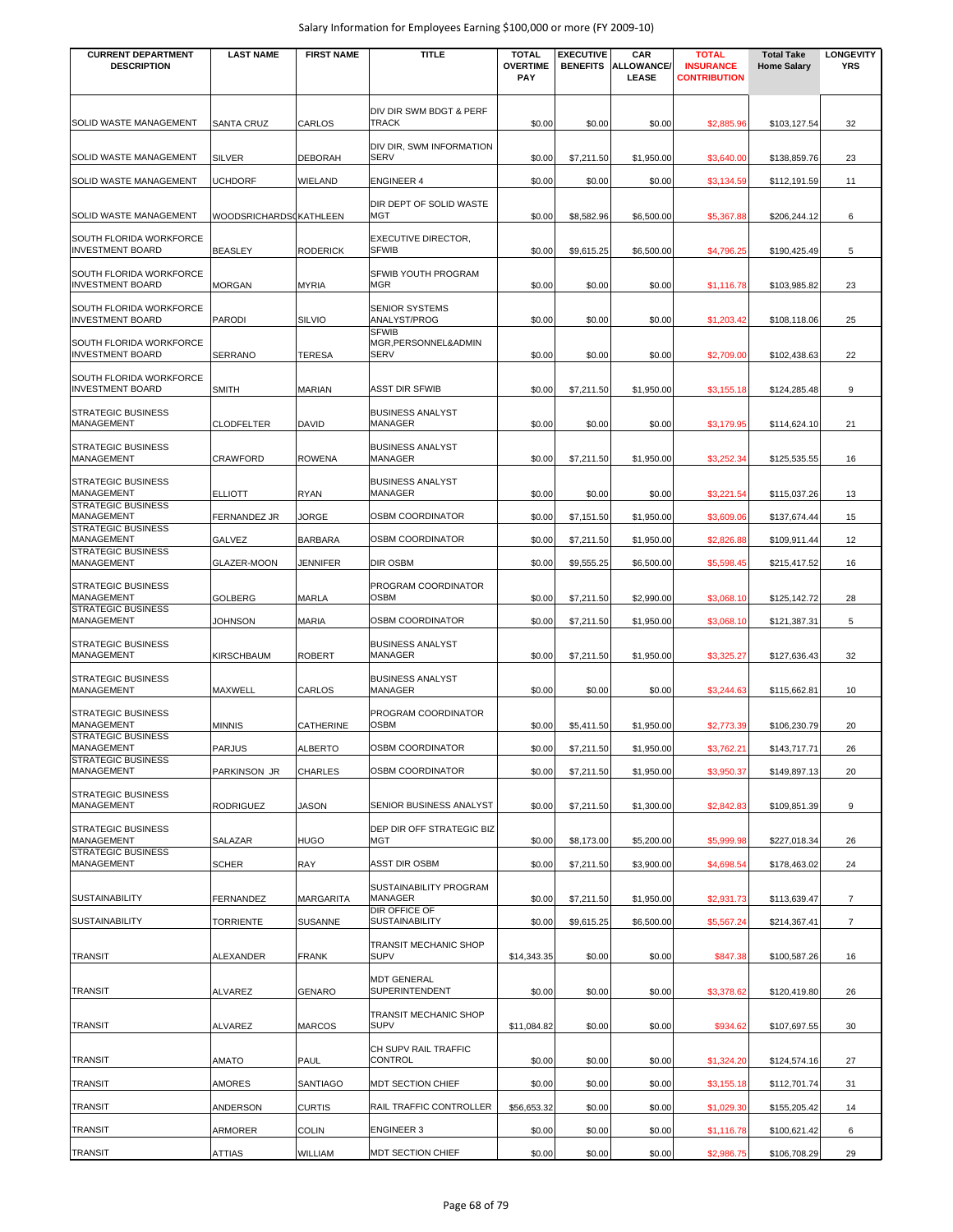| <b>CURRENT DEPARTMENT</b><br><b>DESCRIPTION</b> | <b>LAST NAME</b> | <b>FIRST NAME</b> | <b>TITLE</b>                                    | <b>TOTAL</b><br><b>OVERTIME</b> | <b>EXECUTIVE</b><br><b>BENEFITS</b> | CAR<br><b>ALLOWANCE/</b> | <b>TOTAL</b><br><b>INSURANCE</b> | <b>Total Take</b><br><b>Home Salary</b> | <b>LONGEVITY</b><br><b>YRS</b> |
|-------------------------------------------------|------------------|-------------------|-------------------------------------------------|---------------------------------|-------------------------------------|--------------------------|----------------------------------|-----------------------------------------|--------------------------------|
|                                                 |                  |                   |                                                 | <b>PAY</b>                      |                                     | LEASE                    | <b>CONTRIBUTION</b>              |                                         |                                |
|                                                 |                  |                   | RAIL STRUCTURE/TRACK                            |                                 |                                     |                          |                                  |                                         |                                |
| <b>TRANSIT</b>                                  | AULD JR          | <b>JAMES</b>      | <b>SUPV</b>                                     | \$38,090.04                     | \$0.00                              | \$0.00                   | \$988.98                         | \$134,240.60                            | 27                             |
| <b>TRANSIT</b>                                  | AZPIAZO          | <b>EMMA</b>       | RAIL TRAFFIC CONTROLLER                         | \$31,242.01                     | \$0.00                              | \$0.00                   | \$1,029.30                       | \$125,721.04                            | 30                             |
| <b>TRANSIT</b>                                  | <b>BACALLAO</b>  | <b>ANTHONY</b>    | <b>NETWORK SYSTEM</b><br><b>INTEGRATOR</b>      | \$0.00                          | \$0.00                              | \$0.00                   | \$1,203.42                       | \$115,456.77                            | 10                             |
| <b>TRANSIT</b>                                  | <b>BATISTA</b>   | <b>MARIA</b>      | PRINCIPAL PLANNER                               | \$0.00                          | \$0.00                              | \$0.00                   | \$1,116.78                       | \$101,325.68                            | 35                             |
|                                                 |                  |                   | <b>MDT ELECTRONIC</b>                           |                                 |                                     |                          |                                  |                                         |                                |
| <b>TRANSIT</b>                                  | <b>BELL</b>      | <b>DAVID</b>      | <b>TECHNICIAN SUPV</b>                          | \$11,229.98                     | \$0.00                              | \$0.00                   | \$960.72                         | \$105,161.56                            | 25                             |
| <b>TRANSIT</b>                                  | <b>BERRY</b>     | JULIE             | <b>MDT ELECTRONIC</b><br><b>TECHNICIAN SUPV</b> | \$7,871.68                      | \$0.00                              | \$0.00                   | \$960.72                         | \$103,614.15                            | 37                             |
| <b>TRANSIT</b>                                  | <b>BLACKMAN</b>  | JERRY             | <b>MDT GENERAL</b><br>SUPERINTENDENT            | \$0.00                          | \$0.00                              | \$0.00                   | \$3,693.75                       | \$131,858.59                            | $\overline{4}$                 |
| <b>TRANSIT</b>                                  | <b>BUTCHER</b>   | <b>EVERETT</b>    | CF SUPV RAIL STRUCTURAL<br>MAINT                | \$0.00                          | \$0.00                              | \$0.00                   | \$1,250.82                       | \$110,705.17                            | 26                             |
| <b>TRANSIT</b>                                  | CABEZAS          | <b>PEDRO</b>      | TRANSIT YARD SUPV                               | \$16,318.38                     | \$0.00                              | \$0.00                   | \$847.92                         | \$100,271.24                            | 12                             |
| TRANSIT                                         | CAMPBELL         | <b>WILLIAM</b>    | <b>MDT SECTION CHIEF</b>                        | \$0.00                          | \$0.00                              | \$0.00                   | \$3,149.30                       | \$112,493.36                            | 3                              |
| TRANSIT                                         | CARBONELL        | JOSE              | CF SUPV RAIL VEHICLE<br><b>REPAIR</b>           | \$0.00                          | \$0.00                              | \$0.00                   | \$1,191.24                       | \$117,430.93                            | 25                             |
| TRANSIT                                         | CASAIS           | <b>ROLANDO</b>    | <b>TRACTION POWER SUPV</b>                      | \$3,869.13                      | \$0.00                              | \$0.00                   | \$1,005.00                       | \$102,372.96                            | 35                             |
| <b>TRANSIT</b>                                  | CERVANTES        | ANAEL             | TRANSIT FACILITIES SUPV                         | \$26,659.16                     | \$0.00                              | \$0.00                   | \$846.96                         | \$117,171.21                            | 20                             |
|                                                 |                  |                   | MDT FIELD TEST ENGINEER                         |                                 |                                     |                          |                                  |                                         |                                |
| <b>TRANSIT</b>                                  | <b>CESPEDES</b>  | CARLOS            | (ELEC)                                          | \$0.00                          | \$0.00                              | \$0.00                   | \$1,225.56                       | \$110,261.57                            | 28                             |
| <b>TRANSIT</b>                                  | <b>CHANYING</b>  | <b>JULIO</b>      | <b>TRANSIT MECHANIC SHOP</b><br><b>SUPV</b>     | \$26,193.46                     | \$0.00                              | \$0.00                   | \$847.38                         | \$104,572.57                            | 17                             |
| <b>TRANSIT</b>                                  | <b>CHAYT</b>     | <b>STEVE</b>      | CHIEF MDT DIVISION                              | \$0.00                          | \$0.00                              | \$0.00                   | \$2,913.81                       | \$105,345.02                            | 8                              |
| <b>TRANSIT</b>                                  | CHEN             | <b>HUGH</b>       | DEP DIR MDT OPERATIONS                          | \$0.00                          | \$8,173.00                          | \$5,200.00               | \$4,805.08                       | \$186,935.79                            | 18                             |
| <b>TRANSIT</b>                                  | <b>CHISHOLM</b>  | LINDA ANN         | <b>TRAIN CONTROL</b><br><b>SUPERVISOR</b>       | \$22,400.84                     | \$0.00                              | \$0.00                   | \$960.72                         | \$111,542.06                            | 31                             |
| <b>TRANSIT</b>                                  | CLEARE           | <b>FLOYD</b>      | <b>TRAIN OPERATOR</b>                           | \$44,726.81                     | \$0.00                              | \$0.00                   | \$1,012.88                       | \$101,626.33                            | 29                             |
| <b>TRANSIT</b>                                  | <b>COLLINS</b>   | <b>RICHARD</b>    | METROMOVER TECHNICIAN                           | \$45,640.03                     | \$0.00                              | \$0.00                   | \$1,408.00                       | \$120,476.05                            | 25                             |
| TRANSIT                                         | CORDES JR        | <b>RICHARD</b>    | <b>TRANSIT MECHANIC SHOP</b><br><b>SUPV</b>     | \$23,830.14                     | \$0.00                              | \$0.00                   | \$889.62                         | \$106,865.67                            | 19                             |
| <b>TRANSIT</b>                                  | <b>COUGHRAN</b>  | <b>EDWARD</b>     | RAIL TRAFFIC CONTROLLER                         | \$60,874.05                     | \$0.00                              | \$0.00                   | \$1,029.30                       | \$152,288.31                            | 27                             |
| TRANSIT                                         | DAY              | <b>RANDY</b>      | <b>METROMOVER MAINT SUPV</b>                    | \$40,980.52                     | \$0.00                              | \$0.00                   | \$960.72                         | \$129,404.10                            | 25                             |
|                                                 |                  |                   | MDT FIELD TEST ENGINEER                         |                                 |                                     |                          |                                  |                                         |                                |
| <b>TRANSIT</b>                                  | DE LA NUEZ       | JOSE              | (ELEC)                                          | \$0.00                          | \$0.00                              | \$0.00                   | \$1,116.78                       | \$100,777.13                            | 29                             |
| <b>TRANSIT</b>                                  | DESIR JR         | <b>KLEBER</b>     | RAIL SUPERVISOR                                 | \$25,659.08                     | \$0.00                              | \$0.00                   | \$889.62                         | \$118,849.81                            | 30                             |
| <b>TRANSIT</b>                                  | <b>DOLEMAN</b>   | <b>MICHAEL</b>    | MDT FINANCL REV & AUDTG<br><b>SUPV</b>          | \$0.00                          | \$0.00                              | \$0.00                   | \$1,116.78                       | \$100,107.90                            | 16                             |
| <b>TRANSIT</b>                                  | <b>DYCK</b>      | <b>ROBERT</b>     | MDT FIELD TEST ENGINEER<br>(ELEC)               | \$0.00                          | \$0.00                              | \$0.00                   | \$1,225.56                       | \$112,349.42                            | 25                             |
| <b>TRANSIT</b>                                  | <b>EASON</b>     | <b>TIMOTHY</b>    | <b>SENIOR SYSTEMS</b><br>ADMINISTRATOR          | \$0.00                          | \$0.00                              | \$0.00                   | \$1,203.42                       | \$110,550.26                            | 27                             |
| <b>TRANSIT</b>                                  | <b>EMARD</b>     | LEE               | <b>MDT GENERAL</b><br>SUPERINTENDENT            | \$0.00                          | \$0.00                              | \$0.00                   | \$3,693.75                       | \$131,048.87                            | 22                             |
| <b>TRANSIT</b>                                  | <b>ESTRADA</b>   | <b>ESTRELLA</b>   | <b>COMPUTER SERVICES MGR</b>                    | \$0.00                          | \$0.00                              | \$0.00                   | \$691.83                         | \$107,495.58                            | 9                              |
| <b>TRANSIT</b>                                  | EXUM             | <b>EPHESUS</b>    | RAIL SUPERVISOR                                 | \$46,164.74                     | \$0.00                              | \$0.00                   | \$889.62                         | \$141,822.88                            | 32                             |
| <b>TRANSIT</b>                                  | <b>FALLS</b>     | ORLANDO           | TRANSIT MECHANIC SHOP<br><b>SUPV</b>            | \$26,950.88                     | \$0.00                              | \$0.00                   | \$847.38                         | \$112,530.38                            | 15                             |
| <b>TRANSIT</b>                                  | FERNANDEZ        | <b>WILFREDO</b>   | PROFESSIONAL ENGINEER                           | \$0.00                          | \$0.00                              | \$0.00                   | \$2,922.07                       | \$104,408.31                            | 19                             |
| <b>TRANSIT</b>                                  | <b>FINNERTY</b>  | <b>JOHN</b>       | <b>TRAIN CONTROL</b><br><b>SUPERVISOR</b>       | \$10,514.93                     | \$0.00                              | \$0.00                   | \$1,005.00                       | \$109,973.34                            | 26                             |
| <b>TRANSIT</b>                                  | <b>FLANDERS</b>  | LAVONT            | <b>BUS OPERATOR</b>                             | \$45,938.16                     | $-$1,544.00$                        | \$0.00                   | \$1,012.88                       | \$100,225.71                            | 31                             |
| <b>TRANSIT</b>                                  | <b>FLETCHER</b>  | <b>WINSTON</b>    | <b>NETWORK MANAGER 2</b>                        | \$0.00                          | \$0.00                              | \$0.00                   | \$1,203.42                       | \$117,474.75                            | 18                             |
| <b>TRANSIT</b>                                  | <b>FOISSETT</b>  | WILLIAM           | TRACK SHOP SUPERVISOR                           | \$15,723.07                     | \$0.00                              | \$0.00                   | \$988.98                         | \$113,695.87                            | 26                             |
| <b>TRANSIT</b>                                  | <b>FORBES</b>    | <b>CLINTON</b>    | EXEC ASST DEPARTMENT<br><b>DIRECTOR</b>         | \$0.00                          | \$7,151.50                          | \$1,950.00               | \$3,028.48                       | \$120,661.67                            | 22                             |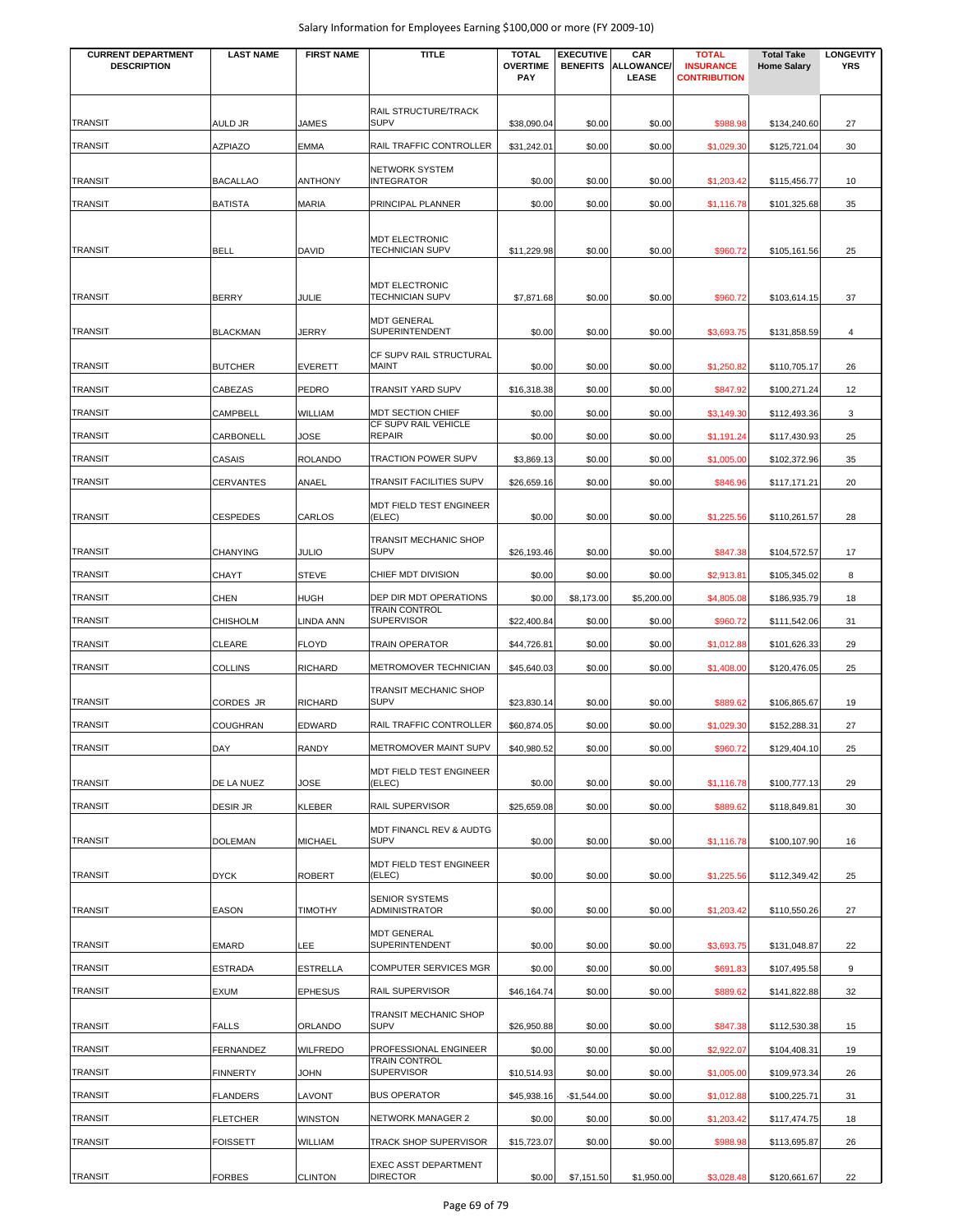| <b>CURRENT DEPARTMENT</b> | <b>LAST NAME</b>          | <b>FIRST NAME</b> | <b>TITLE</b>                              | <b>TOTAL</b>                  | <b>EXECUTIVE</b>     | CAR                        | <b>TOTAL</b>                            | <b>Total Take</b>            | <b>LONGEVITY</b> |
|---------------------------|---------------------------|-------------------|-------------------------------------------|-------------------------------|----------------------|----------------------------|-----------------------------------------|------------------------------|------------------|
| <b>DESCRIPTION</b>        |                           |                   |                                           | <b>OVERTIME</b><br><b>PAY</b> | <b>BENEFITS</b>      | <b>ALLOWANCE/</b><br>LEASE | <b>INSURANCE</b><br><b>CONTRIBUTION</b> | <b>Home Salary</b>           | <b>YRS</b>       |
|                           |                           |                   |                                           |                               |                      |                            |                                         |                              |                  |
| <b>TRANSIT</b>            | <b>GAROFOLO</b>           | <b>ANTHONY</b>    | <b>TRAIN CONTROL</b><br><b>SUPERVISOR</b> | \$12,529.18                   | \$0.00               | \$0.00                     | \$960.72                                | \$109,573.35                 | 26               |
|                           |                           |                   |                                           |                               |                      |                            |                                         |                              |                  |
| <b>TRANSIT</b>            | <b>GIPSON</b>             | <b>DWIGHT</b>     | METROMOVER MAINT SUPV                     | \$26,398.20                   | \$0.00               | \$0.00                     | \$918.42                                | \$113,694.55                 | 27               |
| <b>TRANSIT</b>            |                           | <b>BLAS</b>       | TRANSIT MECHANIC SHOP<br><b>SUPV</b>      |                               |                      |                            |                                         |                              |                  |
| <b>TRANSIT</b>            | GONZALEZ<br><b>GORDON</b> | <b>DERRICK</b>    | <b>ASST DIR MDT</b>                       | \$36,014.49<br>\$0.00         | \$0.00<br>\$7,211.50 | \$0.00<br>\$0.00           | \$889.62<br>\$3,834.27                  | \$130,812.70<br>\$161,434.40 | 26<br>22         |
|                           |                           |                   | <b>EXEC ASST DEPARTMENT</b>               |                               |                      |                            |                                         |                              |                  |
| <b>TRANSIT</b>            | <b>GRAHAM</b>             | <b>CHIMENE</b>    | <b>DIRECTOR</b>                           | \$0.00                        | \$0.00               | \$0.00                     | \$2,959.04                              | \$107,715.10                 | 9                |
|                           |                           |                   | RAIL STRUCTURE/TRACK                      |                               |                      |                            |                                         |                              |                  |
| <b>TRANSIT</b>            | <b>GRAHAM</b>             | <b>MICHAEL</b>    | <b>SUPV</b>                               | \$24,239.39                   | \$0.00               | \$0.00                     | \$903.00                                | \$111,998.58                 | 29               |
| <b>TRANSIT</b>            | GREER                     | <b>HERMAN</b>     | RAIL TRAFFIC CONTROLLER                   | \$29,840.78                   | \$0.00               | \$0.00                     | \$889.02                                | \$120,586.60                 | 21               |
|                           |                           |                   | <b>SENIOR SYSTEMS</b>                     |                               |                      |                            |                                         |                              |                  |
| <b>TRANSIT</b>            | <b>GRIFFITH</b>           | <b>RAWLE</b>      | ADMINISTRATOR                             | \$0.00                        | \$0.00               | \$0.00                     | \$2,408.92                              | \$104,492.51                 | 13               |
|                           |                           |                   | <b>SYSTEMS</b>                            |                               |                      |                            |                                         |                              |                  |
| <b>TRANSIT</b>            | <b>GUEST</b>              | <b>ROBERT</b>     | ANALYST/PROGRAMMER 2                      | \$0.00                        | \$0.00               | \$0.00                     | \$2,518.31                              | \$100,423.76                 | 14               |
| <b>TRANSIT</b>            | <b>GUZMAN-AREAN</b>       | <b>SUSANNA</b>    | <b>SYSTEMS SUPPORT MGR</b>                | \$0.00                        | \$0.00               | \$0.00                     | \$1,589.10                              | \$141,297.98                 | 20               |
| <b>TRANSIT</b>            | <b>HABIBNEJAD</b>         | <b>HOSSIN</b>     | <b>CONSTRUCTION MANAGER 3</b>             | \$0.00                        | \$0.00               | \$0.00                     | \$3,065.43                              | \$114,894.86                 | 18               |
| TRANSIT                   | HAMM                      | <b>ALFRED</b>     | RAIL SUPERVISOR                           | \$25,781.57                   | \$0.00               | \$0.00                     | \$889.62                                |                              | 27               |
|                           |                           |                   |                                           |                               |                      |                            |                                         | \$113,447.26                 |                  |
| <b>TRANSIT</b>            | <b>HARRIS</b>             | <b>JEROME</b>     | TRANSIT MECHANIC SHOP<br><b>SUPV</b>      | \$27,219.34                   | \$0.00               | \$0.00                     | \$847.38                                | \$111,165.22                 | 21               |
| <b>TRANSIT</b>            |                           |                   |                                           |                               |                      |                            |                                         |                              |                  |
|                           | HERMIDA                   | <b>FELIPE</b>     | MDT SECTION CHIEF                         | \$0.00                        | \$0.00               | \$0.00                     | \$3,155.18                              | \$116,086.85                 | 23               |
| <b>TRANSIT</b>            | HERNANDEZ                 | ALBERT            | ASST DIR MDT ENG PLN &<br><b>DEVELOP</b>  | \$0.00                        | \$7,211.50           | \$1,950.00                 | \$5,100.48                              | \$190,785.60                 | 5                |
|                           |                           |                   |                                           |                               |                      |                            |                                         |                              |                  |
| <b>TRANSIT</b>            | HERNANDEZ                 | <b>HECTOR</b>     | METROMOVER MAINT SUPV                     | \$20,683.16                   | \$0.00               | \$0.00                     | \$876.12                                | \$107,159.86                 | 16               |
| <b>TRANSIT</b>            | <b>HOMERLEIN</b>          | <b>RODOLFO</b>    | TRANSIT FACILITIES SUPV                   | \$20,925.75                   | \$0.00               | \$0.00                     | \$847.92                                | \$102,741.03                 | 22               |
| <b>TRANSIT</b>            | HOO                       | <b>NEVILLE</b>    | <b>CONSTRUCTION MANAGER 3</b>             | \$0.00                        | \$0.00               | \$0.00                     | \$3,439.94                              | \$122,831.85                 | 28               |
|                           |                           |                   | MDT FIELD TEST ENGINEER                   |                               |                      |                            |                                         |                              |                  |
| TRANSIT                   | HUDSON JR                 | <b>HORACE</b>     | (ELEC)                                    | \$0.00                        | \$0.00               | \$0.00                     | \$1,225.56                              | \$109,703.88                 | 21               |
| TRANSIT                   | <b>INTERIAN</b>           | <b>LEOVINO</b>    | <b>TRACTION POWER SUPV</b>                | \$26,859.87                   | \$0.00               | \$0.00                     | \$1,005.00                              | \$133,383.34                 | 34               |
| <b>TRANSIT</b>            | <b>JANVIER</b>            | <b>JOELLE</b>     | DEPT CONTROLLER                           | \$0.00                        | \$0.00               | \$0.00                     | \$3,121.16                              | \$112,315.34                 | 20               |
|                           |                           |                   | RAIL STRUCTURE/TRACK                      |                               |                      |                            |                                         |                              |                  |
| <b>TRANSIT</b>            | JEAN                      | LESLY             | <b>SUPV</b>                               | \$18,899.53                   | \$0.00               | \$0.00                     | \$945.00                                | \$103,084.02                 | 26               |
| <b>TRANSIT</b>            | <b>JONES</b>              | <b>KENNETH</b>    | MDT SECTION CHIEF                         | \$0.00                        | \$0.00               | \$0.00                     | \$2,986.75                              | \$106,708.29                 | 25               |
|                           |                           |                   | <b>CF MDT STRUCT</b>                      |                               |                      |                            |                                         |                              |                  |
| TRANSIT                   | JUARA                     | <b>JOSE</b>       | <b>INSP&amp;ANALS DIV</b>                 | \$0.00                        | \$0.00               | \$0.00                     | \$2,922.07                              | \$104,408.31                 | 18               |
| <b>TRANSIT</b>            | <b>KAPOOR</b>             | <b>HARPAL</b>     | DIR MIAMI DADE TRANSIT                    | \$0.00                        | \$9,615.25           | \$6,500.00                 | \$6,361.73                              | \$242,602.70                 | $\overline{4}$   |
| <b>TRANSIT</b>            | LEMKE                     | <b>ANDREW</b>     | RAIL TRAFFIC CONTROLLER                   | \$42,783.68                   | \$0.00               | \$0.00                     | \$1,029.30                              | \$134,874.32                 | 17               |
| <b>TRANSIT</b>            | LEWIS                     | <b>CATHY</b>      | CF MDT OFF OF CR&LR                       | \$0.00                        | \$7,211.50           | \$1,950.00                 | \$3,375.67                              | \$129,429.23                 | 27               |
|                           |                           |                   |                                           |                               |                      |                            |                                         |                              |                  |
| <b>TRANSIT</b>            | LIPTROT                   | <b>DUANE</b>      | CF SUPV RAIL<br>TRANSPORTATION            | \$0.00                        | \$0.00               | \$0.00                     | \$1,191.24                              | \$107,259.73                 | 27               |
| <b>TRANSIT</b>            | MALDONADO                 | <b>GEORGE</b>     | <b>CONSTRUCTION MANAGER 2</b>             | \$0.00                        | \$0.00               | \$0.00                     |                                         |                              | 20               |
|                           |                           |                   |                                           |                               |                      |                            | \$1,169.16                              | \$104,597.35                 |                  |
| <b>TRANSIT</b>            | MANLEY JR                 | WILLIAM           | RAIL TRAFFIC CONTROLLER                   | \$39,520.26                   | \$0.00               | \$0.00                     | \$1,029.30                              | \$143,173.50                 | 30               |
|                           |                           |                   | TRANSIT MECHANIC SHOP                     |                               |                      |                            |                                         |                              |                  |
| <b>TRANSIT</b>            | MARICH                    | PETE              | <b>SUPV</b>                               | \$32,347.87                   | \$0.00               | \$0.00                     | \$934.62                                | \$124,042.73                 | 29               |
| <b>TRANSIT</b>            | MARTIN                    | <b>ANTHONY</b>    | TRANSIT MECHANIC SHOP<br><b>SUPV</b>      | \$31,397.10                   | \$0.00               | \$0.00                     | \$847.38                                | \$116,229.84                 | 17               |
|                           |                           |                   | ASST DIR MIAMI DADE                       |                               |                      |                            |                                         |                              |                  |
| <b>TRANSIT</b>            | MAZZA                     | MARJAN            | <b>TRANSIT</b>                            | \$0.00                        | \$8,019.16           | \$2,437.50                 | \$3,634.67                              | \$139,898.93                 | $\mathbf{1}$     |
|                           |                           |                   | MDT ELECTRONIC                            |                               |                      |                            |                                         |                              |                  |
| <b>TRANSIT</b>            | <b>MC KENNA</b>           | <b>RAYMOND</b>    | TECHNICIAN SUPV                           | \$17,589.02                   | \$0.00               | \$0.00                     | \$1,052.34                              | \$112,822.11                 | 28               |
|                           |                           |                   | CHF, MDT FLD TEST                         |                               |                      |                            |                                         |                              |                  |
| <b>TRANSIT</b>            | MCCLELLAN                 | <b>ROBERT</b>     | <b>ENG&amp;ELEC SYS</b>                   | \$0.00                        | \$7,430.72           | \$0.00                     | \$3,300.21                              | \$127,198.59                 | 25               |
|                           |                           |                   | TRANSIT MECHANIC SHOP                     |                               |                      |                            |                                         |                              |                  |
| <b>TRANSIT</b>            | MEDINA                    | ALBERT            | <b>SUPV</b>                               | \$24,931.37                   | \$0.00               | \$0.00                     | \$889.62                                | \$103,970.42                 | 26               |
|                           |                           |                   | <b>SENIOR SYSTEMS</b>                     |                               |                      |                            |                                         |                              |                  |
| <b>TRANSIT</b>            | MELEAN                    | AARON             | ANALYST/PROG                              | \$0.00                        | \$0.00               | \$0.00                     | \$1,203.42                              | \$108,085.59                 | 8                |
| <b>TRANSIT</b>            | <b>MENESES</b>            | <b>EDWARD</b>     | <b>COMPUTER SERVICES MGR</b>              | \$0.00                        | \$0.00               | \$0.00                     | \$2,473.60                              | \$108,059.03                 | 12               |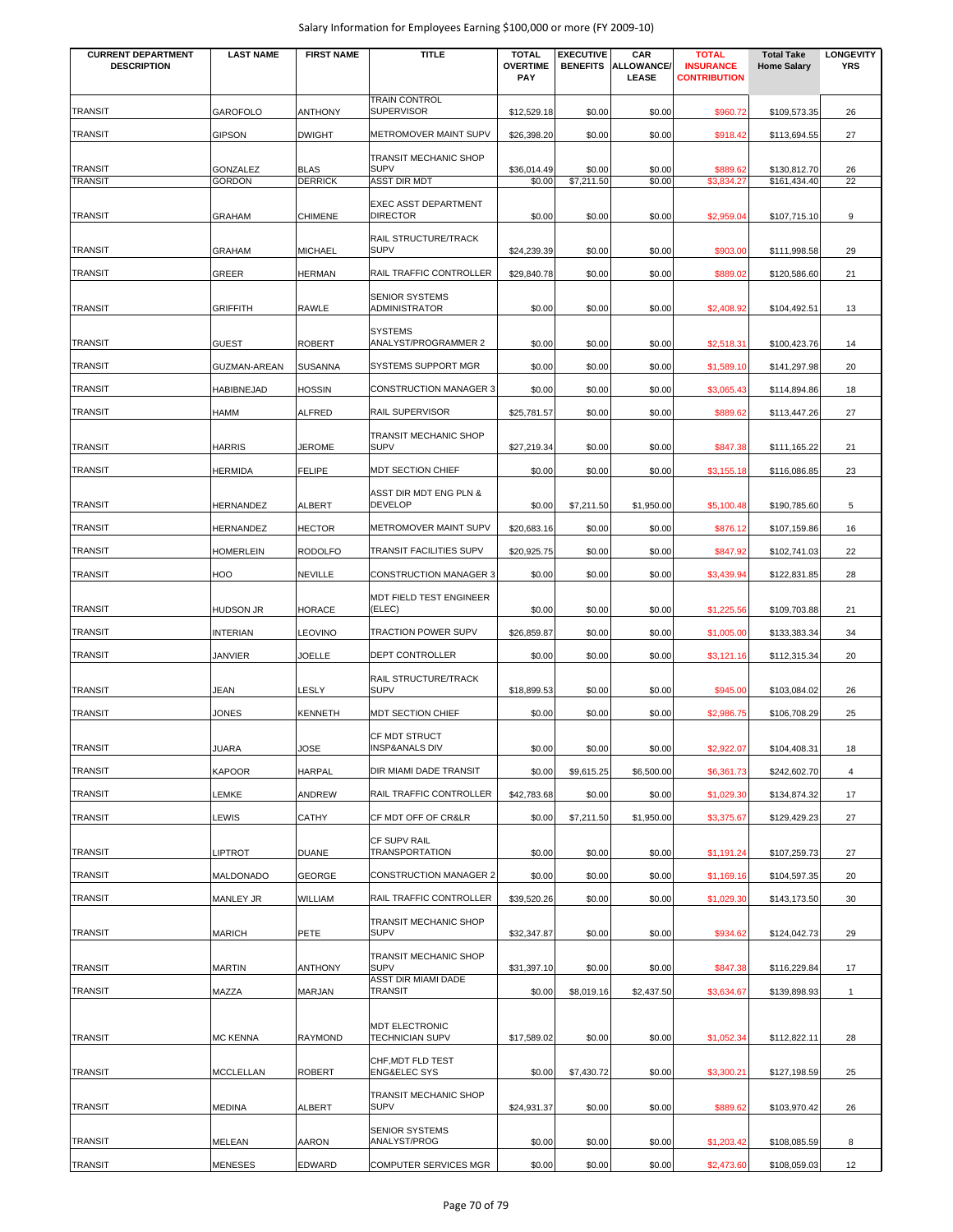| <b>CURRENT DEPARTMENT</b><br><b>DESCRIPTION</b> | <b>LAST NAME</b>   | <b>FIRST NAME</b> | <b>TITLE</b>                                                           | <b>TOTAL</b><br><b>OVERTIME</b><br>PAY | <b>EXECUTIVE</b><br><b>BENEFITS</b> | CAR<br><b>ALLOWANCE/</b><br>LEASE | <b>TOTAL</b><br><b>INSURANCE</b><br><b>CONTRIBUTION</b> | <b>Total Take</b><br><b>Home Salary</b> | <b>LONGEVITY</b><br><b>YRS</b> |
|-------------------------------------------------|--------------------|-------------------|------------------------------------------------------------------------|----------------------------------------|-------------------------------------|-----------------------------------|---------------------------------------------------------|-----------------------------------------|--------------------------------|
|                                                 |                    |                   |                                                                        |                                        |                                     |                                   |                                                         |                                         |                                |
| <b>TRANSIT</b>                                  | <b>MINUS</b>       | CHARLENA          | RAIL TRAFFIC CONTROLLER                                                | \$101,966.14                           | \$0.00                              | \$0.00                            | \$1,029.30                                              | \$217,179.18                            | 19                             |
| TRANSIT                                         | <b>MONDESIR</b>    | DANIEL            | <b>CONSTRUCTION MANAGER 3</b>                                          | \$0.00                                 | \$0.00                              | \$0.00                            | \$3,392.89                                              | \$121,157.35                            | 15                             |
| TRANSIT                                         | <b>MOORE</b>       | <b>FARRELL</b>    | <b>TRAIN CONTROL</b><br><b>SUPERVISOR</b>                              | \$12,558.93                            | \$0.00                              | \$0.00                            | \$960.72                                                | \$102,880.18                            | 24                             |
| TRANSIT                                         | <b>MORI</b>        | <b>MIGUEL</b>     | <b>TRACTION POWER SUPV</b>                                             | \$8,972.37                             | \$0.00                              | \$0.00                            | \$960.72                                                | \$105,773.17                            | 24                             |
| TRANSIT                                         | <b>MOSES</b>       | DARRYL            | RAIL TRAFFIC CONTROLLER                                                | \$70,664.34                            | \$0.00                              | \$0.00                            | \$980.82                                                | \$160,067.32                            | 14                             |
| TRANSIT                                         | <b>MUNTAN</b>      | ERIC              | CF MDT OFF SAFTETY &<br><b>SECURITY</b>                                | \$0.00                                 | \$7,211.50                          | \$1,950.00                        | \$3,247.30                                              | \$124,865.86                            | 9                              |
| <b>TRANSIT</b>                                  | <b>NELSON</b>      | WILLIAM           | RAIL STRUCTURE/TRACK<br><b>SUPV</b>                                    | \$35,006.90                            | \$0.00                              | \$0.00                            | \$988.98                                                | \$132,308.58                            | 26                             |
| TRANSIT                                         | <b>OFORI</b>       | <b>ISAAC</b>      | <b>TRANSIT MECHANIC SHOP</b><br><b>SUPV</b>                            | \$25,152.39                            | \$0.00                              | \$0.00                            | \$847.38                                                | \$108,059.23                            | 19                             |
| TRANSIT                                         | <b>OLIVER</b>      | EDWIN             | <b>TRANSIT MECHANIC SHOP</b><br><b>SUPV</b>                            | \$19,331.57                            | \$0.00                              | \$0.00                            | \$889.62                                                | \$109,380.39                            | 19                             |
| <b>TRANSIT</b>                                  | ORTEGA             | JORGE             | <b>TRANSIT MECHANIC SHOP</b><br><b>SUPV</b>                            | \$29,784.05                            |                                     | \$0.00                            |                                                         |                                         | 31                             |
|                                                 |                    |                   |                                                                        |                                        | \$0.00                              |                                   | \$934.62                                                | \$121,775.32                            |                                |
| <b>TRANSIT</b>                                  | <b>PABON</b>       | <b>MARSHA</b>     | <b>MDT ELECTRONIC</b><br><b>TECHNICIAN SUPV</b>                        | \$8,971.49                             | \$0.00                              | \$0.00                            | \$1,052.34                                              | \$117,080.05                            | 25                             |
| TRANSIT                                         | <b>PADRON</b>      | <b>ISABEL</b>     | CHIEF MDT ENGINEERING<br><b>DIVISION</b>                               | \$0.00                                 | \$0.00                              | \$0.00                            | \$3,991.12                                              | \$142,414.66                            | 15                             |
| TRANSIT                                         | PARDEE             | GEORGE            | CHIEF SUPV METROMOVER                                                  | \$0.00                                 | \$0.00                              | \$0.00                            | \$1,250.82                                              | \$112,392.93                            | 26                             |
| <b>TRANSIT</b>                                  | PEARSALL           | <b>ROBERT</b>     | <b>TRANSIT PLANNING SECTION</b><br><b>SUPV</b>                         | \$0.00                                 | \$0.00                              | \$0.00                            | \$1,225.56                                              | \$110,476.60                            | 36                             |
|                                                 |                    |                   | RAIL STRUCTURE/TRACK                                                   |                                        |                                     |                                   |                                                         |                                         |                                |
| TRANSIT                                         | <b>PEAVEY</b>      | PAUL              | <b>SUPV</b>                                                            | \$16,309.62                            | \$0.00                              | \$0.00                            | \$903.00                                                | \$102,817.79                            | 25                             |
| TRANSIT                                         | PEREZ              | JOEL              | <b>MDT GENERAL</b><br><b>SUPERINTENDENT</b><br>SENIOR CF MDT INFO TECH | \$0.00                                 | \$0.00                              | \$0.00                            | \$2,886.09                                              | \$108,469.00                            | 26                             |
| <b>TRANSIT</b>                                  | PEREZ              | <b>ROSIE</b>      | <b>SERV</b>                                                            | \$0.00                                 | \$7,151.50                          | \$1,950.00                        | \$4,328.80                                              | \$163,301.36                            | 21                             |
| TRANSIT                                         | <b>PERRONE</b>     | PAUL              | <b>TRANSIT MECHANIC SHOP</b><br><b>SUPV</b>                            | \$18,934.84                            | \$0.00                              | \$0.00                            | \$934.62                                                | \$111,270.55                            | 27                             |
| <b>TRANSIT</b>                                  | QUIGLEY            | GLEN              | <b>TRAIN CONTROL</b><br><b>SUPERVISOR</b>                              | \$41,879.26                            | \$0.00                              | \$0.00                            | \$1,005.00                                              | \$149,736.38                            | 32                             |
|                                                 |                    |                   | <b>TRANSIT PLANNING SECTION</b>                                        |                                        |                                     |                                   |                                                         |                                         |                                |
| TRANSIT                                         | <b>RACKARD</b>     | HARRY             | <b>SUPV</b>                                                            | \$0.00                                 | \$0.00                              | \$0.00                            | \$1,169.16                                              | \$105,623.62                            | 30                             |
| TRANSIT                                         | <b>RASHEED</b>     | AHMED             | SENIOR PROF ENGINEER                                                   | \$0.00                                 | \$0.00                              | \$0.00                            | \$3,379.60                                              | \$120,685.20                            | 16                             |
| <b>TRANSIT</b>                                  | <b>RINCON</b>      | JUAN              | MDT FIELD TEST ENGINEER<br>(ELEC)                                      | \$0.00                                 | \$0.00                              | \$0.00                            | \$1,225.56                                              | \$113,730.52                            | 21                             |
| TRANSIT                                         | <b>RIVERO</b>      | JESUS             | <b>TRANSIT FACILITIES SUPV</b>                                         | \$20,680.75                            | \$0.00                              | \$0.00                            | \$847.92                                                | \$101,515.05                            | 24                             |
| TRANSIT                                         | <b>ROBINSON</b>    | GREGORY           | <b>MDT GENERAL</b><br><b>SUPERINTENDENT</b>                            | \$0.00                                 | \$0.00                              | \$0.00                            | \$3,471.16                                              | \$124,389.00                            | 17                             |
| <b>TRANSIT</b>                                  | <b>RODRIGUEZ</b>   | CARLOS            | RAIL STRUCTURE/TRACK<br><b>SUPV</b>                                    | \$30,148.25                            | \$0.00                              | \$0.00                            | \$945.00                                                | \$126,310.40                            | 24                             |
| <b>TRANSIT</b>                                  | <b>RODRIGUEZ</b>   | JOSE              | MDT FIELD TEST ENGINEER<br>(ELEC)                                      | \$0.00                                 | \$0.00                              | \$0.00                            | \$1,169.16                                              | \$110,102.94                            | 27                             |
| <b>TRANSIT</b>                                  | <b>RODRIGUEZ</b>   | <b>MARIO</b>      | <b>MGR MDT FACILITIES</b><br><b>MAINTENANCE</b>                        | \$0.00                                 | \$0.00                              | \$0.00                            | \$1,189.50                                              | \$107,003.54                            | 26                             |
| TRANSIT                                         | <b>ROMERO</b>      | ANDRES            | <b>BUS OPERATOR</b>                                                    | \$47,575.63                            | \$0.00                              | \$0.00                            | \$1,012.88                                              | \$100,757.79                            | 35                             |
| TRANSIT                                         | <b>RUSSO</b>       | JOSEPH            | RAIL TRAFFIC CONTROLLER                                                | \$38,911.09                            | \$0.00                              | \$0.00                            | \$1,029.30                                              | \$147,041.00                            | 26                             |
| <b>TRANSIT</b>                                  | <b>SAHOTA</b>      | <b>SURINDER</b>   | CHIEF MDT CAPITAL<br>PROGRAM MGT                                       | \$0.00                                 | \$7,211.50                          | \$1,950.00                        | \$4,328.80                                              | \$163,361.36                            | 29                             |
| TRANSIT                                         | <b>SAINT LOUIS</b> | <b>FRITZ</b>      | TRACK SHOP SUPERVISOR                                                  | \$14,597.71                            | \$0.00                              | \$0.00                            | \$903.00                                                | \$101,333.63                            | 24                             |
| TRANSIT                                         | <b>SALMON</b>      | JAVIER            | <b>CONSTRUCTION MANAGER 2</b>                                          | \$0.00                                 | \$0.00                              | \$0.00                            | \$1,169.16                                              | \$102,544.80                            | 9                              |
| <b>TRANSIT</b>                                  | SALVARREY          | CALIXTO           | RAIL SUPERVISOR                                                        | \$31,972.74                            | \$0.00                              | \$0.00                            | \$889.62                                                | \$118,316.76                            | 29                             |
| TRANSIT                                         | SAMMONS            | JOSEPH            | CF SUPV TRAIN<br>CONTR&TRACT PWR                                       | \$0.00                                 | \$0.00                              | \$0.00                            | \$1,313.40                                              | \$123,605.34                            | 26                             |
|                                                 |                    |                   | TRANSIT MECHANIC SHOP                                                  |                                        |                                     |                                   |                                                         |                                         |                                |
| <b>TRANSIT</b>                                  | SANTORO            | <b>DOMINICK</b>   | <b>SUPV</b>                                                            | \$15,374.15                            | \$0.00                              | \$0.00                            | \$934.62                                                | \$112,197.95                            | 33                             |
| TRANSIT                                         | <b>SCHUTT AINE</b> | <b>NANCY</b>      | <b>SENIOR SYSTEMS</b><br>ANALYST/PROG                                  | \$0.00                                 | \$0.00                              | \$0.00                            | \$1,203.42                                              | \$119,784.03                            | 18                             |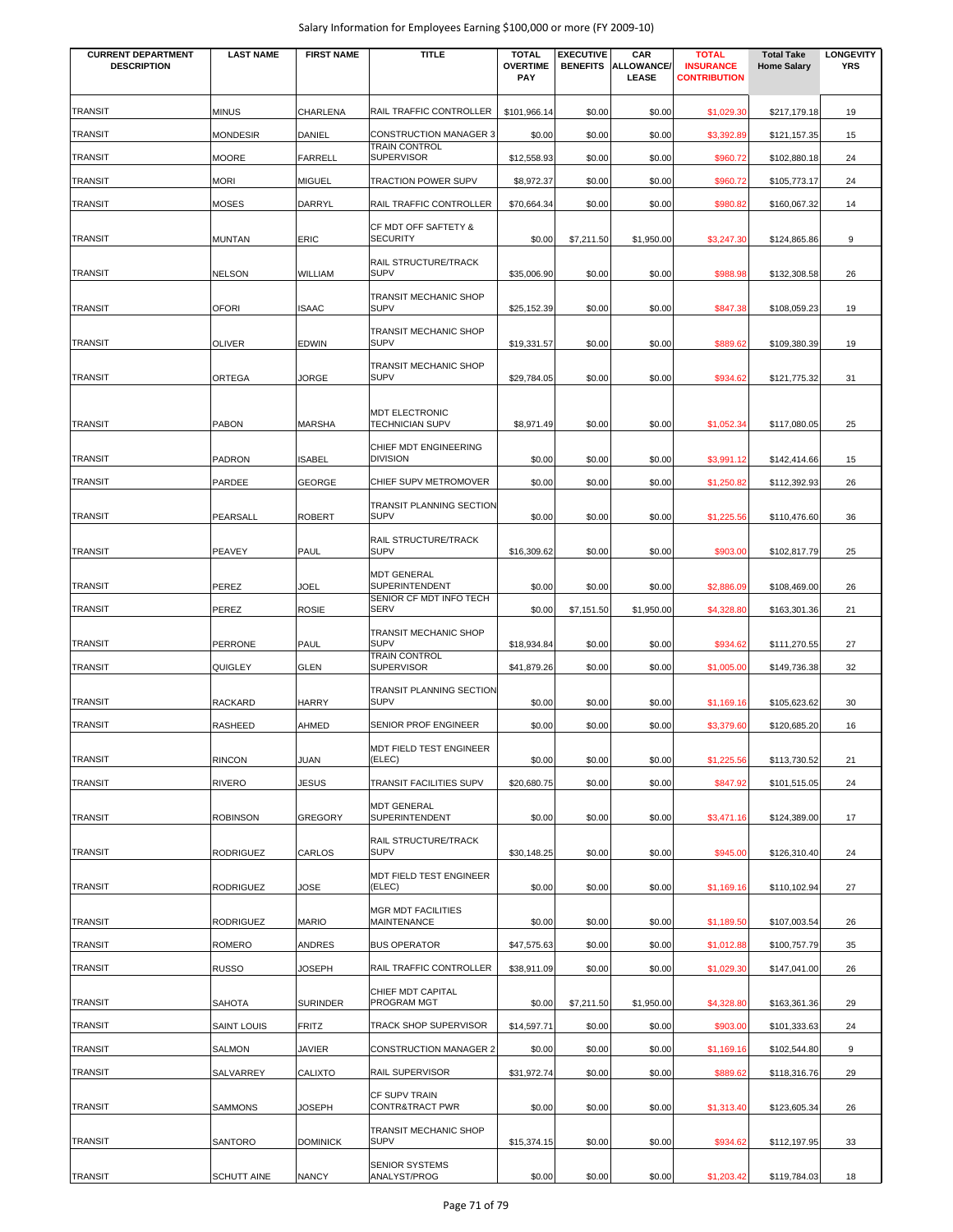| <b>CURRENT DEPARTMENT</b><br><b>DESCRIPTION</b> | <b>LAST NAME</b>        | <b>FIRST NAME</b>              | <b>TITLE</b>                                                    | <b>TOTAL</b><br><b>OVERTIME</b><br><b>PAY</b> | <b>EXECUTIVE</b><br><b>BENEFITS</b> | CAR<br><b>ALLOWANCE/</b><br>LEASE | <b>TOTAL</b><br><b>INSURANCE</b><br><b>CONTRIBUTION</b> | <b>Total Take</b><br><b>Home Salary</b> | <b>LONGEVITY</b><br><b>YRS</b> |
|-------------------------------------------------|-------------------------|--------------------------------|-----------------------------------------------------------------|-----------------------------------------------|-------------------------------------|-----------------------------------|---------------------------------------------------------|-----------------------------------------|--------------------------------|
| <b>TRANSIT</b>                                  | <b>SCOTT</b>            | <b>MELISSA</b>                 | MDT SECTION CHIEF                                               | \$0.00                                        | $-$105.98$                          | \$0.00                            | \$3,108.71                                              | \$101,539.01                            | 18                             |
| <b>TRANSIT</b>                                  | <b>SHARIFI</b>          | <b>AKBAR</b>                   | SENIOR PROF ENGINEER                                            | \$0.00                                        | \$0.00                              | \$0.00                            | \$3,412.36                                              | \$122,314.42                            | 25                             |
| <b>TRANSIT</b>                                  | <b>SHIELDS</b>          | <b>WILLIE</b>                  | TRANSIT MECHANIC SHOP<br><b>SUPV</b>                            | \$24,756.04                                   | \$0.00                              | \$0.00                            | \$889.62                                                | \$116,085.53                            | 26                             |
| <b>TRANSIT</b>                                  | <b>SINGH</b>            | <b>BHAGAT</b>                  | METROMOVER TECHNICIAN                                           | \$36,114.81                                   | \$0.00                              | \$0.00                            | \$1,408.00                                              | \$108,463.82                            | 29                             |
| <b>TRANSIT</b>                                  | SLADE                   | <b>BILL</b>                    | TRACK SHOP SUPERVISOR                                           | \$20,730.74                                   | \$0.00                              | \$0.00                            | \$988.98                                                | \$121,809.20                            | 26                             |
| <b>TRANSIT</b>                                  | <b>SMITH</b>            | <b>DUNCAN</b>                  | TRANSIT MECHANIC SHOP<br><b>SUPV</b>                            | \$12,096.71                                   | \$0.00                              | \$0.00                            | \$934.62                                                | \$106,389.75                            | 27                             |
| <b>TRANSIT</b>                                  | SMITH-CLINCH            | <b>DEBRA</b>                   | RAIL TRAFFIC CONTROLLER                                         | \$78,909.96                                   | \$0.00                              | \$0.00                            | \$1,029.30                                              | \$188,903.55                            | 29                             |
| <b>TRANSIT</b><br><b>TRANSIT</b>                | <b>SMOAK</b><br>SNEDDEN | <b>ALLEN</b><br><b>RICHARD</b> | <b>MDT ELECTRONIC</b><br>TECHNICIAN SUPV<br><b>ASST DIR MDT</b> | \$22,285.54<br>\$0.00                         | \$0.00<br>\$7,211.50                | \$0.00<br>\$1,950.00              | \$1,052.34<br>\$3,873.93                                | \$121,793.21<br>\$147,155.13            | 23<br>25                       |
| TRANSIT                                         | SOLOMON                 | <b>VICENTE</b>                 | <b>SENIOR SYSTEMS</b><br>ADMINISTRATOR                          | \$0.00                                        | \$0.00                              | \$0.00                            | \$2,455.31                                              | \$108,459.31                            | 16                             |
| <b>TRANSIT</b>                                  | <b>SOSA</b>             | <b>MERCEDES</b>                | <b>MGR MDT COST &amp; SCHED</b><br><b>SECTION</b>               | \$0.00                                        | \$0.00                              | \$0.00                            | \$3,155.18                                              | \$112,676.74                            | 10                             |
| <b>TRANSIT</b>                                  | SPENCER                 | <b>RACHEL</b>                  | RAIL TRAFFIC CONTROLLER                                         | \$29,987.75                                   | \$0.00                              | \$0.00                            | \$768.78                                                | \$105,051.25                            | 5                              |
| <b>TRANSIT</b>                                  | <b>SUMOSKI</b>          | JAMES                          | <b>CONSTRUCTION MANAGER 3</b>                                   | \$0.00                                        | \$0.00                              | \$0.00                            | \$3,134.59                                              | \$111,990.14                            | 5                              |
| <b>TRANSIT</b>                                  | TAN                     | BOON-CHOO                      | <b>COMP SERVICES SENIOR</b><br><b>MGR</b>                       | \$0.00                                        | \$0.00                              | \$0.00                            | \$1,343.23                                              | \$109,080.45                            | 6                              |
| <b>TRANSIT</b>                                  | <b>TOMLINSON</b>        | <b>DELROY</b>                  | CF SUPV INSPECTION &<br><b>REPAIR</b>                           | \$0.00                                        | \$0.00                              | \$0.00                            | \$1,313.40                                              | \$113,823.10                            | 12                             |
| <b>TRANSIT</b>                                  | <b>TRUJILLO</b>         | AMABLE                         | TECHNICAL SUPPORT<br>ANALYST                                    | \$0.00                                        | \$0.00                              | \$0.00                            | \$1,203.42                                              | \$105,815.35                            | 6                              |
| <b>TRANSIT</b>                                  | <b>TRUSS</b>            | <b>WILLIAM</b>                 | CHIEF SUPV METROMOVER                                           | \$0.00                                        | \$0.00                              | \$0.00                            | \$1,250.82                                              | \$125,421.58                            | 21                             |
| <b>TRANSIT</b>                                  | VALDERRAMA JR           | JESUS                          | MGR MDT CONTRACTS SERV<br><b>SECTION</b>                        | \$0.00                                        | \$0.00                              | \$0.00                            | \$3,052.42                                              | \$109,046.42                            | 3                              |
| <b>TRANSIT</b>                                  | VALDES                  | <b>GUIDO</b>                   | MDT SECTION CHIEF                                               | \$0.00                                        | \$0.00                              | \$0.00                            | \$3,155.18                                              | \$112,701.74                            | 32                             |
| <b>TRANSIT</b>                                  | <b>VALENTIN</b>         | <b>ALBERTO</b>                 | <b>TRANSIT MECHANIC SHOP</b><br><b>SUPV</b>                     | \$18,525.79                                   | \$0.00                              | \$0.00                            | \$889.62                                                | \$101,761.93                            | 25                             |
| <b>TRANSIT</b>                                  | VELEZ                   | <b>WILLIAM</b>                 | MDT SECTION CHIEF                                               | \$0.00                                        | \$0.00                              | \$0.00                            | \$3,155.18                                              | \$112,701.74                            | 26                             |
| <b>TRANSIT</b>                                  | VENTURA                 | <b>MARIO</b>                   | MDT FIELD TEST ENGINEER<br>(ELEC)                               | \$0.00                                        | \$0.00                              | \$0.00                            | \$1,225.56                                              | \$115,119.89                            | 25                             |
| <b>TRANSIT</b>                                  | <b>VIETMEIER</b>        | <b>JAMES</b>                   | METROMOVER MAINT SUPV                                           | \$22,344.31                                   | \$0.00                              | \$0.00                            | \$960.72                                                | \$113,233.26                            | 25                             |
| <b>TRANSIT</b>                                  | <b>VILCHES JR</b>       | JUAN                           | TRANSIT MECHANIC SHOP<br><b>SUPV</b>                            | \$28,056.75                                   | \$0.00                              | \$0.00                            | \$889.62                                                | \$116,972.73                            | 27                             |
| <b>TRANSIT</b>                                  | <b>WALKER</b>           | <b>ERIC</b>                    | RAIL TRAFFIC CONTROLLER                                         | \$98,207.74                                   | \$0.00                              | \$0.00                            | \$1,029.30                                              | \$208,954.75                            | 21                             |
| TRANSIT                                         | WASHINGTON-HARI SANDRA  |                                | MDT SECTION CHIEF                                               | \$0.00                                        | \$0.00                              | \$0.00                            | \$3,056.19                                              | \$109,179.67                            | $\overline{7}$                 |
| <b>TRANSIT</b>                                  | WHITAKER JR             | <b>BUFORD</b>                  | CF SUPV INSPECTION &<br>REPAIR                                  | \$0.00                                        | \$0.00                              | \$0.00                            | \$1,191.24                                              | \$107,050.65                            | 25                             |
| <b>TRANSIT</b>                                  | <b>WHITEHORN</b>        | <b>ANDREW</b>                  | <b>SENIOR SYSTEMS</b><br>ANALYST/PROG                           | \$0.00                                        | \$0.00                              | \$0.00                            | \$1,141.08                                              | \$102,419.31                            | 14                             |
| <b>TRANSIT</b>                                  | <b>WILLIAMS</b>         | <b>WEBSTER</b>                 | <b>BUS TRAFFIC CONTROL</b>                                      | \$14,539.83                                   | \$0.00                              | \$0.00                            | \$889.62                                                | \$100,281.30                            | 20                             |
| <b>TRANSIT</b>                                  | <b>WILSON</b>           | DANIEL                         | CF SUPV RAIL VEHICLE<br><b>REPAIR</b>                           | \$0.00                                        | \$0.00                              | \$0.00                            | \$1,250.82                                              | \$112,392.93                            | 26                             |
| VIZCAYA MUSEUM & GARDENS                        | <b>CAMPBELL</b>         | <b>KYNDAL</b>                  | ASST TO DEPT DIRECTOR                                           | \$0.00                                        | \$7,211.50                          | \$1,950.00                        | \$2,389.10                                              | \$100,437.54                            | 15                             |
| VIZCAYA MUSEUM & GARDENS                        | <b>CORREA</b>           | <b>LUIS</b>                    | DIR VIZCAYA FINANCE &<br><b>ADMIN</b>                           | \$0.00                                        | \$7,211.50                          | \$1,950.00                        | \$3,155.18                                              | \$121,613.24                            | 29                             |
| VIZCAYA MUSEUM & GARDENS                        | <b>FRUITT</b>           | <b>DENNIS</b>                  | DIR VIZCAYA ADVANCEMENT                                         | \$0.00                                        | \$7,211.50                          | \$1,950.00                        | \$3,155.18                                              | \$121,588.24                            | 5                              |
| VIZCAYA MUSEUM & GARDENS                        | <b>HOFFMAN</b>          | JOEL                           | EXE DIR VIZCAYA MUSEUM &<br>GARDE                               | \$0.00                                        | \$9,615.25                          | \$6,500.00                        | \$4,698.54                                              | \$183,441.77                            | 6                              |
| WATER AND SEWER                                 | ABIN                    | <b>RICARDO</b>                 | W&S PLANT ELECTRICAL<br><b>SUPV</b>                             | \$25,250.24                                   | \$0.00                              | \$0.00                            | \$1,005.00                                              | \$122,178.54                            | 17                             |
| WATER AND SEWER                                 | ABRAHANTE               | <b>DALIA</b>                   | CONSTRUCTION MANAGER 2                                          | \$0.00                                        | \$0.00                              | \$0.00                            | \$1,169.16                                              | \$104,186.84                            | 16                             |
| WATER AND SEWER                                 | ABREU                   | <b>REYNALDO</b>                | <b>CONSTRUCTION MANAGER 3</b>                                   | \$0.00                                        | \$0.00                              | \$0.00                            | \$2,859.64                                              | \$101,992.06                            | 26                             |
| WATER AND SEWER                                 | ADAMS                   | <b>FRANKLIN</b>                | NETWORK MANAGER 2                                               | \$0.00                                        | \$0.00                              | \$0.00                            | \$1,203.42                                              | \$118,703.53                            | 17                             |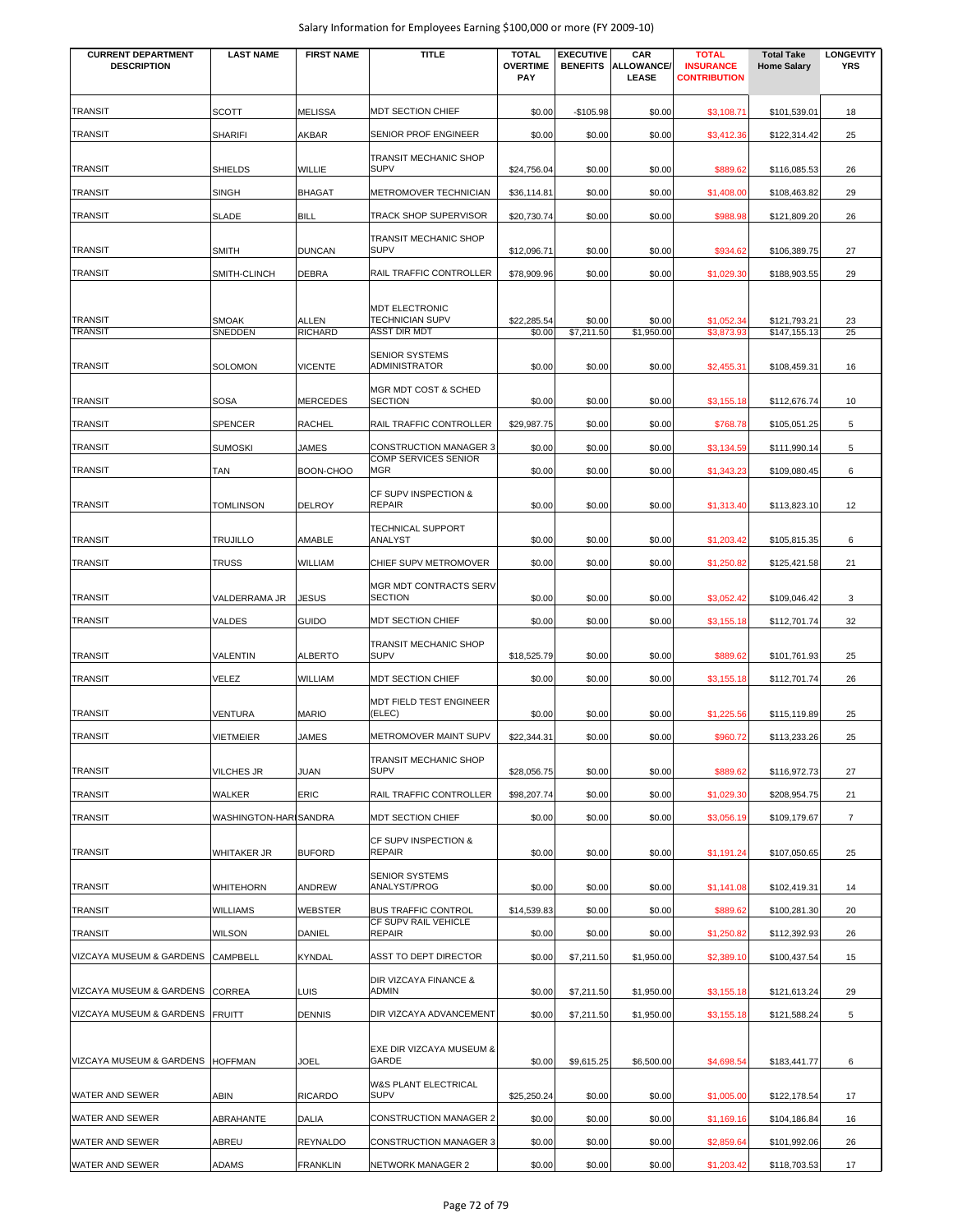| <b>CURRENT DEPARTMENT</b><br><b>DESCRIPTION</b> | <b>LAST NAME</b>                         | <b>FIRST NAME</b> | <b>TITLE</b>                                                    | <b>TOTAL</b><br><b>OVERTIME</b><br>PAY | <b>EXECUTIVE</b><br><b>BENEFITS</b> | CAR<br><b>ALLOWANCE/</b><br>LEASE | <b>TOTAL</b><br><b>INSURANCE</b><br><b>CONTRIBUTION</b> | <b>Total Take</b><br><b>Home Salary</b> | <b>LONGEVITY</b><br>YRS |
|-------------------------------------------------|------------------------------------------|-------------------|-----------------------------------------------------------------|----------------------------------------|-------------------------------------|-----------------------------------|---------------------------------------------------------|-----------------------------------------|-------------------------|
| WATER AND SEWER                                 | <b>AGUIAR</b>                            | LUIS              | CHIEF W&S DIVISION                                              | \$0.00                                 | \$0.00                              | \$0.00                            | \$3,693.75                                              | \$131,833.59                            | 33                      |
|                                                 |                                          |                   | <b>WATER DISTRIBUTION</b>                                       |                                        |                                     |                                   |                                                         |                                         |                         |
| WATER AND SEWER                                 | <b>AIRADO</b>                            | LUIS              | <b>SUPERVISOR</b>                                               | \$36,825.66                            | \$0.00                              | \$0.00                            | \$880.14                                                | \$124,087.58                            | 23                      |
| WATER AND SEWER                                 | ALEXANDER                                | <b>FRANKLYN</b>   | TREATMENT PLANT<br>OPERATOR 2                                   | \$21,643.18                            | \$0.00                              | \$0.00                            | \$0.00                                                  | \$102,253.18                            | 18                      |
| WATER AND SEWER                                 | <b>ALEXANDER</b>                         | <b>JOHN</b>       | <b>W&amp;S STRUCTURAL MAINT</b><br><b>WORKER</b>                | \$39,013.56                            | \$0.00                              | \$0.00                            | \$0.00                                                  | \$104,948.69                            | 20                      |
| WATER AND SEWER                                 | <b>ALONSO</b>                            | <b>FERNANDO</b>   | MGR W&S UTILITY DESIGN<br><b>SECTION</b>                        | \$0.00                                 | \$0.00                              | \$0.00                            | \$3,412.36                                              | \$121,826.30                            | $\overline{7}$          |
| WATER AND SEWER                                 | <b>ALONSO</b>                            | <b>PETER</b>      | <b>TREATMENT PLANT</b><br><b>SUPERVOR</b>                       | \$11,644.96                            | \$0.00                              | \$0.00                            | \$918.42                                                | \$101,684.36                            | 25                      |
| WATER AND SEWER                                 | ALVAREZ                                  | <b>DAVID</b>      | <b>W&amp;S UTILITY EQUIPMENT</b><br>TECH                        | \$52,545.55                            | \$0.00                              | \$0.00                            | \$0.00                                                  | \$118,870.47                            | 7                       |
| WATER AND SEWER                                 | ALVAREZ                                  | DAVID             | W & S PLANT MECHANIC                                            | \$70,726.94                            | \$0.00                              | \$0.00                            | \$0.00                                                  | \$144,941.55                            | 23                      |
| WATER AND SEWER                                 | AMOEDO                                   | JULIO             | CHIEF W&S DIVISION                                              | \$34,182.80                            | \$0.00                              | \$0.00                            | \$1,510.38                                              | \$116,728.27                            | 21                      |
| WATER AND SEWER                                 | AMOEDO                                   | <b>RICARDO</b>    | PIPEFITTER SUPERVISOR                                           | \$44,926.56                            | \$0.00                              | \$0.00                            | \$694.02                                                | \$110,577.76                            | 18                      |
| WATER AND SEWER                                 | <b>ANDINO</b>                            | JOSE              | W&S HEAVY EQUIPMENT<br><b>OPERATOR</b>                          | \$53,132.64                            | \$0.00                              | \$0.00                            | \$0.00                                                  | \$101,345.21                            | 14                      |
| WATER AND SEWER                                 | ARMAO                                    | JOSEPH            | W&S PROJECTS INSPECTOR                                          | \$19,148.18                            | \$0.00                              | \$0.00                            | \$847.92                                                | \$101,644.15                            | 30                      |
| WATER AND SEWER                                 | ARREBOLA                                 | <b>VICENTE</b>    | ASST DIR W & S                                                  | \$0.00                                 | \$7,211.50                          | \$1,950.00                        | \$4,276.01                                              | \$161,455.87                            | 23                      |
| WATER AND SEWER                                 | <b>AUSTIN</b>                            | <b>MARA</b>       | ASST DIR W&S LEG & MUN<br><b>AFFAIRS</b>                        | \$0.00                                 | \$7,211.50                          | \$1,950.00                        | \$3,551.79                                              | \$135,694.59                            | 27                      |
| WATER AND SEWER                                 | <b>BALDWIN</b>                           | <b>ARTHUR</b>     | <b>TREATMENT PLANT</b><br><b>SUPERVOR</b>                       | \$16,680.29                            | \$0.00                              | \$0.00                            | \$960.72                                                | \$118,667.02                            | 31                      |
| WATER AND SEWER                                 | <b>BARAHONA</b>                          | <b>DIEGO</b>      | <b>W&amp;S STRUCTURAL MAINT</b><br><b>WORKER</b>                | \$49,679.83                            | \$0.00                              | \$0.00                            | \$0.00                                                  | \$102,040.83                            | 4                       |
| WATER AND SEWER                                 | <b>BARRAL</b>                            | <b>MARIO</b>      | SENIOR OPERATING SYST<br>PROG                                   | \$0.00                                 | \$0.00                              | \$0.00                            | \$1,383.66                                              | \$131,560.59                            | 15                      |
| WATER AND SEWER                                 | <b>BARRETO</b>                           | JUAN              | W & S PLANT MECHANIC                                            | \$76,470.80                            | \$0.00                              | \$0.00                            | \$0.00                                                  | \$158,917.05                            | 24                      |
| WATER AND SEWER                                 | <b>BARRETT</b>                           | <b>MONTY</b>      | <b>W&amp;S PLANT MAINTENANCE</b><br><b>SUPV</b>                 | \$45,772.17                            | \$0.00                              | \$0.00                            | \$918.42                                                | \$134,540.99                            | 31                      |
| WATER AND SEWER                                 | <b>BASS</b>                              | <b>BARRY</b>      | W&S PLANT ELECTRICIAN                                           | \$38,663.71                            | \$0.00                              | \$0.00                            | \$0.00                                                  | \$115,247.49                            | 16                      |
| WATER AND SEWER                                 | <b>BAWANEY</b>                           | <b>MOHAMMED</b>   | PROFESSIONAL ENGINEER                                           | \$0.00                                 | \$0.00                              | \$0.00                            | \$2,879.37                                              | \$102,889.93                            | 5                       |
| WATER AND SEWER                                 | <b>BECKFORD</b>                          | <b>VICTOR</b>     | PIPEFITTER SUPERVISOR                                           | \$75,058.01                            | \$0.00                              | \$0.00                            | \$727.38                                                | \$147,081.02                            | 29                      |
| WATER AND SEWER                                 | <b>BENAVIDES</b>                         | <b>CARLOS</b>     | <b>ENGINEER 3</b>                                               | \$0.00                                 | \$0.00                              | \$0.00                            | \$1,169.16                                              | \$104,186.84                            | 17                      |
| WATER AND SEWER                                 | <b>BERKLEY JR</b>                        | WILLIAM           | <b>TREATMENT PLANT</b><br><b>SUPERVOR</b>                       | \$5,692.50                             | \$0.00                              | \$0.00                            | \$960.72                                                | \$104,271.23                            | 36                      |
| WATER AND SEWER                                 | <b>BERNARD</b>                           | <b>JOSEPH</b>     | <b>ASST W&amp;S SUPT</b>                                        | \$0.00                                 | \$0.00                              | \$0.00                            | \$2,871.81                                              | \$102,424.61                            | 23                      |
| WATER AND SEWER                                 | <b>BETANCOURT</b>                        | CARLOS            | W & S PLANT MECHANIC                                            | \$33,198.67                            | \$0.00                              | \$0.00                            | \$0.00                                                  | \$101,356.86                            | 10                      |
| WATER AND SEWER                                 | <b>BHOLA</b>                             | <b>ROLAND</b>     | <b>W&amp;S INSTRUMENT</b><br>TECHNICIAN                         | \$37,382.50                            | \$0.00                              | \$0.00                            | \$0.00                                                  | \$115,311.32                            | 15                      |
| WATER AND SEWER                                 | <b>BONACHEA</b>                          | CARLOS            | W & S PLANT MECHANIC                                            | \$43,861.63                            | \$0.00                              | \$0.00                            | \$0.00                                                  | \$103,116.53                            | $\overline{2}$          |
| WATER AND SEWER                                 | <b>BRADY</b>                             | <b>MICHAEL</b>    | <b>TREATMENT PLANT</b><br>OPERATOR 2                            | \$23,123.57                            | \$0.00                              | \$0.00                            | \$0.00                                                  | \$110,070.17                            | 28                      |
| WATER AND SEWER                                 | <b>BRAVO</b>                             | <b>MARIANO</b>    | W&S STRUCTURAL MAINT<br><b>SUPV</b>                             | \$33,898.67                            | \$0.00                              | \$0.00                            | \$796.56                                                | \$105,874.00                            | 21                      |
| WATER AND SEWER<br>WATER AND SEWER              | BREWER-MCDUFFIECECILIA<br><b>BRIDGES</b> | DAVID             | CHIEF HUMAN RESOURCES<br><b>DIV</b><br><b>ASST W&amp;S SUPT</b> | \$0.00<br>\$0.00                       | \$0.00<br>\$0.00                    | \$0.00<br>\$0.00                  | \$2,908.07<br>\$2,922.07                                | \$104,699.37<br>\$104,769.99            | 22<br>31                |
|                                                 |                                          |                   | PUBLIC WORKS                                                    |                                        |                                     |                                   |                                                         |                                         |                         |
| WATER AND SEWER                                 | <b>BRINSON</b>                           | <b>JOHNNY</b>     | SUPERVISOR 1                                                    | \$69,234.40                            | \$0.00                              | \$0.00                            | \$625.20                                                | \$133,908.47                            | 29                      |
| WATER AND SEWER                                 | <b>BRITO</b>                             | JUAN              | W & S PLANT MECHANIC<br><b>WATER DISTRIBUTION</b>               | \$40,423.26                            | \$0.00                              | \$0.00                            | \$0.00                                                  | \$108,589.33                            | 6                       |
| WATER AND SEWER                                 | <b>BROWN</b>                             | <b>D FRANCIS</b>  | <b>SUPERVISOR</b>                                               | \$27,496.53                            | \$0.00                              | \$0.00                            | \$839.70                                                | \$106,894.53                            | 27                      |
| WATER AND SEWER                                 | <b>BROWN</b>                             | <b>PATRICK</b>    | <b>W&amp;S PLANT ELECTRICIAN</b>                                | \$19,542.88                            | \$0.00                              | \$0.00                            | \$0.00                                                  | \$102,469.33                            | 16                      |
| WATER AND SEWER                                 | CALDERIN                                 | CANDIDO           | UTILITY EQUIPMENT TECH<br><b>SUPV</b>                           | \$75,513.38                            | \$0.00                              | \$0.00                            | \$917.40                                                | \$166,392.58                            | 23                      |
| WATER AND SEWER                                 | CAMACHO                                  | <b>ISRAEL</b>     | <b>WATER DISTRIBUTION</b><br><b>SUPERVISOR</b>                  | \$96,799.24                            | \$0.00                              | \$0.00                            | \$800.22                                                | \$183,677.20                            | 24                      |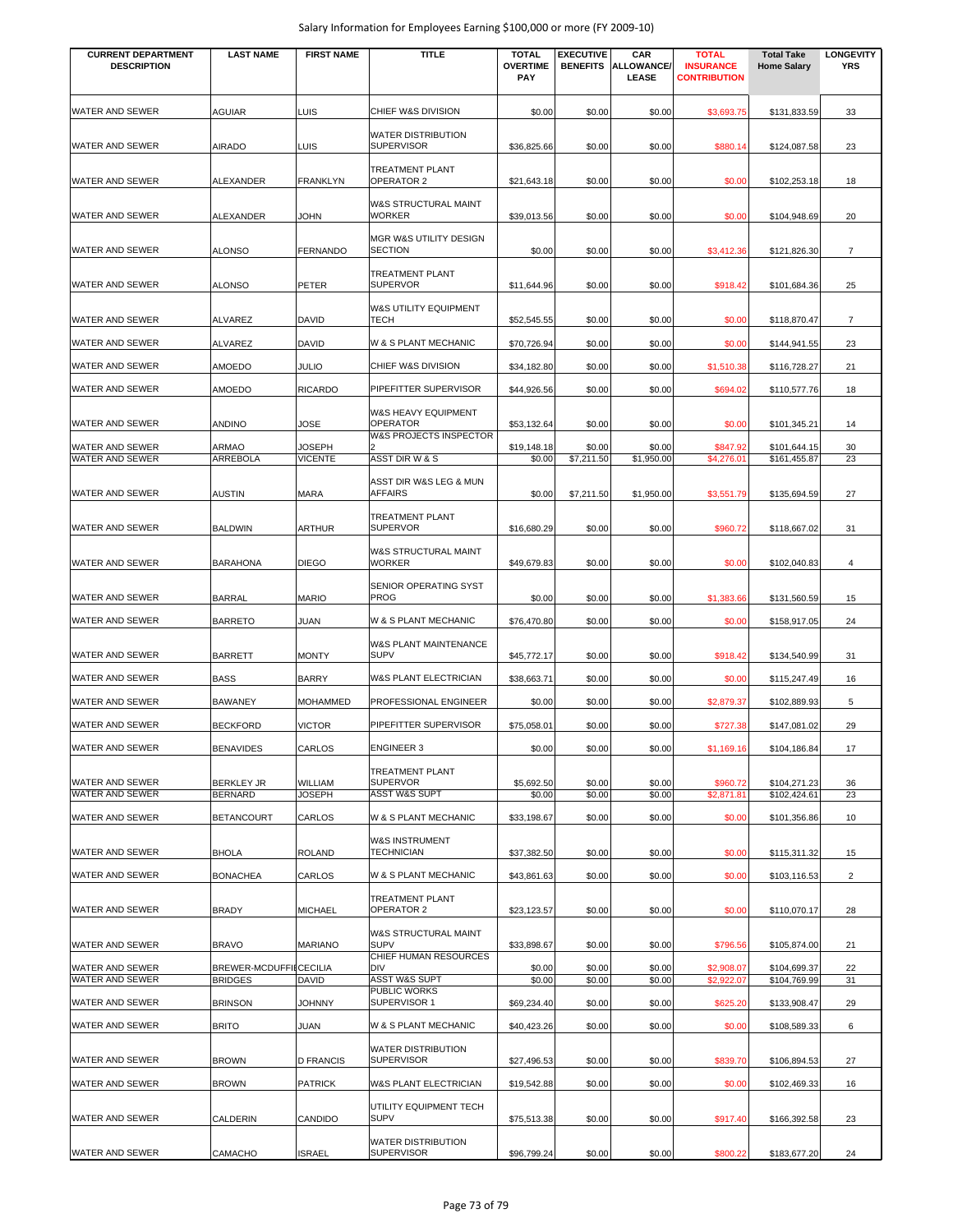| <b>CURRENT DEPARTMENT</b><br><b>DESCRIPTION</b> | <b>LAST NAME</b>                    | <b>FIRST NAME</b>        | <b>TITLE</b>                                      | <b>TOTAL</b><br><b>OVERTIME</b> | <b>EXECUTIVE</b><br><b>BENEFITS</b> | CAR<br><b>ALLOWANCE</b> | <b>TOTAL</b><br><b>INSURANCE</b> | <b>Total Take</b><br><b>Home Salary</b> | <b>LONGEVITY</b><br><b>YRS</b> |
|-------------------------------------------------|-------------------------------------|--------------------------|---------------------------------------------------|---------------------------------|-------------------------------------|-------------------------|----------------------------------|-----------------------------------------|--------------------------------|
|                                                 |                                     |                          |                                                   | <b>PAY</b>                      |                                     | <b>LEASE</b>            | <b>CONTRIBUTION</b>              |                                         |                                |
|                                                 |                                     |                          | TREATMENT PLANT                                   |                                 |                                     |                         |                                  |                                         |                                |
| WATER AND SEWER                                 | CARMENATY                           | <b>FERNANDO</b>          | <b>SUPERVOR</b>                                   | \$37,648.76                     | \$0.00                              | \$0.00                  | \$960.72                         | \$135,475.85                            | 23                             |
| WATER AND SEWER                                 | CARSWELL                            | <b>DAVID</b>             | PIPEFITTER                                        | \$51,769.78                     | \$0.00                              | \$0.00                  | \$0.00                           | \$103,549.57                            | 16                             |
| WATER AND SEWER                                 | CARTER                              | <b>JAMES</b>             | W & S PLANT MECHANIC                              | \$31,756.09                     | \$0.00                              | \$0.00                  | \$0.00                           | \$102,188.76                            | 18                             |
| WATER AND SEWER                                 | <b>CHAN</b>                         | SANDRA                   | <b>SENIOR SYSTEMS</b><br>ANALYST/PROG             | \$0.00                          | \$0.00                              | \$0.00                  | \$1,203.42                       | \$105,353.18                            | 8                              |
| WATER AND SEWER                                 | <b>CHEN</b>                         | <b>RENA</b>              | CHIEF W&S DIVISION                                | \$0.00                          | \$0.00                              | \$0.00                  | \$3,103.80                       | \$111,305.56                            | 12                             |
| <b>WATER AND SEWER</b>                          | <b>CHENEY</b>                       | <b>WILLIAM</b>           | <b>W&amp;S PLANT ELECTRICAL</b><br><b>SUPV</b>    | \$4,443.45                      | \$0.00                              | \$0.00                  | \$960.72                         | \$102,993.23                            | 17                             |
| WATER AND SEWER                                 | CHORLOG JR                          | <b>JOHN</b>              | CHIEF WS PRIOTY CAPIT<br><b>PROJECTS</b>          | \$0.00                          | \$7,211.50                          | \$1,950.00              | \$4,328.80                       | \$163,401.36                            | 16                             |
| WATER AND SEWER                                 | <b>CLARE</b>                        | <b>THOMAS</b>            | W & S PLANT MECHANIC                              | \$45,653.73                     | \$0.00                              | \$0.00                  | \$0.00                           | \$117,122.66                            | 22                             |
| WATER AND SEWER                                 | <b>CLINGERMAN</b>                   | <b>BRIAN</b>             | W&S PLANT ELECTRICIAN                             | \$48,176.67                     | \$0.00                              | \$0.00                  | \$0.00                           | \$128,439.47                            | 14                             |
|                                                 |                                     |                          | <b>TREATMENT PLANT</b>                            |                                 |                                     |                         |                                  |                                         |                                |
| WATER AND SEWER                                 | <b>CLOISEAU</b>                     | <b>RICHARD</b>           | OPERATOR 2                                        | \$31,289.56                     | \$0.00                              | \$0.00                  | \$0.00                           | \$115,967.97                            | 30                             |
| WATER AND SEWER                                 | <b>COATES</b>                       | <b>RICHARD</b>           | PROFESSIONAL ENGINEER                             | \$0.00                          | \$0.00                              | \$0.00                  | \$2,922.07                       | \$104,383.31                            | $\overline{7}$                 |
| WATER AND SEWER                                 | <b>CODISPOTI</b>                    | <b>HUMBERTO</b>          | SENIOR PROF ENGINEER                              | \$0.00                          | \$0.00                              | \$0.00                  | \$3,412.36                       | \$121,851.30                            | 20                             |
| WATER AND SEWER                                 | <b>COLEMAN</b>                      | <b>JAMES</b>             | PIPEFITTER SUPERVISOR                             | \$62,754.57                     | $-$765.00$                          | \$0.00                  | \$727.38                         | \$127,628.41                            | 29                             |
| WATER AND SEWER                                 | <b>CONCEPCION</b>                   | <b>HAROLD</b>            | CHIEF W&S DIVISION                                | \$0.00                          | \$0.00                              | \$0.00                  | \$3,693.75                       | \$131,858.59                            | 21                             |
| WATER AND SEWER                                 | CRUZ                                | PEDRO                    | W&S SEWER COLLECTION<br><b>SYST SUPV</b>          | \$45,904.05                     | \$0.00                              | \$0.00                  | \$727.38                         | \$112,005.49                            | 21                             |
| WATER AND SEWER                                 | CRUZ                                | <b>ROBERTO</b>           | W&S EVAL. & REVIEW<br><b>SPECIALIST</b>           | \$63,240.31                     | \$0.00                              | \$0.00                  | \$0.00                           | \$125,346.93                            | 19                             |
|                                                 |                                     |                          | <b>TREATMENT PLANT</b>                            |                                 |                                     |                         |                                  |                                         |                                |
| WATER AND SEWER<br>WATER AND SEWER              | <b>CUMMINGS</b><br><b>CURBELO</b>   | <b>JOSEPH</b><br>ANGEL   | <b>SUPERVOR</b><br><b>ASST W&amp;S SUPT</b>       | \$17,374.35<br>\$0.00           | \$0.00<br>\$0.00                    | \$0.00<br>\$0.00        | \$960.72<br>\$2,922.07           | \$113,198.24<br>\$104,408.31            | 30<br>32                       |
| WATER AND SEWER                                 | <b>DAGDAG</b>                       | <b>ROLANDO</b>           | PROFESSIONAL ENGINEER                             | \$0.00                          | \$0.00                              | \$0.00                  | \$2,922.07                       | \$104,408.31                            | 11                             |
| WATER AND SEWER                                 | <b>DAVIS</b>                        | SARAH                    | ASST CTY ATTY 2                                   | \$0.00                          | \$0.00                              | \$0.00                  | \$3,995.32                       | \$142,559.10                            | $\overline{2}$                 |
|                                                 |                                     |                          | <b>W&amp;S STRUCTURAL MAINT</b>                   |                                 |                                     |                         |                                  |                                         |                                |
| WATER AND SEWER<br>WATER AND SEWER              | <b>DE ARMAS</b>                     | CARLOS<br><b>IGNACIO</b> | <b>WORKER</b><br><b>ASST W&amp;S SUPT</b>         | \$45,875.36                     | \$0.00                              | \$0.00                  | \$0.00                           | \$102,034.13                            | 31                             |
|                                                 | DE ARMAS JR                         |                          |                                                   | \$0.00                          | \$0.00                              | \$0.00                  | \$2,922.07                       | \$104,779.50                            | 35                             |
| WATER AND SEWER                                 | DE LA GUARDIA                       | <b>ELISEO</b>            | UTILITY EQUIPMENT TECH<br><b>SUPV</b>             | \$12,252.30                     | \$0.00                              | \$0.00                  | \$917.40                         | \$100,910.32                            | 29                             |
| WATER AND SEWER                                 | DE LA TORRE                         | <b>ALFONSO</b>           | <b>ASST W&amp;S SUPT</b>                          | \$0.00                          | \$0.00                              | \$0.00                  | \$2,922.07                       | \$104,408.31                            | 26                             |
| WATER AND SEWER<br>WATER AND SEWER              | <b>DE LA TORRE</b><br><b>DECKER</b> | <b>MIGUEL</b><br>LARRY   | W&S PLANT ELECTRICIAN<br><b>ASST W&amp;S SUPT</b> | \$27,724.68<br>\$0.00           | \$0.00<br>\$0.00                    | \$0.00<br>\$0.00        | \$0.00<br>\$2,922.07             | \$109,004.30<br>\$104,408.31            | 20<br>31                       |
| WATER AND SEWER                                 | <b>DEL AMO</b>                      | GERARDO                  | REF/AC MECHANIC<br><b>SUPERVISOR</b>              | \$24,751.69                     | \$0.00                              | \$0.00                  | \$876.12                         | \$108,177.32                            | 33                             |
| WATER AND SEWER                                 | DEL POZZO                           | <b>SABATO</b>            | TREATMENT PLANT<br><b>SUPERVOR</b>                | \$35,386.90                     | \$0.00                              | \$0.00                  | \$960.72                         | \$122,808.75                            | 28                             |
| WATER AND SEWER                                 | <b>DIAZ</b>                         | <b>MARINO</b>            | W&S PLANT ELECTRICIAN                             | \$30,402.58                     | \$0.00                              | \$0.00                  | \$0.00                           | \$109,830.38                            | 14                             |
| WATER AND SEWER                                 |                                     |                          | PIPEFITTER SUPERVISOR                             | \$62,548.60                     |                                     |                         |                                  |                                         |                                |
| WATER AND SEWER                                 | <b>DIAZ</b>                         | <b>MIGUEL</b>            | CHIEF W&S DIVISION                                |                                 | \$0.00                              | \$0.00                  | \$694.02                         | \$125,986.05                            | 14                             |
| WATER AND SEWER                                 | <b>DIAZ</b><br><b>DIFFEE</b>        | <b>RAYMOND</b><br>DAVID  | <b>ASST W&amp;S SUPT</b>                          | \$0.00<br>\$0.00                | \$0.00<br>\$0.00                    | \$0.00<br>\$0.00        | \$3,583.02<br>\$2,922.07         | \$127,920.62<br>\$104,383.31            | 30<br>27                       |
| WATER AND SEWER                                 | <b>DOMINGUEZ</b>                    | <b>RAFAEL</b>            | W&S PROJECTS INSPECTOR                            | \$44,434.96                     | \$0.00                              | \$0.00                  | \$0.00                           | \$112,052.96                            | 18                             |
| WATER AND SEWER                                 | <b>DORESTE</b>                      | <b>ORESTES</b>           | W&S PLANT ELECTRICIAN                             | \$42,880.78                     | \$0.00                              | \$0.00                  | \$0.00                           | \$118,532.65                            | 14                             |
| WATER AND SEWER                                 | <b>DUGGINS</b>                      | <b>RICKEY</b>            | <b>PIPEFITTER</b>                                 | \$58,575.84                     | \$0.00                              | \$0.00                  | \$0.00                           | \$110,538.26                            | 18                             |
| WATER AND SEWER                                 | <b>EPAVES</b>                       | <b>JOHN</b>              | CH W & S PLANT OPERATOR                           | \$0.00                          | \$0.00                              | \$0.00                  | \$1,352.22                       | \$118,226.94                            | 26                             |
| WATER AND SEWER                                 | <b>ESCOBAR</b>                      | <b>OCTAVIO</b>           | W&S PLANT ELECTRICIAN                             | \$36,997.52                     | \$0.00                              | \$0.00                  | \$0.00                           | \$114,889.23                            | 16                             |
| WATER AND SEWER                                 | <b>FALLON JR</b>                    | <b>HOWARD</b>            | CHIEF W&S DIVISION                                | \$0.00                          | \$0.00                              | \$0.00                  | \$3,693.75                       | \$131,858.59                            | 21                             |
| WATER AND SEWER                                 | FERGEN                              | <b>ROBERT</b>            | CHIEF W&S DIVISION                                | \$0.00                          | \$0.00                              | \$0.00                  | \$3,097.08                       | \$110,612.12                            | $\mathbf{1}$                   |
| WATER AND SEWER                                 | <b>FERGUSON</b>                     | JAMES                    | SENIOR PROF ENGINEER                              | \$0.00                          | \$0.00                              | \$0.00                  | \$3,079.58                       | \$109,988.32                            | $\overline{7}$                 |
| WATER AND SEWER                                 | FERNANDEZ                           | ABEL                     | PROFESSIONAL ENGINEER                             | \$0.00                          | \$0.00                              | \$0.00                  | \$2,922.07                       | \$104,408.31                            | 15                             |
|                                                 |                                     |                          | SR ASST W&S GOVT                                  |                                 |                                     |                         |                                  |                                         |                                |
| WATER AND SEWER                                 | <b>FERNANDEZ</b>                    | <b>EDGAR</b>             | <b>AFF/POL DEV</b>                                | \$0.00                          | \$0.00                              | \$0.00                  | \$3,676.67                       | \$131,226.81                            | 12                             |
| WATER AND SEWER                                 | FERNANDEZ                           | JUAN                     | PIPEFITTER                                        | \$57,832.56                     | \$0.00                              | \$0.00                  | \$0.00                           | \$104,090.44                            | 8                              |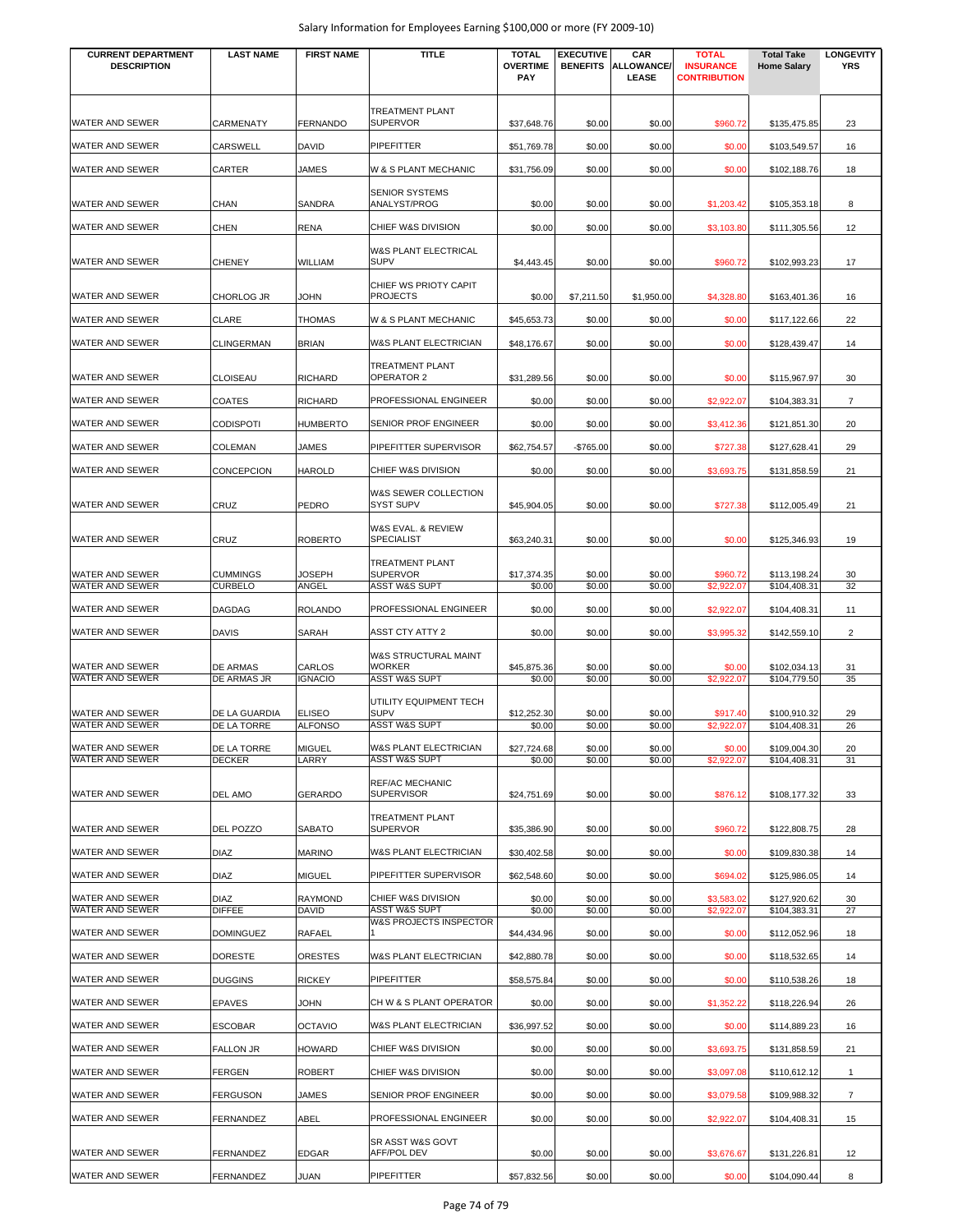| <b>CURRENT DEPARTMENT</b><br><b>DESCRIPTION</b> | <b>LAST NAME</b>                | <b>FIRST NAME</b>                | <b>TITLE</b>                                                 | <b>TOTAL</b><br><b>OVERTIME</b><br>PAY | <b>EXECUTIVE</b> | CAR<br><b>BENEFITS ALLOWANCE/</b><br>LEASE | <b>TOTAL</b><br><b>INSURANCE</b><br><b>CONTRIBUTION</b> | <b>Total Take</b><br><b>Home Salary</b> | <b>LONGEVITY</b><br><b>YRS</b> |
|-------------------------------------------------|---------------------------------|----------------------------------|--------------------------------------------------------------|----------------------------------------|------------------|--------------------------------------------|---------------------------------------------------------|-----------------------------------------|--------------------------------|
| <b>WATER AND SEWER</b>                          | <b>FERNANDEZ</b>                | <b>RODOLFO</b>                   | UTILITY EQUIPMENT TECH<br><b>SUPV</b>                        | \$19,920.65                            | \$0.00           | \$0.00                                     | \$917.40                                                | \$110,525.43                            | 22                             |
| <b>WATER AND SEWER</b>                          | FERNANDEZCUERV VICTOR           |                                  | CH W & S ENGINEERING DIV                                     | \$0.00                                 | \$0.00           | \$0.00                                     | \$3,991.12                                              | \$142,439.40                            | 19                             |
| WATER AND SEWER                                 | <b>FERRARA</b>                  | <b>RICHARD</b>                   | W&S PLANT ELECTRICAL<br><b>SUPV</b>                          | \$41,028.29                            | \$0.00           | \$0.00                                     | \$1,005.00                                              | \$144,518.96                            | 22                             |
| WATER AND SEWER                                 | <b>FLICK</b>                    | <b>VINCENT</b>                   | <b>ENGINEER 3</b>                                            | \$0.00                                 | \$0.00           | \$0.00                                     | \$1,169.16                                              | \$110,533.00                            | 32                             |
| <b>WATER AND SEWER</b>                          | <b>FLORIN</b>                   | LEO                              | <b>SENIOR SYSTEMS</b><br>ANALYST/PROG                        | \$0.00                                 | \$0.00           | \$0.00                                     | \$1,203.42                                              | \$106,857.74                            | 12                             |
| <b>WATER AND SEWER</b>                          | <b>FRANCOIS</b>                 | DENIS                            | W & S PLANT MECHANIC                                         | \$57,034.19                            | \$0.00           | \$0.00                                     | \$0.00                                                  | \$134,292.04                            | 20                             |
| WATER AND SEWER                                 |                                 |                                  | <b>TREATMENT PLANT</b><br>OPERATOR 2                         |                                        |                  |                                            |                                                         |                                         |                                |
|                                                 | <b>FRAZIER</b>                  | DARRYL                           |                                                              | \$42,653.50                            | \$0.00           | \$0.00                                     | \$0.00                                                  | \$120,649.20                            | 28                             |
| WATER AND SEWER                                 | <b>FUENTES</b>                  | <b>FRANCISCO</b>                 | SENIOR PROF ENGINEER                                         | \$0.00                                 | \$0.00           | \$0.00                                     | \$3,412.36                                              | \$121,826.30                            | 19                             |
| WATER AND SEWER                                 | <b>GALAMBOS JR</b>              | <b>ALBERT</b>                    | CHIEF W&S DIVISION                                           | \$0.00                                 | \$0.00           | \$0.00                                     | \$3,693.75                                              | \$131,858.59                            | $\mathbf{1}$                   |
| WATER AND SEWER<br>WATER AND SEWER              | <b>GARCIA</b><br><b>GARCIA</b>  | <b>ALFREDO</b><br><b>BENIGNO</b> | W&S PLANT ELECTRICIAN<br><b>ASST W&amp;S SUPT</b>            | \$45,997.49<br>\$0.00                  | \$0.00<br>\$0.00 | \$0.00<br>\$0.00                           | \$0.00<br>\$2,922.07                                    | \$122,770.55<br>\$104,408.31            | 15<br>31                       |
| WATER AND SEWER                                 | <b>GARCIA</b>                   | <b>JULIO</b>                     | W&S STRUCTURAL MAINT<br><b>SUPV</b>                          | \$67,153.53                            | \$0.00           | \$0.00                                     | \$835.80                                                | \$141,203.43                            | 31                             |
| WATER AND SEWER                                 | <b>GARCIA</b>                   | <b>MARIO</b>                     | <b>CONSTRUCTION MANAGER 3</b>                                | \$0.00                                 | \$0.00           | \$0.00                                     | \$2,042.60                                              | \$104,771.84                            | 21                             |
|                                                 |                                 |                                  | W&S PLANT ELECTRICAL                                         |                                        |                  |                                            |                                                         |                                         |                                |
| WATER AND SEWER                                 | <b>GARCIA CASALS</b>            | JUAN                             | <b>SUPV</b>                                                  | \$12,957.14                            | \$0.00           | \$0.00                                     | \$1,005.00                                              | \$106,915.86                            | 28                             |
| WATER AND SEWER<br>WATER AND SEWER              | <b>GILLMAN</b><br><b>GLOVER</b> | HENRY<br>CAROLYN                 | <b>ASST CTY ATTY 3</b><br><b>ACCOUNTANT 4</b>                | \$0.00<br>\$0.00                       | \$0.00<br>\$0.00 | \$0.00<br>\$0.00                           | \$7,233.66<br>\$2,859.64                                | \$259,007.38<br>\$101,729.20            | 21<br>31                       |
| WATER AND SEWER                                 | <b>GOLDENBERG</b>               | <b>BERTHA</b>                    | ASST W & S DIR REG CMP &<br><b>MONIT</b>                     | \$0.00                                 | \$7,211.50       | \$1,950.00                                 | \$3,991.12                                              | \$151,326.16                            | 21                             |
| WATER AND SEWER                                 | <b>GOMEZ</b>                    | <b>RICARDO</b>                   | PROFESSIONAL ENGINEER                                        | \$0.00                                 | \$0.00           | \$0.00                                     | \$2,922.07                                              | \$104,408.31                            | 11                             |
| WATER AND SEWER                                 | GONZALEZ                        | <b>DIEGO</b>                     | W&S SEWER COLLECTION<br><b>SYST SUPV</b>                     | \$46,695.47                            | \$0.00           | \$0.00                                     | \$694.02                                                | \$108,175.42                            | 17                             |
| WATER AND SEWER                                 | GONZALEZ                        | HORACIO                          | PIPEFITTER                                                   | \$56,365.80                            | \$0.00           | \$0.00                                     | \$0.00                                                  | \$101,524.08                            | 16                             |
| WATER AND SEWER                                 |                                 | RENE                             | W&S UTILITY EQUIPMENT<br><b>TECH</b>                         |                                        |                  |                                            |                                                         |                                         | 18                             |
| WATER AND SEWER                                 | GONZALEZ                        |                                  | W&S PROJECTS INSPECTOR<br>2                                  | \$27,534.07                            | \$0.00           | \$0.00                                     | \$0.00                                                  | \$108,547.52                            |                                |
|                                                 | <b>GOODWIN</b>                  | LAWRENCE                         |                                                              | \$31,561.93                            | \$0.00           | \$0.00                                     | \$847.92                                                | \$111,684.36                            | 21                             |
| WATER AND SEWER                                 | <b>GORTES</b>                   | LAZARO                           | W&S PLANT ELECTRICIAN                                        | \$45,053.88                            | \$0.00           | \$0.00                                     | \$0.00                                                  | \$125,551.95                            | 15                             |
| <b>WATER AND SEWER</b>                          | <b>GOVIA</b>                    | <b>GREGORY</b>                   | COMPUTER SERVICES MGR<br><b>SENIOR SYSTEMS</b>               | \$0.00                                 | \$0.00           | \$0.00                                     | \$1,383.66                                              | \$124,311.14                            | 29                             |
| <b>WATER AND SEWER</b>                          | <b>GRANDIO</b>                  | <b>HIPOLITO</b>                  | ANALYST/PROG                                                 | \$0.00                                 | \$0.00           | \$0.00                                     | \$1,203.42                                              | \$105,478.18                            | 8                              |
| WATER AND SEWER                                 | GRAVES                          | <b>BILLY</b>                     | PIPEFITTER SUPERVISOR                                        | \$62,159.16                            | \$0.00           | \$0.00                                     | \$727.38                                                | \$128,011.44                            | 22                             |
| WATER AND SEWER                                 | <b>GUERRERO</b>                 | PEDRO                            | PIPEFITTER SUPERVISOR                                        | \$57,597.60                            | \$0.00           | \$0.00                                     | \$762.78                                                | \$127,600.68                            | 23                             |
| <b>WATER AND SEWER</b>                          | <b>GUTIERREZ</b>                | DAVID                            | NETWORK SYSTEM<br><b>INTEGRATOR</b>                          | \$0.00                                 | \$0.00           | \$0.00                                     | \$1,203.42                                              | \$108,657.34                            | 12                             |
| WATER AND SEWER                                 | <b>GUTIERREZ</b>                | <b>ISAAC</b>                     | W&S PUMP STA CONSTR<br><b>SUPV</b>                           | \$0.00                                 | \$0.00           | \$0.00                                     | \$2,993.48                                              | \$105,027.97                            | 29                             |
| <b>WATER AND SEWER</b>                          | <b>HALL</b>                     | DAVID                            | TREATMENT PLANT<br>OPERATOR 1                                | \$43,351.17                            | \$0.00           | \$0.00                                     | \$0.00                                                  | \$109,320.99                            | 19                             |
| <b>WATER AND SEWER</b>                          | <b>HALLO</b>                    | <b>ROBERT</b>                    | W&S PLANT ELECTRICAL<br><b>SUPV</b>                          | \$37,921.22                            | \$0.00           | \$0.00                                     | \$1,005.00                                              | \$132,582.10                            | 17                             |
| <b>WATER AND SEWER</b>                          | <b>HARRIS</b>                   | <b>MARK</b>                      | W&S PLANT MAINTENANCE<br><b>SUPV</b>                         | \$26,629.53                            | \$0.00           | \$0.00                                     | \$918.42                                                | \$117,980.47                            | 29                             |
|                                                 |                                 |                                  |                                                              |                                        |                  |                                            |                                                         |                                         |                                |
| <b>WATER AND SEWER</b><br>WATER AND SEWER       | <b>HART</b><br><b>HERNANDEZ</b> | EDWARD<br>AROLDO                 | W & S PLANT MECHANIC<br>W&S PLANT MAINTENANCE<br><b>SUPV</b> | \$40,532.08<br>\$23,725.74             | \$0.00<br>\$0.00 | \$0.00<br>\$0.00                           | \$0.00<br>\$835.80                                      | \$109,018.30<br>\$104,465.96            | 14<br>21                       |
|                                                 |                                 |                                  | W&S PLANT ELECTRICAL                                         |                                        |                  |                                            |                                                         |                                         |                                |
| <b>WATER AND SEWER</b>                          | HERNANDEZ                       | HERNANDO                         | <b>SUPV</b>                                                  | \$78,178.49                            | \$0.00           | \$0.00                                     | \$1,005.00                                              | \$178,343.60                            | 29                             |
| WATER AND SEWER                                 | <b>HERNANDEZ</b>                | JOSE                             | W&S PLANT ELECTRICIAN<br>W&S PLANT MAINTENANCE               | \$42,200.01                            | \$0.00           | \$0.00                                     | \$0.00                                                  | \$132,433.89                            | 26                             |
| WATER AND SEWER                                 | <b>HERNANDEZ</b>                | MANUEL                           | <b>SUPV</b>                                                  | \$59,449.13                            | \$0.00           | \$0.00                                     | \$918.42                                                | \$143,768.33                            | 22                             |
| WATER AND SEWER                                 | HERNANDEZ                       | PEDRO                            | PIPEFITTER SUPERVISOR                                        | \$69,299.01                            | \$0.00           | \$0.00                                     | \$694.02                                                | \$139,414.25                            | 17                             |
| WATER AND SEWER                                 | HERNANDEZ                       | <b>RAMON</b>                     | W&S PLANT ELECTRICIAN                                        | \$28,381.95                            | \$0.00           | \$0.00                                     | \$0.00                                                  | \$103,078.28                            | 13                             |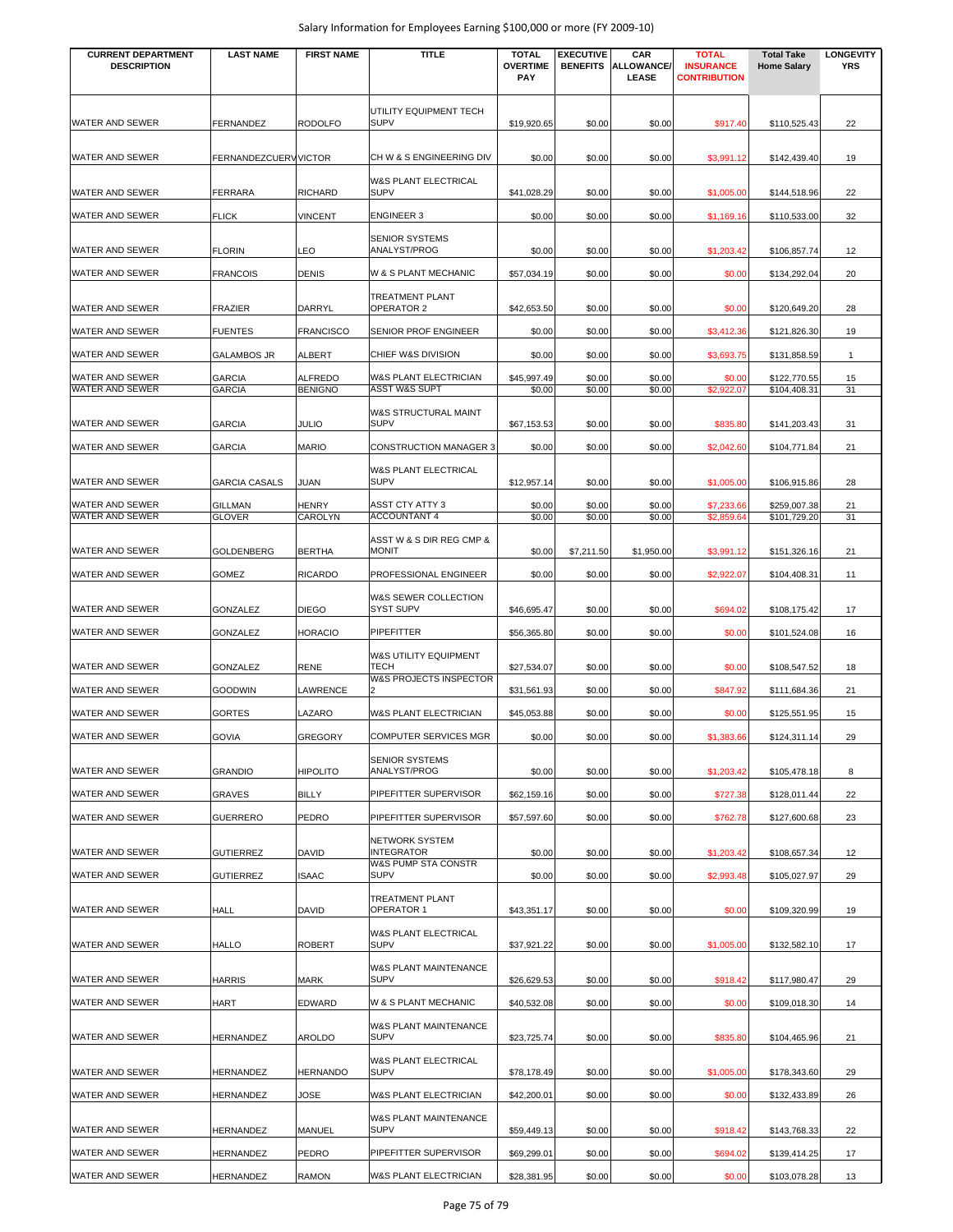| <b>CURRENT DEPARTMENT</b><br><b>DESCRIPTION</b> | <b>LAST NAME</b>       | <b>FIRST NAME</b>               | TITLE                                             | <b>TOTAL</b><br><b>OVERTIME</b> | <b>EXECUTIVE</b><br><b>BENEFITS</b> | CAR<br>ALLOWANCE/ | <b>TOTAL</b><br><b>INSURANCE</b> | <b>Total Take</b><br><b>Home Salary</b> | <b>LONGEVITY</b><br><b>YRS</b> |
|-------------------------------------------------|------------------------|---------------------------------|---------------------------------------------------|---------------------------------|-------------------------------------|-------------------|----------------------------------|-----------------------------------------|--------------------------------|
|                                                 |                        |                                 |                                                   | <b>PAY</b>                      |                                     | <b>LEASE</b>      | <b>CONTRIBUTION</b>              |                                         |                                |
|                                                 |                        |                                 | W&S HEAVY EQUIPMENT                               |                                 |                                     |                   |                                  |                                         |                                |
| WATER AND SEWER                                 | HERRERA                | <b>ALBERTO</b>                  | <b>OPERATOR</b>                                   | \$67,367.27                     | \$0.00                              | \$0.00            | \$0.00                           | \$118,778.73                            | 27                             |
| WATER AND SEWER                                 | <b>HEYDEMANN</b>       | PAUL                            | <b>SENIOR SYSTEMS</b><br>ANALYST/PROG             | \$0.00                          | \$0.00                              | \$0.00            | \$1,203.42                       | \$117,319.68                            | 26                             |
| WATER AND SEWER                                 | HICKS                  | <b>GREGORY</b>                  | CH W & S STORES &<br><b>PROCUREMENT</b>           | \$0.00                          | \$0.00                              | \$0.00            | \$3,032.24                       | \$109,148.47                            | 23                             |
| WATER AND SEWER                                 | <b>HICKS III</b>       | <b>JAMES</b>                    | <b>W&amp;S INSTRUMENT</b><br><b>TECHNICIAN</b>    | \$29,969.15                     | \$0.00                              | \$0.00            | \$0.00                           | \$109,297.22                            | 14                             |
| WATER AND SEWER                                 | <b>HORN</b>            | <b>TOMMY</b>                    | W&S STRUCTURAL MAINT<br><b>WORKER</b>             | \$46,804.34                     | \$0.00                              | \$0.00            | \$0.00                           | \$113,903.27                            | 22                             |
| WATER AND SEWER                                 | HOROWITZ               | <b>JOEL</b>                     | NETWORK SYSTEM<br><b>INTEGRATOR</b>               | \$0.00                          | \$0.00                              | \$0.00            | \$1,203.42                       | \$107,378.89                            | 18                             |
| WATER AND SEWER                                 | <b>HORTA</b>           | <b>ALFREDO</b>                  | W&S PLANT ELECTRICIAN                             | \$25,735.54                     | \$0.00                              | \$0.00            | \$0.00                           | \$105,647.58                            | 16                             |
| WATER AND SEWER                                 | HOWARD                 | <b>NASH</b>                     | PIPEFITTER SUPERVISOR                             | \$69,705.25                     | \$0.00                              | \$0.00            | \$694.02                         | \$136,663.69                            | 18                             |
| WATER AND SEWER                                 | <b>HUTCHESON</b>       | <b>JOSH</b>                     | W&S STRUCTURAL MAINT<br><b>SUPV</b>               | \$32,384.75                     | \$0.00                              | \$0.00            | \$835.80                         | \$106,374.05                            | 35                             |
| WATER AND SEWER                                 | <b>HYDE</b>            | <b>ELVIS</b>                    | W & S PLANT MECHANIC                              | \$32,937.72                     | \$0.00                              | \$0.00            | \$0.00                           | \$104,287.61                            | 15                             |
| WATER AND SEWER                                 | <b>IBANEZ</b>          | <b>JULIO</b>                    | W & S PLANT MECHANIC                              | \$43,487.89                     | \$0.00                              | \$0.00            | \$0.00                           | \$114,361.14                            | 15                             |
| WATER AND SEWER                                 | <b>INCLAN</b>          | <b>STEVEN</b>                   | <b>SENIOR SYSTEMS</b><br>ANALYST/PROG             | \$0.00                          | \$0.00                              | \$0.00            | \$1,203.42                       | \$107,695.68                            | 21                             |
| WATER AND SEWER                                 | JAGIELSKI              | CARL                            | W&S PLANT ELECTRICIAN                             | \$32,420.75                     | \$0.00                              | \$0.00            | \$0.00                           | \$105,677.93                            | $\overline{7}$                 |
| WATER AND SEWER                                 | JARMAN                 | <b>FRANKLYN</b>                 | CHIEF W&S DIVISION                                | \$0.00                          | \$0.00                              | \$0.00            | \$3,693.75                       | \$131,858.59                            | 20                             |
| WATER AND SEWER                                 | JOSEPH                 | <b>BIJU</b>                     | <b>SENIOR SYSTEMS</b><br>ANALYST/PROG             | \$0.00                          | \$0.00                              | \$0.00            | \$1,203.42                       | \$112,774.15                            | 8                              |
| WATER AND SEWER                                 | KEY                    | <b>ROBERT</b>                   | W & S PLANT MECHANIC                              | \$50,022.64                     | \$0.00                              | \$0.00            | \$0.00                           | \$122,113.84                            | 15                             |
|                                                 |                        |                                 | W&S PLANT ELECTRICAL                              |                                 |                                     |                   |                                  |                                         |                                |
| WATER AND SEWER                                 | KHAN                   | <b>MIRAJ</b>                    | <b>SUPV</b>                                       | \$20,983.92                     | \$0.00                              | \$0.00            | \$960.72                         | \$107,123.22                            | 23                             |
| WATER AND SEWER                                 | <b>KRONHEIM</b>        | <b>STEVE</b>                    | CH W & S PLANT OPERATOR                           | \$0.00                          | \$0.00                              | \$0.00            | \$1,339.62                       | \$121,956.07                            | 31                             |
| <b>WATER AND SEWER</b>                          | LEU                    | SARA                            | CH, W&S INTERGOV AFFAIRS<br><b>SECT</b>           | \$0.00                          | \$0.00                              | \$0.00            | \$3,007.62                       | \$107,454.38                            | 32                             |
| WATER AND SEWER<br><b>WATER AND SEWER</b>       | _IMA<br><b>LINARES</b> | <b>AMADO</b><br><b>HUMBERTO</b> | PIPEFITTER SUPERVISOR<br><b>ASST W&amp;S SUPT</b> | \$81,539.76<br>\$0.00           | \$0.00<br>\$0.00                    | \$0.00<br>\$0.00  | \$762.78<br>\$2,922.07           | \$150,393.55<br>\$104,593.91            | 22<br>30                       |
| <b>WATER AND SEWER</b>                          | LOBATO                 | <b>MARIO</b>                    | <b>ENGINEER 3</b>                                 | \$0.00                          | \$0.00                              | \$0.00            | \$1,169.16                       | \$105,771.64                            | 32                             |
| <b>WATER AND SEWER</b>                          | LOPEZ                  | <b>JOHN</b>                     | W & S PLANT MECHANIC                              | \$32,757.92                     | \$0.00                              | \$0.00            | \$0.00                           | \$103,020.14                            | 6                              |
| WATER AND SEWER                                 | LOPEZ                  | <b>JOSE</b>                     | <b>COMPUTER SERVICES MGR</b>                      | \$0.00                          | \$0.00                              | \$0.00            | \$1,383.66                       | \$123,223.96                            | 19                             |
| WATER AND SEWER                                 | <b>LOVETT</b>          | <b>RODNEY</b>                   | CHIEF W&S DIVISION                                | \$0.00                          | \$0.00                              | \$0.00            | \$3,693.75                       | \$131,858.59                            | 21                             |
| WATER AND SEWER                                 | LYONS                  | <b>ROBERT</b>                   | W&S PLANT ELECTRICIAN                             | \$34,814.32                     | \$0.00                              | \$0.00            | \$0.00                           | \$123,036.33                            | 25                             |
| WATER AND SEWER                                 | MACHADO                | <b>JOSE</b>                     | WATER DISTRIBUTION<br><b>SUPERVISOR</b>           | \$44,087.02                     | \$0.00                              | \$0.00            | \$839.70                         | \$128,003.87                            | 23                             |
| WATER AND SEWER                                 | MADARIAGA              | GONZALO                         | W & S PLANT MECHANIC                              | \$46,781.78                     | \$0.00                              | \$0.00            | \$0.00                           | \$112,674.69                            | 23                             |
| WATER AND SEWER                                 | MANGUAL                | <b>JANET</b>                    | SENIOR DATABASE<br><b>ADMINISTRATOR</b>           | \$0.00                          | \$0.00                              | \$0.00            | \$1,263.60                       | \$123,897.22                            | 19                             |
| WATER AND SEWER                                 | MARTELL                | <b>MIKE</b>                     | W&S PLANT ELECTRICIAN                             | \$22,388.92                     | \$0.00                              | \$0.00            | \$0.00                           | \$103,582.52                            | 20                             |
| WATER AND SEWER                                 | MARTIN                 | <b>EVARISTO</b>                 | W&S PLANT ELECTRICIAN                             | \$25,486.57                     | \$0.00                              | \$0.00            | \$0.00                           | \$100,198.66                            | 14                             |
| WATER AND SEWER                                 | MARTINEZ               | H                               | W&S HEAVY EQUIPMENT<br><b>OPERATOR</b>            | \$48,362.15                     | \$0.00                              | \$0.00            | \$0.00                           | \$102,440.22                            | 28                             |
|                                                 |                        |                                 | <b>SENIOR SYSTEMS</b>                             |                                 |                                     |                   |                                  |                                         |                                |
| WATER AND SEWER<br>WATER AND SEWER              | MARTINEZ<br>MATHEWS    | MARLENE<br>DANIEL               | ANALYST/PROG<br><b>ASST W&amp;S SUPT</b>          | \$0.00<br>\$0.00                | \$0.00<br>\$0.00                    | \$0.00<br>\$0.00  | \$1,203.42<br>\$2,922.07         | \$105,353.18<br>\$104,408.31            | 20<br>32                       |
| WATER AND SEWER                                 | MATILLA                | PEDRO                           | PIPEFITTER SUPERVISOR                             | \$49,994.34                     | \$0.00                              | \$0.00            | \$631.26                         | \$106,156.89                            | 14                             |
|                                                 |                        |                                 | CHIEF W&S BUSINESS                                |                                 |                                     |                   |                                  |                                         |                                |
| WATER AND SEWER                                 | <b>MATTHEWS</b>        | <b>ELEANOR</b>                  | PROCESS SEC<br>W&S INSTRUMENT                     | \$0.00                          | \$0.00                              | \$0.00            | \$3,007.62                       | \$107,454.64                            | 30                             |
| WATER AND SEWER                                 | <b>MC ELROY</b>        | WADE                            | <b>TECHNICIAN</b>                                 | \$46,953.34                     | \$0.00                              | \$0.00            | \$0.00                           | \$141,179.08                            | 29                             |
| WATER AND SEWER                                 | <b>MC EWEN</b>         | <b>ROBERT</b>                   | WATER DISTRIBUTION<br><b>SUPERVISOR</b>           | \$41,579.51                     | \$0.00                              | \$0.00            | \$762.78                         | \$111,678.30                            | 24                             |
| WATER AND SEWER                                 | <b>MC MILLON</b>       | DARRELL                         | PIPEFITTER SUPERVISOR                             | \$74,782.03                     | \$0.00                              | \$0.00            | \$661.62                         | \$134,690.14                            | 18                             |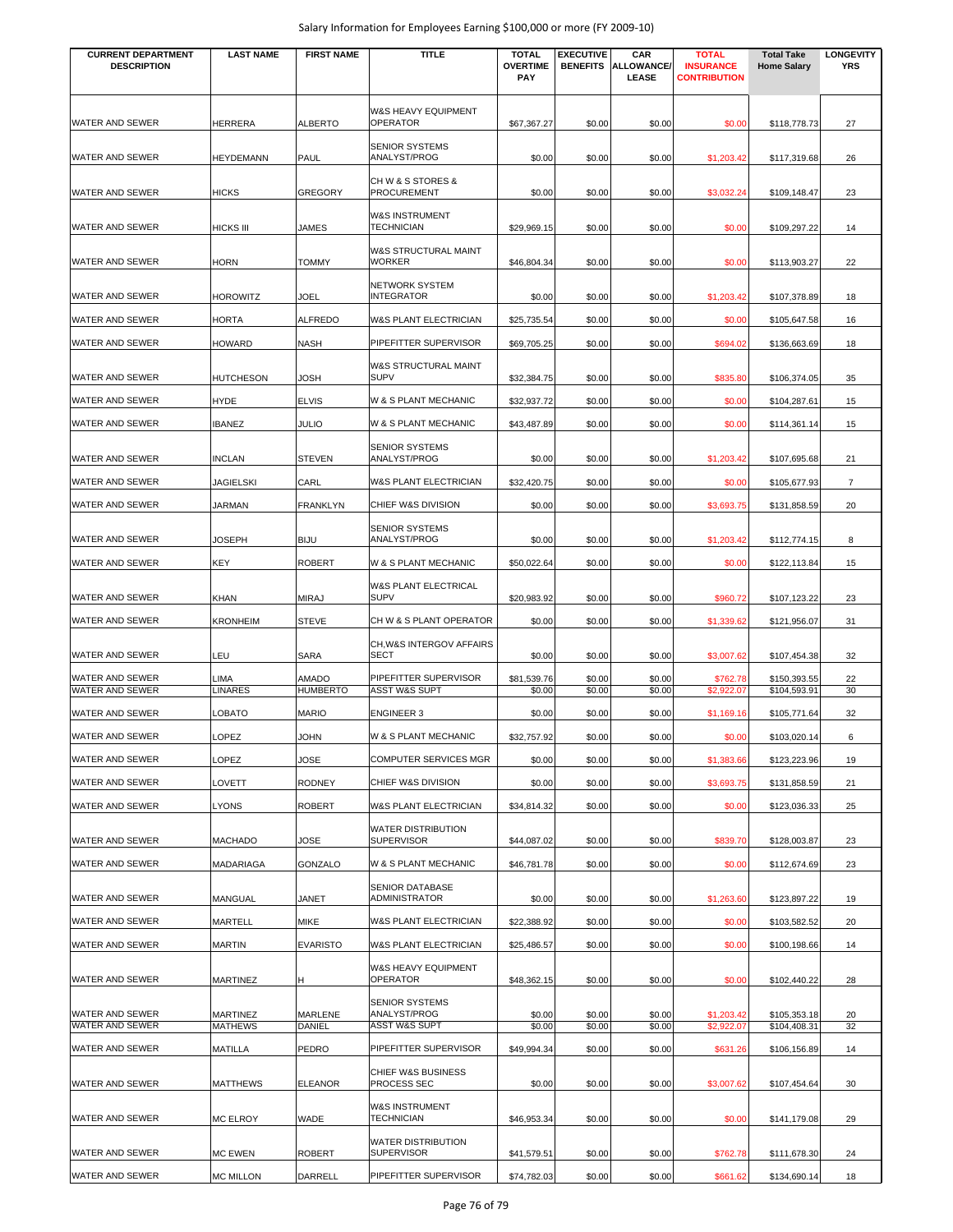| <b>CURRENT DEPARTMENT</b><br><b>DESCRIPTION</b> | <b>LAST NAME</b>                | <b>FIRST NAME</b>               | <b>TITLE</b>                                          | <b>TOTAL</b><br><b>OVERTIME</b><br>PAY | <b>EXECUTIVE</b><br><b>BENEFITS</b> | CAR<br><b>ALLOWANCE/</b><br>LEASE | <b>TOTAL</b><br><b>INSURANCE</b><br><b>CONTRIBUTION</b> | <b>Total Take</b><br><b>Home Salary</b> | <b>LONGEVITY</b><br><b>YRS</b> |
|-------------------------------------------------|---------------------------------|---------------------------------|-------------------------------------------------------|----------------------------------------|-------------------------------------|-----------------------------------|---------------------------------------------------------|-----------------------------------------|--------------------------------|
| WATER AND SEWER                                 | <b>MC NAMARA</b>                | <b>MARK</b>                     | W&S PLANT MAINTENANCE<br><b>SUPV</b>                  | \$40,116.69                            | \$0.00                              | \$0.00                            | \$835.80                                                | \$123,230.10                            | 22                             |
| WATER AND SEWER                                 | MELI                            | JEFFREY                         | W&S PLANT ELECTRICIAN                                 | \$23,038.55                            | \$0.00                              | \$0.00                            | \$0.00                                                  | \$106,271.85                            | 25                             |
| WATER AND SEWER                                 |                                 |                                 | W & S PLANT MECHANIC                                  |                                        |                                     |                                   |                                                         |                                         | 20                             |
|                                                 | MENDEZ                          | <b>JASON</b>                    |                                                       | \$43,895.65                            | \$0.00                              | \$0.00                            | \$0.00                                                  | \$114,625.51                            |                                |
| <b>WATER AND SEWER</b>                          | <b>MILLA</b>                    | ANGEL                           | W&S STRUCTURAL MAINT<br><b>WORKER</b>                 | \$49,589.36                            | \$0.00                              | \$0.00                            | \$0.00                                                  | \$113,840.02                            | 31                             |
| <b>WATER AND SEWER</b>                          | <b>MITRA</b>                    | <b>MANUEL</b>                   | <b>W &amp; S CONTRACTS</b><br><b>OVERSIGHT MGR</b>    | \$0.00                                 | \$0.00                              | \$0.00                            | \$2,864.40                                              | \$102,334.84                            | 36                             |
| WATER AND SEWER                                 | <b>MONTIEL</b>                  | JORGE                           | W&S PLANT MAINTENANCE<br>SUPV                         | \$17,399.48                            | \$0.00                              | \$0.00                            | \$918.42                                                | \$101,338.80                            | 22                             |
| WATER AND SEWER                                 | <b>MOORE</b>                    | ALLEN                           | PIPEFITTER SUPERVISOR                                 | \$36,141.38                            | \$0.00                              | \$0.00                            | \$694.02                                                | \$101,670.95                            | 18                             |
| WATER AND SEWER<br>WATER AND SEWER              | <b>MOREJON</b><br><b>MORRIS</b> | <b>MIGUEL</b><br><b>FRANCES</b> | W&S PLANT ELECTRICAL<br><b>SUPV</b><br>ASST DIR W & S | \$6,507.80<br>\$0.00                   | \$0.00<br>\$4,038.44                | \$0.00<br>\$937.50                | \$1,005.00<br>\$2,945.31                                | \$102,529.90<br>\$107,786.33            | 31<br>16                       |
| WATER AND SEWER                                 | <b>MOULE</b>                    | <b>RALPH</b>                    | W&S PLANT ELECTRICIAN                                 | \$25,134.05                            | \$0.00                              | \$0.00                            | \$0.00                                                  | \$106,887.01                            | 17                             |
|                                                 |                                 |                                 |                                                       |                                        |                                     |                                   |                                                         |                                         |                                |
| WATER AND SEWER                                 | <b>MUNIZ</b>                    | <b>EDUARDO</b>                  | NETWORK MANAGER 2                                     | \$0.00                                 | \$0.00                              | \$0.00                            | \$1,203.42                                              | \$113,997.39                            | 27                             |
| WATER AND SEWER                                 | <b>MURAD</b>                    | <b>VLADIMIR</b>                 | CHIEF W&S DIVISION                                    | \$0.00                                 | \$0.00                              | \$0.00                            | \$3,693.75                                              | \$131,858.59                            | 3                              |
| WATER AND SEWER<br>WATER AND SEWER              | <b>MURILLO</b><br><b>MYLES</b>  | JORGE<br><b>JOHN</b>            | W&S PLANT ELECTRICIAN<br><b>ASST W&amp;S SUPT</b>     | \$41,921.72<br>\$0.00                  | \$0.00<br>\$0.00                    | \$0.00<br>\$0.00                  | \$0.00<br>\$2,922.07                                    | \$122,333.18<br>\$104,408.31            | 14<br>28                       |
| WATER AND SEWER                                 | <b>NALDA</b>                    | <b>ISABEL</b>                   | <b>SENIOR SYSTEMS</b><br>ANALYST/PROG                 | \$0.00                                 | \$0.00                              | \$0.00                            | \$1,203.42                                              | \$107,358.83                            | 23                             |
| WATER AND SEWER                                 |                                 |                                 | CHIEF W&S DIVISION                                    |                                        |                                     |                                   |                                                         |                                         |                                |
|                                                 | NEGAHBAN                        | <b>SHARAREH</b>                 | W&S INSTRUMENT                                        | \$0.00                                 | \$0.00                              | \$0.00                            | \$3,693.75                                              | \$131,833.59                            | 21                             |
| WATER AND SEWER                                 | <b>NOVOA</b>                    | <b>RAUL</b>                     | <b>TECHNICIAN</b>                                     | \$20,784.51                            | \$0.00                              | \$0.00                            | \$0.00                                                  | \$102,456.04                            | 15                             |
| WATER AND SEWER                                 | <b>NUNEZ</b>                    | <b>ALBERTO</b>                  | PIPEFITTER SUPERVISOR                                 | \$65,623.57                            | \$0.00                              | \$0.00                            | \$727.38                                                | \$132,706.27                            | 19                             |
| WATER AND SEWER                                 | <b>NUNEZ</b>                    | SANTIAGO                        | PIPEFITTER SUPERVISOR                                 | \$84,468.66                            | \$0.00                              | \$0.00                            | \$762.78                                                | \$155,266.14                            | 21                             |
| WATER AND SEWER                                 | <b>OPPERMAN</b>                 | <b>JEFFREY</b>                  | W & S PLANT MECHANIC                                  | \$27,223.45                            | \$0.00                              | \$0.00                            | \$0.00                                                  | \$102,780.76                            | 21                             |
| WATER AND SEWER                                 | O-ROURKE                        | <b>RICHARD</b>                  | SENIOR PROF ENGINEER                                  | \$0.00                                 | \$0.00                              | \$0.00                            | \$3,068.10                                              | \$110,490.31                            | 16                             |
| WATER AND SEWER                                 | <b>OVERCASH</b>                 | <b>EARNEST</b>                  | <b>LIME PRODUCTION PLANT</b><br>OPER 2                | \$34,344.59                            | \$0.00                              | \$0.00                            | \$0.00                                                  | \$103,145.93                            | 28                             |
| WATER AND SEWER                                 | PARHAM                          | PAUL                            | COMPUTER SERVICES MGR                                 | \$0.00                                 | \$0.00                              | \$0.00                            | \$1,383.66                                              | \$122,782.60                            | 24                             |
| WATER AND SEWER                                 | <b>PEDRIANES</b>                | <b>FRANK</b>                    | W & S PLANT MECHANIC                                  | \$53,883.32                            | \$0.00                              | \$0.00                            | \$0.00                                                  | \$123,820.50                            | 15                             |
| WATER AND SEWER                                 | <b>PEROUTKA</b>                 | <b>JOHN</b>                     | W & S PLANT MECHANIC                                  | \$40,004.69                            | \$0.00                              | \$0.00                            | \$0.00                                                  | \$113,916.79                            | 22                             |
|                                                 | PHILIP                          | <b>STANFORD</b>                 | W&S STRUCTURAL MAINT                                  | \$37,443.78                            | \$0.00                              |                                   | \$0.00                                                  | \$101,750.82                            |                                |
| WATER AND SEWER                                 |                                 |                                 | <b>WORKER</b>                                         |                                        |                                     | \$0.00                            |                                                         |                                         | 18                             |
| WATER AND SEWER                                 | PICO                            | <b>JUAN</b>                     | PIPEFITTER                                            | \$52,185.02                            | \$0.00                              | \$0.00                            | \$0.00                                                  | \$101,081.68                            | 14                             |
| WATER AND SEWER                                 | PILA                            | MANUEL                          | W&S PLANT ELECTRICIAN                                 | \$27,153.55                            | \$0.00                              | \$0.00                            | \$0.00                                                  | \$103,126.78                            | $\overline{7}$                 |
| WATER AND SEWER                                 | <b>PINCKNEY</b>                 | <b>FLOYD</b>                    | PIPEFITTER SUPERVISOR                                 | \$83,703.68                            | \$0.00                              | \$0.00                            | \$727.38                                                | \$154,545.87                            | 25                             |
| WATER AND SEWER                                 | PITT JR                         | WILLIAM                         | SENIOR PROF ENGINEER                                  | \$0.00                                 | \$0.00                              | \$0.00                            | \$3,412.36                                              | \$121,851.30                            | $\overline{7}$                 |
| WATER AND SEWER                                 | <b>PONVERT</b>                  | <b>DIOSDADO</b>                 | UTILITY EQUIPMENT TECH<br>SUPV                        | \$24,254.68                            | \$0.00                              | \$0.00                            | \$917.40                                                | \$115,478.88                            | 30                             |
| WATER AND SEWER                                 | <b>POZO</b>                     | <b>MIGUEL</b>                   | W & S PLANT MECHANIC                                  | \$51,330.93                            | \$0.00                              | \$0.00                            | \$0.00                                                  | \$124,549.80                            | 14                             |
| WATER AND SEWER                                 | <b>PRIETO</b>                   | <b>FRANCISCO</b>                | <b>SENIOR SYSTEMS</b><br>ANALYST/PROG                 | \$0.00                                 | \$0.00                              | \$0.00                            | \$1,169.46                                              | \$105,149.60                            | 3                              |
| WATER AND SEWER                                 | <b>PUENTE LAMAR</b>             | <b>ADRIANA</b>                  | CHIEF W&S PUBLIC &<br><b>GOVERN AFFA</b>              | \$0.00                                 | \$7,211.50                          | \$1,950.00                        | \$3,068.10                                              | \$118,725.18                            | 25                             |
| WATER AND SEWER<br>WATER AND SEWER              | RAMNATH<br><b>RAPPAPORT</b>     | <b>DEODATT</b><br><b>BRIAN</b>  | W&S INSTRUMENT<br><b>TECHNICIAN</b><br>ASST W&S SUPT  | \$23,403.32<br>\$0.00                  | \$0.00<br>\$0.00                    | \$0.00<br>\$0.00                  | \$0.00<br>\$2,822.40                                    | \$113,143.69<br>\$103,385.17            | 32<br>17                       |
| WATER AND SEWER                                 | <b>REESE</b>                    | LARRY                           | TREATMENT PLANT<br><b>SUPERVOR</b>                    | \$30,104.63                            | \$0.00                              | \$0.00                            | \$918.42                                                | \$119,927.95                            | 28                             |
| WATER AND SEWER                                 | REGALADO                        | ERIK                            | W & S PLANT MECHANIC                                  | \$34,587.64                            | \$0.00                              | \$0.00                            | \$0.00                                                  | \$102,477.04                            | 5                              |
| WATER AND SEWER                                 | <b>RENFROW</b>                  | JOHN                            | DIR M-D WATER & SEWER                                 | \$0.00                                 | \$9,615.25                          | \$6,500.00                        | \$6,238.12                                              | \$238,232.61                            | 25                             |
| WATER AND SEWER                                 | RETAMAR                         | ALEX                            | ENGINEER 3                                            | \$0.00                                 | \$0.00                              | \$0.00                            | \$1,169.16                                              | \$105,396.00                            | 29                             |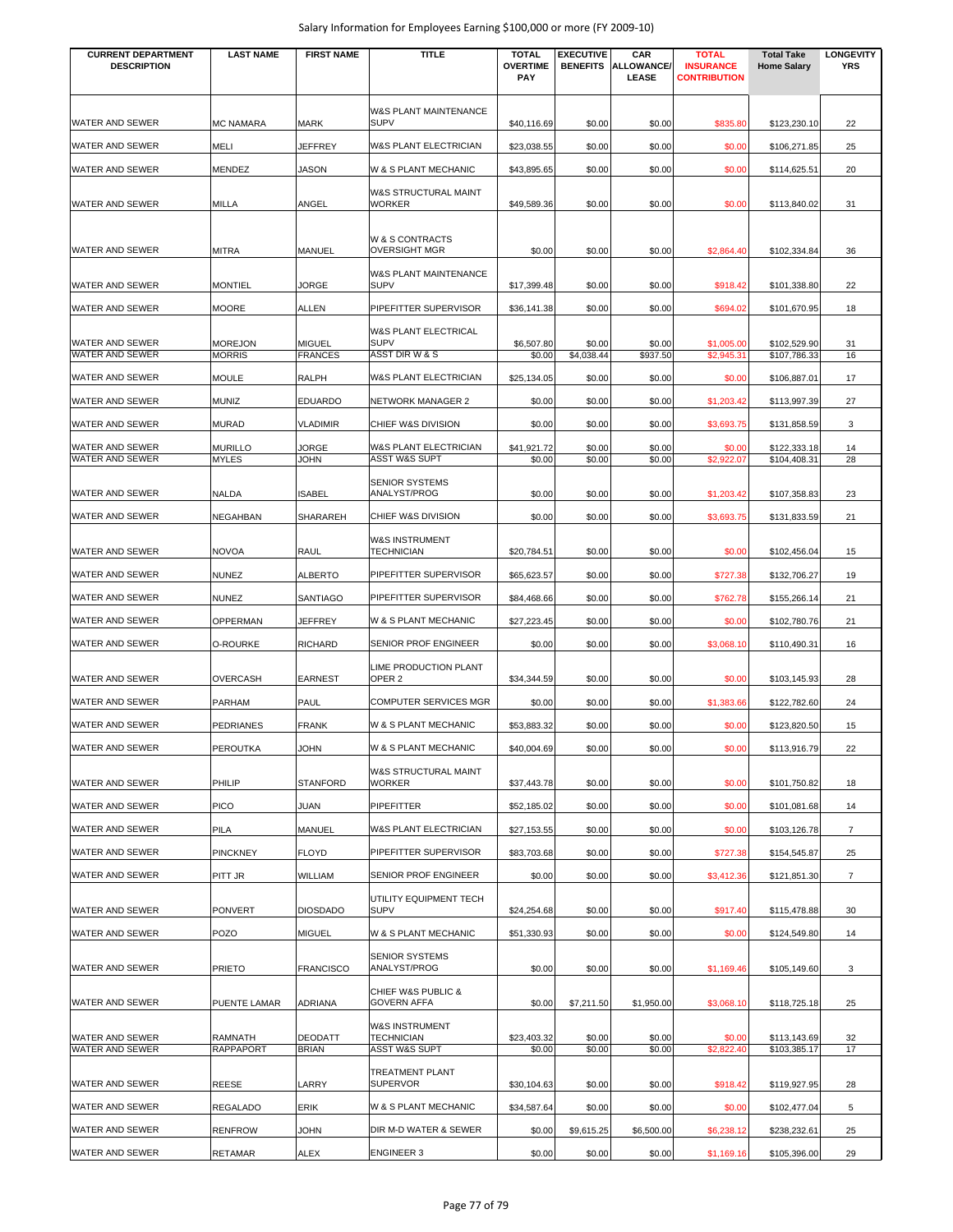| <b>CURRENT DEPARTMENT</b><br><b>DESCRIPTION</b> | <b>LAST NAME</b>                    | <b>FIRST NAME</b>             | <b>TITLE</b>                                                        | <b>TOTAL</b><br><b>OVERTIME</b><br><b>PAY</b> | <b>EXECUTIVE</b><br><b>BENEFITS</b> | CAR<br>ALLOWANCE/<br>LEASE | <b>TOTAL</b><br><b>INSURANCE</b><br><b>CONTRIBUTION</b> | <b>Total Take</b><br><b>Home Salary</b> | <b>LONGEVITY</b><br><b>YRS</b> |
|-------------------------------------------------|-------------------------------------|-------------------------------|---------------------------------------------------------------------|-----------------------------------------------|-------------------------------------|----------------------------|---------------------------------------------------------|-----------------------------------------|--------------------------------|
| WATER AND SEWER                                 | <b>RICHARDS</b>                     | GAYLE                         | TREATMENT PLANT<br><b>SUPERVOR</b>                                  | \$32,654.73                                   | \$0.00                              | \$0.00                     | \$960.72                                                | \$132,156.11                            | 37                             |
| WATER AND SEWER<br>WATER AND SEWER              | <b>RICHARDSON</b><br><b>RITCHEY</b> | ANDREW<br><b>DAVID</b>        | W&S HEAVY EQUIPMENT<br><b>OPERATOR</b><br><b>ASST DIR W &amp; S</b> | \$52,796.43<br>\$0.00                         | \$0.00<br>\$7,211.50                | \$0.00<br>\$1,950.00       | \$0.00<br>\$4,374.72                                    | \$104,968.90<br>\$167,673.02            | 17<br>20                       |
| <b>WATER AND SEWER</b>                          | <b>RIVAS</b>                        | JULIAN                        | <b>SENIOR SYSTEMS</b><br>ANALYST/PROG                               | \$0.00                                        | \$0.00                              | \$0.00                     | \$1,203.42                                              | \$107,484.49                            | 19                             |
|                                                 |                                     |                               | <b>SENIOR SYSTEMS</b>                                               |                                               |                                     |                            |                                                         |                                         |                                |
| WATER AND SEWER                                 | <b>RIVERA</b>                       | <b>BOLIVAR</b>                | ANALYST/PROG                                                        | \$0.00                                        | \$0.00                              | \$0.00                     | \$1,203.42                                              | \$114,426.78                            | 29                             |
| WATER AND SEWER                                 | <b>RODRIGUEZ</b>                    | <b>ARTURO</b>                 | W&S PLANT ELECTRICIAN                                               | \$24,391.28                                   | \$0.00                              | \$0.00                     | \$0.00                                                  | \$106,719.47                            | 27                             |
| WATER AND SEWER                                 | <b>RODRIGUEZ</b>                    | <b>EVA</b>                    | W & S ASSISTANT<br>CONTROLLER                                       | \$0.00                                        | \$0.00                              | \$0.00                     | \$3,083.36                                              | \$105,658.92                            | 12                             |
| WATER AND SEWER                                 | <b>RODRIGUEZ</b>                    | LUIS                          | W&S PLANT ELECTRICAL<br><b>SUPV</b>                                 | \$15,821.70                                   | \$0.00                              | \$0.00                     | \$1,005.00                                              | \$115,515.32                            | 27                             |
| WATER AND SEWER                                 | <b>ROGERS</b>                       | <b>BILLY</b>                  | <b>WATER DISTRIBUTION</b><br><b>SUPERVISOR</b>                      | \$23,851.53                                   | \$0.00                              | \$0.00                     | \$880.14                                                | \$104,148.85                            | 30                             |
| WATER AND SEWER                                 | <b>RONQUILLO</b>                    | <b>FRANCISCO</b>              | W & S PLANT MECHANIC                                                | \$41,512.40                                   | \$0.00                              | \$0.00                     | \$0.00                                                  | \$115,330.96                            | 28                             |
| <b>WATER AND SEWER</b>                          | <b>ROSALES</b>                      | <b>SIMON</b>                  | TREATMENT PLANT<br><b>SUPERVOR</b>                                  | \$35,765.16                                   | \$0.00                              | \$0.00                     | \$759.30                                                | \$112,919.08                            | 8                              |
| WATER AND SEWER                                 | <b>ROSS</b>                         | <b>WILSON</b>                 | <b>COMPUTER SERVICES MGR</b>                                        | \$0.00                                        | \$0.00                              | \$0.00                     | \$1,383.66                                              | \$124,436.14                            | 29                             |
| <b>WATER AND SEWER</b>                          | <b>RUIZ</b>                         | <b>NESTOR</b>                 | W&S SEWER COLLECTION<br>SYST SUPV                                   | \$45,099.78                                   | \$0.00                              | \$0.00                     | \$727.38                                                | \$112,086.51                            | 20                             |
| WATER AND SEWER                                 | <b>RUIZ JR</b>                      | <b>JOSEPH</b>                 | DEP W & S DIRECTOR                                                  | \$0.00                                        | \$8,173.00                          | \$5,200.00                 | \$5,999.98                                              | \$227,018.34                            | 6                              |
| WATER AND SEWER                                 | SABALZA                             | <b>RAFAEL</b>                 | W & S PLANT MECHANIC                                                | \$46,411.65                                   | \$0.00                              | \$0.00                     | \$0.00                                                  | \$115,637.40                            | 10                             |
|                                                 |                                     |                               | TREATMENT PLANT                                                     |                                               |                                     |                            |                                                         |                                         |                                |
| WATER AND SEWER                                 | <b>SAINT PHARD</b>                  | <b>FRANCOIS</b>               | <b>SUPERVOR</b>                                                     | \$22,017.66                                   | \$0.00                              | \$0.00                     | \$835.80                                                | \$102,947.36                            | 16                             |
| WATER AND SEWER                                 | SANCHEZ                             | <b>HUMBERTO</b>               | SENIOR PROF ENGINEER                                                | \$0.00                                        | \$0.00                              | \$0.00                     | \$3,068.10                                              | \$109,605.48                            | 33                             |
| WATER AND SEWER                                 | SANDER                              | <b>VINCENT</b>                | W&S PLANT ELECTRICAL<br><b>SUPV</b>                                 | \$13,795.60                                   | \$0.00                              | \$0.00                     | \$1,005.00                                              | \$112,952.28                            | 18                             |
| WATER AND SEWER<br><b>WATER AND SEWER</b>       | <b>SANTOS</b><br>SAREN              | <b>RONALD</b><br><b>JAMES</b> | W & S PLANT MECHANIC<br><b>ASST W&amp;S SUPT</b>                    | \$49,808.89<br>\$0.00                         | \$0.00<br>\$0.00                    | \$0.00<br>\$0.00           | \$0.00<br>\$2,922.07                                    | \$124,112.35<br>\$104,383.31            | 33<br>31                       |
| WATER AND SEWER                                 | SAWYER                              | LEVANUS                       | TREATMENT PLANT<br>OPERATOR 2                                       | \$40,288.09                                   | \$0.00                              | \$0.00                     | \$0.00                                                  | \$118,770.58                            | 29                             |
| WATER AND SEWER                                 | <b>SCOTT</b>                        | <b>NATHAN</b>                 | PIPEFITTER SUPERVISOR                                               | \$61,795.66                                   | \$0.00                              | \$0.00                     | \$727.38                                                | \$128,374.09                            | 30                             |
| WATER AND SEWER                                 | SEDA                                | LEONARDO                      | W&S PLANT ELECTRICIAN                                               | \$29,348.52                                   | \$0.00                              | \$0.00                     | \$0.00                                                  | \$105,490.01                            | 14                             |
| <b>WATER AND SEWER</b>                          | <b>SEGARS</b>                       | <b>ALLEN</b>                  | CHIEF W&S DIVISION                                                  | \$0.00                                        | \$0.00                              | \$0.00                     | \$3,693.75                                              | \$138,587.76                            | 41                             |
| WATER AND SEWER                                 | <b>SILVER</b>                       | <b>ROBERT</b>                 | W&S PLANT MAINTENANCE<br>SUPV                                       | \$52,232.44                                   | \$0.00                              | \$0.00                     | \$835.80                                                | \$135,594.81                            | 21                             |
| WATER AND SEWER                                 | <b>SMITH</b>                        | <b>CHARLES</b>                | SENIOR PROF ENGINEER                                                | \$0.00                                        | \$0.00                              | \$0.00                     | \$3,412.36                                              | \$121,826.30                            | 24                             |
| WATER AND SEWER                                 | <b>SMITH</b>                        | <b>ISAAC</b>                  | SENIOR CONST SPEC<br>WRITER                                         | \$0.00                                        | \$0.00                              | \$0.00                     | \$1,169.16                                              | \$107,432.54                            | 20                             |
|                                                 |                                     |                               | TREATMENT PLANT                                                     |                                               |                                     |                            |                                                         |                                         |                                |
| <b>WATER AND SEWER</b>                          | <b>SMITH</b>                        | <b>TONY</b>                   | <b>SUPERVOR</b>                                                     | \$13,793.13                                   | \$0.00                              | \$0.00                     | \$960.72                                                | \$100,618.10                            | 23                             |
| WATER AND SEWER                                 | <b>SOTO</b>                         | JOSE                          | CHIEF W&S DIVISION<br><b>SENIOR SYSTEMS</b>                         | \$0.00                                        | \$0.00                              | \$0.00                     | \$3,000.19                                              | \$111,043.08                            | 27                             |
| WATER AND SEWER                                 | SPANIOLI                            | <b>JOHN</b>                   | ANALYST/PROG                                                        | \$0.00                                        | \$0.00                              | \$0.00                     | \$1,203.42                                              | \$117,489.04                            | 24                             |
| WATER AND SEWER                                 | <b>SPANN</b>                        | <b>EDDIE</b>                  | WATER DISTRIBUTION<br>SUPERVISOR                                    | \$41,282.63                                   | \$0.00                              | \$0.00                     | \$839.70                                                | \$120,158.67                            | 25                             |
| WATER AND SEWER                                 | <b>SPOERL</b>                       | <b>DAVID</b>                  | W & S PLANT MECHANIC                                                | \$28,236.14                                   | \$0.00                              | \$0.00                     | \$0.00                                                  | \$100,279.84                            | 21                             |
| WATER AND SEWER<br>WATER AND SEWER              | <b>STEPHENSON</b><br><b>SUTTON</b>  | <b>RUSSELL</b><br>CHARLES     | W&S PLANT ELECTRICIAN<br><b>ASST W&amp;S SUPT</b>                   | \$28,273.59<br>\$0.00                         | \$0.00<br>\$0.00                    | \$0.00<br>\$0.00           | \$0.00<br>\$2,922.07                                    | \$111,639.49<br>\$104,408.31            | 17<br>28                       |
|                                                 |                                     |                               | W&S SEWER LATERAL                                                   |                                               |                                     |                            |                                                         |                                         |                                |
| <b>WATER AND SEWER</b>                          | <b>SYMONETTE</b>                    | <b>BERTRAM</b>                | <b>REPAIR</b>                                                       | \$52,976.50                                   | \$0.00                              | \$0.00                     | \$0.00                                                  | \$102,345.56                            | 36                             |
| WATER AND SEWER                                 | <b>TANDRON</b>                      | <b>HUGO</b>                   | CHIEF W&S METER OPER &<br>MAINT                                     | \$0.00                                        | \$0.00                              | \$0.00                     | \$3,412.36                                              | \$121,826.30                            | 32                             |
| WATER AND SEWER                                 | <b>TAPIA</b>                        | <b>MIGUEL</b>                 | W & S PLANT MECHANIC                                                | \$69,220.27                                   | \$0.00                              | \$0.00                     | \$0.00                                                  | \$147,269.80                            | 13                             |
| <b>WATER AND SEWER</b>                          | TEJERA                              | <b>LUIS</b>                   | W&S INSTRUMENT<br>TECHNICIAN                                        | \$26,964.23                                   | \$0.00                              | \$0.00                     | \$0.00                                                  | \$102,125.87                            | 15                             |
| WATER AND SEWER                                 | TERRERO                             | RAFAEL                        | ASST DIR W & S                                                      | \$0.00                                        | \$4,752.32                          | \$1,950.00                 | \$3,766.27                                              | \$140,865.29                            | 5                              |